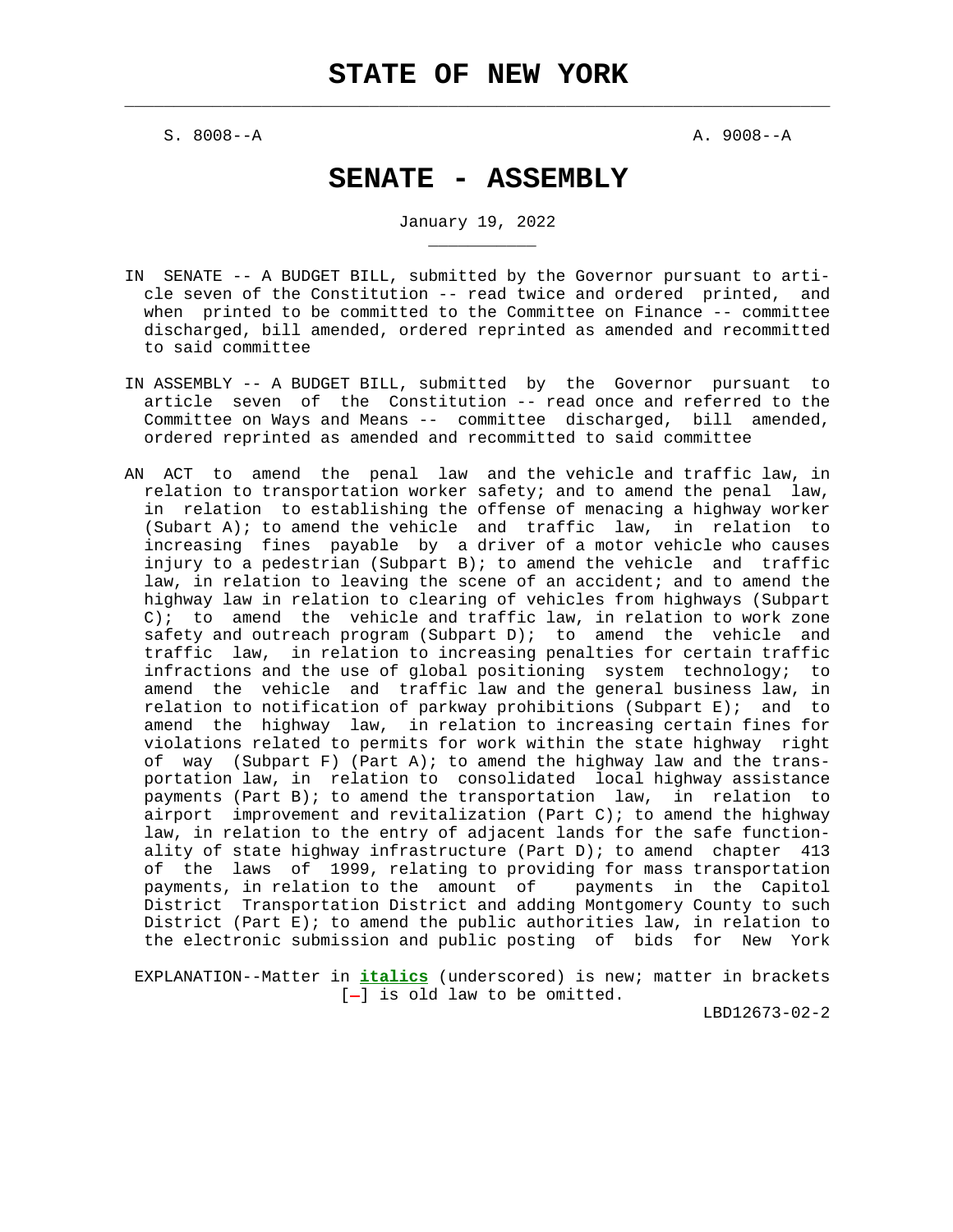state thruway authority construction, reconstruction and improvement contracts (Part  $F$ ); to amend the public authorities law, in relation to procurement contracts (Part G); to amend the public authorities law, in relation to increasing the statutory threshold for mandatory use of design-build by the metropolitan transportation authority (Part H); to amend the public authorities law, in relation to procurements conducted by the metropolitan transportation authority and the New York city transit authority (Part I); to amend chapter  $54$  of the laws of 2016 amending the general municipal law relating to the New York transit authority and the metropolitan transportation authority, in relation to extending authorization for tax increment financing for the metropolitan transportation authority (Part J); to amend the public authorities law, in relation to MTA capital projects and utili ty relocations (Part K); to amend the penal law, in relation to assaulting or harassing certain employees of a transit agency or authority (Part  $L$ ); to amend the vehicle and traffic law, in relation to owner liability for failure of operator to comply with bus opera tion-related local law or regulation traffic restrictions; and to amend part II of chapter 59 of the laws of 2010, amending the vehicle and traffic law and the public officers law relating to establishing a bus rapid transit demonstration program to restrict the use of bus lanes by means of bus lane photo devices, in relation to the effec tiveness thereof (Part M); to amend the penal law, in relation to including the intentional use of any toll highway, parkway, road, bridge or tunnel or entry into or remaining in a tolled central busi ness district without payment of the lawful toll or charge as a theft of services; to amend the vehicle and traffic law, in relation to the penalty imposed upon the operator of a vehicle with an altered or obscured license plate while on a toll highway, bridge or tunnel; to amend the vehicle and traffic law, in relation to deterring fraudulent use of the toll exemption for vehicles transporting persons with disa bilities into or remaining in a tolled central business district; and to amend the vehicle and traffic law, in relation to allowing the commissioner of motor vehicles to deny registration, reregistration, renewal, replacement or transfer of the registration of a vehicle and vehicle identification number suspended for toll evasion, or subject to a pending toll authority request for suspension (Part N); to amend chapter 751 of the laws of 2005, amending the insurance law and the vehicle and traffic law relating to establishing the accident prevention course internet technology pilot program, in relation to the effectiveness thereof (Part  $0$ ); to amend chapter 62 of the laws of 2003, amending the vehicle and traffic law and other laws relating to increasing certain motor vehicle transaction fees, in relation to the effectiveness thereof; and to amend chapter 84 of the laws of 2002, amending the state finance law relating to the costs of the department of motor vehicles, in relation to the effectiveness thereof (Part P); to amend the vehicle and traffic law, in relation to waiving non-dri ver identification application fees for incarcerated individuals (Part Q); to amend the civil rights law, in relation to requiring all state agencies to update all applicable forms and data systems to include a gender "x" option (Part R); to amend the public officers law, in relation to authorizing the disclosure of records for the public service loan forgiveness program (Part S); to amend chapter 495 of the laws of 2004, amending the insurance law and the public health law relating to the New York state health insurance continuation assist ance demonstration project, in relation to the effectiveness thereof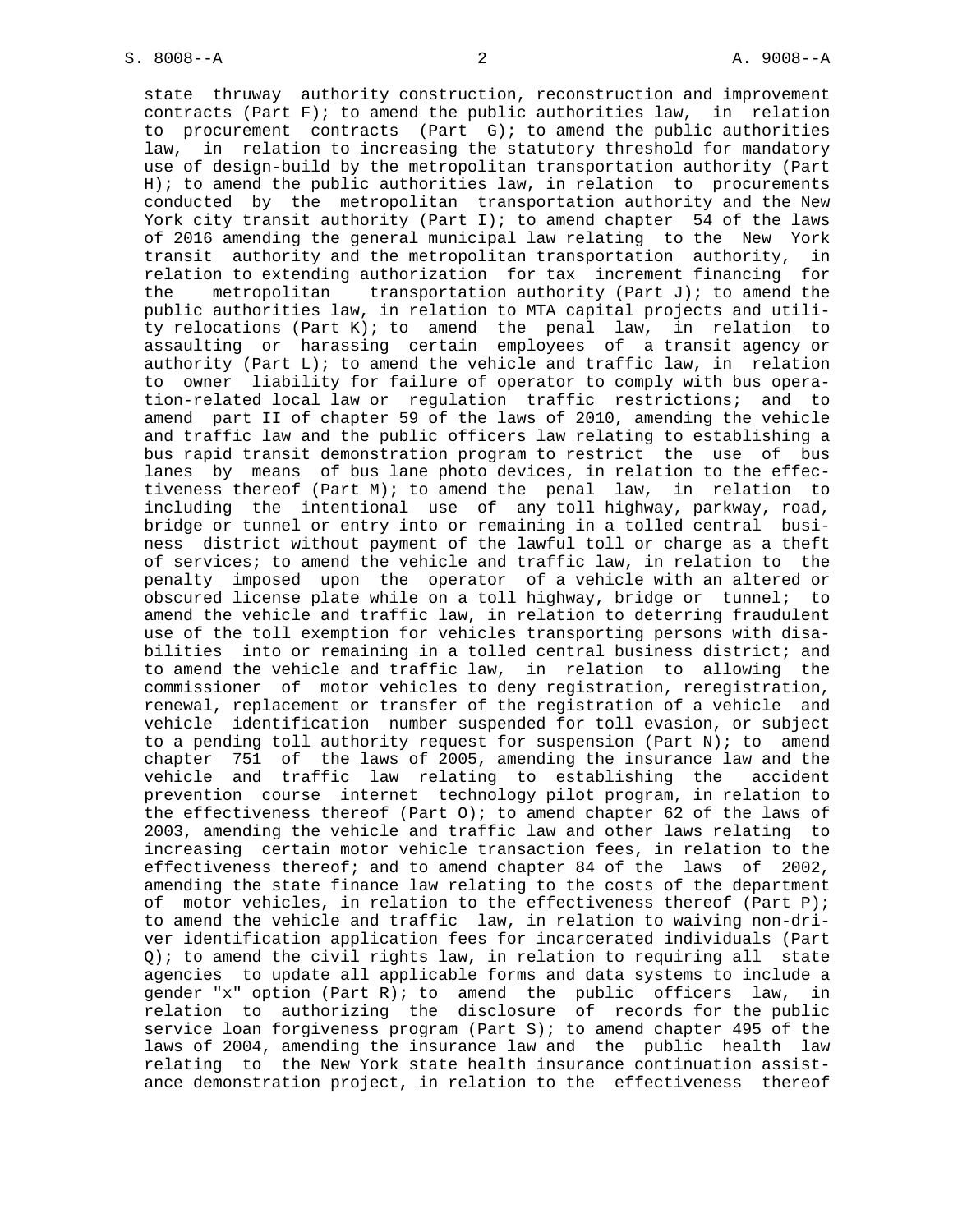(Part T); to amend the general municipal law, in relation to brown field opportunity areas; and to amend the public authorities law, in relation to funding for certain projects by the dormitory authority (Part U); to amend the agriculture and markets law and chapter 537 of the laws of 1976, relating to paid, free and reduced price breakfast for eligible pupils in certain school districts, in relation to the transfer of the administration of the national school lunch program and related food programs to the Department of Agriculture and Markets; and to provide for the transfer of certain functions and employees with respect thereto (Part V); to amend the general business law, in relation to appearance enhancement professionals (Part W); in relation to authorizing certain health care professionals licensed to practice in other jurisdictions to practice in this state in connection with the Winter World University Games; and providing for the repeal of such provisions upon expiration thereof (Part X); to amend chapter 393 of the laws of 1994 amending the New York state urban development corporation act relating to the powers of the New York state urban development corporation to make loans, in relation to extending loan powers (Part Y); to amend the urban development corpo ration act, in relation to extending the authority of the New York state urban development corporation to administer the empire state economic development fund (Part Z); to amend the infrastructure investment act, in relation to the effectiveness thereof; and to amend chapter 749 of the laws of 2019 authorizing, for certain public works undertaken pursuant to project labor agreements, use of the alterna tive delivery method known as design-build contracts, in relation to the effectiveness thereof (Part AA); to amend the state finance law, in relation to the excelsior linked deposit program (Part BB); to amend the New York state urban development corporation act, in relation to creating the small business seed funding grant program (Part CC); to amend chapter 584 of the laws of 2011, amending the public authorities law relating to the powers and duties of the dormitory authority of the state of New York relative to the estab lishment of subsidiaries for certain purposes, in relation to the effectiveness thereof (Part DD); to amend the public authorities law, in relation to authorizing the dormitory authority to provide its services to not-for-profit corporations (Part EE); to amend the public authorities law, in relation to authorizing the dormitory authority to utilize a prequalification list when seeking to bid or enter into a contract for public work (Part FF); to amend the public authorities law, in relation to authorizing the dormitory authority to provide its services to recipients of grants and loans from the downtown revitali zation program (Part GG); to amend the public authorities law, in relation to authorizing the dormitory authority to enter into design and construction management agreements with state authorities (Part HH); to amend the state finance law and the public authorities law, in relation to the cannabis social equity fund (Part II); to amend the highway law and the transportation corporations law, in relation to right of way for fiber optic cable (Part JJ); to amend the environ mental conservation law, in relation to removing a program cap and allowing funding of the solid waste mitigation program's inactive landfill initiative (Part KK); to amend the environmental conservation law and the tax law, in relation to eligibility for participation in the brownfield cleanup program, assignment of the brownfield redevel opment tax credits and brownfield opportunity areas; and to amend part H of chapter 1 of the laws of 2003, amending the tax law relating to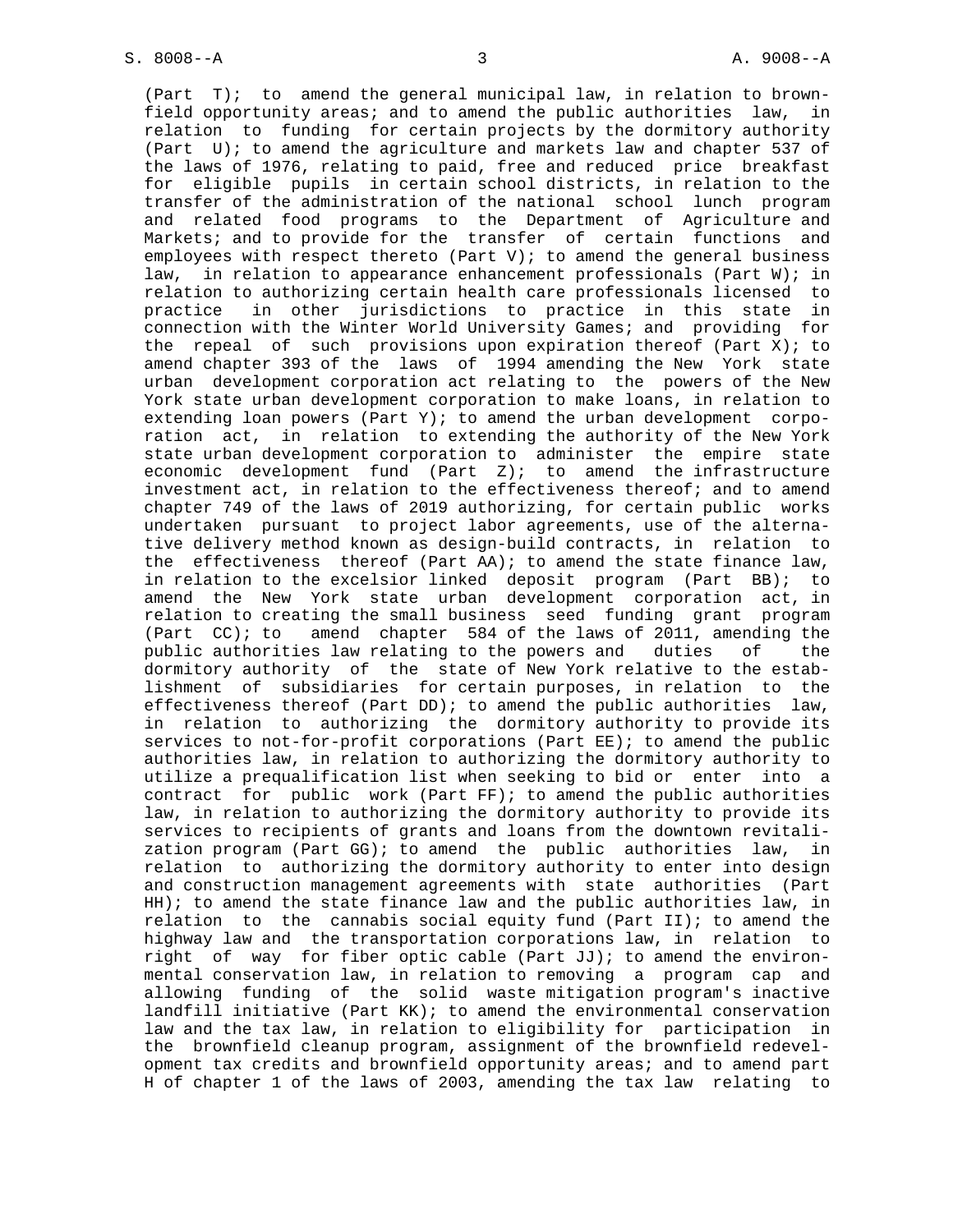brownfield redevelopment tax credits, remediated brownfield credit for real property taxes for qualified sites and environmental remediation insurance credits, in relation to the effectiveness thereof (Part LL); to amend the environmental conservation law, in relation to extending the waste tire management fee for five years and conforming the appli cable administrative provisions to article 28 of the tax law (Part MM); to amend part TT of chapter 59 of the laws of 2021 authorizing the creation of state debt in the amount of three billion dollars, in relation to creating the environmental bond act of 2022 "restore moth er nature" for the purposes of environmental improvements that preserve, enhance, and restore New York's natural resources and reduce the impact of climate change; and providing for the submission to the people of a proposition or question therefor to be voted upon at the general election to be held in November, 2022, in relation to creating the Clean Water, Clean Air, and Green Jobs Environmental Bond Act of 2022 (Part NN); to amend the environmental conservation law, the state finance law, and part UU of chapter 59 of the laws of 2021 amending the environmental conservation law and the state finance law relating to the implementation of the environmental bond act of 2022 "restore mother nature", in relation to renaming such act "clean water, clean air, and green jobs" (Part OO); to amend the tax law, in relation to increasing the transfer amount from the real estate transfer tax to the environmental protection fund (Part PP); to amend the environ mental conservation law, in relation to freshwater wetlands; and to repeal certain provisions of such law relating thereto (Part QQ); amend the environmental conservation law, in relation to enacting the "extended producer responsibility act"; and to amend the state finance law, in relation to creating the stewardship organization fund (Part RR); to amend the environmental conservation law, in relation to enacting the toxics in packaging act to restrict PFAS in all packaging and adding restrictions for phthalates in all packaging; and to repeal title 2 of article 37 of the environmental conservation law relating to hazardous packaging (Part SS); to amend the county law, in relation to enacting the "Suffolk County water quality restoration act", authorizing the county of Suffolk to establish a water quality resto ration fund, and extending the authority of the county of Suffolk to form a county-wide sewer and wastewater management district (Part TT); to amend the environmental conservation law, in relation to the water pollution control revolving fund (Part UU); to amend the executive law, in relation to ensuring proper administration and enforcement of the uniform fire prevention and building code and the state energy conservation construction code (Part VV); to amend the vehicle and traffic law and the state finance law, in relation to the vessel surcharge; and to repeal certain provisions of the state finance law relating thereto (Part WW); to amend the environmental conservation law and the real property tax law, in relation to river regulating district payment of taxes on lands owned by the state (Part  $XX$ ); to amend the parks, recreation and historic preservation law, in relation to the powers, functions and duties of the state council of parks, recreation and historic preservation and the regional park, recreation and historic preservation commissions; and to repeal certain provisions of such law relating thereto (Part YY); to amend the insur ance law, the public authorities law and the tax law, in relation to authorizing the power authority of the state of New York to form a pure captive insurance company (Part ZZ); to authorize the energy research and development authority to finance a portion of its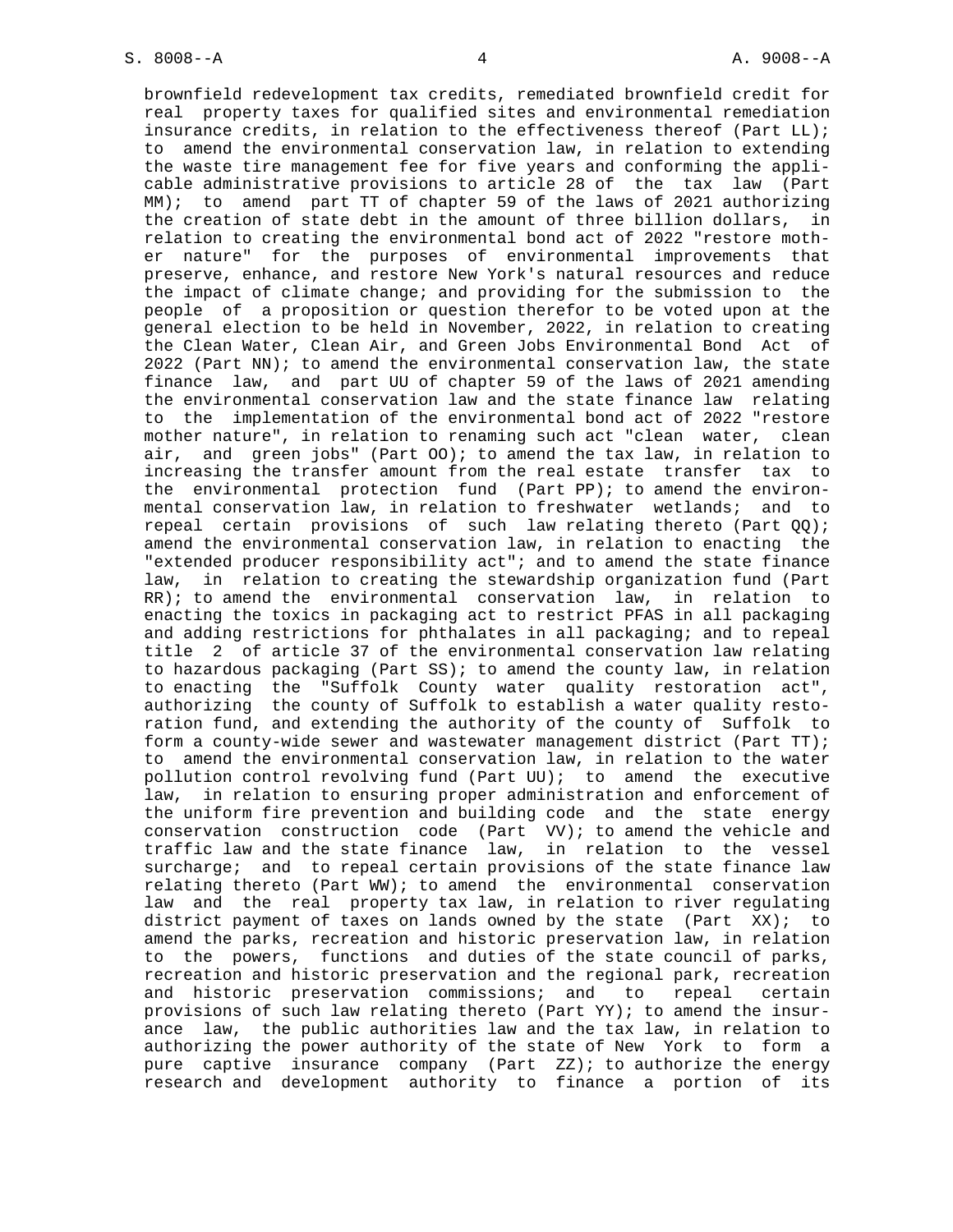research, development and demonstration, policy and planning, and Fuel NY program, as well as climate change related expenses of the depart ment of environmental conservation and the department of agriculture and markets' Fuel NY program, from an assessment on gas and electric corporations (Part AAA); to authorize utility and cable television assessments that provide funds to the department of health from cable television assessment revenues and to the department of agriculture and markets, department of environmental conservation, department of state, and the office of parks, recreation and historic preservation from utility assessment revenues; and providing for the repeal of such provisions upon the expiration thereof (Part BBB); to amend the public service law, in relation to the provision of gas service (Part CCC); to amend the public authorities law, in relation to the eligibility of hospitals in the state to receive assistance from the power authority of the state of New York (Part DDD); to amend the energy law, the executive law and the state finance law, in relation to establishing the "advanced building codes, appliance and equipment efficiency stan dards, and building benchmarking act of 2022" (Part EEE); to amend the public authorities law, in relation to authorizing the power authority of the state of New York to dispose of excess capacity in its broad band technologies and infrastructure (Part FFF); to amend the vehicle and traffic law, in relation to establishing the commercial driver's license (CDL) class A young adult training program; and to repeal subdivision 36 of section 14 of the transportation law relating there to (Part GGG); and to amend the urban development corporation act, in relation to expanding the Restore New York's Communities Initiative (Part HHH)

# **The People of the State of New York, represented in Senate and Assem bly, do enact as follows:**

 1 Section 1. This act enacts into law major components of legislation 2 necessary to implement the state transportation, economic development 3 and environmental conservation budget for the 2022-2023 state fiscal 4 year. Each component is wholly contained within a Part identified as 5 Parts A through HHH. The effective date for each particular provision 6 contained within such Part is set forth in the last section of such 7 Part. Any provision in any section contained within a Part, including 8 the effective date of the Part, which makes a reference to a section "of 9 this act", when used in connection with that particular component, shall 10 be deemed to mean and refer to the corresponding section of the Part in 11 which it is found. Section three of this act sets forth the general 12 effective date of this act.

# 13 PART A

 14 Section 1. This Part enacts into law major components of legislation 15 relating to safety on highways of the state. Each component is wholly 16 contained within a Subpart identified as Subparts A through F. The 17 effective date for each particular provision contained within such 18 Subpart is set forth in the last section of such Subpart. Any provision 19 in any section contained within a Subpart, including the effective date 20 of the Subpart, which makes a reference to a section "of this act", when 21 used in connection with that particular component, shall be deemed to 22 mean and refer to the corresponding section of the Subpart in which it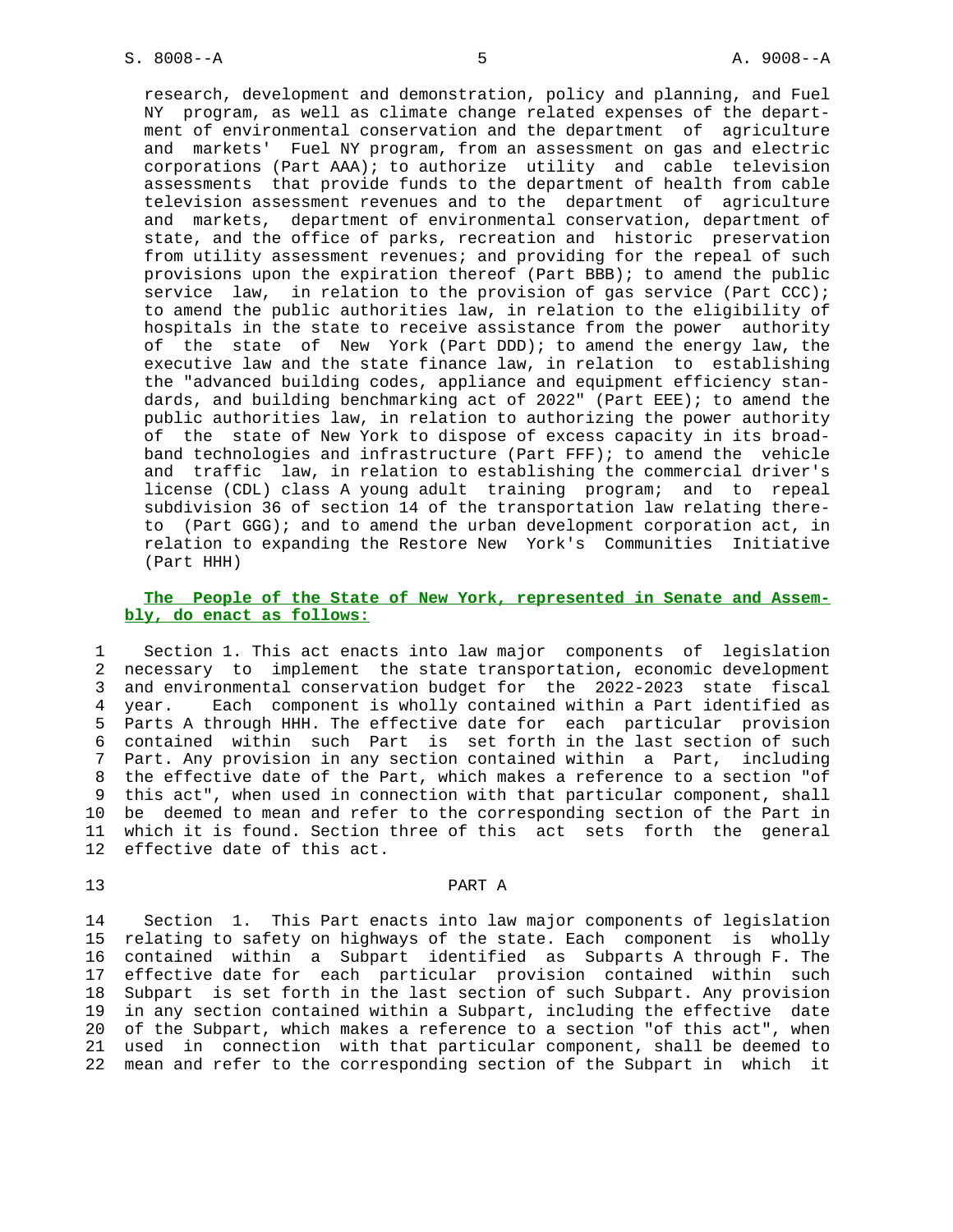1 is found. Section three of this Part sets forth the general effective 2 date of this Part.

## 3 SUBPART A

 4 Section 1. Subdivisions 3 and 11 of section 120.05 of the penal law, 5 subdivision 3 as amended by chapter 267 of the laws of 2016 and subdivi- 6 sion 11 as separately amended by chapters 268 and 281 of the laws of 7 2016, are amended to read as follows:

 8 3. With intent to prevent a peace officer, a police officer, prosecu- 9 tor as defined in subdivision thirty-one of section 1.20 of the criminal 10 procedure law, registered nurse, licensed practical nurse, public health 11 sanitarian, New York city public health sanitarian, sanitation enforce- 12 ment agent, New York city sanitation worker, a firefighter, including a 13 firefighter acting as a paramedic or emergency medical technician admin- 14 istering first aid in the course of performance of duty as such fire- 15 fighter, an emergency medical service paramedic or emergency medical 16 service technician, or medical or related personnel in a hospital emer- 17 gency department, a city marshal, a school crossing guard appointed 18 pursuant to section two hundred eight-a of the general municipal law, a 19 traffic enforcement officer, traffic enforcement agent**, highway worker** 20 **as defined in section one hundred eighteen-a of the vehicle and traffic** 21 **law, motor vehicle inspector or motor carrier investigator as defined in** 22 **section one hundred eighteen-b of the vehicle and traffic law, employee** 23 **of the New York state department of motor vehicles or a county clerk** 24 **performing motor vehicle transactions on behalf of such department,** or 25 employee of any entity governed by the public service law in the course 26 of performing an essential service, from performing a lawful duty, by 27 means including releasing or failing to control an animal under circum- 28 stances evincing the actor's intent that the animal obstruct the lawful 29 activity of such peace officer, police officer, prosecutor as defined in 30 subdivision thirty-one of section 1.20 of the criminal procedure law, 31 registered nurse, licensed practical nurse, public health sanitarian, 32 New York city public health sanitarian, sanitation enforcement agent, 33 New York city sanitation worker, firefighter, paramedic, technician, 34 city marshal, school crossing guard appointed pursuant to section two 35 hundred eight-a of the general municipal law, traffic enforcement offi- 36 cer, traffic enforcement agent**, highway worker as defined in section one** 37 **hundred eighteen-a of the vehicle and traffic law, motor vehicle inspec-** 38 **tor or motor carrier investigator as defined in section one hundred** 39 **eighteen-b of the vehicle and traffic law, employee of the New York** 40 **state department of motor vehicles or a county clerk performing motor** 41 **vehicle transactions on behalf of such department,** or employee of an 42 entity governed by the public service law, he or she causes physical 43 injury to such peace officer, police officer, prosecutor as defined in 44 subdivision thirty-one of section 1.20 of the criminal procedure law, 45 registered nurse, licensed practical nurse, public health sanitarian, 46 New York city public health sanitarian, sanitation enforcement agent, 47 New York city sanitation worker, firefighter, paramedic, technician or 48 medical or related personnel in a hospital emergency department, city 49 marshal, school crossing guard, traffic enforcement officer, traffic 50 enforcement agent**, highway worker as defined in section one hundred** 51 **eighteen-a of the vehicle and traffic law, motor vehicle inspector or** 52 **motor carrier investigator as defined in section one hundred eighteen-b** 53 **of the vehicle and traffic law, employee of the New York state depart-** 54 **ment of motor vehicles or a county clerk performing motor vehicle trans-**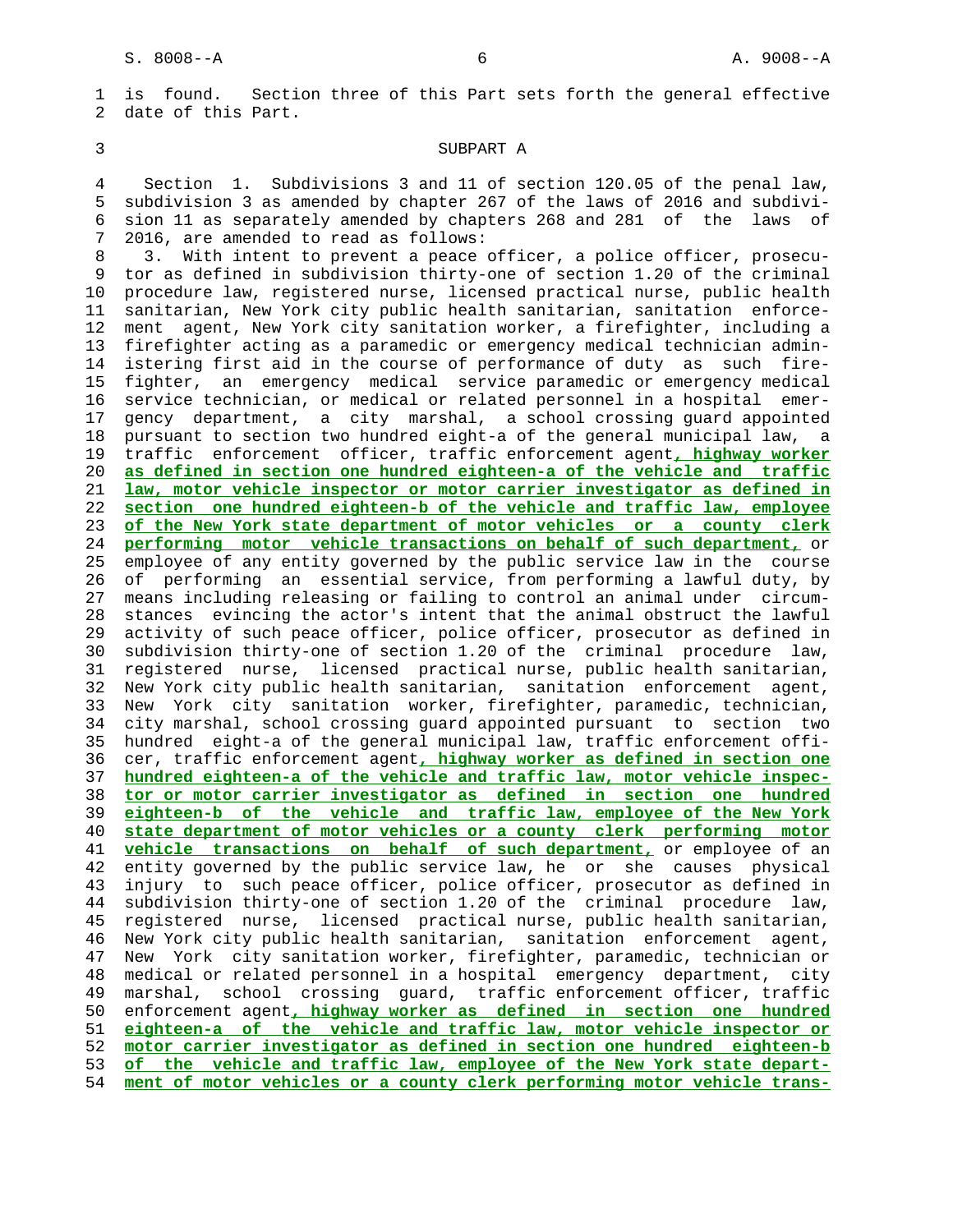1 **actions on behalf of such department,** or employee of an entity governed 2 by the public service law; or 3 11. With intent to cause physical injury to a train operator, ticket 4 inspector, conductor, signalperson, bus operator, station agent, station 5 cleaner or terminal cleaner employed by any transit agency, authority or 6 company, public or private, whose operation is authorized by New York 7 state or any of its political subdivisions, a city marshal, a school 8 crossing guard appointed pursuant to section two hundred eight-a of the 9 general municipal law, a traffic enforcement officer, traffic enforce- 10 ment agent, **highway worker as defined in section one hundred eighteen-a** 11 **of the vehicle and traffic law, motor vehicle inspector or motor carrier** 12 **investigator as defined in section one hundred eighteen-b of the vehicle** 13 **and traffic law, employee of the New York state department of motor** 14 **vehicles or a county clerk performing motor vehicle transactions on** 15 **behalf of such department,** prosecutor as defined in subdivision thirty- 16 one of section 1.20 of the criminal procedure law, sanitation enforce- 17 ment agent, New York city sanitation worker, public health sanitarian, 18 New York city public health sanitarian, registered nurse, licensed prac- 19 tical nurse, emergency medical service paramedic, or emergency medical 20 service technician, he or she causes physical injury to such train oper- 21 ator, ticket inspector, conductor, signalperson, bus operator, station 22 agent, station cleaner or terminal cleaner, city marshal, school cross- 23 ing guard appointed pursuant to section two hundred eight-a of the 24 general municipal law, traffic enforcement officer, traffic enforcement 25 agent, **highway worker as defined in section one hundred eighteen-a of** 26 **the vehicle and traffic law, motor vehicle inspector or motor carrier** 27 **investigator as defined in section one hundred eighteen-b of the vehicle** 28 **and traffic law, employee of the New York state department of motor** 29 **vehicles or a county clerk performing motor vehicle transactions on** 30 **behalf of such department,** prosecutor as defined in subdivision thirty- 31 one of section 1.20 of the criminal procedure law, registered nurse, 32 licensed practical nurse, public health sanitarian, New York city public 33 health sanitarian, sanitation enforcement agent, New York city sanita- 34 tion worker, emergency medical service paramedic, or emergency medical 35 service technician, while such employee is performing an assigned duty 36 on, or directly related to, the operation of a train or bus, including 37 the cleaning of a train or bus station or terminal, or such city 38 marshal, school crossing guard, traffic enforcement officer, traffic 39 enforcement agent, **highway worker as defined in section one hundred** 40 **eighteen-a of the vehicle and traffic law, motor vehicle inspector or** 41 **motor carrier investigator as defined in section one hundred eighteen-b** 42 **of the vehicle and traffic law, employee of the New York state depart-** 43 **ment of motor vehicles or a county clerk performing motor vehicle trans-** 44 **actions on behalf of such department,** prosecutor as defined in subdivi- 45 sion thirty-one of section 1.20 of the criminal procedure law, 46 registered nurse, licensed practical nurse, public health sanitarian, 47 New York city public health sanitarian, sanitation enforcement agent, 48 New York city sanitation worker, emergency medical service paramedic, or 49 emergency medical service technician is performing an assigned duty; or 50 § 2. The penal law is amended by adding a new section 120.19 to read 51 as follows: 52 **§ 120.19 Menacing a highway worker.**

|  | A person is quilty of menacing a highway worker when he or she inten-       |  |  |  |
|--|-----------------------------------------------------------------------------|--|--|--|
|  | 54 tionally places or attempts to place a highway worker in reasonable fear |  |  |  |
|  | 55 of death, imminent serious physical injury or physical injury. For       |  |  |  |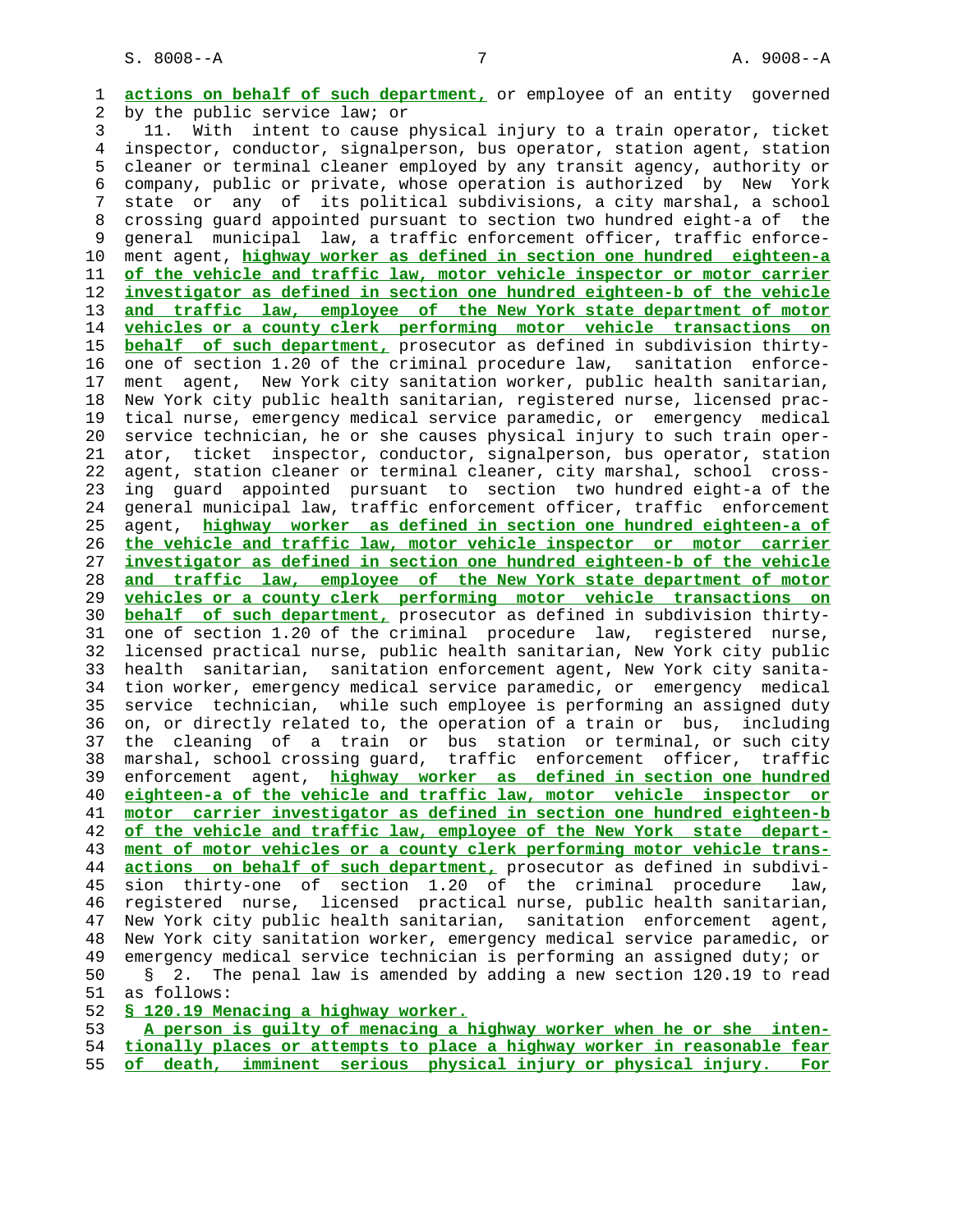S. 8008--A 8 A. 9008--A

| 1        | purposes of this subdivision, a highway worker shall be as defined in    |
|----------|--------------------------------------------------------------------------|
| 2        | section one hundred eighteen-a of the vehicle and traffic law.           |
| 3        | Menacing a highway worker is a class E felony.                           |
| 4        | § 3. The vehicle and traffic law is amended by adding two new sections   |
| 5        | 118-a and 118-b to read as follows:                                      |
| 6        | § 118-a. Highway worker. Any person employed by or on behalf of the      |
| 7        | state, a county, city, town or village, a public authority, a local      |
| 8        | authority, or a public utility company, or the agent or contractor of    |
| 9        | any such entity, who has been assigned to perform work on a highway,     |
| 10       | including maintenance, repair, flagging, utility work, construction,     |
| 11       | reconstruction or operation of equipment on public highway infrastruc-   |
| 12       | ture and associated rights-of-way in highway work areas, and shall also  |
| 13       | include any flagperson as defined in section one hundred fifteen-b of    |
| 14       | the vehicle and traffic law.                                             |
| 15       | § 118-b. Motor vehicle inspector and motor carrier investigator. Any     |
| 16       | person employed by the New York state department of transportation who   |
| 17       | has been assigned to perform inspections of any motor vehicles or inves- |
| 18       | tigation of any carriers regulated by the commissioner of the New York   |
| 19       | state department of transportation.                                      |
| 20       | § 4. Paragraph a of subdivision 2 of section 510 of the vehicle and      |
| 21       | traffic law is amended by adding a new subparagraph (xiv) to read as     |
| 22       | follows:                                                                 |
| 23       | (xiv) of menacing a highway worker, or menacing in the first, second     |
| 24       | or third degree, as defined in article one hundred twenty of the penal   |
| 25       | law, where such offense was committed against a highway worker.          |
| 26       | The vehicle and traffic law is amended by adding a new section<br>S 5.   |
| 27       | 1221-a to read as follows:                                               |
| 28       | § 1221-a. Intrusion into an active work zone. 1. No driver of a vehi-    |
| 29       | cle shall enter or intrude into an active work zone except upon direc-   |
| 30       | tion from a flagperson, police officer or other visibly designated       |
| 31       | person in charge of traffic control or direction from a traffic control  |
| 32       |                                                                          |
|          | device regulating entry therein. For purposes of this section, the term  |
| 33<br>34 | "active work zone" shall mean the physical area of a highway, street or  |
|          | private road on which construction, maintenance or utility work is being |
| 35       | conducted, which area is marked by any signs, channeling devices, barri- |
| 36       | ers, pavement markings, or work vehicles, and where workers are phys-    |
| 37       | ically present.                                                          |
| 38       | 2. A violation of subdivision one of this section shall constitute a     |
| 39       | class B misdemeanor punishable by a fine of not less than two hundred    |
| 40       | fifty dollars nor more than five hundred dollars, or by a period of      |
| 41       | imprisonment not to exceed three months, or by both such fine and impri- |
| 42       | sonment.                                                                 |
| 43       | § 6. This act shall take effect on the one hundred eightieth day after   |
| 44       | it shall have become a law.                                              |
| 45       | SUBPART B                                                                |
|          |                                                                          |
| 46       | Section 1. Paragraph 1 of subdivision (b) of section 1146 of the         |
| 47       | vehicle and traffic law, as amended by chapter 333 of the laws of 2010,  |
| 48       | is amended to read as follows:                                           |

 49 1. A driver of a motor vehicle who causes physical injury as defined 50 in article ten of the penal law to a pedestrian or bicyclist while fail- 51 ing to exercise due care in violation of subdivision (a) of this 52 section, shall be guilty of a traffic infraction punishable by a fine of 53 not more than [**five hundred**] **one thousand** dollars or by imprisonment for 54 not more than fifteen days or by both such fine and imprisonment.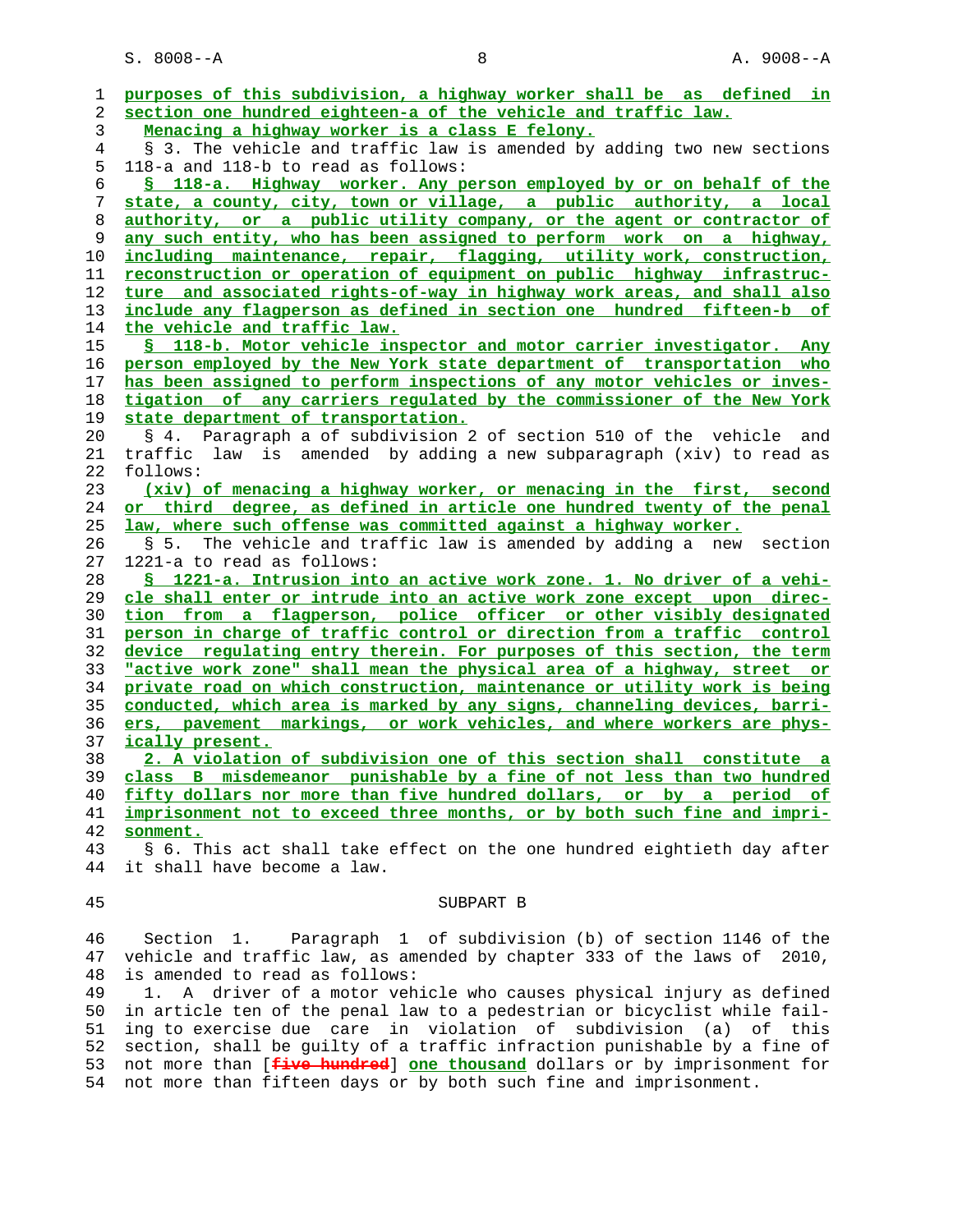1 § 2. Paragraph 1 of subdivision (c) of section 1146 of the vehicle 2 and traffic law, as amended by chapter 333 of the laws of 2010, is 3 amended to read as follows: 4 1. A driver of a motor vehicle who causes serious physical injury as 5 defined in article ten of the penal law to a pedestrian or bicyclist 6 while failing to exercise due care in violation of subdivision (a) of 7 this section, shall be guilty of a traffic infraction punishable by a 8 fine of not more than [**seven hundred fifty**] **one thousand five hundred** 9 dollars or by imprisonment for not more than fifteen days or by required 10 participation in a motor vehicle accident prevention course pursuant to 11 paragraph (e-1) of subdivision two of section 65.10 of the penal law or 12 by any combination of such fine, imprisonment or course, and by suspen- 13 sion of a license or registration pursuant to subparagraph (xiv) or (xv) 14 of paragraph b of subdivision two of section five hundred ten of this 15 chapter. 16 § 3. Subdivision (d) of section 1146 of the vehicle and traffic law, 17 as amended by chapter 333 of the laws of 2010, is amended to read as 18 follows: 19 (d) A violation of subdivision (b) or (c) of this section committed by 20 a person who has previously been convicted of any violation of such 21 subdivisions within the preceding five years, shall constitute a class B 22 misdemeanor punishable by a fine of not more than [**one**] **two** thousand 23 dollars in addition to any other penalties provided by law. 24 § 4. This act shall take effect on the one hundred eightieth day after 25 it shall have become a law. 26 SUBPART C 27 Section 1. Section 600 of the vehicle and traffic law is amended by 28 adding a new subdivision 4 to read as follows: 29 **4. Any person operating a motor vehicle involved in an accident not** 30 **involving personal injury or death who moves such vehicle to a location** 31 **off the roadway but as near as possible to the place where the damage** 32 **occurred, so as not to obstruct the regular flow of traffic, shall not** 33 **be construed to be in violation of subdivision one of this section** 34 **because of such movement.** 35 § 2. Subdivision 2 of section 15 of the highway law, as amended by 36 chapter 1110 of the laws of 1971, is amended to read as follows: 37 2. The commissioner of transportation **or a police officer, or any** 38 **person acting at the direction of the commissioner or a police officer,** 39 shall have the power to cause the immediate removal, from the right of 40 way of any state highway, of any vehicle**, cargo, or debris** which 41 obstructs or interferes with the use of such a highway for public trav- 42 el; or which obstructs or interferes with the construction, recon- 43 struction or maintenance of such a highway; or which obstructs or inter- 44 feres with the clearing or removal of snow or ice from such a highway; 45 or which obstructs or interferes with any operation of the department of 46 transportation during a public emergency. **The commissioner of transpor-** 47 **tation or a police officer, or any person acting at the direction of the** 48 **commissioner or a police officer, shall not be liable for any damage to** 49 **such vehicle, cargo, or debris, unless such removal was carried out in a** 50 **reckless or grossly negligent manner.**

51 § 3. This act shall take effect immediately.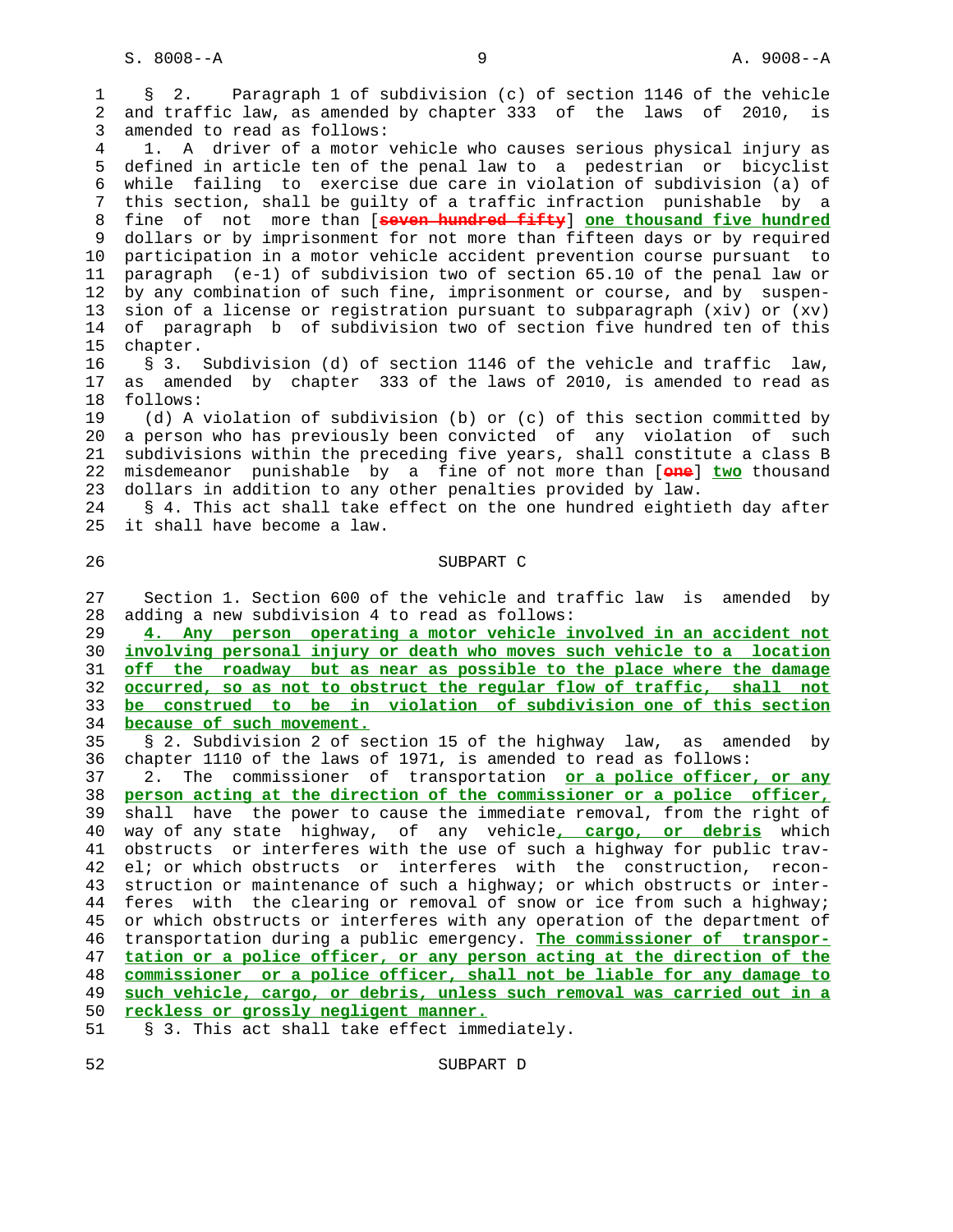1 Section 1. The vehicle and traffic law is amended by adding a new 2 section 1221-b to read as follows: **§ 1221-b. Work zone safety and outreach. The governor's traffic safety committee, upon consultation with the commissioner of transportation, the superintendent of state police, the commissioner of motor vehicles, the chairman of the New York state thruway authority, local law enforce- ment agencies, and representatives for contractors and laborers, shall design and implement a public education and outreach program to increase motorist awareness of the importance of highway work zone safety, to reduce the number of work zone incidents, including speeding, unauthor- ized intrusions into work zones, and any conduct resulting in threats or injuries to highway workers, and to increase and promote work zone safe-** 13 **ty.** 14 § 2. This act shall take effect immediately.

## 15 SUBPART E

 16 Section 1. Subdivisions (h) and (i) of section 1800 of the vehicle and 17 traffic law, as amended by section 1 of part B of chapter 58 of the laws 18 of 2020, are amended to read as follows:

 19 (h) Notwithstanding the provisions of subdivisions (b) and (c) of this 20 section, a person convicted of a traffic infraction for a violation of 21 any ordinance, order, rule, regulation or local law adopted pursuant to 22 one or more of the following provisions of this chapter: paragraphs two 23 and nine of subdivision (a) of section sixteen hundred twenty-one; 24 subdivision three of section sixteen hundred thirty; or subdivision five 25 of section seventy-one of the transportation law, prohibiting the opera- 26 tion on a highway or parkway of a motor vehicle registered as a commer- 27 cial vehicle and having a gross vehicle weight rating of at least ten 28 thousand pounds but no more than twenty-six thousand pounds shall, for a 29 first conviction thereof, be punished by a fine of not more than [**three** 30 **hundred fifty**] **one thousand** dollars or by imprisonment of not more than 31 fifteen days or by both such fine and imprisonment; for a conviction of 32 a second violation, both of which were committed within a period of 33 eighteen months, such person shall be punished by a fine of not more 34 than [**seven**] **fifteen** hundred dollars or by imprisonment for not more 35 than forty-five days or by both such fine and imprisonment; upon a 36 conviction of a third or subsequent violation, all of which were commit- 37 ted within a period of eighteen months, such person shall be punished by 38 a fine of not more than [**one**] **two** thousand **five hundred** dollars or by 39 imprisonment of not more than ninety days or by both such fine and 40 imprisonment; provided, however, the provisions of this subdivision 41 shall not apply to a commercial motor vehicle as such term is defined in 42 paragraph (a) of subdivision four of section five hundred one-a of this 43 chapter.

 44 (i) Notwithstanding the provisions of subdivisions (b) and (c) of this 45 section, a person convicted of a traffic infraction for a violation of 46 any ordinance, order, rule, regulation or local law adopted pursuant to 47 one or more of the following provisions of this chapter: paragraphs two 48 and nine of subdivision (a) of section sixteen hundred twenty-one; 49 subdivision three of section sixteen hundred thirty; or subdivision five 50 of section seventy-one of the transportation law, prohibiting the opera- 51 tion on a highway or parkway of a commercial motor vehicle as defined in 52 paragraph (a) of subdivision four of section five hundred one-a of this 53 chapter, for a first conviction thereof, be punished by a fine of not 54 more than [**seven hundred**] **five thousand** dollars or by imprisonment of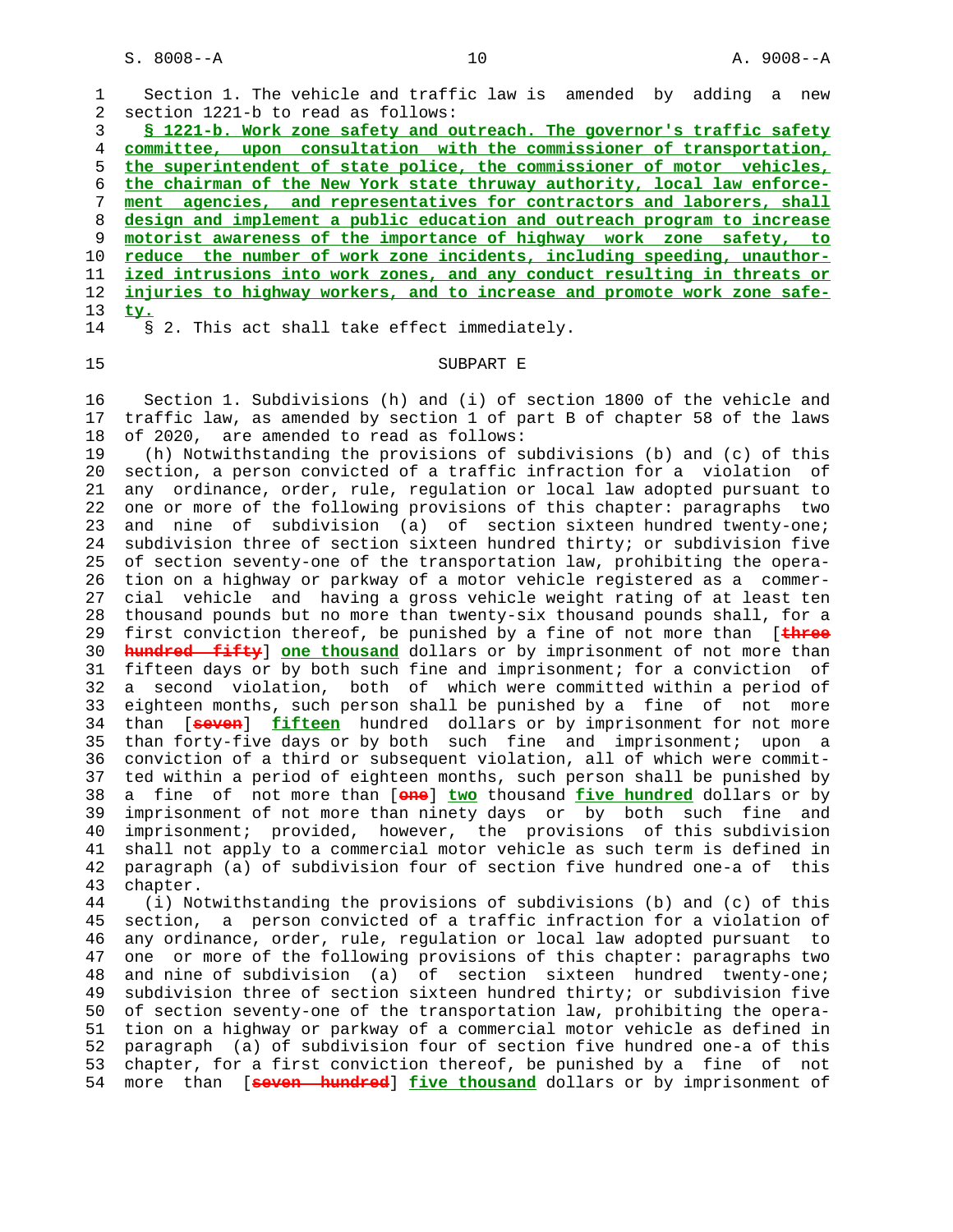1 not more than fifteen days or by both such fine and imprisonment; for a 2 conviction of a second violation, both of which were committed within a 3 period of eighteen months, such person shall be punished by a fine of 4 not more than [**one**] **seven** thousand five hundred dollars or by imprison- 5 ment for not more than forty-five days or by both such fine and impri- 6 sonment; upon a conviction of a third or subsequent violation, all of 7 which were committed within a period of eighteen months, such person 8 shall be punished by a fine of not more than [**two**] **ten** thousand dollars 9 or by imprisonment of not more than ninety days or by both such fine and<br>10 imprisonment. In addition to the penalties provided for in this subdiviimprisonment. In addition to the penalties provided for in this subdivi- 11 **sion, the registration of the vehicle may be suspended for a period not** 12 **to exceed one year whether at the time of the violation the vehicle was** 13 **in charge of the owner or his agent. The provisions of section five** 14 **hundred ten of this chapter shall apply to such suspension except as** 15 **otherwise provided herein.**

 16 § 2. Subdivision 18-a of section 385 of the vehicle and traffic law, 17 as added by section 2 of part B of chapter 58 of the laws of 2020, is 18 amended to read as follows:

 19 18-a. A violation of the provisions of subdivisions two or fourteen of 20 this section, where the violation relates to the height of the vehicle, 21 including a violation related to the operation, within a city not wholly 22 included within one county, of a vehicle which exceeds the limitations 23 provided for in the rules and regulations of the city department of 24 transportation of such city, shall be punishable by a fine of not more 25 than [**one**] **five** thousand dollars, or by imprisonment for not more than 26 thirty days, or by both such fine and imprisonment, for the first 27 offense; by a fine of not more than [**two**] **seven** thousand **five hundred** 28 dollars, or by imprisonment for not more than sixty days, or by both 29 such fine and imprisonment, for the second or subsequent offense; 30 provided that a sentence or execution thereof for any violation under 31 this subdivision may not be suspended. For any violation of the 32 provisions of subdivisions two or fourteen of this section where the 33 violation relates to the height of the vehicle, including a violation 34 related to the operation, within a city not wholly included within one 35 county, of a vehicle which exceeds the limitations provided for in the 36 rules and regulations of the city department of transportation of such 37 city, the registration of the vehicle may be suspended for a period not 38 to exceed one year whether at the time of the violation the vehicle was 39 in charge of the owner or his agent. The provisions of section five 40 hundred ten of this chapter shall apply to such suspension except as 41 otherwise provided herein.

 42 § 3. Subdivision 54 of section 375 of the vehicle and traffic law, as 43 amended by chapter 473 of the laws of 2021, is amended to read as 44 follows:

 45 54. Stretch limousine [**and**]**,** charter bus**, and commercial motor vehicle** 46 commercial GPS. (a) Every stretch limousine [**and**]**,** charter bus**, and** 47 **commercial motor vehicle** registered in this state shall be equipped with 48 commercial global positioning system (GPS) technology within no later 49 than one year of the date upon which the national highway traffic safety 50 administration promulgates final regulations establishing standards for 51 commercial GPS.

 52 (b) It shall be unlawful to operate or cause to be operated a stretch 53 limousine [**or**]**,** charter bus**, or commercial motor vehicle** registered in 54 this state on any public highway or private road open to public motor 55 vehicle traffic unless such stretch limousine [**or**]**,** charter bus**, or** 56 **commercial motor vehicle** is equipped with commercial global positioning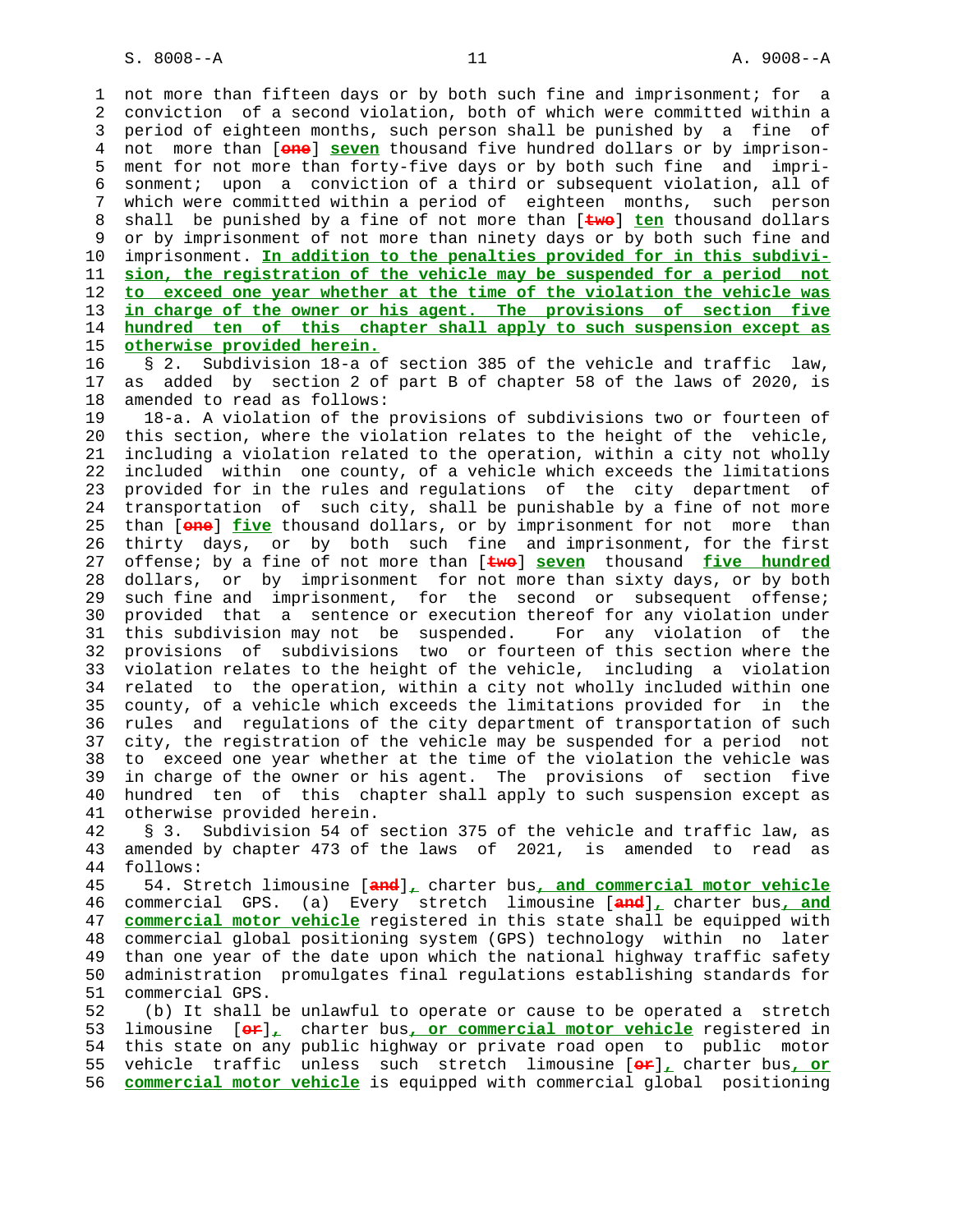1 system (GPS) technology as required by this subdivision and such commer- 2 cial global positioning system (GPS) technology is used. The presence in 3 such stretch limousine [**or**]**,** charter bus**, or commercial motor vehicle** of 4 commercial global positioning system (GPS) technology connected to a 5 power source and in an operable condition is presumptive evidence of its 6 use by any person operating such stretch limousine [**or**]**,** charter bus**, or** 7 **commercial motor vehicle**. Such presumption may be rebutted by any cred- 8 ible and reliable evidence which tends to show that such commercial 9 global positioning system (GPS) technology was not in use. 10 (c) For the purposes of this subdivision: 11 (i) "Stretch limousine" shall mean an altered motor vehicle having a 12 seating capacity of nine or more passengers, including the driver, 13 commonly referred to as a "stretch limousine" and which is used in the 14 business of transporting passengers for compensation; 15 (ii) "Charter bus" shall mean a bus transporting passengers for 16 compensation in a chartered party; 17 (iii) "Chartered party" shall mean a group of persons who, pursuant to 18 a common purpose and under a single contract and at a fixed charge, have 19 acquired exclusive use of a bus to travel together as a group to a 20 specific destination or for a particular itinerary either agreed upon in 21 advance or modified after having left the place of origin by such group; 22 [**and**] 23 (iv) **"Commercial motor vehicle" shall mean a motor vehicle or combina-** 24 **tion of vehicles having a gross combination weight rating of more than** 25 **ten thousand pounds used in commerce to transport property or persons** 26 **and shall include a tow truck with a gross vehicle weight rating of at** 27 **least eighty-six hundred pounds; and** 28 **(v)** "Commercial global positioning system (GPS) technology" shall mean 29 global positioning system (GPS) technology which has been specifically 30 designed to assist in the navigation of commercial motor vehicles. 31 § 4. The vehicle and traffic law is amended by adding a new section 32 509-vv to read as follows: 33 **§ 509-vv. The use of non-commercial global positioning systems. One** 34 **year following the date upon which the national highway traffic safety** 35 **administration promulgates final regulations establishing standards for** 36 **commercial global positioning systems (GPS), the use of non-commercial** 37 **global positioning systems (GPS) by any commercial driver or commercial** 38 **motor carrier, while engaged in the operation or directing the operation** 39 **of any commercial vehicle, is prohibited. For purposes of this section,** 40 **non-commercial global position system (GPS) shall mean any global posi-** 41 **tioning technology which has not been specifically designed to assist in** 42 **the navigation of commercial vehicles.** 43 § 5. The vehicle and traffic law is amended by adding a new section 44 509-vvv to read as follows: 45 **§ 509-vvv. Parkways notification. Commercial carriers must notify,** 46 **in writing, all commercial drivers in their employ of the prohibition** 47 **against operating commercial motor vehicles on parkways.** 48 § 6. The vehicle and traffic law is amended by adding a new section 49 509-ii to read as follows: 50 **§ 509-ii. The use of non-commercial global positioning systems. One** 51 **year following the date upon which the national highway traffic safety** 52 **administration promulgates final regulations establishing standards for** 53 **commercial global positioning systems (GPS), the use of non-commercial** 54 **global positioning systems (GPS) by any bus driver or motor carrier,** 55 **while engaged in the operation or directing the operation of any bus, is** 56 **prohibited. For purposes of this section, non-commercial global posi-**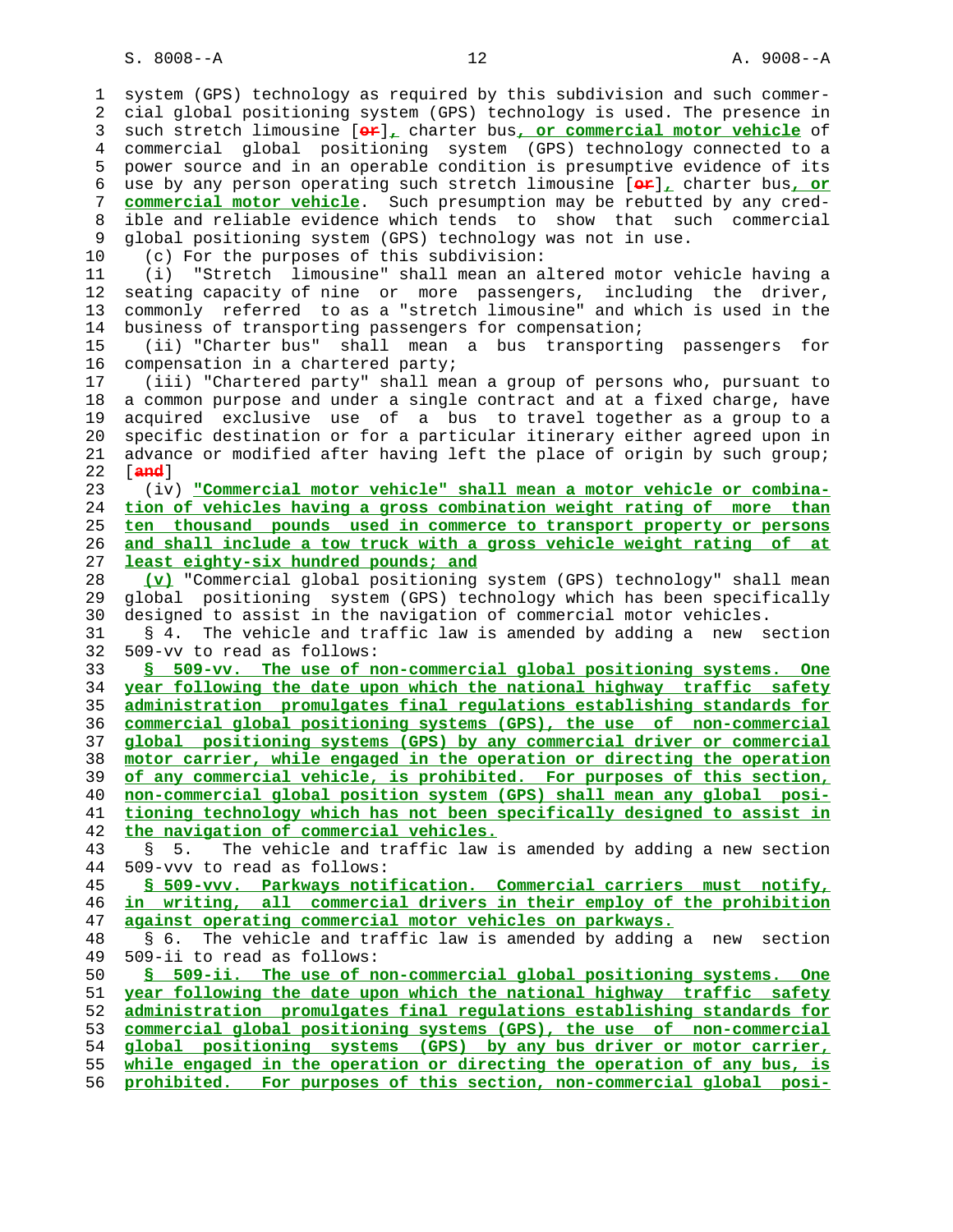| 1              | tion system (GPS) shall mean any global positioning technology which has     |
|----------------|------------------------------------------------------------------------------|
| 2              | not been specifically designed to assist in the navigation of commercial     |
| 3              | vehicles.                                                                    |
| $\overline{4}$ | 7.<br>The vehicle and traffic law is amended by adding a new section<br>Š.   |
| 5              | 509-iii to read as follows:                                                  |
| 6              | § 509-iii. Parkways notification. Motor carriers must notify, in             |
| 7              | writing, all bus drivers in their employ of the prohibition against          |
| 8              | operating commercial motor vehicles on parkways.                             |
| 9              | § 8. The general business law is amended by adding a new section<br>$396 -$  |
| 10             | zz to read as follows:                                                       |
| 11             | § 396-zz. Commercial vehicle owner notifications of parkway prohibi-         |
| 12             | tions. (a) All rental vehicle companies, as defined in section three         |
| 13             | hundred ninety-six-z of this article, must notify in writing all author-     |
| 14             | or renters, as defined in section three hundred<br>ized<br>drivers           |
| 15             | ninety-six-z of this article, of the prohibition against commercial          |
| 16             | motor vehicles operating on parkways for any rentals or leases of            |
| 17             | commercial motor vehicles. For purposes of this section "commercial          |
| 18             | motor vehicle" shall mean a motor vehicle or combination of vehicles         |
| 19             | having a gross combination weight rating of more than ten thousand           |
| 20             | pounds used to transport property or persons and shall include a tow         |
| 21             | truck with a gross vehicle weight rating of at least eighty-six hundred      |
| 22             | pounds.                                                                      |
| 23             | (b) A conviction for a violation of this section shall be punishable         |
| 24             | by a fine of not more than one thousand dollars.                             |
| 25             | Severability. If any clause, sentence, subdivision, paragraph,<br>S 9.       |
| 26             | section or part of this act be adjudged by any court of competent juris-     |
| 27             | diction to be invalid, or if any federal agency determines in writing        |
| 28             | that this act would render New York state ineligible for the receipt of      |
| 29             | federal funds, such judgment or written determination shall not affect,      |
| 30             | impair or invalidate the remainder thereof, but shall be confined in its     |
| 31             | operation to the clause, sentence, subdivision, paragraph, section or        |
| 32             | part thereof directly involved in the controversy in which such judgment     |
| 33             | or written determination shall have been rendered.                           |
| 34             | act shall take effect on the one hundred eightieth day<br>10.<br>This<br>Š.  |
| 35             | after it shall have become a law; provided, however, that if chapter 473     |
| 36             | of the laws of 2021 shall not have taken effect on or before<br>such date    |
| 37             | then section three of this act shall take effect on the same date and in     |
| 38             | manner as such chapter of the laws of 2021 takes effect;<br>the<br>same      |
| 39             | provided further that this act shall be deemed repealed if<br>any<br>federal |
| 40             | agency determines in writing that this act would render New York state       |
| 41             | ineligible for the receipt of federal funds or any court of competent        |
| 42             | jurisdiction finally determines that this act would render New York          |
| 43             | state out of compliance with federal law or regulation; and provided         |
| 44             | that the commissioner of transportation shall notify the legislative         |
| 45             | drafting commission upon the occurrence of the provisions of this<br>bill    |
| 46             | act in order that the commission may maintain an accurate and<br>timely      |
| 47             | effective data base of the official text of the laws of the state of New     |
| 48             | York in furtherance of effectuating the provisions of section 44 of the      |
| 49             | legislative law and section 70-b of the public officers<br>law; and          |
| 50             | provided further, however, that with respect to sections four and six of     |
| 51             | this act, the commissioner of transportation shall notify the<br>legisla-    |
| 52             | bill drafting commission upon the occurrence of the provisions of<br>tive    |
| 53             | sections four and six of this act, in order that<br>the commission<br>may    |
| 54             | maintain an accurate and timely effective data base of the official text     |
| 55             | of the laws of the state of New York in furtherance of effectuating the      |
| 56             | provisions of section 44 of the legislative law and section 70-b of the      |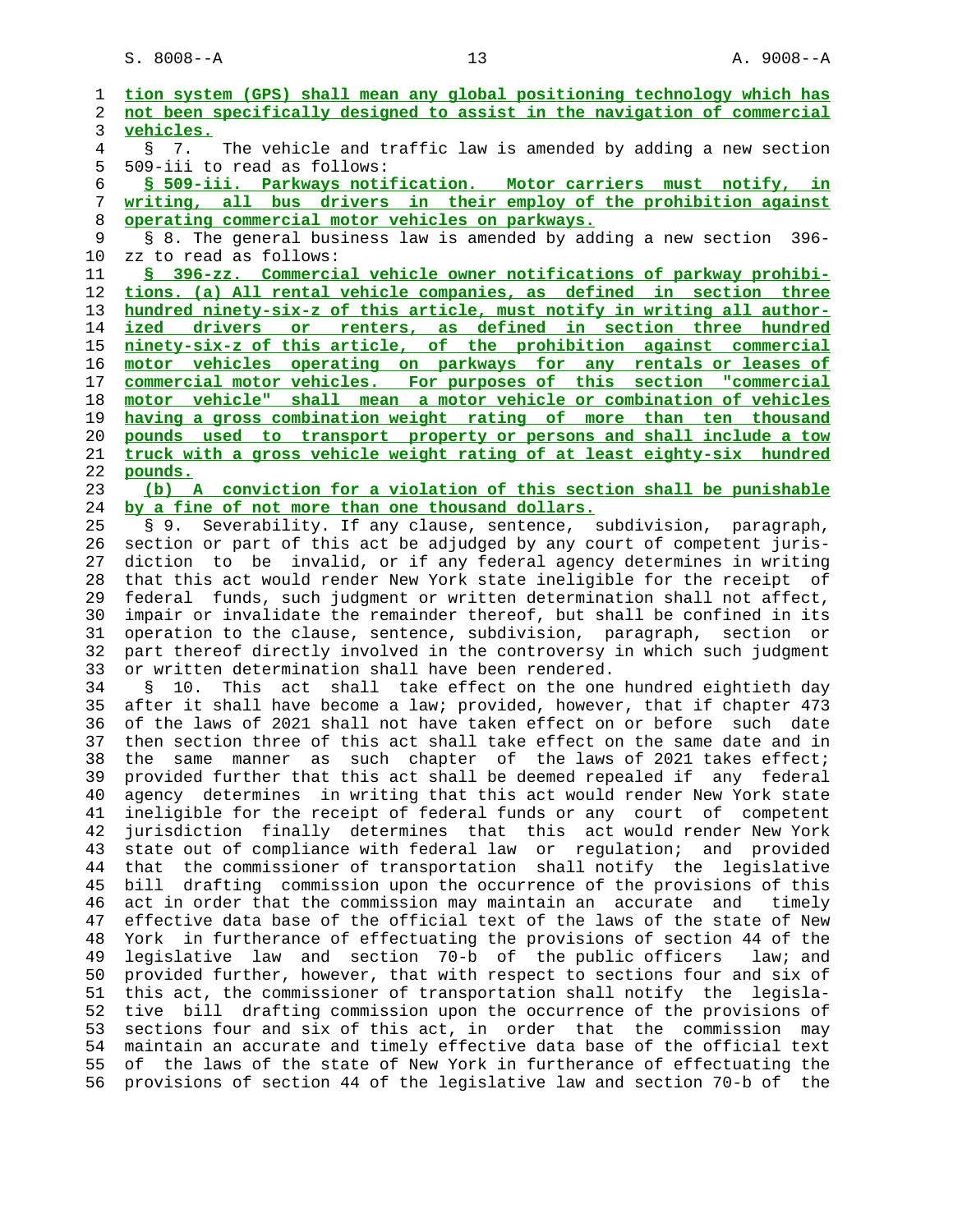1 public officers law. Effective immediately, the addition, amendment 2 and/or repeal of any rule or regulation necessary for the implementation 3 of this act on its effective date are authorized to be made and 4 completed on or before such effective date.

### 5 SUBPART F

 6 Section 1. Section 52 of the highway law, as amended by chapter 297 of 7 the laws of 1972, the fourth undesignated paragraph as amended by chap- 8 ter 643 of the laws of 1998 and the closing paragraph as amended by 9 section 14 of part EE of chapter 63 of the laws of 2000, is amended to 10 read as follows:

 11 § 52. Permits for work within the state highway right of way. **1.** 12 Except in connection with the construction, reconstruction, maintenance 13 or improvement of a state highway, no person, firm, corporation, munici- 14 pality, or state department or agency shall construct or improve, within 15 the state highway right of way an entrance or connection to such high- 16 way, or construct within the state highway right of way any works, 17 structure or obstruction, or any overhead or underground crossing there- 18 of, or lay or maintain therein underground wires or conduits or drain- 19 age, sewer or water pipes, except in accordance with the terms and 20 conditions of a work permit issued by the commissioner of transportation 21 or his duly designated agent, notwithstanding any consent or franchise 22 granted by any town or county superintendent, or by any other municipal 23 authority. Any municipal corporation may enter upon any state highway 24 for the purpose of widening the pavement or for any other purpose 25 authorized by this section, but only after securing a permit as provided 26 herein. Notwithstanding the limitations in any general or special law, 27 every municipal corporation shall have and is hereby given authority to 28 deposit with the department of transportation, such a sum of money or a 29 security bond as may be required by the commissioner of transportation 30 as a condition precedent to the granting of the permit provided in this 31 section.

 32 **2. (a)** The commissioner of transportation shall establish regulations 33 governing the issuance of highway work permits, including the fees to be 34 charged therefor, a system of deposits of money or bonds guaranteeing 35 the performance of the work and requirements of insurance to protect the 36 interests of the state during performance of the work pursuant to a 37 highway work permit. With respect to driveway entrance permits, the 38 regulations shall take into consideration the prospective character of 39 the development, the traffic which will be generated by the facility 40 within the reasonably foreseeable future, the design and frequency of 41 access to the facility, the effect of the facility upon drainage as 42 related to existing drainage systems, the extent to which such facility 43 may impair the safety and traffic carrying capacity of the existing 44 state highway and any proposed improvement thereto within the reasonably 45 foreseeable future, and any standards governing access, non-access or 46 limited access which have been established by the department of trans- 47 portation.

 48 **(b)** Upon completion of the work within the state highway right of way, 49 authorized by the work permit, the person, firm, corporation, munici- 50 pality, or state department or agency, and his or its successors in 51 interest, shall be responsible for the maintenance and repair of such 52 work or portion of such work as set forth within the terms and condi- 53 tions of the work permit.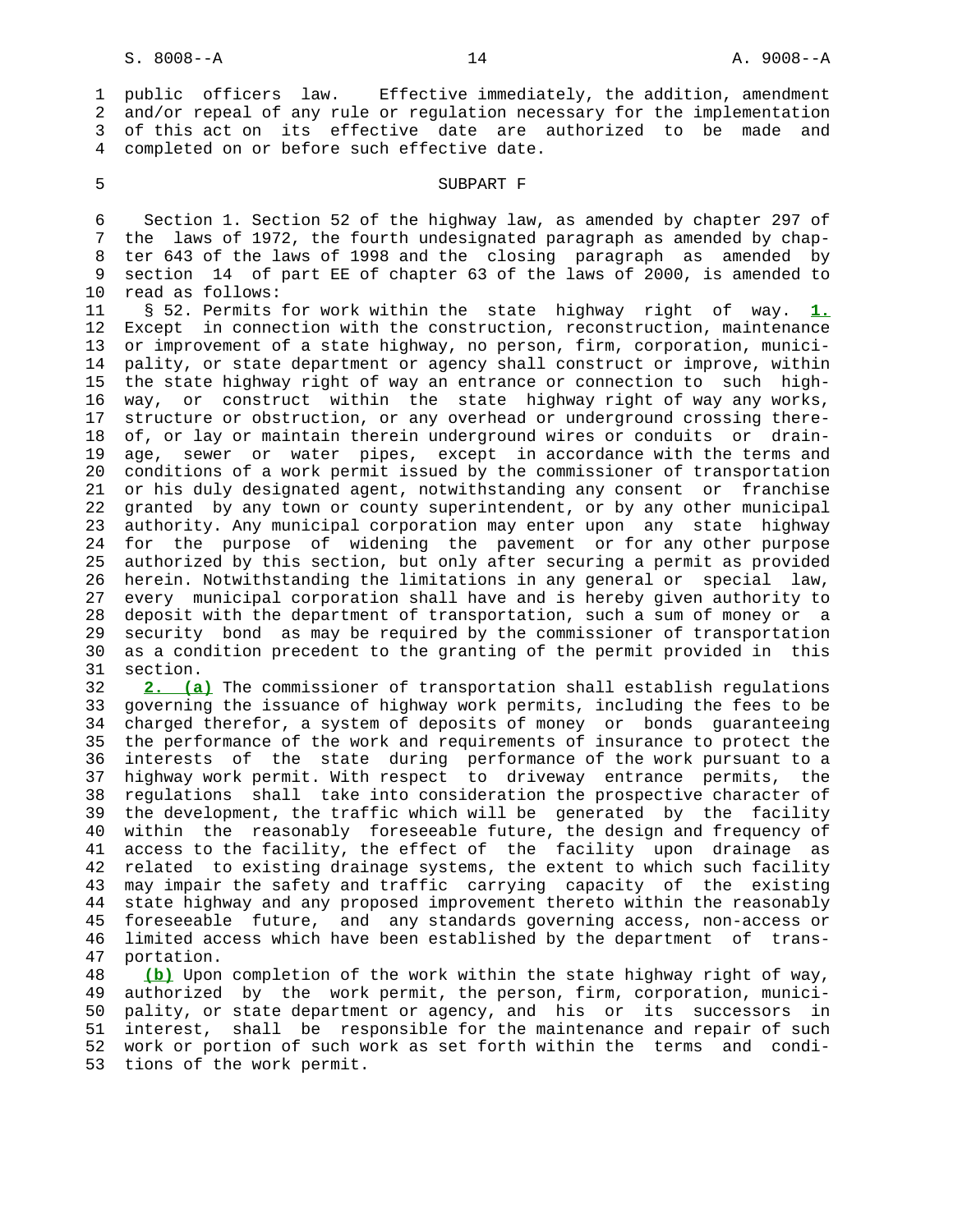1 **3.** An advertising sign, display or device, or any part thereof, 2 erected or maintained in violation of this section shall be removed from 3 the state highway right of way by the owner or the party responsible for 4 its erection and maintenance. The commissioner of transportation shall 5 make a demand by mail, to the last known address of the owner, apparent 6 owner or party responsible for the erection and maintenance of such 7 advertising sign, display or device, for its removal and, if it is not 8 removed within thirty days from the date of the mailing of such demand, 9 the commissioner of transportation may remove any such advertising sign,<br>10 display or device, or any part thereof, from the state highway right of display or device, or any part thereof, from the state highway right of 11 way. Any such legally permitted, erected and maintained sign, display or 12 device may be maintained by its owner in accordance with the provisions 13 of this section upon the approval of the permit issuing office on the 14 same terms and conditions as may exist for the granting of such 15 approvals generally. Where such approvals are for permits to control 16 vegetation, the permit issuing office shall approve no more than two 17 hundred fifty permits per annum. The commissioner of transportation may 18 also order the approval of additional permits to control vegetation on 19 an individual basis upon demonstration of acute need.

 20 **4.** The term "state highway right of way" shall, for the purposes of 21 this section, mean the entire width between the boundary line of all 22 property which has been purchased or appropriated by the state for state 23 highway purposes, all property over which the commissioner of transpor- 24 tation or his predecessors has assumed jurisdiction for state highway 25 purposes, all property over which the commissioner of transportation has 26 assumed jurisdiction during the period of construction, reconstruction 27 or improvement and all property which has become part of the state high- 28 way system through dedication or use.

 29 **5.** Any person, firm or corporation violating this section shall be 30 liable [**to**] **for** a fine of not [**less than twenty-five dollars nor**] more 31 than [**one**] **twenty-five** thousand dollars for each day of violation to be 32 recovered by the commissioner of transportation. All fees, fines or 33 penalties collected or recovered by the commissioner pursuant to this 34 section shall be deposited by the comptroller into the special obli- 35 gation reserve and payment account of the dedicated highway and bridge 36 trust fund established pursuant to section eighty-nine-b of the state 37 finance law, excepting monies deposited with the state on account of 38 betterments performed pursuant to subdivision twenty-seven or subdivi- 39 sion thirty-five of section ten of this chapter.

40 § 2. This act shall take effect immediately.

 41 § 2. Severability clause. If any clause, sentence, paragraph, subdivi- 42 sion, section or Subpart of this Part shall be adjudged by any court of 43 competent jurisdiction to be invalid, such judgment shall not affect, 44 impair, or invalidate the remainder thereof, but shall be confined in 45 its operation to the clause, sentence, paragraph, subdivision, section 46 or Subpart thereof directly involved in the controversy in which such 47 judgment shall have been rendered. It is hereby declared to be the 48 intent of the legislature that this Part would have been enacted even if 49 such invalid provisions had not been included herein.

 50 § 3. This act shall take effect immediately; provided, however, that 51 the applicable effective date of Subparts A through F of this Part shall 52 be as specifically set forth in the last section of such Subparts.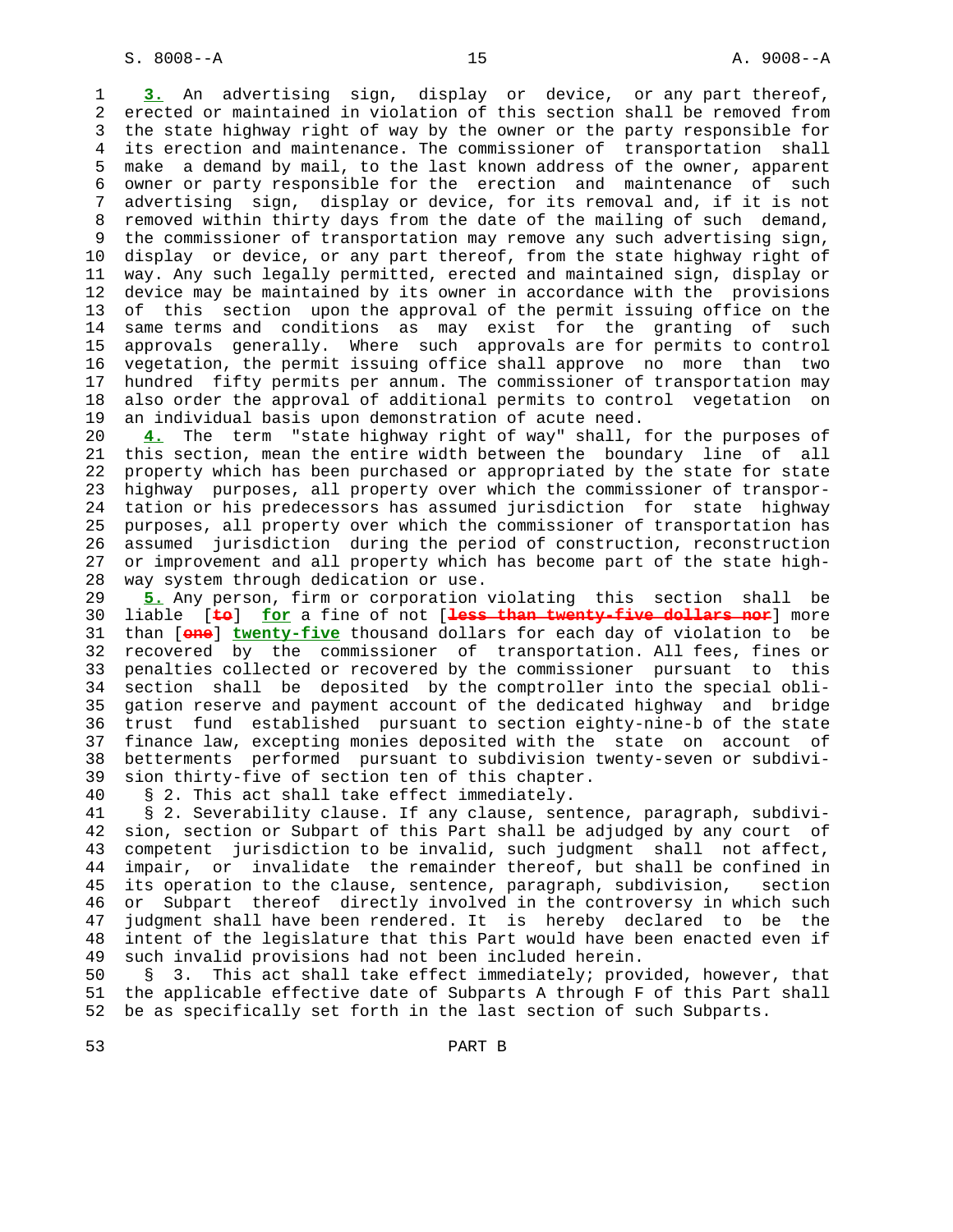1 Section 1. Paragraph (e) of subdivision 4 of section 10-c of the high- 2 way law, as amended by section 1 part A of chapter 58 of the laws of 3 2020, is amended to read as follows:

 4 (e) Funds allocated for local street or highway projects under this 5 subdivision shall be used to undertake work on a project either with the 6 municipality's own forces or by contract, provided however, that whenev- 7 er the estimate for the construction contract work exceeds one hundred 8 thousand dollars but does not exceed [**three**] **seven** hundred fifty thou- 9 sand dollars such work must be performed either with the municipality's<br>10 own forces or by contract let by competitive bid in accordance with the own forces or by contract let by competitive bid in accordance with the 11 provisions of section one hundred three of the general municipal law and 12 provided further, however, that whenever the estimate for the 13 construction contract work exceeds [**three**] **seven** hundred fifty thousand 14 dollars such work must be performed by contract let by competitive bid 15 in accordance with the provisions of section one hundred three of the 16 general municipal law.

17 § 2. This act shall take effect immediately.

### 18 PART C

 19 Section 1. Section 14-l of the transportation law, as added by 20 section 2 of part H of chapter 413 of the laws of 1999, paragraph (f) of 21 subdivision 2 as amended by section 1 of subpart XX of chapter 59 of the 22 laws of 2021, is amended to read as follows:

 23 § 14-1. Airport improvement and revitalization. 1. Notwithstanding any 24 other provision of law to the contrary, an airport improvement and revi- 25 talization grant [**and loan**] program is established. Such program is 26 established to provide assistance for the revitalization of public use 27 airports through funding of projects or portions thereof, for which 28 sufficient federal capital assistance and required non-federal matching 29 funding is not available and provided the project is consistent with the 30 airport layout plan approved by the department **or the Federal Aviation** 31 **Administration**. The funding of capital improvements pursuant to this 32 section shall not be used to provide the non-federal matching share for 33 federal airport capital improvement grants.

 34 2. (a) Assistance may consist of grants [**and loans**] for capital 35 improvements and technical assistance provided by the department pursu- 36 ant to this section.

 37 [**Loans and grants**] **Grants** pursuant to this section may be made to any 38 municipal corporation, public authority, public benefit corporation or 39 any combination thereof, or to other owners of a public use airport for 40 the purpose of improving a public use airport. A county, pursuant to a 41 written agreement, may act on behalf of one or more cities, towns or 42 villages for the purposes of this section. No such assistance shall be 43 provided to any airport operated by a bi-state authority.

 44 (b) Improvements pursuant to this section may be made for the follow- 45 ing purposes:

 46 (i) construction, reconstruction, improvement, reconditioning and 47 preservation of capital facilities where the service life of the project 48 is at least ten years, and related engineering services provided, howev- 49 er, that for pavement management projects the service life of the 50 project shall be at least five years; **and**

 51 (ii) purchase of airport equipment, including navigational aids, 52 acquisition of land and easements[**; and**

 53 **(iii) technical assistance for airports including, but not limited to,** 54 **preparation of studies to attract, retain or improve air carrier or air**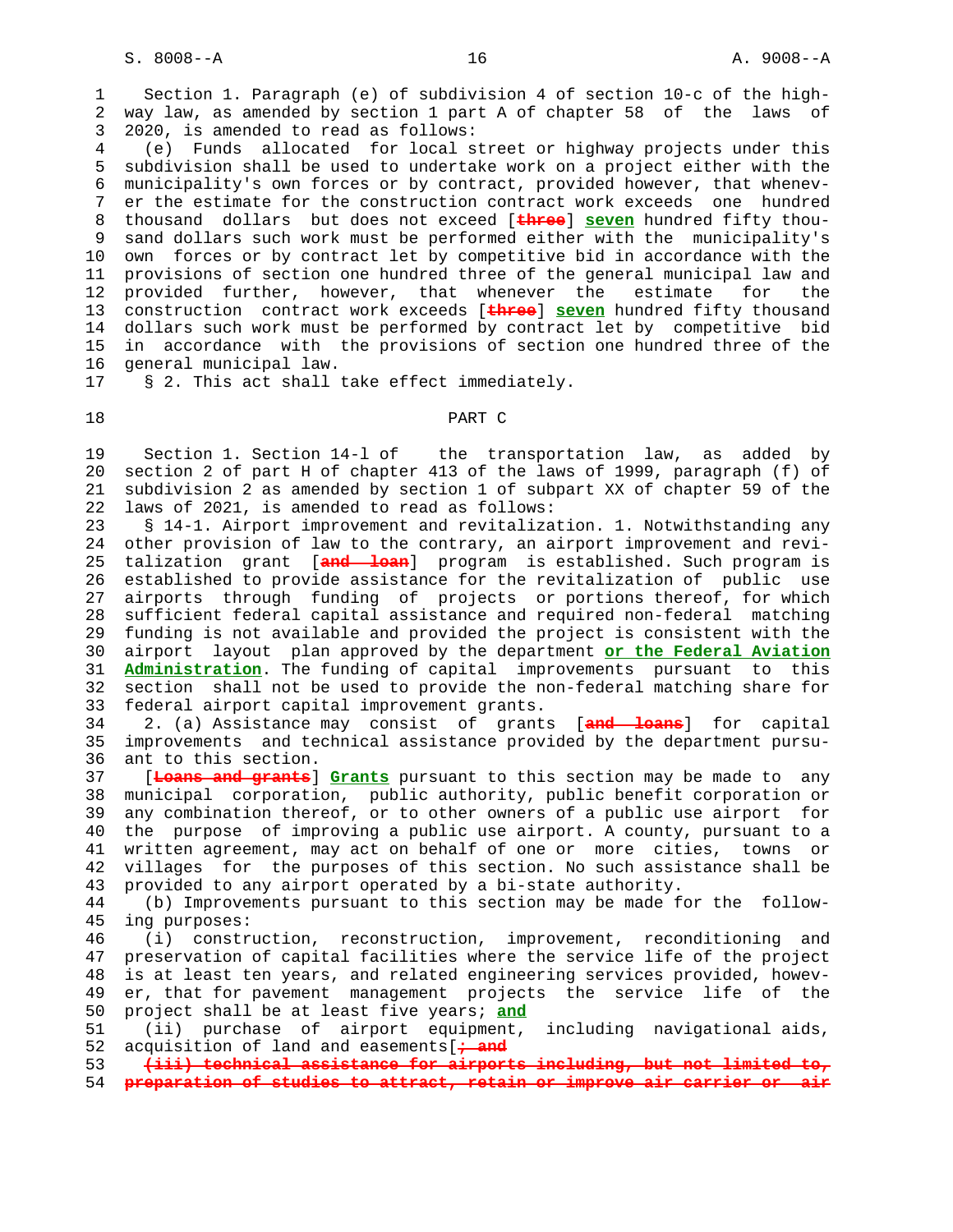1 **cargo services including low fare commercial service air carrier** 2 **services, airport business plans, activities to inform the general** 3 **public or public and private organizations of the availability and** 4 **economic impact of the airport and the aviation services at the airport** 5 **on the community**]. 6 (c) Assistance pursuant to this section shall be provided pursuant to 7 contract with the commissioner. Contracts for capital improvements shall 8 insure the availability to the public of any airport improved hereunder 9 for the useful life of such improvement as defined in section sixty-one 10 of the state finance law. The commissioner shall establish standards 11 governing the form, content and submission of applications for partic- 12 ipation in this program. Such standards shall include, but not be limit- 13 ed to, the requirement that, with respect to applications submitted by 14 owners of privately-owned airports, the commissioner shall make a deter- 15 mination that a request submitted by such owners will serve a public 16 purpose [**and such applications are accompanied by**]**. Before any funding** 17 **under this section may be accepted or disbursed, the commissioner must** 18 **be provided with** a resolution from the governing body of the county in 19 which such privately-owned airport is located formally endorsing the 20 project for which assistance is requested. The commissioner shall not 21 approve an application for a grant [**or loan**] unless the applicant can 22 demonstrate commitment of sufficient funds to provide the match set 23 forth in paragraph (d) of this subdivision. 24 [**All loans shall be repaid within ten years and bear such rate of** 25 **interest as shall be established therefor by the commissioner upon the** 26 **issuance of the loan; provided, however, such rate shall not exceed six** 27 **percent per annum. Payments on all loans shall be made to the department** 28 **and credited to the airport improvement and revitalization fund estab-** 29 **lished pursuant to section eighty-eight-d of the state finance law.**] 30 (d) Matching ratios. [**(i)**] Capital grants [**and loans**]. State assist- 31 ance for the program shall cover the following share of the project 32 cost: for general aviation airports and commercial service airports with 33 less than fifty thousand annual enplanements, up to ninety percent; for 34 commercial service airports with fifty thousand or more but less than 35 seven hundred thousand annual enplanements, up to eighty percent; and 36 for commercial service airports with annual enplanements of seven 37 hundred thousand or more, up to seventy percent. 38 [**(ii) Technical assistance. Technical assistance may be up to eighty** 39 **percent of the project cost. Funding for technical assistance shall be** 40 **limited to general aviation airports and commercial service airports** 41 **with less than two hundred fifty thousand annual enplanements, provided,** 42 **however, that such funding may be granted to general aviation airports** 43 **and commercial service airports, regardless of the number of annual** 44 **enplanements, for the preparation of studies to attract, retain or** 45 **improve low fare commercial service air carrier services. The entire** 46 **cost of regional or statewide studies conducted by or on behalf of the** 47 **department may be funded.**] 48 (e) Funds for assistance pursuant to this section shall be from the 49 airport improvement and revitalization fund established pursuant to 50 section eighty-eight-d of the state finance law. No funds shall be paid 51 pursuant to this section unless the applicant for assistance provides 52 for the required non-state funded share of the costs of a project. 53 (f) No grant [**or loan**] to any eligible applicant shall exceed the sum 54 of [**two**] **five** million [**five hundred thousand**] dollars, and no part of 55 any such grant [**or loan**] shall be used for salaries or for services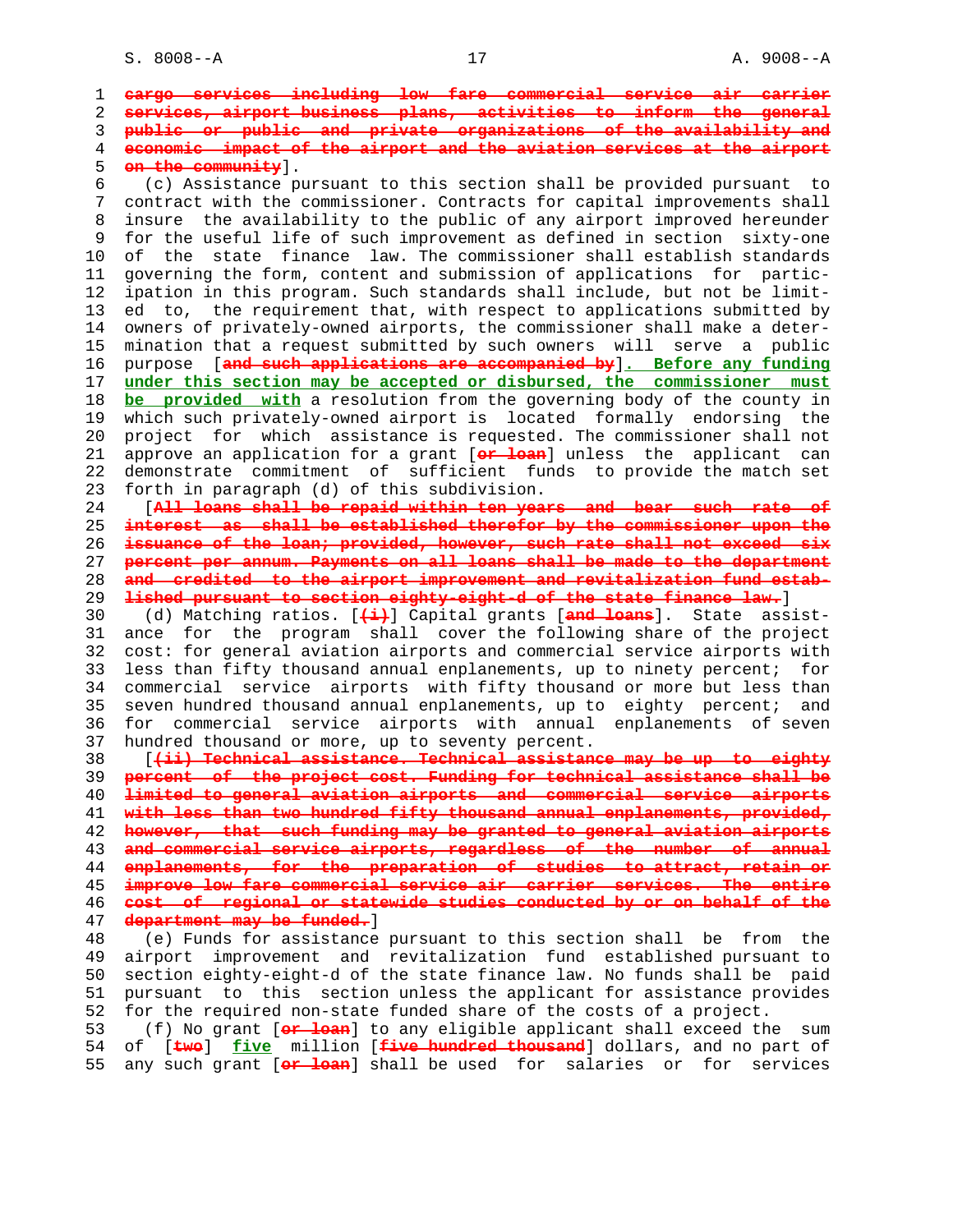1 regularly provided by the applicant for administrative costs in 2 connection with such grant [**or loan**]. 3 (g) On or before May first each year, the commissioner shall submit a 4 report on the immediately preceding fiscal year to the governor, tempo- 5 rary president of the senate and speaker of the assembly showing the 6 total funds available for assistance pursuant to this section, **and** item- 7 ization of assistance provided[**, and the repayments of loans**]. 8 (h) No provision of this section shall be deemed to make any applicant 9 ineligible for assistance otherwise available pursuant to section four- 10 teen-h or fourteen-k of this article. 11 (i) The commissioner may promulgate rules and regulations for the 12 implementation of this section. 13 § 2. This act shall take effect immediately. 14 PART D 15 Section 1. Section 45 of the highway law, as amended by chapter 1110 16 of the laws of 1971, is amended to read as follows: 17 § 45. Entry upon adjacent lands and streams. Lands adjacent to a state 18 highway or adjoining or in the bed or beds of any streams or creeks may 19 be entered upon and occupied by the commissioner of transportation, his 20 **or her** representatives and employees, or by a contractor or any of his 21 **or her** agents or employees when directed by the commissioner of trans- 22 portation or his **or her** representative: 23 1. to open, maintain or construct an existing ditch or drain or for 24 making surveys and for digging a new ditch or drain, or a section there- 25 of, for the free passage of water for the drainage of such highways. 26 2. to perform such work of construction, reconstruction, improvement 27 or maintenance in order to keep the waters of such streams or creeks 28 within their proper channels and to prevent their encroachment upon 29 state highways or bridges thereon. 30 3. to remove or change the position of a fence or other obstruction 31 which, in the judgment of the commissioner of transportation, prevents 32 the free flow of water under or through a state highway, bridge or 33 culvert. 34 4. to remove any fence or other obstruction which, in the judgment of 35 the commissioner of transportation, causes snow to drift in and upon a 36 state highway, and to erect snow fences or other devices upon such lands 37 to prevent the drifting of snow in or upon any such highway. 38 5. to inspect trees for the purpose of determining whether any are in 39 such a condition as to constitute a danger to users of the adjacent 40 highway and to remove or prune those trees or parts thereof which in the 41 judgment of the commissioner constitute such a danger. 42 **6. on a temporary basis, when determined to be necessary in the** 43 **discretion of the commissioner, to perform emergency repairs to provide** 44 **for the safe functionality and operation of state highways and bridges** 45 **when such functionality or operation is impacted by storm damage, land-** 46 **slide, or retaining wall or drainage failure, and may pose a threat to** 47 **the traveling public.** 48 Notwithstanding the provisions of any general, special or local law or 49 of any inconsistent provision of this chapter, claims for any damage 50 caused by such entry and work and not exceeding three hundred and fifty 51 dollars may be adjusted by agreement by the commissioner of transporta- 52 tion without appropriating any property. Upon making any such agreement 53 and adjustment, and upon the approval thereof by the department of audit 54 and control, the commissioner of transportation shall deliver to the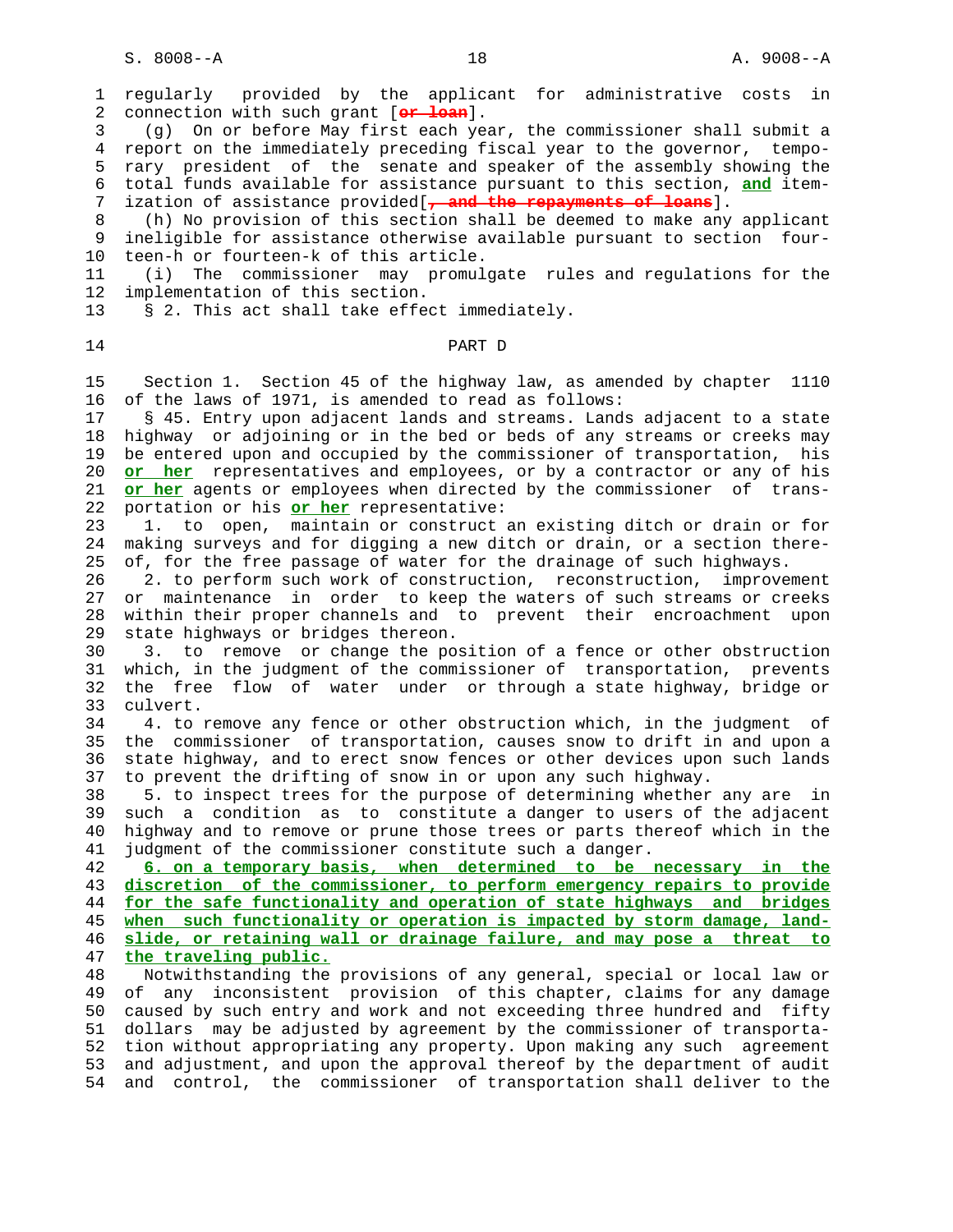1 comptroller such agreement and a certificate stating the amount due such 2 owner for damage caused by such entry and work and the amount so fixed 3 shall be paid out of the state treasury from moneys appropriated for the 4 maintenance and repair of state highways. 5 § 2. This act shall take effect immediately. 6 PART E 7 Section 1. Section 1 of part I of chapter 413 of the laws of 1999, 8 relating to providing for mass transportation payments, as amended by 9 section 1 of part D of chapter 58 of the laws of 2015, is amended to 10 read as follows: 11 Section 1. Notwithstanding any other law, rule or regulation to the 12 contrary, payment of mass transportation operating assistance pursuant 13 to section 18-b of the transportation law shall be subject to the 14 provisions contained herein and the amounts made available therefor by 15 appropriation. 16 In establishing service and usage formulas for distribution of mass 17 transportation operating assistance, the commissioner of transportation 18 may combine and/or take into consideration those formulas used to 19 distribute mass transportation operating assistance payments authorized 20 by separate appropriations in order to facilitate program administration 21 and to ensure an orderly distribution of such funds. 22 To improve the predictability in the level of funding for those 23 systems receiving operating assistance payments under service and usage 24 formulas, the commissioner of transportation is authorized with the 25 approval of the director of the budget, to provide service payments 26 based on service and usage statistics of the preceding year. 27 In the case of a service payment made, pursuant to section 18-b of the 28 transportation law, to a regional transportation authority on account of 29 mass transportation services provided to more than one county (consider- 30 ing the city of New York to be one county), the respective shares of the 31 matching payments required to be made by a county to any such authority 32 shall be as follows: 33 Percentage 34 of Matching 35 Local Jurisdiction Payment 36 -------------------------------------------- 37 In the Metropolitan Commuter 38 Transportation District: 39 New York City ................ 6.40 40 Dutchess ..................... 1.30 41 Nassau ....................... 39.60 42 Orange ....................... 0.50 43 Putnam ....................... 1.30 44 Rockland ..................... 0.10 45 Suffolk ...................... 25.70 46 Westchester .................. 25.10 47 In the Capital District Trans- 48 portation District: 49 Albany ....................... [**56.10**] **55.27** 50 Rensselaer ................... [**23.30**] **22.96** 51 Saratoga ..................... [**4.10**] **4.04** 52 Schenectady .................. [**16.50**] **16.26** 53 **Montgomery ................... 1.47**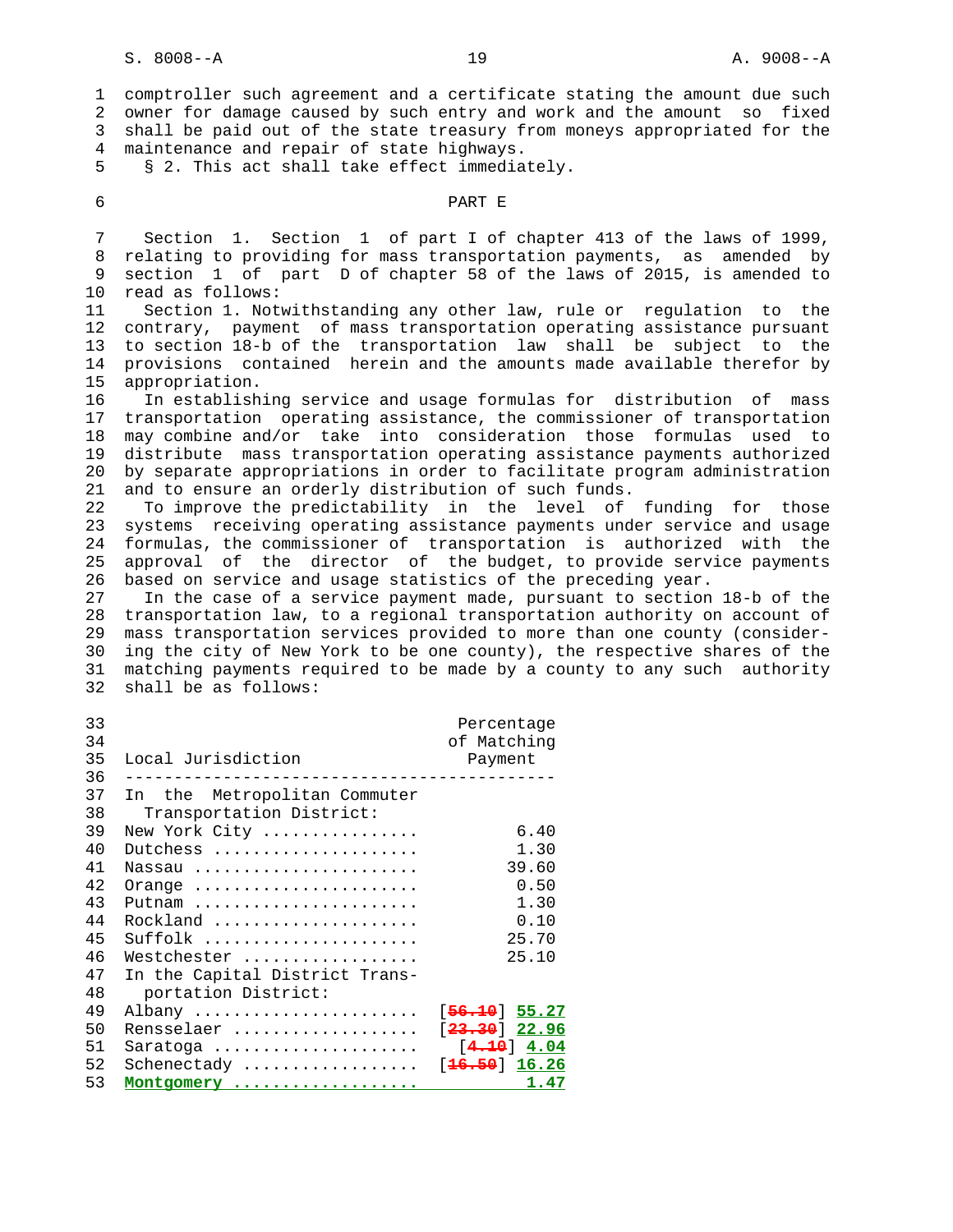S. 8008--A 20 A. 9008--A

| 1<br>2<br>3 | In the Central New York Re-<br>gional Transportation Dis-<br>trict: |       |       |
|-------------|---------------------------------------------------------------------|-------|-------|
| 4           | Cayuga                                                              | 5.11  |       |
| 5           | Onondaga                                                            | 75.83 |       |
| 6           | $OSwego$                                                            | 2.85  |       |
| 7           | Oneida                                                              | 16.21 |       |
| 8           | In the Rochester-Genesee Re-                                        |       |       |
| 9           | gional Transportation Dis-                                          |       |       |
| 10          | trict:                                                              |       |       |
| 11          | Genesee                                                             | 1.36  |       |
| 12          | Livingston                                                          | .90   |       |
| 13          | Monroe                                                              | 90.14 |       |
| 14          | Wayne                                                               | .98   |       |
| 15          | Wyoming                                                             | .51   |       |
| 16          | Seneca                                                              | .64   |       |
| 17          | Orleans                                                             | . 77  |       |
| 18          | Ontario                                                             | 4.69  |       |
| 19          | In the Niagara Frontier Trans-                                      |       |       |
| 20          | portation District: Erie                                            |       | 89.20 |
| 21          | Niagara                                                             | 10.80 |       |

 22 Notwithstanding any other inconsistent provisions of section 18-b of 23 the transportation law or any other law, any moneys provided to a public 24 benefit corporation constituting a transportation authority or to other 25 public transportation systems in payment of state operating assistance 26 or such lesser amount as the authority or public transportation system 27 shall make application for, shall be paid by the commissioner of trans- 28 portation to such authority or public transportation system in lieu, and 29 in full satisfaction, of any amounts which the authority would otherwise 30 be entitled to receive under section 18-b of the transportation law.

 31 Notwithstanding the reporting date provision of section 17-a of the 32 transportation law, the reports of each regional transportation authori- 33 ty and other major public transportation systems receiving mass trans- 34 portation operating assistance shall be submitted on or before July 15 35 of each year in the format prescribed by the commissioner of transporta- 36 tion. Copies of such reports shall also be filed with the chairpersons 37 of the senate finance committee and the assembly ways and means commit- 38 tee and the director of the budget. The commissioner of transportation 39 may withhold future state operating assistance payments to public trans- 40 portation systems or private operators that do not provide such reports. 41 Payments may be made in quarterly installments as provided in subdivi- 42 sion 2 of section 18-b of the transportation law or in such other manner 43 and at such other times as the commissioner of transportation, with the 44 approval of the director of the budget, may provide; and where payment 45 is not made in the manner provided by such subdivision 2, the matching 46 payments required of any city, county, Indian tribe or intercity bus 47 company shall be made within 30 days of the payment of state operating 48 assistance pursuant to this section or on such other basis as may be 49 agreed upon by the commissioner of transportation, the director of the 50 budget, and the chief executive officer of such city, county, Indian 51 tribe or intercity bus company.

 52 The commissioner of transportation shall be required to annually eval- 53 uate the operating and financial performance of each major public trans- 54 portation system. Where the commissioner's evaluation process has iden- 55 tified a problem related to system performance, the commissioner may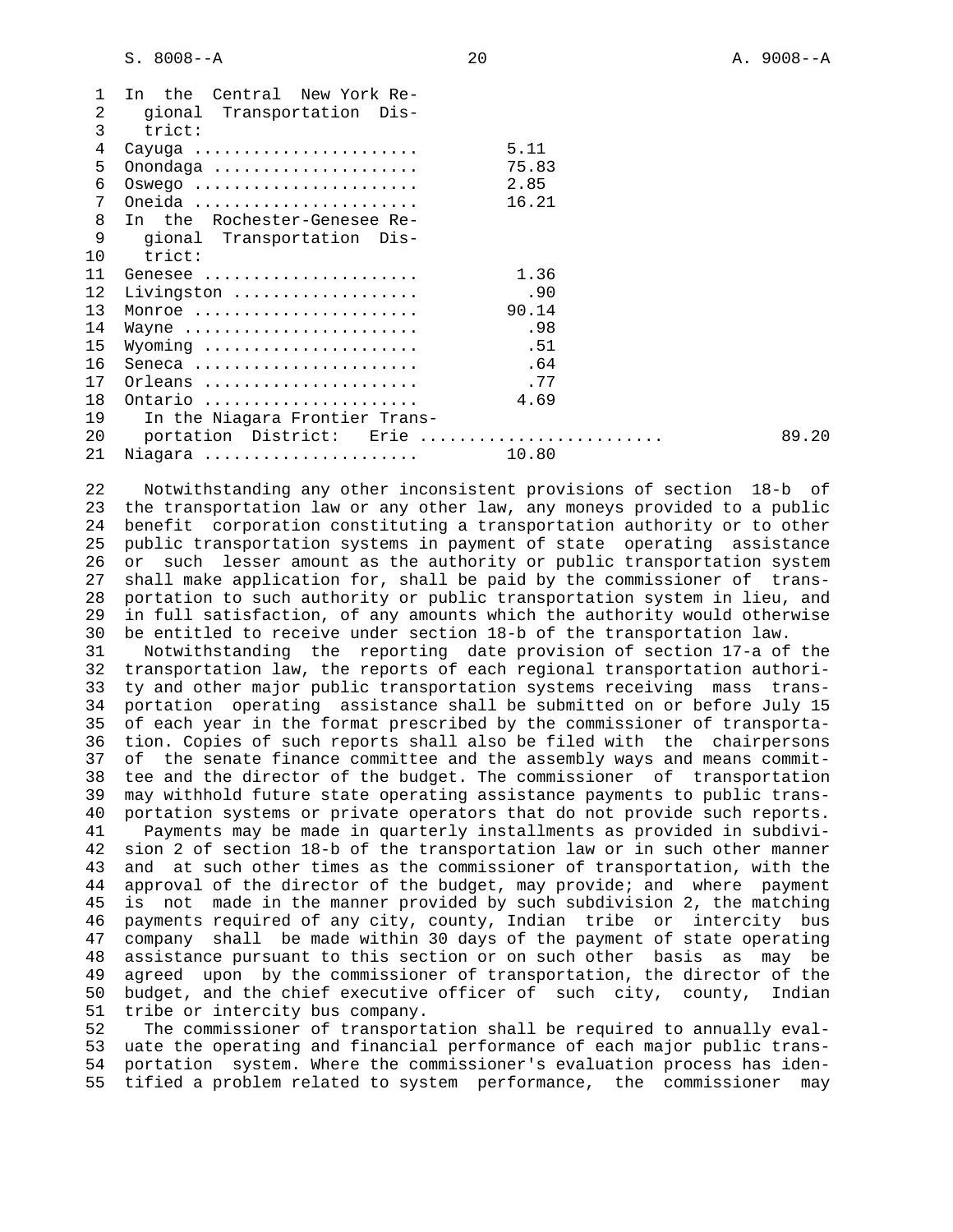1 request the system to develop plans to address the performance deficien- 2 cies. The commissioner of transportation may withhold future state oper- 3 ating assistance payments to public transportation systems or private 4 operators that do not provide such operating, financial, or other infor- 5 mation as may be required by the commissioner to conduct the evaluation 6 process.

 7 Payments shall be made contingent upon compliance with regulations 8 deemed necessary and appropriate, as prescribed by the commissioner of 9 transportation and approved by the director of the budget, which shall 10 promote the economy, efficiency, utility, effectiveness, and coordinated 11 service delivery of public transportation systems. The chief executive 12 officer of each public transportation system receiving a payment shall 13 certify to the commissioner of transportation, in addition to informa- 14 tion required by section 18-b of the transportation law, such other 15 information as the commissioner of transportation shall determine is 16 necessary to determine compliance and carry out the purposes herein.

 17 Counties, municipalities or Indian tribes that propose to allocate 18 service payments to operators on a basis other than the amount earned by 19 the service payment formula shall be required to describe the proposed 20 method of distributing governmental operating aid and submit it one 21 month prior to the start of the operator's fiscal year to the commis- 22 sioner of transportation in writing for review and approval prior to the 23 distribution of state aid. The commissioner of transportation shall only 24 approve alternate distribution methods which are consistent with the 25 transportation needs of the people to be served and ensure that the 26 system of private operators does not exceed established maximum service 27 payment limits. Copies of such approvals shall be submitted to the 28 chairpersons of the senate finance and assembly ways and means commit- 29 tees.

 30 Notwithstanding the provisions of subdivision 4 of section 18-b of the 31 transportation law, the commissioner of transportation is authorized to 32 continue to use prior quarter statistics to determine current quarter 33 payment amounts, as initiated in the April to June quarter of 1981. In 34 the event that actual revenue passengers and actual total number of 35 vehicle, nautical or car miles are not available for the preceding quar- 36 ter, estimated statistics may be used as the basis of payment upon 37 approval by the commissioner of transportation. In such event, the 38 succeeding payment shall be adjusted to reflect the difference between 39 the actual and estimated total number of revenue passengers and vehicle, 40 nautical or car miles used as the basis of the estimated payment. The 41 chief executive officer may apply for less aid than the system is eligi- 42 ble to receive. Each quarterly payment shall be attributable to operat- 43 ing expenses incurred during the quarter in which it is received, unless 44 otherwise specified by such commissioner. In the event that a public 45 transportation system ceases to participate in the program, operating 46 assistance due for the final quarter that service is provided shall be 47 based upon the actual total number of revenue passengers and the actual 48 total number of vehicle, nautical or car miles carried during that quar- 49 ter.

 50 Payments shall be contingent on compliance with audit requirements 51 determined by the commissioner of transportation.

 52 In the event that an audit of a public transportation system or 53 private operator receiving funds discloses the existence of an overpay- 54 ment of state operating assistance, regardless of whether such an over- 55 payment results from an audit of revenue passengers and the actual 56 number of revenue vehicle miles statistics, or an audit of private oper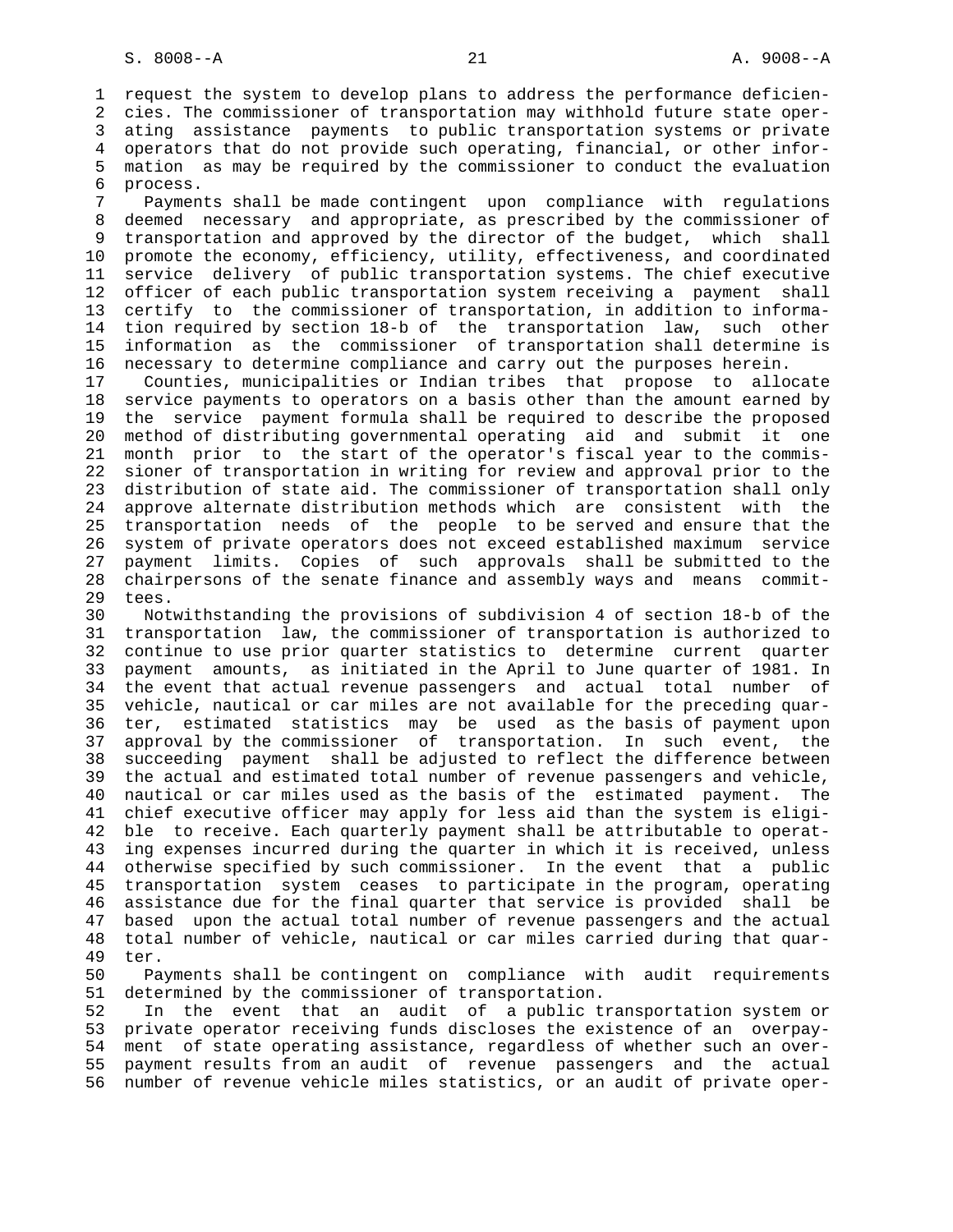1 ators in cases where more than a reasonable return based on equity or 2 operating revenues and expenses has resulted, the commissioner of trans- 3 portation, in addition to recovering the amount of state operating 4 assistance overpaid, shall also recover interest, as defined by the 5 department of taxation and finance, on the amount of the overpayment.

 6 Notwithstanding any other law, rule or regulation to the contrary, 7 whenever the commissioner of transportation is notified by the comp- 8 troller that the amount of revenues available for payment from an 9 account is less than the total amount of money for which the public mass 10 transportation systems are eligible pursuant to the provisions of 11 section 88-a of the state finance law and any appropriations enacted for 12 these purposes, the commissioner of transportation shall establish a 13 maximum payment limit which is proportionally lower than the amounts set 14 forth in appropriations.

 15 Notwithstanding paragraphs (b) of subdivisions 5 and 7 of section 88-a 16 of the state finance law and any other general or special law, payments 17 may be made in quarterly installments or in such other manner and at 18 such other times as the commissioner of transportation, with the 19 approval of the director of the budget may prescribe.

 20 § 2. This act shall take effect immediately and shall be deemed to 21 have been in full force and effect on and after April 1, 2022.

# 22 PART F

 23 Section 1. Subdivision 1 of section 359 of the public authorities law, 24 as amended by section 6 of part TT of chapter 54 of the laws of 2016, is 25 amended to read as follows:

 26 1. On assuming jurisdiction of a thruway section or connection or any 27 part thereof, or of a highway connection, the authority shall proceed 28 with the construction, reconstruction or improvement thereof. All such 29 work shall be done pursuant to a contract or contracts which shall be 30 let to the lowest responsible bidder, by sealed proposals publicly 31 opened, **or by electronically secure proposal submission as permitted by** 32 **the authority and electronically posted for public view,** after public 33 advertisement and upon such terms and conditions as the authority shall 34 require; provided, however, that the authority may reject any and all 35 proposals and may advertise for new proposals, as herein provided, if in 36 its opinion, the best interests of the authority will thereby be 37 promoted; provided further, however, that at the request of the authori- 38 ty, all or any portion of such work, together with any engineering 39 required by the authority in connection therewith, shall be performed by 40 the commissioner and his subordinates in the department of transporta- 41 tion as agents for, and at the expense of, the authority.

42 § 2. This act shall take effect immediately.

# 43 PART G

 44 Section 1. Section 359-a of the public authorities law, as amended by 45 section 7 of part TT of chapter 54 of the laws of 2016, is amended to 46 read as follows:

 47 § 359-a. Procurement contracts. For the purposes of section twenty- 48 eight hundred seventy-nine of this chapter as applied to the authority, 49 the term "procurement contract" shall mean any written agreement for the 50 acquisition of goods or services of any kind by the authority in the 51 actual or estimated amount of [**fifteen**] **fifty** thousand dollars or more.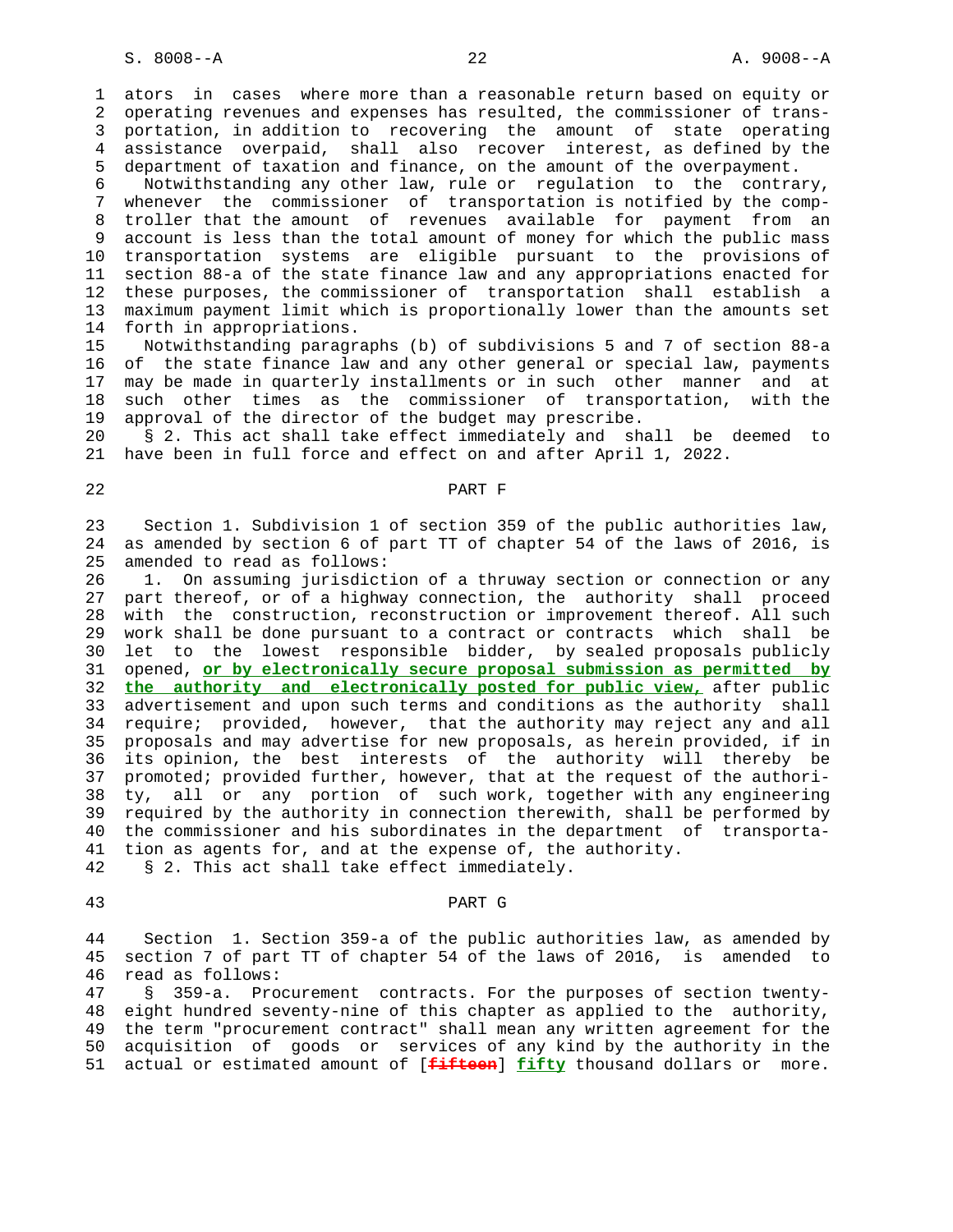S. 8008--A 23 A. 9008--A

|    | authority may utilize a procurement contract let by any department,<br>The |
|----|----------------------------------------------------------------------------|
|    | agency or instrumentality of the United States government and/or any       |
| 3  | department, agency, office, political subdivision or instrumentality of    |
| 4  | state or states. The authority shall document in the procurement<br>any    |
| 5. | record its rationale for the use of such a contract. Such rationale        |
| 6  | shall include, but need not be limited to, a determination of need, a      |
| 7  | consideration of the procurement method by which the contract was          |
| 8  | awarded, an analysis of alternative procurement sources including an       |
| 9  | explanation why a competitive procurement or the use of a centralized      |
| 10 | contract let by the commissioner of the office of general services is      |
| 11 | not in the best interest of the authority, and the reasonableness of       |
| 12 | The authority shall accept sole responsibility for any payment<br>cost.    |
| 13 | due the vendor or contractor as a result of the authority's use of the     |
| 14 | contract.                                                                  |
| 15 | § 2. This act shall take effect immediately.                               |

## 16 PART H

 17 Section 1. Subdivision 1 of section 1264 of the public authorities 18 law, as amended by section 2 of subpart B of part ZZZ of chapter 59 of 19 the laws of 2019, is amended to read as follows:

 20 1. The purposes of the authority shall be the continuance, further 21 development and improvement of commuter transportation and other 22 services related thereto within the metropolitan commuter transportation 23 district, including but not limited to such transportation by railroad, 24 omnibus, marine and air, in accordance with the provisions of this 25 title. It shall be the further purpose of the authority, consistent with 26 its status as the ex officio board of both the New York city transit 27 authority and the triborough bridge and tunnel authority, to develop and 28 implement a unified mass transportation policy for such district in an 29 efficient and cost-effective manner that includes the use of design- 30 build contracting on all projects over [**twenty-five**] **two hundred** million 31 dollars in cost **for new construction and all projects over four hundred** 32 **million dollars in cost for projects that are predominantly rehabili-** 33 **tation or replacement of existing assets** except where a waiver is grant- 34 ed by the New York state budget director pursuant to a request in writ- 35 ing from the metropolitan transportation authority. For purposes of 36 granting a waiver pursuant to this section, such review shall consider 37 whether the design build contracting method is appropriate for the 38 project that such waiver is sought for, and the amount of savings and 39 efficiencies that could be achieved using such method. The determination 40 for such waiver shall be made in writing within forty-five days from 41 request or shall be deemed granted.

42 § 2. This act shall take effect immediately.

# 43 PART I

 44 Section 1. Paragraph (b) of subdivision 7 of section 1209 of the 45 public authorities law, as amended by section 3 of subpart C of part ZZZ 46 of chapter 59 of the laws of 2019, is amended to read as follows: 47 (b) Section twenty-eight hundred seventy-nine of this chapter shall 48 apply to the authority's acquisition of goods or services of any kind,

 49 in the actual or estimated amount of fifteen thousand dollars or more, 50 provided that (i) a contract for services in the actual or estimated 51 amount of one million dollars or less shall not require approval by the 52 board of the authority regardless of the length of the period over which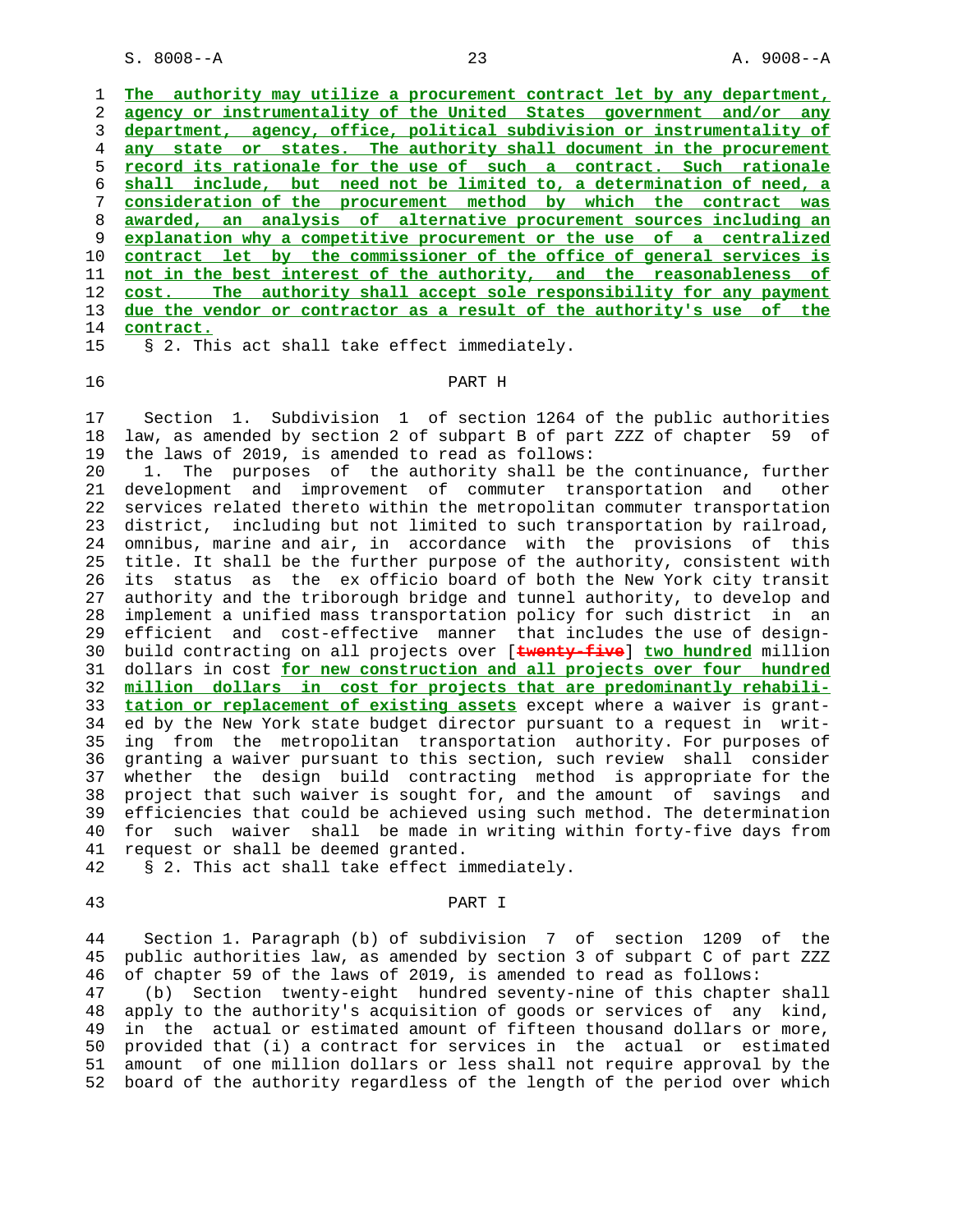1 the services are rendered, and provided further that a contract for 2 services in the actual or estimated amount in excess of one million 3 dollars shall require approval by the board of the authority regardless 4 of the length of the period over which the services are rendered unless 5 such a contract is awarded to the lowest responsible bidder after 6 obtaining sealed bids and (ii) the board of the authority may by resol- 7 ution adopt guidelines that authorize the award of contracts to small 8 business concerns, to service disabled veteran owned businesses certi- 9 fied pursuant to article seventeen-B of the executive law, or minority 10 or women-owned business enterprises certified pursuant to article 11 fifteen-A of the executive law, or purchases of goods or technology that 12 are recycled or remanufactured, in an amount not to exceed one million 13 **five hundred thousand** dollars without a formal competitive process and 14 without further board approval. The board of the authority shall adopt 15 guidelines which shall be made publicly available for the awarding of 16 such contract without a formal competitive process.

 17 § 2. Paragraph (a) of subdivision 8 of section 1209 of the public 18 authorities law, as amended by chapter 725 of the laws of 1993, is 19 amended to read as follows:

 20 (a) Advertisement for bids, when required by this section, shall be 21 published at least once in a newspaper of general circulation in the 22 area served by the authority and in the procurement opportunities news- 23 letter published pursuant to article four-C of the economic development 24 law provided that, notwithstanding the provisions of article four-C of 25 the economic development law, an advertisement shall only be required 26 when required by this section. Publication in a newspaper of general 27 circulation in the area served or in the procurement opportunities news- 28 letter shall not be required if bids for contracts for supplies, materi- 29 als or equipment are of a type regularly purchased by the authority and 30 are to be solicited from a list of potential suppliers, if such list is 31 or has been developed consistent with the provisions of subdivision 32 eleven of this section. Any such advertisement shall contain a statement 33 of: (i) the time and place where bids received pursuant to any notice 34 requesting sealed bids will be publicly opened and read; (ii) the name 35 of the contracting agency; (iii) the contract identification number; 36 (iv) a brief description of the public work, supplies, materials, or 37 equipment sought, the location where work is to be performed, goods are 38 to be delivered or services provided and the contract term; (v) the 39 address where bids or proposals are to be submitted; (vi) the date when 40 bids or proposals are due; (vii) a description of any eligibility or 41 qualification requirement or preference; (viii) a statement as to wheth- 42 er the contract requirements may be fulfilled by a subcontracting, joint 43 venture, or co-production arrangement; (ix) any other information deemed 44 useful to potential contractors; and (x) the name, address, and tele- 45 phone number of the person to be contacted for additional information. 46 At least [**fifteen**] **ten** business days shall elapse between the first 47 publication of such advertisement or the solicitation of bids, as the 48 case may be, and the date of opening and reading of bids **provided that** 49 **at least fifteen business days shall elapse between the first publica-** 50 **tion of such advertisement or the solicitation of bids, as the case may** 51 **be, and the date of opening and reading of bids for public work** 52 **contracts**.

 53 § 3. Paragraph (e) of subdivision 9 of section 1209 of the public 54 authorities law, as added by chapter 929 of the laws of 1986, is amended 55 to read as follows: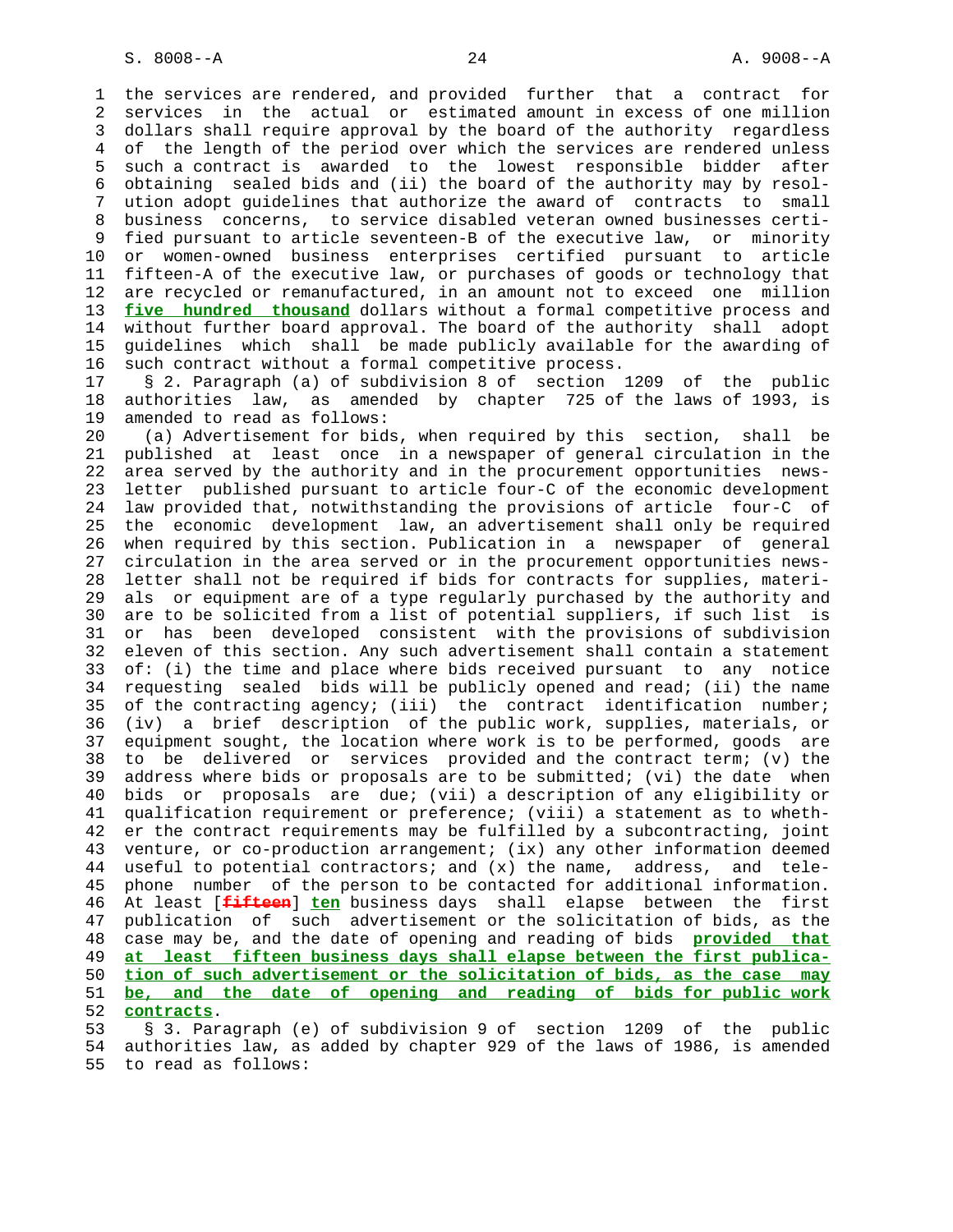1 (e) the item is available through an existing contract [**between a vendor and (i) another public authority provided that such other author- ity utilized a process of competitive bidding or a process of compet- itive requests for proposals to award such contract or (ii) the state of New York or the city of New York, provided that in any case when the authority under this paragraph determines that obtaining such item thereby would be in the public interest and sets forth the reasons for such determination**] **let by any department, agency or instrumentality of the United States government and/or any department, agency, office, political subdivision or instrumentality of any state or states. The authority shall document in the procurement record its rationale for the use of such a contract. Such rationale shall include, but need not be limited to, a determination of need, a consideration of the procurement method by which the contract was awarded, an analysis of alternative procurement sources including an explanation why a competitive procure- ment or the use of a centralized contract let by the commissioner of the office of general services is not in the best interest of the authority, and the reasonableness of cost**. The authority shall accept sole respon- 19 sibility for any payment due the vendor as a result of the authority's 20 order; or

 21 § 4. Subdivision 10 of section 1209 of the public authorities law, as 22 added by chapter 929 of the laws of 1986, is amended to read as follows: 23 10. Upon the adoption of a resolution by the authority stating, for 24 reasons of efficiency, economy, compatibility or maintenance reliabil- 25 ity, that there is a need for standardization, the authority may estab- 26 lish procedures whereby particular supplies, materials or equipment are 27 identified on a qualified products list. Such procedures shall provide 28 for products or vendors to be added to or deleted from such list and 29 shall include provisions for public advertisement of the manner in which 30 such lists are compiled. The authority shall review such list no less 31 than [**twice**] **once** a year for the purpose of making modifications there- 32 to. Contracts for particular supplies, materials or equipment identi- 33 fied on a qualified products list may be awarded by the authority to the 34 lowest responsible bidder after obtaining sealed bids in accordance with 35 this section or without competitive sealed bids in instances when the 36 item is available from only a single source, except that the authority 37 may dispense with advertising provided that it mails copies of the invi- 38 tation to bid to all vendors of the particular item on the qualified 39 products list.

 40 § 5. Paragraph (b) of subdivision 2 of section 1265-a of the public 41 authorities law, as amended by section 3-a of subpart C of part ZZZ of 42 chapter 59 of the laws of 2019, is amended to read as follows:

 43 (b) Section twenty-eight hundred seventy-nine of this chapter shall 44 apply to the authority's acquisition of goods or services of any kind, 45 in the actual or estimated amount of fifteen thousand dollars or more, 46 provided (i) that a contract for services in the actual or estimated 47 amount of one million dollars or less shall not require approval by the 48 board of the authority regardless of the length of the period over which 49 the services are rendered, and provided further that a contract for 50 services in the actual or estimated amount in excess of one million 51 dollars shall require approval by the board of the authority regardless 52 of the length of the period over which the services are rendered unless 53 such a contract is awarded to the lowest responsible bidder after 54 obtaining sealed bids, and (ii) the board of the authority may by resol- 55 ution adopt guidelines that authorize the award of contracts to small 56 business concerns, to service disabled veteran owned businesses certi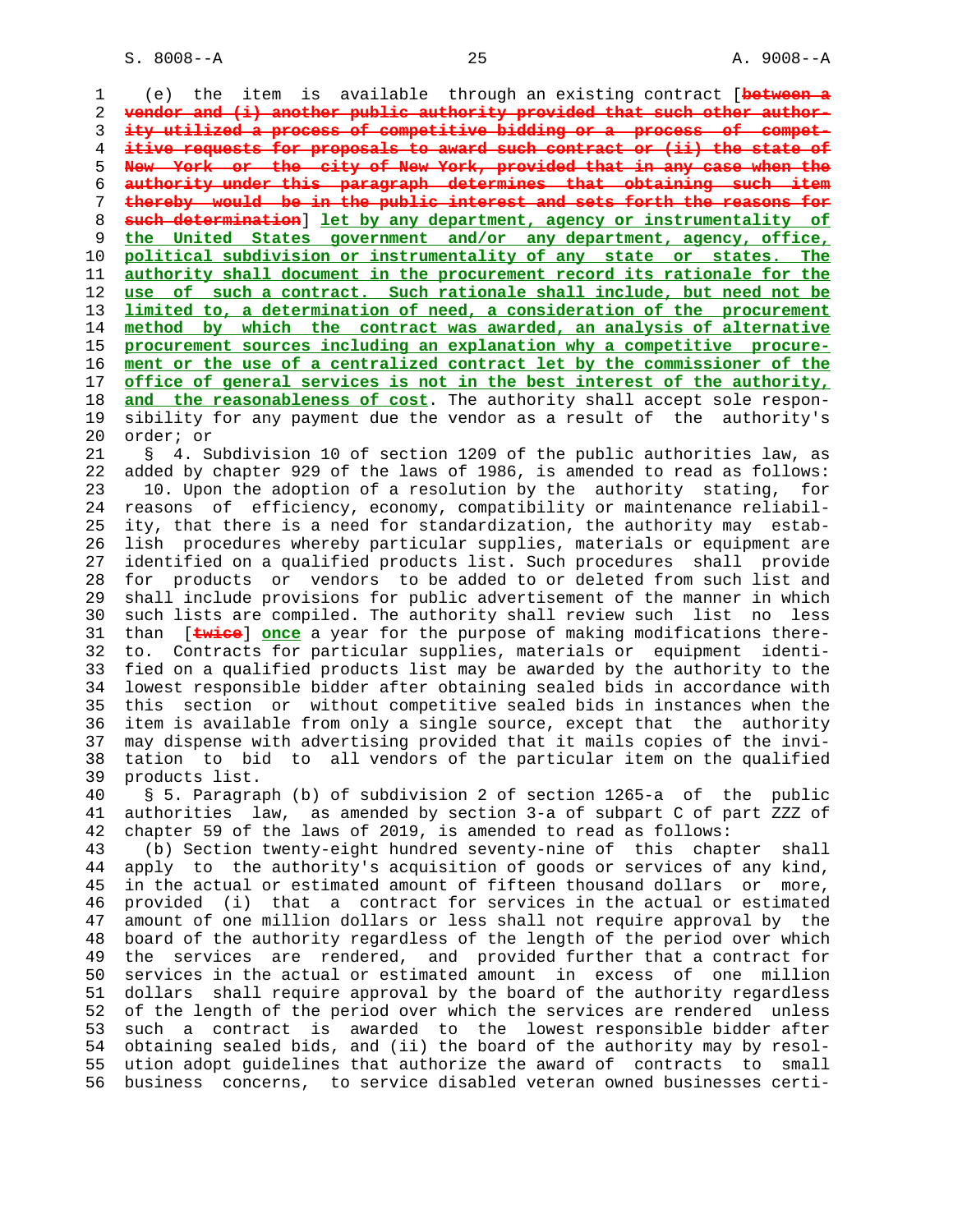1 fied pursuant to article seventeen-B of the executive law, or minority 2 or women-owned business enterprises certified pursuant to article 3 fifteen-A of the executive law, or purchases of goods or technology that 4 are recycled or remanufactured, in an amount not to exceed one million 5 **five hundred thousand** dollars without a formal competitive process and 6 without further board approval. The board of the authority shall adopt 7 guidelines which shall be made publicly available for the awarding of 8 such contract without a formal competitive process.

 9 § 6. Paragraph (a) of subdivision 3 of section 1265-a of the public 10 authorities law, as amended by chapter 494 of the laws of 1990, is 11 amended to read as follows:

 12 (a) Advertisement for bids, when required by this section, shall be 13 published at least once in a newspaper of general circulation in the 14 area served by the authority and in the procurement opportunities news- 15 letter published pursuant to article four-C of the economic development 16 law provided that, notwithstanding the provisions of article four-C of 17 the economic development law, an advertisement shall only be required 18 for a purchase contract for supplies, materials or equipment when 19 required by this section. Publication in a newspaper of general circu- 20 lation in the area served or in the procurement opportunities newsletter 21 shall not be required if bids for contracts for supplies, materials or 22 equipment are of a type regularly purchased by the authority and are to 23 be solicited from a list of potential suppliers, if such list is or has 24 been developed consistent with the provisions of subdivision six of this 25 section. Any such advertisement shall contain a statement of: (i) the 26 time and place where bids received pursuant to any notice requesting 27 sealed bids will be publicly opened and read; (ii) the name of the 28 contracting agency; (iii) the contract identification number; (iv) a 29 brief description of the public work, supplies, materials, or equipment 30 sought, the location where work is to be performed, goods are to be 31 delivered or services provided and the contract term; (v) the address 32 where bids or proposals are to be submitted; (vi) the date when bids or 33 proposals are due; (vii) a description of any eligibility or qualifica- 34 tion requirement or preference; (viii) a statement as to whether the 35 contract requirements may be fulfilled by a subcontracting, joint 36 venture, or co-production arrangement; (ix) any other information deemed 37 useful to potential contractors; and (x) the name, address, and tele- 38 phone number of the person to be contacted for additional information. 39 At least [**fifteen**] **ten** business days shall elapse between the first 40 publication of such advertisement or the solicitation of bids, as the 41 case may be, and the date of opening and reading of bids **provided that** 42 **at least fifteen business days shall elapse between the first publica-** 43 **tion of such advertisement or the solicitation of bids, as the case may** 44 **be, and the date of opening and reading of bids for public work** 45 **contracts**. 46 § 7. Paragraph (e) of subdivision 4 of section 1265-a of the public

 47 authorities law, as added by chapter 929 of the laws of 1986, is amended 48 to read as follows:

 49 (e) the item is available through an existing contract [**between a vendor and (i) another public authority provided that such other author- ity utilized a process of competitive bidding or a process of compet- itive requests for proposals to award such contracts or (ii) Nassau county, or (iii) the state of New York or (iv) the city of New York, provided that in any case when under this paragraph the authority deter- mines that obtaining such item thereby would be in the public interest and sets forth the reasons for such determination**] **let by any depart-**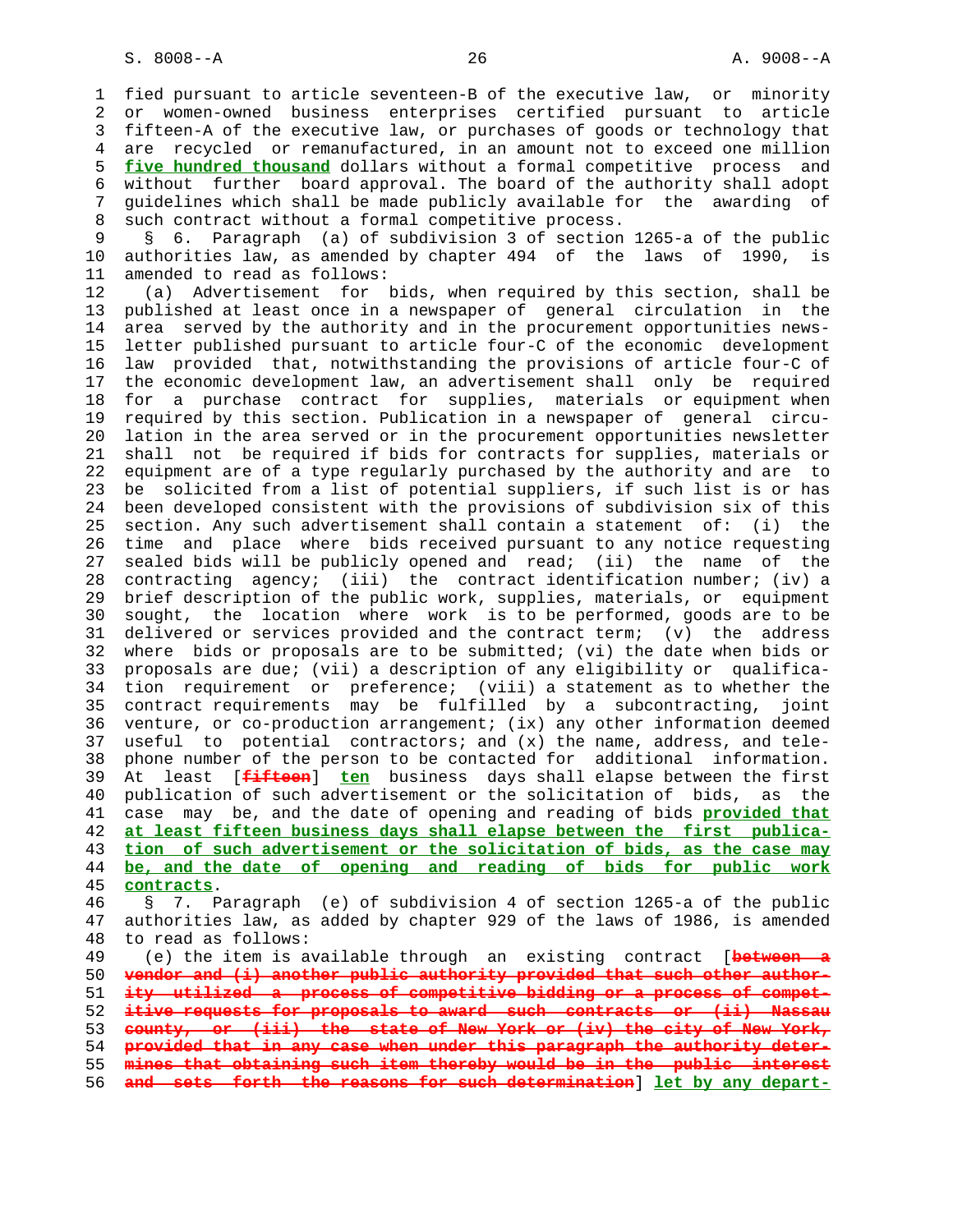S. 8008--A 27 A. 9008--A

**ment, agency or instrumentality of the United States government and/or any department, agency, office, political subdivision or instrumentality of any state or states. The authority shall document in the procurement record its rationale for the use of such a contract. Such rationale shall include, but need not be limited to, a determination of need, a consideration of the procurement method by which the contract was awarded, an analysis of alternative procurement sources including an explanation why a competitive procurement or the use of a centralized contract let by the commissioner of the office of general services is not in the best interest of the authority, and the reasonableness of cost**. The authority shall accept sole responsibility for any payment due 12 the vendor as a result of the authority's order; or

 13 § 8. Subdivision 5 of section 1265-a of the public authorities law, as 14 added by chapter 929 of the laws of 1986, is amended to read as follows: 15 5. Upon the adoption of a resolution by the authority stating, for 16 reasons of efficiency, economy, compatibility or maintenance reliabil- 17 ity, that there is a need for standardization, the authority may estab- 18 lish procedures whereby particular supplies, materials or equipment are 19 identified on a qualified products list. Such procedures shall provide 20 for products or vendors to be added to or deleted from such list and 21 shall include provisions for public advertisement of the manner in which 22 such lists are compiled. The authority shall review such list no less 23 than [**twice**] **once** a year for the purpose of making such modifications. 24 Contracts for particular supplies, materials or equipment identified on 25 a qualified products list may be awarded by the authority to the lowest 26 responsible bidder after obtaining sealed bids in accordance with this 27 section or without competitive sealed bids in instances when the item is 28 available from only a single source, except that the authority may 29 dispense with advertising provided that it mails copies of the invita- 30 tion to bid to all vendors of the particular item on the qualified 31 products list.

 32 § 9. This act shall take effect immediately; provided, however, that 33 the amendments to paragraph (b) of subdivision 7 of section 1209 of the 34 public authorities law made by section one of this act shall not affect 35 the expiration of such subdivision and shall be deemed to expire there- 36 with; and provided further, however, that the amendments to paragraph 37 (b) of subdivision 2 of section 1265-a of the public authorities law 38 made by section five of this act shall not affect the expiration of such 39 paragraph and shall be deemed to expire therewith.

### 40 PART J

 41 Section 1. Section 3 of part PP of chapter 54 of the laws of 2016, 42 amending the general municipal law relating to the New York transit 43 authority and the metropolitan transportation authority, as amended by 44 section 1 of part K of chapter 58 of the laws of 2020, is amended to 45 read as follows:

 46 § 3. This act shall take effect immediately; provided that the amend- 47 ments to subdivision 1 of section 119-r of the general municipal law 48 made by section two of this act shall expire and be deemed repealed 49 April 1, [**2022**] **2032**, and provided further that such repeal shall not 50 affect the validity or duration of any contract entered into before that 51 date pursuant to paragraph f of such subdivision. 52 § 2. This act shall take effect immediately.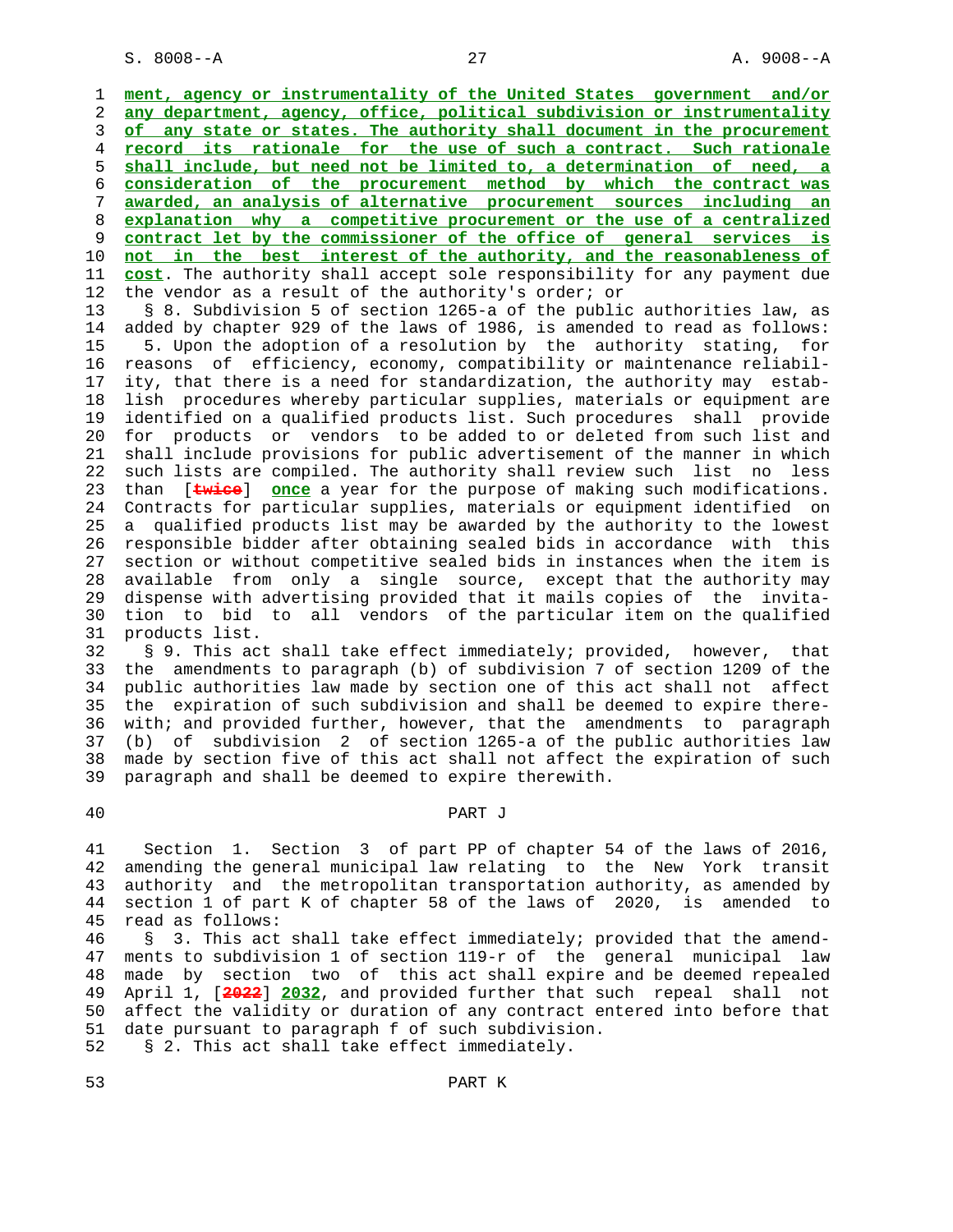S. 8008--A 28 A. 9008--A

 1 Section 1. Section 1266 of the public authorities law is amended by 2 adding a new subdivision 12-b to read as follows:

**12-b. Whenever in connection with the improvement, construction, reconstruction or rehabilitation of a transportation facility the authority determines that the pipes, mains, conduits or other infras- tructure of any public service corporation and any fixtures and appli- ances connected therewith or attached thereto must be removed, relocated or otherwise protected or replaced, either temporarily or permanently ("the required work"), the following provisions shall apply.**

**(a) The design for the required work may be prepared by the authority or the authority's contractor. Such designs shall be subject to the review and approval of the public service corporation, which shall not be unreasonably withheld. Such review and approval shall be completed within a reasonable period of time as may be determined by the authority after consultation with the public service corporation.**

**(b) In reviewing and approving designs for the required work, a public service corporation may not require the authority to provide for antic- ipated future service increases or other betterments, other than to comply with current standards or ensure reliability as determined by the department of public service, without the authority's agreement, which shall not be unreasonably withheld.**

**(c) Where the public service corporation determines that it will perform any portion of the required work, that portion of the required work shall be performed according to a schedule determined by the authority after consultation with the public service corporation, provided that the schedule is reasonable and practicable.**

27 § 2. This act shall take effect immediately.

# 28 PART L

 29 Section 1. Subdivision 11 of section 120.05 of the penal law, as sepa- 30 rately amended by chapters 268 and 281 of the laws of 2016, is amended 31 to read as follows:

 32 11. With intent to cause physical injury to a train operator, ticket 33 inspector, conductor, signalperson, bus operator, station agent, station 34 cleaner [**or**]**,** terminal cleaner**, station customer assistant; person whose** 35 **official duties include the sale or collection of tickets, passes,** 36 **vouchers, or other fare payment media for use on a train or bus; a** 37 **person whose official duties include the maintenance, repair,** 38 **inspection, troubleshooting, testing or cleaning of a transit signal** 39 **system, elevated or underground subway tracks, transit station struc-** 40 **ture, commuter rail tracks or stations, train yard, revenue train in** 41 **passenger service, bus while on the road, or a train or bus station or** 42 **terminal; or a supervisor of such personnel,** employed by any transit **or** 43 **commuter railroad** agency, authority or company, public or private, whose 44 operation is authorized by New York state or any of its political subdi- 45 visions, a city marshal, a school crossing guard appointed pursuant to 46 section two hundred eight-a of the general municipal law, a traffic 47 enforcement officer, traffic enforcement agent, prosecutor as defined in 48 subdivision thirty-one of section 1.20 of the criminal procedure law, 49 sanitation enforcement agent, New York city sanitation worker, public 50 health sanitarian, New York city public health sanitarian, registered 51 nurse, licensed practical nurse, emergency medical service paramedic, or 52 emergency medical service technician, he or she causes physical injury 53 to such train operator, ticket inspector, conductor, signalperson, bus 54 operator, station agent, station cleaner [**or**]**,** terminal cleaner, **station**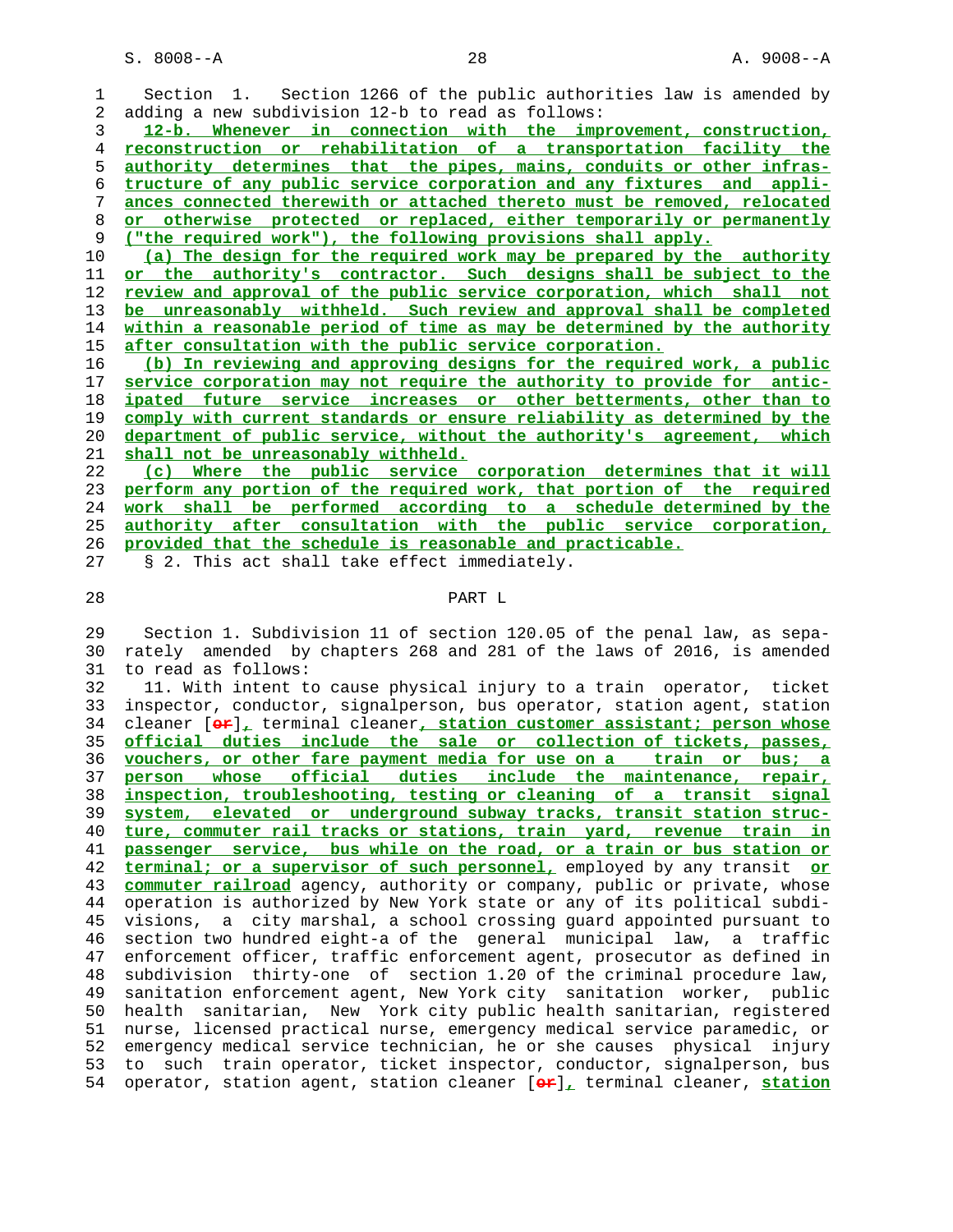S. 8008--A 29 A. 9008--A

 1 **customer assistant; person whose official duties include the sale or** 2 **collection of tickets, passes, vouchers or other fare payment media for** 3 **use on a train or bus; a person whose official duties include the main-** 4 **tenance, repair, inspection, troubleshooting, testing or cleaning of a** 5 **transit signal system, elevated or underground subway tracks, transit** 6 **station structure, commuter rail tracks or stations, train yard, revenue** 7 **train in passenger service, bus while on the road, or a train or bus** 8 **station or terminal; or a supervisor of such personnel,** city marshal, 9 school crossing guard appointed pursuant to section two hundred eight-a 10 of the general municipal law, traffic enforcement officer, traffic 11 enforcement agent, prosecutor as defined in subdivision thirty-one of 12 section 1.20 of the criminal procedure law, registered nurse, licensed 13 practical nurse, public health sanitarian, New York city public health 14 sanitarian, sanitation enforcement agent, New York city sanitation work- 15 er, emergency medical service paramedic, or emergency medical service 16 technician, while such employee is performing an assigned duty on, or 17 directly related to, the operation of a train or bus, [**including the**] 18 cleaning of a train or bus station or terminal, **assisting customers, the** 19 **sale or collection of tickets, passes, vouchers, or other fare media for** 20 **use on a train or bus, or maintenance of a train or bus station or** 21 **terminal, signal system, elevated or underground subway tracks, transit** 22 **station structure, commuter rail tracks or stations, train yard, revenue** 23 **train in passenger service or bus while on the road**, or such city 24 marshal, school crossing guard, traffic enforcement officer, traffic 25 enforcement agent, prosecutor as defined in subdivision thirty-one of 26 section 1.20 of the criminal procedure law, registered nurse, licensed 27 practical nurse, public health sanitarian, New York city public health 28 sanitarian, sanitation enforcement agent, New York city sanitation work- 29 er, emergency medical service paramedic, or emergency medical service 30 technician is performing an assigned duty; or 31 § 2. Section 240.30 of the penal law is amended by adding a new subdi- 32 vision 3-a to read as follows: 33 **3-a. Strikes, shoves, kicks, or otherwise subjects another person to** 34 **physical contact, which includes spitting on such other person, and such** 35 **other person is an on-duty train operator; ticket inspector; conductor;** 36 **signalperson; bus operator; station agent; station cleaner; terminal** 37 **cleaner; station customer assistant; person whose official duties** 38 **include the sale or collection of tickets, passes, vouchers or other** 39 **fare payment media for use on a train or bus; person whose official** 40 **duties include the maintenance, repair, inspection, troubleshooting,** 41 **testing or cleaning of a transit signal system, elevated or underground** 42 **subway tracks, transit station structure, commuter rail tracks or** 43 **stations, train yard, revenue train in passenger service, bus while on** 44 **the road, or train or bus station or terminal, or a supervisor of such** 45 **personnel, employed by any transit or commuter railroad agency, authori-** 46 **ty or company, public or private, whose operation is authorized by New** 47 **York state or any of its political subdivisions; or** 48 § 3. This act shall take effect on the ninetieth day after it shall 49 have become a law. 50 PART M 51 Section 1. The vehicle and traffic law is amended by adding a new 52 section 1111-c-1 to read as follows: 53 **§ 1111-c-1. Owner liability for failure of operator to comply with bus**

54 **operation-related local law or regulation traffic restrictions. (a)**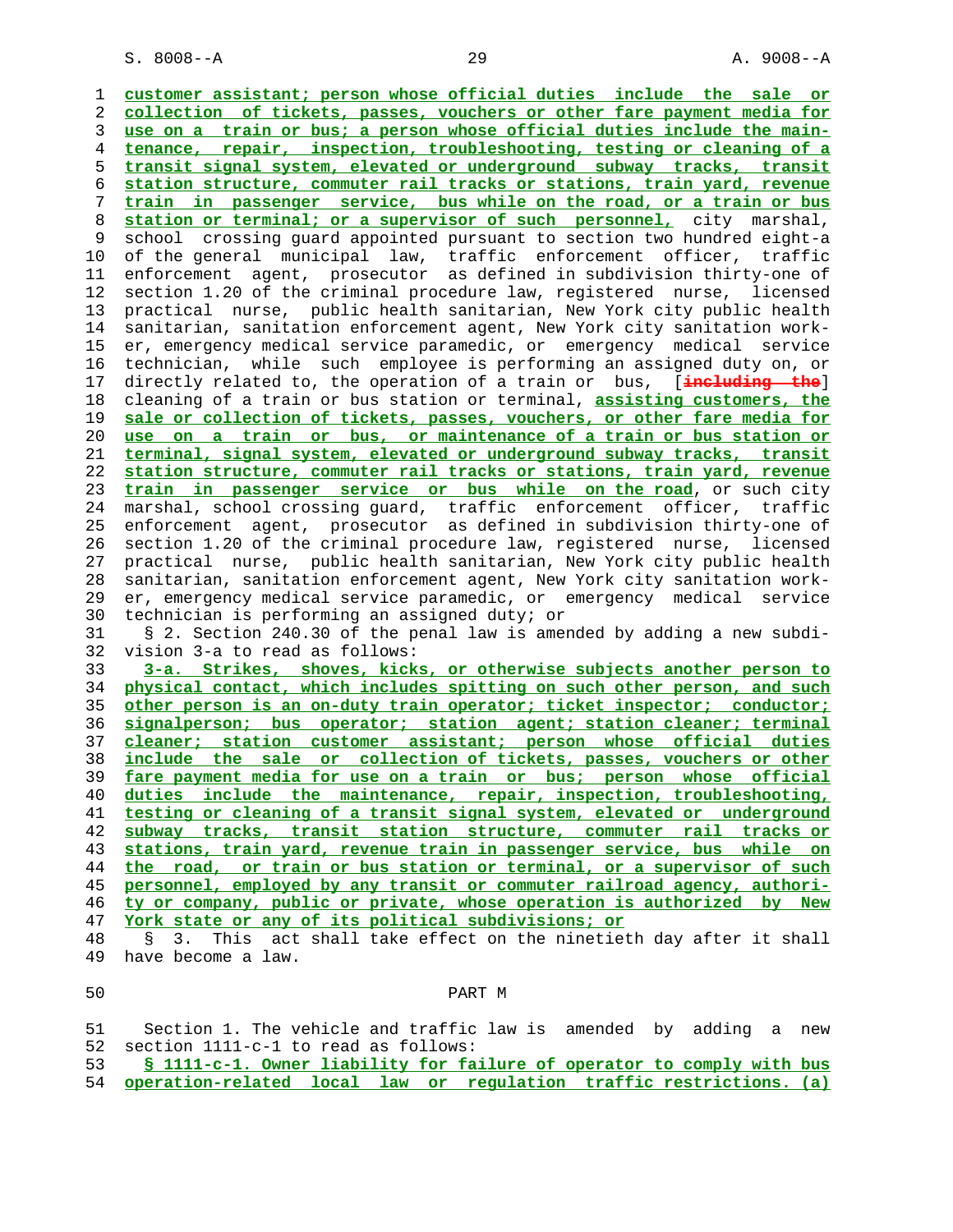| 1        | Notwithstanding any other provision of law, in accordance with the                                                                               |
|----------|--------------------------------------------------------------------------------------------------------------------------------------------------|
| 2        | provisions of this section, the city of New York is hereby authorized                                                                            |
| 3        | and empowered to impose monetary liability on the owner of a vehicle for                                                                         |
| 4        | failure of an operator thereof to comply with the applicable local laws                                                                          |
| 5        | and regulations of the city of New York regarding bus operation-related                                                                          |
| 6        | traffic restrictions. The department of transportation of the city of                                                                            |
| 7        | New York and/or an applicable mass transit agency, shall operate photo                                                                           |
| 8        | devices that may be stationary or mobile and shall be activated at                                                                               |
| 9        | locations determined by such department of transportation and/or on                                                                              |
| 10       | buses selected by the applicable mass transit agency.                                                                                            |
| 11       | (b) Any image or images captured by photo devices shall be inadmissi-                                                                            |
| 12       | <u>ble in any disciplinary proceeding convened by the applicable mass tran-</u>                                                                  |
| 13       | sit agency or any subsidiary thereof and any proceeding initiated by the                                                                         |
| 14       | department involving licensure privileges of bus operators. Any mobile                                                                           |
| 15       | bus photo device mounted on a bus shall be directed outwardly from such                                                                          |
| 16       | <u>bus to capture images of vehicles operated in violation of the local</u>                                                                      |
| 17       | laws and requlations relating to bus operation traffic restrictions, and                                                                         |
| 18       | images produced by such device shall not be used for any other purpose                                                                           |
| 19       | in the absence of a court order requiring such images to be produced.                                                                            |
| 20       | (c) The city of New York shall adopt and enforce measures to protect                                                                             |
| 21       | the privacy of drivers, passengers, pedestrians and cyclists whose iden-                                                                         |
| 22       | tity and identifying information may be captured by a photo device                                                                               |
| 23       | pursuant to this section. Such measures shall include:<br>1. utilization of necessary technologies to ensure, to the extent                      |
| 24       | practicable, that images produced by such photo devices shall not                                                                                |
| 25       | include images that identify the driver, the passengers, or the contents                                                                         |
| 26<br>27 | of a vehicle, provided, however, that no notice of liability issued                                                                              |
| 28       | pursuant to this section shall be dismissed solely because an image                                                                              |
| 29       | allows for the identification of the driver, the passengers or other                                                                             |
|          |                                                                                                                                                  |
|          |                                                                                                                                                  |
| 30       | contents of a vehicle;                                                                                                                           |
| 31       | 2. a prohibition on the use or dissemination of vehicles' license                                                                                |
| 32       | plate information and other information and images captured by photo                                                                             |
| 33       | devices except:                                                                                                                                  |
| 34       | (i) as required to establish liability under this section or collect                                                                             |
| 35       | payment of penalties;                                                                                                                            |
| 36<br>37 | (ii) as required by court order;                                                                                                                 |
| 38       | <u>(iii) as required pursuant to a search warrant issued in accordance</u>                                                                       |
| 39       | with the criminal procedure law or a subpoena; or                                                                                                |
| 40       | (iv) as otherwise required by law;<br>3. the installation of signage that is clearly visible to drivers at                                       |
| 41       | regular intervals along and adjacent to bus lanes stating that mobile                                                                            |
| 42       | and stationary photo devices are used to enforce restrictions relating                                                                           |
| 43       | to bus operation traffic restrictions including stopping, standing,                                                                              |
| 44       | parking and turning movements; and                                                                                                               |
| 45       | 4. oversight procedures to ensure compliance with the privacy                                                                                    |
| 46       | protection measures under this subdivision.                                                                                                      |
| 47       | (d) Warning notices of violation shall be issued during the first                                                                                |
| 48       | sixty days that photo device enforcement pursuant to this section is                                                                             |
| 49       | <u>active.</u>                                                                                                                                   |
| 50       | (e) The owner of a vehicle shall be liable for a penalty imposed                                                                                 |
| 51       | pursuant to this section if such vehicle was used or operated with the                                                                           |
| 52       | permission of the owner, express or implied, in violation of any appli-                                                                          |
| 53       | cable bus operation-related local law or requlation traffic restrictions                                                                         |
| 54       | and such violation is evidenced by information obtained from a photo                                                                             |
| 55<br>56 | device; provided however that no owner of a vehicle shall be liable for<br>a penalty imposed pursuant to this section where the operator of such |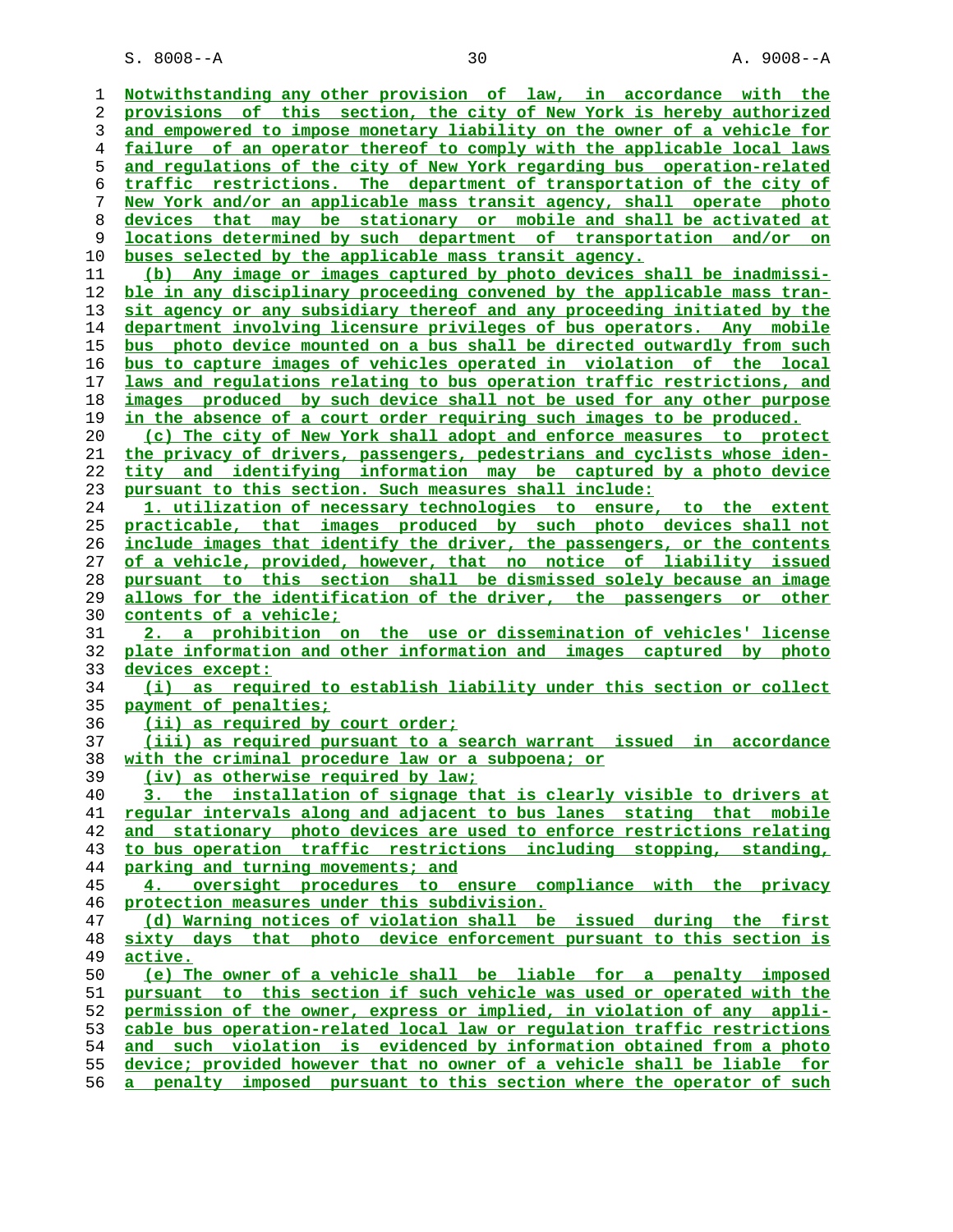| 1        | vehicle has been convicted of the underlying violation of such applica-                                                |
|----------|------------------------------------------------------------------------------------------------------------------------|
| 2        | ble local law or regulation.                                                                                           |
| 3        | of this section the following terms shall have the<br>(f) For purposes                                                 |
| 4        | following meanings:                                                                                                    |
| 5        | 1. "owner" shall have the meaning provided in article two-B of this                                                    |
| 6        | chapter.                                                                                                               |
| 7        | "photo device" shall mean a mobile or stationary device that is                                                        |
| 8        | capable of operating independently of an enforcement officer and produc-                                               |
| 9        | es one or more images of each vehicle at the time it is in violation of                                                |
| 10       | an applicable local law or regulation.                                                                                 |
| 11       | 3. "applicable bus operation-related local law or regulation traffic                                                   |
| 12       | restrictions" shall mean the restrictions set forth in chapter four of                                                 |
| 13       | title thirty-four of the rules of the city of New York affecting bus                                                   |
| 14       | <u>operations including but not limited to the following: <math>4-08(f)(4)</math>,</u>                                 |
| 15       | general no standing zones, bus lanes; 4-08(c)(3), violation of posted no                                               |
| 16       | standing rules prohibited, bus stop; 4-08(f)(1), general no standing                                                   |
| 17       | zones, double parking; 4-08(k)(2), special rules for commercial vehi-                                                  |
| 18       | cles, no standing except trucks loading and unloading; 4-07(b)(1) and                                                  |
| 19       | $4-08(e)(11)$ , stopping prohibited; $4-08(e)(4)$ , general no stopping zones,                                         |
| 20       | intersections; 4-08(e)(5), general no stopping zones, crosswalks;                                                      |
| 21       | 4-08(e)(12), general no stopping zones, obstructing traffic at inter-<br>section; and $4-05$ and $4-07(h)(2)$ , turns. |
| 22<br>23 | 4. "lessor" means any person, corporation, firm, partnership, agency,                                                  |
| 24       | association or organization engaged in the business of renting or leas-                                                |
| 25       | ing vehicles to any lessee or bailee under a rental agreement, lease or                                                |
| 26       | otherwise, wherein the said lessee or bailee has the exclusive use of                                                  |
| 27       | said vehicle for any period of time.                                                                                   |
| 28       | 5. "lessee" means any person, corporation, firm, partnership, agency,                                                  |
| 29       | association or organization that rents, bails, leases or contracts for                                                 |
| 30       | the use of one or more vehicles and has the exclusive use thereof for                                                  |
| 31       | <u>any period of time.</u>                                                                                             |
| 32       | (g) A certificate, sworn to or affirmed by a technician employed by                                                    |
| 33       | the city in which the charged violation occurred, or a facsimile there-                                                |
| 34       | of, based upon inspection of photographs, microphotographs, videotape or                                               |
| 35       | other recorded images produced by a photo device, shall be prima facie                                                 |
| 36       | evidence of the facts contained therein. Any photographs, microphoto-                                                  |
| 37       | graphs, videotape or other recorded images evidencing such a violation                                                 |
| 38       | shall be available for inspection in any proceeding to adjudicate the                                                  |
| 39       | liability for such violation pursuant to this section.                                                                 |
| 40       | (h) An owner liable for a violation under this section shall be liable                                                 |
| 41       | for monetary penalties in accordance with a schedule of fines and penal-                                               |
| 42       | ties promulgated by the parking violations bureau of the city of New                                                   |
| 43       | York; provided, however, that the monetary penalty for violating a                                                     |
| 44       | provision of local law or regulation of the city of New York relating to                                               |
| 45       | stopping, standing, parking and turning movement violations pursuant to                                                |
| 46       | this section shall not exceed fifty dollars for a first offense, one                                                   |
| 47       | hundred dollars for a second offense within a twelve-month period, one                                                 |
| 48       | hundred fifty dollars for a third offense within a twelve-month period,                                                |
| 49       | two hundred dollars for a fourth offense within a twelve-month period,                                                 |
| 50       | and two hundred fifty dollars for each subsequent offense within a                                                     |
| 51       | twelve-month period; and provided, further, that an owner shall be                                                     |
| 52       | liable for an additional penalty not to exceed twenty-five dollars for                                                 |
| 53       | each violation for the failure to respond to a notice of liability with-                                               |
| 54       | in the prescribed time period.                                                                                         |
| 55       | (i) An imposition of liability pursuant to this section shall not be                                                   |

**deemed a conviction of an operator and shall not be made part of the**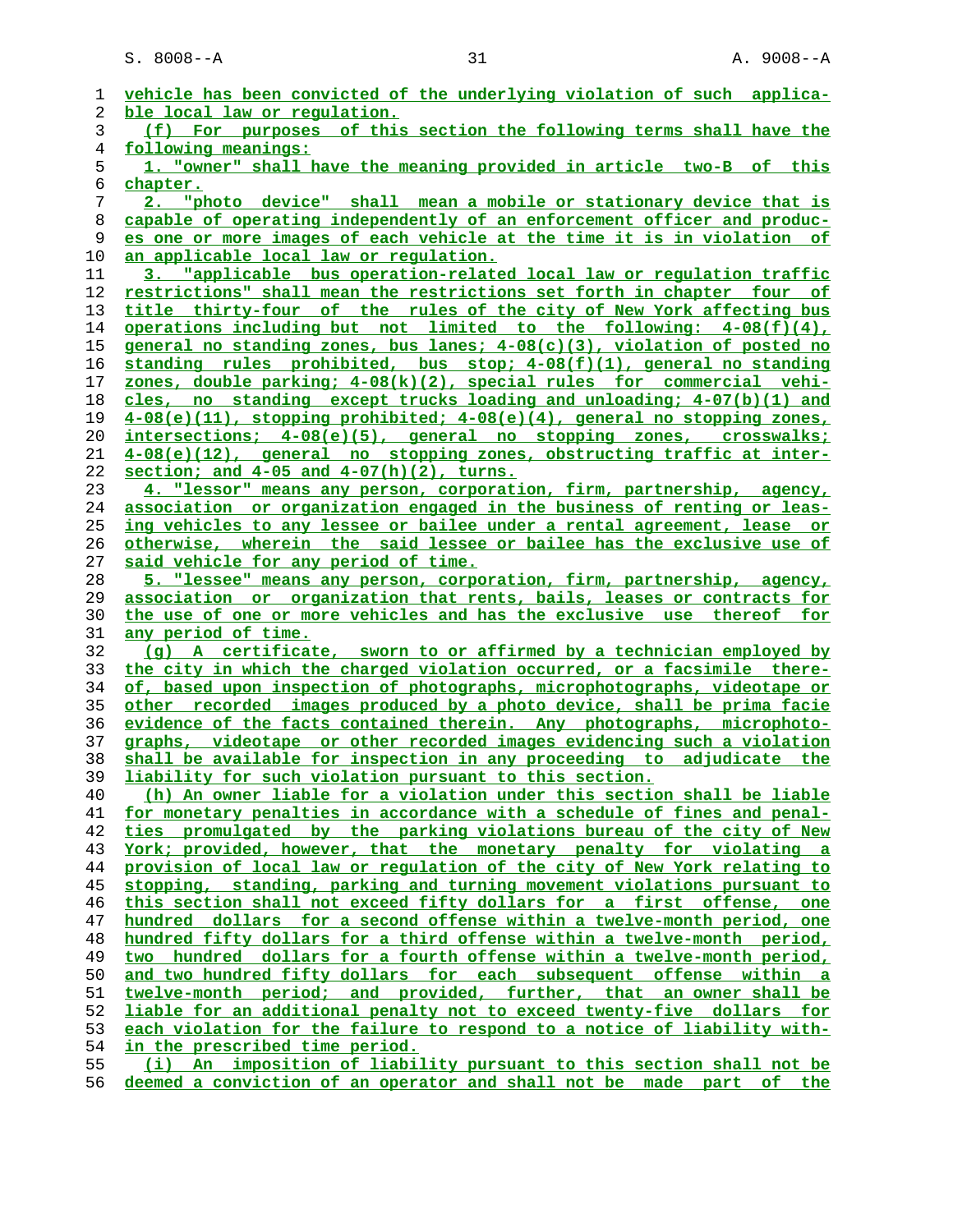S. 8008--A 32 A. 9008--A

| 2<br>shall it be used for insurance purposes in the provision of motor vehi-<br>3<br>cle insurance coverage.<br>(j) 1. A notice of liability pursuant to this section shall be sent by<br>4<br>5<br>first class mail to each person alleged to be liable as an owner for a<br>violation under this section. Personal delivery to the owner shall not<br>6<br>7<br>be required. A manual or automatic record of mailing prepared in the<br>8<br><u>ordinary course of business shall be prima facie evidence of the facts</u><br>9<br>contained in such record of mailing.<br>10<br>2. A notice of liability pursuant to this section shall contain the<br>name and address of the person alleged to be liable as an owner for a<br>11<br>12<br>violation, the registration number of the vehicle involved in such<br>violation, the location where such violation took place including the<br>13<br>14<br>address or cross streets, one or more images identifying the<br>street<br>15<br>violation, the date and time of such violation, the identification<br>16<br>number of the photo device which recorded the violation or other docu-<br>17<br>ment locator number, and whether the device was stationary or mobile. If<br>the photo device was mobile, an identity of the vehicle containing such<br>18<br>19<br>photo device shall be included in the notice.<br>20<br>3. A notice of liability pursuant to this section shall contain infor-<br>mation advising the person charged of the manner and the time in which<br>21<br>22<br>he or she may contest the liability alleged in the notice. Such notice<br>of liability shall also contain a warning to advise the persons charged<br>23<br>that failure to contest in the manner and time provided shall be deemed<br>24<br>25<br><u>an admission of liability and that a default judgment may be entered</u><br>26<br><u>thereon.</u><br>27<br>4. A notice of liability pursuant to this section shall be prepared<br>28<br>and mailed by the agency or agencies designated by the city of New York,<br>29<br>or any other entity authorized by such city to prepare and mail such<br>30<br><u>notification of violation.</u><br>31<br>(k) Adjudication of the liability imposed upon owners by this section<br>32<br>shall be conducted by the New York city parking violations bureau.<br>(1) If an owner of a vehicle receives a notice of liability pursuant<br>33<br>to this section for any time period during which such vehicle was<br>34<br>35<br>reported to the police department as having been stolen, it shall be a<br>36<br>valid defense to an allegation of liability that the vehicle had been<br>37<br>reported to the police as stolen prior to the time the violation<br>occurred and had not been recovered by such time. For purposes of<br>38<br>asserting the defense under this subdivision, it shall be sufficient<br>39<br>that a certified copy of the police report on the stolen vehicle be sent<br>40<br>by first class mail to the parking violations bureau of the city of New<br>41<br>42<br>York.<br>43<br>(m) 1. An owner who is a lessor of a vehicle to which a notice of<br>liability was issued pursuant to this section shall not be liable for<br>44<br>the violation of an applicable bus operation-related local law or requ-<br>45<br>lation traffic restriction, provided that:<br>46<br>47<br>(i) prior to such violation, the lessor has filed with the parking<br>48<br>violations bureau of the city of New York in accordance with the<br>49<br>provisions of section two hundred thirty-nine of this chapter; and<br>(ii) within thirty-seven days after receiving notice from the parking<br>50<br>51<br>violations bureau of the city of New York of the date and time of a<br>liability, together with the other information contained in the original<br>52<br>notice of liability, the lessor submits to such bureau the correct name<br>53<br>54<br>address of the lessee of the vehicle identified in the notice of<br>and<br>55<br>liability at the time of such violation, together with such other addi-<br>tional information contained in the rental, lease or other contract<br>56 |   |                                                                         |
|-----------------------------------------------------------------------------------------------------------------------------------------------------------------------------------------------------------------------------------------------------------------------------------------------------------------------------------------------------------------------------------------------------------------------------------------------------------------------------------------------------------------------------------------------------------------------------------------------------------------------------------------------------------------------------------------------------------------------------------------------------------------------------------------------------------------------------------------------------------------------------------------------------------------------------------------------------------------------------------------------------------------------------------------------------------------------------------------------------------------------------------------------------------------------------------------------------------------------------------------------------------------------------------------------------------------------------------------------------------------------------------------------------------------------------------------------------------------------------------------------------------------------------------------------------------------------------------------------------------------------------------------------------------------------------------------------------------------------------------------------------------------------------------------------------------------------------------------------------------------------------------------------------------------------------------------------------------------------------------------------------------------------------------------------------------------------------------------------------------------------------------------------------------------------------------------------------------------------------------------------------------------------------------------------------------------------------------------------------------------------------------------------------------------------------------------------------------------------------------------------------------------------------------------------------------------------------------------------------------------------------------------------------------------------------------------------------------------------------------------------------------------------------------------------------------------------------------------------------------------------------------------------------------------------------------------------------------------------------------------------------------------------------------------------------------------------------------------------------------------------------------------------------------------------------------------------------------------------------------------------------------------------------------------------------------------------------------------------------------------------------------------------------------------------------------------------------------------------------------------------------------------------------------------------------------------------------------------------------------------------------------------------------------------------------------------------------------------------------------------------------------------------------------------------------------------------------------------------------------------------------------------------------------------------------------------------------------------------------------------------------------------------------------------------------------------------------------------------------------------------------------------------------------------------------------------------------------------------|---|-------------------------------------------------------------------------|
|                                                                                                                                                                                                                                                                                                                                                                                                                                                                                                                                                                                                                                                                                                                                                                                                                                                                                                                                                                                                                                                                                                                                                                                                                                                                                                                                                                                                                                                                                                                                                                                                                                                                                                                                                                                                                                                                                                                                                                                                                                                                                                                                                                                                                                                                                                                                                                                                                                                                                                                                                                                                                                                                                                                                                                                                                                                                                                                                                                                                                                                                                                                                                                                                                                                                                                                                                                                                                                                                                                                                                                                                                                                                                                                                                                                                                                                                                                                                                                                                                                                                                                                                                                                                                       | 1 | operating record of the person upon whom such liability is imposed, nor |
|                                                                                                                                                                                                                                                                                                                                                                                                                                                                                                                                                                                                                                                                                                                                                                                                                                                                                                                                                                                                                                                                                                                                                                                                                                                                                                                                                                                                                                                                                                                                                                                                                                                                                                                                                                                                                                                                                                                                                                                                                                                                                                                                                                                                                                                                                                                                                                                                                                                                                                                                                                                                                                                                                                                                                                                                                                                                                                                                                                                                                                                                                                                                                                                                                                                                                                                                                                                                                                                                                                                                                                                                                                                                                                                                                                                                                                                                                                                                                                                                                                                                                                                                                                                                                       |   |                                                                         |
|                                                                                                                                                                                                                                                                                                                                                                                                                                                                                                                                                                                                                                                                                                                                                                                                                                                                                                                                                                                                                                                                                                                                                                                                                                                                                                                                                                                                                                                                                                                                                                                                                                                                                                                                                                                                                                                                                                                                                                                                                                                                                                                                                                                                                                                                                                                                                                                                                                                                                                                                                                                                                                                                                                                                                                                                                                                                                                                                                                                                                                                                                                                                                                                                                                                                                                                                                                                                                                                                                                                                                                                                                                                                                                                                                                                                                                                                                                                                                                                                                                                                                                                                                                                                                       |   |                                                                         |
|                                                                                                                                                                                                                                                                                                                                                                                                                                                                                                                                                                                                                                                                                                                                                                                                                                                                                                                                                                                                                                                                                                                                                                                                                                                                                                                                                                                                                                                                                                                                                                                                                                                                                                                                                                                                                                                                                                                                                                                                                                                                                                                                                                                                                                                                                                                                                                                                                                                                                                                                                                                                                                                                                                                                                                                                                                                                                                                                                                                                                                                                                                                                                                                                                                                                                                                                                                                                                                                                                                                                                                                                                                                                                                                                                                                                                                                                                                                                                                                                                                                                                                                                                                                                                       |   |                                                                         |
|                                                                                                                                                                                                                                                                                                                                                                                                                                                                                                                                                                                                                                                                                                                                                                                                                                                                                                                                                                                                                                                                                                                                                                                                                                                                                                                                                                                                                                                                                                                                                                                                                                                                                                                                                                                                                                                                                                                                                                                                                                                                                                                                                                                                                                                                                                                                                                                                                                                                                                                                                                                                                                                                                                                                                                                                                                                                                                                                                                                                                                                                                                                                                                                                                                                                                                                                                                                                                                                                                                                                                                                                                                                                                                                                                                                                                                                                                                                                                                                                                                                                                                                                                                                                                       |   |                                                                         |
|                                                                                                                                                                                                                                                                                                                                                                                                                                                                                                                                                                                                                                                                                                                                                                                                                                                                                                                                                                                                                                                                                                                                                                                                                                                                                                                                                                                                                                                                                                                                                                                                                                                                                                                                                                                                                                                                                                                                                                                                                                                                                                                                                                                                                                                                                                                                                                                                                                                                                                                                                                                                                                                                                                                                                                                                                                                                                                                                                                                                                                                                                                                                                                                                                                                                                                                                                                                                                                                                                                                                                                                                                                                                                                                                                                                                                                                                                                                                                                                                                                                                                                                                                                                                                       |   |                                                                         |
|                                                                                                                                                                                                                                                                                                                                                                                                                                                                                                                                                                                                                                                                                                                                                                                                                                                                                                                                                                                                                                                                                                                                                                                                                                                                                                                                                                                                                                                                                                                                                                                                                                                                                                                                                                                                                                                                                                                                                                                                                                                                                                                                                                                                                                                                                                                                                                                                                                                                                                                                                                                                                                                                                                                                                                                                                                                                                                                                                                                                                                                                                                                                                                                                                                                                                                                                                                                                                                                                                                                                                                                                                                                                                                                                                                                                                                                                                                                                                                                                                                                                                                                                                                                                                       |   |                                                                         |
|                                                                                                                                                                                                                                                                                                                                                                                                                                                                                                                                                                                                                                                                                                                                                                                                                                                                                                                                                                                                                                                                                                                                                                                                                                                                                                                                                                                                                                                                                                                                                                                                                                                                                                                                                                                                                                                                                                                                                                                                                                                                                                                                                                                                                                                                                                                                                                                                                                                                                                                                                                                                                                                                                                                                                                                                                                                                                                                                                                                                                                                                                                                                                                                                                                                                                                                                                                                                                                                                                                                                                                                                                                                                                                                                                                                                                                                                                                                                                                                                                                                                                                                                                                                                                       |   |                                                                         |
|                                                                                                                                                                                                                                                                                                                                                                                                                                                                                                                                                                                                                                                                                                                                                                                                                                                                                                                                                                                                                                                                                                                                                                                                                                                                                                                                                                                                                                                                                                                                                                                                                                                                                                                                                                                                                                                                                                                                                                                                                                                                                                                                                                                                                                                                                                                                                                                                                                                                                                                                                                                                                                                                                                                                                                                                                                                                                                                                                                                                                                                                                                                                                                                                                                                                                                                                                                                                                                                                                                                                                                                                                                                                                                                                                                                                                                                                                                                                                                                                                                                                                                                                                                                                                       |   |                                                                         |
|                                                                                                                                                                                                                                                                                                                                                                                                                                                                                                                                                                                                                                                                                                                                                                                                                                                                                                                                                                                                                                                                                                                                                                                                                                                                                                                                                                                                                                                                                                                                                                                                                                                                                                                                                                                                                                                                                                                                                                                                                                                                                                                                                                                                                                                                                                                                                                                                                                                                                                                                                                                                                                                                                                                                                                                                                                                                                                                                                                                                                                                                                                                                                                                                                                                                                                                                                                                                                                                                                                                                                                                                                                                                                                                                                                                                                                                                                                                                                                                                                                                                                                                                                                                                                       |   |                                                                         |
|                                                                                                                                                                                                                                                                                                                                                                                                                                                                                                                                                                                                                                                                                                                                                                                                                                                                                                                                                                                                                                                                                                                                                                                                                                                                                                                                                                                                                                                                                                                                                                                                                                                                                                                                                                                                                                                                                                                                                                                                                                                                                                                                                                                                                                                                                                                                                                                                                                                                                                                                                                                                                                                                                                                                                                                                                                                                                                                                                                                                                                                                                                                                                                                                                                                                                                                                                                                                                                                                                                                                                                                                                                                                                                                                                                                                                                                                                                                                                                                                                                                                                                                                                                                                                       |   |                                                                         |
|                                                                                                                                                                                                                                                                                                                                                                                                                                                                                                                                                                                                                                                                                                                                                                                                                                                                                                                                                                                                                                                                                                                                                                                                                                                                                                                                                                                                                                                                                                                                                                                                                                                                                                                                                                                                                                                                                                                                                                                                                                                                                                                                                                                                                                                                                                                                                                                                                                                                                                                                                                                                                                                                                                                                                                                                                                                                                                                                                                                                                                                                                                                                                                                                                                                                                                                                                                                                                                                                                                                                                                                                                                                                                                                                                                                                                                                                                                                                                                                                                                                                                                                                                                                                                       |   |                                                                         |
|                                                                                                                                                                                                                                                                                                                                                                                                                                                                                                                                                                                                                                                                                                                                                                                                                                                                                                                                                                                                                                                                                                                                                                                                                                                                                                                                                                                                                                                                                                                                                                                                                                                                                                                                                                                                                                                                                                                                                                                                                                                                                                                                                                                                                                                                                                                                                                                                                                                                                                                                                                                                                                                                                                                                                                                                                                                                                                                                                                                                                                                                                                                                                                                                                                                                                                                                                                                                                                                                                                                                                                                                                                                                                                                                                                                                                                                                                                                                                                                                                                                                                                                                                                                                                       |   |                                                                         |
|                                                                                                                                                                                                                                                                                                                                                                                                                                                                                                                                                                                                                                                                                                                                                                                                                                                                                                                                                                                                                                                                                                                                                                                                                                                                                                                                                                                                                                                                                                                                                                                                                                                                                                                                                                                                                                                                                                                                                                                                                                                                                                                                                                                                                                                                                                                                                                                                                                                                                                                                                                                                                                                                                                                                                                                                                                                                                                                                                                                                                                                                                                                                                                                                                                                                                                                                                                                                                                                                                                                                                                                                                                                                                                                                                                                                                                                                                                                                                                                                                                                                                                                                                                                                                       |   |                                                                         |
|                                                                                                                                                                                                                                                                                                                                                                                                                                                                                                                                                                                                                                                                                                                                                                                                                                                                                                                                                                                                                                                                                                                                                                                                                                                                                                                                                                                                                                                                                                                                                                                                                                                                                                                                                                                                                                                                                                                                                                                                                                                                                                                                                                                                                                                                                                                                                                                                                                                                                                                                                                                                                                                                                                                                                                                                                                                                                                                                                                                                                                                                                                                                                                                                                                                                                                                                                                                                                                                                                                                                                                                                                                                                                                                                                                                                                                                                                                                                                                                                                                                                                                                                                                                                                       |   |                                                                         |
|                                                                                                                                                                                                                                                                                                                                                                                                                                                                                                                                                                                                                                                                                                                                                                                                                                                                                                                                                                                                                                                                                                                                                                                                                                                                                                                                                                                                                                                                                                                                                                                                                                                                                                                                                                                                                                                                                                                                                                                                                                                                                                                                                                                                                                                                                                                                                                                                                                                                                                                                                                                                                                                                                                                                                                                                                                                                                                                                                                                                                                                                                                                                                                                                                                                                                                                                                                                                                                                                                                                                                                                                                                                                                                                                                                                                                                                                                                                                                                                                                                                                                                                                                                                                                       |   |                                                                         |
|                                                                                                                                                                                                                                                                                                                                                                                                                                                                                                                                                                                                                                                                                                                                                                                                                                                                                                                                                                                                                                                                                                                                                                                                                                                                                                                                                                                                                                                                                                                                                                                                                                                                                                                                                                                                                                                                                                                                                                                                                                                                                                                                                                                                                                                                                                                                                                                                                                                                                                                                                                                                                                                                                                                                                                                                                                                                                                                                                                                                                                                                                                                                                                                                                                                                                                                                                                                                                                                                                                                                                                                                                                                                                                                                                                                                                                                                                                                                                                                                                                                                                                                                                                                                                       |   |                                                                         |
|                                                                                                                                                                                                                                                                                                                                                                                                                                                                                                                                                                                                                                                                                                                                                                                                                                                                                                                                                                                                                                                                                                                                                                                                                                                                                                                                                                                                                                                                                                                                                                                                                                                                                                                                                                                                                                                                                                                                                                                                                                                                                                                                                                                                                                                                                                                                                                                                                                                                                                                                                                                                                                                                                                                                                                                                                                                                                                                                                                                                                                                                                                                                                                                                                                                                                                                                                                                                                                                                                                                                                                                                                                                                                                                                                                                                                                                                                                                                                                                                                                                                                                                                                                                                                       |   |                                                                         |
|                                                                                                                                                                                                                                                                                                                                                                                                                                                                                                                                                                                                                                                                                                                                                                                                                                                                                                                                                                                                                                                                                                                                                                                                                                                                                                                                                                                                                                                                                                                                                                                                                                                                                                                                                                                                                                                                                                                                                                                                                                                                                                                                                                                                                                                                                                                                                                                                                                                                                                                                                                                                                                                                                                                                                                                                                                                                                                                                                                                                                                                                                                                                                                                                                                                                                                                                                                                                                                                                                                                                                                                                                                                                                                                                                                                                                                                                                                                                                                                                                                                                                                                                                                                                                       |   |                                                                         |
|                                                                                                                                                                                                                                                                                                                                                                                                                                                                                                                                                                                                                                                                                                                                                                                                                                                                                                                                                                                                                                                                                                                                                                                                                                                                                                                                                                                                                                                                                                                                                                                                                                                                                                                                                                                                                                                                                                                                                                                                                                                                                                                                                                                                                                                                                                                                                                                                                                                                                                                                                                                                                                                                                                                                                                                                                                                                                                                                                                                                                                                                                                                                                                                                                                                                                                                                                                                                                                                                                                                                                                                                                                                                                                                                                                                                                                                                                                                                                                                                                                                                                                                                                                                                                       |   |                                                                         |
|                                                                                                                                                                                                                                                                                                                                                                                                                                                                                                                                                                                                                                                                                                                                                                                                                                                                                                                                                                                                                                                                                                                                                                                                                                                                                                                                                                                                                                                                                                                                                                                                                                                                                                                                                                                                                                                                                                                                                                                                                                                                                                                                                                                                                                                                                                                                                                                                                                                                                                                                                                                                                                                                                                                                                                                                                                                                                                                                                                                                                                                                                                                                                                                                                                                                                                                                                                                                                                                                                                                                                                                                                                                                                                                                                                                                                                                                                                                                                                                                                                                                                                                                                                                                                       |   |                                                                         |
|                                                                                                                                                                                                                                                                                                                                                                                                                                                                                                                                                                                                                                                                                                                                                                                                                                                                                                                                                                                                                                                                                                                                                                                                                                                                                                                                                                                                                                                                                                                                                                                                                                                                                                                                                                                                                                                                                                                                                                                                                                                                                                                                                                                                                                                                                                                                                                                                                                                                                                                                                                                                                                                                                                                                                                                                                                                                                                                                                                                                                                                                                                                                                                                                                                                                                                                                                                                                                                                                                                                                                                                                                                                                                                                                                                                                                                                                                                                                                                                                                                                                                                                                                                                                                       |   |                                                                         |
|                                                                                                                                                                                                                                                                                                                                                                                                                                                                                                                                                                                                                                                                                                                                                                                                                                                                                                                                                                                                                                                                                                                                                                                                                                                                                                                                                                                                                                                                                                                                                                                                                                                                                                                                                                                                                                                                                                                                                                                                                                                                                                                                                                                                                                                                                                                                                                                                                                                                                                                                                                                                                                                                                                                                                                                                                                                                                                                                                                                                                                                                                                                                                                                                                                                                                                                                                                                                                                                                                                                                                                                                                                                                                                                                                                                                                                                                                                                                                                                                                                                                                                                                                                                                                       |   |                                                                         |
|                                                                                                                                                                                                                                                                                                                                                                                                                                                                                                                                                                                                                                                                                                                                                                                                                                                                                                                                                                                                                                                                                                                                                                                                                                                                                                                                                                                                                                                                                                                                                                                                                                                                                                                                                                                                                                                                                                                                                                                                                                                                                                                                                                                                                                                                                                                                                                                                                                                                                                                                                                                                                                                                                                                                                                                                                                                                                                                                                                                                                                                                                                                                                                                                                                                                                                                                                                                                                                                                                                                                                                                                                                                                                                                                                                                                                                                                                                                                                                                                                                                                                                                                                                                                                       |   |                                                                         |
|                                                                                                                                                                                                                                                                                                                                                                                                                                                                                                                                                                                                                                                                                                                                                                                                                                                                                                                                                                                                                                                                                                                                                                                                                                                                                                                                                                                                                                                                                                                                                                                                                                                                                                                                                                                                                                                                                                                                                                                                                                                                                                                                                                                                                                                                                                                                                                                                                                                                                                                                                                                                                                                                                                                                                                                                                                                                                                                                                                                                                                                                                                                                                                                                                                                                                                                                                                                                                                                                                                                                                                                                                                                                                                                                                                                                                                                                                                                                                                                                                                                                                                                                                                                                                       |   |                                                                         |
|                                                                                                                                                                                                                                                                                                                                                                                                                                                                                                                                                                                                                                                                                                                                                                                                                                                                                                                                                                                                                                                                                                                                                                                                                                                                                                                                                                                                                                                                                                                                                                                                                                                                                                                                                                                                                                                                                                                                                                                                                                                                                                                                                                                                                                                                                                                                                                                                                                                                                                                                                                                                                                                                                                                                                                                                                                                                                                                                                                                                                                                                                                                                                                                                                                                                                                                                                                                                                                                                                                                                                                                                                                                                                                                                                                                                                                                                                                                                                                                                                                                                                                                                                                                                                       |   |                                                                         |
|                                                                                                                                                                                                                                                                                                                                                                                                                                                                                                                                                                                                                                                                                                                                                                                                                                                                                                                                                                                                                                                                                                                                                                                                                                                                                                                                                                                                                                                                                                                                                                                                                                                                                                                                                                                                                                                                                                                                                                                                                                                                                                                                                                                                                                                                                                                                                                                                                                                                                                                                                                                                                                                                                                                                                                                                                                                                                                                                                                                                                                                                                                                                                                                                                                                                                                                                                                                                                                                                                                                                                                                                                                                                                                                                                                                                                                                                                                                                                                                                                                                                                                                                                                                                                       |   |                                                                         |
|                                                                                                                                                                                                                                                                                                                                                                                                                                                                                                                                                                                                                                                                                                                                                                                                                                                                                                                                                                                                                                                                                                                                                                                                                                                                                                                                                                                                                                                                                                                                                                                                                                                                                                                                                                                                                                                                                                                                                                                                                                                                                                                                                                                                                                                                                                                                                                                                                                                                                                                                                                                                                                                                                                                                                                                                                                                                                                                                                                                                                                                                                                                                                                                                                                                                                                                                                                                                                                                                                                                                                                                                                                                                                                                                                                                                                                                                                                                                                                                                                                                                                                                                                                                                                       |   |                                                                         |
|                                                                                                                                                                                                                                                                                                                                                                                                                                                                                                                                                                                                                                                                                                                                                                                                                                                                                                                                                                                                                                                                                                                                                                                                                                                                                                                                                                                                                                                                                                                                                                                                                                                                                                                                                                                                                                                                                                                                                                                                                                                                                                                                                                                                                                                                                                                                                                                                                                                                                                                                                                                                                                                                                                                                                                                                                                                                                                                                                                                                                                                                                                                                                                                                                                                                                                                                                                                                                                                                                                                                                                                                                                                                                                                                                                                                                                                                                                                                                                                                                                                                                                                                                                                                                       |   |                                                                         |
|                                                                                                                                                                                                                                                                                                                                                                                                                                                                                                                                                                                                                                                                                                                                                                                                                                                                                                                                                                                                                                                                                                                                                                                                                                                                                                                                                                                                                                                                                                                                                                                                                                                                                                                                                                                                                                                                                                                                                                                                                                                                                                                                                                                                                                                                                                                                                                                                                                                                                                                                                                                                                                                                                                                                                                                                                                                                                                                                                                                                                                                                                                                                                                                                                                                                                                                                                                                                                                                                                                                                                                                                                                                                                                                                                                                                                                                                                                                                                                                                                                                                                                                                                                                                                       |   |                                                                         |
|                                                                                                                                                                                                                                                                                                                                                                                                                                                                                                                                                                                                                                                                                                                                                                                                                                                                                                                                                                                                                                                                                                                                                                                                                                                                                                                                                                                                                                                                                                                                                                                                                                                                                                                                                                                                                                                                                                                                                                                                                                                                                                                                                                                                                                                                                                                                                                                                                                                                                                                                                                                                                                                                                                                                                                                                                                                                                                                                                                                                                                                                                                                                                                                                                                                                                                                                                                                                                                                                                                                                                                                                                                                                                                                                                                                                                                                                                                                                                                                                                                                                                                                                                                                                                       |   |                                                                         |
|                                                                                                                                                                                                                                                                                                                                                                                                                                                                                                                                                                                                                                                                                                                                                                                                                                                                                                                                                                                                                                                                                                                                                                                                                                                                                                                                                                                                                                                                                                                                                                                                                                                                                                                                                                                                                                                                                                                                                                                                                                                                                                                                                                                                                                                                                                                                                                                                                                                                                                                                                                                                                                                                                                                                                                                                                                                                                                                                                                                                                                                                                                                                                                                                                                                                                                                                                                                                                                                                                                                                                                                                                                                                                                                                                                                                                                                                                                                                                                                                                                                                                                                                                                                                                       |   |                                                                         |
|                                                                                                                                                                                                                                                                                                                                                                                                                                                                                                                                                                                                                                                                                                                                                                                                                                                                                                                                                                                                                                                                                                                                                                                                                                                                                                                                                                                                                                                                                                                                                                                                                                                                                                                                                                                                                                                                                                                                                                                                                                                                                                                                                                                                                                                                                                                                                                                                                                                                                                                                                                                                                                                                                                                                                                                                                                                                                                                                                                                                                                                                                                                                                                                                                                                                                                                                                                                                                                                                                                                                                                                                                                                                                                                                                                                                                                                                                                                                                                                                                                                                                                                                                                                                                       |   |                                                                         |
|                                                                                                                                                                                                                                                                                                                                                                                                                                                                                                                                                                                                                                                                                                                                                                                                                                                                                                                                                                                                                                                                                                                                                                                                                                                                                                                                                                                                                                                                                                                                                                                                                                                                                                                                                                                                                                                                                                                                                                                                                                                                                                                                                                                                                                                                                                                                                                                                                                                                                                                                                                                                                                                                                                                                                                                                                                                                                                                                                                                                                                                                                                                                                                                                                                                                                                                                                                                                                                                                                                                                                                                                                                                                                                                                                                                                                                                                                                                                                                                                                                                                                                                                                                                                                       |   |                                                                         |
|                                                                                                                                                                                                                                                                                                                                                                                                                                                                                                                                                                                                                                                                                                                                                                                                                                                                                                                                                                                                                                                                                                                                                                                                                                                                                                                                                                                                                                                                                                                                                                                                                                                                                                                                                                                                                                                                                                                                                                                                                                                                                                                                                                                                                                                                                                                                                                                                                                                                                                                                                                                                                                                                                                                                                                                                                                                                                                                                                                                                                                                                                                                                                                                                                                                                                                                                                                                                                                                                                                                                                                                                                                                                                                                                                                                                                                                                                                                                                                                                                                                                                                                                                                                                                       |   |                                                                         |
|                                                                                                                                                                                                                                                                                                                                                                                                                                                                                                                                                                                                                                                                                                                                                                                                                                                                                                                                                                                                                                                                                                                                                                                                                                                                                                                                                                                                                                                                                                                                                                                                                                                                                                                                                                                                                                                                                                                                                                                                                                                                                                                                                                                                                                                                                                                                                                                                                                                                                                                                                                                                                                                                                                                                                                                                                                                                                                                                                                                                                                                                                                                                                                                                                                                                                                                                                                                                                                                                                                                                                                                                                                                                                                                                                                                                                                                                                                                                                                                                                                                                                                                                                                                                                       |   |                                                                         |
|                                                                                                                                                                                                                                                                                                                                                                                                                                                                                                                                                                                                                                                                                                                                                                                                                                                                                                                                                                                                                                                                                                                                                                                                                                                                                                                                                                                                                                                                                                                                                                                                                                                                                                                                                                                                                                                                                                                                                                                                                                                                                                                                                                                                                                                                                                                                                                                                                                                                                                                                                                                                                                                                                                                                                                                                                                                                                                                                                                                                                                                                                                                                                                                                                                                                                                                                                                                                                                                                                                                                                                                                                                                                                                                                                                                                                                                                                                                                                                                                                                                                                                                                                                                                                       |   |                                                                         |
|                                                                                                                                                                                                                                                                                                                                                                                                                                                                                                                                                                                                                                                                                                                                                                                                                                                                                                                                                                                                                                                                                                                                                                                                                                                                                                                                                                                                                                                                                                                                                                                                                                                                                                                                                                                                                                                                                                                                                                                                                                                                                                                                                                                                                                                                                                                                                                                                                                                                                                                                                                                                                                                                                                                                                                                                                                                                                                                                                                                                                                                                                                                                                                                                                                                                                                                                                                                                                                                                                                                                                                                                                                                                                                                                                                                                                                                                                                                                                                                                                                                                                                                                                                                                                       |   |                                                                         |
|                                                                                                                                                                                                                                                                                                                                                                                                                                                                                                                                                                                                                                                                                                                                                                                                                                                                                                                                                                                                                                                                                                                                                                                                                                                                                                                                                                                                                                                                                                                                                                                                                                                                                                                                                                                                                                                                                                                                                                                                                                                                                                                                                                                                                                                                                                                                                                                                                                                                                                                                                                                                                                                                                                                                                                                                                                                                                                                                                                                                                                                                                                                                                                                                                                                                                                                                                                                                                                                                                                                                                                                                                                                                                                                                                                                                                                                                                                                                                                                                                                                                                                                                                                                                                       |   |                                                                         |
|                                                                                                                                                                                                                                                                                                                                                                                                                                                                                                                                                                                                                                                                                                                                                                                                                                                                                                                                                                                                                                                                                                                                                                                                                                                                                                                                                                                                                                                                                                                                                                                                                                                                                                                                                                                                                                                                                                                                                                                                                                                                                                                                                                                                                                                                                                                                                                                                                                                                                                                                                                                                                                                                                                                                                                                                                                                                                                                                                                                                                                                                                                                                                                                                                                                                                                                                                                                                                                                                                                                                                                                                                                                                                                                                                                                                                                                                                                                                                                                                                                                                                                                                                                                                                       |   |                                                                         |
|                                                                                                                                                                                                                                                                                                                                                                                                                                                                                                                                                                                                                                                                                                                                                                                                                                                                                                                                                                                                                                                                                                                                                                                                                                                                                                                                                                                                                                                                                                                                                                                                                                                                                                                                                                                                                                                                                                                                                                                                                                                                                                                                                                                                                                                                                                                                                                                                                                                                                                                                                                                                                                                                                                                                                                                                                                                                                                                                                                                                                                                                                                                                                                                                                                                                                                                                                                                                                                                                                                                                                                                                                                                                                                                                                                                                                                                                                                                                                                                                                                                                                                                                                                                                                       |   |                                                                         |
|                                                                                                                                                                                                                                                                                                                                                                                                                                                                                                                                                                                                                                                                                                                                                                                                                                                                                                                                                                                                                                                                                                                                                                                                                                                                                                                                                                                                                                                                                                                                                                                                                                                                                                                                                                                                                                                                                                                                                                                                                                                                                                                                                                                                                                                                                                                                                                                                                                                                                                                                                                                                                                                                                                                                                                                                                                                                                                                                                                                                                                                                                                                                                                                                                                                                                                                                                                                                                                                                                                                                                                                                                                                                                                                                                                                                                                                                                                                                                                                                                                                                                                                                                                                                                       |   |                                                                         |
|                                                                                                                                                                                                                                                                                                                                                                                                                                                                                                                                                                                                                                                                                                                                                                                                                                                                                                                                                                                                                                                                                                                                                                                                                                                                                                                                                                                                                                                                                                                                                                                                                                                                                                                                                                                                                                                                                                                                                                                                                                                                                                                                                                                                                                                                                                                                                                                                                                                                                                                                                                                                                                                                                                                                                                                                                                                                                                                                                                                                                                                                                                                                                                                                                                                                                                                                                                                                                                                                                                                                                                                                                                                                                                                                                                                                                                                                                                                                                                                                                                                                                                                                                                                                                       |   |                                                                         |
|                                                                                                                                                                                                                                                                                                                                                                                                                                                                                                                                                                                                                                                                                                                                                                                                                                                                                                                                                                                                                                                                                                                                                                                                                                                                                                                                                                                                                                                                                                                                                                                                                                                                                                                                                                                                                                                                                                                                                                                                                                                                                                                                                                                                                                                                                                                                                                                                                                                                                                                                                                                                                                                                                                                                                                                                                                                                                                                                                                                                                                                                                                                                                                                                                                                                                                                                                                                                                                                                                                                                                                                                                                                                                                                                                                                                                                                                                                                                                                                                                                                                                                                                                                                                                       |   |                                                                         |
|                                                                                                                                                                                                                                                                                                                                                                                                                                                                                                                                                                                                                                                                                                                                                                                                                                                                                                                                                                                                                                                                                                                                                                                                                                                                                                                                                                                                                                                                                                                                                                                                                                                                                                                                                                                                                                                                                                                                                                                                                                                                                                                                                                                                                                                                                                                                                                                                                                                                                                                                                                                                                                                                                                                                                                                                                                                                                                                                                                                                                                                                                                                                                                                                                                                                                                                                                                                                                                                                                                                                                                                                                                                                                                                                                                                                                                                                                                                                                                                                                                                                                                                                                                                                                       |   |                                                                         |
|                                                                                                                                                                                                                                                                                                                                                                                                                                                                                                                                                                                                                                                                                                                                                                                                                                                                                                                                                                                                                                                                                                                                                                                                                                                                                                                                                                                                                                                                                                                                                                                                                                                                                                                                                                                                                                                                                                                                                                                                                                                                                                                                                                                                                                                                                                                                                                                                                                                                                                                                                                                                                                                                                                                                                                                                                                                                                                                                                                                                                                                                                                                                                                                                                                                                                                                                                                                                                                                                                                                                                                                                                                                                                                                                                                                                                                                                                                                                                                                                                                                                                                                                                                                                                       |   |                                                                         |
|                                                                                                                                                                                                                                                                                                                                                                                                                                                                                                                                                                                                                                                                                                                                                                                                                                                                                                                                                                                                                                                                                                                                                                                                                                                                                                                                                                                                                                                                                                                                                                                                                                                                                                                                                                                                                                                                                                                                                                                                                                                                                                                                                                                                                                                                                                                                                                                                                                                                                                                                                                                                                                                                                                                                                                                                                                                                                                                                                                                                                                                                                                                                                                                                                                                                                                                                                                                                                                                                                                                                                                                                                                                                                                                                                                                                                                                                                                                                                                                                                                                                                                                                                                                                                       |   |                                                                         |
|                                                                                                                                                                                                                                                                                                                                                                                                                                                                                                                                                                                                                                                                                                                                                                                                                                                                                                                                                                                                                                                                                                                                                                                                                                                                                                                                                                                                                                                                                                                                                                                                                                                                                                                                                                                                                                                                                                                                                                                                                                                                                                                                                                                                                                                                                                                                                                                                                                                                                                                                                                                                                                                                                                                                                                                                                                                                                                                                                                                                                                                                                                                                                                                                                                                                                                                                                                                                                                                                                                                                                                                                                                                                                                                                                                                                                                                                                                                                                                                                                                                                                                                                                                                                                       |   |                                                                         |
|                                                                                                                                                                                                                                                                                                                                                                                                                                                                                                                                                                                                                                                                                                                                                                                                                                                                                                                                                                                                                                                                                                                                                                                                                                                                                                                                                                                                                                                                                                                                                                                                                                                                                                                                                                                                                                                                                                                                                                                                                                                                                                                                                                                                                                                                                                                                                                                                                                                                                                                                                                                                                                                                                                                                                                                                                                                                                                                                                                                                                                                                                                                                                                                                                                                                                                                                                                                                                                                                                                                                                                                                                                                                                                                                                                                                                                                                                                                                                                                                                                                                                                                                                                                                                       |   |                                                                         |
|                                                                                                                                                                                                                                                                                                                                                                                                                                                                                                                                                                                                                                                                                                                                                                                                                                                                                                                                                                                                                                                                                                                                                                                                                                                                                                                                                                                                                                                                                                                                                                                                                                                                                                                                                                                                                                                                                                                                                                                                                                                                                                                                                                                                                                                                                                                                                                                                                                                                                                                                                                                                                                                                                                                                                                                                                                                                                                                                                                                                                                                                                                                                                                                                                                                                                                                                                                                                                                                                                                                                                                                                                                                                                                                                                                                                                                                                                                                                                                                                                                                                                                                                                                                                                       |   |                                                                         |
|                                                                                                                                                                                                                                                                                                                                                                                                                                                                                                                                                                                                                                                                                                                                                                                                                                                                                                                                                                                                                                                                                                                                                                                                                                                                                                                                                                                                                                                                                                                                                                                                                                                                                                                                                                                                                                                                                                                                                                                                                                                                                                                                                                                                                                                                                                                                                                                                                                                                                                                                                                                                                                                                                                                                                                                                                                                                                                                                                                                                                                                                                                                                                                                                                                                                                                                                                                                                                                                                                                                                                                                                                                                                                                                                                                                                                                                                                                                                                                                                                                                                                                                                                                                                                       |   |                                                                         |
|                                                                                                                                                                                                                                                                                                                                                                                                                                                                                                                                                                                                                                                                                                                                                                                                                                                                                                                                                                                                                                                                                                                                                                                                                                                                                                                                                                                                                                                                                                                                                                                                                                                                                                                                                                                                                                                                                                                                                                                                                                                                                                                                                                                                                                                                                                                                                                                                                                                                                                                                                                                                                                                                                                                                                                                                                                                                                                                                                                                                                                                                                                                                                                                                                                                                                                                                                                                                                                                                                                                                                                                                                                                                                                                                                                                                                                                                                                                                                                                                                                                                                                                                                                                                                       |   |                                                                         |
|                                                                                                                                                                                                                                                                                                                                                                                                                                                                                                                                                                                                                                                                                                                                                                                                                                                                                                                                                                                                                                                                                                                                                                                                                                                                                                                                                                                                                                                                                                                                                                                                                                                                                                                                                                                                                                                                                                                                                                                                                                                                                                                                                                                                                                                                                                                                                                                                                                                                                                                                                                                                                                                                                                                                                                                                                                                                                                                                                                                                                                                                                                                                                                                                                                                                                                                                                                                                                                                                                                                                                                                                                                                                                                                                                                                                                                                                                                                                                                                                                                                                                                                                                                                                                       |   |                                                                         |
|                                                                                                                                                                                                                                                                                                                                                                                                                                                                                                                                                                                                                                                                                                                                                                                                                                                                                                                                                                                                                                                                                                                                                                                                                                                                                                                                                                                                                                                                                                                                                                                                                                                                                                                                                                                                                                                                                                                                                                                                                                                                                                                                                                                                                                                                                                                                                                                                                                                                                                                                                                                                                                                                                                                                                                                                                                                                                                                                                                                                                                                                                                                                                                                                                                                                                                                                                                                                                                                                                                                                                                                                                                                                                                                                                                                                                                                                                                                                                                                                                                                                                                                                                                                                                       |   |                                                                         |
|                                                                                                                                                                                                                                                                                                                                                                                                                                                                                                                                                                                                                                                                                                                                                                                                                                                                                                                                                                                                                                                                                                                                                                                                                                                                                                                                                                                                                                                                                                                                                                                                                                                                                                                                                                                                                                                                                                                                                                                                                                                                                                                                                                                                                                                                                                                                                                                                                                                                                                                                                                                                                                                                                                                                                                                                                                                                                                                                                                                                                                                                                                                                                                                                                                                                                                                                                                                                                                                                                                                                                                                                                                                                                                                                                                                                                                                                                                                                                                                                                                                                                                                                                                                                                       |   |                                                                         |
|                                                                                                                                                                                                                                                                                                                                                                                                                                                                                                                                                                                                                                                                                                                                                                                                                                                                                                                                                                                                                                                                                                                                                                                                                                                                                                                                                                                                                                                                                                                                                                                                                                                                                                                                                                                                                                                                                                                                                                                                                                                                                                                                                                                                                                                                                                                                                                                                                                                                                                                                                                                                                                                                                                                                                                                                                                                                                                                                                                                                                                                                                                                                                                                                                                                                                                                                                                                                                                                                                                                                                                                                                                                                                                                                                                                                                                                                                                                                                                                                                                                                                                                                                                                                                       |   |                                                                         |
|                                                                                                                                                                                                                                                                                                                                                                                                                                                                                                                                                                                                                                                                                                                                                                                                                                                                                                                                                                                                                                                                                                                                                                                                                                                                                                                                                                                                                                                                                                                                                                                                                                                                                                                                                                                                                                                                                                                                                                                                                                                                                                                                                                                                                                                                                                                                                                                                                                                                                                                                                                                                                                                                                                                                                                                                                                                                                                                                                                                                                                                                                                                                                                                                                                                                                                                                                                                                                                                                                                                                                                                                                                                                                                                                                                                                                                                                                                                                                                                                                                                                                                                                                                                                                       |   |                                                                         |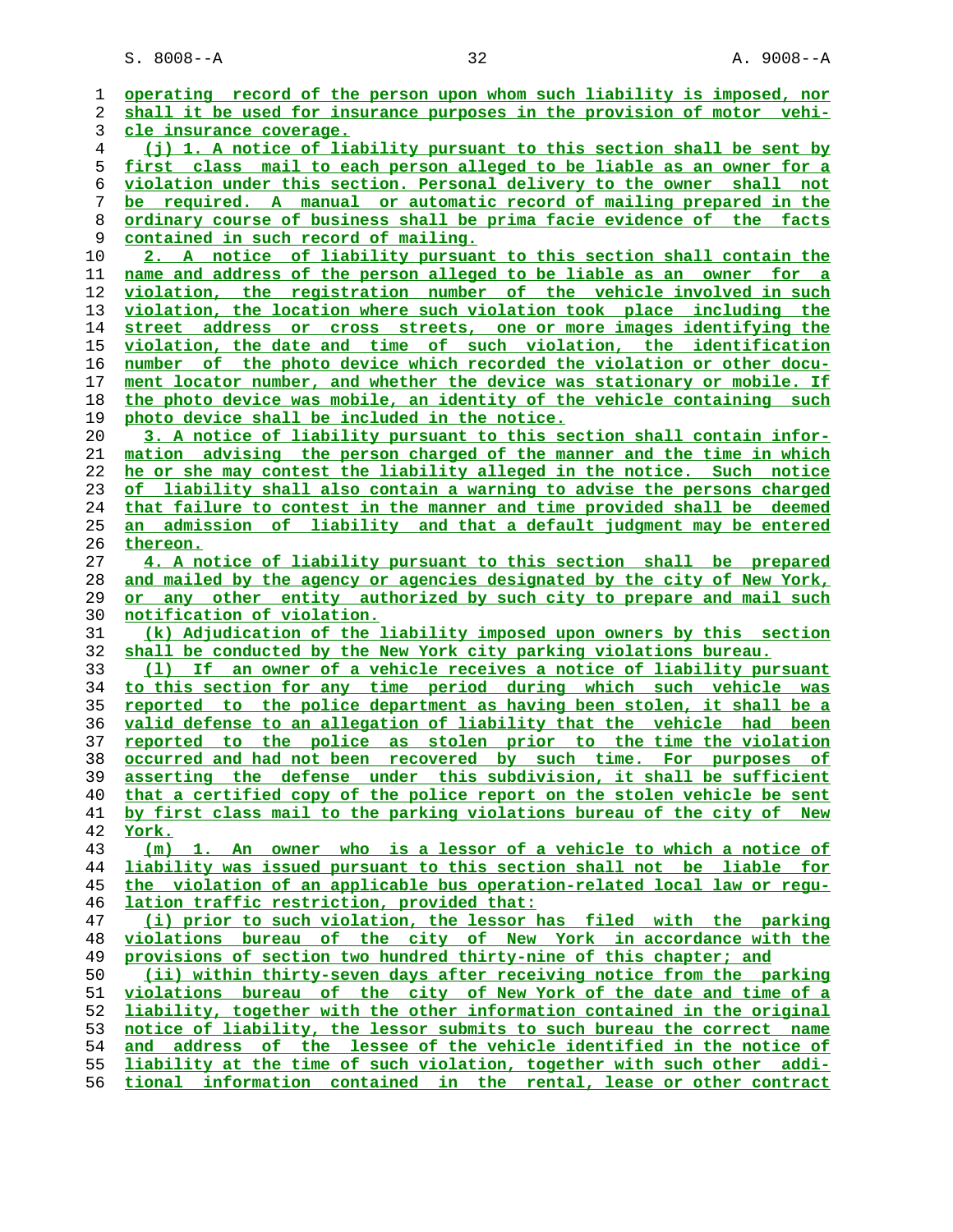S. 8008--A 33 A. 9008--A

| document, as may be reasonably required by such bureau pursuant to requ-       |
|--------------------------------------------------------------------------------|
|                                                                                |
| lations that may be promulgated for such purpose. Failure to timely            |
| submit such information shall render the lessor liable for the penalty         |
| prescribed in this section.                                                    |
| 2. Where the lessor complies with the provisions of subparagraph (i)           |
| of paragraph one of this subdivision, the lessee of such vehicle on the        |
| date of such violation shall be deemed to be the owner of such vehicle         |
| for purposes of this section, shall be subject to liability for such           |
| violation pursuant to this section and shall be sent a notice of liabil-       |
| ity pursuant to subdivision (j) of this section.                               |
| (n) If the owner liable for a violation under this section was not the         |
| operator of the vehicle at the time of such violation, such owner may          |
| maintain an action for indemnification against the operator of the vehi-       |
| cle at the time of such violation.                                             |
| (o) Nothing in this section shall be construed to limit the liability          |
| of an operator of a vehicle for any violation of an applicable local law       |
| or regulation.                                                                 |
| (p) The city of New York and the applicable mass transit agency shall          |
| submit a report on the results of the use of photo devices pursuant to         |
| this section to the governor, the temporary president of the senate, and       |
| the speaker of the assembly by April first, within twelve months of            |
| operation of such photo devices and every two years thereafter. Such           |
|                                                                                |
| report shall include, but not be limited to:                                   |
| 1. a description of the locations and/or buses where photo devices             |
| were used under this section;                                                  |
| 2. the total number of violations under this section recorded on a             |
| monthly and annual basis;                                                      |
| 3. the total number of notices of liability issued under this section;         |
|                                                                                |
| 4. the number of fines and total amount of fines paid after the first          |
| <u>notice of liability under this section;</u>                                 |
| 5. the number of violations under this section adjudicated and results         |
| of such adjudications including breakdowns of dispositions made;               |
| 6. the total amount of revenue realized by the city of New York and            |
| any participating mass transit agency under this section;                      |
| 7. the quality of the adjudication process under this section and its          |
| results;                                                                       |
| 8. the total number of cameras by type of camera used under this               |
| section; and                                                                   |
| the total cost to the city of New York and the total cost to any<br><u>. و</u> |
| participating mass transit agency under this section.                          |
| (q) Any revenue from fines and penalties collected pursuant to this            |
| section from mobile bus photo devices shall be remitted by the city of         |
| New York to the applicable mass transit agency on a quarterly basis to         |
| be deposited in the general transportation account of the New York city        |
| transportation assistance fund established pursuant to section twelve          |
| hundred seventy-i of the public authorities law.                               |
| The opening paragraph of section 14 of part II of chapter 59 of<br>2.<br>Š.    |
| the laws of 2010, amending the vehicle and traffic law and the public          |
| officers law relating to establishing a bus rapid transit demonstration        |
| program to restrict the use of bus lanes by means of bus lane photo            |
| devices, as amended by section 2 of part D of chapter 39 of the laws of        |
| 2019, is amended to read as follows:                                           |
| This act shall take effect on the ninetieth day after it shall<br>have         |
| a law [and shall expire 15 years after such effective date when<br>become      |
|                                                                                |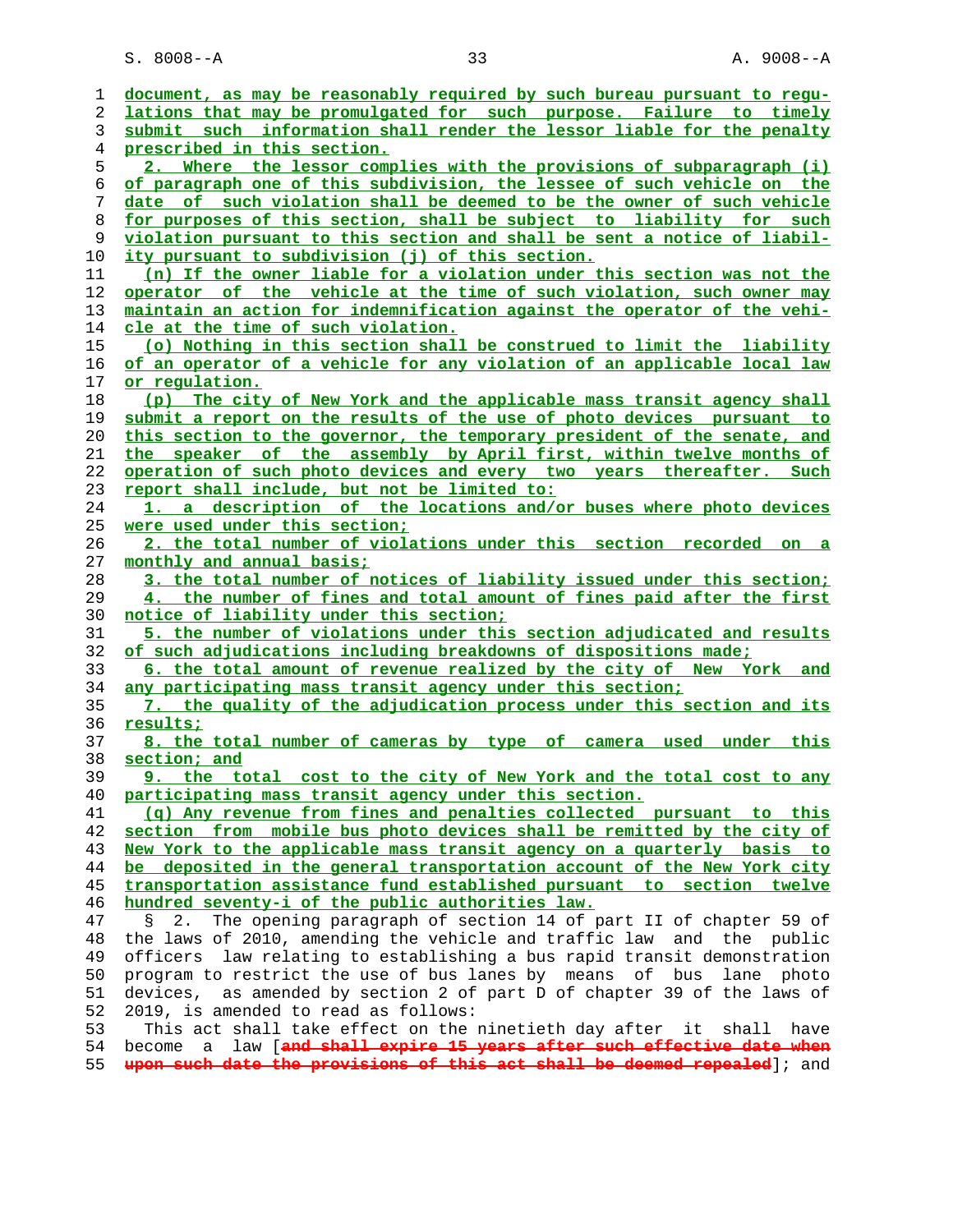1 provided that any rules and regulations related to this act shall be 2 promulgated on or before such effective date, provided that:

 3 § 3. This act shall take effect immediately; provided that section one 4 of this act shall take effect on the one hundred eightieth day after it 5 shall have become a law. Effective immediately, the addition, amendment 6 and/or repeal of any rule or regulation necessary for the implementation 7 of this act on its effective date are authorized to be made and 8 completed on or before such effective date.

## 9 PART N

 10 Section 1. Subdivision 3 of section 165.15 of the penal law is amended 11 to read as follows: 12 3. With intent to obtain railroad, subway, bus, air, taxi or any other 13 public transportation service **or to use any toll highway, parkway, road,** 14 **bridge or tunnel or to enter or remain in the tolled central business** 15 **district described in section seventeen hundred four of the vehicle and** 16 **traffic law** without payment of the lawful charge **or toll** therefor, or to 17 avoid payment of the lawful charge **or toll** for such transportation 18 service which has been rendered to him **or her or for such use of any** 19 **toll highway, parkway, road, bridge or tunnel or for such entering or** 20 **remaining in such tolled central business district**, he **or she** obtains or 21 attempts to obtain such service **or to use any toll highway, parkway,** 22 **road, bridge or tunnel or to enter or remain in a tolled central busi-** 23 **ness district** or avoids or attempts to avoid payment therefor by force, 24 intimidation, stealth, deception or mechanical tampering, or by unjusti- 25 fiable failure or refusal to pay; or 26 § 2. Paragraph (b) of subdivision 1 of section 402 of the vehicle and 27 traffic law, as amended by chapter 451 of the laws of 2021, is amended 28 and a new paragraph (c) is added to read as follows: 29 (b) (i) Number plates shall be kept clean and in a condition so as to 30 be easily readable and shall not be covered by glass or any plastic 31 material. 32 (ii) Number plates shall not be knowingly covered or coated with any 33 artificial or synthetic material or substance that conceals or obscures 34 such number plates or that distorts a recorded or photographic image of 35 such number plates. 36 (iii) The view of such number plates shall not be obstructed by any 37 part of the vehicle or by anything carried thereon[**, except for a** 38 **receiver-transmitter issued by a publicly owned tolling facility in** 39 **connection with electronic toll collection when such receiver-transmit-** 40 **ter is affixed to the exterior of a vehicle in accordance with mounting** 41 **instructions provided by the tolling facility**]. 42 **(c) It shall be unlawful for any person to operate, drive or park a** 43 **motor vehicle on a toll highway, bridge and/or tunnel facility or enter** 44 **or remain in the tolled central business district described in section** 45 **seventeen hundred four of this chapter, under the jurisdiction of the** 46 **tolling authority, if such number plate is not easily readable, nor** 47 **shall any number plate be covered by glass or any plastic material, and** 48 **shall not be knowingly covered or coated with any artificial or synthet-** 49 **ic material or substance that conceals or obscures such number plates or** 50 **that distorts a recorded or photographic image of such number plates,** 51 **and the view of such number plates shall not be obstructed by any part** 52 **of the vehicle or by anything carried thereon, except for a receiver-** 53 **transmitter issued by a publicly owned tolling authority in connection**

54 **with electronic toll collection when such receiver-transmitter is**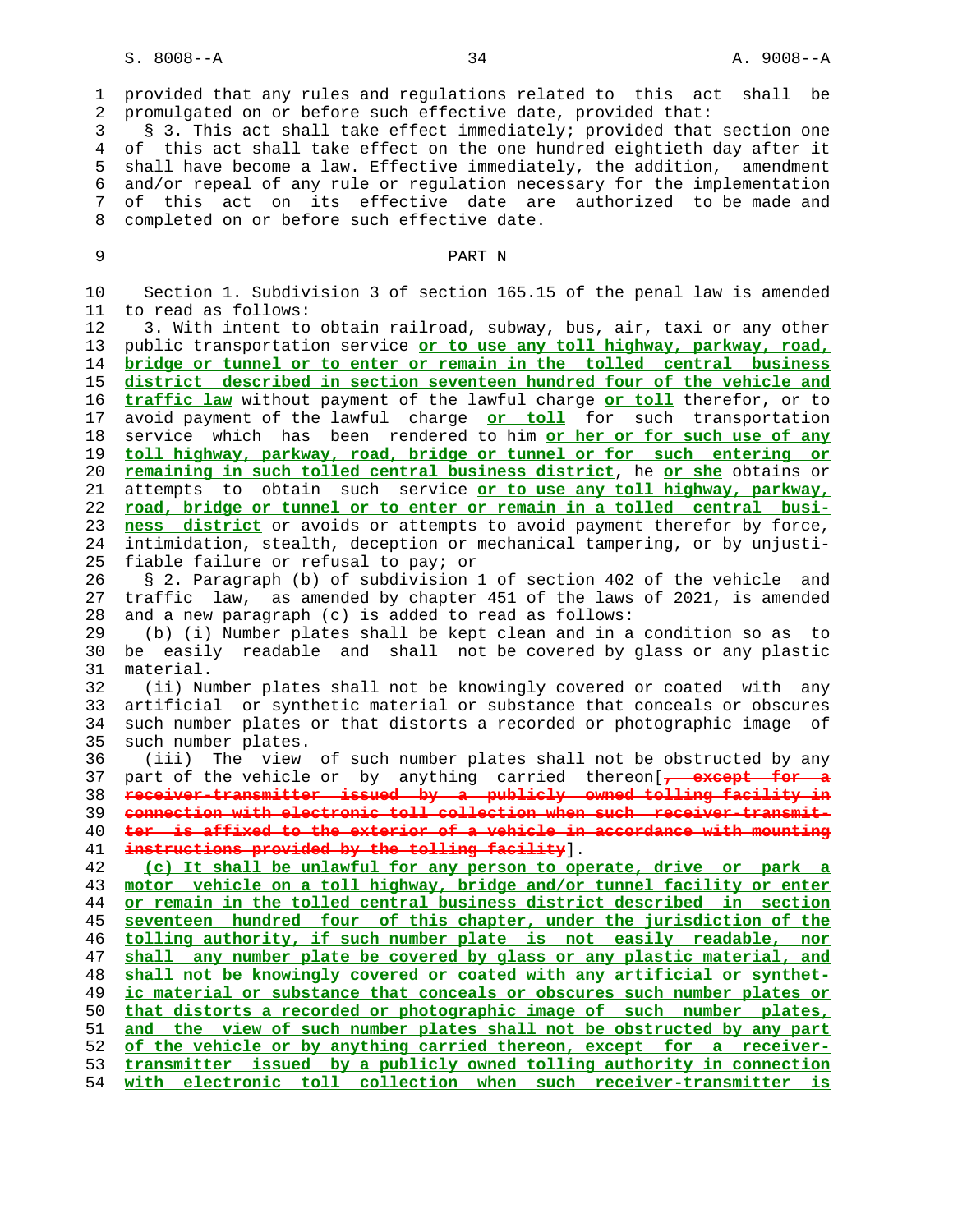S. 8008--A 35 A. 9008--A

**affixed to the exterior of a vehicle in accordance with mounting instructions provided by the tolling authority. For purposes of this paragraph, "tolling authority" shall mean every public authority which operates a toll highway, bridge and/or tunnel or a central business district tolling program, as well as the port authority of New York and New Jersey, a bi-state agency created by compact set forth in chapter one hundred fifty-four of the laws of nineteen hundred twenty-one, as amended.** 9 § 3. Subdivision 8 of section 402 of the vehicle and traffic law, as 10 amended by chapter 451 of the laws of 2021, is amended to read as 11 follows: 12 8. A violation of this section shall be punishable by a fine of not 13 less than twenty-five nor more than two hundred dollars, except that**: (a)** a violation of subparagraph (ii) or subparagraph (iii) of paragraph 15 (b) of subdivision one of this section shall be punishable by a fine of 16 not less than fifty nor more than three hundred dollars**; and (b) a violation of paragraph (c) of subdivision one of this section shall be punishable by a fine of not less than one hundred nor more than five hundred dollars**. 20 § 4. Subdivision 5-a of section 401 of the vehicle and traffic law is 21 amended by adding a new paragraph d to read as follows: **d. It shall be unlawful for any person to register, reregister, renew, replace or transfer the registration, change the name, address or other information of the registered owner, or change the registration classi- fication of any vehicle whose vehicle identification number is associ- ated with a vehicle whose registration has been suspended, or is subject to a pending request from a tolling authority to suspend the registra- tion, under paragraph d of subdivision three of section five hundred ten of this chapter and 15 NYCRR 127.14. The commissioner or the commission- er's agent shall impose a vehicle identification number block and deny the registration, reregistration, renewal, replacement or transfer of the registration for such vehicle and vehicle identification number until the tolling authority advises, in such form and manner as the commissioner shall prescribe, that notices of violation have been responded to and any unpaid tolls, fees or other charges associated with the vehicle and the vehicle identification number have been paid to the tolling authority. Where an application is denied pursuant to this paragraph, the commissioner may, in the commissioner's discretion, deny a registration, reregistration, renewal, replacement or transfer of the registration for any other motor vehicle registered in the name of the applicant where the commissioner has determined that such registrant's intent has been to evade the purposes of this paragraph and where the commissioner has reasonable grounds to believe that such registration, reregistration, renewal, replacement or transfer of registration will have the effect of defeating the purposes of this paragraph. Such vehi- cle identification number block and denial shall only remain in effect until the tolling authority advises, in such form and manner as the commissioner shall prescribe, that notices of violation have been responded to and any unpaid tolls, fees or other charges associated with the vehicle and the vehicle identification number have been paid to the tolling authority.** 52 § 5. Subdivision 4-d of section 510 of the vehicle and traffic law, as 53 added by chapter 379 of the laws of 1992, is amended to read as follows:

 54 4-d. Suspension of registration for failure to answer or pay penalties 55 with respect to certain violations. Upon the receipt of a notification 56 from a court or an administrative tribunal that an owner of a motor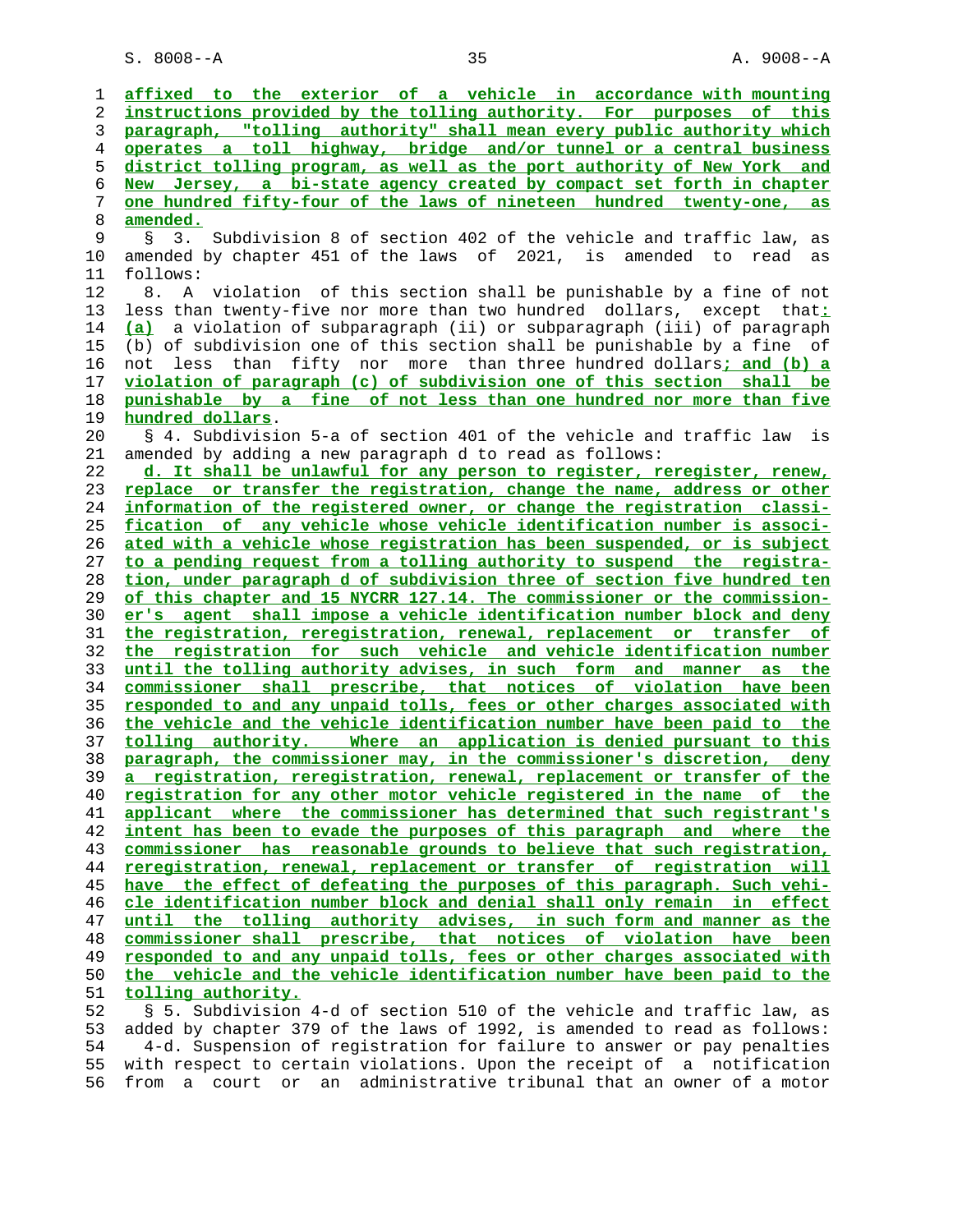1 vehicle failed to appear on the return date or dates or a new subsequent 2 adjourned date or dates or failed to pay any penalty imposed by a court 3 or failed to comply with the rules and regulations of an administrative 4 tribunal following entry of a final decision or decisions, in response 5 to [**five**] **three** or more notices of liability or other process, issued 6 within [**an eighteen month**] **a five year** period charging such owner with a 7 violation of toll collection regulations in accordance with the 8 provisions of section two thousand nine hundred eighty-five of the 9 public authorities law or sections sixteen-a, sixteen-b and sixteen-c of<br>10 chapter seven hundred seventy-four of the laws of nineteen hundred chapter seven hundred seventy-four of the laws of nineteen hundred 11 fifty, the commissioner or his agent shall suspend the registration of 12 the vehicle or vehicles involved in the violation or the privilege of 13 operation of any motor vehicle owned by the registrant. Such suspension 14 shall take effect no less than thirty days from the date on which notice 15 thereof is sent by the commissioner to the person whose registration or 16 privilege is suspended and shall remain in effect until such registrant 17 has appeared in response to such notices of liability or has paid such 18 penalty or in the case of an administrative tribunal, the registrant has 19 complied with the rules and regulations following the entry of a final 20 decision or decisions.

 21 § 6. Section 1704-a of the vehicle and traffic law is amended by 22 adding a new subdivision 5 to read as follows:

**5. (a) Any person who knowingly makes a false statement, or falsifies or permits to be falsified any record or records of the central business district tolling program, for the purpose of fraudulently obtaining an exemption from the central business district toll under subdivision two of this section for a qualifying vehicle transporting a person with disabilities, shall be guilty of a misdemeanor, and shall also be subject to a civil penalty not to exceed five thousand dollars and the stated value of the claim for each such violation.**

**(b) Any violation of subdivision one of this section that results in a person receiving exemptions from central business district tolls under subdivision two of this section for a qualifying vehicle transporting a person with disabilities with a value in excess of one thousand dollars more than they would have been entitled to shall be a class E felony. Any such violation that results in a person receiving such exemptions with a value in excess of five thousand dollars more than they would have been entitled to shall be a class D felony.**

 39 § 7. This act shall take effect on the ninetieth day after it shall 40 have become a law.

## 41 PART O

 42 Section 1. Section 5 of chapter 751 of the laws of 2005, amending the 43 insurance law and the vehicle and traffic law relating to establishing 44 the accident prevention course internet technology pilot program, as 45 amended by section 4 of part ZZ of chapter 58 of the laws of 2020, is 46 amended to read as follows:

 47 § 5. This act shall take effect on the one hundred eightieth day after 48 it shall have become a law and shall expire and be deemed repealed April 49 1, [**2022**] **2024**; provided that any rules and regulations necessary to 50 implement the provisions of this act on its effective date are author- 51 ized and directed to be completed on or before such date. 52 § 2. This act shall take effect immediately.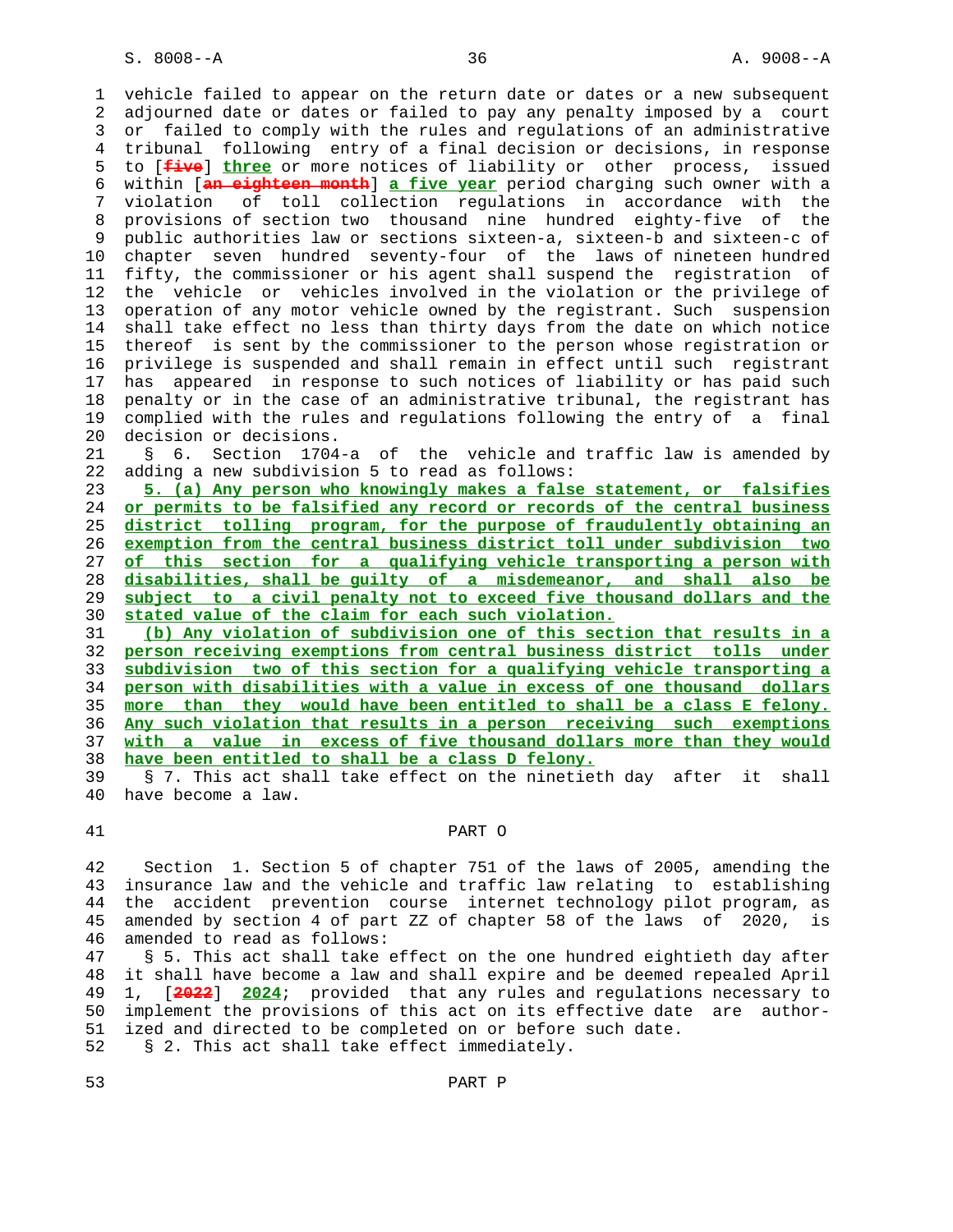S. 8008--A 37 A. 9008--A

 1 Section 1. Section 13 of part U1 of chapter 62 of the laws of 2003, 2 amending the vehicle and traffic law and other laws relating to increas- 3 ing certain motor vehicle transaction fees, as amended by section 1 of 4 part YY of chapter 58 of the laws of 2020, is amended to read as 5 follows: 6 § 13. This act shall take effect immediately; provided however that 7 sections one through seven of this act, the amendments to subdivision 2 8 of section 205 of the tax law made by section eight of this act, and 9 section nine of this act shall expire and be deemed repealed on April 1, 10 [**2022**] **2024**; provided further, however, that the provisions of section 11 eleven of this act shall take effect April 1, 2004 and shall expire and 12 be deemed repealed on April 1, [**2022**] **2024**. 13 § 2. Section 2 of part B of chapter 84 of the laws of 2002, amending 14 the state finance law relating to the costs of the department of motor 15 vehicles, as amended by section 2 of part YY of chapter 58 of the laws 16 of 2020, is amended to read as follows: 17 § 2. This act shall take effect April 1, 2002; provided, however, if 18 this act shall become a law after such date it shall take effect imme- 19 diately and shall be deemed to have been in full force and effect on and 20 after April 1, 2002; provided further, however, that this act shall 21 expire and be deemed repealed on April 1, [**2022**] **2024**. 22 § 3. This act shall take effect immediately. 23 PART Q 24 Section 1. Subdivision 3 of section 491 of the vehicle and traffic 25 law, as added by section 1 of part H of chapter 58 of the laws of 2017, 26 is amended to read as follows: 27 3. Waiver of fee. The commissioner may waive the payment of fees 28 required by subdivision two of this section if the applicant is **(a) an** 29 **incarcerated individual in an institution under the jurisdiction of a** 30 **state department or agency, or (b)** a victim of a crime and the identifi- 31 cation card applied for is a replacement for one that was lost or 32 destroyed as a result of the crime. 33 § 2. This act shall take effect immediately. 34 PART R 35 Section 1. The civil rights law is amended by adding a new section 36 79-q to read as follows: 37 **§ 79-q. Collection of gender or sex designation information by state** 38 **agencies. 1. All New York state agencies that collect demographic infor-** 39 **mation about a person's gender or sex shall make available to the person** 40 **at the point of data collection an option to mark their gender or sex as** 41 **"x".** 42 **2. Where applicable federal law requires a state agency to collect sex** 43 **or gender data as either "m" or "f", the state agency shall create a** 44 **separate field for state purposes so that a person has the option to** 45 **mark their gender or sex as "x" to be collected by the state.** 46 **3. All state agencies shall update any applicable forms or data** 47 **systems by January first, two thousand twenty-three, except the depart-** 48 **ment of labor, the office of children and family services, the office of** 49 **temporary and disability assistance and the division of criminal justice** 50 **services, which shall update any applicable forms or data systems by** 51 **January first, two thousand twenty-four.**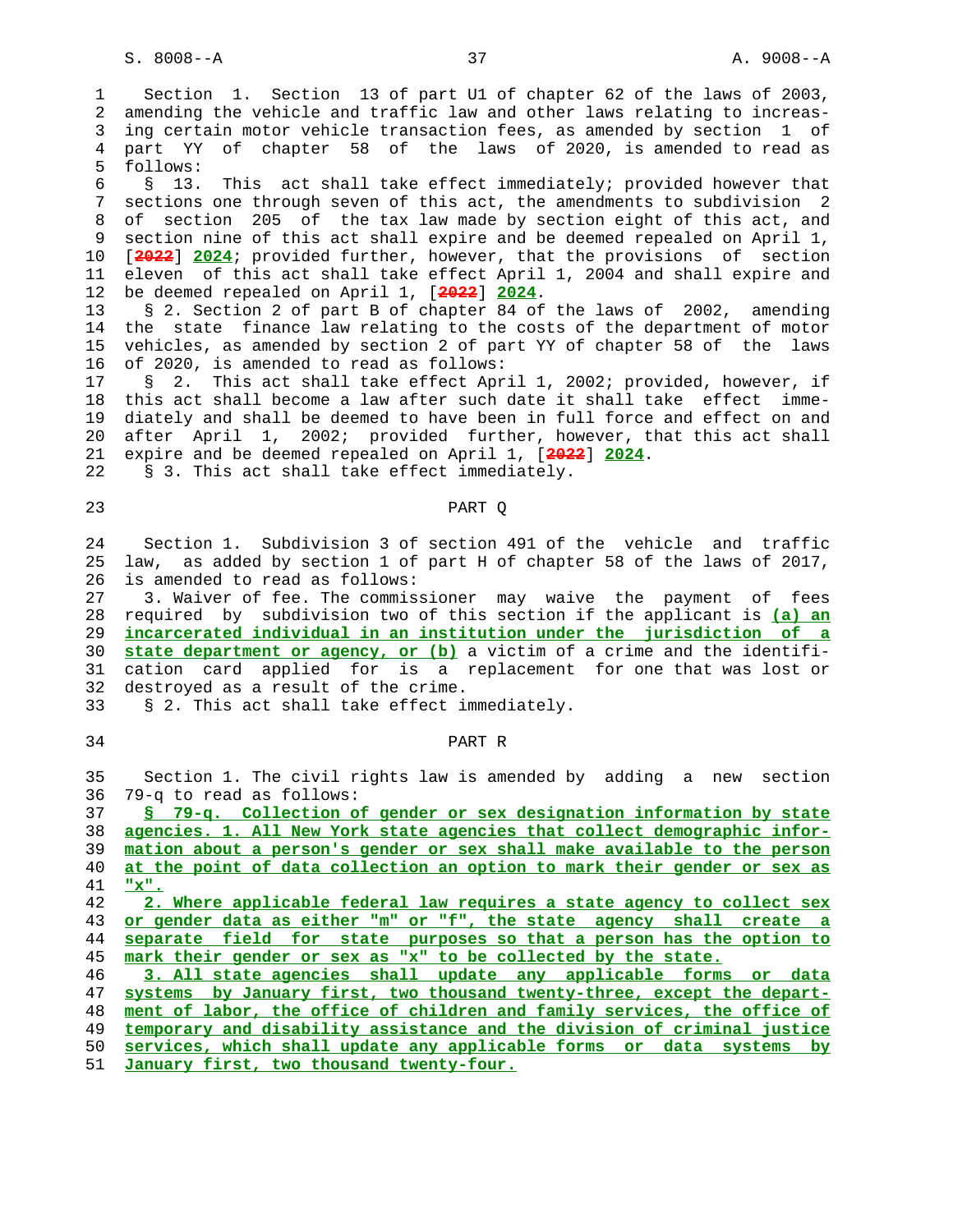S. 8008--A 38 A. 9008--A

| 1<br>2   | 4. A state agency that cannot comply with the requirements of this<br>section shall post publicly on its website a written report of the steps    |
|----------|---------------------------------------------------------------------------------------------------------------------------------------------------|
| 3        | the agency has taken to comply with this section and the time frame for                                                                           |
| 4        | compliance at least sixty days before the date required by this section.                                                                          |
| 5        | The written report shall be updated every six months from the date of                                                                             |
| 6        | the original posting.                                                                                                                             |
| 7        | § 2. Subdivision 3 of section 62 of the civil rights law, as added<br>by                                                                          |
| 8        | chapter 158 of the laws of 2021, is amended to read as follows:                                                                                   |
| 9        | 3. Except as provided in subdivisions one and two of this section, the                                                                            |
| 10       | shall not require any other pre-hearing notice. [The court shall<br>court                                                                         |
| 11       | not condition the entry of an order on notice to any other party or to                                                                            |
| 12       | any city, state or federal agency except by written order detailing the                                                                           |
| 13       | court's reasoning for requiring such notice and showing cause why such                                                                            |
| 14       | notice should be served. Under no circumstances shall the court require                                                                           |
| 15       | notice to United States immigration and customs enforcement, United                                                                               |
| 16       | States customs and border protection, United States citizenship and                                                                               |
| 17       | immigration services, or any successor agencies, or any agencies having                                                                           |
| 18       | similar duties.                                                                                                                                   |
| 19       | § 3. This act shall take effect immediately.                                                                                                      |
|          |                                                                                                                                                   |
| 20       | PART S                                                                                                                                            |
|          |                                                                                                                                                   |
| 21       | Section 1. Paragraph (o) of subdivision 1 of section 96 of the public                                                                             |
| 22       | officers law, as added by chapter 319 of the laws of 2014, is amended to                                                                          |
| 23       | read as follows:                                                                                                                                  |
| 24       | (o) to officers or employees of a public retirement system of the city                                                                            |
| 25       | of New York if the information sought to be disclosed is necessary for                                                                            |
| 26       | the receiving public retirement system to process benefits under the                                                                              |
| 27       | retirement and social security law, the administrative code of the city                                                                           |
| 28       | of New York, or the education law or any other applicable provision of                                                                            |
| 29       | law. A written request or consent from the data subject pursuant to                                                                               |
| 30       | paragraph (a) of this subdivision shall not be required for the disclo-                                                                           |
| 31       | sure of records pursuant to this paragraph: or                                                                                                    |
| 32       | (p) to officers or employees of the United States department of educa-                                                                            |
| 33       | tion for such department to process credit for qualifying employment and                                                                          |
| 34       | loan forgiveness under the public service loan forgiveness program. A                                                                             |
| 35       | written request or consent from the data subject pursuant to paragraph                                                                            |
| 36       | (a) of this subdivision shall not be required for the disclosure of                                                                               |
| 37       | records pursuant to this paragraph.                                                                                                               |
| 38       | § 2. This act shall take effect immediately.                                                                                                      |
|          |                                                                                                                                                   |
| 39       | PART T                                                                                                                                            |
| 40       | Section 1. Section 4 of chapter 495 of the laws of 2004, amending the                                                                             |
|          | insurance law and the public health law relating to the New York state                                                                            |
| 41       |                                                                                                                                                   |
|          |                                                                                                                                                   |
| 42<br>43 | insurance continuation assistance demonstration project,<br>health<br>as<br>amended by section 1 of part KK of chapter 57 of the laws of 2021, is |

44 amended to read as follows:

 45 § 4. This act shall take effect on the sixtieth day after it shall 46 have become a law; provided, however, that this act shall remain in 47 effect until July 1, [**2022**] **2023** when upon such date the provisions of 48 this act shall expire and be deemed repealed; provided, further, that a 49 displaced worker shall be eligible for continuation assistance retroac- 50 tive to July 1, 2004.<br>51 § 2. This act shall

§ 2. This act shall take effect immediately.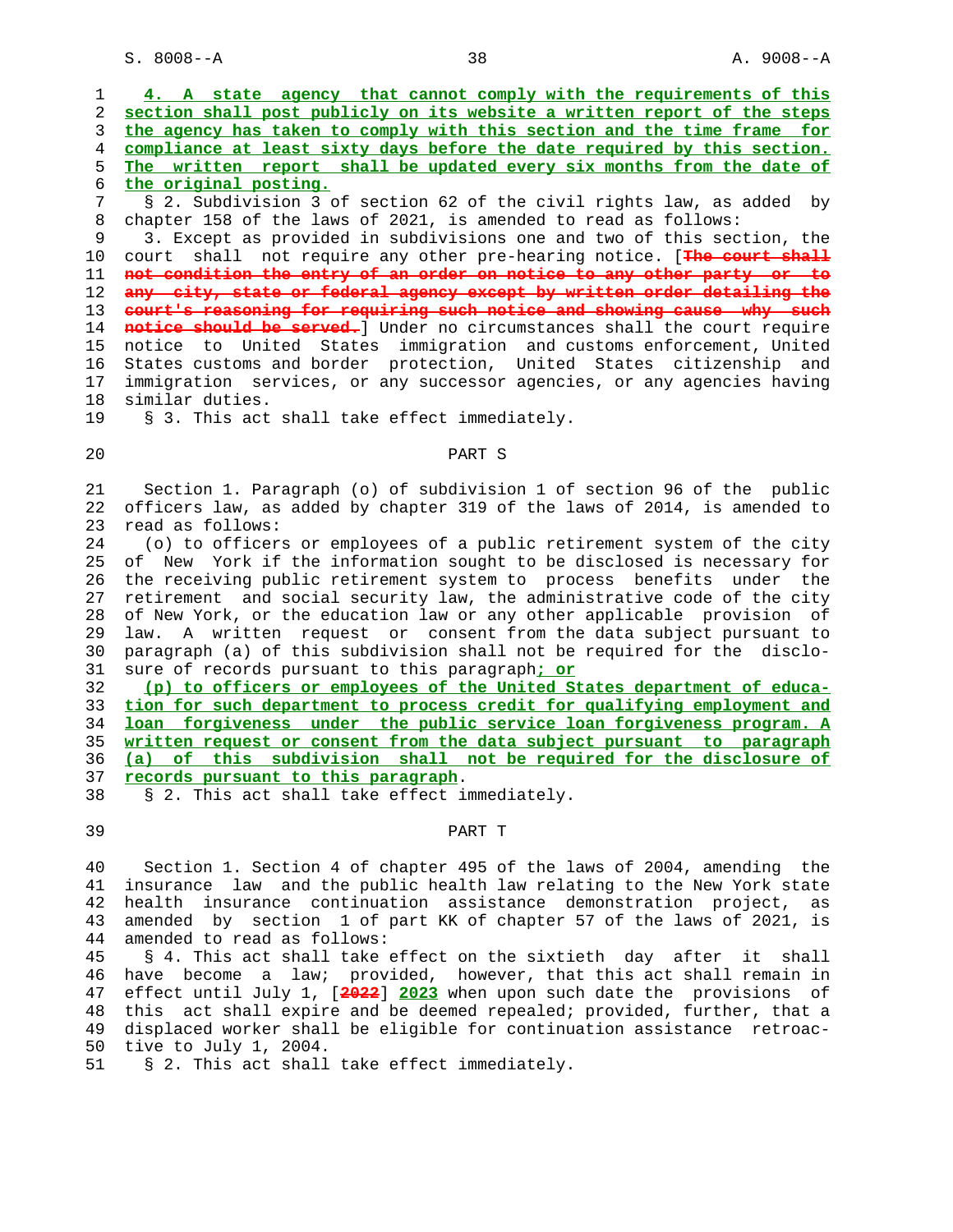# 1 PART U 2 Section 1. Subparagraph 7 of paragraph b of subdivision 2 of section 3 970-r of the general municipal law, as amended by section 1 of part U of 4 chapter 58 of the laws of 2018, is amended to read as follows: 5 (7) preliminary descriptions of possible remediation strategies, reuse 6 opportunities, necessary infrastructure improvements and other public or 7 private measures needed to stimulate investment, promote revitalization, 8 [**and**] **support job growth, reduce greenhouse gas emissions, increase** 9 **climate resilience,** enhance community health and environmental condi- 10 tions**, and achieve environmental justice**. 11 § 2. Subparagraph 11 of paragraph d of subdivision 3 of section 970-r 12 of the general municipal law, as amended by section 1 of part U of chap- 13 ter 58 of the laws of 2018, is amended to read as follows: 14 (11) descriptions of possible remediation strategies, reuse opportu- 15 nities, brownfield redevelopment, necessary infrastructure improvements 16 and other public or private measures needed to stimulate investment, 17 promote revitalization, [**and**] **support job growth, reduce greenhouse gas** 18 **emissions, increase climate resilience,** enhance community health and 19 environmental conditions**, and achieve environmental justice**; 20 § 3. Paragraph a of subdivision 3-a of section 970-r of the general 21 municipal law, as added by section 1 of part U of chapter 58 of the laws 22 of 2018, is amended to read as follows: 23 a. Within amounts appropriated therefor, the secretary is authorized 24 to provide, on a competitive basis, financial assistance to munici- 25 palities, to community based organizations, to community boards, or to 26 community based organizations acting in cooperation with a municipality, 27 to conduct predevelopment activities within a designated brownfield 28 opportunity area to advance the goals and priorities of the brownfield 29 opportunity area program set forth in the nomination of such area. Such 30 financial assistance shall not exceed ninety percent of the costs of 31 such activities. Activities eligible to receive such assistance shall 32 include: development and implementation of marketing strategies; devel- 33 opment of plans and specifications; real estate services; building 34 condition studies; infrastructure analyses; zoning and regulatory 35 updates; environmental, housing and economic studies, analyses and 36 reports**; renewable energy feasibility studies, legal and financial** 37 **services; impact analyses; demolition; site preparation; asbestos** 38 **removal**; and public outreach. 39 § 4. Paragraphs c, d, f, g, and h of subdivision 6 of section 970-r of 40 the general municipal law, as amended by section 1 of part U of chapter 41 58 of the laws of 2018, are amended to read as follows: 42 c. Brownfield site assessment activities eligible for funding include, 43 but are not limited to, testing of properties to determine the nature 44 and extent of the contamination (including soil and groundwater), envi- 45 ronmental assessments, the development of a proposed remediation strate- 46 gy to address any identified contamination, and any other activities 47 deemed appropriate by the [**commissioner**] **secretary of state** in consulta- 48 tion with the [**secretary of state**] **commissioner**. Any environmental 49 assessment shall be subject to the review and approval of such **secretary** 50 **in consultation with such** commissioner. 51 d. Applications for such assistance shall be submitted to the [**commis-** 52 **sioner**] **secretary** in a format, and containing such information, as 53 prescribed by the [**commissioner**] **secretary** in consultation with the 54 [**secretary of state**] **commissioner**.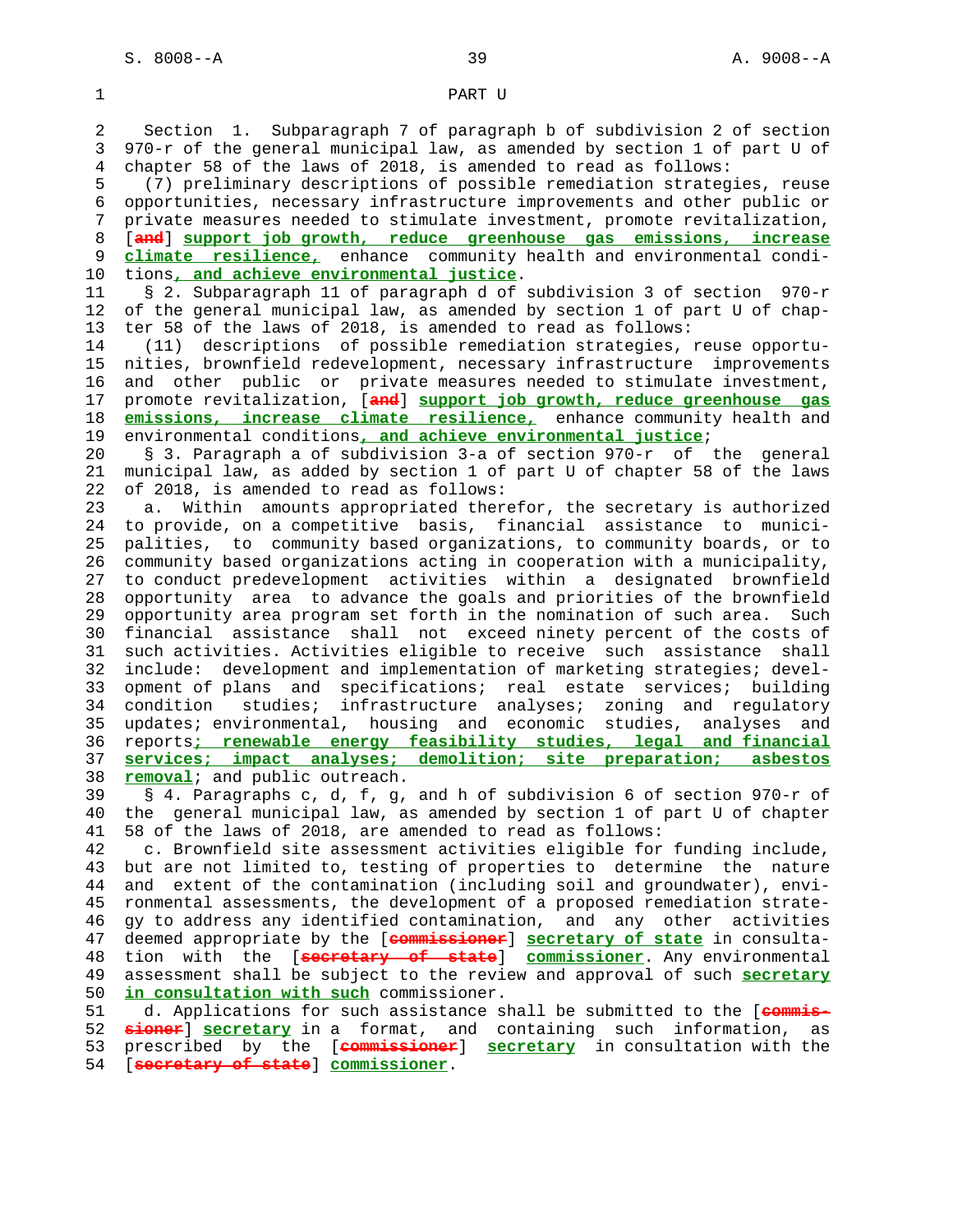1 f. The [**commissioner**] **secretary**, upon the receipt of an application 2 for such assistance from a community based organization not in cooper- 3 ation with the local government having jurisdiction over the proposed 4 brownfield opportunity area, shall request the municipal government to 5 review and state the municipal government's support or lack of support. 6 The municipal government's statement shall be considered a part of the 7 application. 8 g. Prior to making an award for assistance, the [**commissioner**] **secre-** 9 **tary** shall notify the temporary president of the senate and the speaker 10 of the assembly. 11 h. Following notification to the applicant that assistance has been 12 awarded, and prior to disbursement of funds, a contract shall be 13 executed between the department and the applicant or co-applicants. The 14 [**commissioner**] **secretary of state** shall establish terms and conditions 15 for such contracts as the [**commissioner**] **secretary** deems appropriate in 16 consultation with the [**secretary of state**] **commissioner**, including 17 provisions to define: applicant's work scope, work schedule, and deliv- 18 erables; fiscal reports on budgeted and actual use of funds expended; 19 and requirements for submission of a final fiscal report. The contract 20 shall also require the distribution of work products to the department, 21 and, for community based organizations, to the applicant's municipality. 22 Applicants shall be required to make the results publicly available. 23 Such contract shall further include a provision providing that if any 24 responsible party payments become available to the applicant, the amount 25 of such payments attributable to expenses paid by the award shall be 26 paid to the department by the applicant; provided that the applicant may 27 first apply such responsible party payments towards actual project costs 28 incurred by the applicant. 29 § 5. Subdivision 8 of section 970-r of the general municipal law, as 30 amended by section 1 of part U of chapter 58 of the laws of 2018, is 31 amended to read as follows: 32 8. [**Applications**] **Community participation requirements**. a. All appli- 33 cations **for financial assistance** for pre-nomination **or nomination** study 34 [**assistance**] or applications for designation of a brownfield opportunity 35 area shall demonstrate that the following community participation activ- 36 ities have been or will be performed by the applicant: 37 (1) identification of the interested public and preparation of a 38 contact list; 39 (2) identification of major issues of public concern; 40 (3) [**public access to (i) the draft and final application for pre-no-** 41 **mination assistance and brownfield opportunity area designation, and** 42 **(ii) any supporting documents in a manner convenient to the public;** 43 **(4)**] public notice and newspaper notice of (i) the intent of the muni- 44 cipality and/or community based organization to undertake a pre-nomina- 45 tion [**process**] **or nomination study** or [**prepare**] **apply for designation of** 46 a brownfield opportunity area [**plan**], and (ii) the availability of such 47 application **and any supporting documents in a manner convenient to the** 48 **public**. 49 b. Application for [**nomination**] **designation** of a brownfield opportu- 50 nity area shall provide the following minimum community participation 51 activities: 52 (1) a comment period of at least thirty days on a draft [**application**] 53 **nomination**; 54 (2) a public meeting on [**a brownfield opportunity area draft**] **an** 55 application.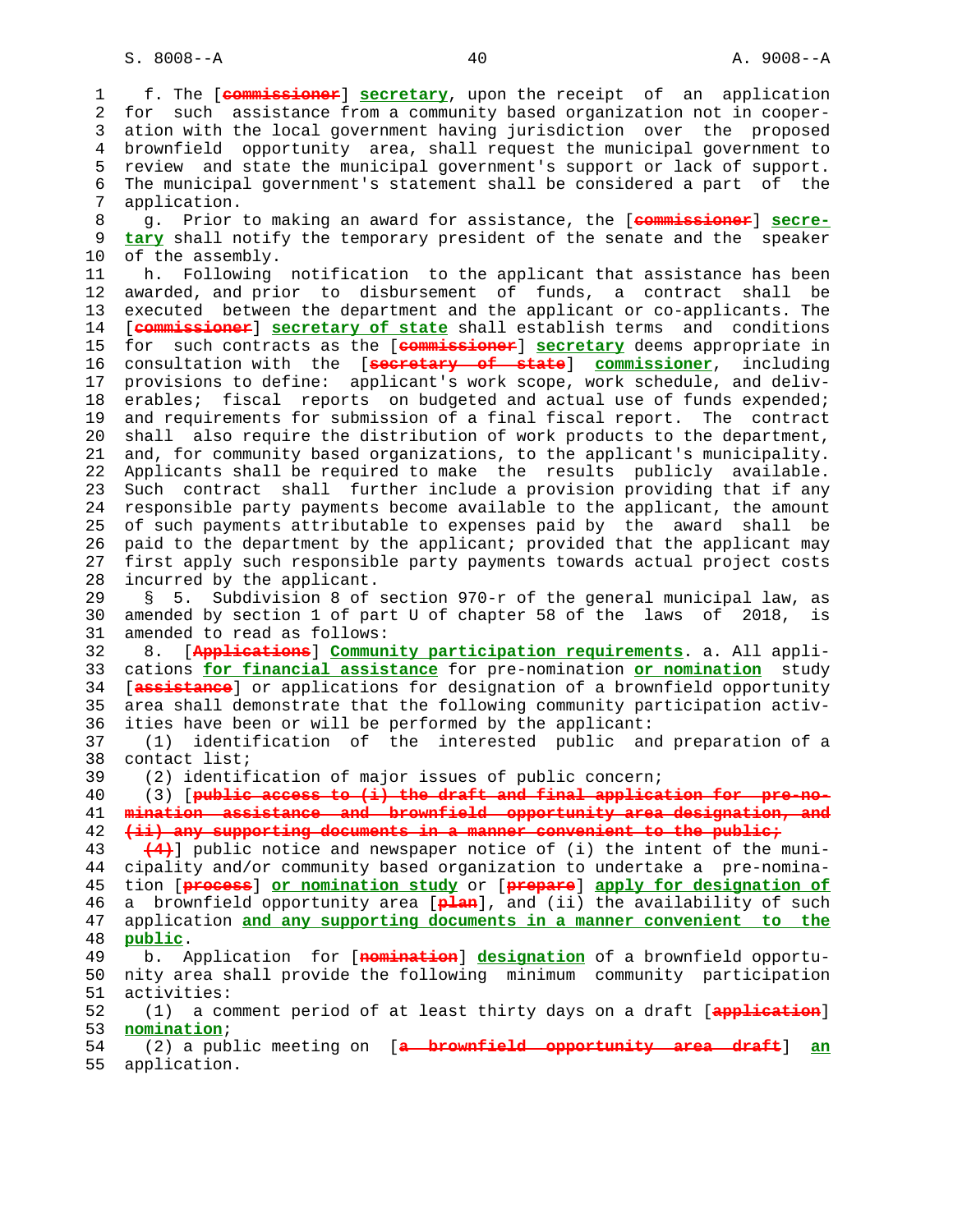|    | § 6. Section 970-r of the general municipal law is amended by adding a                                                                            |
|----|---------------------------------------------------------------------------------------------------------------------------------------------------|
| 2  | new subdivision 11 to read as follows:                                                                                                            |
| 3  | 11. All applicants for financial assistance and participation in any                                                                              |
| 4  | other activity authorized under this section, as determined by the                                                                                |
| 5  | secretary, may contract with the dormitory authority of the state of New                                                                          |
| 6  | York in use of such financial assistance and in completion of such other                                                                          |
| 7  | activities that the secretary determines and requires under this                                                                                  |
| 8  | section. The dormitory authority of the state of New York is authorized                                                                           |
| 9  | to provide planning, design and construction services and to contract                                                                             |
| 10 | for and render any such services the secretary determines and requires                                                                            |
| 11 | to such applicants under this section.                                                                                                            |
| 12 | § 7. Paragraph (b) of subdivision 2 of section 1676 of the public                                                                                 |
| 13 | authorities law is amended by adding a new undesignated paragraph to                                                                              |
| 14 | read as follows:                                                                                                                                  |
| 15 | Applicants for financial assistance for pre-nomination or nomination                                                                              |
| 16 | study of a brownfield opportunity area or for pre-development activities                                                                          |
| 17 | or site assessments within a brownfield opportunity area designated by                                                                            |
| 18 | the secretary that has been awarded pursuant to section nine hundred                                                                              |
| 19 | seventy-r of the general municipal law, as determined by the secretary                                                                            |
| 20 | and for the purposes authorized by section nine hundred seventy-r of the                                                                          |
| 21 | <u>general municipal law.</u>                                                                                                                     |
| 22 | § 8. Subdivision 1 of section 1680 of the public authorities<br>law<br>is                                                                         |
| 23 | amended by adding a new undesignated paragraph to read as follows:                                                                                |
| 24 | Applicants for financial assistance for pre-nomination or nomination                                                                              |
| 25 | study of a brownfield opportunity area or for pre-development activities                                                                          |
| 26 | or site assessments within a brownfield opportunity area designated by                                                                            |
| 27 | the secretary that has been awarded pursuant to section nine hundred                                                                              |
| 28 | seventy-r of the general municipal law, as determined by the secretary                                                                            |
| 29 | and for the purposes authorized by section nine hundred seventy-r of the                                                                          |
| 30 |                                                                                                                                                   |
|    |                                                                                                                                                   |
| 31 | general municipal law.                                                                                                                            |
|    | § 9. This act shall take effect immediately.                                                                                                      |
| 32 | PART V                                                                                                                                            |
|    |                                                                                                                                                   |
| 33 | Section 1. Paragraph (a) of subdivision 5-b of section 16 of the agri-                                                                            |
| 34 | culture and markets law, as amended by chapter 530 of the laws of 2013,                                                                           |
| 35 | is amended to read as follows:                                                                                                                    |
| 36 | (a) [Establish] Administer, in cooperation with the commissioner<br>оf                                                                            |
| 37 | education, a farm-to-school program to facilitate<br>and promote the                                                                              |
| 38 | purchase of New York farm products by schools, universities and other                                                                             |
| 39 | educational institutions [under the jurisdiction of the education                                                                                 |
| 40 | department] and the National School Lunch Act and related food programs.                                                                          |
| 41 | The department shall solicit information from the education<br>department                                                                         |
| 42 | regarding school districts and other educational institutions interested                                                                          |
| 43 | in purchasing New York farm products, including but not limited to, the                                                                           |
| 44 | type and amount of such products schools wish to purchase and the name                                                                            |
| 45 | appropriate contact person from the interested school district.<br>οf<br>the                                                                      |
| 46 | The department shall make this information readily available to<br>inter-                                                                         |
| 47 | ested New York farmers, farm organizations and businesses that market                                                                             |
| 48 | New York farm products. The department shall provide information to the                                                                           |
| 49 | education department and interested school districts and other educa-                                                                             |
| 50 |                                                                                                                                                   |
| 51 | tional institutions about the availability of New York farm products,                                                                             |
| 52 | including but not limited to, the types and amount of products, and the                                                                           |
| 53 | names and contact information of farmers, farm organizations and busi-<br>marketing such products. The commissioner shall report to the<br>nesses |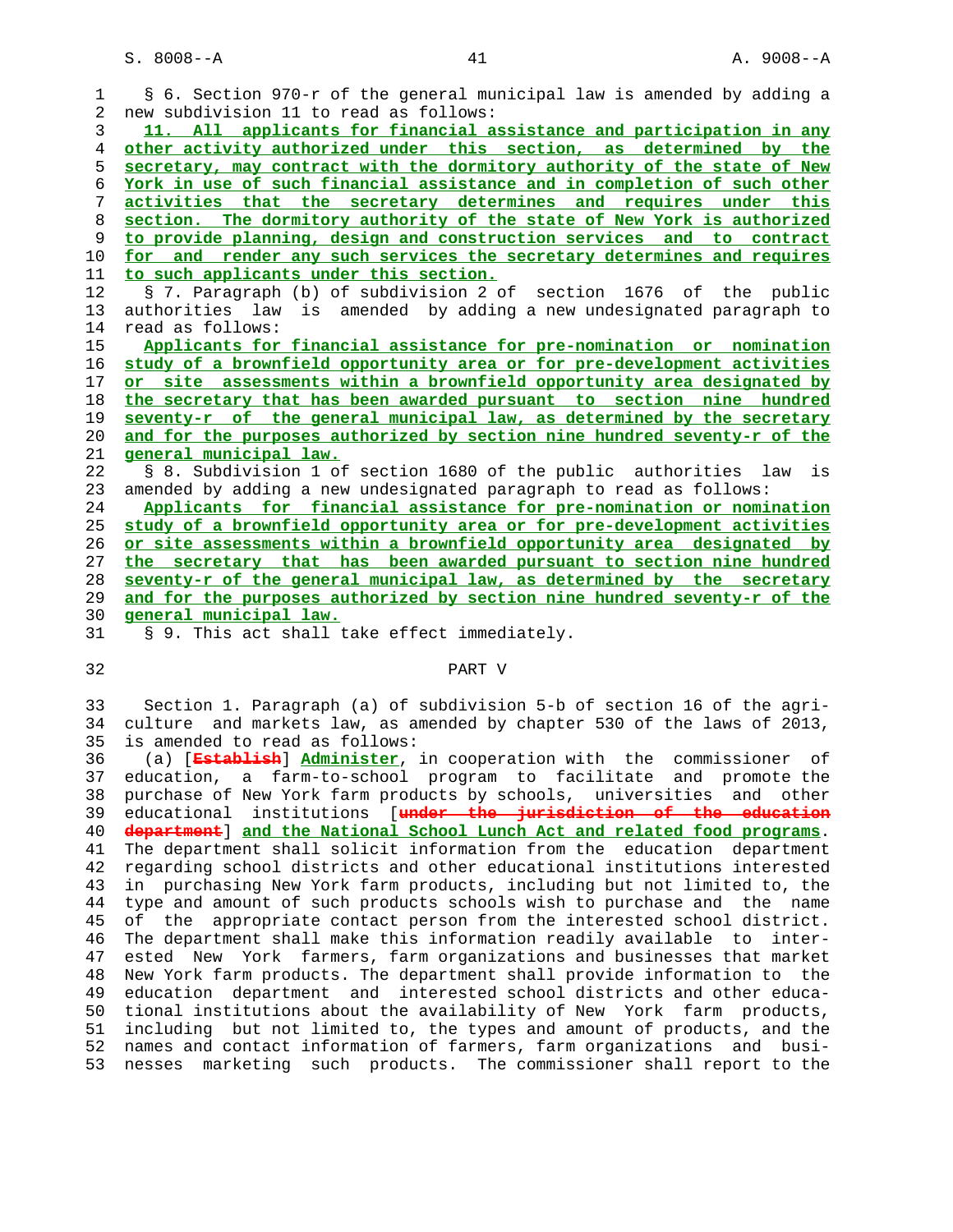1 legislature on the need for changes in law to facilitate the purchases 2 of such products by schools and educational institutions.

 3 The department shall also coordinate with the education department, 4 and school food service, education, health and nutrition, farm, and 5 other interested organizations in establishing a promotional event, to 6 be known as New York Harvest For New York Kids Week, in early October 7 each year, that will promote New York agriculture and foods to children 8 through school meal programs and the classroom, at farms and farmers' 9 markets and other locations in the community.

 10 § 2. Subdivision 32 of section 16 of the agriculture and markets law, 11 as added by chapter 297 of the laws of 1961, is amended to read as 12 follows:

 13 32. Receive and disburse federal moneys allotted to the state by or 14 pursuant to the federal agricultural marketing act of nineteen hundred 15 forty-six as amended, or any other act of the congress making appropri- 16 ation for the allocation among the states for research into basic laws 17 and principles relating to agriculture [**and**]**,** to improve and facilitate 18 the marketing and distribution of agricultural products, [**and**] **or** for 19 any other purpose relating to agriculture or marketing agricultural 20 products; on behalf of the state, to adopt, execute and administer plans 21 **and programs** and to put into effect such measures as may be necessary 22 for **such** research [**into basic laws and principles**]**, plans, or programs** 23 relating to agriculture and to improve and facilitate the marketing and 24 distribution of agricultural products; on behalf of the state, to make 25 and execute such contracts, agreements, covenants or conditions, not 26 inconsistent with law, as may be necessary or required by any duly 27 constituted agency of the federal government as a condition precedent to 28 receiving such funds or in connection with such research; to cooperate 29 with all federal, state or local authorities, or other agencies, author- 30 ized under such acts of congress to carry out the purposes thereof; to 31 adopt and from time to time to amend such rules and regulations and to 32 prescribe such conditions, not inconsistent with law, as may be neces- 33 sary to make available to the people of the state the benefits afforded 34 by such acts of congress; and to enforce all the provisions of this 35 subdivision and the rules adopted pursuant hereto. The department of 36 taxation and finance is designated as custodian of all federal-aid funds 37 allotted to the state for the purposes of this subdivision by the United 38 States and such funds shall be payable only on the audit and warrant of 39 the comptroller on certificate of the commissioner as provided in 40 section one hundred ten of the state finance law.

 41 § 3. Paragraph (v) of subdivision c of section 1 of chapter 537 of the 42 laws of 1976, relating to paid, free and reduced price breakfast for 43 eligible pupils in certain school districts, as separately amended by 44 chapters 260 and 615 of the laws of 1993, is amended to read as follows: 45 (v) Any school not offering a breakfast program on the dates specified 46 in this section, which would be required under the provisions of para- 47 graph (i), (ii), (iii) or (iv) of this subdivision to implement such 48 program in September of the same year, may apply to the commissioner of 49 [**education**] **agriculture and markets** for an exemption from the provisions 50 of this act. Such an exemption shall not be granted by such commission- 51 er unless a school demonstrates with good cause: (1) that there is no 52 need for such breakfast program because of low enrollment or documented 53 projections of low participation or (2) that economic hardship or other 54 good cause makes the establishment of such a program impractical. Such 55 commissioner shall establish explicit good cause criteria in regulations 56 pursuant to this act and annually review the basis for such exemptions.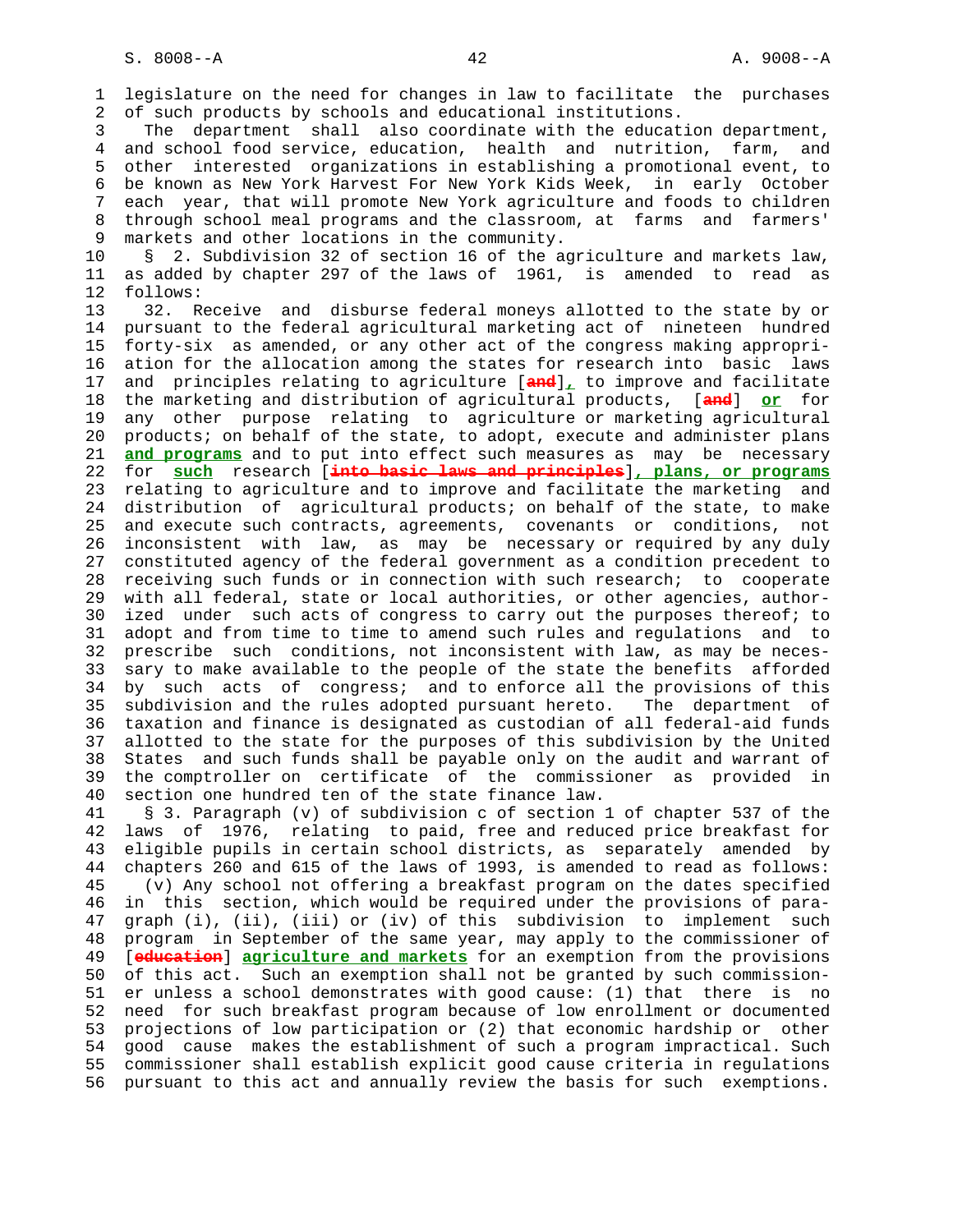1 Such commissioner may also grant a waiver for up to one year from the 2 provisions of this subdivision to allow adequate time for planning and 3 implementation of a breakfast program 4 § 4. Subdivisions d and e of section 1 of chapter 537 of the laws of 5 1976, relating to paid, free and reduced price breakfast for eligible 6 pupils in certain school districts, are amended to read as follows: 7 d. In accordance with subsections (c) and (d) of section seventeen 8 hundred seventy-three of title forty-two of the United States Code and 9 derivative regulations, the commissioner of [**education**] **agriculture and** 10 **markets** shall determine which participating school facilities are finan- 11 cially unable to support the service of free and reduced price break- 12 fasts and therefore are considered "especially needy" school facilities. 13 Such school facilities subsequently shall be assigned the appropriate 14 increased "especially needy" per meal reimbursement calculated pursuant 15 to such code and regulations in support of the cost of free and reduced 16 price breakfasts. 17 e. In the provision of free and reduced price meals for the school 18 breakfast programs, the [**state commissioner of education**] **commissioner** 19 **of agriculture and markets** shall prescribe maximum eligibility standards 20 permissible under section nine of the National School Lunch Act and 21 section four of the Child Nutrition Act. 22 § 5. Section 3 of chapter 537 of the laws of 1976, relating to paid, 23 free and reduced price breakfast for eligible pupils in certain school 24 districts, is amended to read as follows: 25 § 3. The [**state commissioner of education**] **commissioner of agriculture** 26 **and markets** hereby is directed to request the bureau of school food 27 management to provide any additional information and assistance which 28 may be required by the schools and school districts to aid them in 29 developing and implementing the various school food programs. 30 § 6. Subdivisions a, d and e of section 4 of chapter 537 of the laws 31 of 1976, relating to paid, free and reduced price breakfast for eligible 32 pupils in certain school districts, as added by section 2 of part B of 33 chapter 56 of the laws of 2018, are amended to read as follows: 34 a. All public elementary or secondary schools in this state, not 35 including a charter school authorized by article 56 of the education 36 law, with at least seventy percent or more of its students eligible for 37 free or reduced-price meals under the federal National School Lunch 38 Program as determined by the [**State Education Department**] **Department of** 39 **Agriculture and Markets** based upon data submitted by schools through the 40 basic educational data system (BEDS) **and provided by the State Education** 41 **Department to the Department of Agriculture and Markets** for the prior 42 school year **and**, shall be required to offer all students a school break- 43 fast after the instructional day has begun. 44 d. Any school identified pursuant to this section may apply to the 45 commissioner of [**education**] **agriculture and markets** for a waiver from 46 establishing a school breakfast program after the instructional day has 47 begun. Such waiver may be granted by the commissioner of [**education**] 48 **agriculture and markets** upon the school demonstrating: 49 i. A lack of need for a school breakfast program after the instruc- 50 tional day has begun because of a successful existing breakfast program; 51 or 52 ii. Providing a school breakfast program after the instructional day 53 has begun would cause economic hardship for the school. 54 The commissioner of [**education**] **agriculture and markets** shall annually 55 review the basis for waivers granted to schools.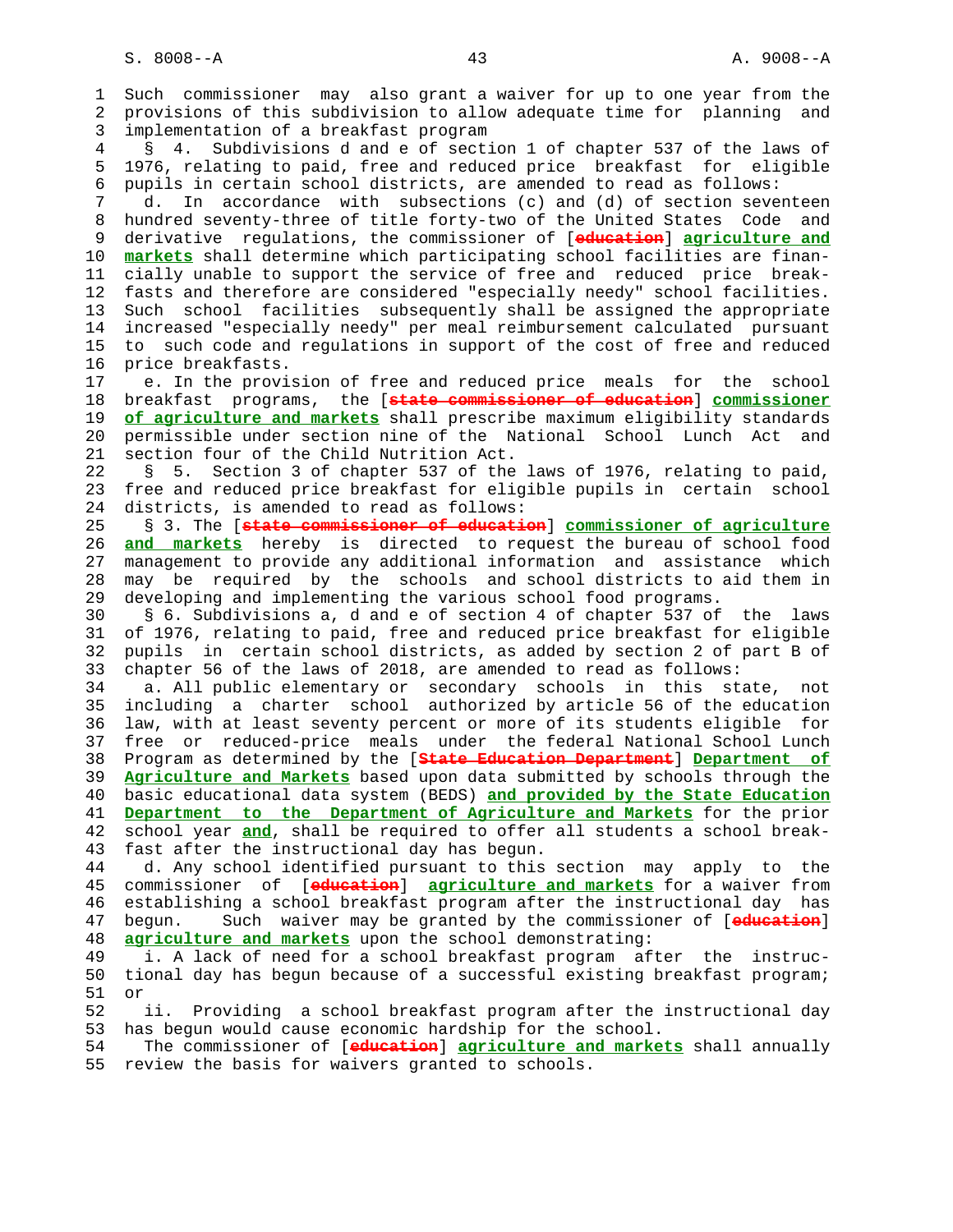1 e. The [**State Education Department**] **Department of Agriculture and** 2 **Markets** shall: 3 i. [**on or before May 1, 2018**] **commencing on the first May 1 following** 4 **the department's receipt of authority to administer the programs herein**, 5 and on or before May 1 of each year thereafter preceding each school 6 year, publish on its website a list of the public schools that meet the 7 requirements for operating such programs, and provide notification to 8 such schools; 9 ii. develop and distribute guidelines for the implementation of such 10 programs, which shall be in the compliance with all applicable federal 11 and state laws governing the School Breakfast Program; 12 iii. provide technical assistance relating to the implementation of 13 such program and submission of claims for reimbursement under the School 14 Breakfast Program; and 15 iv. [**annually publish by December 2019**] **commencing on the first** 16 **December 1 following the department's receipt of authority to administer** 17 **the programs herein**, and each December thereafter, on its website infor- 18 mation relating to each school subject to this requirement, as well as 19 any other schools operating such program which are not subject to this 20 requirement, in the prior school year. Such information shall include, 21 but not be limited to: the school name, service delivery models imple- 22 mented, student enrollment, the free and reduced-price lunch percentage, 23 the average daily breakfast participation rate. 24 § 7. Subdivisions a, b and c of section 5 of chapter 537 of the laws 25 of 1976, relating to paid, free and reduced price breakfast for eligible 26 pupils in certain school districts, as added by section 2 of part B of 27 chapter 56 of the laws of 2018, are amended to read as follows: 28 a. Notwithstanding any monetary limitations with respect to school 29 lunch programs contained in any law or regulation, for school lunch 30 meals served in the school year commencing [**July 1, 2019 and**] **on the** 31 **first July 1 following the department's receipt of authority to adminis-** 32 **ter the programs herein and** each July 1 thereafter, a school food 33 authority shall be eligible for a lunch meal State subsidy of twenty- 34 five cents, which shall include any annual State subsidy received by 35 such school food authority under any other provision of State law, for 36 any school lunch meal served by such school food authority; provided 37 that the school food authority certifies to the [**State Education Depart-** 38 **ment**] **Department of Agriculture and Markets** through the application 39 submitted pursuant to subdivision b of this section that such food 40 authority has purchased at least thirty percent of its total cost of 41 food products for its school lunch service program from New York state 42 farmers, growers, producers or processors in the preceding school year. 43 b. The [**State Education Department, in cooperation with the**] Depart- 44 ment of Agriculture and Markets[**,**] shall develop an application for 45 school food authorities to seek an additional State subsidy pursuant to 46 this section in a timeline and format prescribed by [**the commissioner of** 47 **education**] **such department**. Such application shall include, but not be 48 limited to, documentation demonstrating the school food authority's 49 total food purchases for its school lunch service program, and documen- 50 tation demonstrating its total food purchases and percentages for such 51 program from New York State farmers, growers, producers or processors in 52 the preceding school year. The application shall also include an attes- 53 tation from the school food authority's chief operating officer that it 54 purchased at least thirty percent of its total cost of food products for 55 its school lunch service program from New York State farmers, growers, 56 producers or processors in the preceding school year in order to meet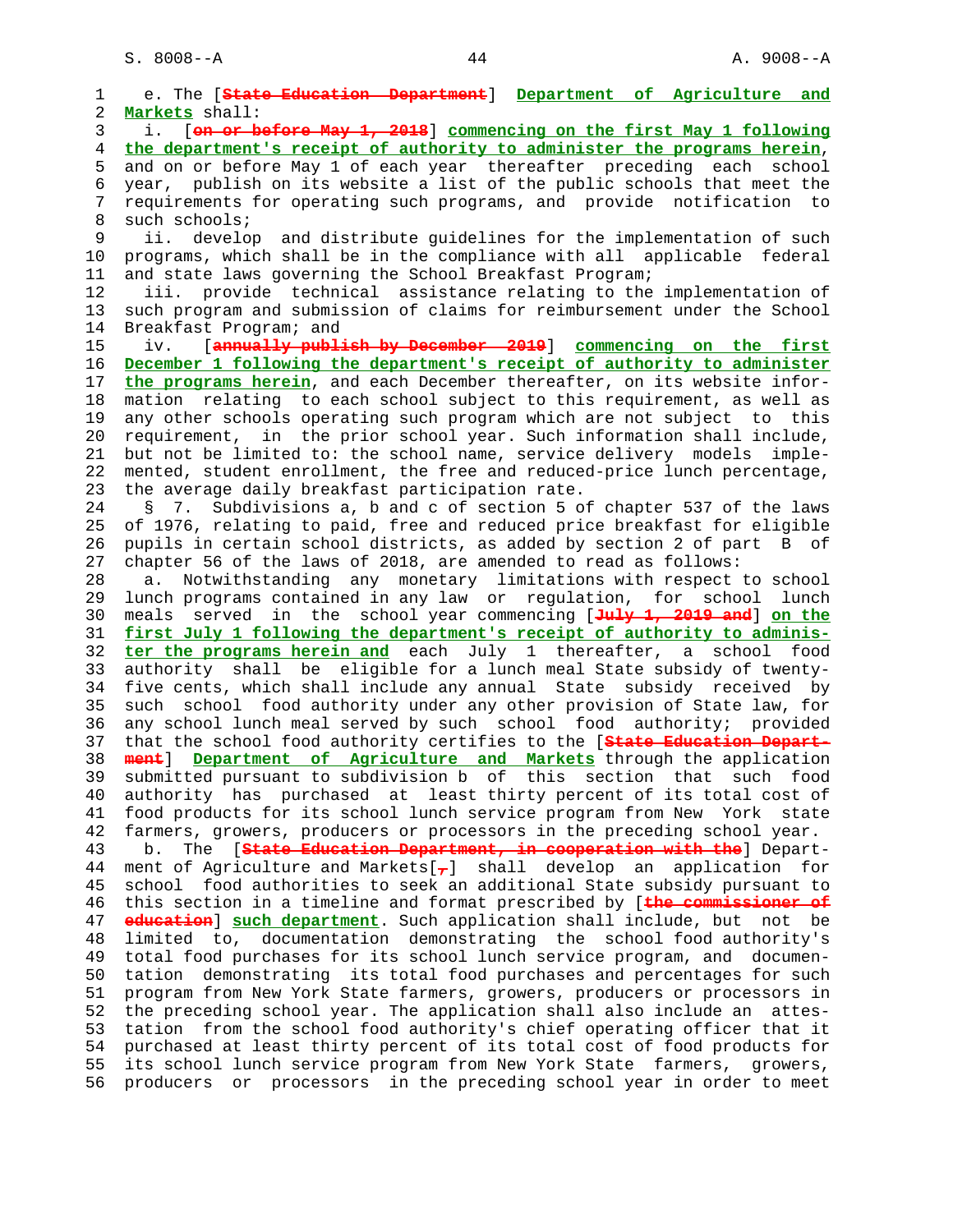1 the requirements for this additional State subsidy. School food authori- 2 ties shall be required to annually apply for this subsidy.

 3 c. [**The State Education Department**] **Commencing on the first September** 4 **1 following the Department of Agriculture and Markets' receipt of** 5 **authority to administer the programs herein and on or before each** 6 **September 1 thereafter, the department** shall annually publish informa- 7 tion on its website [**commencing on September 1, 2019 and each September** 8 **1 thereafter,**] relating to each school food authority that applied for 9 and received this additional State subsidy, including but not limited 10 to: the school food authority name, student enrollment, average daily 11 lunch participation, total food costs for its school lunch service 12 program, total cost of food products for its school lunch service 13 program purchased from New York State farmers, growers, producers or 14 processors, and the percent of total food costs that were purchased from 15 New York State farmers, growers, producers or processors for its school 16 lunch service program.

 17 § 8. 1. Transfer of functions. All of the functions and powers 18 possessed by and the obligations and duties of the State Department of 19 Education in connection with the administration of the National School 20 Lunch Program and related programs are hereby transferred to the Depart- 21 ment of Agriculture and Markets.

 22 2. Transfer of employees. (a) Upon the transfer of functions, powers, 23 duties and obligations of the State Department of Education's Child 24 Nutrition Program Administration relating to the National School Lunch 25 Program and related programs to the Department of Agriculture and 26 Markets pursuant to this section, provisions shall be made for the 27 transfer to the Department of Agriculture and Markets such employees of 28 the State Education Department who are substantially engaged in the 29 performance of the functions herein. Employees so transferred shall be 30 transferred without further examination or qualification and shall 31 retain their respective civil service classifications and status. For 32 the purpose of determining the employees holding permanent appointments 33 in competitive class positions to be transferred, such employees shall 34 be selected within each class of positions in the order of their 35 original appointment, with due regard to the right of preference in 36 retention of disabled and non-disabled veterans. Any such employee who, 37 at the time of such transfer, has a temporary or provisional appointment 38 shall be transferred subject to the same right of removal, examination 39 or termination as though such transfer had not been made. Employees 40 holding permanent appointments in competitive class positions who are 41 not transferred pursuant to this section shall have their names entered 42 upon an appropriate preferred list for reinstatement pursuant to the 43 civil service law.

 44 (b) A transferred employee shall remain in the same collective 45 bargaining unit as was the case prior to his or her transfer; successor 46 employees to the positions held by such transferred employees shall, 47 consistent with the provisions of article fourteen of the civil service 48 law, be included in the same unit as their predecessors. Employees other 49 than management or confidential persons as defined in article fourteen 50 of the civil service law serving positions in newly created titles shall 51 be assigned to the appropriate bargaining unit. Nothing contained in 52 this section shall be construed to affect:

 53 (i) the rights of employees pursuant to a collective bargaining agree- 54 ment;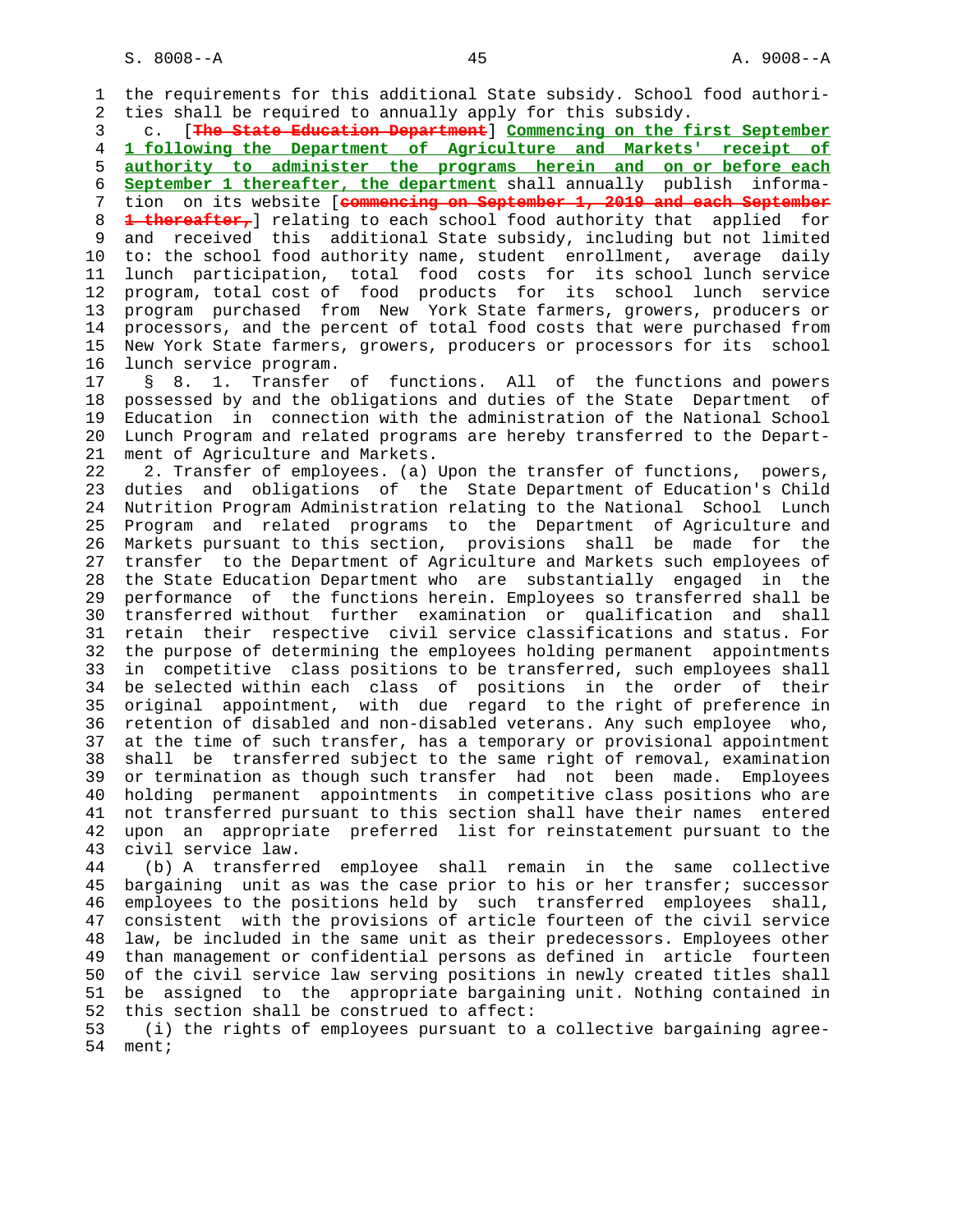1 (ii) the representational relationships among employee organizations 2 or the bargaining relationships between the state and an employee organ- 3 ization; or

 4 (iii) existing law with respect to an application to the public 5 employment relations board; provided, however, that the merger of such 6 negotiating units of employees shall be effected only with the consent 7 of the recognized and certified representative of such units and of the 8 department of law.

 9 § 9. This act shall take effect on the one hundred eightieth day after 10 the Department of Agriculture and Markets is notified by the United 11 States Department of Agriculture of the approval of the authority of the 12 Department of Agriculture and Markets to administer the National School 13 Lunch Program, provided that the commissioner of the Department of Agri- 14 culture and Markets shall notify the legislative bill drafting commis- 15 sion upon receipt of approval from the United States Department of Agri- 16 culture of the authority of the Department of Agriculture and Markets to 17 administer the National School Lunch Program in order that the commis- 18 sion may maintain an accurate and timely effective database of the offi- 19 cial text of laws of the state of New York in furtherance of effecting 20 the provisions of section 44 of the legislative law and section 70-b of 21 the public officers law.

### 22 PART W

 23 Section 1. Subdivisions 3, 5, 8 and 11 of section 400 of the general 24 business law, subdivisions 3 and 8 as added by chapter 509 of the laws 25 of 1992, subdivision 5 as amended by chapter 343 of the laws of 1998, 26 and subdivision 11 as added by chapter 80 of the laws of 2015, are 27 amended to read as follows:

 28 3. "Licensee" means a person licensed pursuant to this article to 29 engage in the practice of [**natural hair styling**] **waxing**, esthetics, nail 30 specialty or cosmetology, or to operate an appearance enhancement busi- 31 ness in which such practice, as herein defined, is provided to the 32 public**, or to provide the services of a salon assistant, as herein** 33 **defined**.

 34 5. The [**practice**] **services** of [**"natural hair styling"**] **"salon assist-** 35 **ant"** means providing for a fee, or any consideration or exchange, wheth- 36 er direct or indirect, any of the following services to the hair of a 37 human being: shampooing, arranging, dressing, [**twisting, wrapping, weav-** 38 **ing, extending, locking or braiding**] **or blow drying** the hair [**or beard**] 39 by either hand or mechanical appliances**, including but not limited to,** 40 **curling irons and mechanical hair straighteners**. Such practice shall not 41 include **twisting, wrapping, weaving, extending, locking, braiding,** 42 cutting, shaving or trimming hair except that such activities are 43 permissible to the extent that such activities are incidental to the 44 [**practice**] **services** of [**natural hair styling**] **a salon assistant**. Such 45 [**practice**] **services** shall not include the application of dyes, reactive 46 chemicals, or other preparations to alter the color or to straighten, 47 curl, or alter the structure of the hair. [**Techniques**] **Nothing contained** 48 **in this subdivision shall be deemed to require a license for services** 49 which result in tension on hair roots such as certain types of braiding, 50 weaving, wrapping, **and** locking [**and extending of the hair may only be** 51 **performed by a natural hair styling or cosmetology licensee who has** 52 **successfully completed an approved course of study in such techniques**]**,** 53 **or incidental services attended thereto**.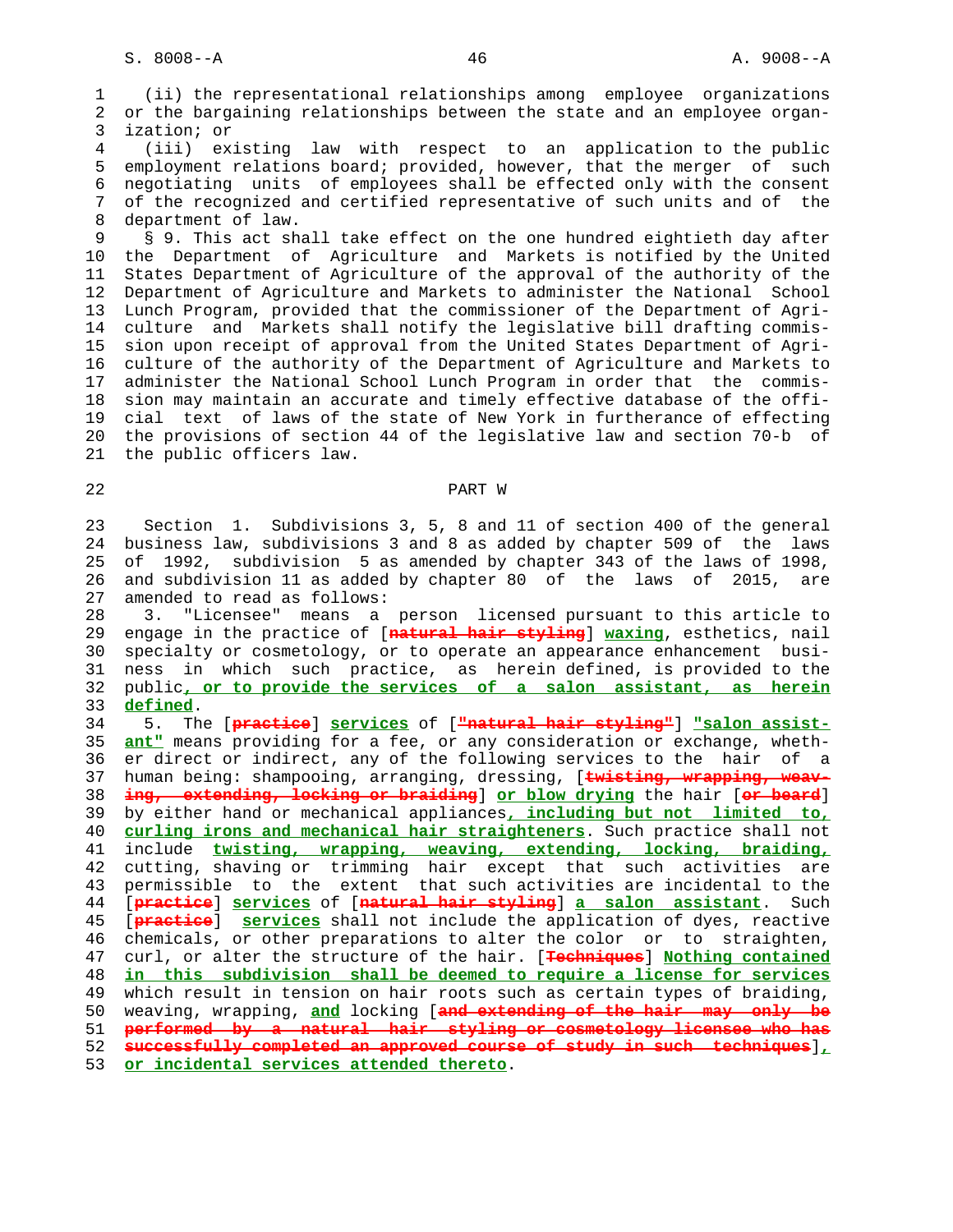1 8. "Appearance enhancement business" means the business of providing 2 any or all of the services licensed pursuant to this article at a fixed 3 location. **In addition, any business which offers, demands, collects, or** 4 **receives a fee, or any consideration or exchange, whether direct or** 5 **indirect, for any of the following services to the hair of a human** 6 **being: shampooing, arranging, dressing, twisting, wrapping, weaving,** 7 **extending, locking or braiding the hair or beard by either hand or** 8 **mechanical appliances shall also be required to obtain a license pursu-** 9 **ant to this article.**<br>10 11. "Trainee" mear 11. "Trainee" means a person pursuing in good faith a course of study 11 [**in the practice of nail specialty**] **to become a licensee** under the 12 tutelage, supervision and direction of a licensed [**nail**] practitioner **of** 13 **the same license type, as herein defined**. Such trainee shall be employed 14 by a licensed appearance enhancement business. 15 § 2. Subdivisions 1 and 3 of section 401 of the general business law, 16 subdivision 1 as amended by chapter 80 of the laws of 2015, and subdivi- 17 sion 3 as amended by chapter 341 of the laws of 1998, are amended to 18 read as follows: 19 1. No person shall engage in the practice of nail specialty, waxing, 20 [**natural hair styling,**] esthetics or cosmetology, as defined in section 21 four hundred of this article, **or offer the services of a salon assist-** 22 **ant, as defined in section four hundred of this article,** without having 23 received a license to engage in such practice in the manner prescribed 24 in this article. No person shall act as a trainee or perform any service 25 as such unless he or she has obtained a certificate of registration 26 pursuant to this article. 27 3. A person licensed by any other state or country to practice nail 28 specialty, waxing, [**natural hair styling,**] esthetics or cosmetology**, or** 29 **who is licensed to offer the services of a salon assistant,** shall be 30 allowed to practice in New York state for three months or less within 31 any calendar year for the purpose of giving to, or receiving from, 32 persons who are licensed under this article training in current styles, 33 techniques or materials, provided however, that no such unlicensed 34 person may provide services to the public for any fee, or other compen- 35 sation, whether direct or indirect. 36 § 3. Subdivision 1 of section 403 of the general business law, as 37 amended by chapter 339 of the laws of 2017, is amended to read as 38 follows: 39 1. There shall be established within the department an advisory 40 committee which shall consist of nine members broadly representative of 41 the appearance enhancement industry; including one person engaged in the 42 practice of either nail specialty or waxing; [**two persons engaged in** 43 **natural hair styling; one of whom shall be knowledgeable in the practice** 44 **of styling techniques which place tension on the hair roots, and one of** 45 **whom shall ensure strict adherence to quality services for all clients** 46 **of all hair types, including, but not limited to, curl pattern, hair** 47 **strand thickness, and volume of hair;** one person engaged in esthetics; 48 [**two**] **four** persons engaged in cosmetology; two persons engaged in train- 49 ing of persons for such practices and one person licensed as a dermatol- 50 ogist. The secretary shall appoint such persons to serve on the advisory 51 committee, provided, that two shall be appointed by the secretary on the 52 recommendation of the temporary president of the senate and two shall be 53 appointed by the secretary on the recommendation of the speaker of the 54 assembly. Each member of the committee shall be appointed for terms of 55 two years. Any member may be reappointed for additional terms. The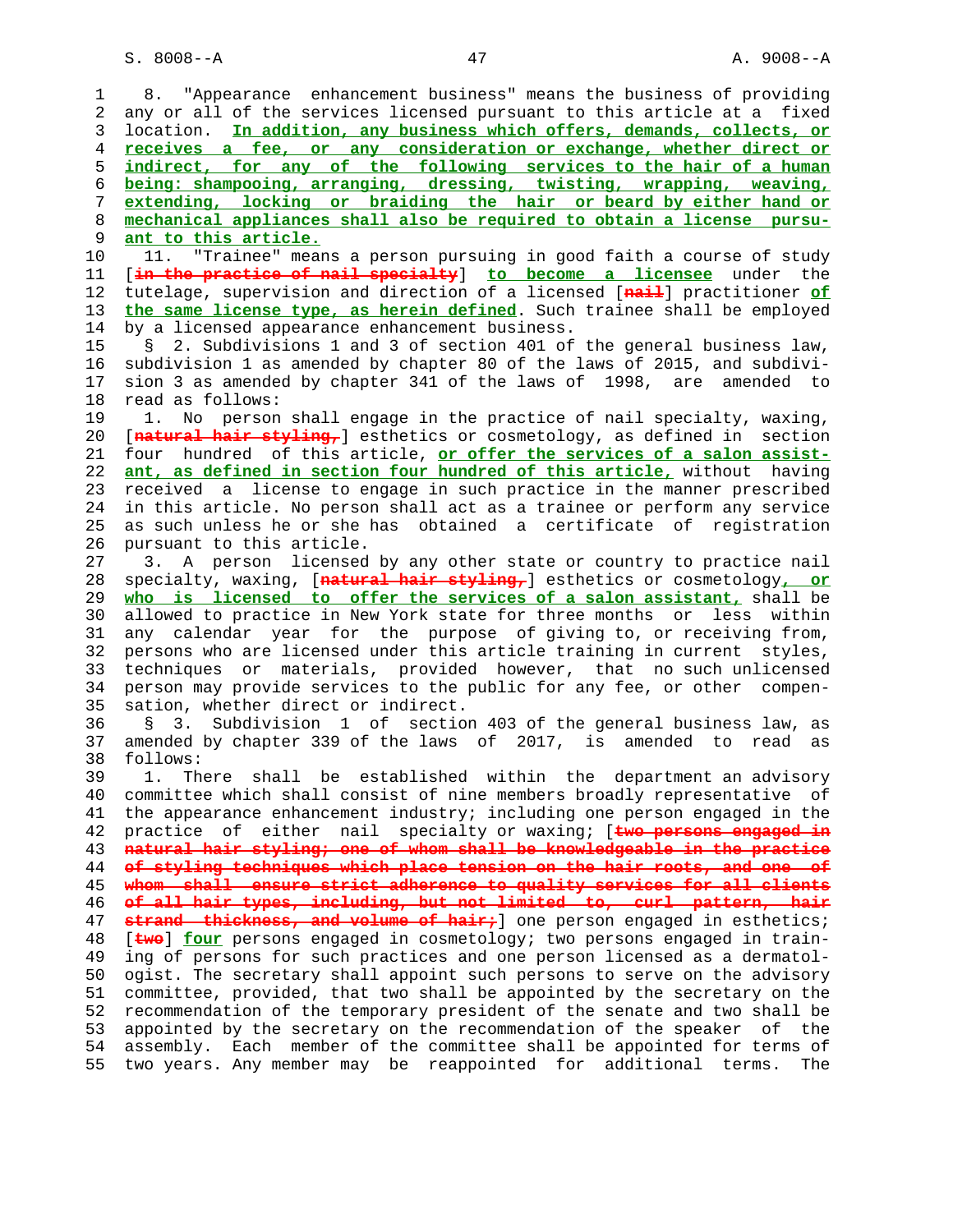1 secretary shall designate from among the members of the committee a 2 chairperson who shall serve at the pleasure of the secretary.

 3 § 4. Section 404 of the general business law, as amended by chapter 80 4 of the laws of 2015, is amended to read as follows:

 5 § 404. Rules and regulations. The secretary shall promulgate rules and 6 regulations which establish standards for practice and operation by 7 licensees and trainees under this article in order to ensure the health, 8 safety and welfare of the public including licensees and trainees when 9 they are working within such establishments. Such rules and regulations 10 shall include, but not be limited to, the sanitary conditions and proce- 11 dures required to be maintained, a minimum standard of training appro- 12 priate to the duties of nail specialists, trainees, waxers, [**natural** 13 **hair stylists**] **salon assistants**, estheticians, and cosmetologists and 14 the provision of service by nail specialists, trainees, waxers, [**natural** 15 **hair stylists**] **salon assistants**, estheticians or cosmetologists at 16 remote locations other than the licensee's home provided that such prac- 17 titioner holds an appearance enhancement business license to operate at 18 a fixed location or is employed by the holder of an appearance enhance- 19 ment business license. Regulations setting forth the educational 20 requirements for nail specialists and trainees shall include education 21 in the area of causes of infection and bacteriology. In promulgating 22 such rules and regulations the secretary shall consult with the state 23 education department, the advisory committee established pursuant to 24 this article, any other state agencies and private industry represen- 25 tatives as may be appropriate in determining minimum training require- 26 ments.

 27 § 5. Paragraphs a and f of subdivision 1, subdivision 2 and paragraph 28 b of subdivision 4 of section 406 of the general business law, paragraph 29 a of subdivision 1, subdivision 2 and paragraph b of subdivision 4 as 30 amended by chapter 341 of the laws of 1998, paragraph f of subdivision 1 31 as added by chapter 80 of the laws of 2015, and paragraph c of subdivi- 32 sion 2 as amended by section 3 of part D of chapter 328 of the laws of 33 2014, are amended to read as follows:

 34 a. Any person intending to practice nail specialty, waxing, [**natural** 35 **hair styling,**] esthetics or cosmetology as defined in this article, or 36 to own or operate an appearance enhancement business**, or to offer** 37 **services as a salon assistant or to practice as a trainee**, shall first 38 make application to the secretary for a license therefor.

 39 f. Notwithstanding the educational requirements of this section, a 40 trainee may [**obtain a license to practice nail specialty**] **submit an** 41 **application to become a licensee** if such trainee provides satisfactory 42 evidence to the secretary that such trainee has been actively engaged in 43 a traineeship for a period of one year and has completed a course of 44 study set forth by the secretary. Such course of study may be delivered 45 by electronic means.

 46 2. a. Any person seventeen years of age or older may apply to the 47 secretary for a license to practice nail specialty, waxing, [**natural** 48 **hair styling,**] esthetics or cosmetology**, or to offer services as a salon** 49 **assistant, or to practice as a trainee**.

 50 b. Each such application shall also be accompanied by satisfactory 51 evidence of having taken and passed the appropriate examination or exam- 52 inations offered by the secretary pursuant to this article for the 53 license sought and evidence of the successful completion of an approved 54 course of study in nail specialty, waxing, [**natural hair styling**] **salon** 55 **assistant services**, esthetics or cosmetology in a school duly licensed 56 pursuant to the education law.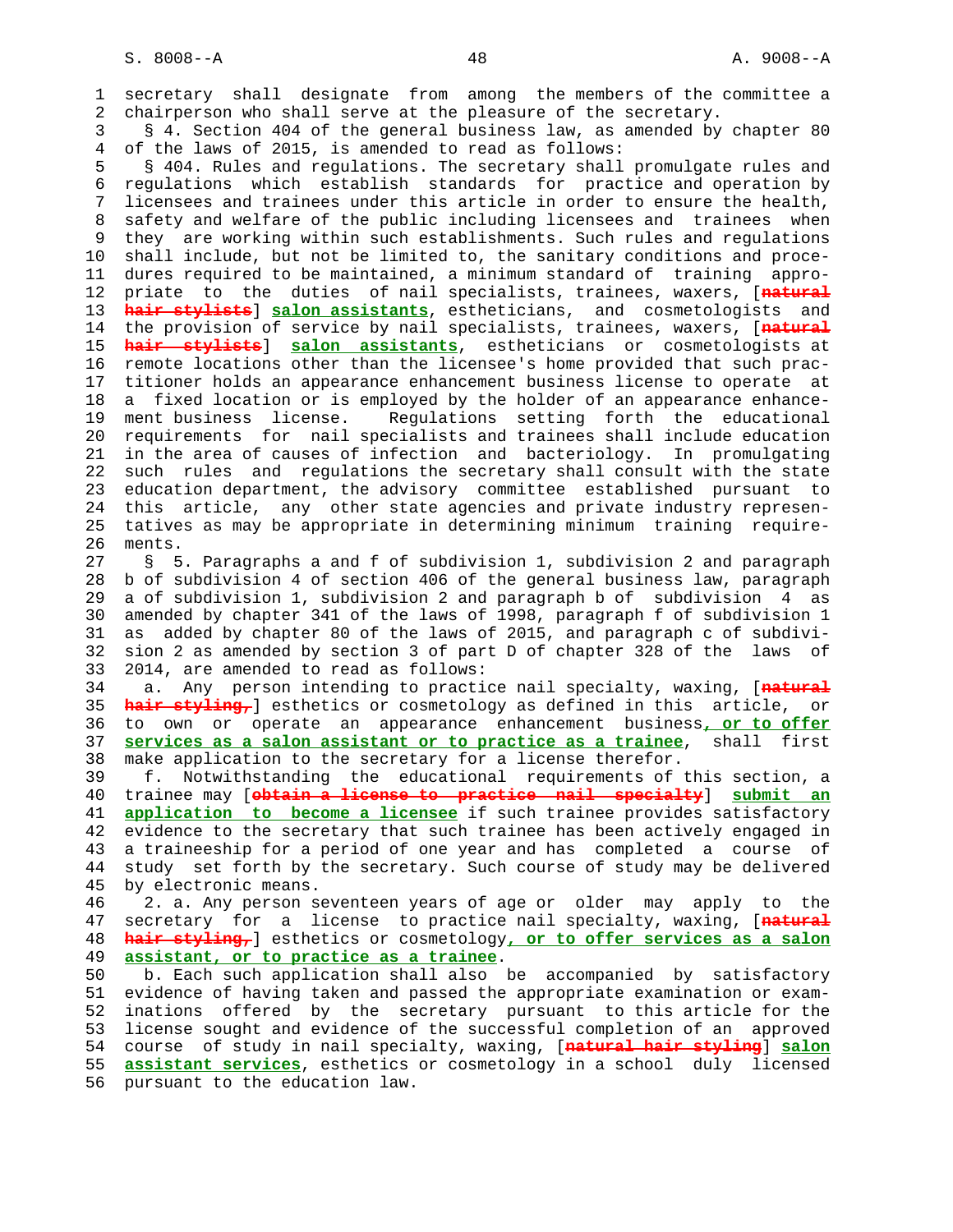1 c. Any applicant for a license to practice nail specialty, waxing, 2 [**natural hair styling**] **or to provide salon assistant services**, esthetics 3 or cosmetology may submit satisfactory evidence of licensure to practice 4 an equivalent occupation issued by any other state, territory, protec- 5 torate or dependency of the United States or any other country in lieu 6 of the evidence of schooling and examination required by this subdivi- 7 sion, provided that such license was granted in compliance with stand- 8 ards which were, in the judgment of the secretary, not lower than those 9 of this state and provided that such state, territory, protectorate,<br>10 dependency, or country extends similar reciprocity to the licensees of dependency, or country extends similar reciprocity to the licensees of 11 this state, or the applicant practiced an equivalent occupation in such 12 state, territory, protectorate, dependency or country for a minimum of 13 five years, or the applicant is a member of the household of a member of 14 the armed forces of the United States, national guard or reserves and 15 was a member of such household before such member relocated to the 16 state.

 17 d. Notwithstanding the educational requirements of this section and 18 the testing requirements of this section, an applicant who otherwise has 19 met the licensing requirements of this article for a nail specialist, 20 waxer, [**natural hair stylist,**] esthetician or cosmetologist who shall 21 provide satisfactory evidence he or she has been actively and contin- 22 uously engaged in the practice of nail specialty, waxing, [**natural hair** 23 **styling,**] esthetics or cosmetology for at least one year prior to the 24 effective date of this article, may be issued a license for nail 25 specialty, waxing, [**natural hair styling,**] esthetics or cosmetology 26 pursuant to this article. Notwithstanding the educational and testing 27 requirements of this section, a person licensed to practice barbering 28 under article twenty-eight of this chapter who otherwise has met the 29 licensing requirements of this article may be issued a license to [**prac-** 30 **tice natural hairstyling**] **provide salon assistant services**. Other than 31 applicants licensed under article twenty-eight of this chapter, those 32 persons who apply after a twelve month period from the effective date of 33 this article will be required to provide evidence of training and to 34 take the examination or examinations as required for other licenses 35 pursuant to this article.

 36 e. Upon acceptance by the secretary of a proper application for an 37 operator's license to practice nail [**speciality**] **specialty**, waxing, 38 [**natural hair styling**] **or to provide salon assistant services**, esthetics 39 or cosmetology, the secretary may issue a temporary operator's license 40 which shall expire six months from issuance. Upon good cause shown, the 41 secretary may renew a temporary operator's license for one additional 42 six-month period upon filing the appropriate application and fee.

 43 b. In the case of persons who are called to active military service 44 and will be discharged from active military service, the period of two 45 years specified in paragraph d of subdivision two of this section need 46 not be continuous. The length of time such person was engaged in the 47 practice of nail specialty, waxing, [**natural hair styling,**] esthetics or 48 cosmetology**, or to provide salon assistant services,** before entering 49 active military service may be added to any period of time during which 50 such person was or is engaged in the practice of nail specialty, waxing, 51 [**natural hair styling,**] esthetics or cosmetology after the termination 52 of active military service.

 53 § 6. Subdivision 1 of section 407 of the general business law, as 54 amended by section 1 of chapter 255 of the laws of 1999, is amended to 55 read as follows: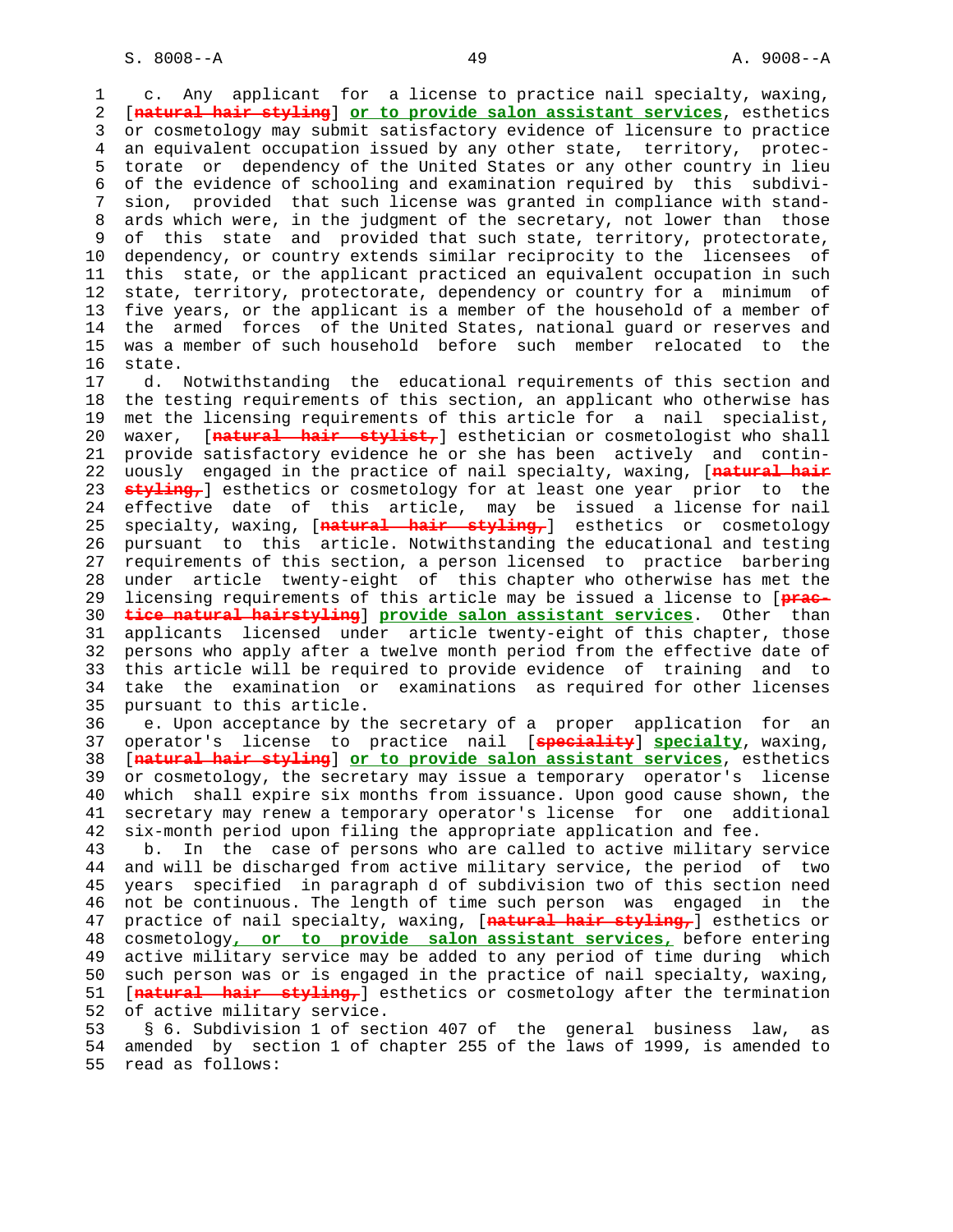1 1. The examinations for the license to practice [**natural hair styl-** 2 **ing,**] esthetics, nail specialty and cosmetology shall be practical and 3 written. The examinations for the license to practice waxing shall be 4 limited to a written examination only. **The examinations to provide salon** 5 **assistant services shall be limited to a practical examination only.** The 6 secretary shall determine reasonable standards of performance for each 7 license and shall evaluate the prospective applicants and applicants on 8 the basis of such standards. The objectives of the examinations shall be 9 to insure that prospective applicants and applicants have sufficient<br>10 basic skills to safeguard the health and safety of the public and to basic skills to safeguard the health and safety of the public and to 11 insure that prospective applicants and applicants have attained adequate 12 levels of skill to competently engage in the activities authorized by 13 the license. 14 § 7. Subdivision 1 of section 409 of the general business law, as 15 amended by section 2 of part Y of chapter 60 of the laws of 2011, is 16 amended to read as follows: 17 1. The non-refundable fee for an application for a license to engage 18 in the practice of nail specialty, waxing, [**natural hair styling,**] 19 esthetics or cosmetology, shall be forty dollars initially and for each 20 renewal thereof the fee shall be forty dollars; the fee for a temporary 21 license and each renewal shall be ten dollars. 22 § 8. Paragraph a of subdivision 2 of section 410 of the general busi- 23 ness law, as amended by chapter 80 of the laws of 2015, is amended to 24 read as follows: 25 a. The secretary may issue an order directing the cessation of any 26 activity related to nail specialty, waxing, [**natural hair styling,**] 27 esthetics or cosmetology**, or to services relating to salon assistants,** 28 for which a license is required by this article upon a determination 29 that a person, partnership, limited liability company or business corpo- 30 ration, engaging in the business or occupation of, or holding himself, 31 herself or itself out as or acted, temporarily or otherwise, as a nail 32 specialist, [**natural hair stylist**] **salon assistant**, esthetician or 33 cosmetologist within this state without a valid license being in effect. 34 The secretary shall, before making such determination and order, afford 35 such person, partnership, limited liability company or business corpo- 36 ration an opportunity to be heard in person or by counsel in reference 37 thereto in an adjudicatory proceeding held pursuant to section four 38 hundred eleven of this article as applicable. 39 § 9. Subdivision 1 of section 412 of the general business law, as 40 amended by chapter 80 of the laws of 2015, is amended to read as 41 follows: 42 1. The practice of nail specialty, waxing, [**natural hair styling,**] 43 esthetics or cosmetology**, or providing salon assistant services,** without 44 a license or while under suspension or revocation, or in violation of an 45 order directing the cessation of unlicensed activity issued by the 46 secretary pursuant to section four hundred ten or four hundred eleven of 47 this article, is a violation and is subject to a civil penalty of up to 48 five hundred dollars for the first violation; one thousand dollars for a 49 second such violation; and two thousand five hundred dollars for a third 50 violation and any subsequent violation. 51 § 10. This act shall take effect on the one hundred eightieth day 52 after it shall have become a law. Effective immediately, the addition, 53 amendment and/or repeal of any rule or regulation by the secretary of 54 state necessary for the implementation of this act on its effective date 55 are authorized to be made and completed on or before such effective 56 date.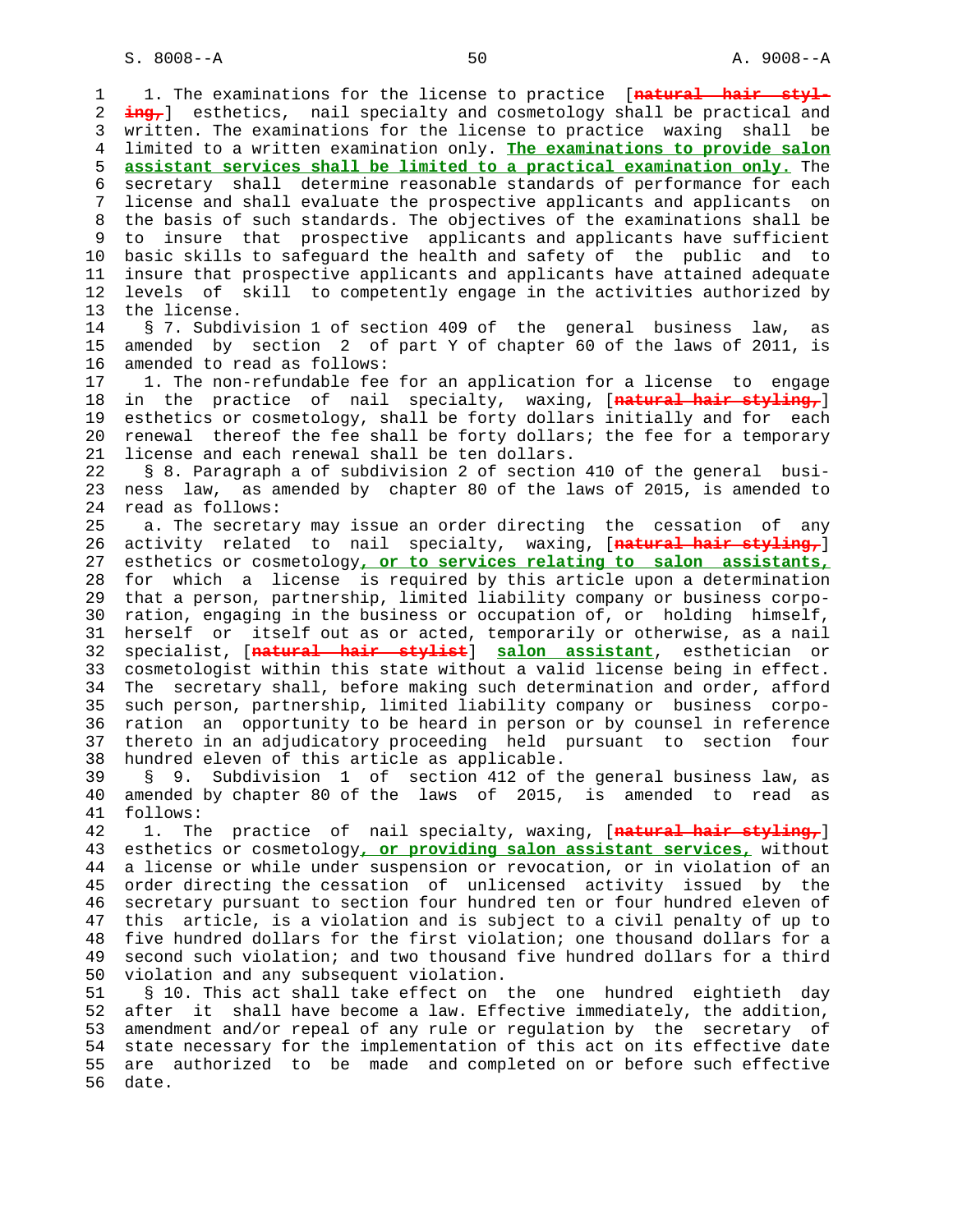### 1 PART X

 2 Section 1. Notwithstanding any other provision of law to the contrary, 3 any person who is licensed or certified as a physician, physician's 4 assistant, massage therapist, physical therapist, chiropractor, dentist, 5 optometrist, nurse, nurse practitioner, emergency medical technician, 6 podiatrist or athletic trainer by a foreign government may provide 7 professional services within this state without first being licensed 8 pursuant to the provisions of title 8 of the education law or certified 9 pursuant to the provisions in the public health law, as may be applica- 10 ble, to the team athletes, coaches, staff and delegations originating 11 from such foreign government, in connection with the Winter World 12 University Games, Lake Placid 2023. Such services shall be limited to 13 athletes and personnel in relation to the Winter World University Games, 14 Lake Placid 2023, between the dates of January 5, 2023 and January 25, 15 2023.

 16 § 2. Any person who is licensed or certified to practice as a physi- 17 cian, physician's assistant, massage therapist, physical therapist, 18 chiropractor, dentist, optometrist, nurse, nurse practitioner, emergency 19 medical technician, podiatrist or athletic trainer in another state or 20 territory, who is in good standing in such state or territory, and who 21 has been appointed by the Adirondack North Country Sports Council to 22 provide professional services at an event in this state sanctioned by 23 the Adirondack North Country Sports Council, may provide such profes- 24 sional services to team athletes, coaches, staff and delegations from 25 such state or territory registered to train at a location in this state 26 or registered to compete in an event conducted under the sanction of the 27 Adirondack North Country Sports Council in this state without first 28 being licensed pursuant to the provisions of title 8 of the education 29 law or certified pursuant to the provisions of the public health law, as 30 may be applicable. Such services shall be limited to team athletes, 31 coaches, staff and delegations in relation to the Winter World Universi- 32 ty Games, Lake Placid 2023, between the dates of January 5, 2023 and 33 January 25, 2023.

 34 § 3. This act shall take effect January 5, 2023 and shall expire and 35 be deemed repealed January 25, 2023.

### 36 PART Y

 37 Section 1. Section 2 of chapter 393 of the laws of 1994, amending the 38 New York state urban development corporation act, relating to the powers 39 of the New York state urban development corporation to make loans, as 40 amended by section 1 of part J of chapter 58 of the laws of 2021, is 41 amended to read as follows:

 42 § 2. This act shall take effect immediately provided, however, that 43 section one of this act shall expire on July 1, [**2022**] **2025**, at which 44 time the provisions of subdivision 26 of section 5 of the New York state 45 urban development corporation act shall be deemed repealed; provided, 46 however, that neither the expiration nor the repeal of such subdivision 47 as provided for herein shall be deemed to affect or impair in any manner 48 any loan made pursuant to the authority of such subdivision prior to 49 such expiration and repeal.

 50 § 2. This act shall take effect immediately and shall be deemed to 51 have been in full force and effect on and after July 1, 2021.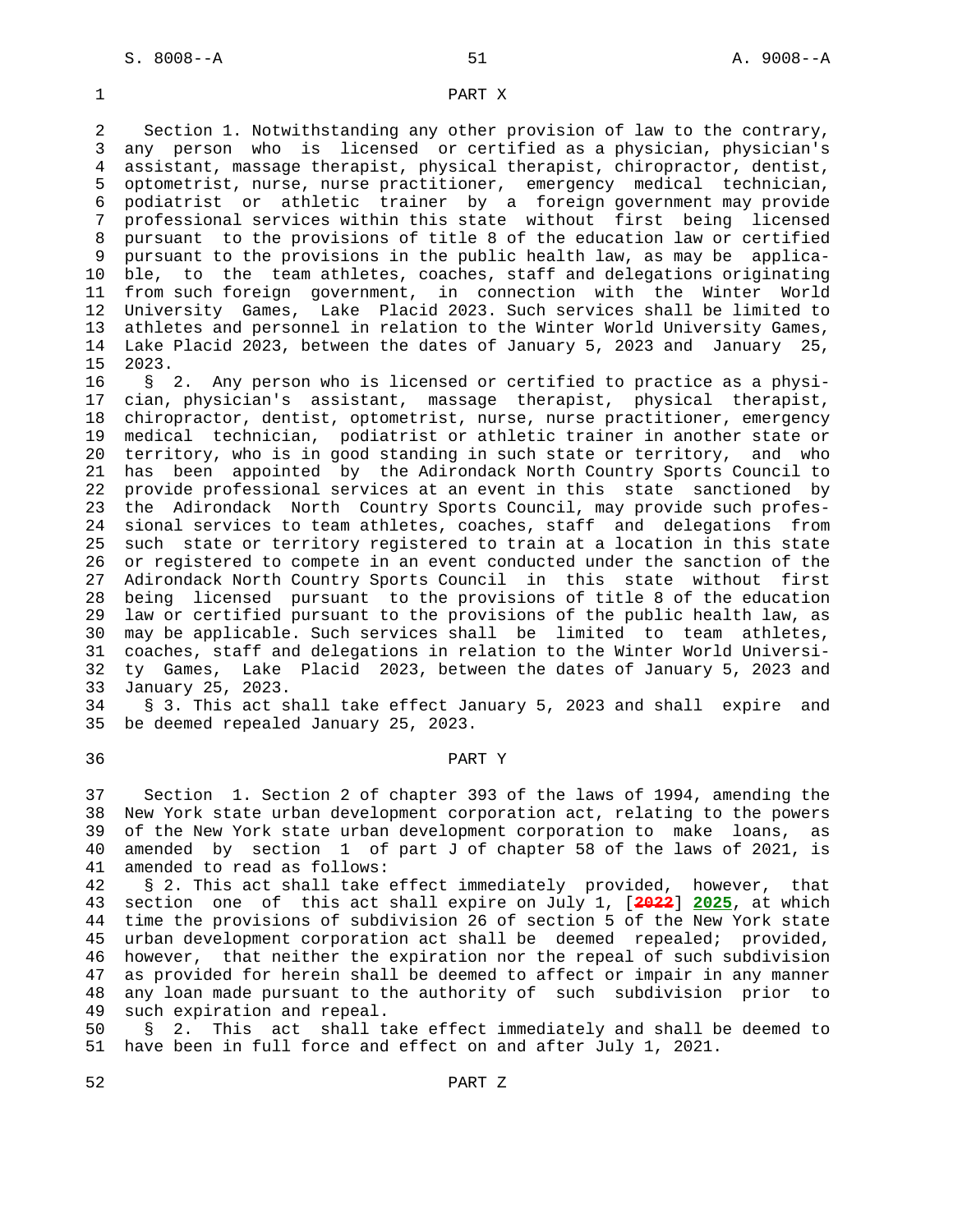1 Section 1. Subdivision 3 of section 16-m of section 1 of chapter 174 2 of the laws of 1968 constituting the New York state urban development 3 corporation act, as amended by section 1 of part K of chapter 58 of the 4 laws of 2021, is amended to read as follows: 5 3. The provisions of this section shall expire, notwithstanding any 6 inconsistent provision of subdivision 4 of section 469 of chapter 309 of 7 the laws of 1996 or of any other law, on July 1, [**2022**] **2025**. 8 § 2. This act shall take effect immediately and shall be deemed to 9 have been in full force and effect on and after July 1, 2021. 10 PART AA 11 Section 1. Section 17 of part F of chapter 60 of the laws of 2015 12 constituting the infrastructure investment act, as amended by section 7 13 of part DD of chapter 58 of the laws of 2020, is amended to read as 14 follows: 15 § 17. This act shall take effect immediately and shall expire and be 16 deemed repealed December 31, [**2022**] **2027**, provided that, projects with 17 requests for qualifications issued prior to such repeal shall be permit- 18 ted to continue under this act notwithstanding such repeal. 19 § 2. Section 14 of chapter 749 of the laws of 2019 authorizing, for 20 certain public works undertaken pursuant to project labor agreements, 21 use of the alternative delivery method known as design-build contracts, 22 is amended to read as follows: 23 § 14. This act shall take effect immediately and shall expire and be 24 deemed repealed [**three**] **eight** years after such date, provided that, 25 public works with requests for qualifications issued prior to such 26 repeal shall be permitted to continue under this act notwithstanding 27 such repeal. 28 § 3. This act shall take effect immediately. 29 PART BB 30 Section 1. Subparagraph 6 of paragraph (g) of subdivision 11 of 31 section 213 of the state finance law, as added by section 1 of part HH 32 of chapter 59 of the laws of 2013, is amended and a new paragraph (h) is 33 added to read as follows: 34 (6) small scale systems integration and packaging[**.**]**; or** 35 **(h) a community development financial institution.** 36 § 2. Paragraph (e) of subdivision 12 of section 213 of the state 37 finance law, as added by chapter 705 of the laws of 1993, is amended and 38 a new paragraph (f) is added to read as follows: 39 (e) for certified minority-and women-owned businesses, projects to 40 provide financing necessary to carry out a procurement contract with an 41 agency or authority or other entity of the state or federal govern- 42 ment[**.**]**; or** 43 **(f) projects in which community development financial institutions** 44 **make loans.** 45 § 3. Section 213 of the state finance law is amended by adding a new 46 subdivision 25 to read as follows: 47 **25. "Community development financial institution" means an organiza-** 48 **tion as defined in 12 U.S.C. 4702(5)(a).** 49 § 4. This act shall take effect immediately.

50 PART CC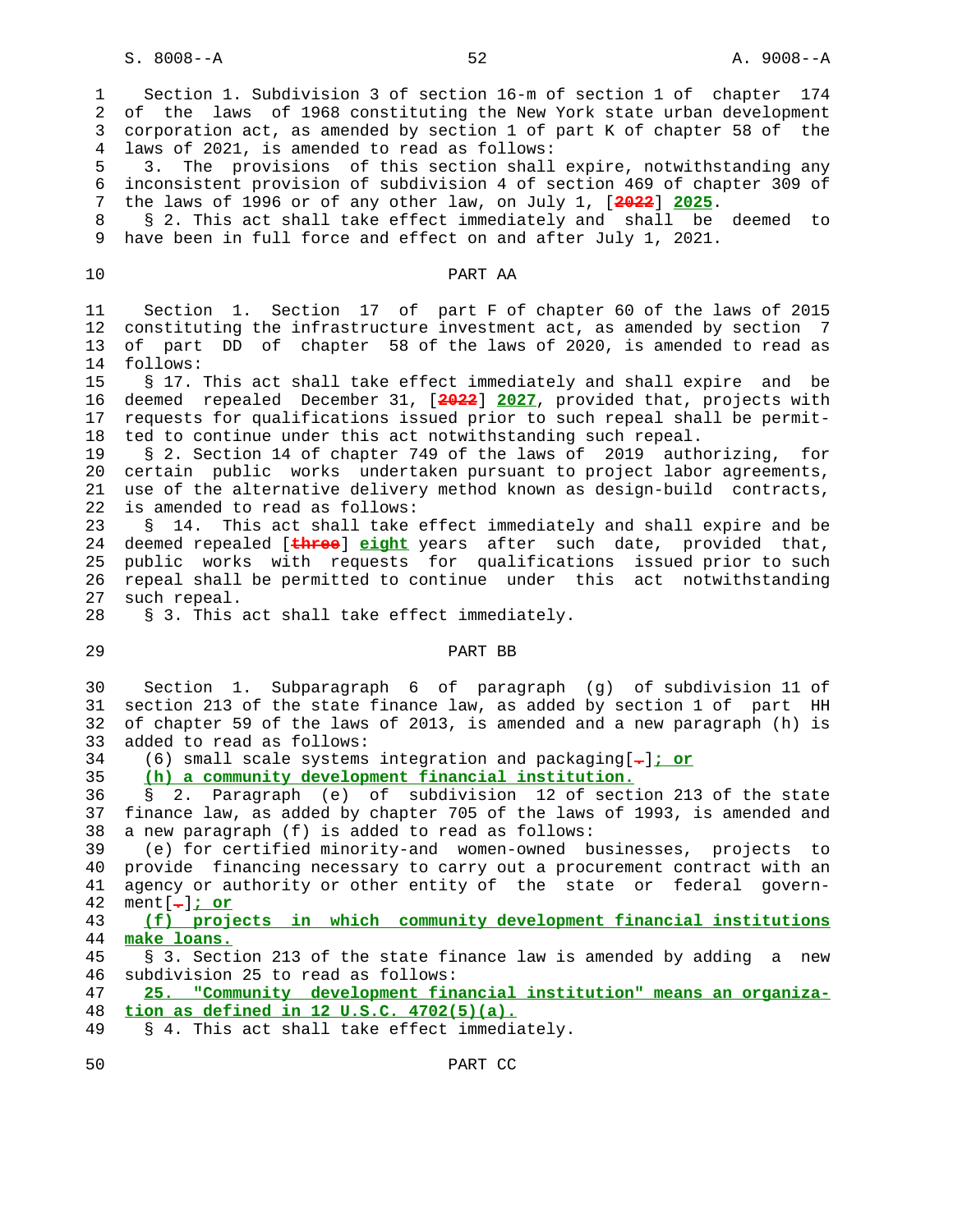S. 8008--A 53 A. 9008--A

| 1  | Section 1. Section 1 of chapter 174 of the laws of 1968, constituting            |
|----|----------------------------------------------------------------------------------|
| 2  | the New York state urban development corporation act, is amended by              |
| 3  | adding a new section 16-gg to read as follows:                                   |
| 4  | § 16-gg. Small business seed funding grant program. 1. Definitions.              |
| 5  | As used in this section, the following terms shall have the following            |
| б  | meanings:                                                                        |
| 7  | (a) "Small business" shall mean a business which is resident in this             |
| 8  | state, independently owned and operated, not dominant in its field, and          |
|    |                                                                                  |
| 9  | employs one hundred or less persons, was started on March 1, 2019 or             |
| 10 | later and has been operational for a minimum of six months prior to              |
| 11 | application.                                                                     |
| 12 | (b) "Micro-business" shall mean a business which is a resident in this           |
| 13 | state, independently owned and operated, not dominant in its field, and          |
| 14 | employs ten or less persons.                                                     |
| 15 | (c) "The program" shall mean the small business seed funding grant               |
| 16 | program established pursuant to subdivision two of this section.                 |
| 17 | (d) "Applicant" shall mean a small business or for-profit independent            |
| 18 | arts and cultural organization submitting an application for a grant             |
| 19 | award to the program.                                                            |
| 20 | 2. Small business seed funding grant program established. The small              |
| 21 | business seed funding grant program is hereby created to provide assist-         |
| 22 | ance to early-stage small businesses to succeed in a recovering New York         |
| 23 | state economy.                                                                   |
| 24 | 3. Authorization. The corporation is hereby authorized, using avail-             |
| 25 | able funds, to issue grants and provide technical assistance and                 |
| 26 | outreach to small businesses and technical assistance partners for the           |
| 27 | purpose of aiding the recovery of the New York state economy, and may            |
| 28 | promulgate quidelines to effectuate the purposes herein.                         |
| 29 | 4. Selection criteria and application process. (a) In order to be                |
| 30 | eligible for a grant or additional form of support under the program, an         |
| 31 | eligible small business shall:                                                   |
| 32 | (i) be incorporated in New York state or licensed or registered to do            |
| 33 | business in New York state and must be resident in the state of New              |
| 34 |                                                                                  |
|    | York;                                                                            |
| 35 | (ii) be a currently viable small business that started business on               |
| 36 | March 1, 2019 or later and has been operational for at least six months          |
| 37 | before application;                                                              |
| 38 | (iii) have between five thousand and one million dollars in gross                |
| 39 | receipts or be able to demonstrate ten thousand dollars in business              |
| 40 | expenses;                                                                        |
| 41 | (iv) be in substantial compliance with applicable federal, state and             |
| 42 | local laws, requlations, codes and requirements; and                             |
| 43 | not owe any federal, state or local taxes, or have an approved<br>$(\mathbf{v})$ |
| 44 | repayment, deferral plan, or agreement with appropriate federal, state,          |
| 45 | and local taxing authorities.                                                    |
| 46 | (b) Grants awarded from this program shall be available to eligible              |
| 47 | micro-businesses and small businesses that do not qualify for business           |
| 48 | assistance grant programs under the federal American Rescue Plan Act of          |
| 49 | 2021 or any other available federal COVID-19 economic recovery or busi-          |
| 50 | ness assistance grant programs, including loans forgiven under the               |
| 51 | federal Paycheck Protection Program, or are unable to obtain sufficient          |
| 52 | business assistance from such federal programs, with priority given to           |
| 53 | socially and economically disadvantaged business owners including, but           |
| 54 | not limited to, minority and women-owned business enterprises, service-          |
| 55 | disabled veteran-owned businesses, and veteran-owned businesses, or              |
|    |                                                                                  |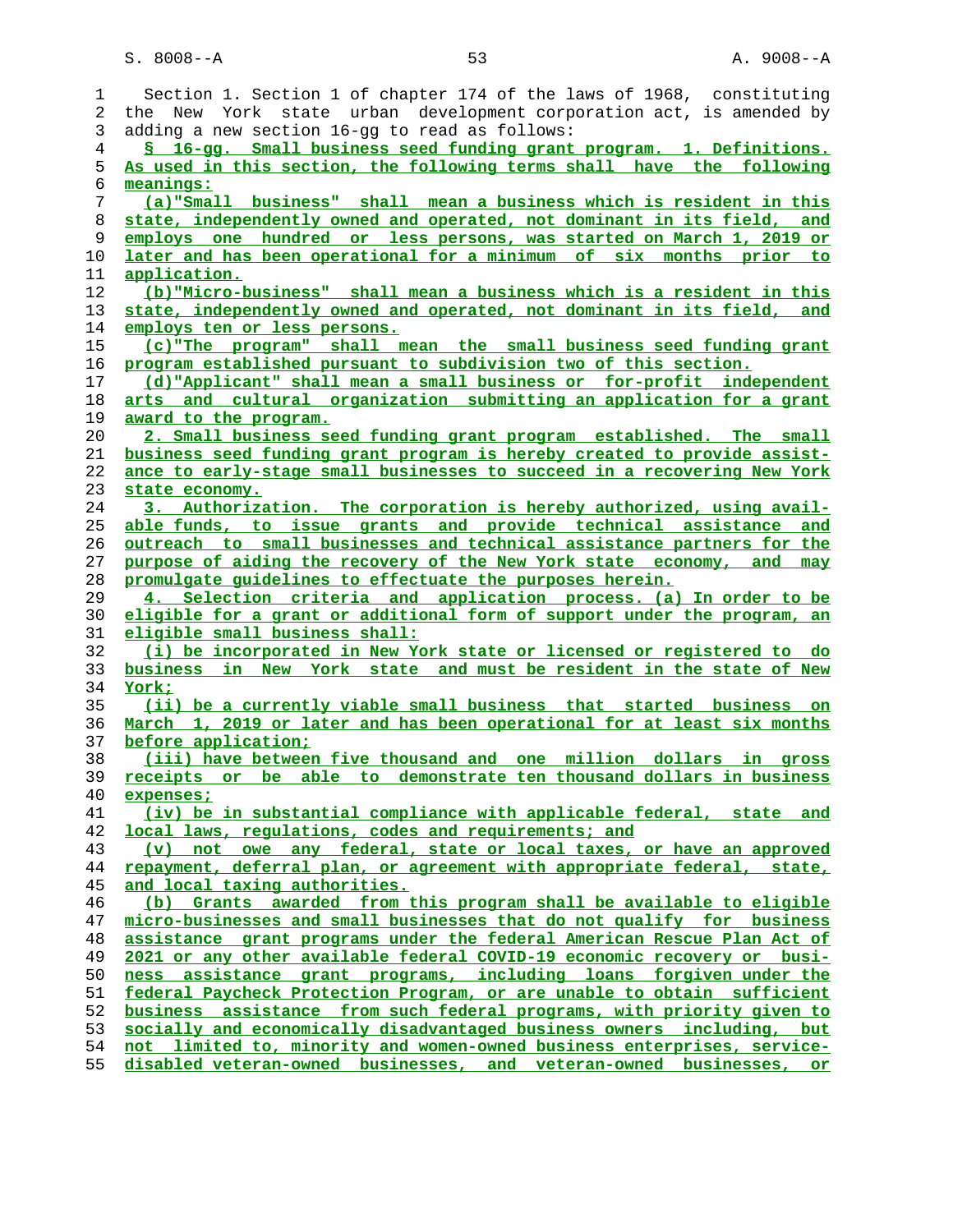S. 8008--A 54 A. 9008--A

| 1        | businesses located in communities that were economically distressed                         |
|----------|---------------------------------------------------------------------------------------------|
| 2        | prior to March 1, 2020, as determined by the most recent census data.                       |
| 3        | 5. Eligible costs. (a) Eligible costs considered for micro-businesses                       |
| 4        | and small businesses under this program must have been incurred between                     |
| 5        | March 1, 2019 and January 1, 2022.                                                          |
| 6        | (b) (i) The following costs incurred by a micro-business and small                          |
| 7        | businesses, shall be considered eligible under the program at a minimum:                    |
| 8        | payroll costs; costs of rent or mortgage as provided for in subparagraph                    |
| 9        | (ii) of this paragraph; costs of repayment of local property or school                      |
| 10       | taxes associated with such small business's location as provided for in                     |
| 11       | subparagraph (iii) of this paragraph; insurance costs; utility costs;                       |
| 12       | costs of personal protection equipment (PPE) necessary to protect worker                    |
| 13       | and consumer health and safety; heating, ventilation, and air condition-                    |
| 14       | ing (HVAC) costs, or other machinery or equipment costs, or supplies and                    |
| 15       | materials necessary for compliance with COVID-19 health and safety                          |
| 16       | protocols, and other documented COVID-19 costs as approved by the corpo-                    |
| 17       | <u>ration.</u>                                                                              |
| 18       | (ii) Mortgage payments or commercial rent shall be considered eligible                      |
| 19       | <u>costs.</u>                                                                               |
| 20       | (iii) Payment of local property taxes and school taxes shall be                             |
| 21       | <u>considered eligible costs.</u>                                                           |
| 22       | (c) Grants awarded under the program shall not be used to re-pay or                         |
| 23       | pay down any portion of a loan obtained through a federal coronavirus                       |
| 24       | relief package for business assistance or any New York state business                       |
| 25       | <u>assistance programs.</u>                                                                 |
| 26       | 6. Application and approval process. (a) An eligible micro-business,                        |
| 27       | small business shall submit a complete application in a form and manner                     |
| 28       | prescribed by the corporation.                                                              |
| 29       | (b) The corporation shall establish the procedures and time period for                      |
| 30       | micro-businesses and small businesses to submit applications to the                         |
| 31       | program. As part of the application each micro-business and small busi-                     |
| 32       | ness shall provide sufficient documentation in a manner prescribed by                       |
| 33       | the corporation to demonstrate hardship, and prevent fraud, waste, and                      |
| 34       | abuse.                                                                                      |
| 35       | 7. Technical assistance and outreach. The corporation may offer or                          |
| 36       | make available to all applicants, regardless of approval status, direct                     |
| 37       | or indirect access to financial and business planning, legal consulta-                      |
| 38       | tion, language assistance services, mentoring services for post-pandemic                    |
| 39       | planning, reopening planning assistance and other assistance and support                    |
| 40       | as determined by the corporation. Assistance, support, outreach and                         |
| 41       | other services may be provided by or through partner organizations,                         |
| 42       | including but not limited to chambers of commerce, local business devel-                    |
| 43       | opment corporations, trade associations and other community organiza-                       |
| 44       | tions that have expertise and background in providing technical assist-                     |
| 45<br>46 | ance, at the discretion of the corporation.<br>§ 2. This act shall take effect immediately. |
|          |                                                                                             |
| 47       | PART DD                                                                                     |
|          |                                                                                             |

 48 Section 1. Section 2 of chapter 584 of the laws of 2011, amending the 49 public authorities law relating to the powers and duties of the dormito- 50 ry authority of the state of New York relative to the establishment of 51 subsidiaries for certain purposes, as amended by section 1 of part CC of 52 chapter 58 of the laws of 2020, is amended to read as follows:<br>53 § 2. This act shall take effect immediately and shall exp

 53 § 2. This act shall take effect immediately and shall expire and be 54 deemed repealed on July 1, [**2022**] **2025**; provided however, that the expi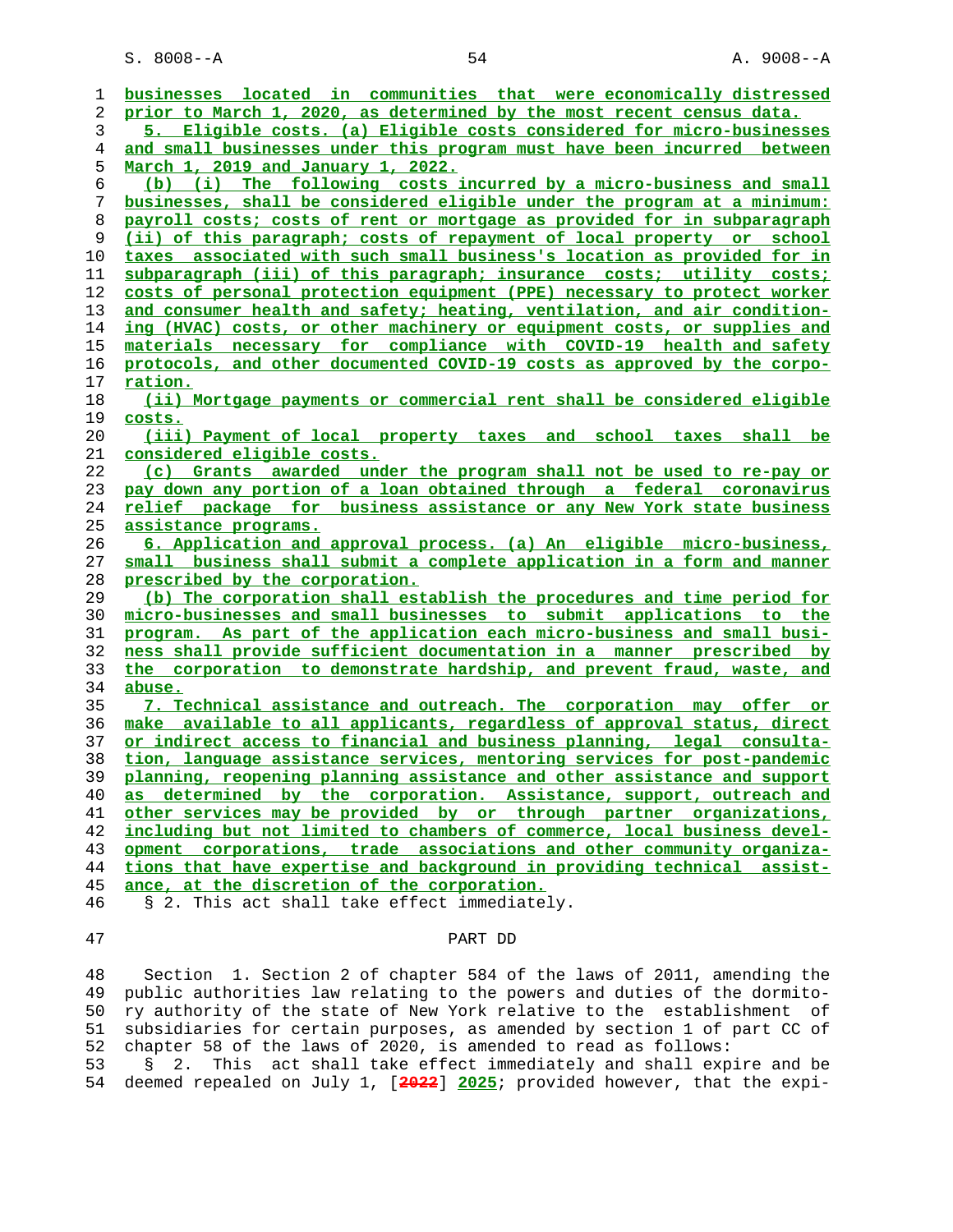1 ration of this act shall not impair or otherwise affect any of the 2 powers, duties, responsibilities, functions, rights or liabilities of 3 any subsidiary duly created pursuant to subdivision twenty-five of 4 section 1678 of the public authorities law prior to such expiration. 5 § 2. This act shall take effect immediately.

### 6 PART EE

 7 Section 1. Paragraph (b) of subdivision 2 of section 1676 of the 8 public authorities law is amended by adding a new undesignated paragraph 9 to read as follows:

**Any not-for-profit corporation or collaboration of not-for-profit corporations, for capital projects located in New York state related to physical infrastructure with a total cost of not less than five million dollars. For the purposes of this paragraph "not-for-profit corporation" shall mean a domestic corporation or authorized foreign corporation as defined in section one hundred two of the not-for-profit corporation law. Any such not-for-profit corporation shall possess the requisite credit standing to secure such funding in the private or public capital markets to be eligible to obtain a loan from the authority pursuant to subdivision three of section sixteen hundred eighty of this title.**

 20 § 2. Subdivision 1 of section 1680 of the public authorities law is 21 amended by adding a new undesignated paragraph to read as follows:

**Any not-for-profit corporation or collaboration of not-for-profit corporations, for capital projects located in New York state related to physical infrastructure with a total cost of not less than five million dollars. For the purposes of this paragraph "not-for-profit corpo- ration" shall mean a domestic corporation or authorized foreign corpo- ration as defined in section one hundred two of the not-for-profit corporation law. Any such not-for-profit corporation shall possess the requisite credit standing to secure such funding in the private or public capital markets to be eligible to obtain a loan from the authori- ty pursuant to subdivision three of this section.**

 32 § 3. Nothing in this act is intended to limit, impair, or affect the 33 legal authority of the Dormitory Authority of the state of New York 34 under any other provision of law.

35 § 4. This act shall take effect immediately.

## 36 PART FF

 37 Section 1. Section 1678 of the public authorities law is amended by 38 adding a new subdivision 30 to read as follows:

**30. (a) Notwithstanding any law, rule or regulation to the contrary, when awarding a contract for public work, the authority may establish guidelines governing the qualifications of bidders seeking to bid or enter into such contracts. If the authority maintains an appropriate list of qualified bidders, the bidding shall be restricted to those who have qualified prior to the receipt of bids according to standards fixed by the authority. In determining whether a prospective bidder qualifies for inclusion on a list of prequalified bidders, the authority shall consider the experience and record of performance of the prospective bidder in the particular type of work, as well as: (i) the prospective bidder's ability to undertake the particular type and complexity of work; (ii) the financial capability, responsibility and reliability of the prospective bidder for such type and complexity of work; (iii) the record of the prospective bidder in complying with existing labor stand-**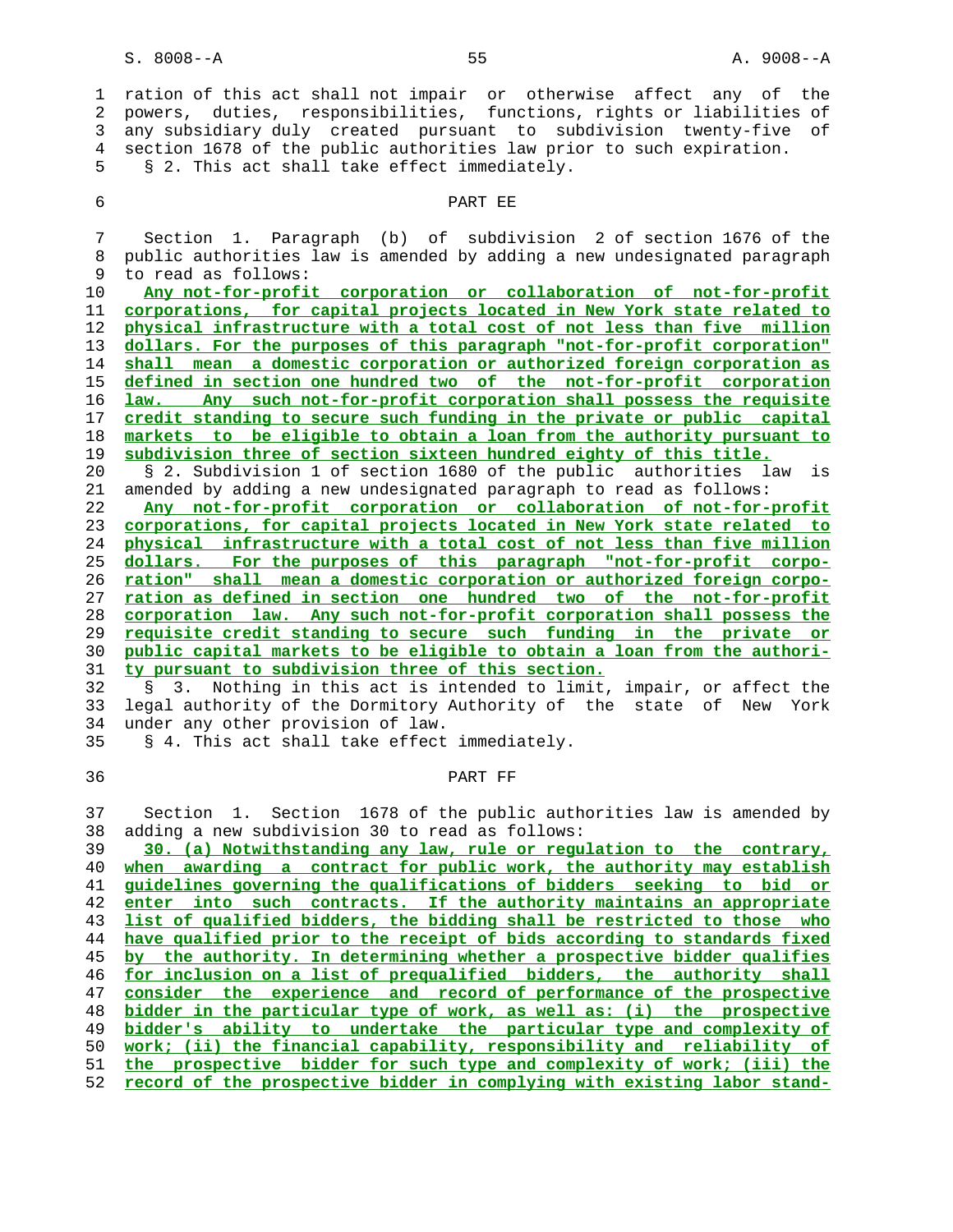S. 8008--A 56 A. 9008--A

**ards and maintaining harmonious labor relations; (iv) the prospective bidder's compliance with equal employment opportunity requirements and anti-discrimination laws, and demonstrated commitment to working with minority and women-owned businesses through joint ventures or subcon- tractor relationships; and (v) the record of the prospective bidder in protecting the health and safety of workers on public works projects and job sites as demonstrated by the prospective bidder's experience modifi- cation rate for each of the last three years.**

**(b) The authority shall, not less than annually, publish in a newspa- per of general circulation or post in the New York State Contract Repor- ter an advertisement requesting prospective bidders to submit qualifica- tion statements. Lists of prequalified bidders may be established on a project-specific basis. Prequalified lists shall include all bidders that qualify; provided, however, that any such list shall have no less than five bidders but shall remain open for all additional qualified bidders. The authority's procedures for prequalifying bidders shall include an appeals process for those denied a place on a prequalified list. Any denial must be based upon substantial evidence, cannot be arbitrary or capacious, and shall be subject to judicial review pursuant to article seventy-eight of the civil practice law and rules. The authority may move forward on the contract award during such appeals.**

22 § 2. This act shall take effect immediately.

## 23 PART GG

 24 Section 1. Paragraph (b) of subdivision 2 of section 1676 of the 25 public authorities law is amended by adding a new undesignated paragraph 26 to read as follows:

**Any recipient of loans or grants awarded pursuant to the downtown revitalization program designed and executed by the department of state and the division of housing and community renewal for transformative housing, economic development, transportation, and community projects.** 31 § 2. Subdivision 1 of section 1680 of the public authorities law is 32 amended by adding a new undesignated paragraph to read as follows: **Any recipient of loans or grants awarded pursuant to the downtown revitalization program designed and executed by the department of state and the division of housing and community renewal for transformative housing, economic development, transportation, and community projects.**

37 § 3. This act shall take effect immediately.

### 38 PART HH

 39 Section 1. Section 1678 of the public authorities law is amended by 40 adding a new subdivision 30 to read as follows:

**30. To enter into a design and construction management agreement with any state authority, pursuant to which one or more facilities are to be planned, designed, constructed, reconstructed, rehabilitated, improved, furnished, or equipped for such state authority. Any such design and construction management agreement entered into pursuant to this subdivi- sion shall provide for the following; the scope of design and construction management services to be provided, the fees to be charged by the dormitory authority and the sources of funds for the projects. No design-build contract as defined in part F of chapter fifty-six of the laws of two thousand eleven shall be awarded pursuant to this subdivi- sion except if the state authority is otherwise authorized to utilize a design-build contract. For the purposes of this subdivision the term**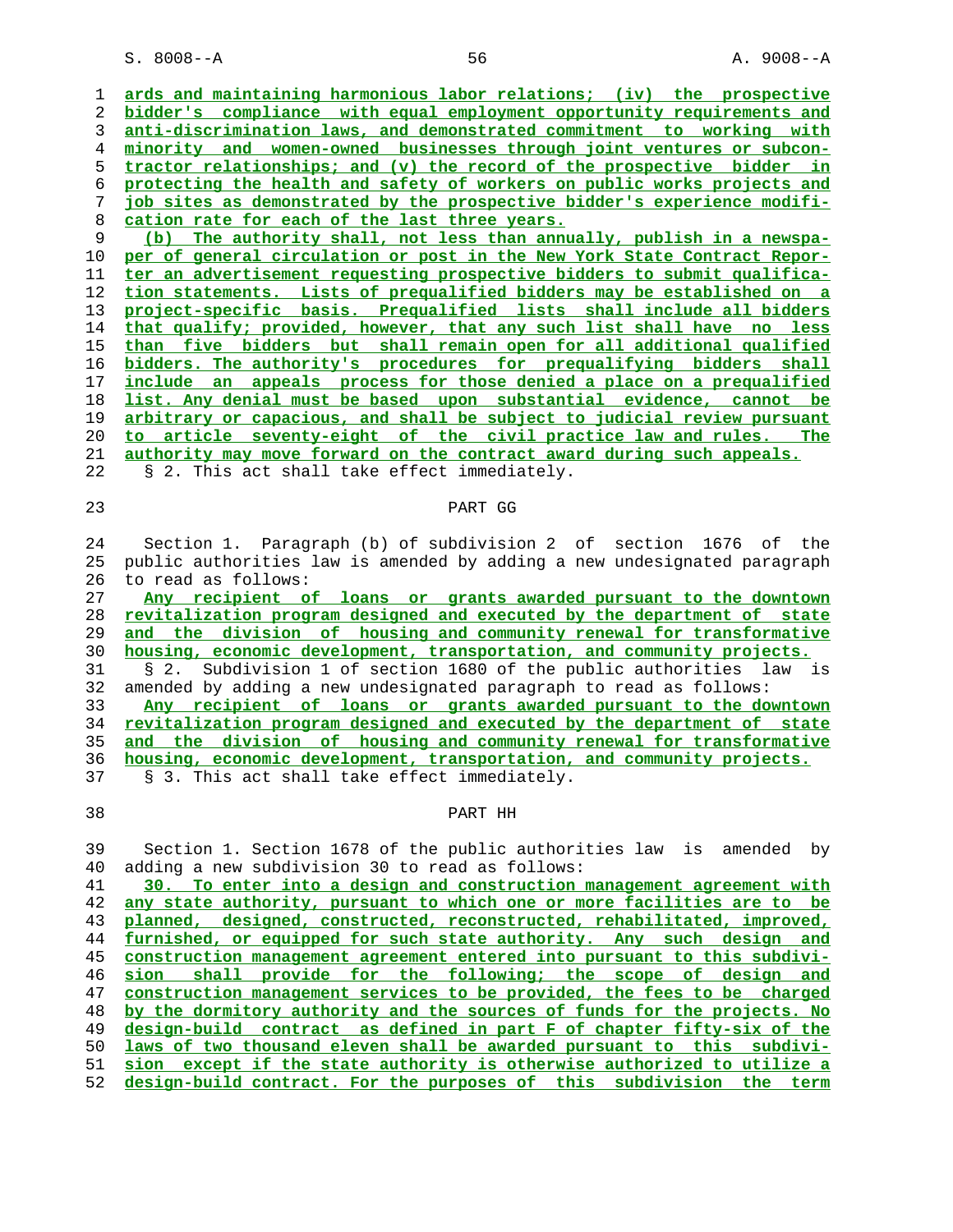| 1              | "state authority" shall have the same meaning as defined pursuant to                                           |
|----------------|----------------------------------------------------------------------------------------------------------------|
| 2              | section two of this chapter.                                                                                   |
| 3              | § 2. This act shall take effect immediately.                                                                   |
| $\overline{4}$ | PART II                                                                                                        |
| 5              | Section 1. Section 99-ii of the state finance law is amended by adding                                         |
| 6              | a new subdivision 2-a to read as follows:                                                                      |
| 7              | 2-a. Revenues deposited into this fund pursuant to section fifteen of                                          |
| 8              | the cannabis law shall first be used to reimburse the state for any                                            |
| 9              | funds deposited into this fund from the state general fund and used to                                         |
| 10             | support expenditures authorized under paragraph (c) of subdivision three                                       |
| 11             | of this section.                                                                                               |
| 12             | § 2. Subparagraph (c) of subdivision 3 of section 99-ii of the state                                           |
| 13             | finance law, as added by chapter 92 of the laws of 2021, is amended to                                         |
| 14             | read as follows:                                                                                               |
| 15             | (c) Actual and necessary costs incurred by the office of cannabis                                              |
| 16             | management and the cannabis control board, and the urban development                                           |
| 17             | corporation, related to the administration of<br>incubators and<br>other                                       |
| 18             | assistance to qualified social and economic equity applicants including                                        |
| 19             | the administration, capitalization, and provision of low and zero inter-                                       |
| 20             | est loans to such applicants pursuant to section sixteen-ee of the urban                                       |
| 21             | development corporation act [. Such] and the funding of, whether directly                                      |
| 22             | or indirectly by investment in a private debt or equity fund formed for                                        |
| 23             | the limited purpose of funding the fixed capital costs associated with                                         |
| 24             | establishing adult-use cannabis retail dispensaries for operation by                                           |
| 25             | social and economic equity applicants duly licensed pursuant to article                                        |
| 26             | four of the cannabis law. Such fixed capital costs shall include, but                                          |
| 27             | are not limited to, all costs related to the acquisition, leasing,                                             |
| 28             | purchasing, planning, design, construction, reconstruction, rehabili-                                          |
| 29             | tation, improvement, furnishing, or equipping of such adult-use cannabis                                       |
| 30             | retail dispensaries, whether such work has been undertaken or costs for                                        |
| 31             | such work incurred by (i) the office of cannabis management and the                                            |
| 32             | cannabis control board, (ii) the dormitory authority of the state of New                                       |
| 33             | York, or any subsidiary thereof, under agreement with the office of                                            |
| 34             | cannabis management and the cannabis control board, or with the private                                        |
| 35             | debt or equity fund formed for the limited purpose of funding the fixed                                        |
| 36             | capital costs associated with establishing such adult-use cannabis                                             |
| 37             | retail dispensaries, or (iii) the private debt or equity fund formed for                                       |
| 38             | the limited purpose of funding the fixed capital costs associated with                                         |
| 39             | establishing such adult-use cannabis retail dispensaries. Payments for                                         |
| 40             | the fixed capital costs to establish such adult-use cannabis retail                                            |
| 41             | dispensaries, including any investment in a private debt or equity fund                                        |
| 42             | formed for the limited purpose of funding such fixed capital costs, and                                        |
| 43             | any repayments of these amounts may be deposited in the New York state                                         |
| 44             | cannabis revenue fund or such other account as determined by the direc-                                        |
| 45             | tor of the division of the budget. All above referenced costs shall be                                         |
| 46             | paid out of revenues received, including, but not limited to, from                                             |
| 47             | special one-time fees paid by registered organizations pursuant to<br>section sixty-three of the cannabis law. |
| 48<br>49       | Section 1678 of the public authorities law is amended by adding<br>3.                                          |
| 50             | two new subdivisions 30 and 31 to read as follows:                                                             |
| 51             | 30. To enter into one or more agreements with the office of cannabis                                           |
| 52             | management, the cannabis control board, or any private debt or equity                                          |
| 53             | fund, in which the state or any state agency, public authority, public                                         |
| 54             | benefit corporation, or division thereof has invested and is formed for                                        |
|                |                                                                                                                |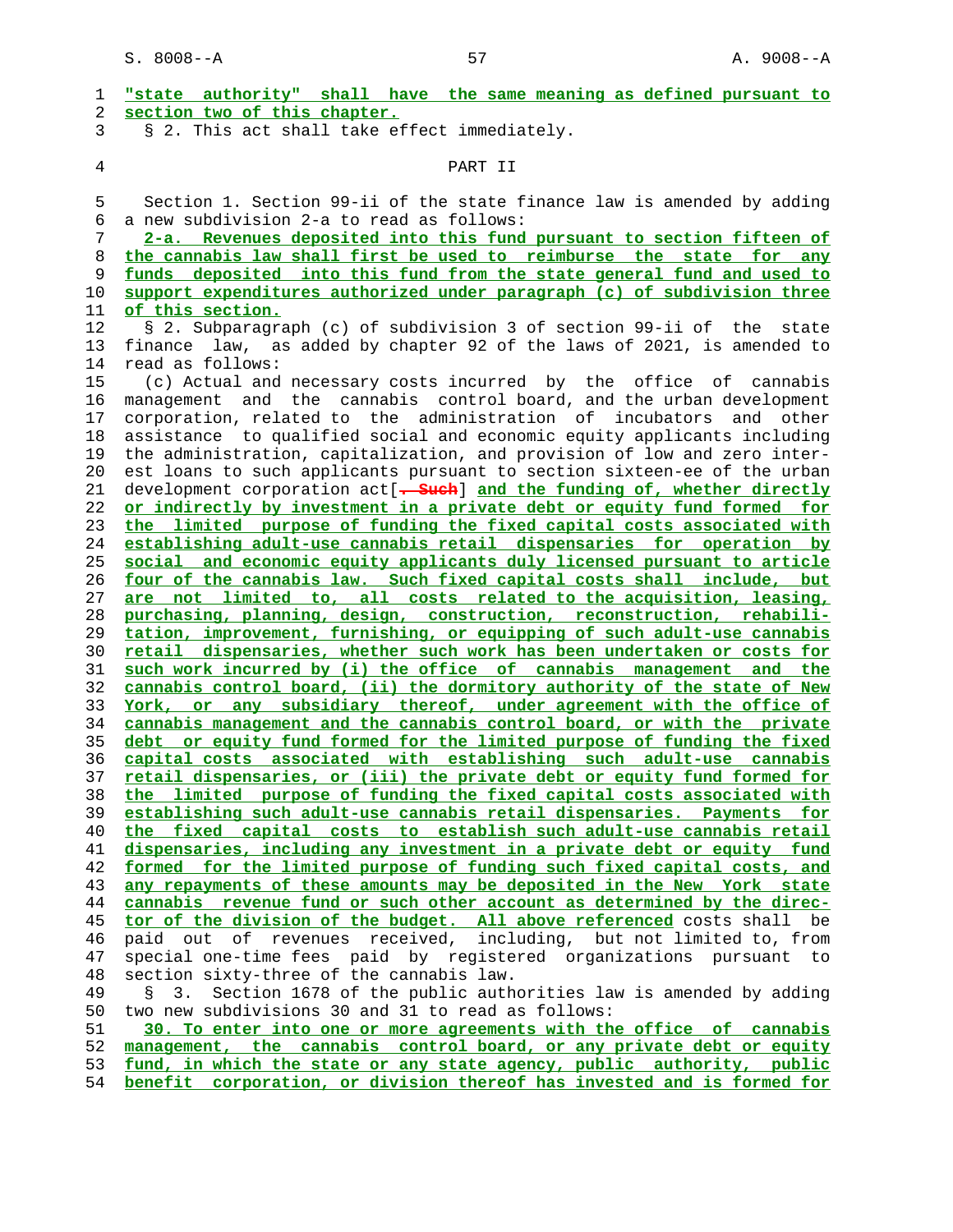S. 8008--A 58 A. 9008--A

| 1  | the limited purpose of funding the fixed capital costs associated with      |
|----|-----------------------------------------------------------------------------|
| 2  | establishing adult-use cannabis retail dispensaries for operation by        |
| 3  | social and economic equity applicants duly licensed pursuant to article     |
| 4  | four of the cannabis law, for the following purposes:                       |
| 5  | (a) To acquire by purchase, condemnation, gift, devise, lease, or           |
| 6  | other agreement such real property or an interest therein as may be         |
| 7  | necessary or convenient for the acquisition, construction, recon-           |
| 8  | struction, rehabilitation, improvement, or provision of adult-use canna-    |
| 9  | bis retail dispensaries for operation by social and economic equity         |
| 10 | licensees;                                                                  |
| 11 | (b) To prepare or cause to be prepared plans, specifications, designs,      |
| 12 | and estimates of costs for the design, construction, reconstruction,        |
| 13 | rehabilitation, improvement, furnishing or equipping of adult-use canna-    |
| 14 | bis retail dispensaries for operation by social and economic equity         |
| 15 | licensees;                                                                  |
| 16 | (c) To design, construct, reconstruct, rehabilitate, or improve             |
| 17 | adult-use cannabis retail dispensaries for operation by social and          |
| 18 | economic equity licensees and to enter into contracts to cause such         |
| 19 | facilities to be designed, constructed, reconstructed, rehabilitated,       |
| 20 | improved, furnished, or equipped;                                           |
| 21 | (d) To enter, as lessor or as agent for the lessor, into leases,            |
| 22 | subleases, or other agreements with the social and economic equity          |
| 23 | licensees operating the adult-use cannabis retail dispensaries;             |
| 24 | (e) To enter, as lender or as agent for the lender, into loan or other      |
| 25 | agreements with the social and economic equity licensees operating the      |
| 26 | adult-use cannabis retail dispensaries; and                                 |
| 27 | (f) To sell, convey, lease, sublease or otherwise transfer any real         |
| 28 | property or interest therein held by the authority to any person, firm,     |
| 29 | association, corporation, or agency, including a public body, for the       |
| 30 | purpose of constructing an adult-use cannabis retail dispensary,            |
| 31 | provided that, simultaneously therewith, the authority enters into an       |
| 32 | agreement for the reconveyance, purchase, lease, sublease, or other         |
| 33 | acquisition of such dispensary.                                             |
| 34 | 31. (a) To form one or more subsidiaries for the purpose of limiting        |
| 35 | the potential liability of the authority when exercising the powers and     |
| 36 | duties conferred upon the authority by subdivision thirty of this           |
| 37 | section in connection with certain work performed on behalf of the          |
| 38 | office of cannabis management, the cannabis control board, or any           |
| 39 | private debt or equity fund in which the state or any state agency,         |
| 40 | public authority, public benefit corporation, or division thereof has       |
| 41 | invested and is formed for the limited purpose of funding the fixed         |
| 42 | capital costs associated with establishing adult-use cannabis retail        |
| 43 | dispensaries for operation by social and economic equity applicants duly    |
| 44 | licensed pursuant to article four of the cannabis law. Such subsidiary      |
| 45 | <u>created pursuant to this subdivision may exercise and perform one or</u> |
| 46 | more of the purposes, powers, duties, functions, rights and responsibil-    |
| 47 | ities of the authority other than the issuance of indebtedness, in          |
| 48 | connection with real and personal property with respect to which the        |
| 49 | authority holds title or a leasehold interest including, but not limited    |
| 50 | (i) bidding for, taking, holding, selling, conveying, assigning or<br>to:   |
| 51 | <u>transferring title to such property; (ii) entering into </u><br>leases,  |
| 52 | subleases, or other arrangements with regard to such property and acting    |
| 53 | in a manner consistent with the rights, obligations or responsibilities     |
| 54 | of the owner, landlord or tenant of such property pursuant to such lease    |
| 55 | or sublease agreements; (iii) servicing loan payments; (iv) furnishing      |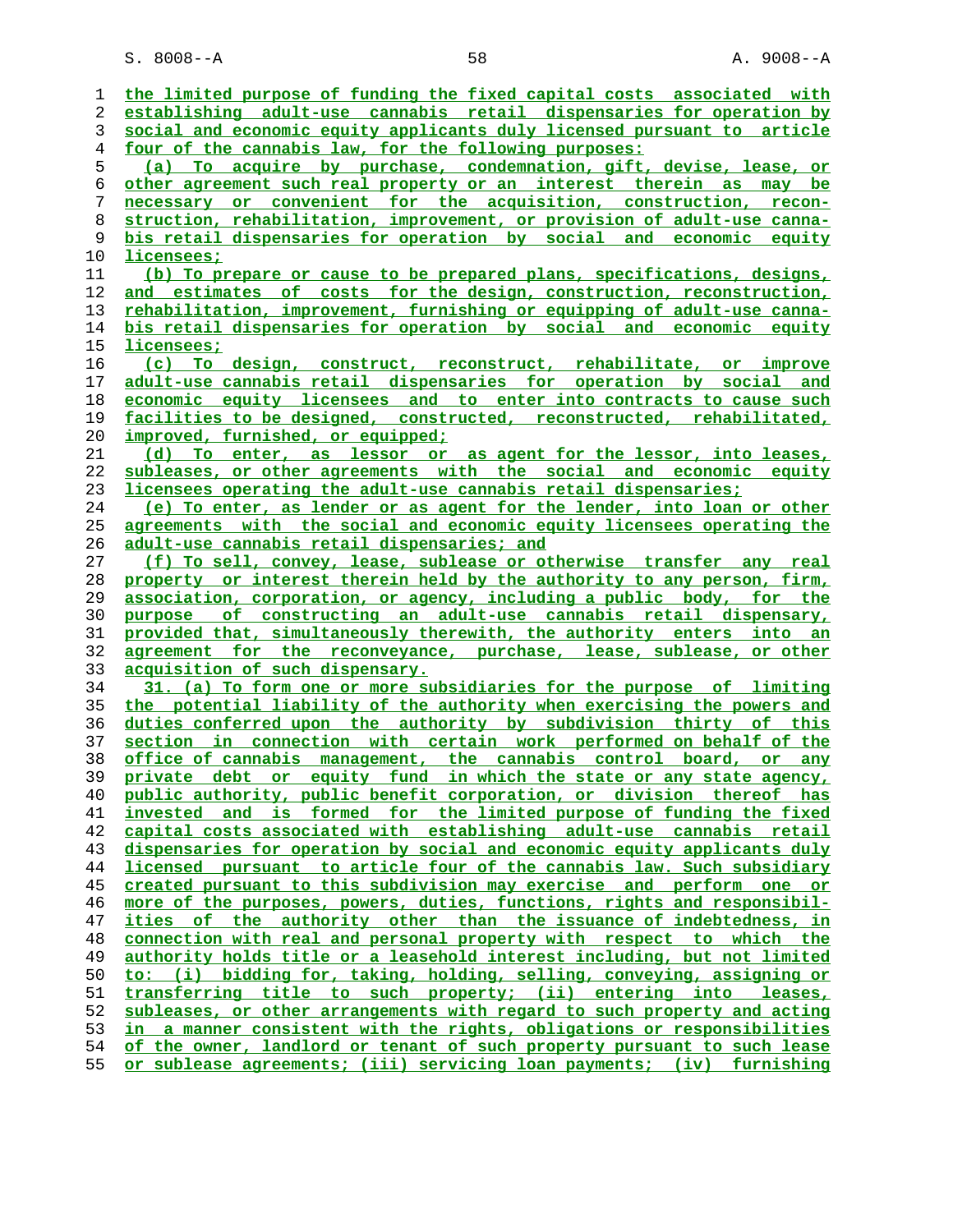| ı  | property management services; and (v) providing general operational and    |
|----|----------------------------------------------------------------------------|
| 2  | administrative support services.                                           |
| 3  | (b) Such subsidiary authorized by paragraph (a) of this subdivision        |
| 4  | shall be established in the form of a public benefit corporation by        |
| 5  | executing and filing with the secretary of state a certificate of incor-   |
| 6  | poration which shall identify the authority as the entity organizing       |
| 7  | such subsidiary and set forth the name of such subsidiary public benefit   |
| 8  | corporation, its duration, the location of its principal office and its    |
| 9  | corporate purposes as provided in this subdivision and which certificate   |
| 10 | may be amended from time to time by the filing of amendments thereto       |
| 11 | with the secretary of state. Such subsidiary shall be organized as a       |
| 12 | public benefit corporation, shall be a body politic and corporate, and     |
| 13 | shall have all the privileges, immunities, tax exemptions and other        |
| 14 | exemptions of the authority. The members of such subsidiary shall be the   |
|    |                                                                            |
| 15 | same as the members of the authority and the provisions of subdivision     |
| 16 | two of section sixteen hundred ninety-one of this title shall in all       |
| 17 | respects apply to such members when acting in such capacity.               |
| 18 | (c) Nothing in this subdivision shall be construed to impose any           |
| 19 | liabilities, obligations, or responsibilities of such subsidiary upon      |
| 20 | the authority and the authority shall have no liability or responsibil-    |
| 21 | ity therefor unless the authority expressly agrees to assume the same.     |
| 22 | (d) Such subsidiary created pursuant to this subdivision shall be          |
| 23 | subject to any other provision of this chapter pertaining to subsid-       |
| 24 | iaries of public authorities.                                              |
| 25 | § 4. Paragraph (b) of subdivision 2 of section 1676 of the public          |
| 26 | authorities law<br>is amended by adding three undesignated paragraphs to   |
| 27 | read as follows:                                                           |
| 28 | the office of cannabis management.                                         |
| 29 | the cannabis control board.                                                |
| 30 | any private debt or equity fund in which the state or any state agen-      |
| 31 | cy, public authority or public benefit corporation, or division thereof,   |
| 32 | has invested and is formed for the limited purpose of funding the fixed    |
| 33 | capital costs associated with establishing adult-use cannabis retail       |
| 34 | dispensaries for operation by social and economic equity applicants duly   |
| 35 | licensed pursuant to article four of the cannabis law.                     |
| 36 | Subdivision 1 of section 1680 of the public authorities law is<br>Š.<br>5. |
| 37 | amended by adding three undesignated paragraphs to read as follows:        |
| 38 | the office of cannabis management.                                         |
| 39 | the cannabis control board.                                                |
| 40 | any private debt or equity fund in which the state or any agency,          |
| 41 | authority or division thereof has invested and is formed for the limited   |
| 42 | purpose of funding the fixed capital costs associated with establishing    |
| 43 | adult-use cannabis retail dispensaries for operation by social and         |
| 44 | economic equity applicants, duly licensed pursuant to article four of      |
| 45 | the cannabis law.                                                          |
| 46 | § 6. This act shall take effect immediately.                               |
|    |                                                                            |
| 47 | PART JJ                                                                    |
|    |                                                                            |
| 48 | Section 1. Subdivision 24-e of section 10 of the highway law, as added     |
| 49 | by section 1 of part RRR of chapter 59 of the laws of 2019, is amended     |
| 50 | to read as follows:                                                        |

 51 24-e. The commissioner of transportation is hereby authorized to enter 52 into an agreement with any fiber optic utility for use and occupancy of 53 the state right of way for the purposes of installing, modifying, relo-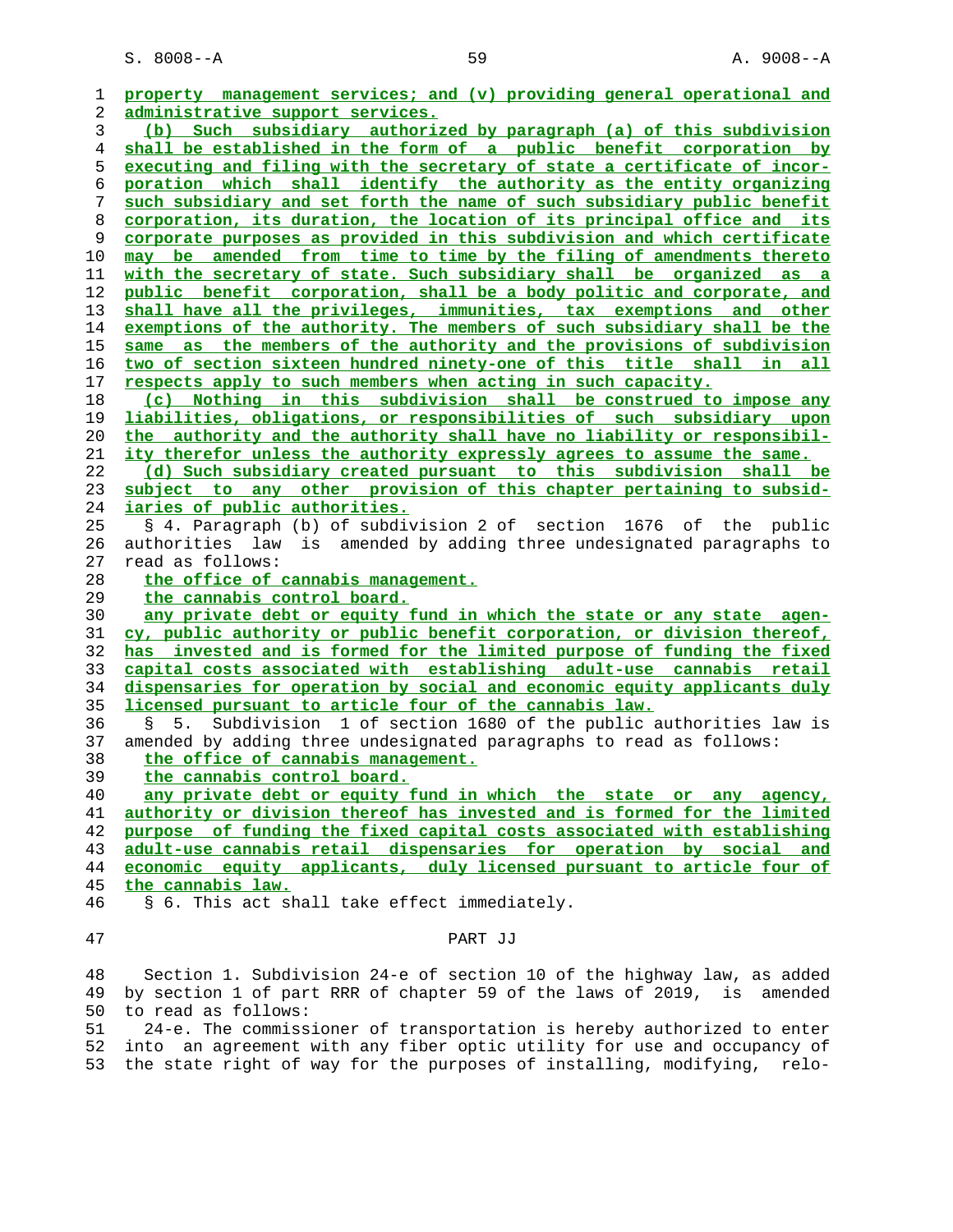1 cating, repairing, operating, or maintaining fiber optic facilities. 2 Such agreement may include a fee for use and occupancy of the right of 3 way, provided, however, such fee shall not be greater than fair market 4 value. Any provider using or occupying a right of way in fulfillment of 5 a state grant award through **either** the New NY Broadband Program **or any** 6 **successor office** shall not be subject to a fee for such use or occupan- 7 cy. **Such exemption shall be applied to the entirety of an award recipi-** 8 **ent's built footprint, and no portion of such footprint, notwithstanding** 9 **current status as it relates to access to broadband and other connectiv-** 10 **ity infrastructure, shall be subject to a fee for use and occupancy.** Any 11 fee for use or occupancy charged to a fiber optic utility shall not be 12 passed through in whole or in part as a fee, charge, increased service 13 cost, or by any other means by a fiber optic utility to any person or 14 entity that contracts with such fiber optic utility for service. Any 15 compensation received by the state pursuant to such agreement shall be 16 deposited by the comptroller into the special obligation reserve and 17 payment account of the dedicated highway and bridge trust fund estab- 18 lished pursuant to section eighty-nine-b of the state finance law. Noth- 19 ing herein shall impair, inhibit, or otherwise affect the ability of any 20 municipality to regulate zoning, land use, or any other power or author- 21 ity granted under the law. For purposes of this subdivision, "munici- 22 pality" shall include a county, city, village, or town. 23 § 2. Section 7 of the transportation corporations law, as added by 24 section 2 of part RRR of chapter 59 of the laws of 2019, is amended to 25 read as follows: 26 § 7. Agreement for fiber optic utility use and occupancy of state 27 right of way. The commissioner of transportation is hereby authorized to 28 enter into an agreement with any fiber optic utility for use and occu- 29 pancy of the state right of way for the purposes of installing, modify- 30 ing, relocating, repairing, operating, or maintaining fiber optic facil- 31 ities. Such agreement may include a fee for use and occupancy of the 32 right of way, provided, however, such fee shall not be greater than fair 33 market value. Any provider using or occupying a right of way in fulfill- 34 ment of a state grant award through **either** the New NY Broadband Program 35 **or any successor office** shall not be subject to a fee for such use or 36 occupancy. **Such exemption shall be applied to the entirety of an award** 37 **recipient's built footprint, and no portion of such footprint, notwith-** 38 **standing current status as it relates to access to broadband and other** 39 **connectivity infrastructure, shall be subject to a fee for use and occu-** 40 **pancy.** Any fee for use or occupancy charged to a fiber optic utility 41 shall not be passed through in whole or in part as a fee, charge, 42 increased service cost, or by any other means by a fiber optic utility 43 to any person or entity that contracts with such fiber optic utility for 44 service. Any compensation received by the state pursuant to such agree- 45 ment shall be deposited by the comptroller into the special obligation 46 reserve and payment account of the dedicated highway and bridge trust 47 fund established pursuant to section eighty-nine-b of the state finance 48 law. Nothing herein shall impair, inhibit, or otherwise affect the abil- 49 ity of any municipality to regulate zoning, land use, or any other power 50 or authority granted under the law. For purposes of this section, "muni- 51 cipality" shall include a county, city, village, or town.

 52 § 3. This act shall take effect immediately; provided that the amend- 53 ments to subdivision 24-e of section 10 of the highway law and section 7 54 of the transportation corporations law made by this act shall not affect 55 the repeal of such subdivision and section and shall expire and be 56 deemed repealed therewith.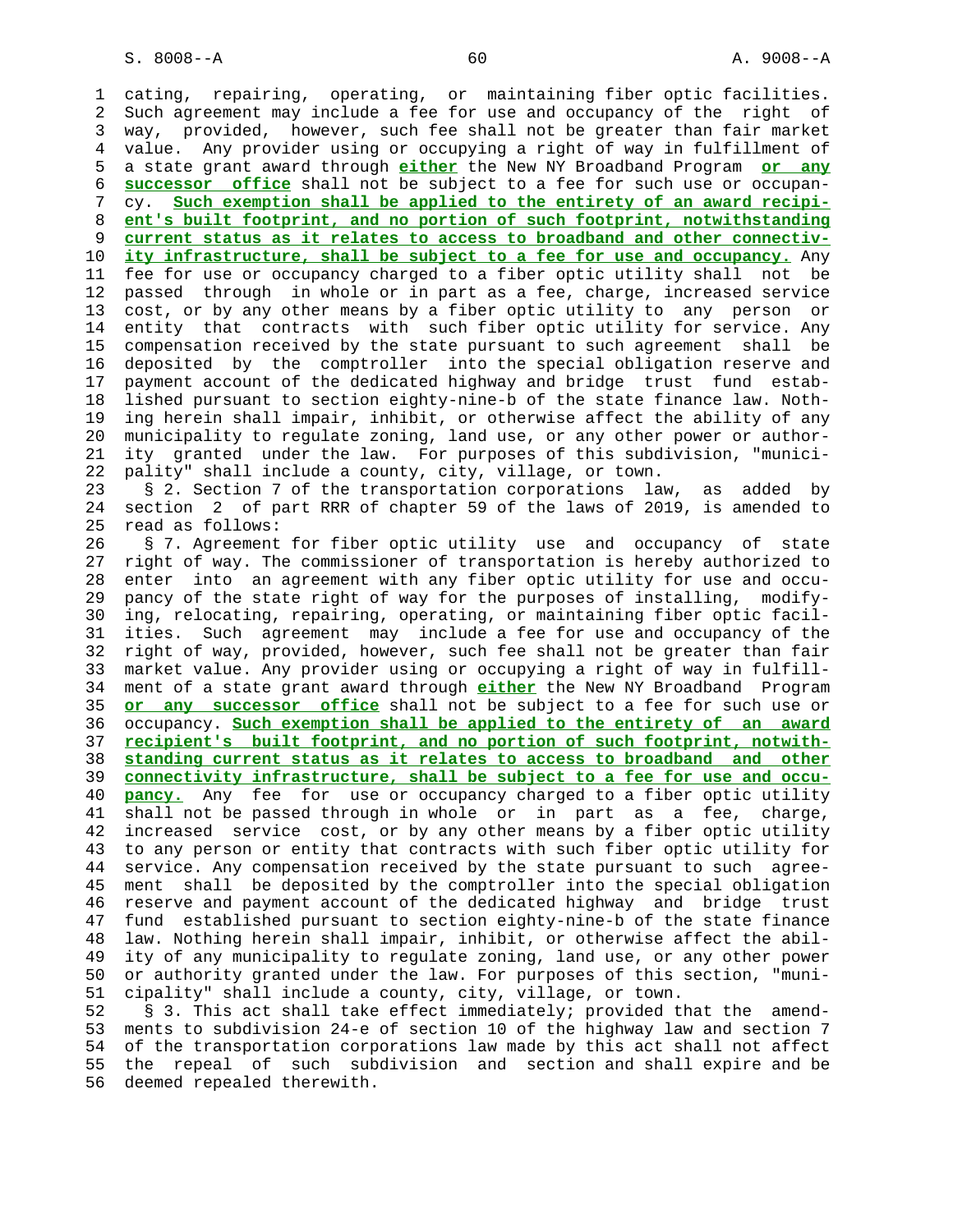1 PART KK

 2 Section 1. Subdivision 2 of section 27-1207 of the environmental 3 conservation law, as amended by section 7 of part AA of chapter 58 of 4 the laws of 2018, is amended to read as follows: 5 2. [**The**] **Appropriations for the** solid waste mitigation program [**shall** 6 **receive no more than twenty-five million dollars**] from the clean water 7 infrastructure act of 2017 [**and**] **shall** be made available to the depart- 8 ment and the department of health, as applicable, for the following 9 purposes: 10 a. enumeration and assessment of solid waste sites; 11 b. investigation and environmental characterization of solid waste 12 sites, including environmental sampling; 13 c. mitigation and remediation of solid waste sites; 14 d. monitoring of solid waste sites; and 15 e. administration and enforcement of the requirements of section 16 27-1203 of this title. 17 § 2. This act shall take effect immediately. 18 PART LL 19 Section 1. Section 27-1405 of the environmental conservation law is 20 amended by adding three new subdivisions 32, 33 and 34 to read as 21 follows: 22 **32. "Conforming BOA site" shall mean a site located within an area** 23 **designated by the secretary of state as a brownfield opportunity area** 24 **pursuant to section nine hundred seventy-r of the general municipal law** 25 **and for which the secretary of state has issued an affirmative conform-** 26 **ance determination pursuant to subdivision ten of such section.** 27 **33. "Disadvantaged community" shall mean a community that is identi-** 28 **fied pursuant to section 75-0111 of this chapter.** 29 **34. "Renewable energy facility site" shall mean real property: (a)** 30 **that is primarily used for any renewable energy system, as defined in** 31 **section sixty-six-p of the public service law; (b) any co-located system** 32 **storing energy generated from such a renewable energy system prior to** 33 **delivering it to the bulk transmission, sub-transmission, or distrib-** 34 **ution system; or (c) any standalone system storing energy interconnected** 35 **into New York's bulk transmission system or an Investor Owned Utility's** 36 **(IOU) transmission or distribution system providing distribution** 37 **services, wholesale market energy, ancillary services, and/or capacity** 38 **services, including all associated appurtenances to electric plants as** 39 **defined under section two of the public service law.** 40 § 2. The opening paragraph of subdivision 1-a of section 27-1407 of 41 the environmental conservation law, as added by section 3 of part BB of 42 chapter 56 of the laws of 2015, is amended to read as follows: 43 If the person is also seeking a determination that the site is eligi- 44 ble for the tangible property credit component of the brownfield rede- 45 velopment tax credit pursuant to paragraph three of subdivision (a) of 46 section twenty-one of the tax law for a site located in a city having a 47 population of one million or more, such person shall submit information 48 sufficient to demonstrate that: (a) at least half of the site area is 49 located in an environmental zone as defined in section twenty-one of the 50 tax law; (b) the property is upside down or underutilized; [**or**] (c) the 51 project is an affordable housing project**; (d) the project is a conform-** 52 **ing BOA site; or (e) the project is being developed as a renewable ener-** 53 **gy facility site**. An applicant may request an eligibility determination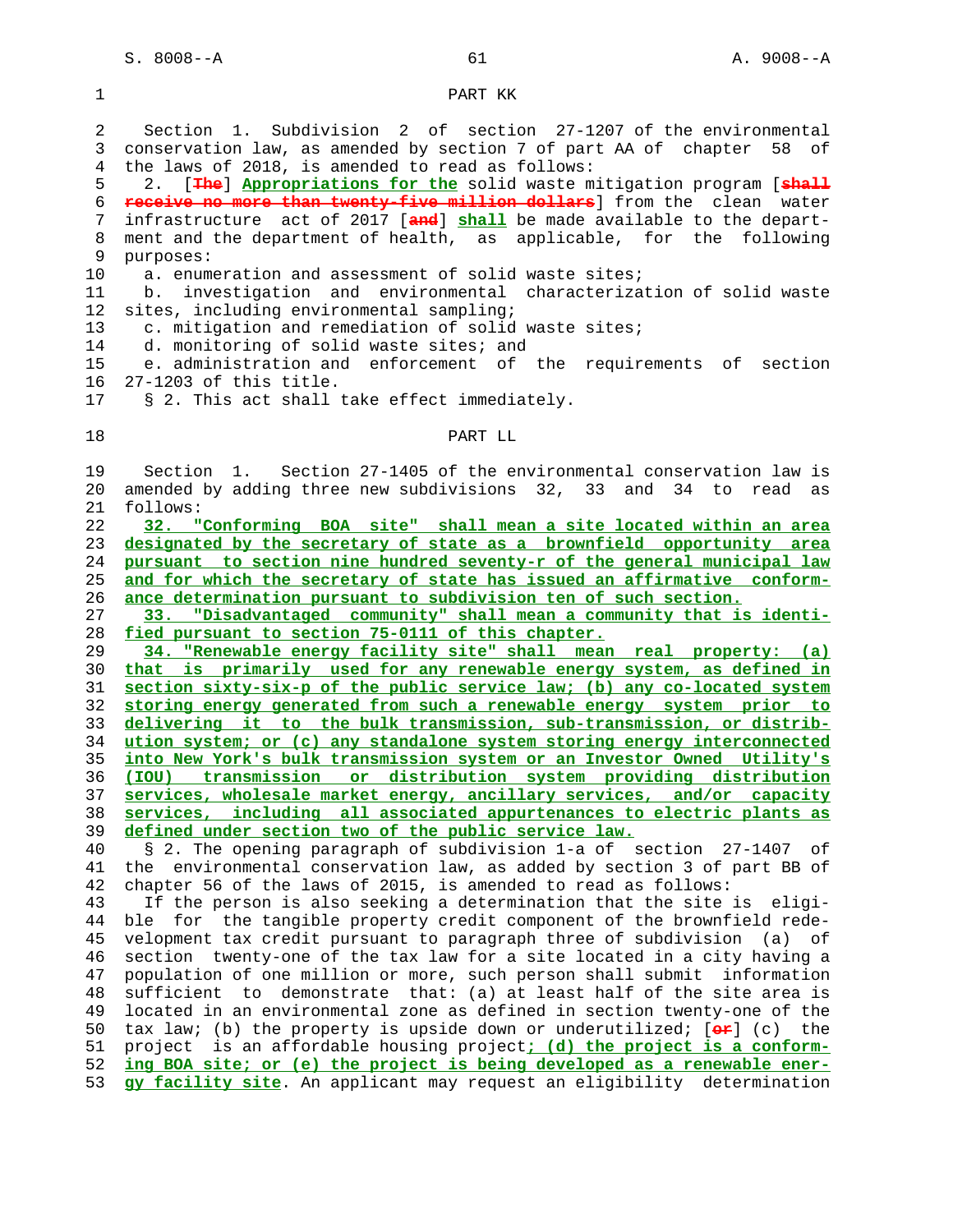1 for tangible property credits at any time from application until the 2 site receives a certificate of completion pursuant to section 27-1419 of 3 this title except for sites seeking eligibility under the underutilized 4 category. 5 § 3. Section 27-1409 of the environmental conservation law is amended 6 by adding a new subdivision 13 to read as follows: 7 **13. After acceptance by the department, an executed brownfield cleanup** 8 **agreement shall be submitted and returned to the department with payment** 9 **of a nonrefundable program fee in the amount of fifty thousand dollars,** 10 **which shall be deposited to the credit of the oversight and assistance** 11 **account of the hazardous waste remedial fund pursuant to section nine-** 12 **ty-seven-b of the state finance law. The department may reduce or waive** 13 **such fee upon a demonstration of financial hardship by the applicant.** 14 **Program fees shall not qualify for any of the tax credits available for** 15 **brownfield sites under sections twenty-one, twenty-two, and twenty-three** 16 **of the tax law.** 17 § 4. Paragraph 2 of subdivision (a) of section 21 of the tax law, as 18 amended by section 1 of part H of chapter 577 of the laws of 2004, is 19 amended to read as follows: 20 (2) Site preparation credit component. The site preparation credit 21 component shall be equal to the applicable percentage of the site prepa- 22 ration costs paid or incurred by the taxpayer with respect to a quali- 23 fied site. The credit component amount so determined with respect to a 24 site's qualification for a certificate of completion shall be allowed 25 for the taxable year in which the effective date of the certificate of 26 completion occurs. The credit component amount determined other than 27 with respect to such qualification shall be allowed for the taxable year 28 in which the improvement to which the applicable costs apply is placed 29 in service for up to five taxable years after the issuance of such 30 certificate of completion**; provided, however, that for any qualified** 31 **site to which a certificate of completion is issued on or after July** 32 **first, two thousand fifteen but on or before June twenty-fourth, two** 33 **thousand twenty-one, the site preparation credit component for such** 34 **costs shall be allowed for up to seven taxable years after the issuance** 35 **of such certificate of completion**. 36 § 5. Paragraph 4 of subdivision (a) of section 21 of the tax law, as 37 amended by section 1 of part H of chapter 577 of the laws of 2004, is 38 amended to read as follows: 39 (4) On-site groundwater remediation credit component. The on-site 40 groundwater remediation credit component shall be equal to the applica- 41 ble percentage of the on-site groundwater remediation costs paid or 42 incurred by the taxpayer with respect to a qualified site (to the extent 43 that such groundwater remediation costs are not included in the determi- 44 nation of the site preparation credit or the cost or other basis 45 included in the determination of the tangible property credit). The 46 credit component so determined for costs incurred and paid with respect 47 to and prior to the issuance of a certificate of completion shall be 48 allowed for the taxable year in which the effective date of the issuance 49 of a certificate of completion occurs. The credit component amount 50 determined in taxable years after the effective date of the issuance of 51 a certificate of completion shall be allowed in the taxable year such 52 qualified costs are incurred and paid for up to five taxable years after 53 the issuance of such certificate of completion**; provided, however, that** 54 **with respect to any qualified site for which a certificate of completion** 55 **has been issued on or after July first, two thousand fifteen but on or** 56 **before June twenty-fourth, two thousand twenty-one, the credit component**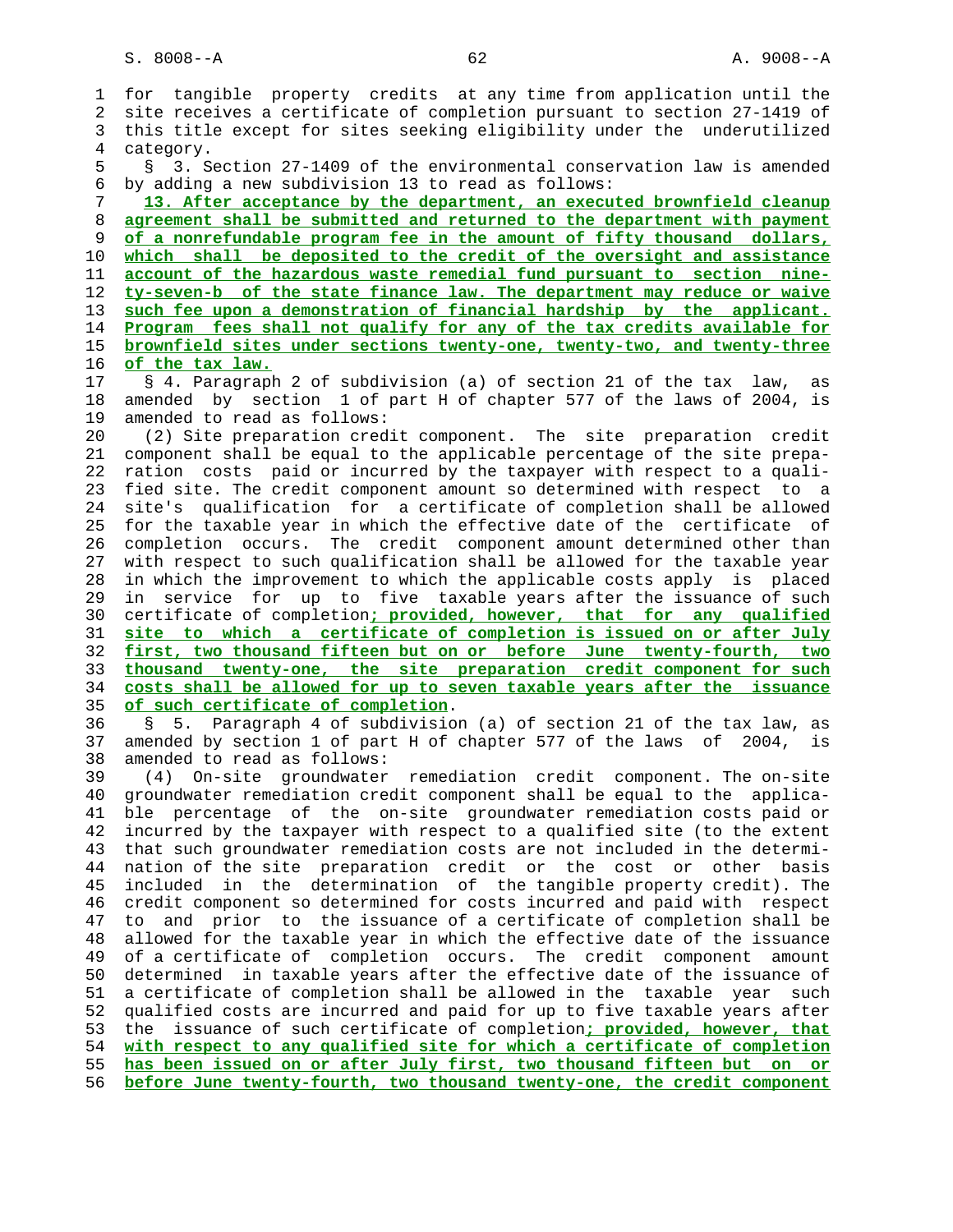S. 8008--A 63 A. 9008--A

| 1              | amount determined in taxable years after the effective date of the issu-   |
|----------------|----------------------------------------------------------------------------|
| $\overline{2}$ | ance of a certificate of completion shall be allowed in the taxable year   |
| 3              | such qualified costs are incurred and paid for up to seven taxable years   |
|                |                                                                            |
| 4              | after the issuance of such certificate of completion.                      |
| 5              | § 6. Subparagraph (B) of paragraph 5 of subdivision (a) of section 21      |
| 6              | of the tax law, as amended by section 21 of part BB of chapter 56 of the   |
| 7              | laws of 2015, is amended to read as follows:                               |
| 8              | (B) With respect to such qualified site for which the department<br>of     |
| 9              | environmental conservation has issued a notice to the taxpayer on or       |
| 10             | after July first, two thousand fifteen [or the date of publication in      |
| 11             | the state register of proposed regulations defining "underutilized" as     |
| 12             | provided in subdivision thirty of section 27-1405 of the environmental     |
| 13             | conservation law, whichever shall be later], that its request for          |
| 14             | participation has been accepted under subdivision six of section 27-1407   |
|                |                                                                            |
| 15             | of the environmental conservation law, the applicable percentage for the   |
| 16             | tangible property credit component of the brownfield redevelopment tax     |
| 17             | credit pursuant to paragraph three of [ <b>subdivision (a) of</b> ] this   |
| 18             | [section] subdivision shall be the sum of ten percent and the following    |
| 19             | additional percentages, provided that if the sum is greater than twen-     |
| 20             | ty-four percent, the total percentage of the tangible property credit      |
| 21             | component shall be twenty-four percent and is otherwise subject to the     |
| 22             | limitations set forth in paragraphs three and three-a of [subdivision      |
| 23             | (a) of this [section] subdivision:                                         |
| 24             | (i) five percent for a site which:                                         |
| 25             | (1) is located within an environmental zone; or                            |
| 26             | (2) is in a disadvantaged community as that term is defined in section     |
| 27             |                                                                            |
|                | 27-1405 of the environmental conservation law for which the department     |
| 28             | of environmental conservation has issued a notice to the taxpayer on or    |
| 29             | after January first, two thousand twenty-three that its request for        |
| 30             | participation has been accepted under subdivision six of section 27-1407   |
| 31             | of the environmental conservation law;                                     |
| 32             | (ii) five percent for a site located within a designated brownfield        |
| 33             | opportunity area and that is [developed in conformance with the goals      |
| 34             | and priorities established for that applicable brownfield opportunity      |
| 35             | area] a conforming BOA site as that term is defined in section 27-1405     |
| 36             | of the environmental conservation law;                                     |
| 37             | (iii) five percent for a site developed as affordable housing,<br>as       |
| 38             | defined in section 27-1405 of the environmental conservation law;          |
| 39             | five percent for a site to be used primarily for manufacturing<br>(iv)     |
| 40             | activities as such term is defined in subparagraph (B) of paragraph        |
| 41             | three-a of this subdivision; [and]                                         |
| 42             | (v) five percent for sites remediated to Track 1 as that term is           |
| 43             | defined in subdivision four of section 27-1415 of the environmental        |
| 44             | conservation law; and                                                      |
|                |                                                                            |
| 45             | (vi) for a qualified site for which the department of environmental        |
| 46             | conservation has issued a notice to the taxpayer on or after January       |
| 47             | first, two thousand twenty-three that its request for participation has    |
| 48             | been accepted under subdivision six of section 27-1407 of the environ-     |
| 49             | mental conservation law, five percent for sites developed as renewable     |
| 50             | energy facility sites as defined in section 27-1405 of the environmental   |
| 51             | conservation law.                                                          |
| 52             | § 7. Paragraph 2 of subdivision (b) of section 21 of the tax law,<br>as    |
| 53             | amended by section 23 of part BB of chapter 56 of the laws of 2015, is     |
| 54             | amended to read as follows:                                                |
| 55             | (2) Site preparation costs. The term "site preparation costs"<br>shall     |
| 56             | amounts properly chargeable to a capital account, which are<br>mean<br>all |
|                |                                                                            |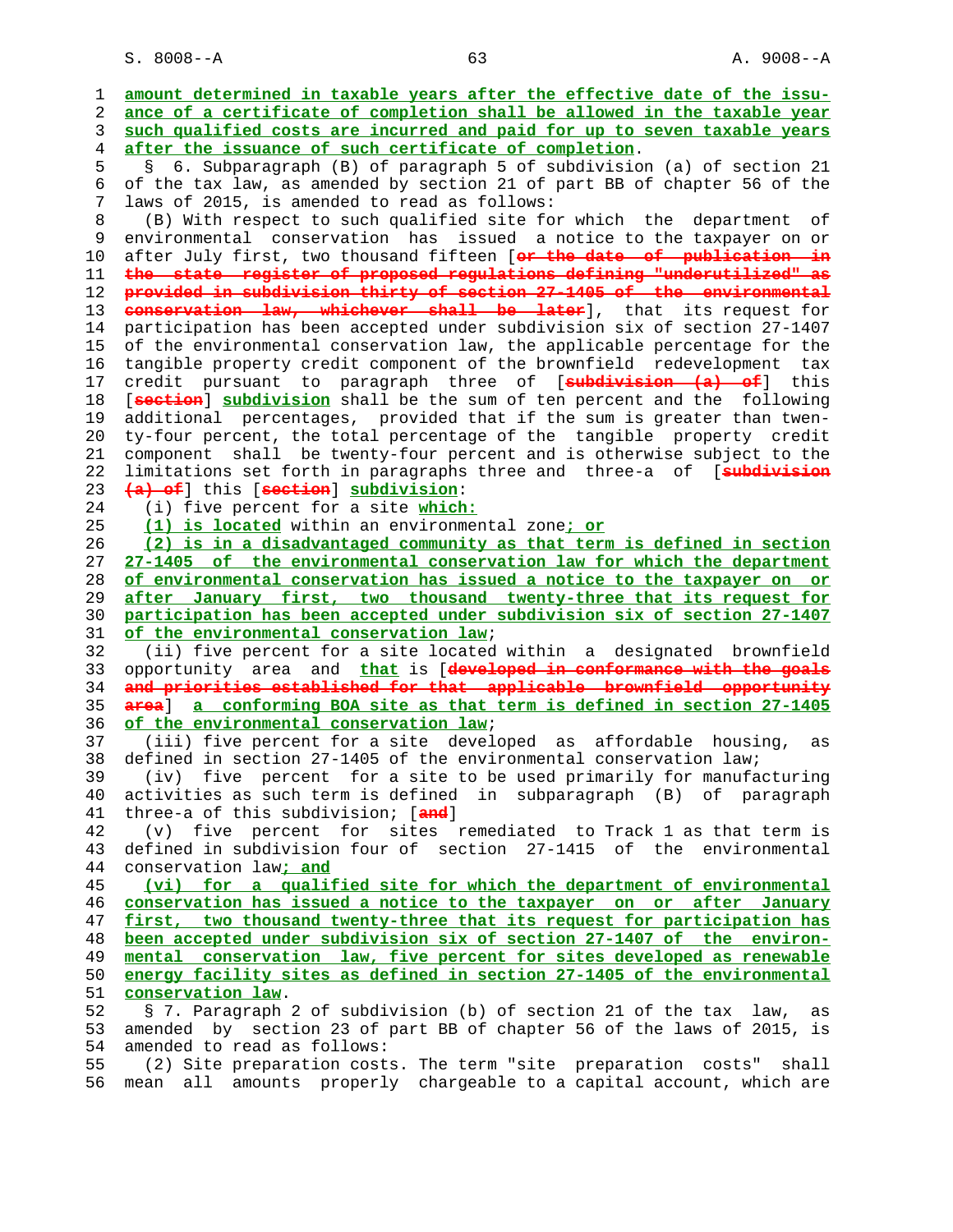1 paid or incurred which are necessary to implement a site's investi- 2 gation, remediation, or qualification for a certificate of completion, 3 and shall include costs of: excavation; demolition; activities undertak- 4 en under the oversight of the department of labor or in accordance with 5 standards established by the department of health to remediate and 6 dispose of regulated materials including asbestos, lead or polychlori- 7 nated biphenyls; environmental consulting; engineering; legal costs; 8 transportation, disposal, treatment or containment of contaminated soil; 9 remediation measures taken to address contaminated soil vapor; cover 10 systems consistent with applicable regulations; physical support of 11 excavation; dewatering and other work to facilitate or enable remedi- 12 ation activities; sheeting, shoring, and other engineering controls 13 required to prevent off-site migration of contamination from the quali- 14 fied site or migrating onto the qualified site; and the costs of fenc- 15 ing, temporary electric wiring, scaffolding, and security facilities 16 until such time as the certificate of completion has been issued. Site 17 preparation shall include all costs paid or incurred within sixty months 18 after the last day of the tax year in which the certificate of 19 completion is issued that are necessary for compliance with the certif- 20 icate of completion or subsequent modifications thereof, or the remedial 21 program defined in such certificate of completion including but not 22 limited to institutional controls, engineering controls, an approved 23 site management plan, and an environmental easement with respect to the 24 qualified site. **Provided, however, with respect to any qualified site** 25 **for which a certificate of completion has been issued on or after July** 26 **first, two thousand fifteen but on or before June twenty-fourth, two** 27 **thousand twenty-one, site preparation costs shall include all such costs** 28 **paid or incurred within eighty-four months after the last day of the tax** 29 **year in which the certificate of completion is issued.** Site preparation 30 cost shall not include the costs of foundation systems that exceed the 31 cover system requirements in the regulations applicable to the qualified 32 site.

 33 § 8. Paragraph 4 of subdivision (b) of section 21 of the tax law, as 34 amended by section 23 of part BB of chapter 56 of the laws of 2015, is 35 amended to read as follows:

 36 (4) On-site groundwater remediation costs. The term "on-site groundwa- 37 ter remediation costs" shall mean all amounts properly chargeable to a 38 capital account, which are paid or incurred which are necessary to 39 implement a site's groundwater investigation, remediation, or qualifica- 40 tion for a certificate of completion not already covered under site 41 preparation costs, and shall include costs of: environmental consulting; 42 engineering; legal costs; transportation, disposal, treatment or 43 containment of contaminated groundwater; sheeting, shoring, and other 44 engineering controls required to prevent off-site migration of groundwa- 45 ter contamination from the qualified site or migrating onto the quali- 46 fied site; and the costs of fencing, temporary electric wiring and secu- 47 rity facilities until such time as the certificate of completion is 48 issued. On-site groundwater remediation costs shall include all costs 49 paid or incurred within sixty months after the last day of the tax year 50 in which the certificate of completion is issued that are necessary for 51 compliance with the certificate of completion or subsequent modifica- 52 tions thereof, or the groundwater remedial program defined in such 53 certificate of completion including but not limited to institutional 54 controls, engineering controls, an approved site management plan specif- 55 ic to on-site groundwater remediation, and an environmental easement 56 with respect to the qualified site. **Provided, however, with respect to**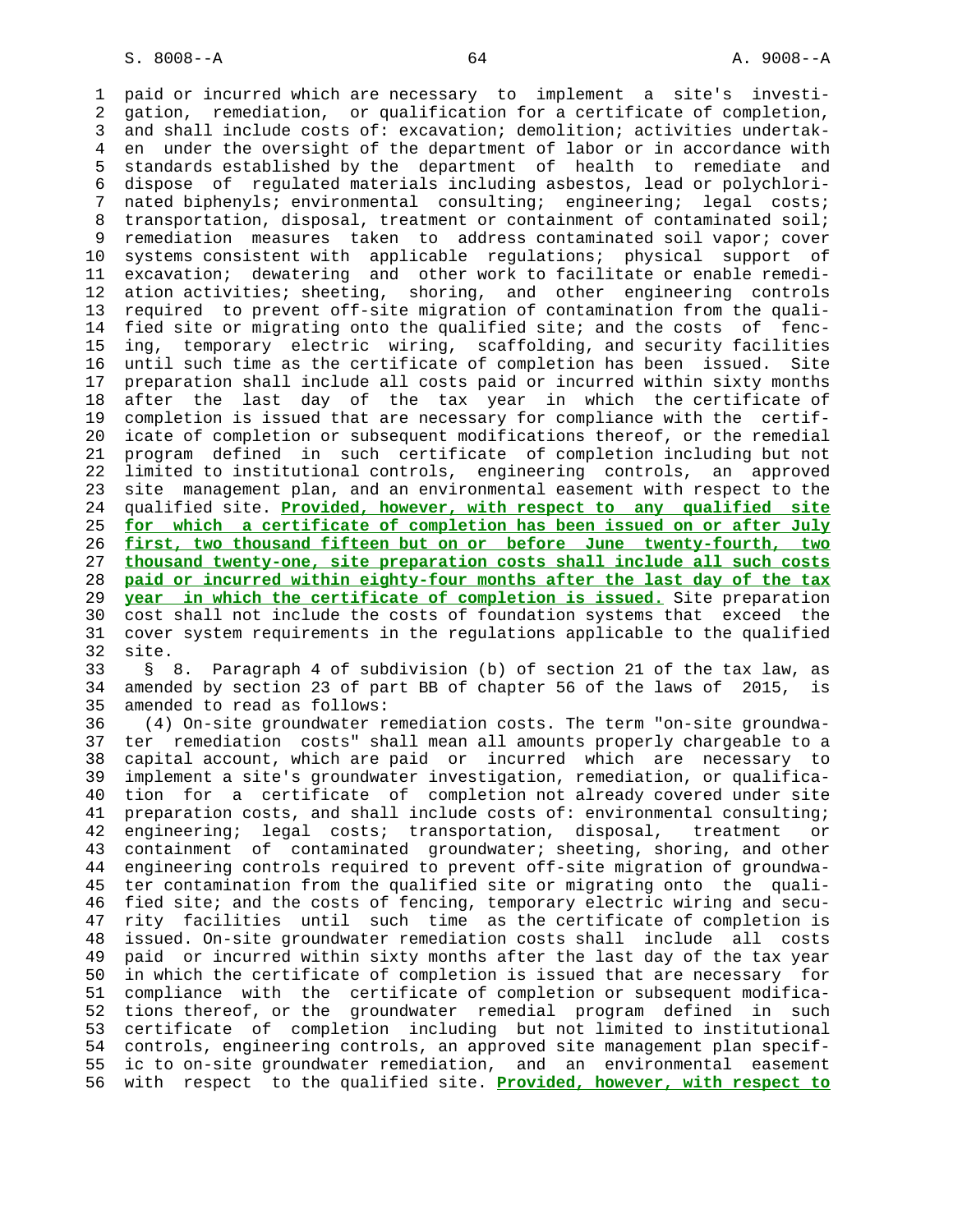S. 8008--A 65 A. 9008--A

 1 **any qualified site for which a certificate of completion has been issued** 2 **on or after July first, two thousand fifteen but on or before June twen-** 3 **ty-fourth, two thousand twenty-one, on-site groundwater remediation** 4 **costs shall include all such costs paid or incurred within eighty-four** 5 **months after the last day of the tax year in which the certificate of** 6 **completion is issued.** 7 § 9. Section 31 of part H of chapter 1 of the laws of 2003, amending 8 the tax law relating to brownfield redevelopment tax credits, remediated 9 brownfield credit for real property taxes for qualified sites and envi-<br>10 ronmental remediation insurance credits, as amended by section 32 of 10 ronmental remediation insurance credits, as amended by section 32 of 11 part BB of chapter 56 of the laws of 2015, is amended to read as 12 follows: 13 § 31. The tax credits allowed under section 22 or 23 of the tax law 14 and the corresponding provisions in articles 9, 9-A, 22 and 33 of the 15 tax law, as added by the provisions of sections one through twenty-nine 16 of this act, shall not be applicable to any site accepted into the 17 brownfield cleanup program on and after July 1, 2015 [**or the date of** 18 **publication in the state register of proposed regulations defining** 19 **"underutilized" as provided in subdivision 30 of section 27-1405 of the** 20 **environmental conservation law, whichever shall be later**]. The tax cred- 21 its allowed under section 21 of the tax law and the corresponding 22 provisions in articles 9, 9-A, 22 and 33 of the tax law, as added by the 23 provisions of sections one through twenty-nine of this act, shall not be 24 applicable to any site accepted into the brownfield cleanup program 25 after December 31, [**2022**] **2032**, provided, however that any sites 26 accepted on or before December 31, [**2022**] **2032** must have received the 27 certificate of completion required to qualify for any of such credits on 28 or before [**March**] **December** 31, [**2026**] **2036**. 29 § 10. This act shall take effect immediately. 30 PART MM 31 Section 1. Subdivision 1 and the opening paragraph of subdivision 2 of 32 section 27-1905 of the environmental conservation law, as amended by

 33 section 1 of part E of chapter 58 of the laws of 2019, are amended to 34 read as follows: 35 1. Until December thirty-first, two thousand [**twenty-two**] 36 **twenty-seven**, accept from a customer, waste tires of approximately the 37 same size and in a quantity equal to the number of new tires purchased

38 or installed by the customer; and 39 Until December thirty-first, two thousand [**twenty-two**] **twenty-seven**, 40 post written notice in a prominent location, which must be at least 41 eight and one-half inches by fourteen inches in size and contain the 42 following language:

 43 § 2. Subdivisions 1, 2, 3 and paragraph (a) of subdivision 6 of 44 section 27-1913 of the environmental conservation law, as amended by<br>45 section 2 of part E of chapter 58 of the laws of 2019. are amended to section 2 of part E of chapter 58 of the laws of 2019, are amended to 46 read as follows:

 47 1. Until December thirty-first, two thousand [**twenty-two**] 48 **twenty-seven**, a waste tire management and recycling fee of two dollars 49 and fifty cents shall be charged on each new tire sold. The fee shall be 50 paid by the purchaser to the tire service at the time the new tire or 51 new motor vehicle is purchased.

- 52 The waste tire management and recycling fee does not apply to:
- 53 (a) recapped or resold tires;
- 54 (b) mail-order sales; or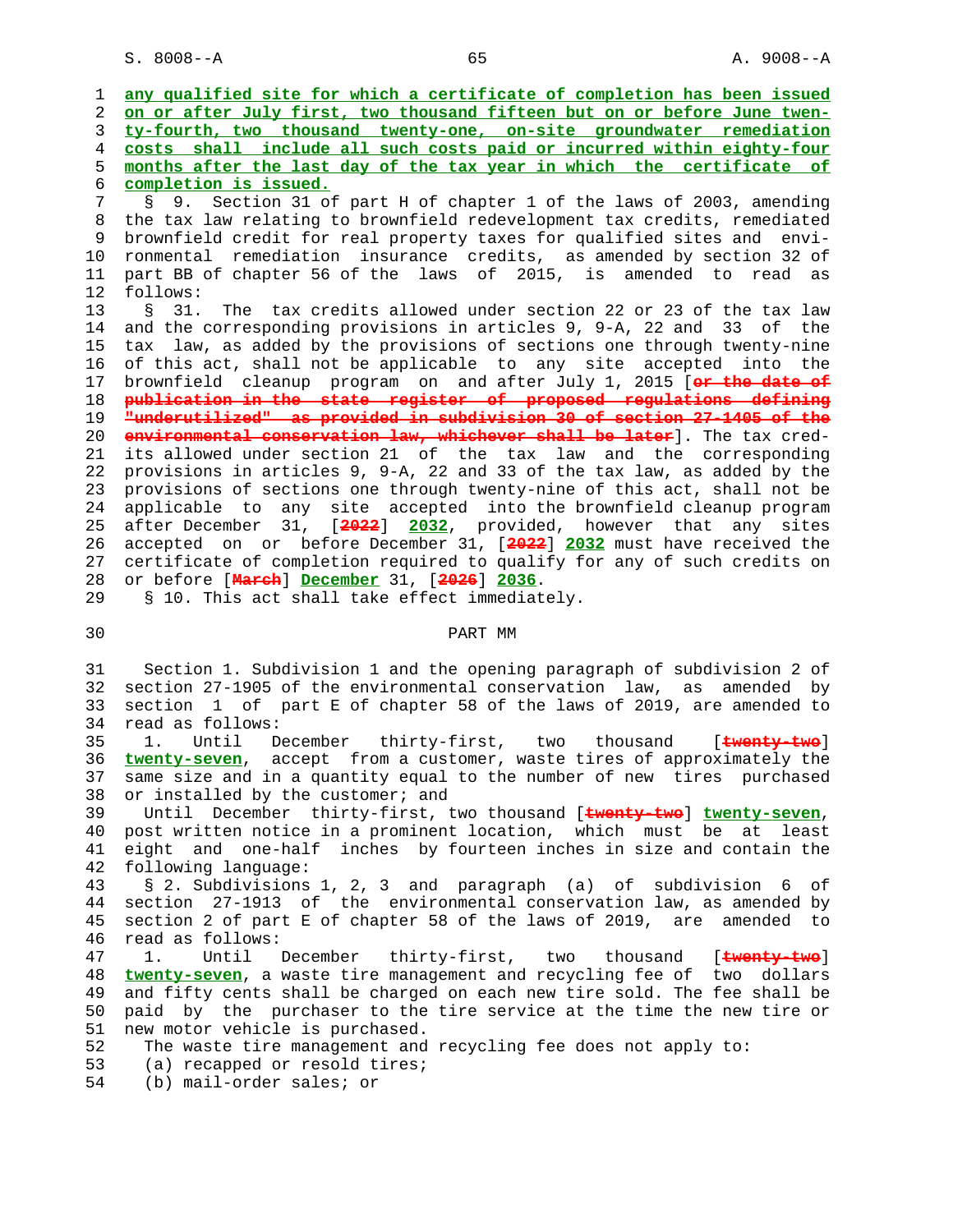1 (c) the sale of new motor vehicle tires to a person solely for the 2 purpose of resale provided the subsequent retail sale in this state is 3 subject to such fee. 4 2. Until December thirty-first, two thousand [**twenty-two**] 5 **twenty-seven**, the tire service shall collect the waste tire management 6 and recycling fee from the purchaser at the time of the sale and shall 7 remit such fee to the department of taxation and finance with the quar- 8 terly report filed pursuant to subdivision three of this section. 9 (a) The fee imposed shall be stated as an invoice item separate and 10 distinct from the selling price of the tire. 11 (b) The tire service shall be entitled to retain an allowance of twen- 12 ty-five cents per tire from fees collected. 13 3. [**Until March thirty-first, two thousand twenty-three, each**] **Each** 14 tire service maintaining a place of business in this state shall make a 15 return to the department of taxation and finance on a quarterly basis, 16 with the return for December, January, and February being due on or 17 before the immediately following March thirty-first; the return for 18 March, April, and May being due on or before the immediately following 19 June thirtieth; the return for June, July, and August being due on or 20 before the immediately following September thirtieth; and the return for 21 September, October, and November being due on or before the immediately 22 following December thirty-first. 23 (a) Each return shall include: 24 (i) the name of the tire service; 25 (ii) the address of the tire service's principal place of business and 26 the address of the principal place of business (if that is a different 27 address) from which the tire service engages in the business of making 28 retail sales of tires; 29 (iii) the name and signature of the person preparing the return; 30 (iv) the total number of new tires sold at retail for the preceding 31 quarter and the total number of new tires placed on motor vehicles prior 32 to original retail sale; 33 (v) the amount of waste tire management and recycling fees due; and 34 (vi) such other reasonable information as the department of taxation 35 and finance may require. 36 (b) Copies of each report shall be retained by the tire service for 37 three years. 38 If a tire service ceases business, it shall file a final return and 39 remit all fees due under this title with the department of taxation and 40 finance not more than one month after discontinuing that business. 41 (a) Until December thirty-first, two thousand [**twenty-two**] **twenty-sev-** 42 **en**, any additional waste tire management and recycling costs of the tire 43 service in excess of the amount authorized to be retained pursuant to 44 paragraph (b) of subdivision two of this section may be included in the 45 published selling price of the new tire, or charged as a separate per- 46 tire charge on each new tire sold. When such costs are charged as a 47 separate per-tire charge: (i) such charge shall be stated as an invoice 48 item separate and distinct from the selling price of the tire; (ii) the 49 invoice shall state that the charge is imposed at the sole discretion of 50 the tire service; and (iii) the amount of such charge shall reflect the 51 actual cost to the tire service for the management and recycling of 52 waste tires accepted by the tire service pursuant to section 27-1905 of 53 this title, provided however, that in no event shall such charge exceed 54 two dollars and fifty cents on each new tire sold.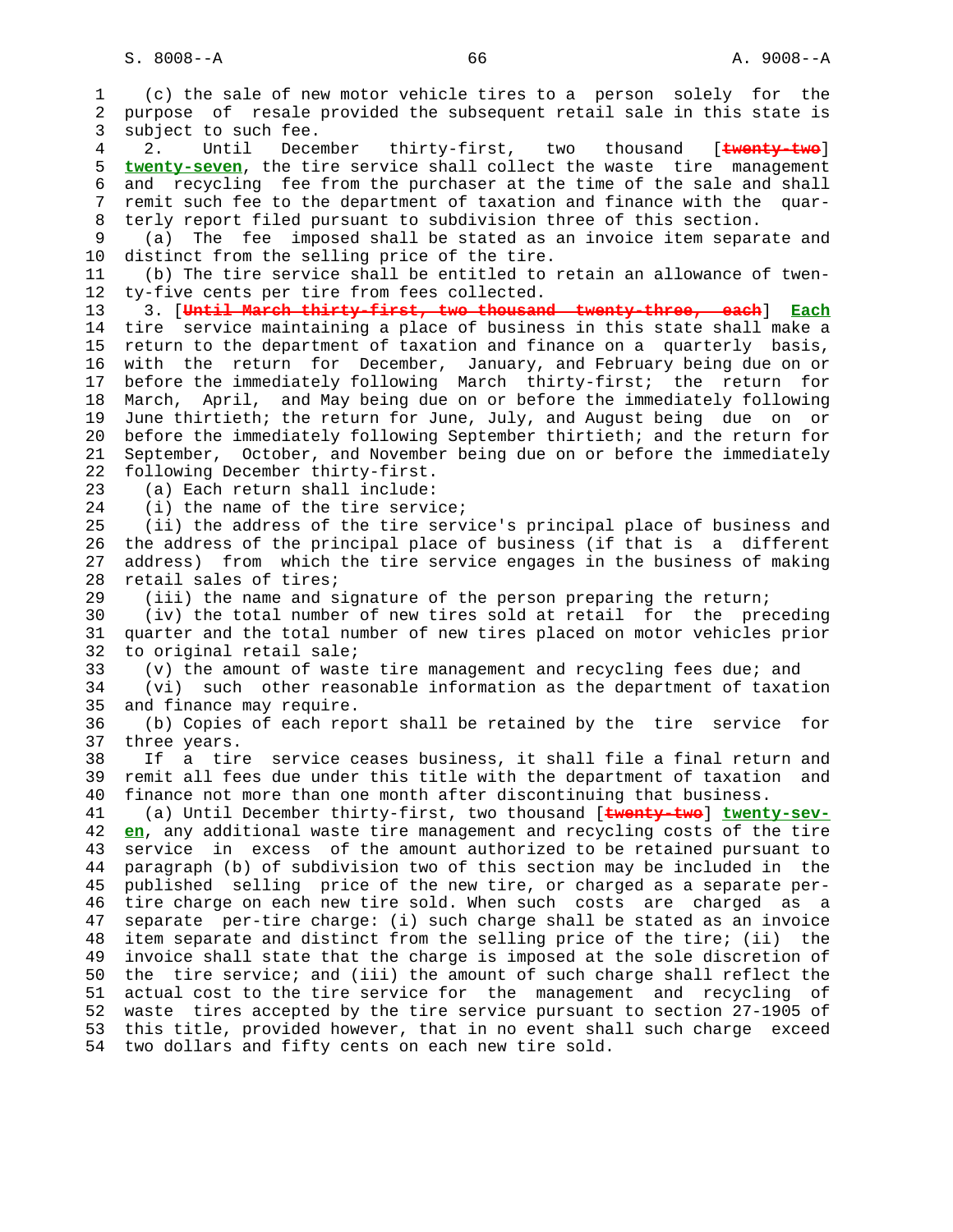$S. 8008--A$  67  $A. 9008--A$ 

| S.       | Subdivision 3 of section 27-1913 of the environmental conserva-<br>3.                                                                              |
|----------|----------------------------------------------------------------------------------------------------------------------------------------------------|
|          | tion law, as amended by section two of this act, is amended to<br>read<br>as                                                                       |
| follows: |                                                                                                                                                    |
| 3.       | Each tire service maintaining a place of business in this state                                                                                    |
|          | shall make a return to the department of taxation and finance [on a                                                                                |
|          | quarterly basis, with the return for December, January, and February                                                                               |
|          | being due on or before the immediately following March thirty-first, the                                                                           |
|          | return for March, April, and May being due on or before the immediately                                                                            |
|          | following June thirtieth, the return for June, July, and August being                                                                              |
|          | due on or before the immediately following September thirtieth, and the                                                                            |
|          | return for September, October, and November being due on or before the                                                                             |
|          | immediately following December thirty-first.                                                                                                       |
|          | (a) Each return shall include:<br>$(i)$ the name of the tire service;                                                                              |
|          | (ii) the address of the tire service's principal place of business and                                                                             |
|          | the address of the principal place of business (if that is a different                                                                             |
|          | address) from which the tire service engages in the business of making                                                                             |
|          | retail sales of tires,                                                                                                                             |
|          | (iii) the name and signature of the person preparing the return,                                                                                   |
|          | (iv) the total number of new tires sold at retail for the preceding                                                                                |
|          | quarter and the total number of new tires placed on motor vehicles prior                                                                           |
|          | to original retail sale,                                                                                                                           |
|          | (v) the amount of waste tire management and recycling fees due, and                                                                                |
|          | (vi) such other reasonable information as the department of taxation                                                                               |
|          | and finance may require.                                                                                                                           |
|          | (b) Copies of each report shall be retained by the tire service for                                                                                |
|          | three years.                                                                                                                                       |
|          | If a tire service ceases business, it shall file a final return and<br>remit all fees due under this title with the department of taxation and     |
|          | finance not more than one month after discontinuing that business 3 on                                                                             |
|          | such form and including such information as the commissioner of taxation                                                                           |
|          | and finance may require. Such returns shall be due at the same time and                                                                            |
|          | for the same periods as the sales tax return of such tire service, in                                                                              |
|          | accordance with section eleven hundred thirty-six of the tax law, and                                                                              |
|          | payment of all fees due for such periods shall be remitted with such                                                                               |
|          |                                                                                                                                                    |
|          | returns.                                                                                                                                           |
|          | § 4. Subdivision 5 of section 27-1913 of the<br>environmental<br>conserva-                                                                         |
|          | tion law, as added by section 2 of part E of chapter 686 of the laws of                                                                            |
|          | 2003, is amended to read as follows:                                                                                                               |
|          | 5. (a) The provisions of article [twenty-seven] twenty-eight of the                                                                                |
| tax      | law, including the provisions relating to definitions, exemptions,                                                                                 |
|          | returns, personal liability for the tax, collection of tax from the                                                                                |
|          | customer, payment of tax and the administration of the tax imposed,                                                                                |
|          | shall apply to the provisions of this section in the same<br>and<br>manner                                                                         |
| with     | same force and effect as if the language of such article had<br>the                                                                                |
|          | been incorporated in full into this section and had expressly referred                                                                             |
|          | to the fee under this section, except to the extent that any provision                                                                             |
|          | of such article is either inconsistent with a provision of this<br>section                                                                         |
| or       | not relevant to this section. For purposes of this section, any<br>is                                                                              |
|          | reference to a tax or the taxes imposed by article twenty-eight of the                                                                             |
|          | tax law shall be deemed also to refer to the waste tire management and                                                                             |
|          | recycling fee imposed under the authority of this section unless a                                                                                 |
|          | different meaning is clearly required.                                                                                                             |
|          | Notwithstanding the provisions of paragraph (a) of this subdivi-<br>(b)                                                                            |
|          | sion, the exemptions provided in section eleven hundred sixteen of the<br>tax law shall not apply to this section except with respect to the enti- |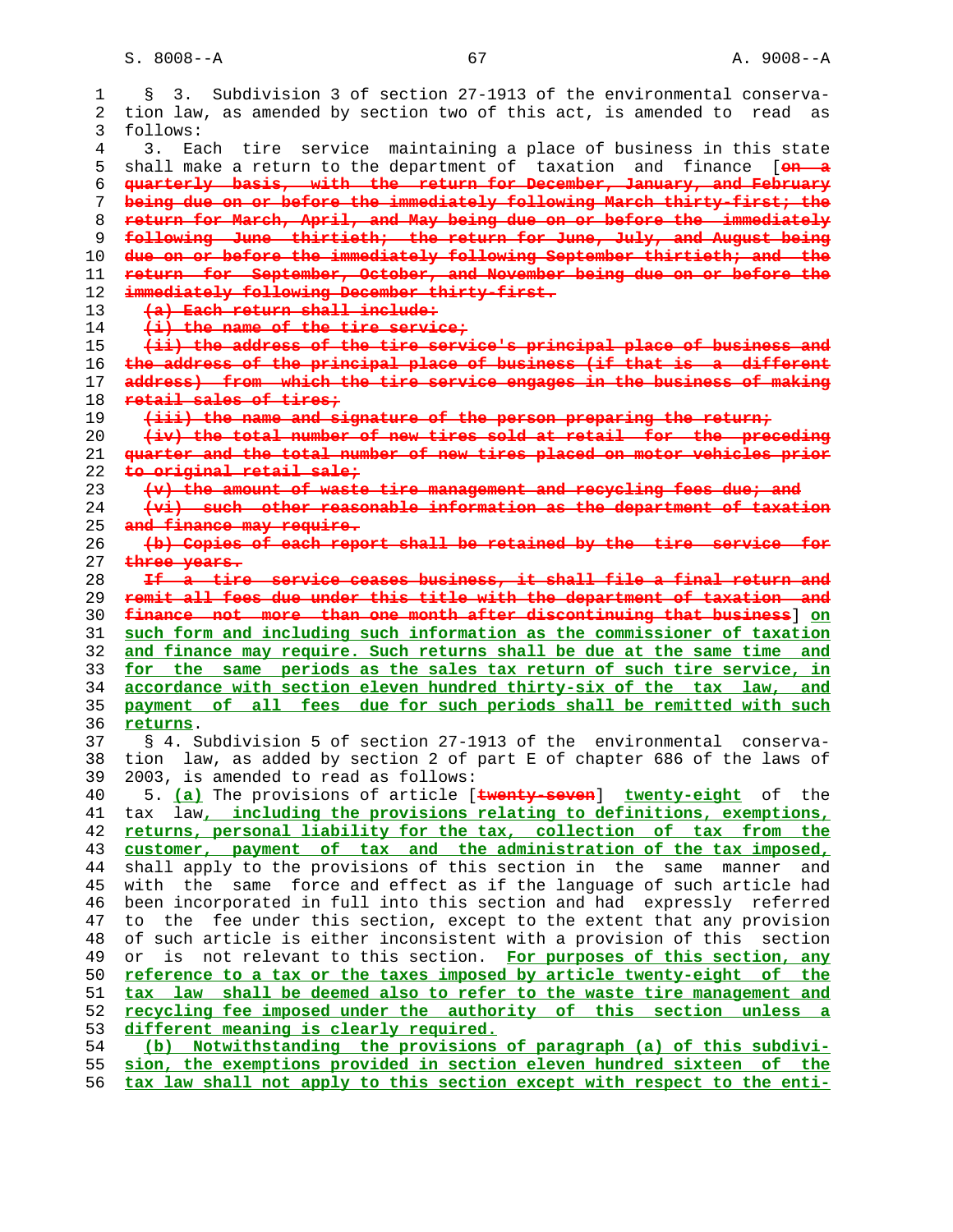# 1 **ties described in paragraphs one, two, three and six of subdivision (a)** 2 **of such section.** 3 § 5. This act shall take effect immediately; provided that sections 4 three and four of this act shall take effect on March 1, 2023; provided, 5 further, that the return for the quarterly period ending on the last day 6 of February, 2023 shall be due on March 31, 2023, and any fees required 7 to be collected and paid for such period must be remitted with such 8 return. 9 PART NN 10 Section 1. Sections 1, 2, and 3 of section 1 and section 2 of part TT 11 of chapter 59 of the laws of 2021 authorizing the creation of state debt 12 in the amount of three billion dollars, in relation to creating the 13 environmental bond act of 2022 "restore mother nature" for the purposes 14 of environmental improvements that preserve, enhance, and restore New 15 York's natural resources and reduce the impact of climate change; and 16 providing for the submission to the people of a proposition or question 17 therefor to be voted upon at the general election to be held in Novem- 18 ber, 2022, are amended to read as follows: 19 § 1. Short title. This act shall be known and may be cited as the 20 "**clean water, clean air, and green jobs** environmental bond act of 2022 21 [**restore mother nature**]". 22 § 2. Creation of state debt. The creation of state debt in an amount 23 not exceeding in the aggregate [**three**] **four** billion dollars 24 [**(\$3,000,000,000)**] **(\$4,000,000,000)** is hereby authorized to provide 25 moneys for the single purpose of making environmental improvements that 26 preserve, enhance, and restore New York's natural resources and reduce 27 the impact of climate change by funding capital projects for: restora- 28 tion and flood risk reduction not less than one billion **two hundred** 29 **million** dollars [**(\$1,000,000,000)**] **(\$1,200,000,000)**; open space land 30 conservation and recreation up to [**five**] **six** hundred fifty million 31 dollars [**(\$550,000,000)**] **(\$650,000,000)**; climate change mitigation up to 32 [**seven hundred**] **one billion one hundred** million dollars [**(\$700,000,000)**] 33 **(\$1,100,000,000)**; and, water quality improvement and resilient infras- 34 tructure not less than [**five**] **six** hundred fifty million dollars 35 [**(\$550,000,000)**] **(\$650,000,000)**. 36 § 3. Bonds of the state. The state comptroller is hereby authorized 37 and empowered to issue and sell bonds of the state up to the aggregate 38 amount of [**three**] **four** billion dollars [**(\$3,000,000,000)**] 39 **(\$4,000,000,000)** for the purposes of this act, subject to the provisions 40 of article 5 of the state finance law. The aggregate principal amount of 41 such bonds shall not exceed [**three**] **four** billion dollars 42 [**(\$3,000,000,000)**] **(\$4,000,000,000)** excluding bonds issued to refund or 43 otherwise repay bonds heretofore issued for such purpose; provided, 44 however, that upon any such refunding or repayment, the total aggregate 45 principal amount of outstanding bonds may be greater than [**three**] **four** 46 billion dollars [**(\$3,000,000,000)**] **(\$4,000,000,000)** only if the present 47 value of the aggregate debt service of the refunding or repayment bonds

 48 to be issued shall not exceed the present value of the aggregate debt 49 service of the bonds to be refunded or repaid. The method for calculat- 50 ing present value shall be determined by law.

 51 § 2. This act shall take effect immediately, provided that the 52 provisions of section one of this act shall not take effect unless and 53 until this act shall have been submitted to the people at the general 54 election to be held in November 2022 and shall have been approved by a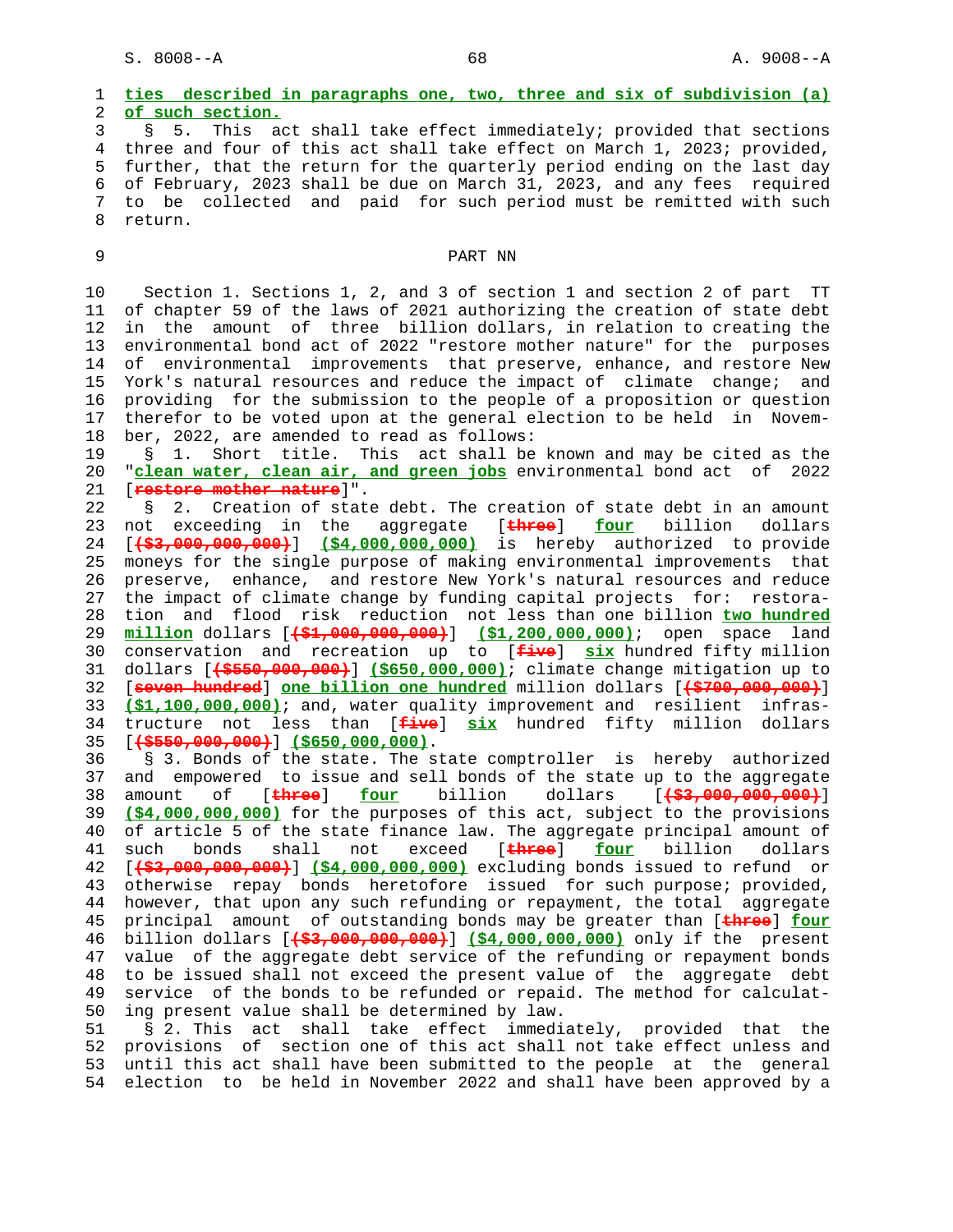1 majority of all votes cast for and against it at such general election. 2 Upon approval by the people, section one of this act shall take effect 3 immediately. The ballots to be furnished for the use of voters upon 4 submission of this act shall be in the form prescribed by the election 5 law and the proposition or question to be submitted shall be printed 6 thereon in the following form, namely "To address and combat the impact 7 of climate change and damage to the environment, the **"Clean Water, Clean** 8 **Air, and Green Jobs** Environmental Bond Act of 2022 [**"Restore Mother** 9 **Nature**]" authorizes the sale of state bonds up to [**three**] **four** billion 10 dollars to fund environmental protection, natural restoration, resilien- 11 cy, and clean energy projects. Shall the Environmental Bond Act of 2022 12 be approved?".

13 § 2. This act shall take effect immediately.

## 14 PART OO

 15 Section 1. The article heading of article 58 of the environmental 16 conservation law, as added by section 1 of part UU of chapter 59 of the 17 laws of 2021, is amended to read as follows:

 18 IMPLEMENTATION OF THE ENVIRONMENTAL BOND ACT OF 2022 "[**RESTORE MOTHER** 19 **NATURE**] **CLEAN WATER, CLEAN AIR, AND GREEN JOBS**"

 20 § 2. Subdivision 1 of section 58-0101 of the environmental conserva- 21 tion law, as added by section 1 of part UU of chapter 59 of the laws of 22 2021, is amended to read as follows:

 23 1. "Bonds" shall mean general obligation bonds issued pursuant to the 24 environmental bond act of 2022 "[**restore mother nature**] **clean water,** 25 **clean air, and green jobs**" in accordance with article VII of the New 26 York state constitution and article five of the state finance law.

 27 § 3. Section 58-0103 of the environmental conservation law, as added 28 by section 1 of part UU of chapter 59 of the laws of 2021, is amended to 29 read as follows:

30 § 58-0103. Allocation of moneys.

 31 The moneys received by the state from the sale of bonds pursuant to 32 the environmental bond act of 2022 shall be disbursed in the following 33 amounts pursuant to appropriations as specifically provided for in 34 titles three, five, seven, and nine of this article:

 35 1. Not less than one billion **two hundred million** dollars 36 [**(\$1,000,000,000)**] **(\$1,200,000,000)** for restoration and flood risk 37 reduction as set forth in title three of this article.

 38 2. Up to [**five**] **six** hundred fifty million dollars [**(\$550,000,000)**] 39 **(\$650,000,000)** for open space land conservation and recreation as set 40 forth in title five of this article.

 41 3. Up to [**seven**] **one billion one** hundred million dollars 42 [**(\$700,000,000)**] **(\$1,100,000,000)** for climate change mitigation as set 43 forth in title seven of this article.

 44 4. Not less than [**five**] **six** hundred fifty million dollars 45 [**(\$550,000,000)**] **(\$650,000,000)** for water quality improvement and resil- 46 ient infrastructure as set forth in title nine of this article.

 47 § 4. Subdivision 1 of section 58-0105 of the environmental conserva- 48 tion law, as added by section 1 of part UU of chapter 59 of the laws of 49 2021, is amended to read as follows:

 50 1. Administer funds generated pursuant to the environmental bond act 51 of 2022 "[**restore mother nature**] **clean water, clean air, and green** 52 **jobs**".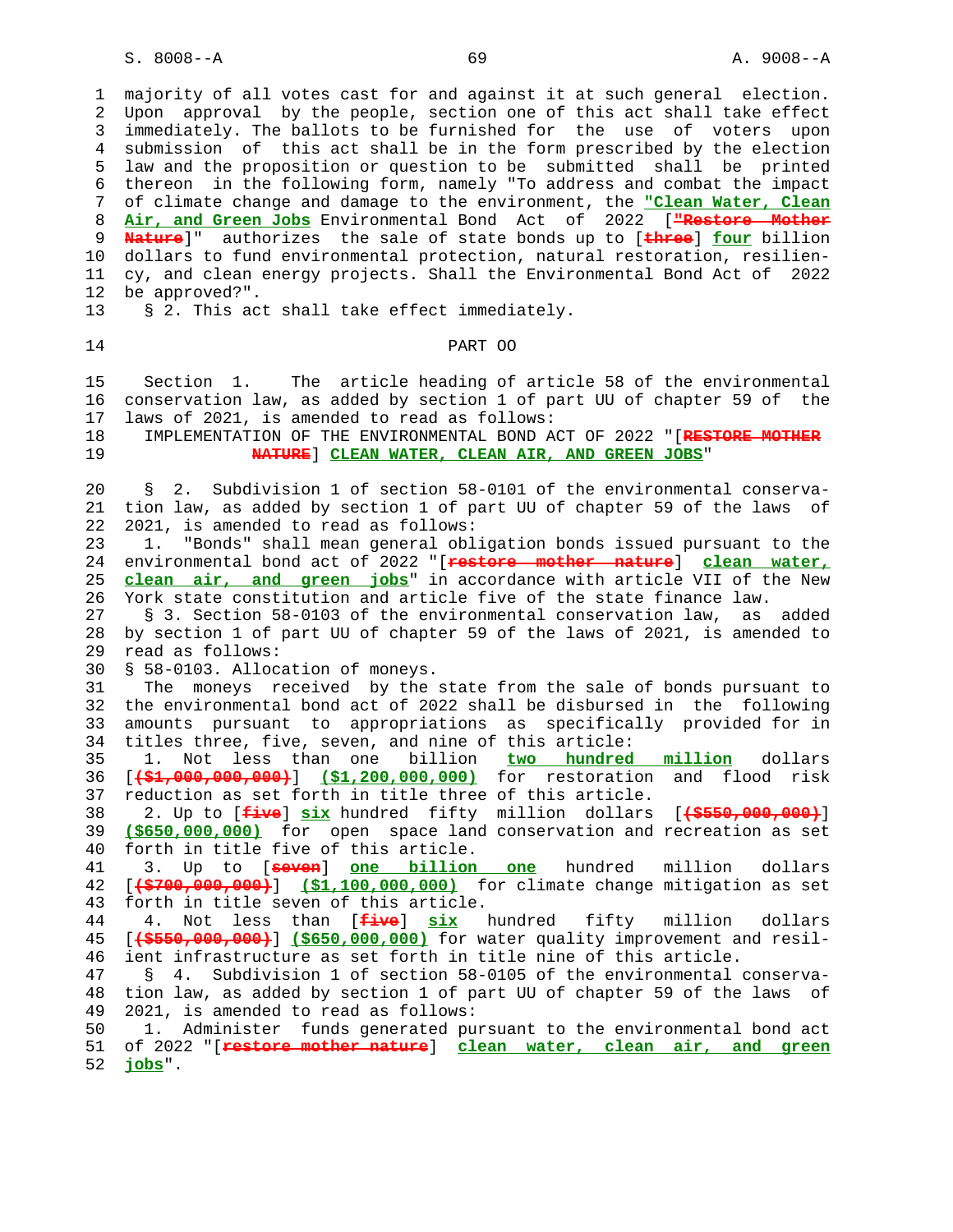1 § 5. Section 58-0301 of the environmental conservation law, as added 2 by section 1 of part UU of chapter 59 of the laws of 2021, is amended to 3 read as follows: 4 § 58-0301. Allocation of moneys. 5 Of the moneys received by the state from the sale of bonds pursuant to 6 the environmental bond act of 2022, not less than one billion **two** 7 **hundred million** dollars [**(\$1,000,000,000)**] **(\$1,200,000,000)** shall be 8 available for disbursements for restoration and flood risk reduction 9 projects developed pursuant to section 58-0303 of this title. Not more 10 than two hundred fifty million dollars (\$250,000,000) of this amount 11 shall be available for projects pursuant to subdivision two of section 12 58-0303 of this title and not less than one hundred million dollars 13 (\$100,000,000) each shall be available for coastal rehabilitation and 14 shoreline restoration projects and projects which address inland flood- 15 ing, pursuant to paragraph a of subdivision one of section 58-0303 of 16 this title. 17 § 6. Section 58-0501 of the environmental conservation law, as added 18 by section 1 of part UU of chapter 59 of the laws of 2021, is amended to 19 read as follows: 20 § 58-0501. Allocation of moneys. 21 Of the moneys received by the state from the sale of bonds pursuant to 22 the environmental bond act of 2022 to be used for open space land 23 conservation and recreation projects, up to [**five**] **six** hundred fifty 24 million dollars [**(\$550,000,000)**] **(\$650,000,000)** shall be available for 25 programs, plans, and projects developed pursuant to section 58-0503 of 26 this title, however, not more than seventy-five million dollars 27 (\$75,000,000) shall be made available for the creation of a fish hatch- 28 ery, or the improvement, expansion, repair or maintenance of existing 29 fish hatcheries, not less than two hundred million dollars 30 (\$200,000,000) shall be made available for open space land conservation 31 projects pursuant to paragraph a of subdivision one of section 58-0503 32 of this title and not less than one hundred million dollars 33 (\$100,000,000) shall be made available for farmland protection pursuant 34 to paragraph b of subdivision one of section 58-0503 of this title. 35 § 7. Section 58-0701 of the environmental conservation law, as added 36 by section 1 of part UU of chapter 59 of the laws of 2021, is amended to 37 read as follows: 38 § 58-0701. Allocation of moneys. 39 Of the moneys received by the state from the sale of bonds pursuant to 40 the environmental bond act of 2022, up to [**seven**] **one billion one** 41 hundred million dollars [**(\$700,000,000)**] **(\$1,100,000,000)** shall be made 42 available for disbursements for climate change mitigation projects 43 developed pursuant to section 58-0703 of this title. Not less than three 44 hundred fifty million dollars (\$350,000,000) of this amount shall be 45 available for green buildings projects. 46 § 8. Section 58-0901 of the environmental conservation law, as added 47 by section 1 of part UU of chapter 59 of the laws of 2021, is amended to 48 read as follows: 49 § 58-0901. Allocation of moneys. 50 Of the moneys received by the state from the sale of bonds pursuant to 51 the environmental bond act of 2022 for disbursements for state assist- 52 ance for water quality improvement projects as defined by title one of 53 this article, not less than [**five**] **six** hundred fifty million dollars 54 [**(\$550,000,000)**] **(\$650,000,000)** shall be available for water quality

 55 improvement projects developed pursuant to section 58-0903 of this 56 title. Not less than two hundred million dollars (\$200,000,000) of this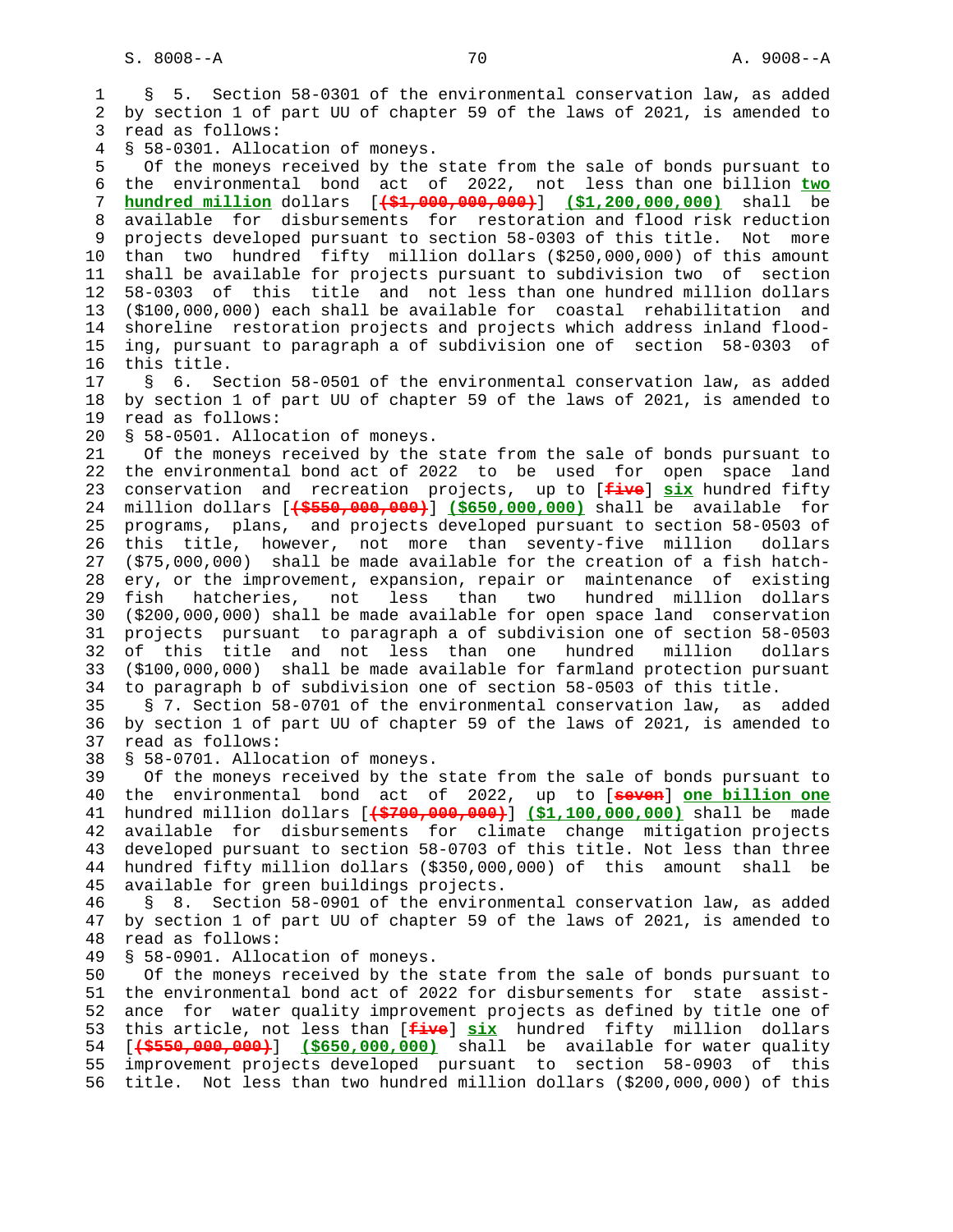1 amount shall be available for wastewater infrastructure projects under- 2 taken pursuant to the New York state water infrastructure improvement 3 act of 2017 pursuant to paragraph e of subdivision one of section 4 58-0903 of this title, and not less than one hundred million dollars 5 (\$100,000,000) shall be available for municipal stormwater projects 6 pursuant to paragraph a of subdivision one of section 58-0903 of this 7 title. 8 § 9. Subdivision 1 of section 58-1103 of the environmental conserva- 9 tion law, as added by section 1 of part UU of chapter 59 of the laws of 10 2021, is amended to read as follows: 11 1. No later than sixty days following the end of each fiscal year, 12 each department, agency, public benefit corporation, and public authori- 13 ty receiving an allocation or allocations of appropriation financed from 14 the [**restore mother nature**] **clean water, clean air, and green jobs** envi- 15 ronmental bond act of 2022 shall submit to the commissioner in a manner 16 and form prescribed by the department, the following information as of 17 March thirty-first of such fiscal year, within each category listed in 18 this title: the total appropriation; total commitments; year-to-date 19 disbursements; remaining uncommitted balances; and a description of each 20 project. 21 § 10. Section 97-tttt of the state finance law, as added by section 2 22 of part UU of chapter 59 of the laws of 2021, is amended to read as 23 follows: 24 § 97-tttt. [**Restore mother nature**] **Clean water, clean air, and green** 25 **jobs** bond fund. 1. There is hereby established in the joint custody of 26 the state comptroller and the commissioner of taxation and finance a 27 special fund to be known as the "[**restore mother nature**] **clean water,** 28 **clean air, and green jobs** bond fund". 29 2. The state comptroller shall deposit into the [**restore mother** 30 **nature**] **clean water, clean air, and green jobs** bond fund all moneys 31 received by the state from the sale of bonds and/or notes for uses 32 eligible pursuant to section four of the environmental bond act of 2022 33 "[**restore mother nature**] **clean water, clean air, and green jobs**". 34 3. Moneys in the [**restore mother nature**] **clean water, clean air, and** 35 **green jobs** bond fund, following appropriation by the legislature and 36 allocation by the director of the budget, shall be available only for 37 reimbursement of expenditures made from appropriations from the capital 38 projects fund for the purpose of the [**restore mother nature**] **clean** 39 **water, clean air, and green jobs** bond fund, as set forth in the environ- 40 mental bond act of 2022 "[**restore mother nature**] **clean water, clean air,** 41 **and green jobs**". 42 4. No moneys received by the state from the sale of bonds and/or notes 43 sold pursuant to the environmental bond act of 2022 "[**restore mother** 44 **nature**] **clean water, clean air, and green jobs**" shall be expended for 45 any project until funds therefor have been allocated pursuant to the 46 provisions of this section and copies of the appropriate certificates of<br>47 approval filed with the chair of the senate finance committee. the chair approval filed with the chair of the senate finance committee, the chair 48 of the assembly ways and means committee and the state comptroller. 49 § 11. Subdivision 32 of section 61 of the state finance law, as added 50 by section 3 of part UU of chapter 59 of the laws of 2021, is amended to 51 read as follows: 52 32. Thirty years. For the payment of "[**restore mother nature**] **clean** 53 **water, clean air, and green jobs**" projects, as defined in article 54 fifty-eight of the environmental conservation law and undertaken pursu- 55 ant to a chapter of the laws of two thousand twenty-one, enacting and 56 constituting the environmental bond act of 2022 "[**restore mother nature**]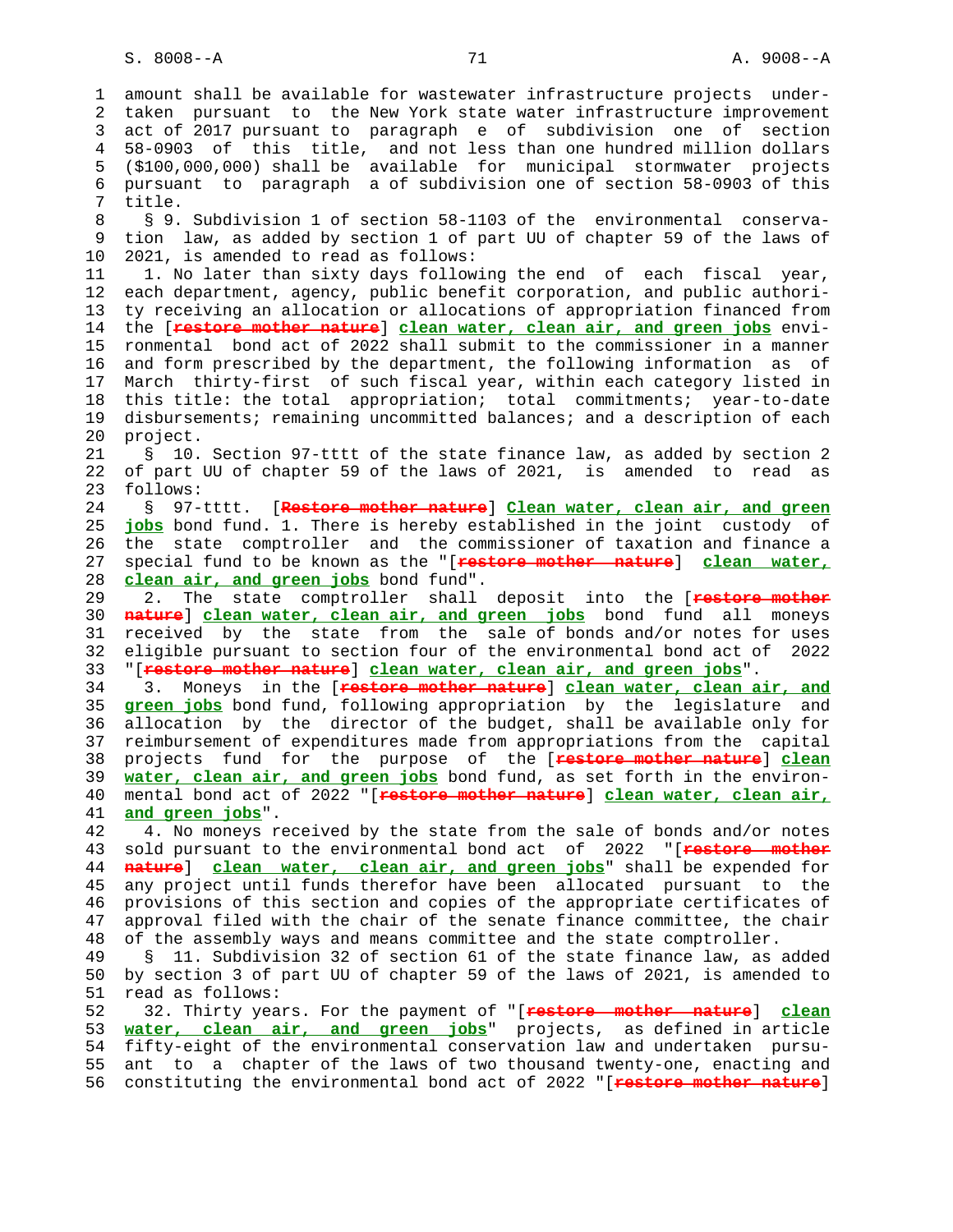1 **clean water, clean air, and green jobs**". Thirty years for flood control 2 infrastructure, other environmental infrastructure, wetland and other 3 habitat restoration, water quality projects, acquisition of land, 4 including acquisition of real property, and renewable energy projects. 5 Notwithstanding the foregoing, for the purposes of calculating annual 6 debt service, the state comptroller shall apply a weighted average peri- 7 od of probable life of [**restore mother nature**] **clean water, clean air,** 8 **and green jobs** projects, including any other works or purposes to be 9 financed with state debt. Weighted average period of probable life shall<br>10 be determined by computing the sum of the products derived from multibe determined by computing the sum of the products derived from multi- 11 plying the dollar value of the portion of the debt contracted for each 12 work or purpose (or class of works or purposes) by the probable life of 13 such work or purpose (or class of works or purposes) and dividing the 14 resulting sum by the dollar value of the entire debt after taking into 15 consideration any original issue premium or discount.

 16 § 12. Section 5 of part UU of chapter 59 of the laws of 2021 amending 17 the environmental conservation law and the state finance law relating to 18 the implementation of the environmental bond act of 2022 "restore mother 19 nature", is amended to read as follows:

 20 § 5. This act shall take effect only in the event that section 1 of 21 part TT of the chapter of the laws of 2021 enacting the environmental 22 bond act of 2022 "[**restore mother nature**] **clean water, clean air, and** 23 **green jobs**" is submitted to the people at the general election to be 24 held in November 2022 and is approved by a majority of all votes cast 25 for and against it at such election. Upon such approval, this act shall 26 take effect immediately; provided that the commissioner of environmental 27 conservation shall notify the legislative bill drafting commission upon 28 the occurrence of the enactment of section 1 of part TT of the chapter 29 of the laws of 2021 enacting the environmental bond act of 2022 30 "[**restore mother nature**] **clean water, clean air, and green jobs**", in 31 order that the commission may maintain an accurate and timely effective 32 data base of the official text of the laws of the state of New York in 33 furtherance of effectuating the provisions of section 44 of the legisla- 34 tive law and section 70-b of the public officers law. Effective imme- 35 diately, the addition, amendment, and/or repeal of any rule or regu- 36 lation necessary for the implementation of the foregoing sections of 37 this act are authorized [**and directed**] to be made and completed on or 38 before such effective date.

 39 § 13. This act shall take effect immediately; provided, however that 40 sections one, two, three, four, five, six, seven, eight, nine, ten and 41 eleven of this act shall take effect on the same date and in the same 42 manner as part UU of chapter 59 of the laws of 2021, takes effect.

### 43 PART PP

 44 Section 1. Subdivision (a) of section 1421 of the tax law, as amended 45 by section 4 of part OOO of chapter 59 of the laws of 2019, is amended 46 to read as follows:

 47 (a) From the taxes, interest and penalties attributable to the tax 48 imposed pursuant to section fourteen hundred two of this article, the 49 amount of one hundred ninety-nine million three hundred thousand dollars 50 shall be deposited by the comptroller in the environmental protection 51 fund established pursuant to section ninety-two-s of the state finance 52 law for the fiscal year beginning April first, two thousand nine; the 53 amount of one hundred nineteen million one hundred thousand dollars 54 shall be deposited in such fund for the fiscal year beginning April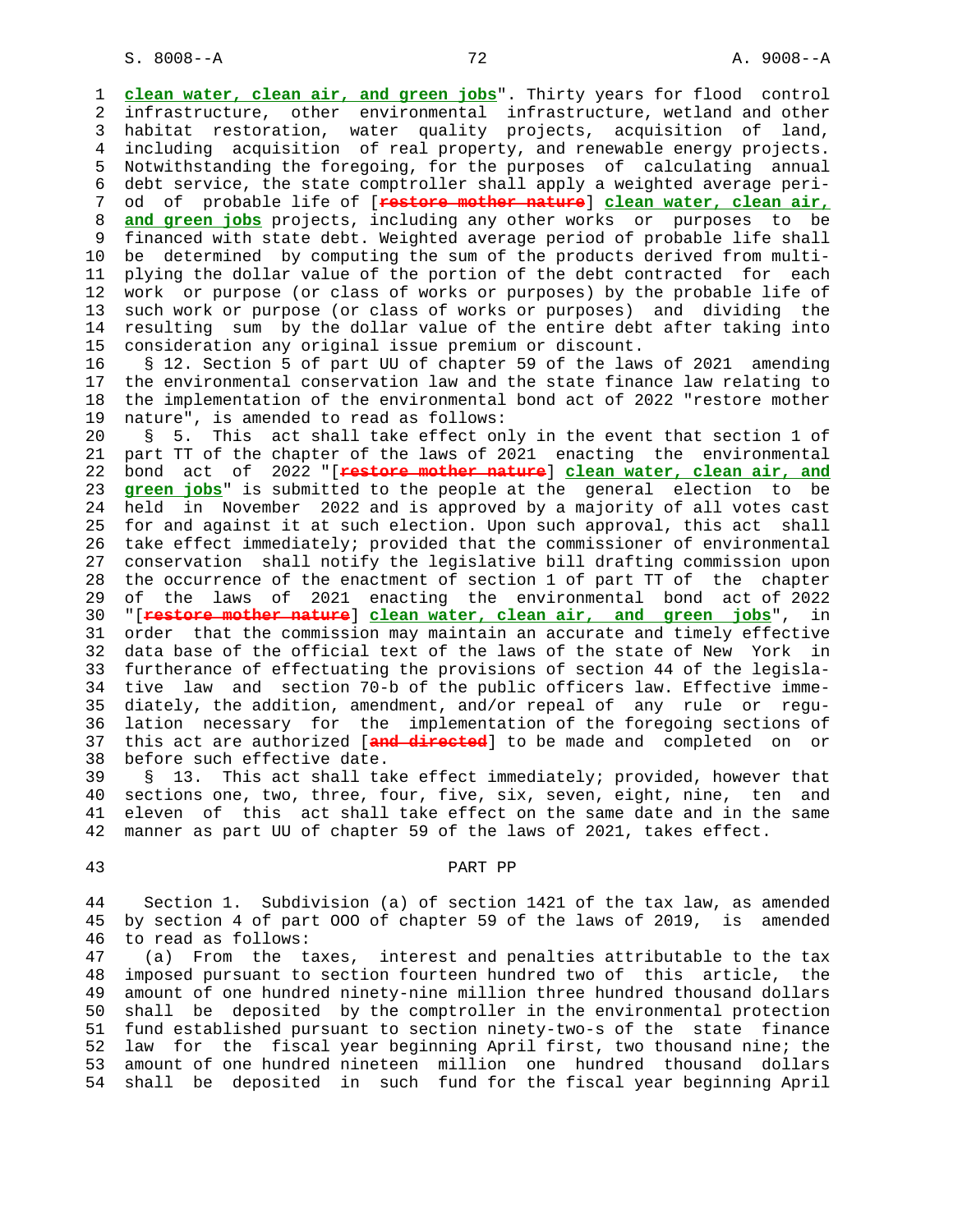1 first, two thousand ten; **the amount of two hundred fifty-seven million** 2 **three hundred fifty thousand dollars shall be deposited into such fund** 3 **for the fiscal year beginning April first, two thousand twenty-two;** and 4 for each fiscal year thereafter. On or before June twelfth, nineteen 5 hundred ninety-five and on or before the twelfth day of each month ther- 6 eafter (excepting the first and second months of each fiscal year), the 7 comptroller shall deposit into such fund from the taxes, interest and 8 penalties collected pursuant to such section fourteen hundred two of 9 this article which have been deposited and remain to the comptroller's 10 credit in the banks, banking houses or trust companies referred to in 11 section one hundred seventy-one-a of this chapter at the close of busi- 12 ness on the last day of the preceding month, an amount equal to one- 13 tenth of the annual amount required to be deposited in such fund pursu- 14 ant to this section for the fiscal year in which such deposit is 15 required to be made. In the event such amount of taxes, interest and 16 penalties so remaining to the comptroller's credit is less than the 17 amount required to be deposited in such fund by the comptroller, an 18 amount equal to the shortfall shall be deposited in such fund by the 19 comptroller with subsequent deposits, as soon as the revenue is avail- 20 able. Beginning April first, nineteen hundred ninety-seven, the comp- 21 troller shall transfer monthly to the clean water/clean air fund estab- 22 lished pursuant to section ninety-seven-bbb of the state finance law, 23 all moneys remaining from such taxes, interest and penalties collected 24 that are not required for deposit in the environmental protection fund. 25 § 2. This act shall take effect immediately.

## 26 PART QQ

 27 Section 1. Subdivisions 2, 3 and 7 of section 24-0105 of the environ- 28 mental conservation law, as added by chapter 614 of the laws of 1975, 29 subdivision 7 as renumbered by chapter 654 of the laws of 1977, are 30 amended to read as follows:

 31 2. Considerable acreage of freshwater wetlands in the state of New 32 York has been lost, despoiled or impaired by unregulated draining, 33 dredging, filling, excavating, building, pollution or other [**acts**] 34 **activities** inconsistent with the natural uses of such areas. [**Other** 35 **freshwater**] **Freshwater** wetlands are in jeopardy of being lost, despoiled 36 or impaired by such [**unrelated acts**] **activities**.

 37 3. Recurrent flooding aggravated or caused by the loss of freshwater 38 wetlands has serious effects upon natural ecosystems **and communities**. **The increasing severity and duration of storm-related flooding due to climate change, which has caused billions of dollars of property damage across the state, makes protection of all freshwater wetlands in the state of vital importance.**

 43 7. Any loss of freshwater wetlands deprives the people of the state of 44 some or all of the many and multiple benefits to be derived from 45 wetlands, to wit:

 46 (a) flood and storm control by the hydrologic absorption and storage 47 capacity of freshwater wetlands;

 48 (b) wildlife habitat by providing breeding, nesting and feeding 49 grounds and cover for many forms of wildlife, wildfowl and shorebirds, 50 including migratory wildfowl and rare**, endangered or threatened** species 51 [**such as the bald eagle and osprey**];

 52 (c) protection of subsurface water resources and provision for valu- 53 able watersheds and recharging ground water supplies;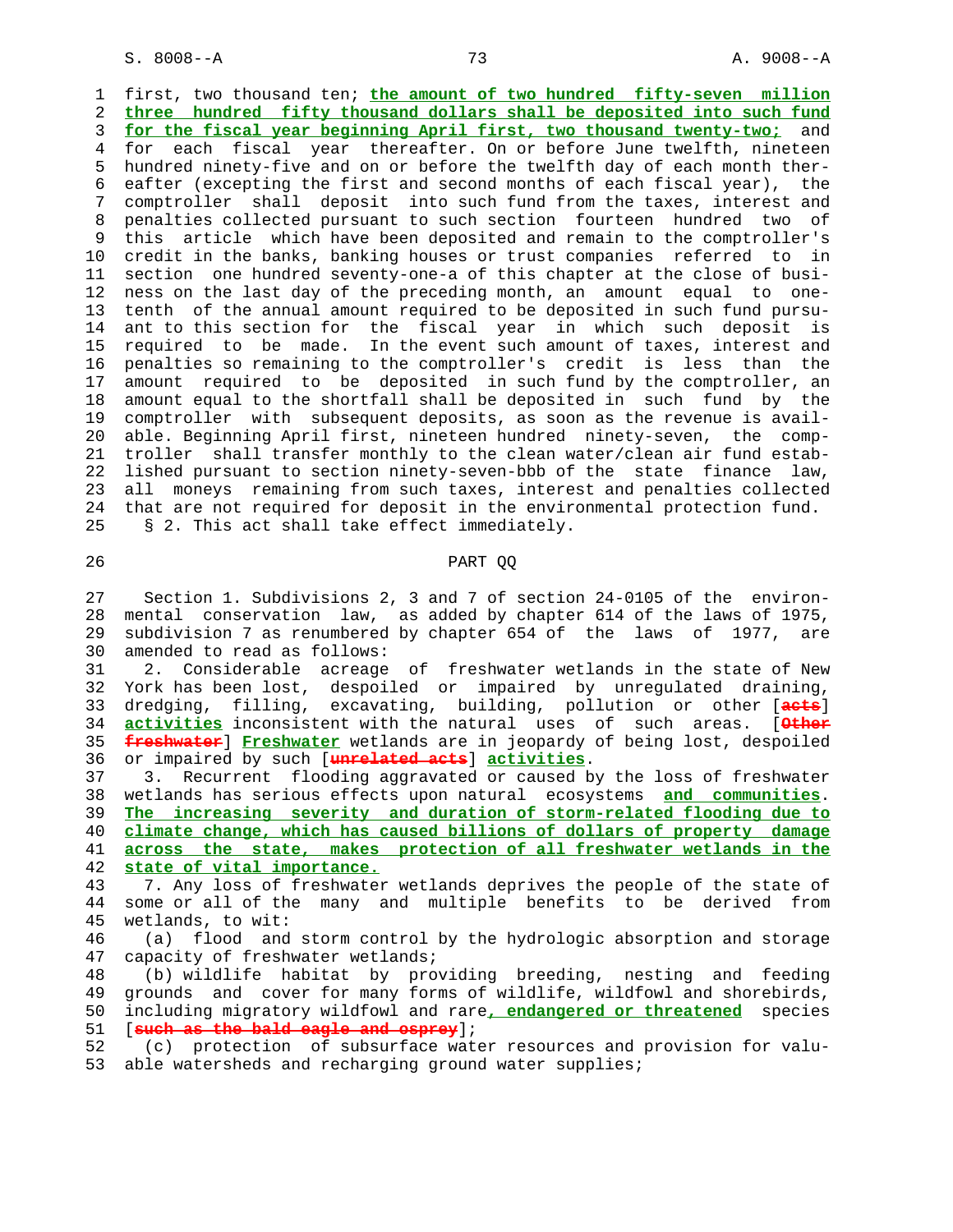1 (d) recreation by providing areas for hunting, fishing, boating, 2 hiking, bird watching, photography, camping and other uses; 3 (e) pollution treatment by serving as biological and chemical oxida- 4 tion basins; 5 (f) erosion control by serving as sedimentation areas and filtering 6 basins, absorbing silt and organic matter and protecting channels and 7 harbors; 8 (g) education and scientific research by providing readily accessible 9 outdoor bio-physical laboratories, living classrooms and vast training 10 and education resources; [**and**] 11 (h) open space and aesthetic appreciation by providing often the only 12 remaining open areas along crowded river fronts and coastal Great Lakes 13 regions; [**and**] 14 (i) sources of nutrients in freshwater food cycles and nursery grounds 15 and sanctuaries for freshwater fish[**.**]**;** 16 **(j) supporting a diversity of plant species that are rare, endangered** 17 **or threatened, or exploitably vulnerable as defined in section 9-1503 of** 18 **this chapter; and** 19 **(k) supporting a diversity of communities of plants and animals that** 20 **are deemed by the commissioner to be rare in the state or in a region of** 21 **the state.** 22 § 2. The opening paragraph and paragraphs (c) and (d) of subdivision 23 1, and subdivisions 2, 3 and 8 of section 24-0107 of the environmental 24 conservation law, as amended by chapter 654 of the laws of 1977, are 25 amended and two new subdivisions 9 and 10 are added to read as follows: 26 "Freshwater wetlands" means lands and waters of the state [**as shown on** 27 **the freshwater wetlands map**] **that have an area of at least twelve and** 28 **four-tenths acres or, if less than twelve and four-tenths acres in size,** 29 **are of unusual importance, and** which contain any or all of the follow- 30 ing: 31 (c) lands and waters substantially enclosed by aquatic or semi-aquatic 32 vegetation as set forth in paragraph (a) **of this subdivision** or by dead 33 vegetation as set forth in paragraph (b) **of this subdivision**, the regu- 34 lation of which is necessary to protect and preserve the aquatic and 35 semi-aquatic vegetation; and 36 (d) the waters overlying the areas set forth in **paragraphs** (a) and (b) 37 **of this subdivision** and the lands underlying **paragraph** (c) **of this** 38 **subdivision**. 39 2. "Freshwater wetlands map" shall mean a map promulgated by the 40 department pursuant to section 24-0301 of this article on which are 41 indicated the boundaries of any freshwater wetlands. **Freshwater wetland** 42 **maps depict the approximate location of wetlands and are not necessarily** 43 **determinative as to whether a permit is required pursuant to section** 44 **24-0701 of this article. There is a rebuttable presumption that mapped** 45 **and unmapped areas meeting the definition of a freshwater wetland in** 46 **this section are regulated and subject to permit requirements. This** 47 **presumption may be rebutted by presenting information to the department** 48 **that the area does not meet the definition contained in this section. A** 49 **wetland delineation by the department, or a verification by the depart-** 50 **ment of a wetland delineation by another party, is required to identify** 51 **the regulated freshwater wetland boundary in a particular location.** 52 3. "Boundaries of a freshwater wetland" shall mean the outer limit of 53 the vegetation specified in paragraphs (a) and (b) of subdivision one of 54 **this** section [**24-0107**] and of the lands and waters specified in para-

55 graph (c) of such subdivision.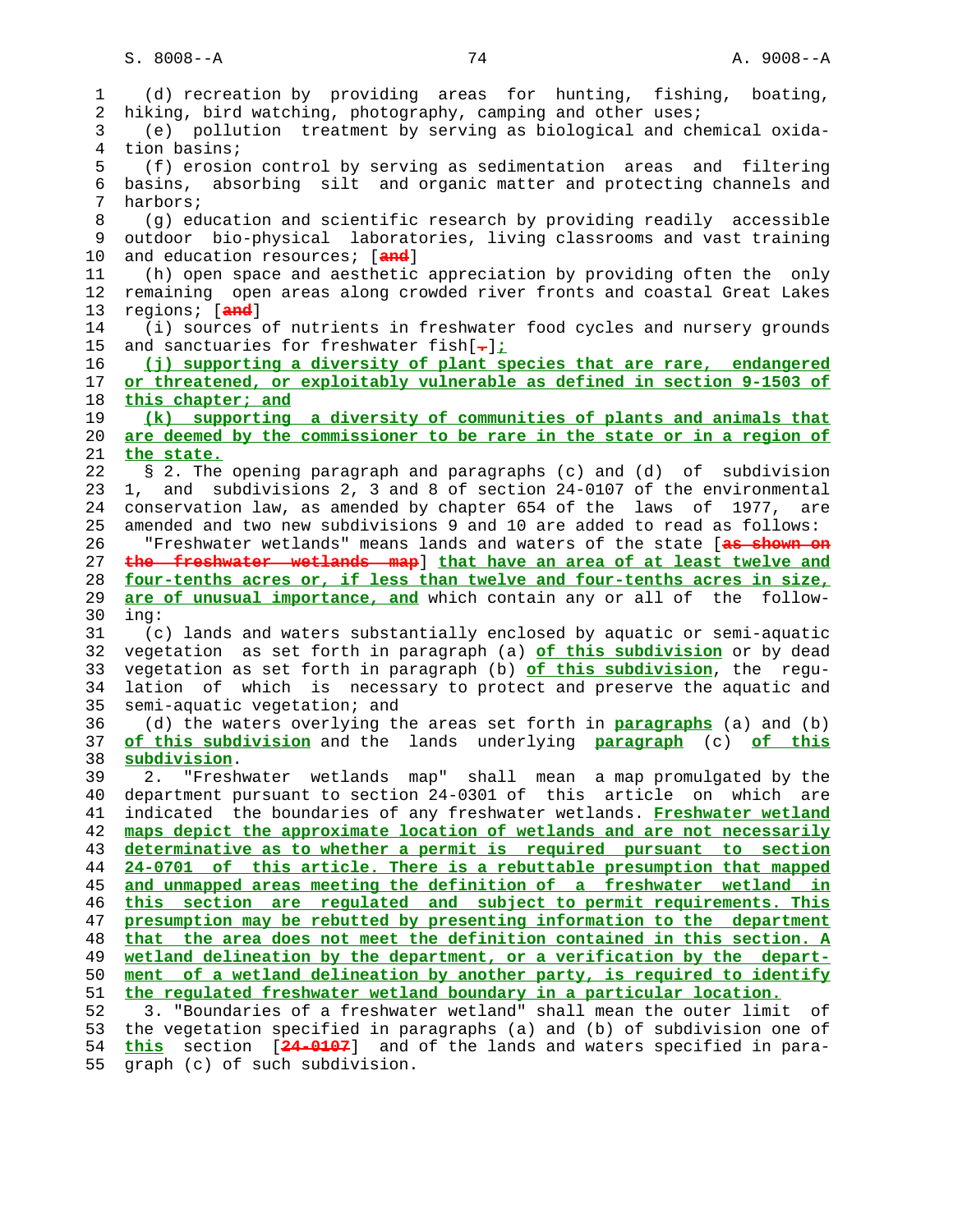S. 8008--A 75 A. 9008--A

| 1  | 8. "Pollution" shall mean the presence in the environment of [man-in-                                                                            |
|----|--------------------------------------------------------------------------------------------------------------------------------------------------|
| 2  | duced] human-induced conditions, or contaminants in quantities or char-                                                                          |
| 3  | acteristics which are or may be injurious to human, plant or wildlife,                                                                           |
| 4  | or other animal life or to property.                                                                                                             |
| 5  | 9. "Unusual importance" shall mean a freshwater wetland, regardless of                                                                           |
| 6  | size, that possesses one or more of the following characteristics as                                                                             |
|    |                                                                                                                                                  |
| 7  | determined by the department:                                                                                                                    |
| 8  | (a) it is located in a watershed that has experienced significant                                                                                |
| 9  | flooding in the past, or is expected to experience significant flooding                                                                          |
| 10 | in the future from severe storm events related to climate change;                                                                                |
| 11 | (b) it is located within an urbanized area, as defined by the United                                                                             |
| 12 | States census bureau;                                                                                                                            |
| 13 | (c) it contains a plant species occurring in fewer than thirty-five                                                                              |
| 14 | sites statewide or having fewer than five thousand individuals state-                                                                            |
| 15 | <u>wide;</u>                                                                                                                                     |
| 16 | (d) it contains habitat for an essential behavior of an endangered or                                                                            |
| 17 | threatened species or a species of special concern as defined under                                                                              |
| 18 | section 11-0535 of this chapter or listed as a species of greatest                                                                               |
| 19 | conservation need in New York's wildlife action plan;                                                                                            |
| 20 | (e) it is classified by the department as a Class I wetland;                                                                                     |
| 21 | (f) it was previously classified and mapped by the department                                                                                    |
|    | as a                                                                                                                                             |
| 22 | wetland of unusual local importance; or                                                                                                          |
| 23 | (q) it is determined by the commissioner to be of significant impor-                                                                             |
| 24 | tance to protecting the state's water quality.                                                                                                   |
| 25 | 10. "Delineation" shall mean a precise representation of a regulated                                                                             |
| 26 | freshwater wetland as defined in subdivisions one and three of this                                                                              |
| 27 | section.                                                                                                                                         |
| 28 | § 3. Subdivisions 1, 2, 3, 4 and 5 of section 24-0301 of the environ-                                                                            |
| 29 | mental conservation law are REPEALED.                                                                                                            |
| 30 | Subdivisions 6, 7 and 8 of section 24-0301 of the environmental<br>4.<br>S                                                                       |
| 31 | conservation law, subdivision 6 as amended by chapter 16 of the laws of                                                                          |
| 32 | and subdivision 7 as amended and subdivision 8 as added by chapter<br>2010                                                                       |
| 33 | 654 of the laws of 1977, are amended to read as follows:                                                                                         |
| 34 | [6.] 1. Except as provided in subdivision [eight] three of this                                                                                  |
| 35 | section, the commissioner shall supervise the maintenance of [such boun-                                                                         |
| 36 | dary] freshwater wetlands maps, which shall be available to the public                                                                           |
| 37 | [for inspection and examination at the regional office of the department                                                                         |
| 38 | in which the wetlands are wholly or partly located and in the office of                                                                          |
| 39 | the clerk of each county in which each such wetland or a portion thereof                                                                         |
| 40 | is located] on the department's website. The commissioner may readjust                                                                           |
| 41 | the map [thereafter to clarify the boundaries of the wetlands, to                                                                                |
| 42 | correct any errors on the map, to effect any additions, deletions or                                                                             |
| 43 | technical changes on the map, and to reflect changes as have occurred as                                                                         |
| 44 | a result of the granting of permits pursuant to sestion 24-0703 of this                                                                          |
|    | article, or natural changes which may have occurred through erosion,                                                                             |
| 45 | accretion, or otherwise. Notice of such readjustment shall be given in                                                                           |
| 46 | the same manner as set forth in subdivision five of this sestion for the                                                                         |
| 47 |                                                                                                                                                  |
| 48 | promulgation of final freshwater wetlands maps. In addition, at the time                                                                         |
| 49 | notice is provided pursuant to subdivision five of this section, the                                                                             |
| 50 | commissioner shall update any digital image of the map posted on the                                                                             |
| 51 | department's website to reflect such readjustment] at any time to more                                                                           |
| 52 | accurately depict the approximate location of wetlands.                                                                                          |
| 53 | [7.] 2. Except as provided in subdivision [eight] three of this                                                                                  |
|    |                                                                                                                                                  |
| 54 | section, the commissioner may, upon [ <b>his</b> ] their own initiative, and                                                                     |
| 55 | shall, upon a written request by a landowner whose land or a portion<br>thereof may be included within a wetland, or upon the written request of |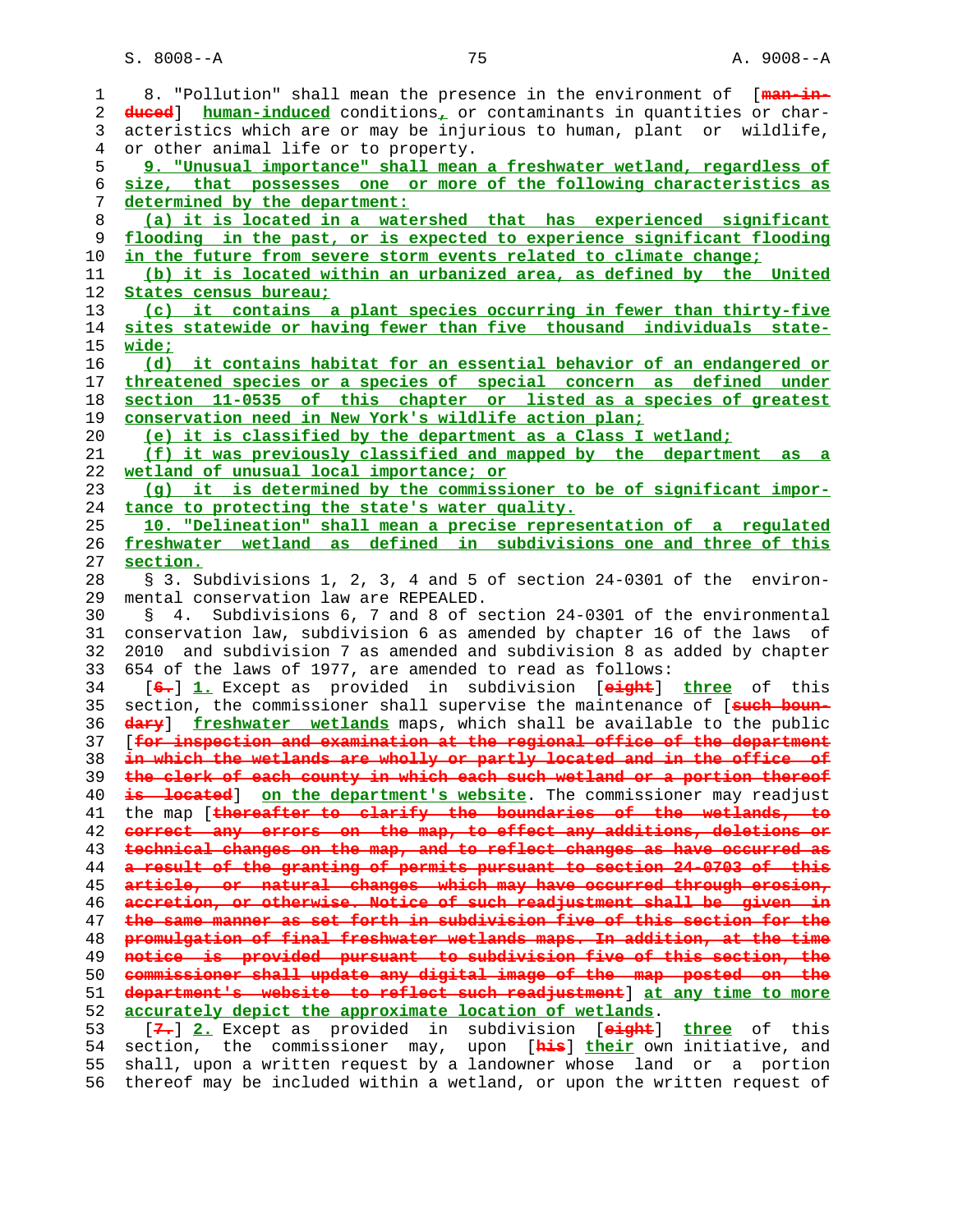S. 8008--A 2008 -- 2008 -- 2008 -- 2008 -- 2008 -- 2008 -- 2008 -- 2008 -- 2008 -- 2008 -- 2008 -- 2008 -- 20

 1 another person or persons or an official body whose interests are shown 2 to be affected, cause to be delineated [**more precisely**] the boundary 3 line or lines of a freshwater wetland or a portion thereof. [**Such more** 4 **precise delineation of a freshwater wetland boundary line or lines shall** 5 **be of appropriate scale and sufficient clarity to permit the ready iden-** 6 **tification of individual buildings and of other major man-made struc-** 7 **tures or facilities or significant geographical features with respect to** 8 **the boundary of any freshwater wetland.**] The commissioner shall under-9 take to delineate the boundary of a particular wetland or wetlands, or a<br>10 particular part of the boundary thereof only upon a showing by the particular part of the boundary thereof only upon a showing by the 11 applicant therefor of good cause for such [**more precise**] delineation and 12 the establishment of such [**more precise**] line. 13 [**8.**] **3.** The supervision of the maintenance of any freshwater wetlands 14 map or portion thereof applicable to wetlands within the Adirondack 15 park, the readjustment and precise delineation of wetland boundary lines 16 and the other functions and duties ascribed to the commissioner by 17 subdivisions [**six and seven**] **one and two** of this section shall be 18 performed by the Adirondack park agency, which shall make such maps 19 available [**for public inspection and examination at its headquarters**] **on** 20 **the agency's website**. 21 § 5. Subdivisions 1 and 4 of section 24-0701 of the environmental 22 conservation law, subdivision 1 as amended by chapter 654 of the laws of 23 1977 and subdivision 4 as amended by chapter 697 of the laws of 1979, 24 are amended to read as follows: 25 1. [**After issuance of the official freshwater wetlands map of the** 26 **state, or of any selected section or region thereof, any**] **Any** person 27 desiring to conduct **activities** on freshwater wetlands [**as so designated** 28 **thereon any of the regulated activities set forth in subdivision two of** 29 **this section**]**, or the regulated areas adjacent to these wetlands set** 30 **forth in subdivision two of this section,** must obtain a permit as 31 provided in this title. 32 4. [**The**] **On lands in active agricultural use, the** activities of farm- 33 ers and other landowners in grazing and watering livestock, making 34 reasonable use of water resources, harvesting natural products of the 35 wetlands, selectively cutting timber, draining land or wetlands for 36 growing agricultural products and otherwise engaging in the use of 37 wetlands or other land for growing agricultural products shall be 38 excluded from regulated activities and shall not require a permit under 39 subdivision one [**hereof**] **of this section**, except that structures not 40 required for enhancement or maintenance of the agricultural productivity 41 of the land and any filling activities shall not be excluded hereunder, 42 and provided that the use of land [**designated as a freshwater wetland** 43 **upon the freshwater wetlands map at the effective date thereof**] **that** 44 **meets the definition of a freshwater wetland in section 24-0107 of this** 45 **article** for uses other than those referred to in this subdivision shall 46 be subject to the provisions of this article. **All activities on lands** 47 **that meet the definition of a freshwater wetland shall be subject to the** 48 **provisions of this article once agricultural activities cease.** 49 § 6. Subdivision 5 of section 24-0703 of the environmental conserva- 50 tion law, as amended by section 38 of part D of chapter 60 of the laws 51 of 2012, is amended to read as follows: 52 5. [**Prior to the promulgation of the final freshwater wetlands map in** 53 **a particular area and the implementation of a freshwater wetlands** 54 **protection law or ordinance, no person shall conduct, or cause to be** 55 **conducted, any activity for which a permit is required under section** 56 **24-0701 of this title on any freshwater wetland unless he has obtained a**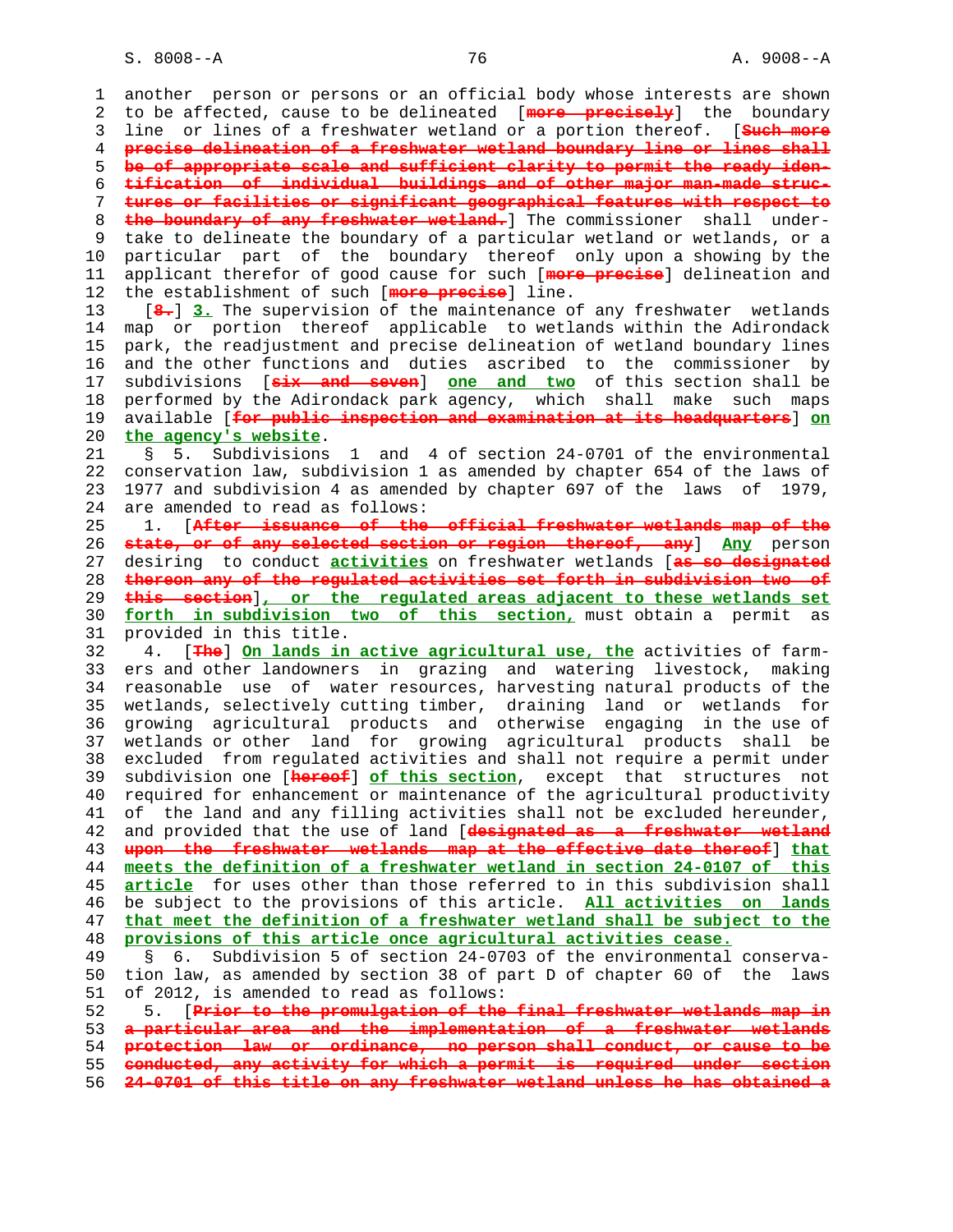| 1  | permit from the commissioner under this section. Any person may inquire             |
|----|-------------------------------------------------------------------------------------|
| 2  | of the department as to whether or not a given parcel of land [will be              |
| 3  | designated] includes a freshwater wetland subject to regulation or a                |
|    |                                                                                     |
| 4  | regulated freshwater wetland adjacent area. The department shall give a             |
| 5  | definite answer in writing within [thirty] sixty days of such request as            |
| 6  | to [whether] the status of such parcel [will or will not be so desig-               |
| 7  | Provided that, in the event that weather or ground conditions<br><del>nated</del> l |
| 8  | prevent the department from making a determination within [thirty] sixty            |
| 9  | days, it may extend such period until a determination can be made. Such             |
| 10 | in the affirmative shall be reviewable; such an answer in the<br>answer             |
| 11 | negative shall be a complete defense to the enforcement of this<br>article          |
| 12 | such parcel of land for a period of five years from the date the<br>as<br>to        |
| 13 | department issues the negative answer. [The commissioner may by regu-               |
| 14 | lation adopted after public hearing exempt categories or classes of                 |
| 15 | wetlands or individual wetlands which he determines not to be critical              |
| 16 | to the furtherance of the policies and purposes of this article.]                   |
| 17 | Subdivision 1 of section 24-0901 of the environmental conserva-<br>S<br>7.          |
|    |                                                                                     |
| 18 | tion law, as added by chapter 614 of the laws of 1975, is amended to                |
| 19 | read as follows:                                                                    |
| 20 | 1. [Upon completion of the freshwater wetlands map, the] The commis-                |
| 21 | sioner shall confer with local government officials in each region in               |
| 22 | which the inventory has been conducted to establish a program for the               |
| 23 | protection of the freshwater wetlands of the state.                                 |
| 24 | § 8. Subdivisions 1 and 5 of section 24-0903 of the environmental                   |
| 25 | conservation law, as added by chapter 614 of the laws of 1975, are                  |
| 26 | amended to read as follows:                                                         |
| 27 | 1. [Upon completion of the freshwater wetlands map of the state, or of              |
| 28 | any selected section or region thereof, the Ine commissioner<br>shall               |
| 29 | [proceed to] classify freshwater wetlands so designated thereon accord-             |
| 30 | ing to their most appropriate uses, in light of the values set forth in             |
| 31 | section 24-0105 of this article and the present conditions of such                  |
| 32 | The commissioner shall determine what uses of such wetlands<br>wetlands.            |
| 33 | are most compatible with the foregoing and shall prepare minimum<br>land            |
| 34 | use regulations to permit only such compatible uses. The classifications            |
| 35 | may cover freshwater wetlands in more than one governmental subdivision.            |
| 36 | Permits pursuant to section 24-0701 of this article are required whether            |
| 37 | or not a classification has been promulgated.                                       |
| 38 | Prior to the adoption of any land use regulations governing fresh-<br>5.            |
| 39 | water wetlands, the commissioner shall hold a public hearing thereon in             |
| 40 | the area in which the affected freshwater wetlands are located, and give            |
| 41 | fifteen days prior notice thereof by posting on the department's website            |
| 42 |                                                                                     |
|    | or by publication at least once in a newspaper having general circu-                |
| 43 | lation in the area of the local government involved. The commissioner               |
| 44 | shall promulgate the regulations within thirty days of such hearing and             |
| 45 | post such order on the department's website or publish such order [at               |
| 46 | least once] in a newspaper having general circulation in the area of the            |
| 47 | local government affected and make such plan available for public                   |
| 48 | inspection and review; such order shall not take effect until thirty                |
| 49 | days after the filing thereof with the clerk of the county in which such            |
| 50 | wetland is located.                                                                 |
| 51 | Section 24-1305 of the environmental conservation law, as added<br>Š.<br>9.         |
| 52 | by chapter 771 of the laws of 1976, is amended to read as follows:                  |
| 53 | § 24-1305. Applicability.                                                           |
| 54 | The provisions of this article shall not apply to any land use,                     |
| 55 | improvement or development for which final approval shall have been                 |
| 56 | obtained prior to the effective date of this article from the<br>local              |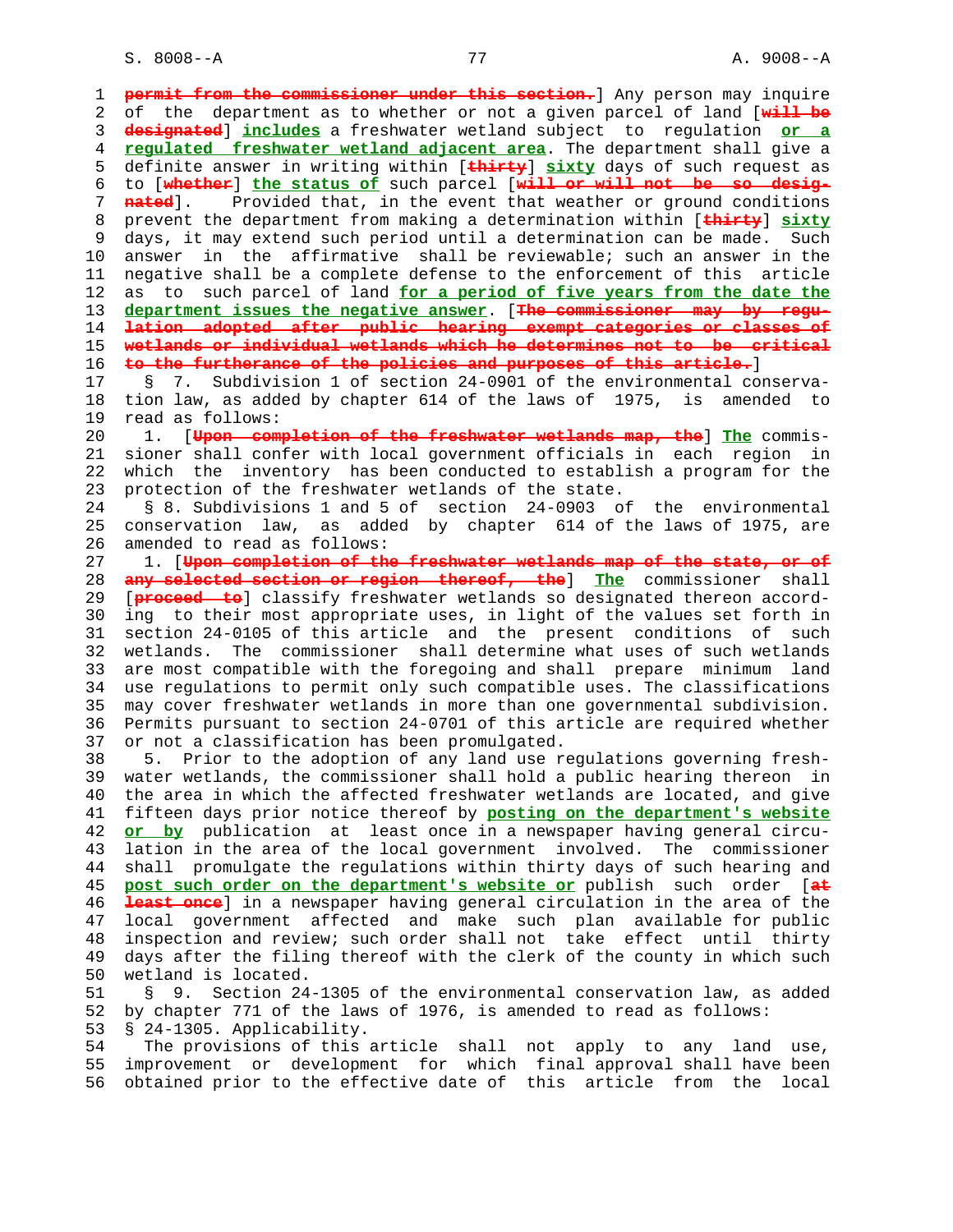S. 8008--A 78 A. 9008--A

 1 governmental authority or authorities having jurisdiction over such land 2 use. As used in this section, the term "final approval" shall mean[**:** 3 **(a) in the case of the subdivision of land, conditional approval of a** 4 **final plat as the term is defined in section two hundred seventy-six of** 5 **the town law, and approval as used in section 7-728 of the village law** 6 **and section thirty-two of the general cities law;** 7 **(b) in the case of a site plan not involving the subdivision of land,** 8 **approval by the appropriate body or office of a city, village or town of** 9 **the site plan; and**<br>0 <del>(c) in those cases</del> 10 **(c) in those cases not covered by subdivision (a) or (b) above,**] the 11 issuance of a building permit or other authorization for the commence- 12 ment of the use, improvement or development for which such permit or 13 authorization was issued or in those local governments which do not 14 require such permits or authorizations, the actual commencement of the 15 use, improvement or development of the land. 16 § 10. Subdivision 2 of section 34-0104 of the environmental conserva- 17 tion law, as added by chapter 841 of the laws of 1981, is amended to 18 read as follows: 19 2. Upon completion of a preliminary identification of an erosion 20 hazard area, the commissioner or [**his**] **their** designated hearing officer 21 shall hold a public hearing in a place reasonably accessible to resi- 22 dents of the affected area in order to afford an opportunity for any 23 person to propose changes in such preliminary identification. The 24 commissioner shall [**give notice of such hearing to each owner of record,** 25 **as shown on the latest completed tax assessment rolls, of lands included** 26 **within such area, and also to the chief executive officer and clerk of** 27 **each local government within the boundaries of which any portion of such** 28 **area may be located, by certified mail at least thirty days prior to the** 29 **date set for such hearing, and shall insure**] **ensure** that a copy of the 30 preliminary identification is available for public inspection at a 31 convenient location [**in such local government**]. The commissioner shall 32 also cause notice of such hearing to be published at least once, not 33 more than thirty days nor fewer than ten days before the date set for 34 such hearing, in at least one newspaper having general circulation in 35 the area involved and in the environmental notice publication provided 36 for under section 3-0306 of this chapter. 37 § 11. Subdivision 3 of section 34-0104 of the environmental conserva- 38 tion law, as added by chapter 841 of the laws of 1981, is amended to 39 read as follows: 40 3. After considering the testimony given at such hearings and the 41 potential erosion hazard in accordance with the purposes and policies of 42 this article, and after consultation with affected local governments, 43 the commissioner shall issue the final identification of the erosion 44 hazard areas. Such final identification shall not be made less than 45 sixty days from the date of the public hearing required by subdivision 46 two hereof. A copy of such final identification shall be filed in the 47 office of the clerk of each local government in which such area or any 48 portion thereof is located. Notice [**that such final identification has** 49 **been made shall be given each owner of lands included within the erosion** 50 **hazard area, as such ownership is shown on the latest completed tax** 51 **assessment rolls, by certified mail in any case where a notice by certi-** 52 **fied mail was not sent pursuant to subdivision two of this section, and** 53 **in all other cases by first class mail. Such notice**] shall also be given 54 at such time to the chief executive officer of each local government 55 within the boundaries of which such erosion hazard area or any portion 56 thereof is located.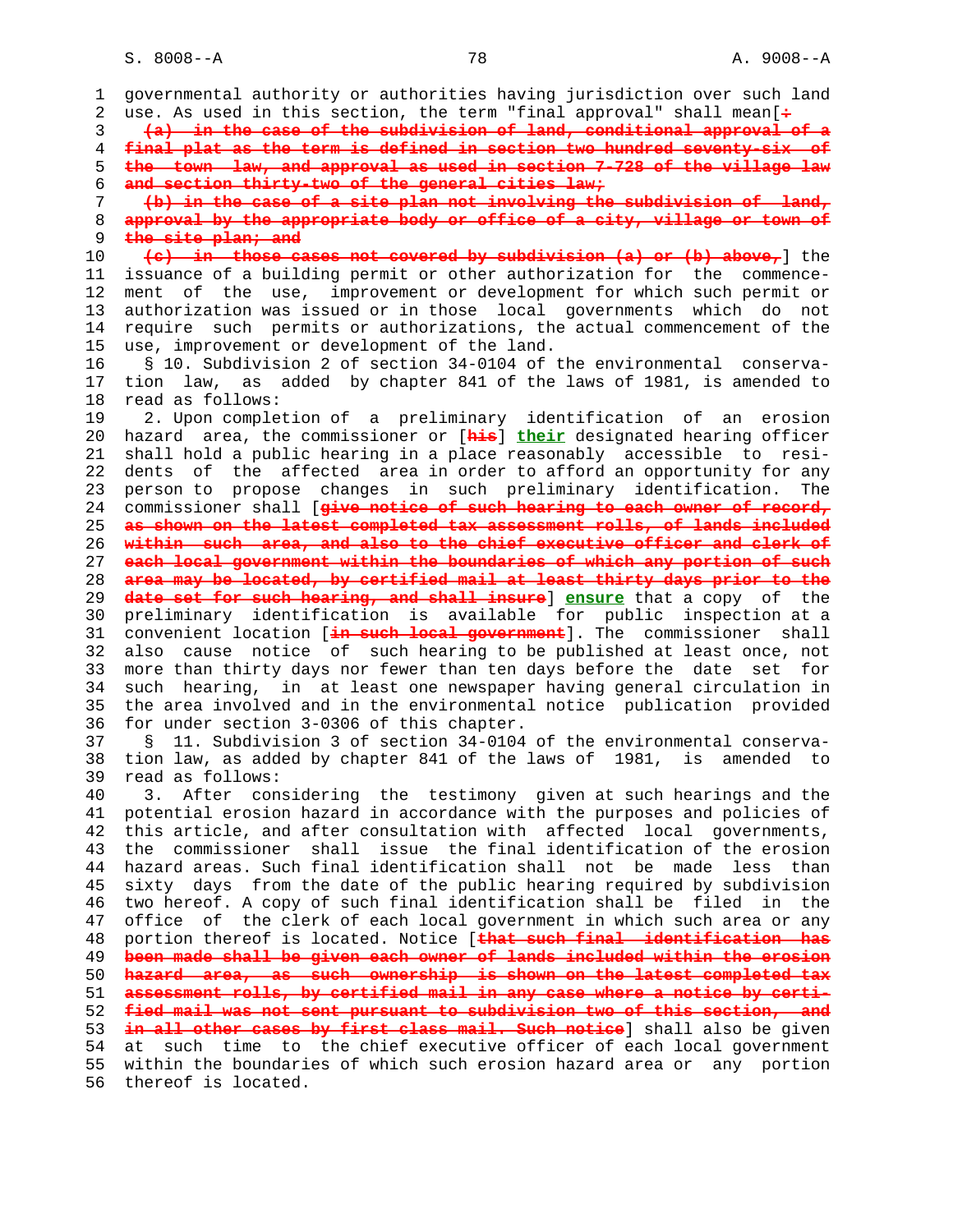S. 8008--A 79 A. 9008--A

 1 § 12. Subdivision 8 of section 70-0117 of the environmental conserva- 2 tion law, as added by section 1 of part AAA of chapter 59 of the laws of 3 2009, is amended to read as follows: 4 8. (a) All persons required to obtain a permit from the department 5 pursuant to section 24-0701 of this chapter shall submit to the depart- 6 ment an application fee in an amount not to exceed the following: 7 (i) [**fifty**] **one hundred** dollars per application for a [**permit for a** 8 **minor project as defined in this article or**] modification to any exist- 9 ing permit issued pursuant to section 24-0701 of this chapter; 10 (ii) [**fifty**] **three hundred** dollars per application for [**a permit for a** 11 **residential project defined as associated with**] one **new** single family 12 dwelling and customary appurtenances thereto; 13 (iii) [**one**] **five** hundred dollars per application for **new multiple** 14 **single family dwellings, new** multiple family dwelling and customary 15 appurtenances thereto; 16 (iv) [**two**] **one thousand dollars per application for new commercial or** 17 **industrial structures or improvements;** 18 **(v) one** hundred dollars per application for a permit for any other 19 project as defined in this article. 20 (b) All persons required to obtain a permit from the department pursu- 21 ant to section 25-0402 of this chapter shall submit to the department an 22 application fee in an amount not to exceed the following: 23 (i) [**two**] **three** hundred dollars per application for a permit for a 24 minor project as defined in this article or modification to any existing 25 permit issued pursuant to section 25-0402 of this chapter; 26 (ii) [**nine hundred**] **two thousand dollars per application for subdivi-** 27 **sion of land or new commercial or industrial structures or improvements;** 28 **(iii) one thousand** dollars per application for a permit for a project 29 as defined in this article. 30 (c) [**All fees**] **Fees** collected pursuant to [**this**] **paragraph (a) of this** 31 subdivision shall be deposited [**into the environmental protection fund** 32 **pursuant to section ninety-two-s of the state finance law**] **to the credit** 33 **of the conservation fund. Fees collected pursuant to paragraph (b) of** 34 **this subdivision shall be deposited to the credit of the marine** 35 **resources account of the conservation fund.** 36 **(d) Application fees required pursuant to this subdivision will not be** 37 **required for any state department**. 38 § 13. Subdivisions 1 and 2 of section 71-2303 of the environmental 39 conservation law, as amended by chapter 99 of the laws of 2010, are 40 amended to read as follows: 41 1. [**Administrative**] **Civil** sanctions. **a.** Any person who violates, diso- 42 beys or disregards any provision of article twenty-four, including title 43 five and section 24-0507 thereof or any rule or regulation, local law or 44 ordinance, permit or order issued pursuant thereto, shall be liable to 45 the people of the state for a civil penalty of not to exceed eleven 46 thousand dollars for every such violation, to be assessed, after a hear- 47 ing or opportunity to be heard upon due notice and with the rights to 48 specification of the charges and representation by counsel at such hear- 49 ing, by the commissioner or local government **or in an action initiated** 50 **by the attorney general pursuant to section 71-2305 of this title or on** 51 **the attorney general's own initiative**. **Each violation shall be a sepa-** 52 **rate and distinct violation and, in the case of a continuing violation,** 53 **each day's continuance thereof shall be deemed a separate and distinct** 54 **violation.** Such penalty **assessed by the commissioner or local government** 55 may be recovered in an action brought by the attorney general at the 56 request and in the name of the commissioner or local government in any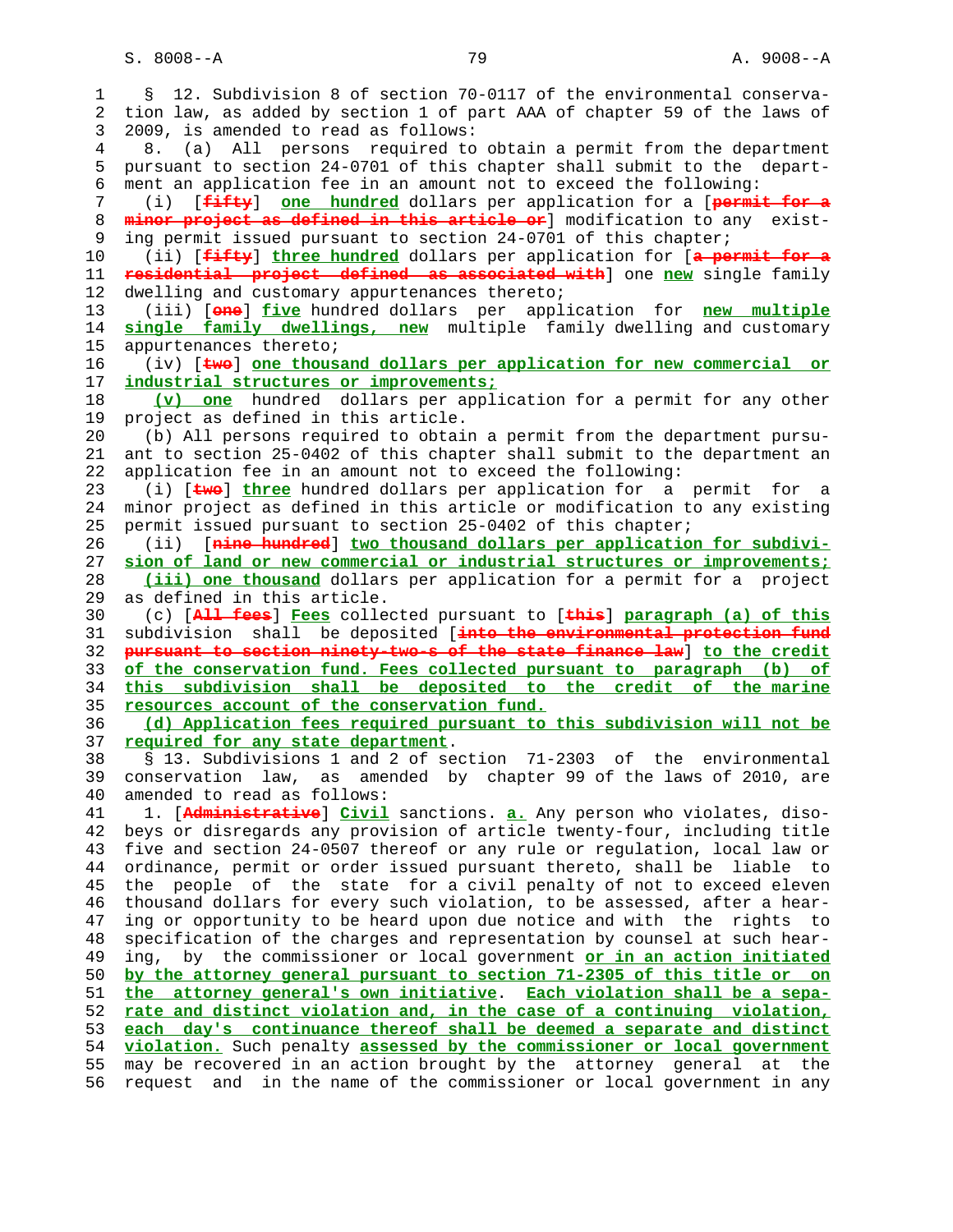1 court of competent jurisdiction. Such civil penalty may be released or 2 compromised by the commissioner or local government before the matter 3 has been referred to the attorney general; and where such matter has 4 been referred to the attorney general, any such penalty may be released 5 or compromised and any action commenced to recover the same may be 6 settled and discontinued by the attorney general with the consent of the 7 commissioner or local government. In addition, the commissioner or local 8 government shall have power, following a hearing held in conformance 9 with the procedures set forth in section 71-1709 of this article, to 10 direct the violator to cease [**his violation of**] **violating** the act and to 11 restore the affected freshwater wetland to its condition prior to the 12 violation, insofar as that is possible within a reasonable time and 13 under the supervision of the commissioner or local government. Any such 14 order of the commissioner or local government shall be enforceable in an 15 action brought by the attorney general at the request and in the name of 16 the commissioner or local government in any court of competent jurisdic- 17 tion. Any civil penalty or order issued by the commissioner or local 18 government pursuant to this subdivision shall be reviewable in a 19 proceeding pursuant to article seventy-eight of the civil practice law 20 and rules.

**b. Upon determining that significant damage to the functions and bene- fits of a freshwater wetland is occurring or is imminent as a result of any violation of article twenty-four of this chapter, including but not limited to (i) activity taking place requiring a permit under article twenty-four of this chapter but for which no permit has been granted or (ii) failure on the part of a permittee to adhere to permit conditions, the commissioner or local government shall have power to direct the violator to cease and desist from violating the act. In such cases the violator shall be provided an opportunity to be heard within ten days of receipt of the notice to cease and desist.**

 31 2. Criminal sanctions. Any person who violates any provision of arti- 32 cle twenty-four of this chapter, including any rule or regulation, local 33 law or ordinance, permit or order issued pursuant thereto, shall, in 34 addition, for the first offense, be guilty of a violation punishable by 35 a fine of not less than two thousand nor more than [**four**] **five** thousand 36 dollars; for a second and each subsequent offense he shall be guilty of 37 a misdemeanor punishable by a fine of not less than four thousand nor 38 more than [**seven**] **ten** thousand dollars or a term of imprisonment of not 39 less than fifteen days nor more than six months or both. [**Instead of**] **In** 40 **addition to** these punishments, any offender may be punishable by being 41 ordered by the court to restore the affected freshwater wetland to its 42 condition prior to the offense, insofar as that is possible. The court 43 shall specify a reasonable time for the completion of such restoration, 44 which shall be effected under the supervision of the commissioner or 45 local government. Each offense shall be a separate and distinct offense 46 and, in the case of a continuing offense, each day's continuance thereof 47 shall be deemed a separate and distinct offense.

 48 § 14. Subdivision 1 of section 71-2305 of the environmental conserva- 49 tion law, as added by chapter 614 of the laws of 1975, is amended to 50 read as follows:

 51 1. The attorney general, upon [**his**] **their** own initiative or upon 52 complaint of the commissioner or local government, shall prosecute 53 persons alleged to have violated [**any such order of the commissioner or** 54 **local government pursuant to**] article twenty-four **of this chapter**.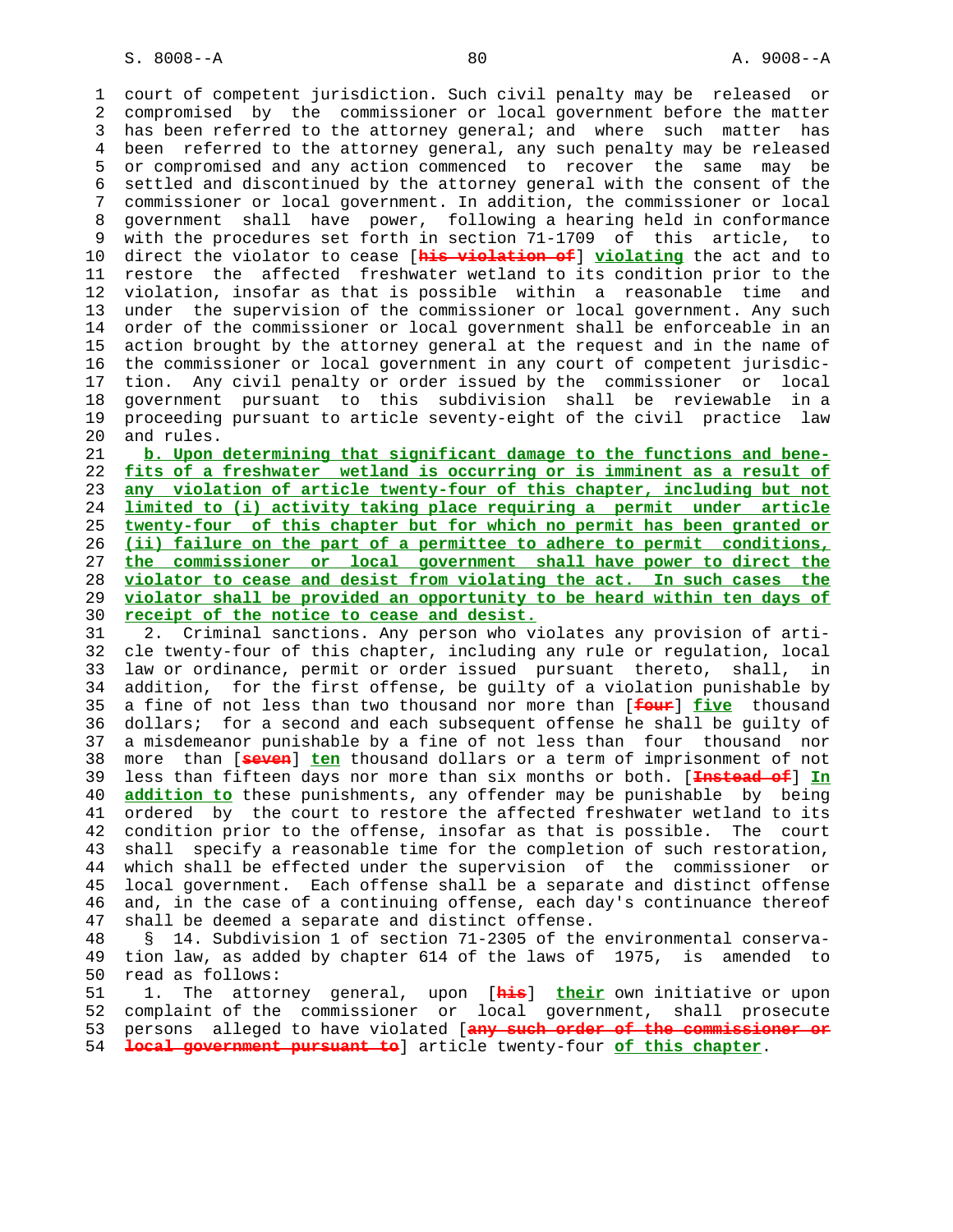1 § 15. The title heading of title 25 of article 71 of the environmental 2 conservation law, as added by chapter 182 of the laws of 1975, is 3 amended to read as follows: 4 ENFORCEMENT OF ARTICLE 25 **AND ARTICLE 34**

 5 § 16. Section 71-2501 of the environmental conservation law, as added 6 by chapter 182 of the laws of 1975, is amended to read as follows:

7 § 71-2501. Applicability of this title.

8 The provisions of this title shall be applicable to the enforcement of article twenty-five and article thirty-four. 9 article twenty-five **and article thirty-four**.

 10 § 17. Section 71-2503 of the environmental conservation law, as 11 amended by chapter 666 of the laws of 1989, is amended to read as 12 follows:

13 § 71-2503. Violation; penalties.

14 1. Administrative sanctions.

 15 a. Any person who violates, disobeys or disregards any provision of 16 article twenty-five **including any rule or regulation, local law or ordi-** 17 **nance, permit or order issued pursuant thereto, or article thirty-four** 18 shall be liable to the people of the state for a civil penalty of not to 19 exceed ten thousand dollars for every such violation, to be assessed, 20 after a hearing or opportunity to be heard, by the commissioner. Each 21 violation shall be a separate and distinct violation and, in the case of 22 a continuing violation, each day's continuance thereof shall be deemed a 23 separate and distinct violation. The penalty may be recovered in an 24 action brought by the commissioner in any court of competent jurisdic- 25 tion. Such civil penalty may be released or compromised by the commis- 26 sioner before the matter has been referred to the attorney general; and 27 where such matter has been referred to the attorney general, any such 28 penalty may be released or compromised and any action commenced to 29 recover the same may be settled and discontinued by the attorney general 30 with the consent of the commissioner.

 31 b. Upon determining that significant damage to the functions and bene- 32 fits of tidal wetlands **or coastal erosion hazard areas** is occurring or 33 is imminent as a result of any violation of article twenty-five **or arti-** 34 **cle thirty-four**, including but not limited to (i) activity taking place 35 requiring a permit under article twenty-five **or article thirty-four** but 36 for which no permit has been granted or (ii) failure on the part of a 37 permittee to adhere to permit conditions, the [**commissioner**] **department** 38 shall have power to direct the violator to cease and desist from violat- 39 ing the act. In such cases the violator shall be provided an opportunity 40 to be heard within ten days of receipt of the notice to cease and 41 desist.

 42 c. Following a hearing held pursuant to section 71-1709 of this arti- 43 cle, the commissioner shall have power to direct the violator to cease 44 and desist from violating the act and to restore the affected tidal 45 wetland or area immediately adjacent thereto **or coastal erosion hazard** 46 **area** to its condition prior to the violation, insofar as that is possi- 47 ble within a reasonable time and under the supervision of the commis- 48 sioner. Any order of the commissioner shall be enforceable in an action 49 brought by the commissioner in any court of competent jurisdiction. Any 50 civil penalty or order issued by the commissioner under this subdivision 51 shall be reviewable in a proceeding under article seventy-eight of the 52 civil practice law and rules.

 53 2. Criminal sanctions. Any person who violates any provision of arti- 54 cle twenty-five **or article thirty-four** shall, in addition, for the first 55 offense, be guilty of a violation punishable by a fine of not less than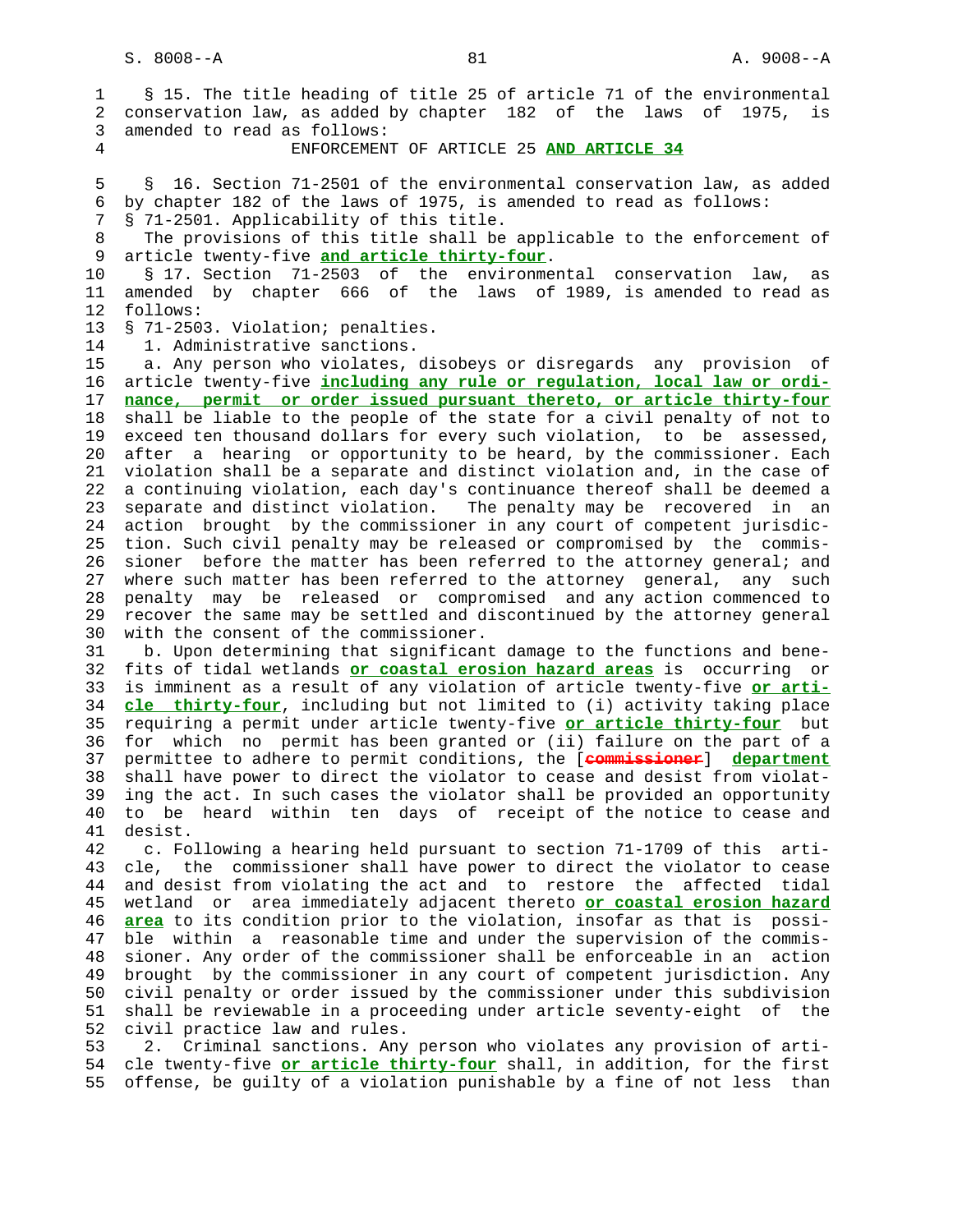1 five hundred nor more than five thousand dollars; for a second and each 2 subsequent offense such person shall be guilty of a misdemeanor punisha- 3 ble by a fine of not less than one thousand nor more than ten thousand 4 dollars or a term of imprisonment of not less than fifteen days nor more 5 than six months or both. In addition to or instead of these punishments, 6 any offender shall be punishable by being ordered by the court to 7 restore the affected tidal wetland or area immediately adjacent thereto 8 **or coastal erosion hazard area** to its condition prior to the offense, 9 insofar as that is possible. The court shall specify a reasonable time 10 for the completion of the restoration, which shall be effected under the 11 supervision of the commissioner. Each offense shall be a separate and 12 distinct offense and, in the case of a continuing offense, each day's 13 continuance thereof shall be deemed a separate and distinct offense. 14 3. The proceeds of any penalty or fine assessed under this section 15 shall be deposited to the credit of the marine resources account of the 16 conservation fund. 17 § 18. Section 71-2505 of the environmental conservation law, as 18 amended by chapter 249 of the laws of 1997, is amended to read as 19 follows: 20 § 71-2505. Enforcement. 21 The attorney general, on [**his**] **their** own initiative or at the request 22 of the commissioner, shall prosecute persons who violate article twen- 23 ty-five **or article thirty-four**. In addition the attorney general, on 24 [**his**] **their** own initiative or at the request of the commissioner, shall 25 have the right to recover a civil penalty of up to ten thousand dollars 26 for every violation of any provision of such [**article**] **articles**, and to 27 seek equitable relief to restrain any violation or threatened violation 28 of such [**article**] **articles** and to require the restoration of any 29 affected tidal wetland or area immediately adjacent thereto **or coastal** 30 **erosion hazard area** to its condition prior to the violation, insofar as 31 that is possible, within a reasonable time and under the supervision of 32 the commissioner. In the case of a continuing violation, each day's 33 continuance thereof shall be deemed a separate and distinct violation. 34 § 19. Section 71-2507 of the environmental conservation law, as added 35 by chapter 182 of the laws of 1975, is amended to read as follows: 36 § 71-2507. Pollution of tidal wetlands **or coastal erosion hazard areas**. 37 Where any tidal wetlands **or coastal erosion hazard areas** are subject 38 to pollution, the commissioner and attorney general shall take all 39 appropriate action to abate the pollution. In addition, the commissioner 40 may restrict or order cessation of solid waste disposal, deep well 41 disposal, or liquid waste disposal where such is polluting a given area 42 of tidal wetland **or coastal erosion hazard area**. Where pesticides, chem- 43 ical products, or fertilizer residues are the polluting agents, the 44 commissioner shall confer with other appropriate public officials to 45 limit the use of such substances at their source; after appropriate 46 consultations, the commissioner may make such rules and regulations as 47 [**he deems**] **they deem** necessary under section 3-0301 of [**the environ-** 48 **mental conservation law**] **this chapter**. 49 § 20. This act shall take effect immediately, provided, however, that

 50 sections two, three, four, five, six, seven and eight of this act shall 51 take effect January 1, 2025.

## 52 PART RR

 53 Section 1. Legislative intent. The legislature finds the amount of 54 waste generated in New York is a threat to the environment. The legisla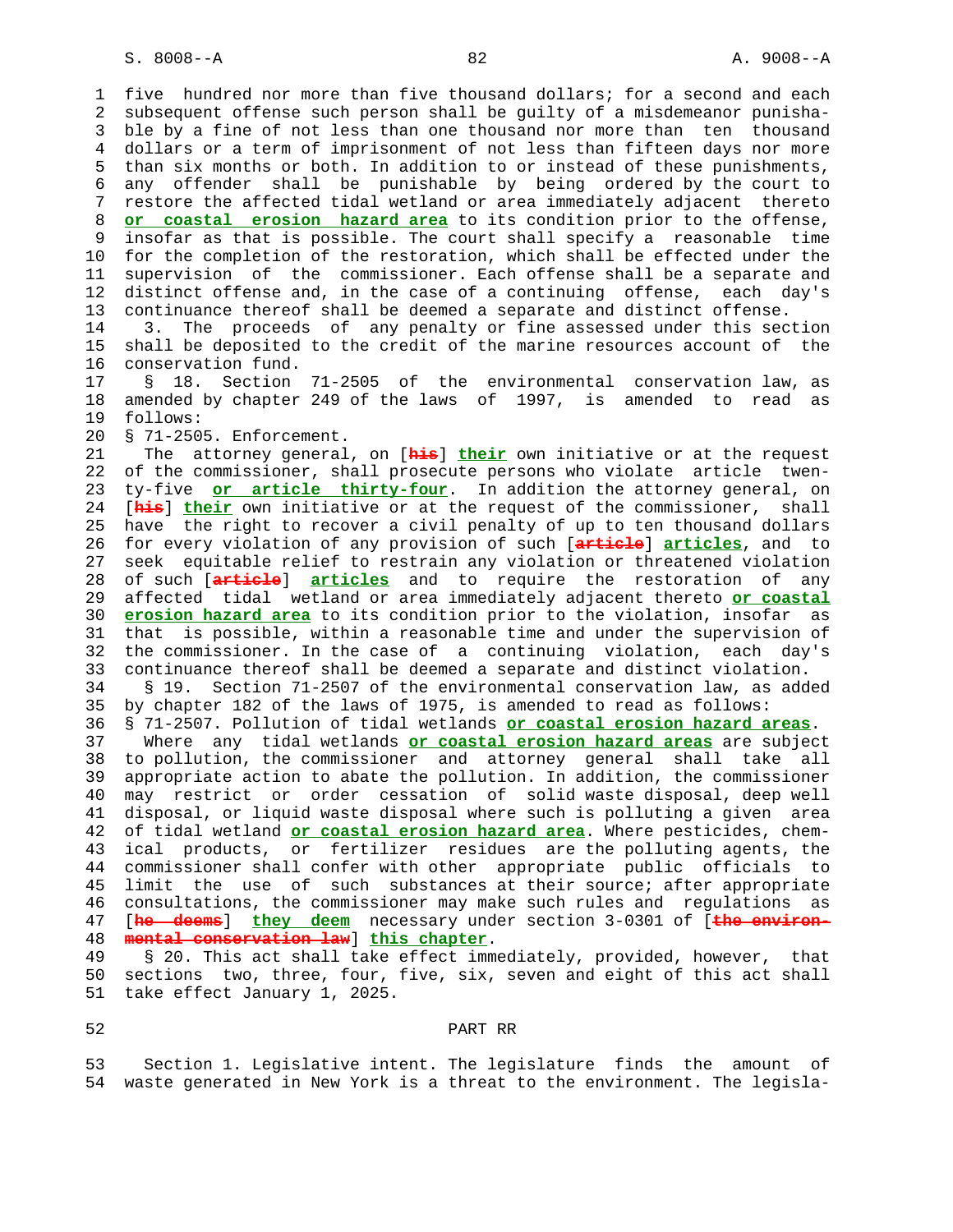S. 8008--A 83 A. 9008--A

 1 ture further finds and declares that it is in the public interest of the 2 state of New York for packaging and paper products producers to take 3 responsibility for the development and implementation of strategies to 4 promote reduction, reuse, recovery, and recycling of covered materials 5 and products through investments in the end-of-product-life management 6 of printed paper and product packaging. 7 § 2. Article 27 of the environmental conservation law is amended by 8 adding a new title 33 to read as follows: **TITLE 33 EXTENDED PRODUCER RESPONSIBILITY ACT Section 27-3301. Definitions. 27-3303. Needs assessment and establishment of a packaging and paper products program. 27-3305. Advisory committee. 27-3307. Producer responsibility program plan. 27-3309. Reporting requirements and audits. 27-3311. Antitrust protections. 27-3313. Penalties. 27-3315. State preemption. 27-3317. Authority to promulgate rules and regulations. 27-3319. Extended producer responsibility reporting to the governor and legislature. 27-3321. Severability. § 27-3301. Definitions. When used in this title: 1. "Brand" means a name, symbol, word, or mark that identifies a prod- uct, rather than its components, and attributes the product to the owner of the brand. 2. "Consumer" means any person located in the state, who owns or uses packaging and paper products, including, but not limited to, a person residing in a single or multi-family residential unit, a school, state or local agency, business, or institution. 3. "Department" means the New York state department of environmental conservation. 4. "Extended producer responsibility program" means a program financed and implemented by producers, either individually, or collectively through a producer responsibility organization, that provides for, but is not limited to, the collection, transportation, reuse, recycling, proper end-of-life management, or an appropriate combination thereof, of unwanted packaging and paper products. 5. "Packaging and paper products" covered by this title include, but are not limited to, the following: (a) Packaging means any part of a package or container, regardless of recyclability or compostability, including, but not limited to, such material types as paper, plastic, glass, or metal, that is used: (i) for the containment, protection, handling, delivery, serving, and presentation of goods that are sold, offered for sale, or distributed to consumers in the state, including through an internet transaction; (ii) as secondary packaging intended for the consumer market; (iii) as tertiary packaging used for transportation or distribution directly to a consumer or retailer; or (iv) for a single or short-term use. (b) Paper products means: (i) paper and other cellulosic fibers, whether or not they are used as a medium for text or images, except bound books;**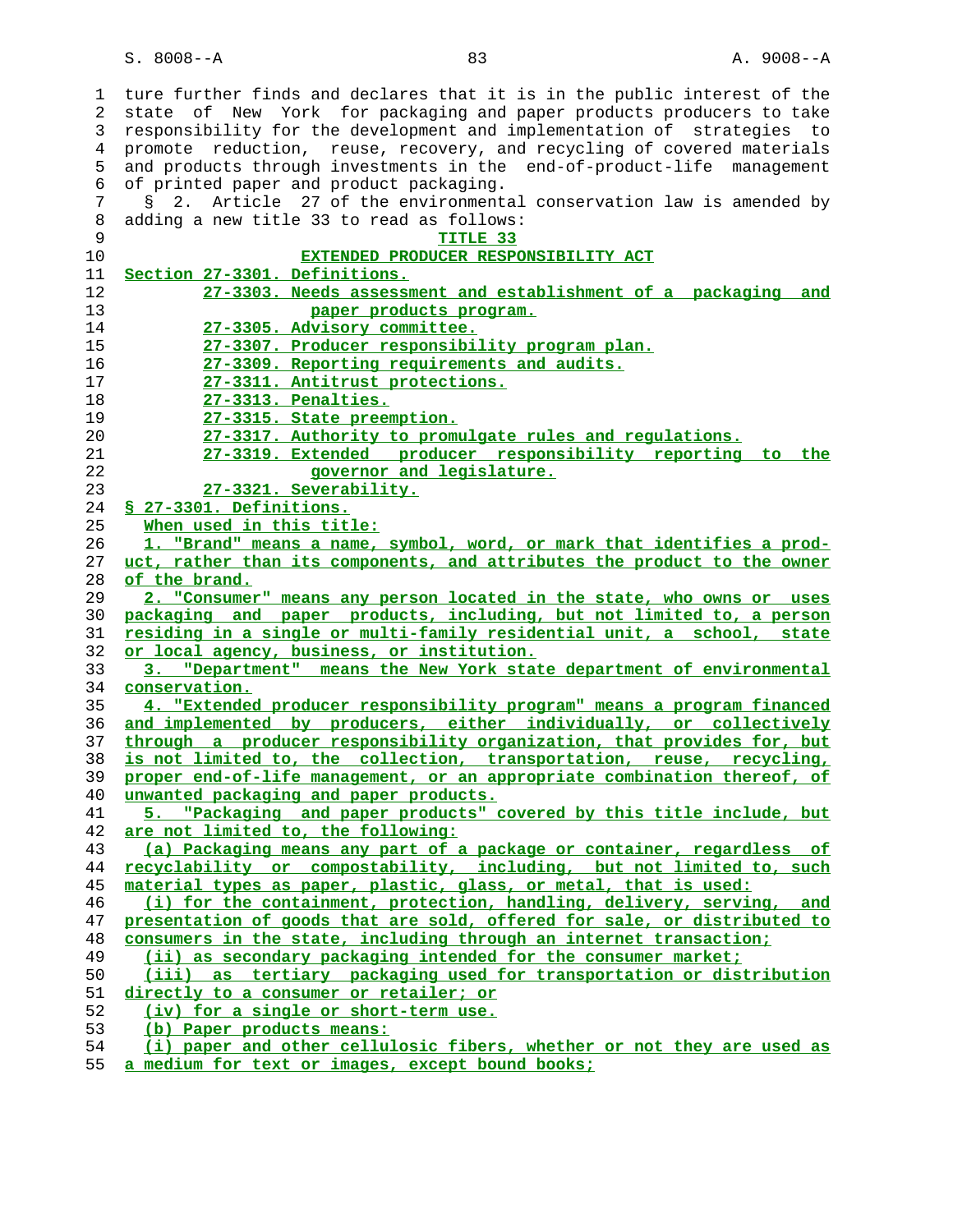| 1  | (ii) containers or packaging used to deliver printed matter directly     |
|----|--------------------------------------------------------------------------|
| 2  | to the ultimate consumer or recipient; or                                |
| 3  | (iii) paper of any description, including but not limited to: flyers;    |
| 4  | brochures; booklets; catalogs; telephone directories; paper fiber; card- |
| 5  | board; and paper used for writing or any other purpose.                  |
| 6  | (c) For the purpose of this title, the packaging and paper products      |
| 7  | covered designation does not include the following:                      |
| 8  | (i) packaging or paper products that could become unsafe or unsanitary   |
| 9  | to recycle by virtue of their anticipated use;                           |
| 10 | (ii) literary, text, and reference bound books;                          |
| 11 | (iii) newspapers, magazines, and periodicals;                            |
| 12 | (iv) beverage containers, as defined in section 27-1003 of this arti-    |
| 13 | cle on which a deposit is required to be initiated;                      |
| 14 | (v) packaging that is used exclusively in industrial or manufacturing    |
| 15 | processes;                                                               |
| 16 | (vi) medical devices and packaging, or paper used to contain and which   |
| 17 | are included with products regulated as a drug, medical device or        |
| 18 | dietary supplement by the U.S. Food and Drug Administration under the    |
| 19 | Federal Food, Drug, and Cosmetic Act, 21 U.S.C. 321 et seq., sec. 3.2(e) |
| 20 | of 21 U.S. Code of Federal Regulations or the Dietary Supplement Health  |
| 21 | and Education Act;                                                       |
| 22 | (vii) animal biologics, including vaccines, bacterins, antisera, diag-   |
| 23 | nostic kits, and other products of biological origin, and other covered  |
| 24 | materials regulated by the United States Department of Agriculture under |
| 25 | the Virus, Serum, Toxin Act, 21 U.S.C. 151-159; and                      |
| 26 | (viii) packaging products used to contain, and paper products which      |
| 27 | are included with, substances hazardous to the environment, requlated    |
| 28 | pursuant to section 37-0103 of this chapter, or packaging products requ- |
| 29 | lated by the federal insecticide, fungicide, and rodenticide act, 7      |
| 30 | U.S.C. sec. 136 et seq. or other applicable federal law, rule or requ-   |
| 31 | lation.                                                                  |
| 32 | 6. "Municipality" means any county, city, town, village, local public    |
| 33 | authority or benefit corporation, or solid waste management district     |
| 34 | within the state of New York.                                            |
| 35 | 7. "Post-consumer recycled content" means the content of a product       |
| 36 | made of recycled materials derived from post-consumer recycled materials |
| 37 | or feedstock.                                                            |
| 38 | 8. (a) "Producer" means an entity that shall be determined to be the     |
| 39 | producer, for the purposes of this title, based on the following hierar- |
| 40 | chy:                                                                     |
| 41 | (i) the person who manufactures the packaging or paper product under     |
| 42 | such person's own name or brand and who sells or offers for sale the     |
| 43 | packaging or paper product in the state; or                              |
| 44 | (ii) the person who imports the packaging or paper product as the        |
| 45 | owner or licensee of a trademark or brand under which the packaging or   |
| 46 | paper products are sold or distributed in the state; or                  |
| 47 | (iii) the person or company that offers for sale, sells, or distrib-     |
| 48 | utes the packaging or paper product in the state.                        |
| 49 | (b) For purposes of this title, a producer shall not include those       |
| 50 | that:                                                                    |
| 51 | (i) generate less than one million dollars in annual gross revenue;      |
| 52 | (ii) generate less than one ton of packaging and paper products          |
| 53 | supplied to New York state consumers per year;                           |
| 54 | (iii) operate as a single point of retail sale and are not supplied or   |

**operated as part of a franchise; or**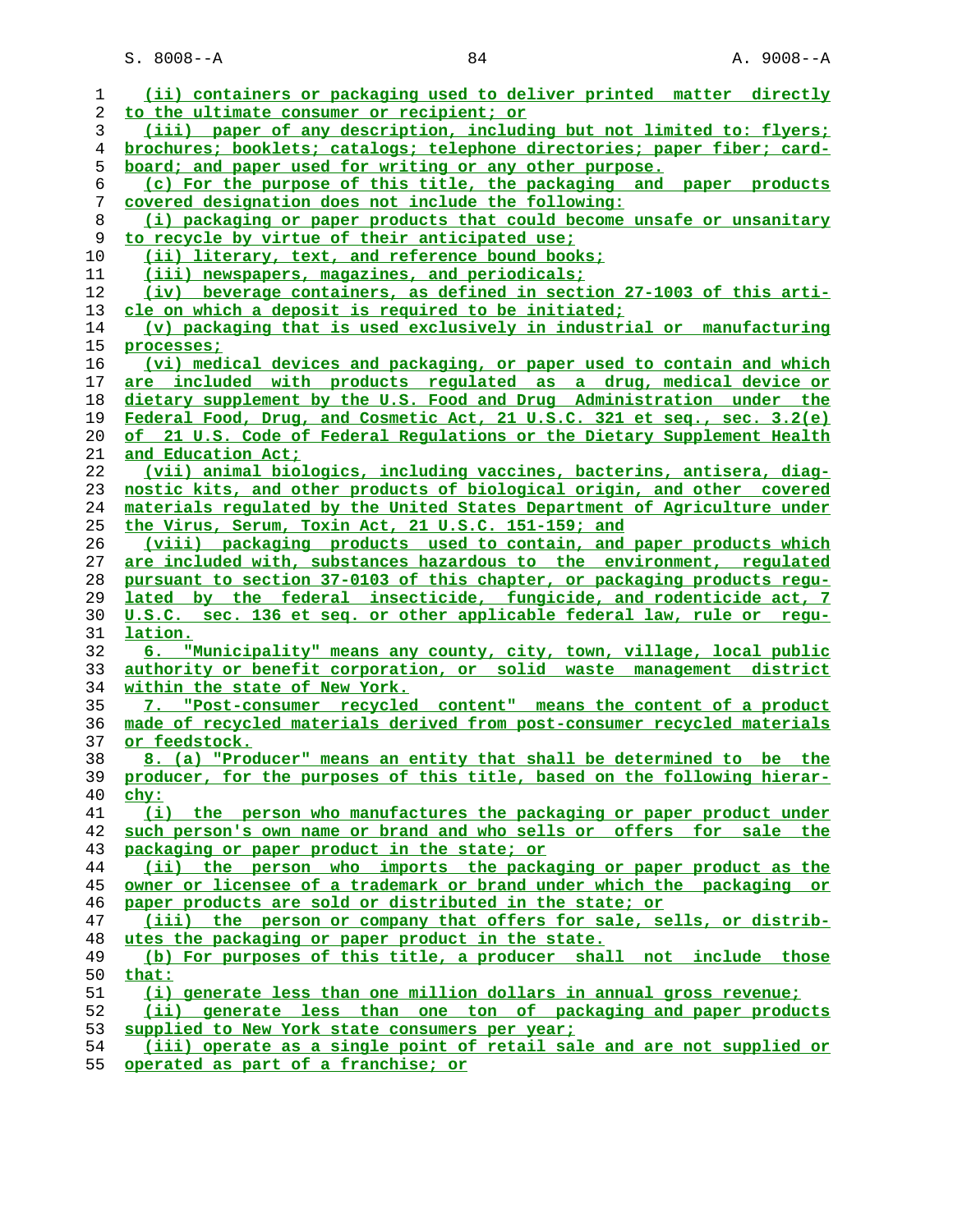| 1        | (iv) are a municipality or a local government planning unit, or a                                                                                  |
|----------|----------------------------------------------------------------------------------------------------------------------------------------------------|
| 2        | registered 501(c)(3) charitable organization or 501(c)(4) social welfare                                                                           |
| 3        | organization.                                                                                                                                      |
| 4        | (c) If more than one person is a producer of a brand of packaging or                                                                               |
| 5        | paper product, any such person may assume responsibility for obligations                                                                           |
| 6        | of a producer of that brand under this title. If none of those persons                                                                             |
| 7        | assume responsibility for the obligations of a producer under this                                                                                 |
| 8        | title, any and all such persons jointly and severally may be considered                                                                            |
| 9        | the responsible producer of that brand for purposes of this title.                                                                                 |
| 10       | 9. "Producer responsibility organization" means a not-for-profit                                                                                   |
| 11       | organization designated by a group of producers to act as an agent on                                                                              |
| 12       | behalf of each participating producer to develop and implement a produc-                                                                           |
| 13       | er responsibility program. To the extent applicable, a producer respon-                                                                            |
| 14       | sibility organization shall have a governing board that represents the                                                                             |
| 15       | diversity of producers and the covered materials and product types, and                                                                            |
| 16       | such board shall include non-voting members representing a diversity of                                                                            |
| 17       | material trade associations.                                                                                                                       |
| 18       | 10. "Readily-recyclable" means packaging that can be sorted by enti-                                                                               |
| 19       | ties processing recyclables from New York and for which, during the                                                                                |
| 20       | previous two calendar years, there was a consistent market, meaning                                                                                |
| 21       | recyclers were willing to pay for fully sorted material at the door of                                                                             |
| 22       | their facilities in quantities equal to or in excess of material supply.                                                                           |
| 23       | This does not include material types that recyclers accept in low quan-                                                                            |
| 24<br>25 | tities or sort out of material during additional processing steps; if                                                                              |
| 26       | material recyclers do not desire a full bale of a specific material<br>type, that material type is not readily-recyclable.                         |
| 27       | 11. "Recovery rate" means the amount of packaging or paper products                                                                                |
| 28       | collected and recovered for reuse or recycling over a program year by                                                                              |
| 29       | material type, divided by the amount of packaging or paper products sold                                                                           |
| 30       | into the state, by material type, expressed as percentages.                                                                                        |
| 31       | 12. "Recycling" means the processing of source-separated packaging and                                                                             |
| 32       | paper products to produce a marketable product or secondary raw materi-                                                                            |
| 33       | al. Recycling does not include thermal treatment processes that produce                                                                            |
| 34       | or fuel products without substantial production of a marketable<br>fuel                                                                            |
| 35       | non-fuel product or secondary raw material.                                                                                                        |
| 36       | 13. "Recycling collection" means a recycling program that serves resi-                                                                             |
| 37       | dential units, schools, federal, state or local agencies, businesses, or                                                                           |
| 38       | institutions, where such schools, federal, state or local agencies,                                                                                |
| 39       | businesses, or institutions were eligible to be served under a contract                                                                            |
| 40       | with a municipality by a municipality or a private sector hauler as of                                                                             |
| 41       | the effective date of this title, and such recycling program is operated                                                                           |
| 42       | by a municipality or pursuant to a contract with the municipality,                                                                                 |
| 43       | private sector hauler, or other public agency or through approved local                                                                            |
| 44       | solid waste management plans.                                                                                                                      |
| 45       | 14. "Recycling rate" means the amount of discarded packaging and paper                                                                             |
| 46       | products that is managed through recycling, as defined by this title,                                                                              |
| 47       | and is computed by dividing the amount of discarded packaging and paper                                                                            |
| 48<br>49 | products collected and recycled, by material type, by the total amount<br>of discarded packaging and paper products collected over a program year, |
| 50       | by material type, expressed as percentages.                                                                                                        |
| 51       | 15. "Retailer" means a person who sells or offers for sale a product                                                                               |
| 52       | to a consumer, including sales made through an internet transaction to                                                                             |
| 53       | be delivered to a consumer in the state.                                                                                                           |
| 54       | 16. "Reuse" means returning, donating or selling a discarded packaging                                                                             |
| 55       | or paper product back into the market for its original intended use,                                                                               |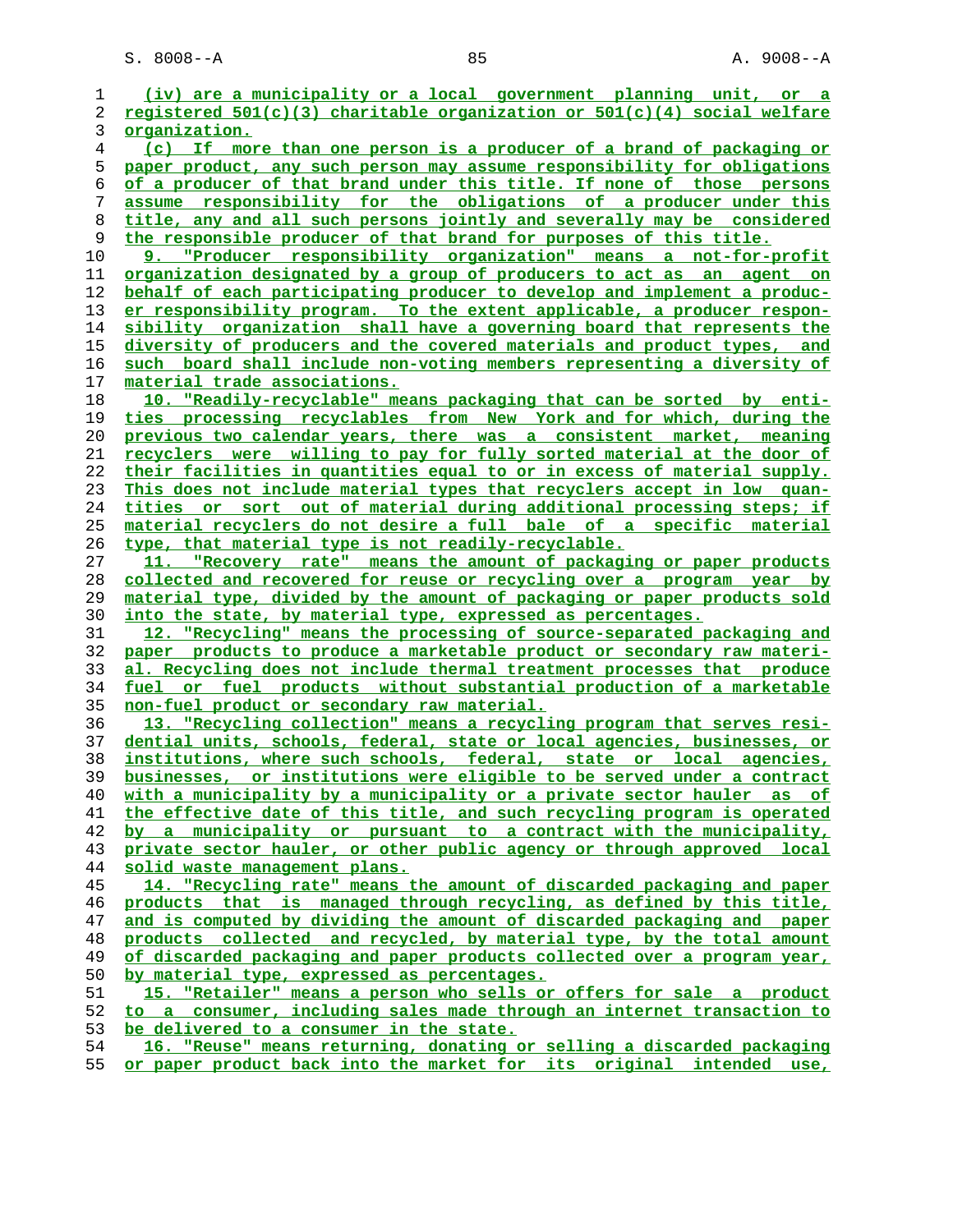| ı              | when the discarded packaging or paper product retains its original       |
|----------------|--------------------------------------------------------------------------|
| 2              | performance characteristics and can be used for its original purpose.    |
| 3              | § 27-3303. Needs assessment and establishment of a packaging and paper   |
| $\overline{4}$ | products program.                                                        |
| 5              | 1. (a) By January first, two thousand twenty-four, a statewide needs     |
| 6              | assessment conducted by a third-party organization selected by the       |
| 7              | department, shall be submitted to the department.                        |
| 8              | (b) The statewide needs assessment shall be retroactively funded by      |
| 9              | the producers or producer responsibility organization.                   |
| 10             | (c) The statewide needs assessment shall include an evaluation of the    |
| 11             | capacity, costs, gaps, and needs for the following factors:              |
| 12             | (i) current funding needs, both operational and capital, impacting       |
| 13             | recycling access and availability;                                       |
| 14             | (ii) existing state statutory provisions and funding sources for recy-   |
| 15             | cling, reuse, reduction, and recovery;                                   |
| 16             | (iii) the collection and hauling system for recyclable materials in      |
| 17             | the state;                                                               |
| 18             | (iv) the processing capacity and infrastructure for recyclable materi-   |
| 19             | als in the state and regionally and identifying necessary capital        |
| 20             | investments to existing and future reuse and recycling infrastructure;   |
| 21             | (v) the market conditions and opportunities for recyclable and reus-     |
| 22             | able materials in the state and regionally;                              |
| 23             | (vi) consumer education needs for recycling, reuse, and reduction of     |
| 24             | covered materials and products;                                          |
| 25             | (vii) current state packaging and paper product recovery rates, recy-    |
| 26             | cling rates, and post-consumer recycled content rates, by material type; |
| 27             | (viii) accounting of greenhouse gas emissions associated with            |
| 28             | collection, processing, and marketing of packaging and paper products;   |
| 29             | an evaluation of state and regionally accepted recycling prac-<br>(ix)   |
| 30             | tices that constitute legitimate recycling; and                          |
| 31             | (x) current barriers affecting the equitable access to recycling or      |
| 32             | reuse programs.                                                          |
| 33             | 2. By June first, two thousand twenty-three, an advisory committee       |
| 34             | shall be established and begin performing its obligations pursuant to    |
| 35             | section 27-3305 of this title.                                           |
| 36             | 3. (a) By April first, two thousand twenty-five, any producer imple-     |
| 37             | menting an individual extended producer responsibility program or any    |
| 38             | producer responsibility organization, shall submit a producer responsi-  |
| 39             | bility program plan developed in consultation with the advisory commit-  |
| 40             | tee to the department for approval. A producer may satisfy its obli-     |
| 41             | gations under this title individually or through a producer              |
| 42             | responsibility organization.                                             |
| 43             | (b) Any producer implementing an individual extended producer respon-    |
| 44             | sibility program or any producer responsibility organization, shall      |
| 45             | begin program implementation within six months after the date the plan   |
| 46             | is approved, but not later than April first, two thousand twenty-six.    |
| 47             | 4. Any person that becomes a producer after April first, two thousand    |
| 48             | twenty-five, shall submit an individual extended producer responsibility |
| 49             | program plan within six months and begin program implementation within   |
| 50             | six months of plan approval, or join a producer responsibility organiza- |
| 51             | tion.                                                                    |
| 52             | 5. By April first, two thousand twenty-six, no producer shall sell,      |
| 53             | offer for sale, or distribute packaging or paper products for use in New |
| 54             | York unless the producer, or its designated producer responsibility      |
| 55             | organization, has submitted a producer responsibility program plan to    |
|                |                                                                          |

**the department for approval.**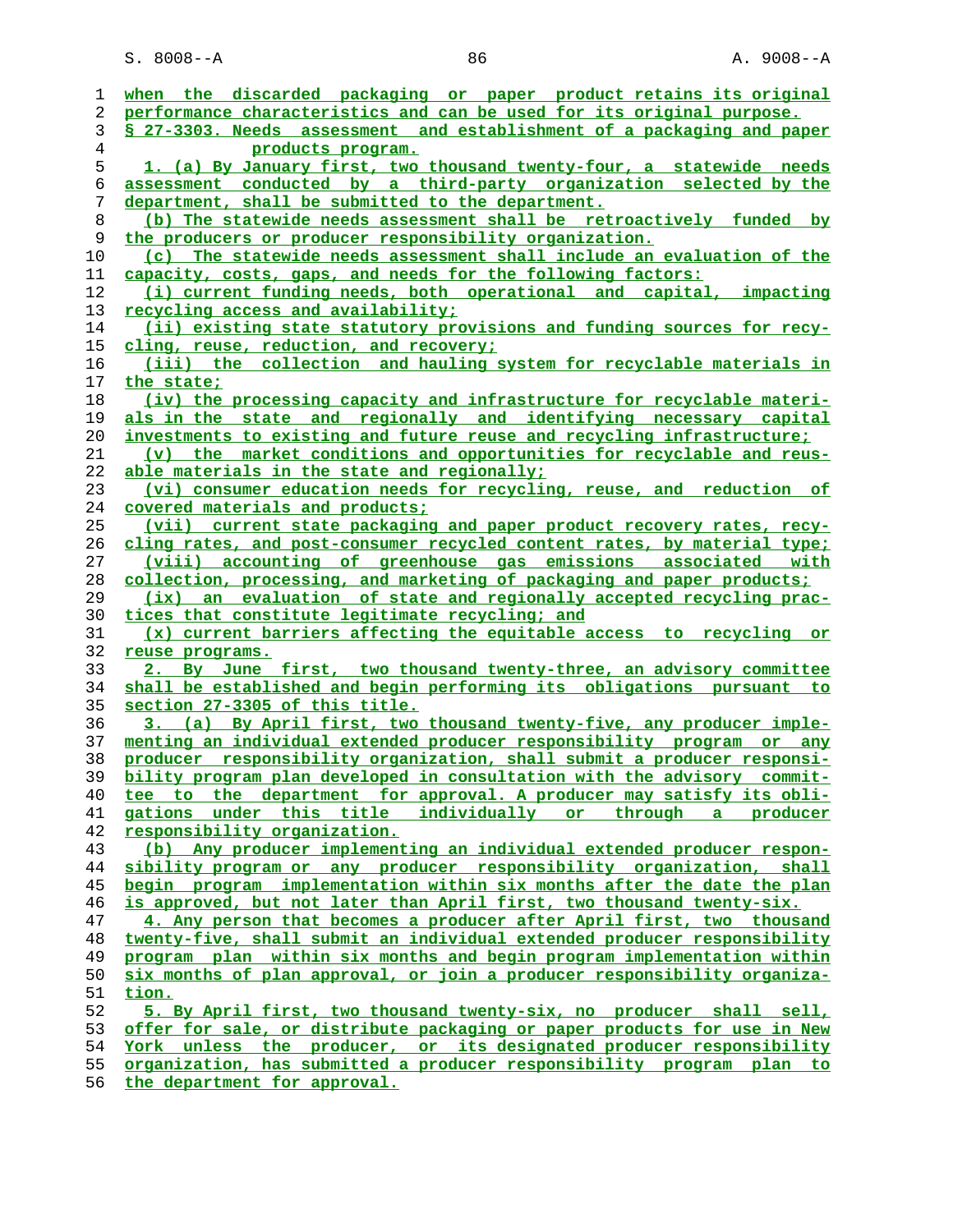S. 8008--A 87 87 A. 9008--A

| 1              | 6. To address program performance, producers shall be required to        |
|----------------|--------------------------------------------------------------------------|
| 2              | evaluate how they are meeting the minimum post-consumer recycled content |
| 3              | rate, minimum recovery rate, and minimum recycling rate for packaging    |
| $\overline{4}$ | and paper material types, as recommended by the advisory committee, and  |
| 5              | adopted by the department in regulation.                                 |
| 6              | 7. No producer shall sell, offer for sale, or distribute packaging and   |
| 7              | paper products for use in New York unless such packaging or paper        |
| 8              | products are in compliance with title two of article thirty-seven of     |
| 9              | this chapter.                                                            |
| 10             | 8. Funds collected from producers by a producer responsibility organ-    |
| 11             | ization to operate the program pursuant to this title shall not be used  |
| 12             | to carry out lobbying activities, bring a lawsuit against the state,     |
| 13             | defend litigation involving claims of a producer responsibility organ-   |
| 14             | ization's failure to comply with the requirements of this chapter, or    |
| 15             | for payment of penalties for violations of this chapter.                 |
| 16             | 9. No person may charge a consumer a point-of-sale or point-of-collec-   |
| 17             | tion fee to recoup the costs associated with meeting the obligations     |
| 18             | under this title.                                                        |
| 19             | § 27-3305. Advisory committee.                                           |
| 20             | 1. The commissioner of the department shall appoint members to the       |
|                |                                                                          |
| 21             | advisory committee, which shall be comprised of an odd number of         |
| 22             | members, with at least one member representing each of the following     |
| 23             | disciplines, with each discipline having equal representation:           |
| 24             | (a) an association representing municipalities and an additional         |
| 25             | municipal representative from a city with a population of one million or |
| 26             | more residents;                                                          |
| 27             | (b) a municipality operating a recycling program;                        |
| 28             | (c) a statewide environmental organization;                              |
| 29             | (d) a representative of an environmental justice community or organ-     |
| 30             | ization;                                                                 |
| 31             | (e) a statewide waste disposal association;                              |
| 32             | (f) a recyclables handling and recovery facility located within the      |
| 33             | state of New York;                                                       |
| 34             | (g) a recycling collection provider;                                     |
| 35             | (h) a manufacturer of packaging materials utilizing post-consumer        |
| 36             | recycled content;                                                        |
| 37             | (i) a manufacturer of paper materials utilizing post-consumer recycled   |
| 38             | content;                                                                 |
| 39             | $(i)$ a consumer advocate;                                               |
| 40             | (k) a retail organization; and                                           |
| 41             | (1) a producer of packaging products, producer of paper products, and    |
| 42             | a representative from a producer responsibility organization established |
| 43             | under this title as non-voting members.                                  |
| 44             | 2. The advisory committee shall select a chair from among the            |
| 45             | members. The chair will be responsible for selecting secretarial support |
| 46             | for the advisory committee.                                              |
| 47             | 3. The advisory committee shall be consulted as needed, but at least     |
| 48             | once, during the development of the producer responsibility program      |
| 49             | plan, prior to any update to the producer responsibility program plan,   |
| 50             | and prior to the submission of an annual report.                         |
| 51             | 4. The advisory committee shall use the findings from the statewide      |
| 52             | needs assessment to inform its producer or producer responsibility       |
| 53             | organization program plan recommendations.                               |
| 54             | 5. The advisory committee shall work with all producers implementing     |
| 55             | an individual extended producer responsibility program and all producer  |
|                |                                                                          |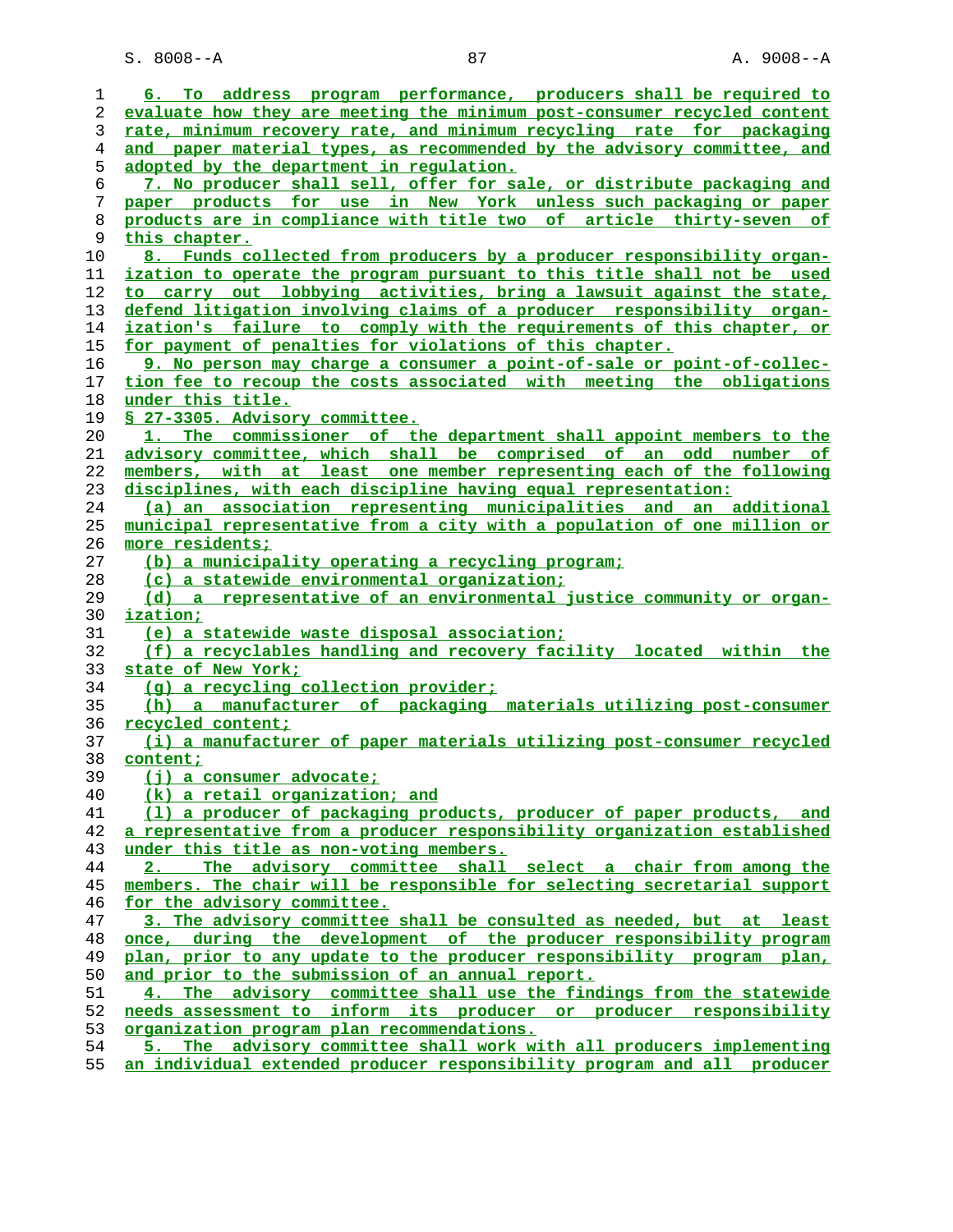| 1              | responsibility organizations to ensure consistent messaging and coordi-                                                                        |
|----------------|------------------------------------------------------------------------------------------------------------------------------------------------|
| 2              | <u>nation across program plans.</u>                                                                                                            |
| 3              | 6. The advisory committee shall review the producer responsibility                                                                             |
| $\overline{4}$ | program plans required under this title and prepare specific written                                                                           |
| 5              | recommendations on all portions of the producer responsibility program                                                                         |
| 6              | plans and on all updates or revisions to approved producer responsibil-                                                                        |
| 7              | ity program plans. Such recommendation shall be approved by a majority                                                                         |
| 8              | of the advisory committee's members. The producer implementing an indi-                                                                        |
| 9              | vidual extended producer responsibility program or producer responsibil-                                                                       |
| 10             | ity organization shall consider and respond to those written recommenda-                                                                       |
| 11             | tions in writing, and such recommendations and responses shall be                                                                              |
| 12             | provided to the department at the time of plan submission.                                                                                     |
| 13             | 7. By April first, two thousand twenty-four, the advisory committee                                                                            |
| 14             | shall recommend to the department annual minimum recovery rates, recycl-                                                                       |
| 15             | ing rates, and post-consumer recycled content rates, by material type,                                                                         |
| 16             | <u>over a five-year timeframe beginning in two thousand twenty-six. Such</u>                                                                   |
| 17             | rate setting recommendation shall be informed by the needs assessment                                                                          |
| 18             | and approved by the department.                                                                                                                |
| 19             | 8. By October first, two thousand twenty-five, the department shall                                                                            |
| 20             | adopt regulations setting forth initial annual minimum recovery rates,                                                                         |
| 21             | recycling rates, and post-consumer recycled content rates, by material                                                                         |
| 22             | type, over a five-year timeframe beginning in two thousand twenty-six.                                                                         |
| 23             | 9. (a) The advisory committee shall make recommendations to the                                                                                |
| 24             | department at the time of producer or producer responsibility organiza-                                                                        |
| 25             | tion annual report submittal, as to whether any adjustments to the                                                                             |
| 26             | initially adopted minimum recovery rates, recycling rates, and post-con-                                                                       |
| 27             | sumer recycled content rates are necessary. The advisory committee, in                                                                         |
| 28             | consideration of a recommendation to adjust any rates, shall consider:                                                                         |
| 29             | changes in market conditions, including supply and demand for<br>(i)                                                                           |
| 30             | post-consumer recycled plastics, both domestically and globally;                                                                               |
| 31             | (ii) current recycling rates;                                                                                                                  |
| 32             | (iii) the availability of recycled materials suitable to meet the                                                                              |
| 33             | minimum recycled content goals, including the availability of high-qual-                                                                       |
| 34             | ity recycled materials, and food-grade recycled materials;                                                                                     |
| 35             | (iv) the capacity of recycling or processing infrastructure;                                                                                   |
| 36             | (v) utilization rates of the material; and                                                                                                     |
| 37             | (vi) the progress made by producers in meeting the post-consumer recy-                                                                         |
| 38             | cled targets by material type.                                                                                                                 |
| 39             | (b) If an adjustment is recommended, the advisory committee shall                                                                              |
| 40             | provide a detailed basis for justification.                                                                                                    |
| 41             | 10. Members of the advisory committee shall be reimbursed for any                                                                              |
| 42             | necessary travel expenses, related to participating on the advisory                                                                            |
| 43             | committee, by the producer implementing an individual extended producer                                                                        |
| 44             | responsibility program or producer responsibility organization, and the                                                                        |
| 45             | department shall be responsible for monitoring these expenses. Members                                                                         |
| 46             | of the advisory committee shall receive no salary from a producer imple-                                                                       |
| 47             | menting an individual extended producer responsibility program or                                                                              |
| 48             | producer responsibility organization. The costs for secretarial support                                                                        |
| 49<br>50       | to the advisory committee shall be paid for by the producer implementing<br>an individual extended producer responsibility program or producer |
|                | responsibility organization, and the department shall be responsible for                                                                       |
| 51<br>52       |                                                                                                                                                |
|                | monitoring these expenses.                                                                                                                     |
| 53             | 11. Members shall serve on the advisory committee for at least three                                                                           |

**years.**

**§ 27-3307. Producer responsibility program plan.**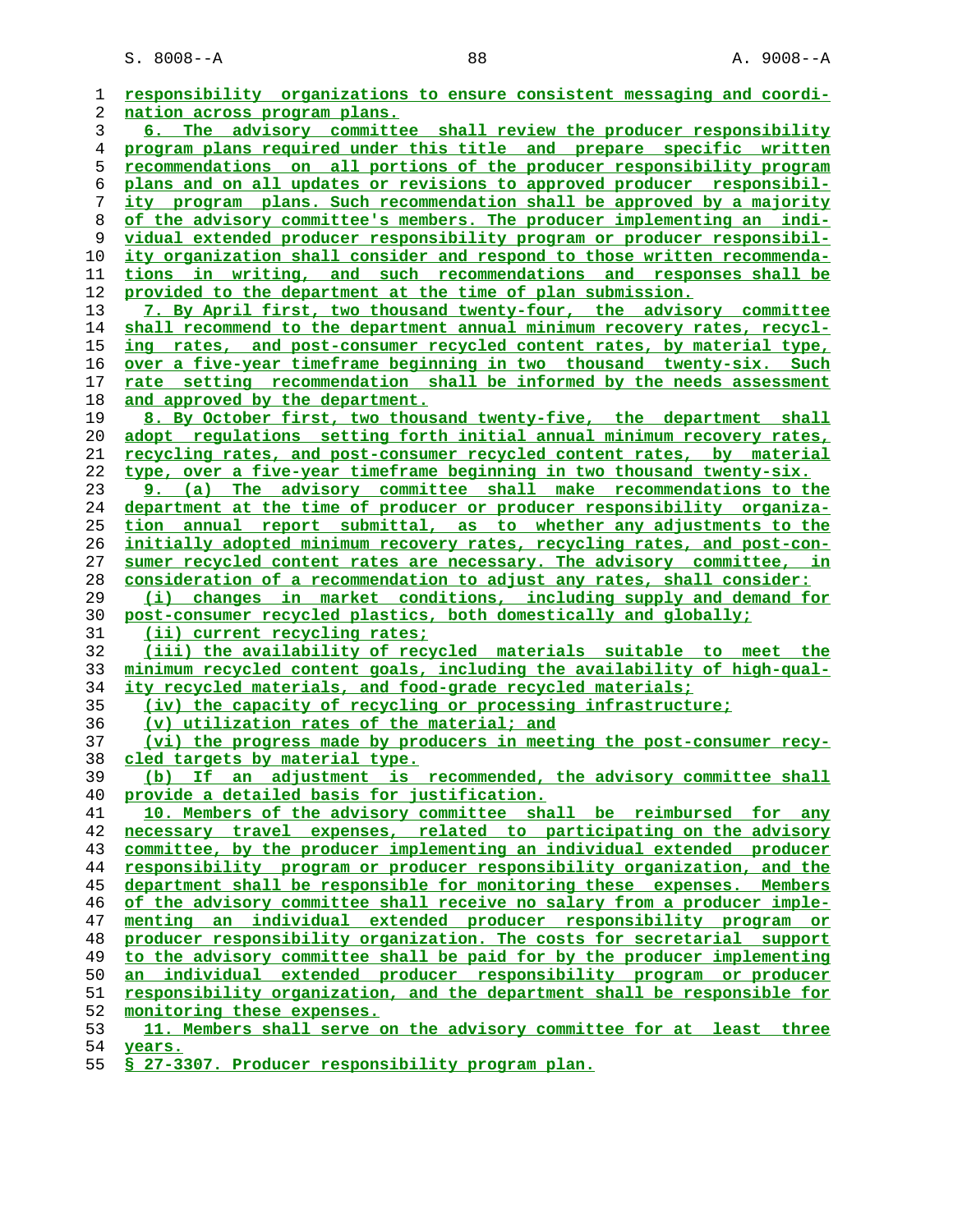S. 8008--A 89 89 A. 9008--A

|    | 1. By April first, two thousand twenty-five, any producer implementing    |
|----|---------------------------------------------------------------------------|
| 1  |                                                                           |
| 2  | an individual extended producer responsibility program or any producer    |
| 3  | responsibility organization, shall submit to the department a producer    |
| 4  | responsibility program plan, detailing its proposed collection and recy-  |
| 5  | cling program for packaging and paper products.                           |
| 6  | 2. The producer responsibility program plan shall be valid for five       |
| 7  | years and shall be reviewed and updated every five years following the    |
|    |                                                                           |
| 8  | approval of the original plan. The department shall have the discretion   |
| 9  | to require the plan to be reviewed or revised prior to the five-year      |
| 10 | period if the department has cause to believe the minimum post-consumer   |
| 11 | recycled content rates, minimum recovery rates, minimum recycling rates,  |
| 12 | as specified by the department in requlation, or other factors of the     |
| 13 | plan are not being met or followed by the producer or producer responsi-  |
| 14 | bility organization, or if there has been a change in circumstances that  |
| 15 | <u>warrants revision of the plan.</u>                                     |
|    |                                                                           |
| 16 | 3. The submitted plan shall, at a minimum, address the following:         |
| 17 | (a) Contact information. Contact information, including the name,         |
| 18 | electronic and physical address, and telephone number of the authorized   |
| 19 | representative of the producer implementing an individual extended        |
| 20 | producer responsibility program or producer responsibility organization.  |
| 21 | (b) Participating producer or producers. Identify the producer or         |
| 22 | producers participating in the submitted producer responsibility program  |
|    |                                                                           |
| 23 | <u>plan.</u>                                                              |
| 24 | Advisory committee recommendations. A description of how the<br>(c)       |
| 25 | recommendations from the advisory committee were considered<br><u>and</u> |
| 26 | addressed in the development of the plan.                                 |
| 27 | (d) Types and brands of packaging and paper products. A list of the       |
| 28 | types and brands of packaging and paper products for which the producer   |
| 29 | <u>or producer responsibility organization is responsible for.</u>        |
| 30 | (e) Funding mechanism. A description of the proposed funding mechanism    |
| 31 | that is necessary to meet the requirements of this title and is suffi-    |
|    |                                                                           |
| 32 | cient to cover the cost of operating the program, updating the plan, and  |
| 33 | maintaining a financial reserve sufficient to operate the program in a    |
| 34 | fiscally prudent and responsible manner. The department may promulgate    |
| 35 | regulations necessary for a producer implementing an individual extended  |
| 36 | producer responsibility program or a producer responsibility organiza-    |
| 37 | tion to develop and manage a funding mechanism and activity-based costs.  |
| 38 | The following funding mechanism details shall be provided in the produc-  |
| 39 | er responsibility plan:                                                   |
| 40 | (i) proposed program charges for producers, listed by producer, which     |
| 41 | shall be sufficient to cover all program costs;                           |
|    |                                                                           |
| 42 | (ii) eco-modulation. For purposes of this title, "eco-modulation"         |
| 43 | shall provide that program charges are structured to provide producers    |
| 44 | with financial incentives that reward waste and source reduction and      |
| 45 | recycling compatibility innovations and practices, reward producers of    |
| 46 | packaging and paper products that can be easily reused, and that disin-   |
| 47 | centivize designs or practices that increase costs of managing the pack-  |
| 48 | aging and paper products. The producer responsibility organization may    |
| 49 | adjust charges to be paid by participating producers, or the producers    |
| 50 | may be provided a credit, based on factors that affect system costs. At   |
|    |                                                                           |
| 51 | a minimum, charges shall be variable based on:                            |
| 52 | (A) costs to provide recycling collection or other form of consumer       |
| 53 | service that is, at minimum, as convenient as the previous waste          |
| 54 | collection schema in the particular jurisdiction for all consumers;       |
| 55 | (B) costs to process a producer's packaging and paper products for        |
| 56 | sale to secondary material markets;                                       |
|    |                                                                           |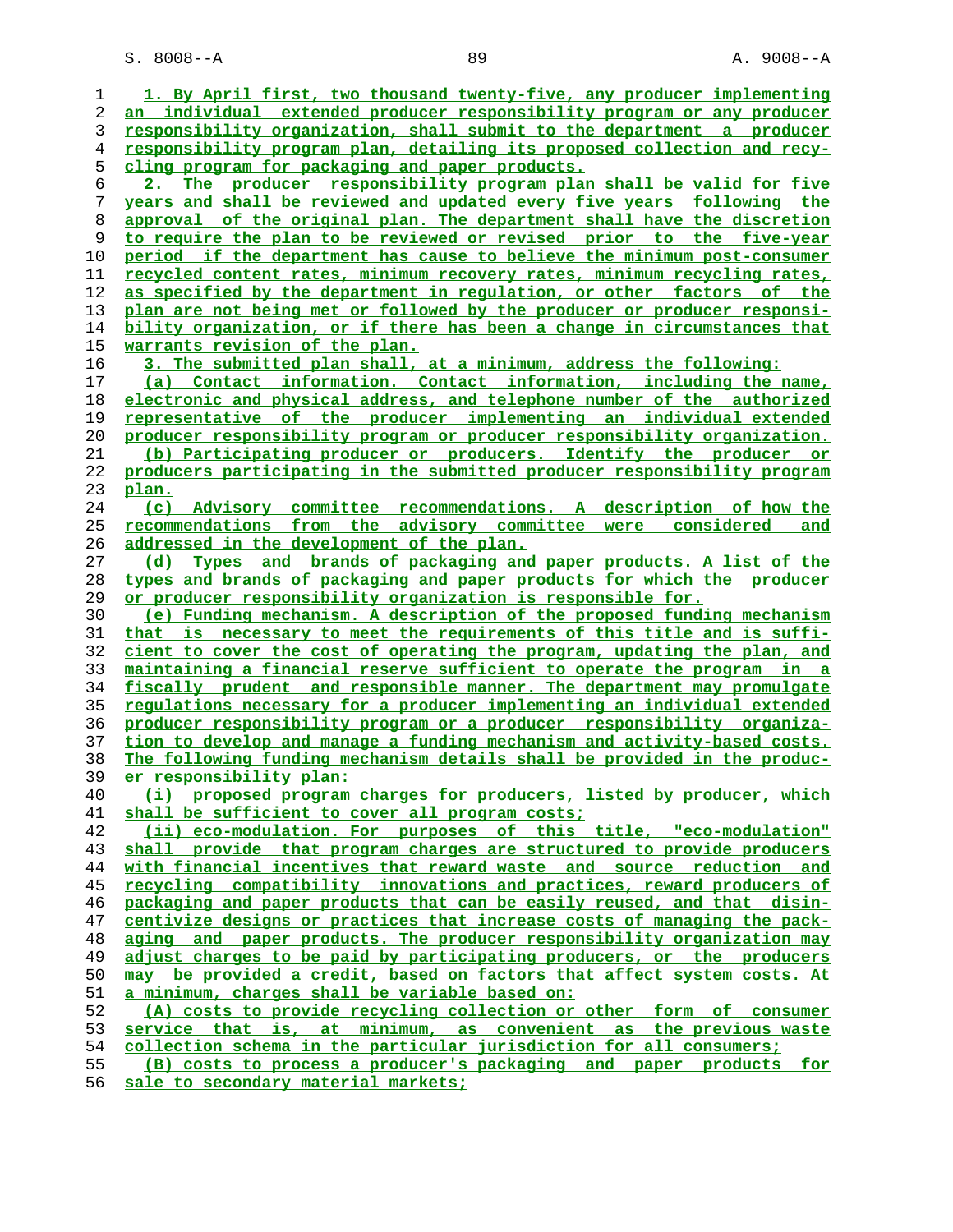S. 8008--A 90 90 A. 9008--A

| 1  | (C) whether the packaging or paper product would typically be readi-      |
|----|---------------------------------------------------------------------------|
| 2  | ly-recyclable except that as a consequence of the product's design, the   |
| 3  | product has the effect of disrupting recycling processes or the product   |
|    |                                                                           |
| 4  | includes labels, inks, or adhesives containing heavy metals that would    |
| 5  | contaminate the recycling process:                                        |
| 6  | (D) whether the packaging and paper products are nonfood contact pack-    |
| 7  | aging that is specifically designed to be reusable or refillable and has  |
| 8  | <u>a high reuse or refill rate;</u>                                       |
| 9  | (E) the commodity value of packaging and paper products; and              |
| 10 | (F) contributions to greenhouse gas emissions from the production,        |
| 11 | use, collection, processing, and marketing of the packaging or paper      |
| 12 | product.                                                                  |
| 13 | (iii) a proposed special assessment charge on specific categories of      |
| 14 | covered packaging and paper products at the request of responsible enti-  |
| 15 | ties representing and approved by the advisory committee if the nature    |
| 16 | of the covered packaging and paper product imposes unusual costs in       |
| 17 | collection or processing or requires special actions to address effec-    |
|    |                                                                           |
| 18 | tive access to recycling or successful processing in municipal recycling  |
| 19 | facilities. The revenue from the special assessment shall be used to      |
| 20 | make system improvements for the specific covered packaging and paper     |
| 21 | products on which the special assessment was applied;                     |
| 22 | (iv) how charges shall be adjusted based upon the percentage of post-     |
| 23 | consumer recycled content and such percentage of post-consumer recycled   |
| 24 | content shall be verified either by the producer responsibility organ-    |
| 25 | ization or by an independent party designated by the department to        |
| 26 | ensure that such percentage meets or exceeds the minimum requirements in  |
| 27 | the packaging or paper product, as long as the recycled content does not  |
| 28 | disrupt the potential for future recycling; and                           |
| 29 | (v) how activity-based costs are calculated and dispersed for services    |
| 30 | utilized by a producer implementing an individual extended producer       |
| 31 | responsibility program or producer responsibility organization if the     |
| 32 | waste haulers, recyclables handling and recovery facilities, recyclers,   |
| 33 | and municipalities, and other service providers elect to participate and  |
| 34 |                                                                           |
|    | be compensated by the producer implementing an individual extended        |
| 35 | producer responsibility program or producer responsibility organization   |
| 36 | in the recovery, recycling, and processing of packaging and paper         |
| 37 | products. The activity-based cost mechanism shall be based on the cost    |
| 38 | of consumer recycling collection, on-site processing cost for each read-  |
| 39 | ily-recyclable material, processing cost of non-readily recyclable mate-  |
| 40 | rial types, transportation cost of recycling for each material type,      |
| 41 | disposal costs for any residual or non-recyclable material, and any       |
| 42 | other cost factors as determined by the advisory committee or depart-     |
| 43 | ment.                                                                     |
| 44 | (f) Municipal and private entity reimbursement. A description of the      |
| 45 | process for municipalities or private entities (such as solid waste       |
| 46 | collection, transportation, sorting, and processing companies, and other  |
| 47 | participating service providers) operating under the producer or produc-  |
| 48 | er responsibility organization's plan, to recoup reasonable costs from    |
| 49 | the producer or producer responsibility organization for the activity-    |
| 50 | based costs, including, as applicable, any administrative, collection,    |
| 51 | sorting, transportation, capital improvement, or processing costs. The    |
| 52 | municipality or private entity may not pass on to the consumer costs for  |
|    |                                                                           |
| 53 | which it has been paid by the producer or producer responsibility organ-  |
| 54 | ization. To facilitate the producer's or producer responsibility organ-   |
| 55 | ization's determination of activity-based costs, participating munici-    |
| 56 | and private entities shall report data related to their costs<br>palities |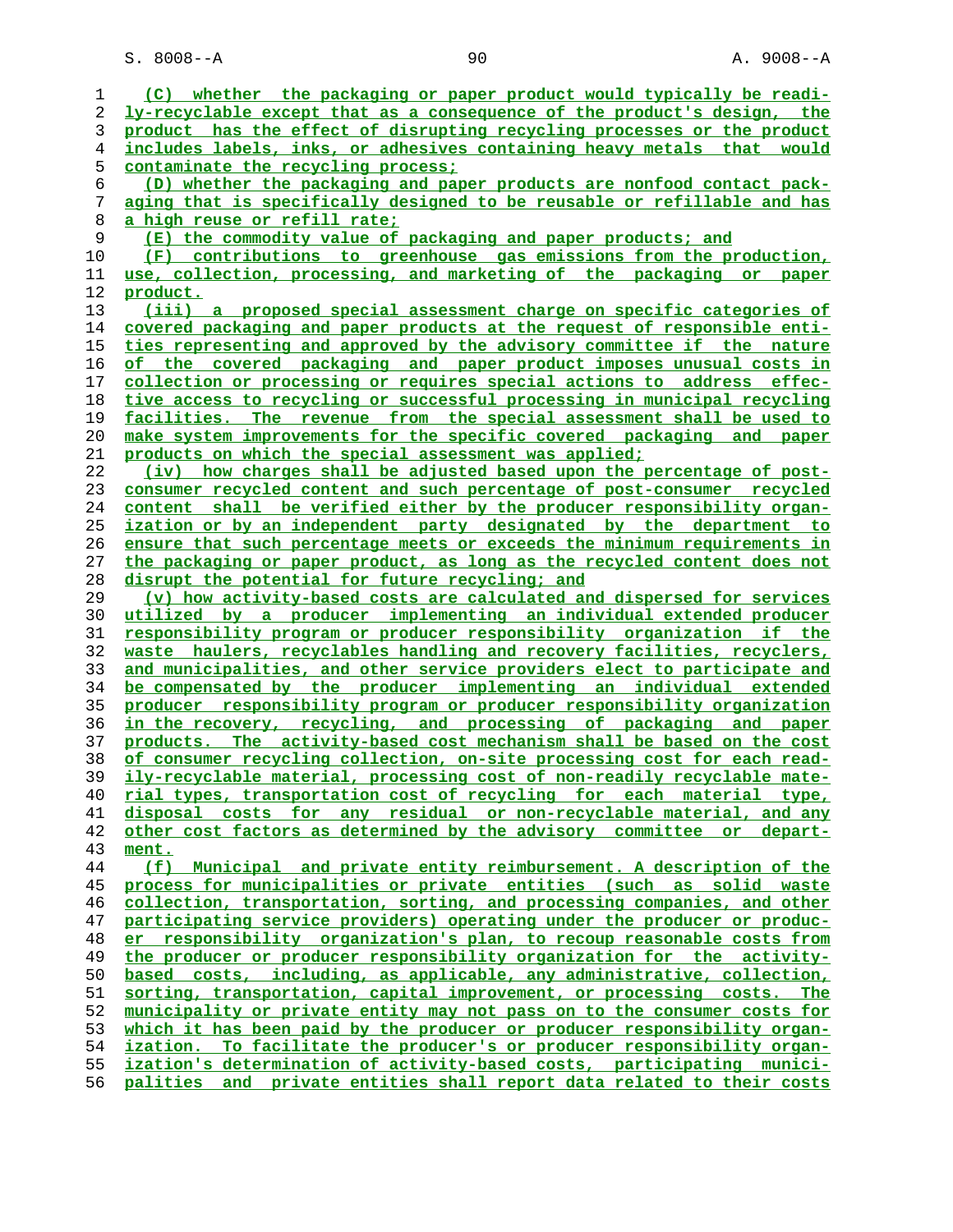S. 8008--A 91 91 A. 9008--A

| 1        | and the value of materials to the producer or producer responsibility                                                                         |
|----------|-----------------------------------------------------------------------------------------------------------------------------------------------|
| 2        | organization. Cost calculations shall account for revenue generated from                                                                      |
| 3        | recyclable materials.                                                                                                                         |
| 4        | (g) Outreach and education. A description of the producer's or produc-                                                                        |
| 5        | er responsibility organization's public outreach and education program                                                                        |
| 6        | for consumers and other stakeholders.                                                                                                         |
| 7        | (i) The plan shall address how the outreach and education program                                                                             |
| 8        | with:                                                                                                                                         |
| 9        | (A) be designed to achieve the management goals of packaging and paper                                                                        |
| 10       | products extended producer responsibility under this title, including                                                                         |
| 11       | the prevention of contamination of products;                                                                                                  |
| 12       | (B) be coordinated across producer and producer responsibility organ-                                                                         |
| 13       | ization programs to avoid confusion for consumers; and                                                                                        |
| 14       | (C) consult with municipalities and other stakeholders, coordinate                                                                            |
| 15       | with and assist local municipal programs, municipal contracted programs,                                                                      |
| 16       | solid waste collection companies, and other entities providing services,                                                                      |
| 17       | and develop and provide outreach and education to the diverse popu-                                                                           |
| 18       | lations in the state, including utilizing a variety of outreach and                                                                           |
| 19       | education tools and ensuring materials are accessible to all persons and                                                                      |
| 20       | <u>are provided in multiple languages.</u>                                                                                                    |
| 21       | (ii) Participating producers shall label or mark packaging and paper                                                                          |
| 22       | products in accordance with current labeling rules, laws, or requlations                                                                      |
| 23       | with information to assist consumers in responsibly managing and recycl-                                                                      |
| 24       | ing packaging and paper products, responsibly composting packaging and                                                                        |
| 25       | paper products, and educating consumers about the percentage of post-                                                                         |
| 26       | consumer recycled content.                                                                                                                    |
| 27       | (iii) Details on the following components of the outreach and educa-                                                                          |
| 28<br>29 | tion program shall be provided in the plan, and available to consumers<br>and other stakeholders on the producer's or producer responsibility |
| 30       | <u>organization's public education program website:</u>                                                                                       |
| 31       | (A) proper end-of-life management of packaging, paper products<br>and                                                                         |
| 32       | beverage containers;                                                                                                                          |
| 33       | (B) the location and availability of recycling collection;                                                                                    |
| 34       | (C) how to prevent litter of packaging, paper products, and beverage                                                                          |
| 35       | <u>containers;</u>                                                                                                                            |
| 36       | (D) information on how consumers can reduce their consumption for                                                                             |
| 37       | single-use packaging and paper products in favor of more reusable mate-                                                                       |
| 38       | rials;                                                                                                                                        |
| 39       | (E) recycling and composting instructions that are: consistent state-                                                                         |
| 40       | wide, except as necessary to take into account differences among local                                                                        |
| 41       | laws and processing capabilities; easy to understand; and easily acces-                                                                       |
| 42       | sible; and                                                                                                                                    |
| 43       | (F) a description of the process for answering stakeholder questions                                                                          |
| 44       | and resolving any issues.                                                                                                                     |
| 45       | (iv) A producer implementing an individual extended producer responsi-                                                                        |
| 46       | bility program or producer responsibility organization shall undertake                                                                        |
| 47       | outreach, education, and communications that assist in attaining or                                                                           |
| 48       | exceeding the minimum post-consumer content, minimum recovery rates, and                                                                      |
| 49       | minimum recycling rates, as specified by the department in regulation.                                                                        |
| 50       | (h) Existing infrastructure. How the producer implementing an individ-                                                                        |
| 51       | ual extended producer responsibility program or the producer responsi-                                                                        |
| 52       | bility organization will work with existing waste haulers, recyclables                                                                        |
| 53       | handling and recovery facilities, recyclers, and municipalities to oper-                                                                      |
| 54       | ate or expand current collection programs to address material collection                                                                      |
| 55       | methods.                                                                                                                                      |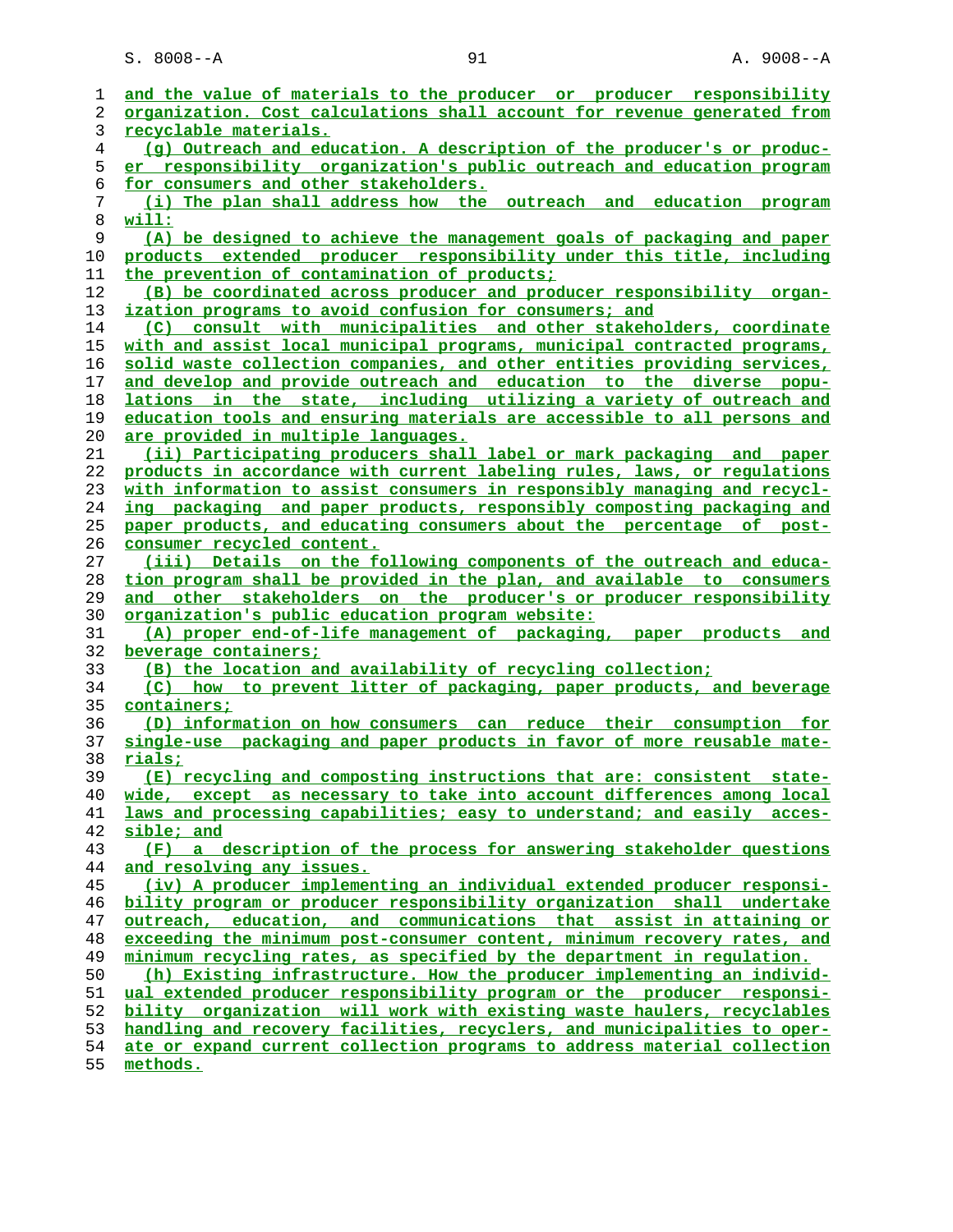S. 8008--A 92 A. 9008--A

| 1  | (i) Convenience. A description of how the producer implementing an       |
|----|--------------------------------------------------------------------------|
| 2  | individual extended producer responsibility program or producer respon-  |
| 3  | sibility organization intends to meet the convenience requirements set   |
| 4  | <u>forth as follows:</u>                                                 |
| 5  | (i) A producer implementing an individual extended producer responsi-    |
| 6  | bility program or producer responsibility organization shall provide for |
| 7  | widespread, free, convenient, and equitable consumer<br>access<br>to:    |
| 8  | collection opportunities for the packaging and paper products identified |
| 9  | the producer or producer responsibility organization's program<br>under  |
| 10 | <u>plan.</u>                                                             |
| 11 | (ii) A producer implementing an individual extended producer responsi-   |
| 12 | bility program or producer responsibility organization shall ensure      |
| 13 | services, that are at least as convenient as the previous collection     |
| 14 | schema in a particular jurisdiction, continue for all consumers as of    |
| 15 | the effective date of this title.                                        |
| 16 | (iii) A producer implementing an individual extended producer respon-    |
| 17 | sibility program or producer responsibility organization shall ensure    |
| 18 | services that collect covered packaging and paper products generated by  |
| 19 | business establishments are at least as orderly and efficient as the     |
| 20 | previous collection schema as of the effective date of this title.       |
| 21 | (iv) A producer implementing an individual extended producer responsi-   |
| 22 | bility program or producer responsibility organization may rely on a     |
| 23 | range of means to collect various categories of packaging and paper      |
| 24 | products including, but not limited to, curbside collection, facility    |
| 25 | drop-off, and events, so long as packaging and paper products collection |
| 26 | options include recycling collection services if:                        |
| 27 | (A) The category of packaging and paper products is suitable for recy-   |
| 28 | cling collection and can be effectively sorted by the facilities receiv- |
| 29 | <u>ing the collected material;</u>                                       |
| 30 | (B) The provider of the recycling collection service agrees to include   |
| 31 | the category of packaging and paper products as an accepted material;    |
| 32 | (C) The packaging and paper products category is not handled through a   |
| 33 | deposit and return scheme, other extended producer responsibility        |
| 34 | program, or buy back system that relies on a collection system other     |
| 35 | than recycling collection; and                                           |
| 36 | (D) The provider of the recycling collection service agrees to the       |
| 37 | producer implementing an individual extended producer responsibility     |
| 38 | program's or producer responsibility organization's activity-based costs |
| 39 | arrangement.                                                             |
| 40 | (v) Where recycling collection is not available and drop-off             |
| 41 | collection facilities are utilized, consumers shall have free and equi-  |
| 42 | table access to facilities that are within fifteen miles of at least     |
| 43 | ninety-five percent of the jurisdiction's population unserved by recycl- |
| 44 | ing collection.                                                          |
| 45 | (j) Minimum recycling, recovery and content rates. A description of      |
| 46 | how the producer implementing an individual extended producer responsi-  |
| 47 | bility program or producer responsibility organization intends to meet   |
| 48 | or exceed the minimum recycling rate, minimum recovery rate, and minimum |
| 49 | post-consumer recycled content rates for packaging or paper products, by |
| 50 | material type, as specified by the department in requlation.             |
| 51 | (k) End-of-life management processes. A description of the process for   |
| 52 | end-of-life management, including recycling and disposal, for each       |
| 53 | component material, using environmentally sound management practices.    |
| 54 | (1) A description of how the producer responsibility organization        |
| 55 | shall provide the option to purchase recycled materials from processors  |
|    |                                                                          |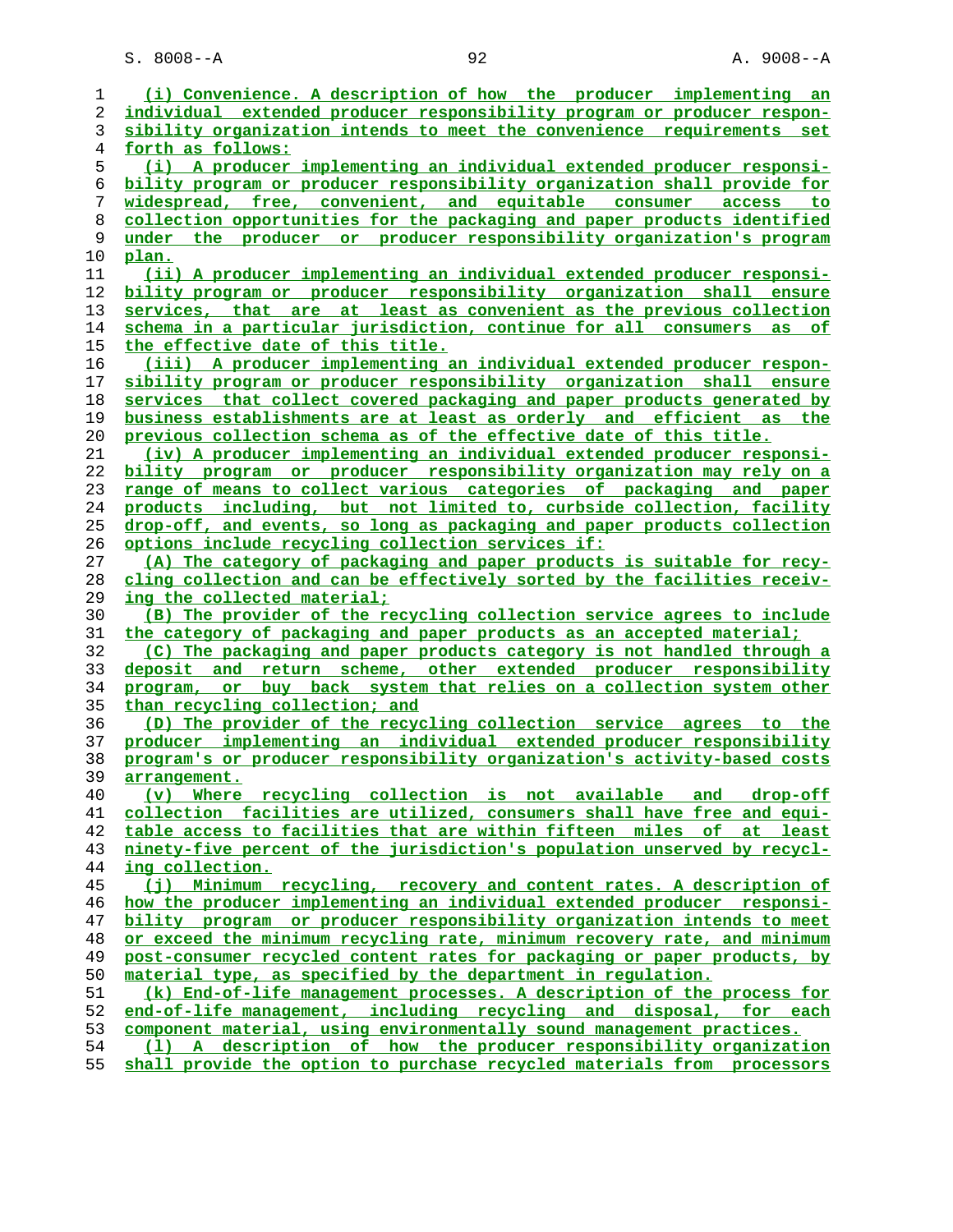| ı  | on behalf of producer members interested in obtaining recycled feedstock |
|----|--------------------------------------------------------------------------|
| 2  | in order to achieve post-consumer recycled content objectives.           |
| 3  | (m) A description of how the producer responsibility organization will   |
| 4  | work with producers to help reduce a producer's total amount of non-     |
| 5  | <u>reusable packaging.</u>                                               |
| 6  | (n) Packaging and paper products reduction. A description of how a       |
| 7  | producer responsibility organization will work with producers to reduce  |
| 8  | packaging and paper products through product design and program inno-    |
| 9  | vations.                                                                 |
| 10 | (o) Consumer concerns process. A process to address concerns and ques-   |
| 11 | tions from consumers.                                                    |
| 12 | (p) Additional information. Any other information as specified by the    |
| 13 | department.                                                              |
| 14 | 4. (a) No later than ninety days after the submission of the producer    |
| 15 | responsibility plan, the department shall determine whether to approve   |
| 16 | the plan as submitted; approve the plan with conditions; or deny the     |
| 17 | plan.                                                                    |
| 18 | (b) The department shall consider the following in determining whether   |
| 19 | to approve a plan:                                                       |
| 20 | (i) whether the plan adequately addresses all elements described in      |
| 21 | this section;                                                            |
| 22 | (ii) whether the producer has undertaken satisfactory consultation       |
| 23 | with the advisory committee and has provided an opportunity for advisory |
| 24 | committee input in the development of the plan prior to submission of    |
| 25 | the plan:                                                                |
| 26 | (iii) whether the plan adequately provides for:                          |
| 27 | (A) the producer responsibility organization collecting and funding      |
| 28 | the costs of collecting and processing packaging and paper products      |
| 29 | covered by the plan and reimbursing a municipality or private entity;    |
| 30 | (B) the funding mechanism to cover the entire cost of the producer       |
| 31 | <u>responsibility organization's program;</u>                            |
| 32 | (C) convenient and free consumer access to collection facilities or      |
| 33 | collection services;                                                     |
| 34 | (D) an evaluation system for the program charge structure, which shall   |
| 35 | be evaluated on an annual basis by the producer responsibility organiza- |
| 36 | tion and advisory committee and resubmitted to the department annually;  |
| 37 | and                                                                      |
| 38 | (E) effective consumer outreach and education.                           |
| 39 | whether the plan satisfactorily provides for how the producer<br>(iv)    |
| 40 | implementing an individual extended producer responsibility program or   |
| 41 | the producer responsibility organization will meet the minimum post-con- |
| 42 | sumer content rates, recovery rates, and recycling rates, as specified   |
| 43 | by the department in requlation, which will create or enhance markets    |
| 44 | for recycled materials; and                                              |
| 45 | (v) whether the plan creates a convenient system for consumers to        |
| 46 | recycle covered packaging and paper products that meets or exceeds the   |
| 47 | convenience criteria set forth in paragraph (i) of subdivision three of  |
| 48 | section 27-3307 of this title.                                           |
| 49 | (c) The department may deny a plan. (i) If a plan is denied, the         |
| 50 | department shall inform the producer implementing an individual extended |
| 51 | producer responsibility program or producer responsibility organization  |
| 52 | in writing as to any deficiencies in said plan. A producer implementing  |
| 53 | an individual extended producer responsibility program or producer       |
| 54 | responsibility organization shall amend and resubmit any denied plans    |
| 55 | for reconsideration within sixty days of notification of the denial of   |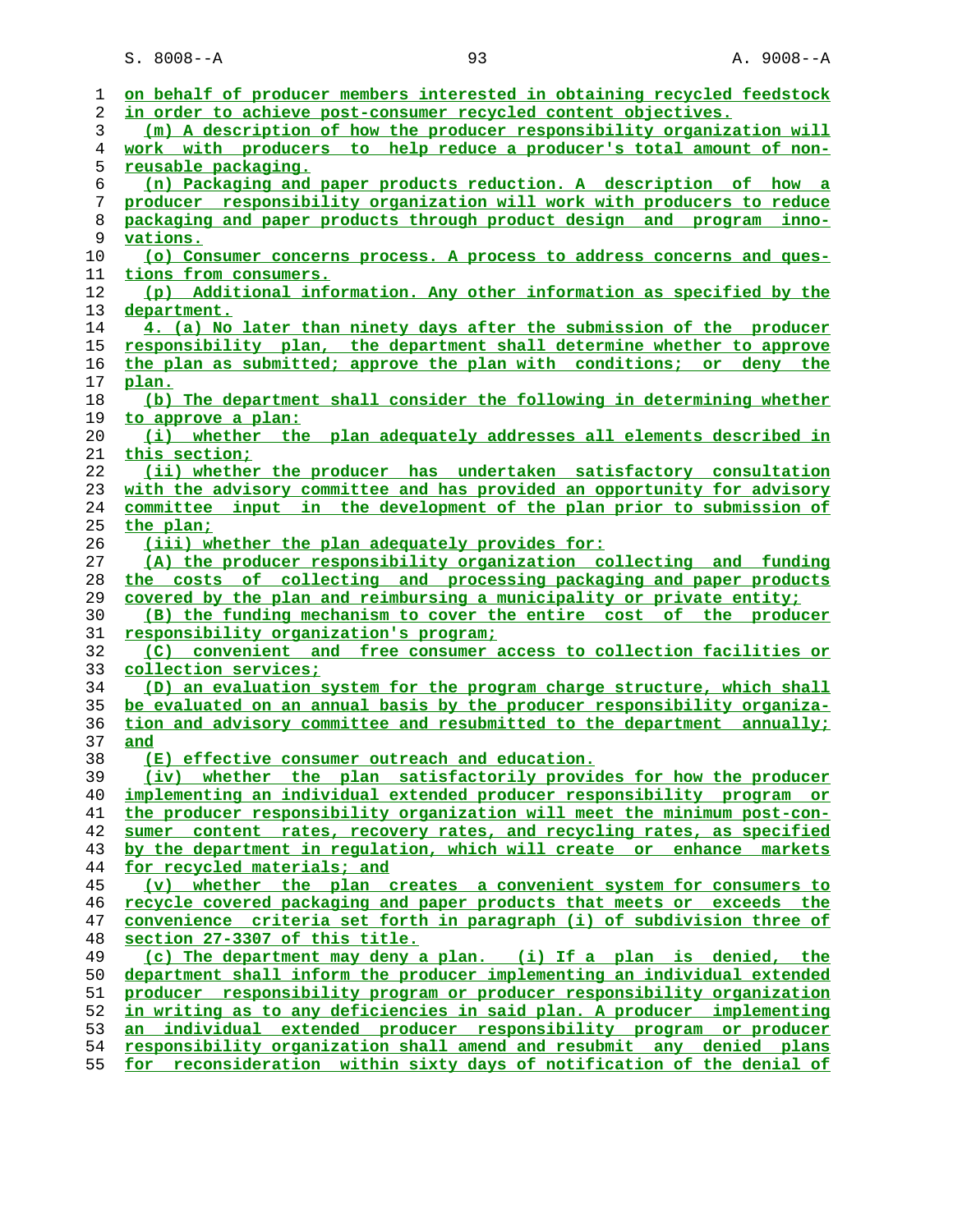**said plan. The department shall approve or deny said plan within thirty days of resubmission. (ii) If a plan is denied a second time, the department will provide the producer implementing an individual extended producer responsibility program or producer responsibility organization with direction for meet- ing any additional required elements of the plan it deems necessary. (d) The department may rescind the approval of an approved plan at any time for just cause. If a plan is rescinded, the department shall inform the producer implementing an individual extended producer respon- sibility program or producer responsibility organization in writing as to any and all reasons why the plan was rescinded. A producer implement- ing an individual extended producer responsibility program or producer responsibility organization shall amend and resubmit any rescinded plans for reconsideration within sixty days of notification of the rescission of said plan. The department shall approve or reject said plan within thirty days of resubmission. 5. The producer implementing an individual extended producer responsi- bility program or producer responsibility organization shall notify the department of any modification to the program. If the department deter- mines that the producer responsibility plan has been substantially modi- fied, the producer implementing an individual extended producer respon- sibility program or producer responsibility organization, after consultation with the advisory committee, shall submit a proposed plan amendment describing the changes to the department within ninety days of the determination. Within ninety days of receipt of a proposed amended plan, the department shall determine whether the amended plan complies with this title. The department shall send a letter notifying the producer implementing an individual extended producer responsibility program or producer responsibility organization of: (a) approval; or (b) disapproval, including the reasons for rejecting the plan. The producer implementing an individual extended producer responsibility program or producer responsibility organization shall provide the department's letter of disapproval to the advisory committee. The producer imple- menting an individual extended producer responsibility program or producer responsibility organization shall submit a revised plan within sixty days after receipt of the letter of disapproval. 6. The producer implementing an individual extended producer responsi- bility program or producer responsibility organization shall reimburse the department annually at the time of annual reporting for all adminis- trative costs associated with oversight of the program, which shall be deposited to the credit of the stewardship organization fund established pursuant to section ninety-two-kk of the state finance law. § 27-3309. Reporting requirements and audits. 1. Fifteen months after the first plan of a producer implementing an individual extended producer responsibility program or producer respon- sibility organization is implemented, and annually thereafter, each producer implementing an individual extended producer responsibility program, or each producer responsibility organization, shall submit a report to the department that details the prior calendar year's program.** The report shall be posted on the website of the producer implementing **an individual extended producer responsibility program or producer responsibility organization. 2. Such annual report shall include: (a) a detailed description of the methods used to collect, transport,**

**and process packaging and paper products including detailing collection**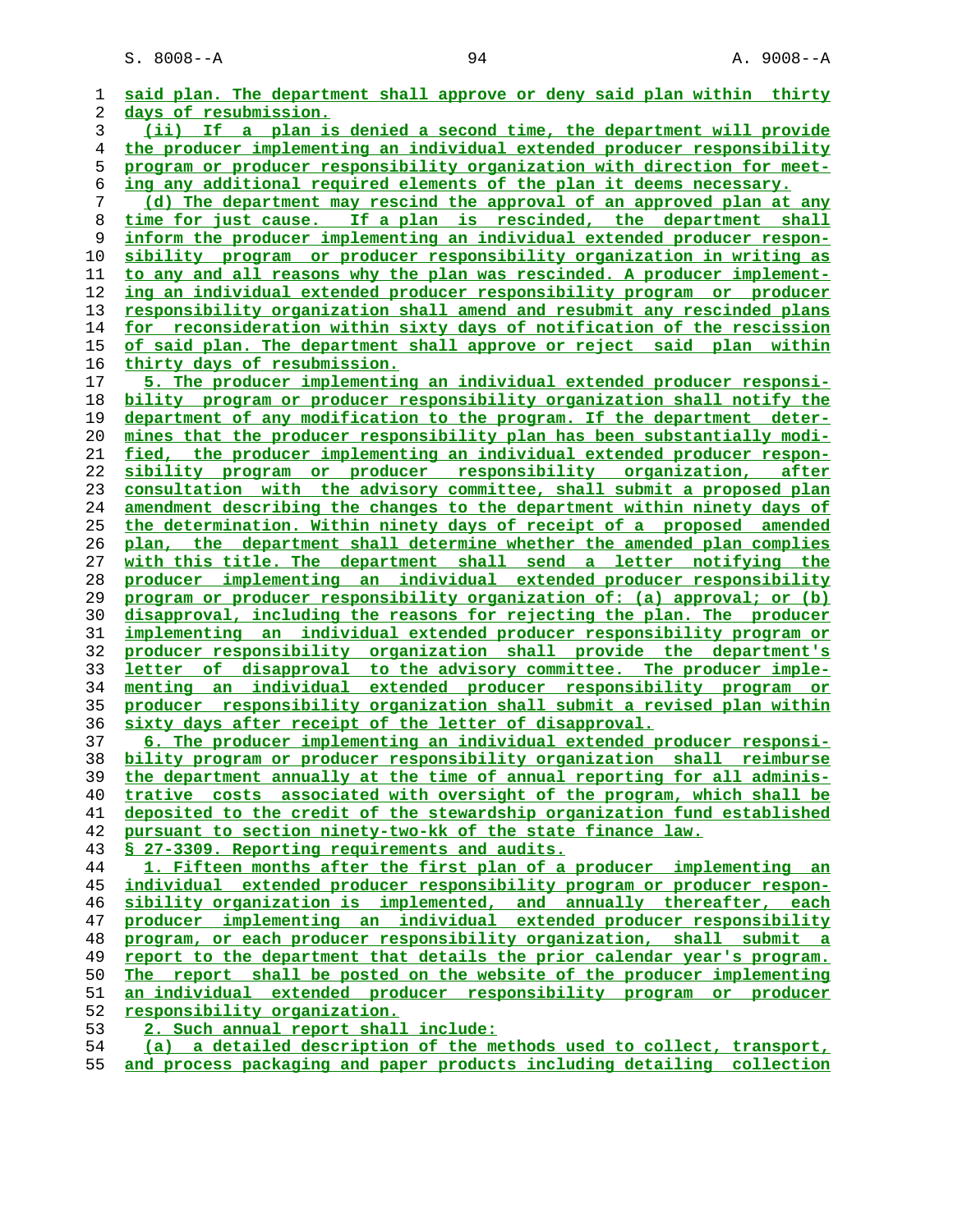S. 8008--A 95 95 A. 9008--A

| 1  | methods made available to consumers and an evaluation of the program's   |
|----|--------------------------------------------------------------------------|
| 2  | collection convenience;                                                  |
| 3  | (b) a detailed description of the amount of packaging and paper          |
| 4  | products sold, offered for sale, or distributed to consumers in the      |
| 5  | state on an annual basis, including a percentage of packaging and paper  |
|    | products sold, offered for sale, or distributed to consumers in the      |
| 6  |                                                                          |
| 7  | state through internet transactions;                                     |
| 8  | (c) the weight of packaging and paper products collected for reuse or    |
| 9  | <u>recycling in the state, by material type;</u>                         |
| 10 | (d) the weight, by material type, of packaging and paper products        |
| 11 | collected for reuse or recycling in the state by the method of disposi-  |
| 12 | tion;                                                                    |
| 13 | (e) the total cost of implementing the program;                          |
| 14 | (f) financial statements detailing all deposits received<br>and          |
| 15 | reimbursements paid by the producers covered by the approved plan:       |
| 16 | (g) a detailed accounting of how the program compensated munici-         |
| 17 | palities, solid waste collection, transportation, sorting, and reproc-   |
| 18 | essing companies, and other entities, for their recycling efforts and    |
| 19 | other related services;                                                  |
| 20 | (h) a description of investments made in infrastructure and market       |
| 21 | development in New York state as related to the needs identified,        |
| 22 | including the amount spent expressed as a percentage of the program's    |
| 23 | total annual expenditures;                                               |
| 24 | (i) a description of investment made and an evaluation of the effec-     |
| 25 | tiveness of outreach and education efforts to determine whether changes  |
| 26 | are necessary to improve those outreach and education efforts. If the    |
| 27 | department determines improvements are necessary, the producer imple-    |
| 28 | menting an individual extended producer responsibility program or        |
| 29 | producer responsibility organization shall develop new and improved      |
| 30 | outreach and education methods for approval by the department;           |
| 31 | (i) samples of all educational materials provided to consumers or        |
| 32 | other entities;                                                          |
| 33 | (k) a detailed list of efforts undertaken and an evaluation of the       |
| 34 | methods used to disseminate such materials including recommendations, if |
| 35 | any, for how the educational component of the program can be improved;   |
| 36 | (1) the achieved post-consumer recycled content rates, recovery rates,   |
| 37 | and recycling rates for packaging and paper product material types, how  |
| 38 | the rates were derived, and a discussion of how these rates may be       |
| 39 | improved. If, upon consultation with the advisory committee, there is    |
| 40 | reason to adjust minimum rates, the annual report shall include          |
| 41 | suggestions and justifications for the department to consider revision   |
| 42 | of such rates in regulation;                                             |
| 43 | (m) a detailed description of any efforts undertaken to reduce the       |
| 44 | amount of packaging used; changes in material types used in packaging    |
| 45 | that have helped to improve recyclability, post-consumer recycled        |
| 46 | content rates, recovery rates, recycling rates for packaging, greenhouse |
| 47 | emissions, and the result on program implementation costs through<br>gas |
| 48 | such efforts;                                                            |
| 49 | (n) a discussion on the feasibility to increase consumer convenience     |
| 50 | through curbside collection, facility drop-off, events or other alterna- |
| 51 | and to expand the program, for example, to include additional<br>tives,  |
| 52 | service to consumers without previous access to recycling collection,    |
| 53 | and public spaces, as well as a discussion on how the producer imple-    |
| 54 | menting an individual extended producer responsibility program or        |
| 55 | producer responsibility organization plans for continuous improvement;   |
|    |                                                                          |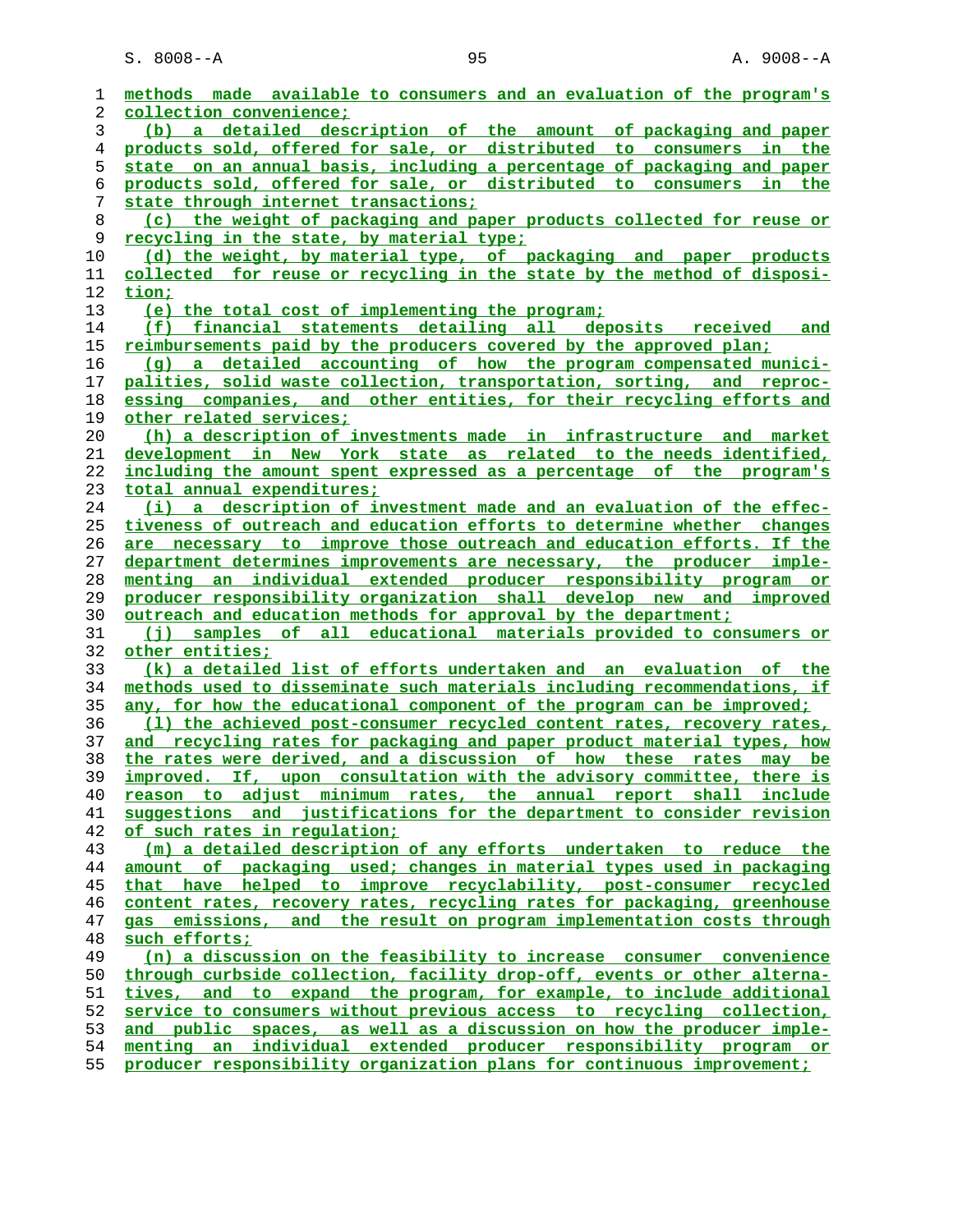S. 8008--A 96 96 A. 9008--A

| 1                                      | (o) an evaluation of the feasibility and recommendation for adding                                                                         |
|----------------------------------------|--------------------------------------------------------------------------------------------------------------------------------------------|
| 2                                      | beverages in beverage containers as defined in title ten of this article                                                                   |
|                                        | to the covered packaging and paper products definition of this title;                                                                      |
| 3<br>4                                 | and                                                                                                                                        |
| 5                                      | (p) any other information as specified by the department.                                                                                  |
| 6                                      | 3. Prior to the submission of the annual report, all data and informa-                                                                     |
|                                        | tion that is material to the department's review of the program's                                                                          |
|                                        |                                                                                                                                            |
|                                        | compliance with the requirements of this title shall be annually audited                                                                   |
|                                        | and verified by an independent third-party auditor, approved by the                                                                        |
|                                        | department. This includes, but is not limited to, a review and verifica-                                                                   |
|                                        | tion of all financial documentation and all information related to the                                                                     |
|                                        | material recycling rates, recovery rates, and the post-consumer recycled                                                                   |
|                                        | content rates. A copy of the independent audit shall be included in the                                                                    |
|                                        | <u>annual report.</u>                                                                                                                      |
|                                        | 4. The department shall not require public reporting of any confiden-                                                                      |
|                                        | tial information that the department determines to be trade secrets,                                                                       |
|                                        | confidential commercial information or critical infrastructure informa-                                                                    |
|                                        | tion, in accordance with article six of the public officers law and the                                                                    |
|                                        | department's rules and regulations promulgated pursuant thereto.                                                                           |
|                                        | <u>§ 27-3311. Antitrust protections.</u>                                                                                                   |
|                                        | A producer implementing an individual extended producer responsibility                                                                     |
|                                        | program or producer responsibility organization that organizes the                                                                         |
|                                        | collection, transportation, and processing of packaging and paper                                                                          |
|                                        | products, in accordance with a producer responsibility program plan<br>approved under this title, shall not be liable for any claim of a   |
|                                        | violation of antitrust, restraint of trade, or unfair trade practice                                                                       |
|                                        | arising from conduct undertaken in accordance with the program pursuant                                                                    |
|                                        | to this title; provided, however, this section shall not apply to any                                                                      |
|                                        | agreement establishing or affecting the price of packaging or a paper                                                                      |
|                                        | product, or the output or production of any agreement restricting the                                                                      |
|                                        | geographic area or customers to which packaging or a paper product will                                                                    |
|                                        | be sold.                                                                                                                                   |
|                                        | § 27-3313. Penalties.                                                                                                                      |
|                                        | 1. Except as otherwise provided in this section, any person or entity                                                                      |
|                                        | that violates any provision of or fails to perform any duty imposed                                                                        |
|                                        | pursuant to this title or any rule or regulation promulgated pursuant                                                                      |
|                                        | thereto, or any final determination or order of the commissioner made                                                                      |
|                                        | pursuant to this article or article seventy-one of this chapter shall be                                                                   |
|                                        | liable for a civil penalty not to exceed five hundred dollars for each                                                                     |
|                                        | violation and an additional penalty of not more than five hundred                                                                          |
|                                        | dollars for each day during which such violation continues.                                                                                |
|                                        | 2. (a) Any producer or producer responsibility organization who                                                                            |
|                                        | violates any provision of or fails to perform any duty imposed pursuant                                                                    |
|                                        | to this title or any rule or regulation promulgated pursuant thereto, or                                                                   |
|                                        | <u>any term or condition of any registration or permit issued pursuant</u>                                                                 |
|                                        | thereto, or any final determination or order of the commissioner made                                                                      |
|                                        | pursuant to this article or article seventy-one of this chapter shall be                                                                   |
|                                        | liable for a civil penalty not to exceed five thousand dollars for each                                                                    |
|                                        | violation and an additional penalty of not more than one thousand five                                                                     |
|                                        | hundred dollars for each day during which such violation continues. For                                                                    |
|                                        | a second violation committed within twelve months of a prior violation,                                                                    |
|                                        |                                                                                                                                            |
|                                        |                                                                                                                                            |
|                                        | the producer implementing an individual extended producer responsibility                                                                   |
|                                        | program or producer responsibility organization shall be liable for a                                                                      |
|                                        | civil penalty not to exceed ten thousand dollars and an additional                                                                         |
| 50<br>51<br>52<br>53<br>54<br>55<br>56 | penalty of not more than three thousand dollars for each day during<br>which such violation continues. For a third or subsequent violation |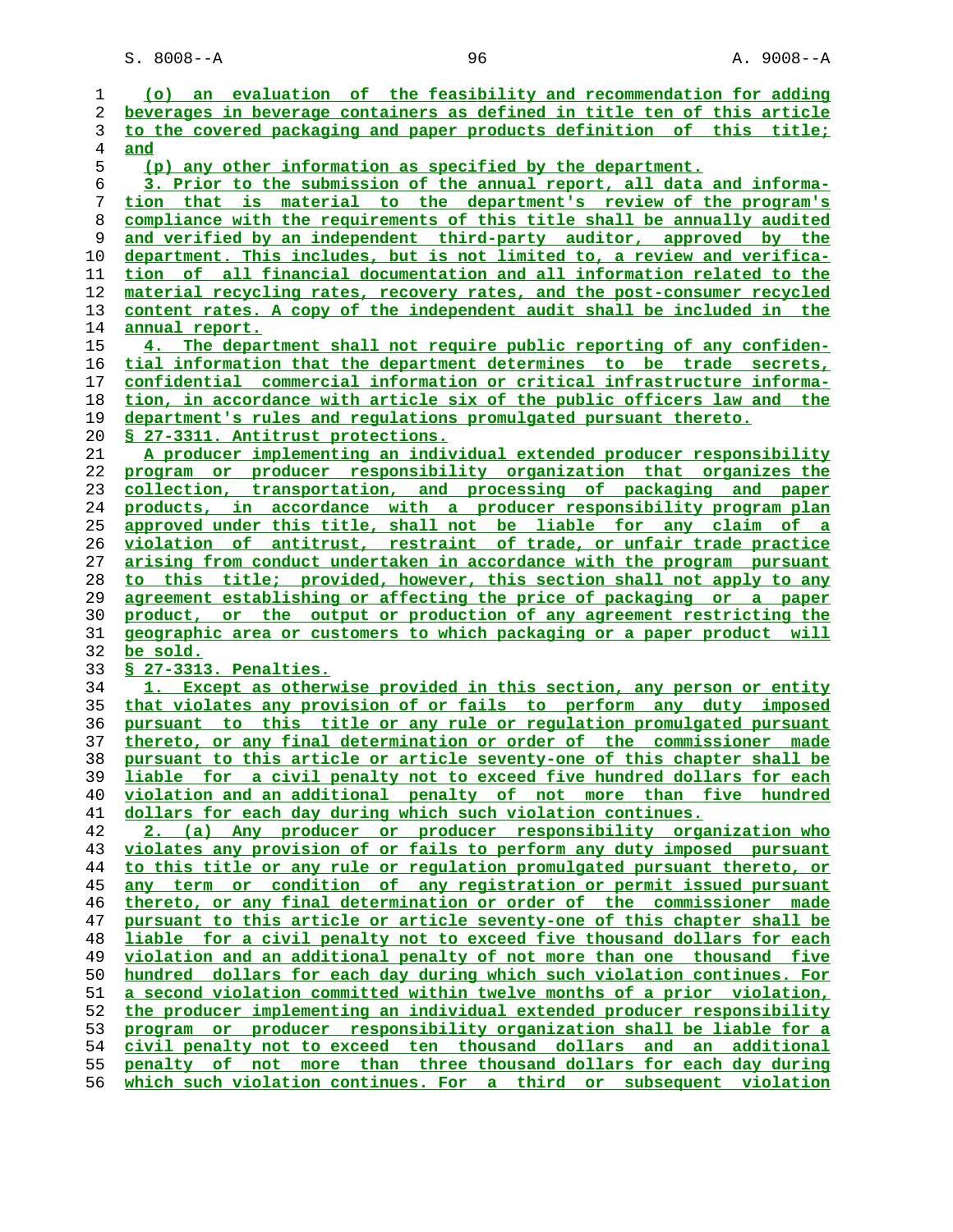| 1              | committed within twelve months of any prior violation, the producer      |
|----------------|--------------------------------------------------------------------------|
| 2              | implementing an individual extended producer responsibility program or   |
| 3              | producer responsibility organization shall be liable for a civil penalty |
| $\overline{4}$ | not to exceed twenty thousand dollars and an additional penalty of six   |
| 5              | thousand dollars for each day during which such violation continues.     |
| 6              | (b) All producers participating in a producer responsibility organiza-   |
| 7              | tion shall be jointly and severally liable for any penalties assessed    |
| 8              | against the producer responsibility organization pursuant to this title  |
| 9              | and article seventy-one of this chapter.                                 |
| 10             | 3. Civil penalties under this section shall be assessed by the depart-   |
| 11             | ment after an opportunity to be heard pursuant to the provisions of      |
| 12             | section 71-1709 of this chapter, or by the court in any action or        |
| 13             | proceeding pursuant to section 71-2727 of this chapter, and in addition  |
| 14             | thereto, such person or entity may by similar process be enjoined from   |
| 15             | continuing such violation and any permit, registration or other approval |
| 16             | issued by the department may be revoked or suspended or a pending        |
| 17             | renewal denied.                                                          |
| 18             | 4. The department and the attorney general are hereby authorized to      |
| 19             | enforce the provisions of this title and all monies collected shall be   |
| 20             | deposited to the credit of the environmental protection fund as estab-   |
| 21             | lished pursuant to section ninety-two-s of the state finance law.        |
| 22             | § 27-3315. State preemption.                                             |
| 23             | Jurisdiction in all matters pertaining to activity-based costs and       |
| 24             | funding mechanisms of producer responsibility organizations relating to  |
| 25             | the recovery of packaging and paper products by this title, is vested    |
| 26             | exclusively in the state. Any provision of any local law or ordinance,   |
| 27             | or any rule or regulation promulgated thereto, governing packaging and   |
| 28             | paper products recycling shall, upon the effective date of this title,   |
| 29             | be preempted; provided however, that nothing in this section shall       |
| 30             | preclude a person from coordinating, for recycling or reuse, the         |
| 31             | <u>collection of packaging and paper products.</u>                       |
| 32             | \$ 27-3317. Authority to promulgate rules and regulations.               |
| 33             | The department shall have the authority to promulgate rules and requ-    |
| 34             | lations necessary and appropriate for the administration of this title.  |
| 35             | \$ 27-3319. Extended producer responsibility reporting to the governor   |
| 36             | and legislature.                                                         |
| 37             | 1. (a) By November first, two thousand twenty-four, and biennially       |
| 38             | thereafter, the department shall submit to the governor and legislature  |
| 39             | a report that includes the following:                                    |
| 40             | (i) a review and evaluation of the performance of existing extended      |
| 41             | producer responsibility programs in the state;                           |
| 42             | (ii) recommendations the department would propose through legislation    |
| 43             | to improve existing extended producer responsibility programs;           |
| 44             | (iii) recommendations the department would propose through legislation   |
| 45             | to promote the reduction targets through the promotion of reusable       |
| 46             | products or source reduction; and                                        |
| 47             | (iv) draft legislation required to amend an existing extended producer   |
| 48             | responsibility program based on recommendations in paragraph (b) of this |
| 49             | subdivision.                                                             |
| 50             | (b) The report submitted in accordance with this section shall fulfill   |
| 51             | the requirements found in subdivision four of section 27-1807, subdivi-  |
| 52             | sion two of section 27-2005, and subdivision four of section 27-2617 of  |
| 53             | this article, and future biennial reports on extended producer responsi- |
| 54             | bility programs required of the department to be provided to the gover-  |
| 55             | nor and legislature.                                                     |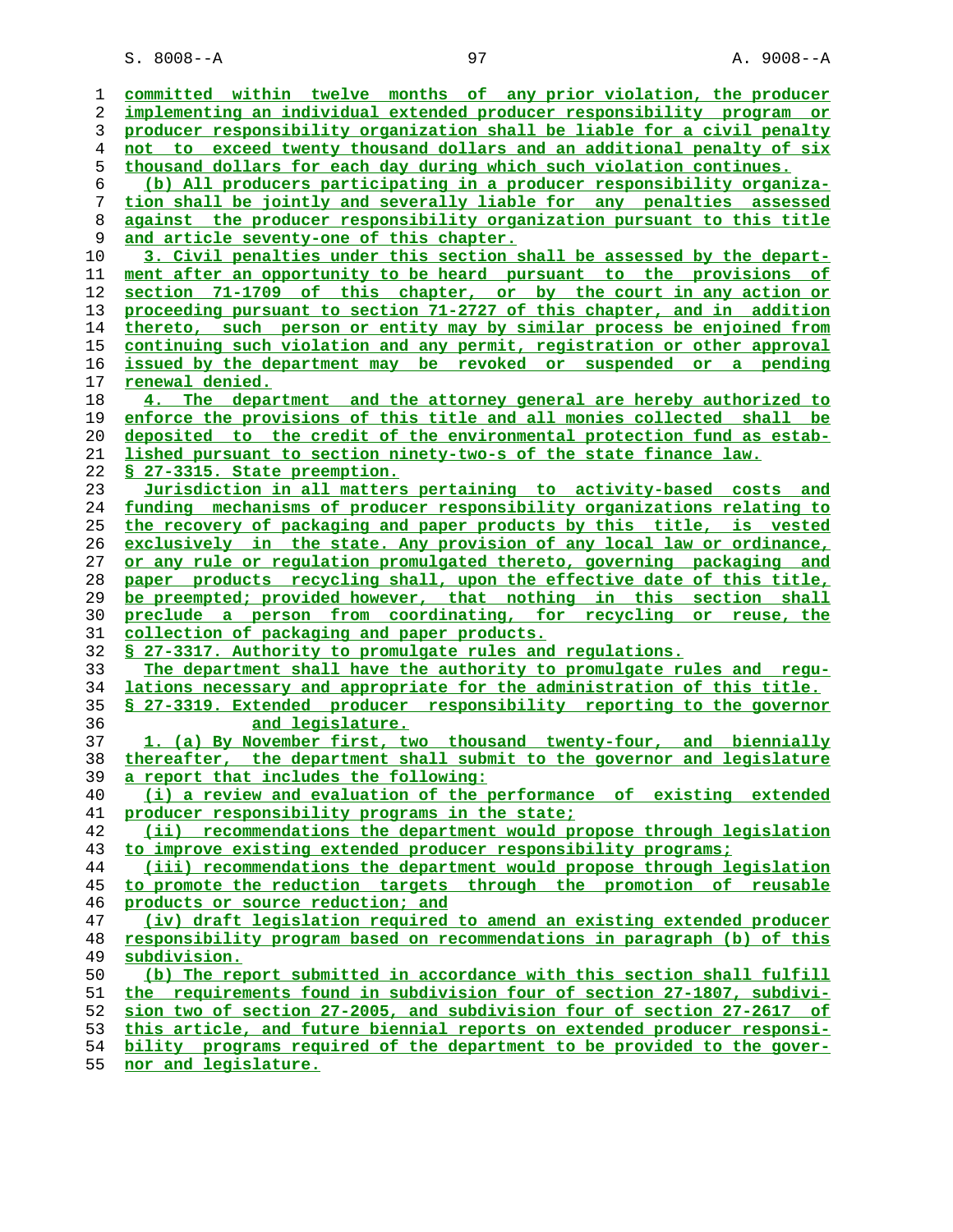S. 8008--A 98 98 A. 9008--A

| 1  | 2. The department shall collect information available in the public      |
|----|--------------------------------------------------------------------------|
| 2  | domain regarding potential products in the waste stream to assist in     |
| 3  | designating products or product categories for extended producer respon- |
| 4  | sibility programs in accordance with this title. At the department's     |
| 5  | discretion, a report shall be submitted to the governor and legislature  |
| 6  | which shall contain the following:                                       |
| 7  | (a) Recommendations for establishing new extended producer responsi-     |
|    |                                                                          |
| 8  | bility programs. The department may identify a potential product or      |
| 9  | product category as a candidate for an extended producer responsibility  |
| 10 | program if it is determined after evaluation of each of the following    |
| 11 | that:                                                                    |
| 12 | (i) the potential product or product category is found to contain        |
| 13 | toxins that pose the risk of an adverse impact to the environment or     |
| 14 | public health and safety; or                                             |
| 15 | (ii) an extended producer responsibility program for the potential       |
| 16 | product or product category will increase the recovery of materials for  |
| 17 |                                                                          |
|    | reuse and recycling and reduce the need for use of virgin materials; or  |
| 18 | (iii) an extended producer responsibility program for the potential      |
| 19 | product or product category will reduce the costs of waste management to |
| 20 | local governments and taxpayers; or                                      |
| 21 | (iv) an extended producer responsibility program for the potential       |
| 22 | product or product category will enhance energy conservation or mitigate |
| 23 | climate change impacts; or                                               |
| 24 | (v) an extended producer responsibility program for the potential        |
| 25 | product or product category will be beneficial for existing and new      |
| 26 | businesses and infrastructure to manage the products and lead to the     |
| 27 | development of new industries to utilize the recovered materials; or     |
| 28 | (vi) there exists public demand for an extended producer responsibil-    |
|    |                                                                          |
| 29 | <u>ity program for the potential product or product category; or</u>     |
| 30 | (vii) there is success in collecting and processing similar types<br>оf  |
| 31 | products in programs in other states or countries; or                    |
| 32 | (viii) existing voluntary extended producer responsibility programs      |
| 33 | for the potential product or product category in the state are<br>not    |
| 34 | effective in achieving the policy of this chapter; and                   |
| 35 | (b) Draft legislation required to implement and enforce an extended      |
| 36 | producer responsibility program for a potential product or product cate- |
| 37 | gory recommended in paragraph (a) of this subdivision.                   |
| 38 | 3. At least thirty days prior to submitting the report pursuant to       |
| 39 | subdivision two of this section to the governor and legislature, the     |
| 40 | department shall post the report on its publicly accessible website.     |
| 41 | Within that period, a person may submit to the department written        |
| 42 | comments regarding the report. The department shall submit all public    |
|    |                                                                          |
| 43 | comments received to the governor and legislature with the report.       |
| 44 | S 27-3321. Severability.                                                 |
| 45 | The provisions of this title shall be severable and if any phrase,       |
| 46 | clause, sentence or provision of this title or the applicability thereof |
| 47 | to any person or circumstance shall be held invalid, the remainder of    |
| 48 | this title and the application thereof shall not be affected thereby.    |
| 49 | § 3. The state finance law is amended by adding a new section 92-kk to   |
| 50 | read as follows:                                                         |
| 51 | § 92-kk. Stewardship organization fund. 1. There is hereby established   |
| 52 | in the joint custody of the state comptroller and the commissioner of    |
| 53 | the department of taxation and finance, a special fund to be known as    |
| 54 | the "stewardship organization fund".                                     |
| 55 | 2. The stewardship organization fund shall consist of all revenue        |
|    |                                                                          |
| 56 | collected from fees pursuant to title thirty-three of article twenty-    |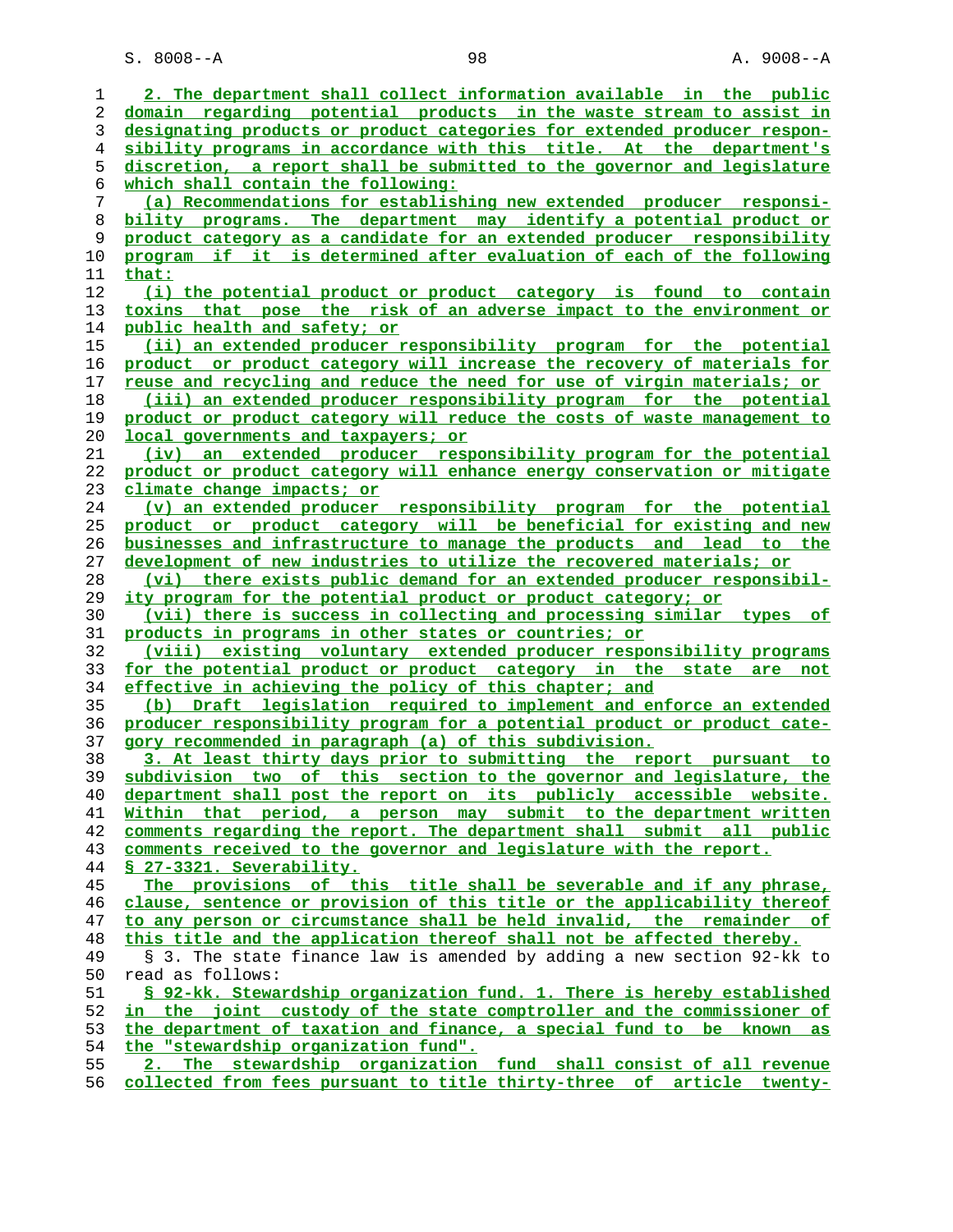| 1              | seven of the environmental conservation law and any cost recoveries or   |
|----------------|--------------------------------------------------------------------------|
| 2              | other revenues collected pursuant to title thirty-three of article twen- |
| 3              | ty-seven of the environmental conservation law, except for enforcement   |
|                |                                                                          |
| $\overline{4}$ | monies collected pursuant to subdivision four of section 27-3313 of the  |
| 5              | environmental conservation law, and any other monies deposited into the  |
| 6              | fund pursuant to law.                                                    |
| 7              | 3. Moneys of the fund, following appropriation by the legislature,       |
| 8              | shall be used for execution of the program pursuant to title thirty-     |
|                |                                                                          |
| 9              | three of article twenty-seven of the environmental conservation law, and |
| 10             | expended for the purposes as set forth in title thirty-three of article  |
| 11             | twenty-seven of the environmental conservation law.                      |
| 12             | § 4. This act shall take effect immediately.                             |
|                |                                                                          |
|                |                                                                          |
| 13             | PART SS                                                                  |
|                |                                                                          |
| 14             | Section 1. Title 2 of article 37 of the environmental conservation law   |
| 15             | is REPEALED and a new title 2 is added to read as follows:               |
| 16             | TITLE <sub>2</sub>                                                       |
|                |                                                                          |
| 17             | TOXICS IN PACKAGING ACT                                                  |
| 18             | Section 37-0201. Legislative findings and intent.                        |
| 19             | 37-0203. Short title and definitions.                                    |
| 20             | 37-0205. Prohibitions.                                                   |
| 21             | 37-0207. Certificate of compliance.                                      |
|                |                                                                          |
| 22             | 37-0209. Violations.                                                     |
| 23             | 37-0211. Regulations.                                                    |
| 24             | 37-0213. Severability.                                                   |
| 25             | § 37-0201. Legislative findings and intent.                              |
| 26             | The legislature finds and declares that:                                 |
| 27             | 1. The management of solid waste can pose a wide range of hazards to     |
|                |                                                                          |
| 28             | public health and safety and to the environment; and                     |
| 29             | 2. Packaging comprises a significant percentage of the overall solid     |
| 30             | waste stream; and                                                        |
| 31             | 3. The presence of chemicals, such as heavy metals, in packaging is a    |
| 32             | part of the total concern in light of their likely presence in emissions |
| 33             | or ash when packaging is incinerated, or in leachate when packaging is   |
|                |                                                                          |
| 34             | landfilled; and                                                          |
| 35             | 4. Lead, mercury, cadmium, hexavalent chromium, PFAS, and phthalates,    |
| 36             | on the basis of available scientific and medical evidence, are of        |
| 37             | particular concern; and                                                  |
| 38             | 5. It is desirable as a first step in reducing the toxicity of packag-   |
| 39             | ing waste to eliminate the addition of these chemicals to packaging; and |
|                |                                                                          |
| 40             | 6. The intent of this title is to achieve this reduction in toxicity     |
| 41             | without impeding or discouraging the expanded use of post-consumer mate- |
| 42             | rials in the production of packaging and its components.                 |
| 43             | § 37-0203. Short title and definitions.                                  |
| 44             | 1. This title shall be known as and may be cited as the "toxics in       |
| 45             | packaging act".                                                          |
|                |                                                                          |
| 46             | 2. For the purpose of this title, the term:                              |
| 47             | a. "Distribute" means to offer for sale, barter, exchange, give, or      |
| 48             | supply.                                                                  |
| 49             | "Distributor" means the importer, or first domestic distributor of<br>ь. |
| 50             | a package or packaging component, if the person who currently manufac-   |
|                |                                                                          |
| 51             | turers or assembles the product does not have a presence in the United   |
| 52             | States. Persons involved solely in delivering a package or packaging     |
| 53             | component on behalf of third parties are not considered distributors.    |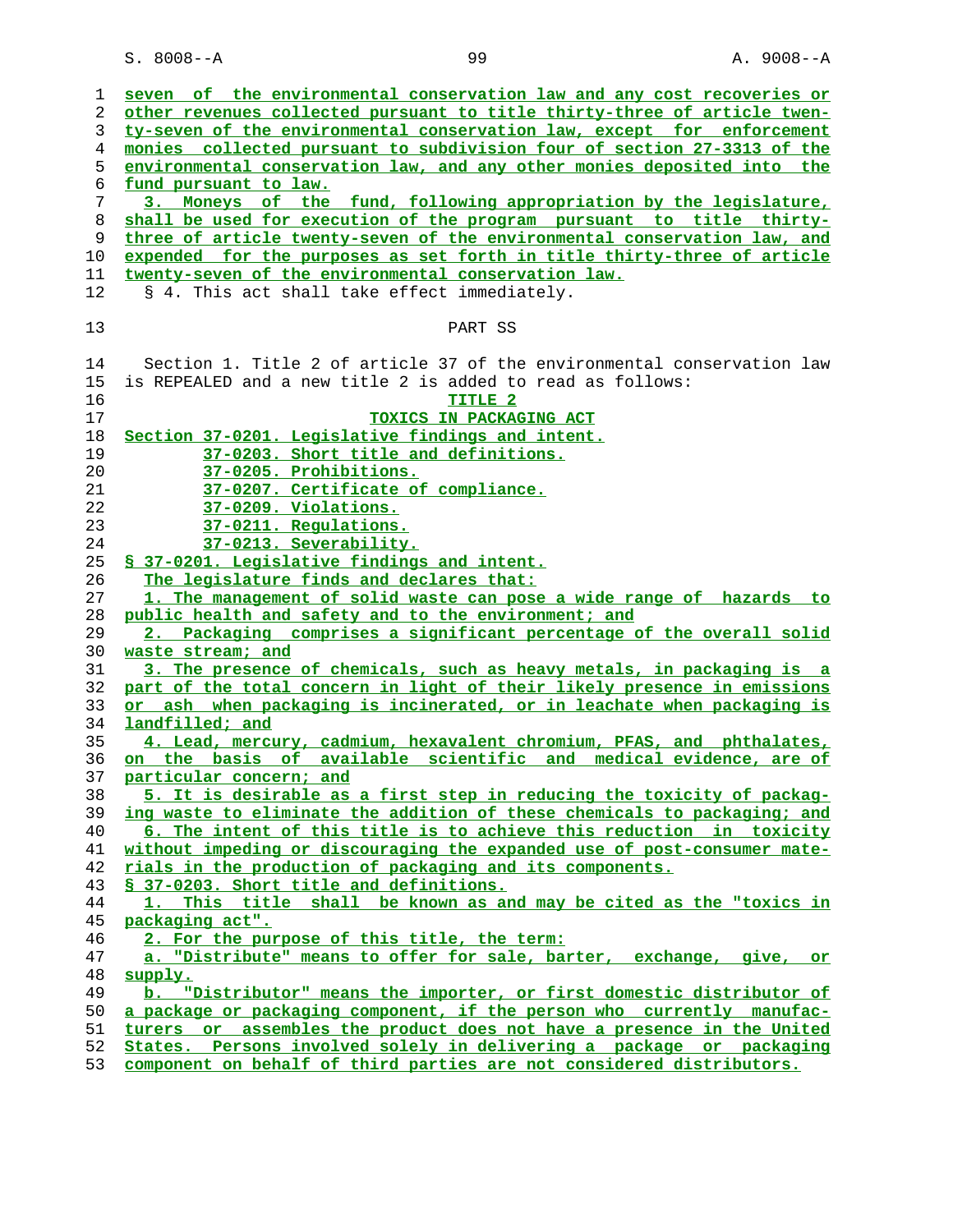S. 8008--A 100 A. 9008--A

| 1  | c. "Food packaging" means a package or packaging component that is       |
|----|--------------------------------------------------------------------------|
| 2  | intended for direct food contact and is comprised of in substantial      |
| 3  | part, but not limited to, paper, paperboard, or other materials          |
| 4  | originally derived from plant fibers.                                    |
| 5  | d. "Manufacturer" means any person who currently manufactures a pack-    |
| 6  | age or packaging component, or whose brand name is affixed to such pack- |
| 7  | age or packaging component. In the case of a package or packaging compo- |
| 8  | nent that was imported into the United States, "manufacturer" includes   |
| 9  | the importer or first domestic distributor of the package or packaging   |
| 10 | component if the person who currently manufactures or assembles the      |
| 11 | package or packaging component or whose brand name is affixed to such    |
|    | package or packaging component does not have a presence in the United    |
| 12 |                                                                          |
| 13 | <u>States.</u>                                                           |
| 14 | e. "Package" means any container produced domestically or interna-       |
| 15 | tionally that markets, protects, or allows for the handling of a product |
| 16 | and shall include a unit package, an intermediate package, or a shipping |
| 17 | container. "Package" shall also mean and include such unsealed recepta-  |
| 18 | cles as carrying cases, crates, cups, pails, tubs, rigid foil and other  |
| 19 | trays, wrappers, wrapping films, and bags.                               |
| 20 | f. "Packaging component" means any individual assembled part of a        |
| 21 | package produced domestically or internationally, such as, but not       |
| 22 | limited to, any interior or exterior blocking, bracing, cushioning,      |
| 23 | weatherproofing, exterior strapping, coatings, closures, inks, dyes,     |
| 24 | pigments, adhesives, stabilizers, labels, or any other additives.        |
| 25 | g. "Perfluoroalkyl and polyfluoroalkyl substances" or "PFAS" means all   |
| 26 | members of the class of fluorinated organic chemicals containing at      |
| 27 | least one fully fluorinated carbon atom.                                 |
| 28 | h. "Person" means any individual, public or private corporation, poli-   |
| 29 | tical subdivision, government agency, municipality, industry, co-part-   |
| 30 | nership, association, firm, trust, estate, or any other legal entity.    |
| 31 | i. "Phthalates" or "ortho-phthalates" means all members of the class     |
| 32 | of organic chemicals that are esters of phthalic acid and that contain   |
| 33 | two carbon chains located in the ortho position.                         |
| 34 | § 37-0205. Prohibitions.                                                 |
|    |                                                                          |
| 35 | 1. No person shall distribute a package or packaging component, or any   |
| 36 | product that incorporates such package or packaging component, in which  |
| 37 | lead, cadmium, mercury, or hexavalent chromium are present, individually |
| 38 | or in combination, in amounts exceeding 100 parts per million by weight. |
| 39 | 2. Beginning December 31, 2024, no person shall distribute a package     |
| 40 | or packaging component, or any product that incorporates such package or |
| 41 | packaging component, in which phthalates are present, individually or in |
| 42 | combination, in amounts exceeding 100 parts per million by weight        |
| 43 | $(0.01\%)$ .                                                             |
| 44 | 3. Notwithstanding subdivision four of this section, beginning Decem-    |
| 45 | ber 31, 2022, no person shall distribute food packaging, or any product  |
| 46 | that incorporates such food packaging, in which PFAS is present, indi-   |
| 47 | vidually or in combination, in amounts exceeding 100 parts per million   |
| 48 | by weight $(0.01\%)$ .                                                   |
| 49 | 4. Beginning December 31, 2024, no person shall distribute a package     |
| 50 | or packaging component, or any product that incorporates such package or |
| 51 | packaging component, in which PFAS is present, individually or in combi- |
| 52 | nation, in amounts exceeding 100 parts per million by weight (0.01%).    |
| 53 | § 37-0207. Certificate of compliance.                                    |
| 54 | No person who distributes a package or packaging component, or any       |
| 55 | product that incorporates such package or packaging component, shall be  |
|    |                                                                          |

**held in violation of this title if they can show that they relied in**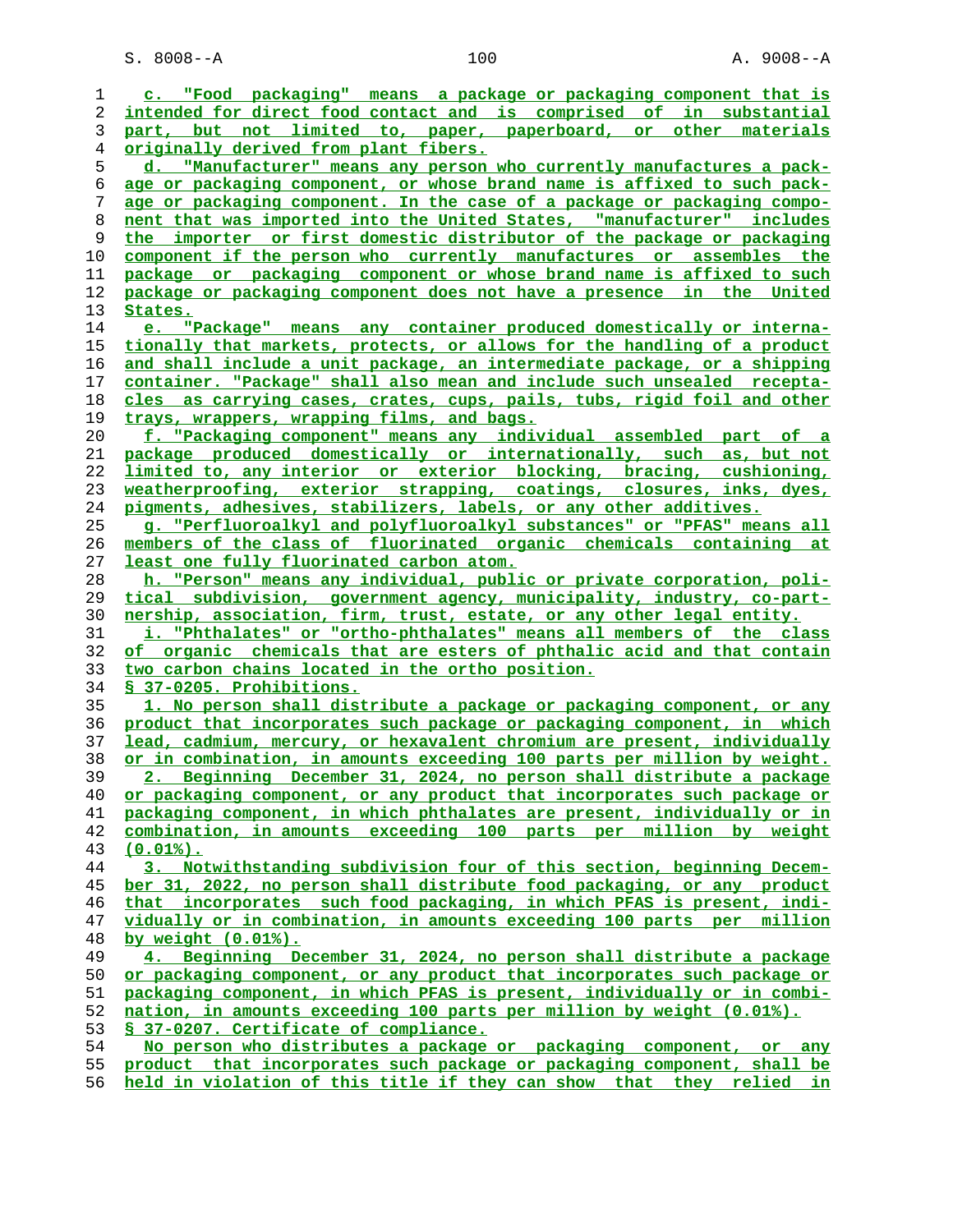S. 8008--A 101 A. 9008--A

| 1  | good faith on the written assurance of the manufacturer or distributor         |
|----|--------------------------------------------------------------------------------|
|    |                                                                                |
| 2  | of such package or packaging component that such a package or packaging        |
| 3  | component met the requirements of this title. Such written assurance           |
| 4  | shall take the form of a certificate of compliance, in a form and manner       |
| 5  | prescribed by the department, stating that such a package or packaging         |
| 6  | component is in compliance with the requirements of this title. The            |
| 7  | certificate of compliance shall be signed by an authorized officer of          |
| 8  | the manufacturer or distributor of such package or packaging component.        |
| 9  | A copy of the certificate of compliance shall be kept on file by the           |
| 10 | manufacturer or distributor of the package or packaging component, and         |
|    |                                                                                |
| 11 | shall be provided to the department, upon request.                             |
| 12 | § 37-0209. Violations.                                                         |
| 13 | A violation of any of the provisions of this title or any rule or              |
| 14 | <u>regulation promulgated pursuant thereto shall be punishable in the case</u> |
| 15 | of a first violation, by a civil penalty not to exceed ten thousand            |
| 16 | <u>dollars. In the case of a second and any further violation, the liabil-</u> |
| 17 | <u>ity shall be for a civil penalty not to exceed twenty-five thousand</u>     |
| 18 | dollars for each violation per day. The commissioner shall deposit all         |
| 19 | money recovered or received by the department in satisfaction of penal-        |
| 20 | ties assessed for violations of this title or any rule or regulation           |
| 21 | promulgated pursuant thereto to the credit of the environmental regula-        |
|    |                                                                                |
| 22 | tory account.                                                                  |
| 23 | § 37-0211. Regulations.                                                        |
| 24 | The department is authorized to promulgate any other such rules and            |
| 25 | <u>requlations as it shall deem necessary to implement the provisions of</u>   |
| 26 | <u>this title. The department is authorized to evaluate other chemicals to</u> |
| 27 | review for potential requlation under this title. The department may           |
| 28 | provide a report based upon that evaluation to the governor and legisla-       |
| 29 | ture which may contain recommendations to add other chemicals contained        |
| 30 | in a package or packaging component to regulate in order to further            |
| 31 | <u>reduce the toxicity of packaging waste.</u>                                 |
| 32 | § 37-0213. Severability.                                                       |
| 33 | If any clause, sentence, paragraph, section or part of this title              |
| 34 | shall be adjudged by any court of competent jurisdiction to be invalid,        |
| 35 | such judgment shall not affect, impair or invalidate the remainder ther-       |
|    | eof, but shall be confined in its operation to the clause, sentence,           |
| 36 |                                                                                |
| 37 | paragraph, section or part thereof directly involved in the controversy        |
| 38 | <u>in which such judgment shall have been rendered.</u>                        |
| 39 | § 2. Subdivisions 1 and 2 of section 72-1009 of the environmental              |
| 40 | conservation law, subdivision 1 as amended by chapter 60 of the laws of        |
| 41 | 1993 and subdivision 2 as added by chapter 166 of the laws of 1991, are        |
| 42 | amended to read as follows:                                                    |
| 43 | The<br>environmental regulatory account shall be credited with all<br>$1$ .    |
| 44 | moneys received from fees and fee interest collected; all other moneys         |
| 45 | collected by the department pursuant to title twenty-seven of article          |
| 46 | twenty-three of this chapter, except as identified under article six of        |
| 47 | the public officers law; all moneys collected or received by the depart-       |
| 48 | ment pursuant to title two of article thirty-seven of this chapter; and        |
| 49 | any other contributions or donations by the public to such account.            |
| 50 | 2. Moneys in the account, following appropriation by the legislature,          |
| 51 | shall be allocated upon the certification of approval for availability         |
|    |                                                                                |
| 52 | by the director of the budget for the administration and enforcement of        |
| 53 | twenty-seven of article twenty-three and title two of article<br>title         |
| 54 | thirty-seven of this chapter, including but not limited to monitoring,         |
| 55 | surveillance, enforcement, training, research, administration and coop-        |
| 56 | eration with any federal, state or local agency.                               |
|    |                                                                                |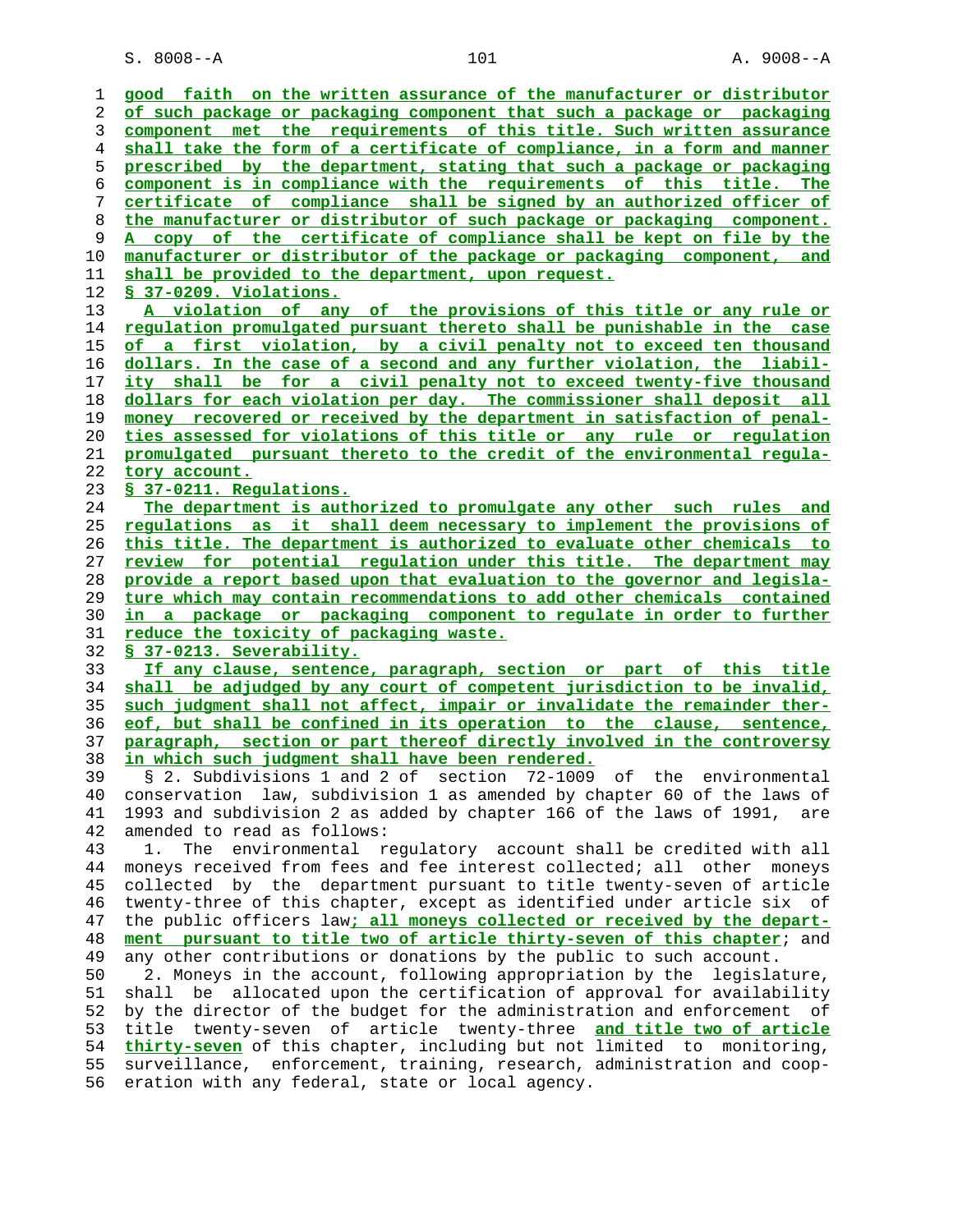2 PART TT

 3 Section 1. Short title. This act shall be known and may be cited as the 4 "Suffolk County water quality restoration act".

1 § 3. This act shall take effect immediately.

 5 § 2. Legislative intent. The county of Suffolk ("county"), with a 6 population of one million five hundred thousand persons, has in excess 7 of three hundred eighty thousand existing onsite systems, comprised 8 mostly of cesspools and septic systems, with two hundred nine thousand 9 of these onsite systems in environmentally sensitive areas which could 10 benefit from nitrogen-reducing technologies. The United States Environ- 11 mental Protection Agency recognizes Long Island as having a sole source 12 aquifer system for its drinking water supply. Suffolk county has an 13 imminent need to preserve this valuable water resource by reducing the 14 amount of nitrogen discharged into the groundwater by onsite systems. 15 The full water cycle is impacted by increasing quantities of nutrients, 16 pathogens, pesticides, volatile organic contaminants and saltwater 17 intrusion, as well as a number of emerging threats such as prescription 18 drugs and sea level rise.

 19 The Suffolk county subwatersheds wastewater plan ("SWP"), certified by 20 the department of environmental conservation as a Nine Elements 21 Watershed (9E) plan, has documented the devastating effects of high 22 levels of nitrogen pollution, not only on the drinking water quality, 23 but also on coastal ecosystems, dissolved oxygen, water clarity, 24 eelgrass, wetlands, shellfish, coastal resilience and in triggering 25 harmful algal blooms. The Suffolk county subwatersheds wastewater plan, 26 or SWP, is a long-term plan to address the need for wastewater treatment 27 infrastructure throughout the county comprehensively over a period of 28 fifty years. The SWP delineates the source and concentration of nitrogen 29 loading in one hundred ninety-one subwatersheds throughout the county, 30 and established nitrogen reduction goals for each watershed.

 31 For many areas of the county, installing or connecting sewers is not a 32 practical or cost-effective method of treating wastewater. For that 33 reason, the SWP prescribes a hybrid approach that relies on sewering 34 where feasible, and the replacement of cesspools and septic systems with 35 innovative/alternative onsite wastewater treatment systems. The consol- 36 idation of any or all of the twenty-seven county sewer districts, as 37 well as unsewered areas of the county, into a county-wide wastewater 38 management district allows for the implementation of a much needed inte- 39 grated long-term wastewater solution for the county through comprehen- 40 sive planning and management, the establishment of a water quality 41 restoration fund and county-wide district board of trustees to monitor 42 progress and the allocation of resources consistent with the goals of 43 the SWP.

 44 The purpose of this act is to create a water quality restoration fund 45 to finance projects for the protection, preservation, and rehabilitation 46 of groundwater and surface waters as recommended by the SWP. This act 47 would allow the funding of projects that will mitigate wastewater pollu- 48 tants utilizing the best available technology consistent with the SWP. 49 A county-wide wastewater management district, supported by a dedicated

 50 and recurring revenue source, will provide an integrated and efficient 51 approach to managing wastewater services across the county; allow the 52 county to enhance and expand its incentive program to property owners to 53 upgrade their wastewater treatment systems without risk of adverse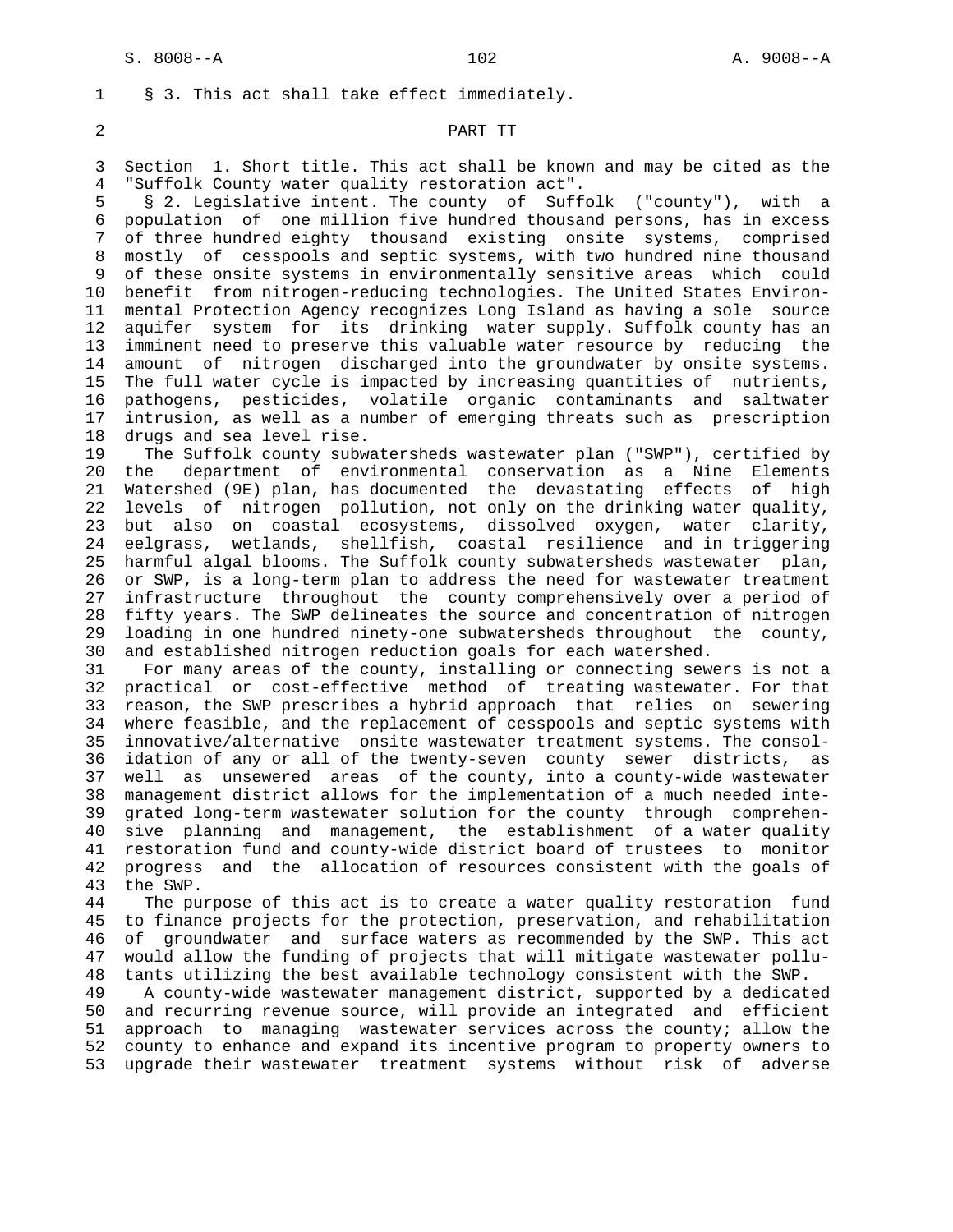1 personal income tax consequences; to manage, monitor and enforce nitro- 2 gen reduction programs throughout the county; to complete additional 3 sewer extension projects; and provide an opportunity to consolidate and 4 streamline the county's existing sewer district system and normalize the 5 inequitable rate structure that has long existed. 6 § 3. The county law is amended by adding a new section 256-b to read 7 as follows: **§ 256-b. Suffolk county wastewater management district. 1. (a)**

**Notwithstanding the provisions of any general, special or local law to the contrary, including this article, the county legislature of Suffolk county is hereby authorized to establish by resolution a Suffolk county wastewater management district, hereinafter referred to in this section as the "district", which shall include all powers of a sewer district and a wastewater disposal district as provided in section two hundred fifty of this article and as set forth in this subdivision, pursuant to the procedure contained in this section.**

**(b) In addition to the powers provided in section two hundred fifty of this article, the district shall have the power, as determined by the county legislature, to: (i) consolidate all of the original sewer districts within the county as well as unsewered areas of the county, under the jurisdiction of the district; (ii) establish one or more zones of assessment within the district based upon territorial boundaries, the method of wastewater collection, treatment and disposal, existing or proposed, or both, and make changes to such zones of assessments; (iii) acquire interests in real property which may be completed by the trans- fer of property of original sewer districts to the district, necessary for the installation and maintenance of district facilities; (iv) prior- itize district projects in accordance with the Suffolk county subwat- ershed wastewater plan (SWP) adopted by the county legislature, and any amendments thereto; (v) receive funds from the county or the water qual- ity restoration fund, as established by subdivision twelve of this section, and distribute grant proceeds within the district in accordance with the goals established in the Suffolk county subwatershed wastewater plan; (vi) assume and pay any remaining indebtedness of each original sewer district; (vii) establish and provide for the collection of charg- es, rates, taxes or assessments to provide for the costs of operation, expenses, interest payments, maintenance and improvements of the district, including but not limited to: (A) special assessment as defined in subdivision fifteen of section one hundred two of the real property tax law; (B) special ad valorem levy as defined in subdivision fourteen of section one hundred two of the real property tax law; (C) sewer rent as provided under article fourteen-F of the general municipal law; and (viii) distribute grant proceeds within the district in accord- ance with the goals established in the SWP.**

**2. Boundaries. The boundaries of the district shall coincide with the territorial boundaries of the county of Suffolk.**

**3. County agency review and report. The county legislature shall direct the county agency, appointed or established pursuant to section two hundred fifty-one of this article, to review and report thereon to the county legislature on the creation of the district and the merger therewith of any or all existing county sewer districts in accordance with this section and such other details as may be directed by the coun- ty legislature consistent with this article. When the agency has caused such report to be prepared, it shall transmit it to the county legisla- ture. Upon receipt of the report, the county legislature shall call a public hearing pursuant to subdivision five of this section to create a**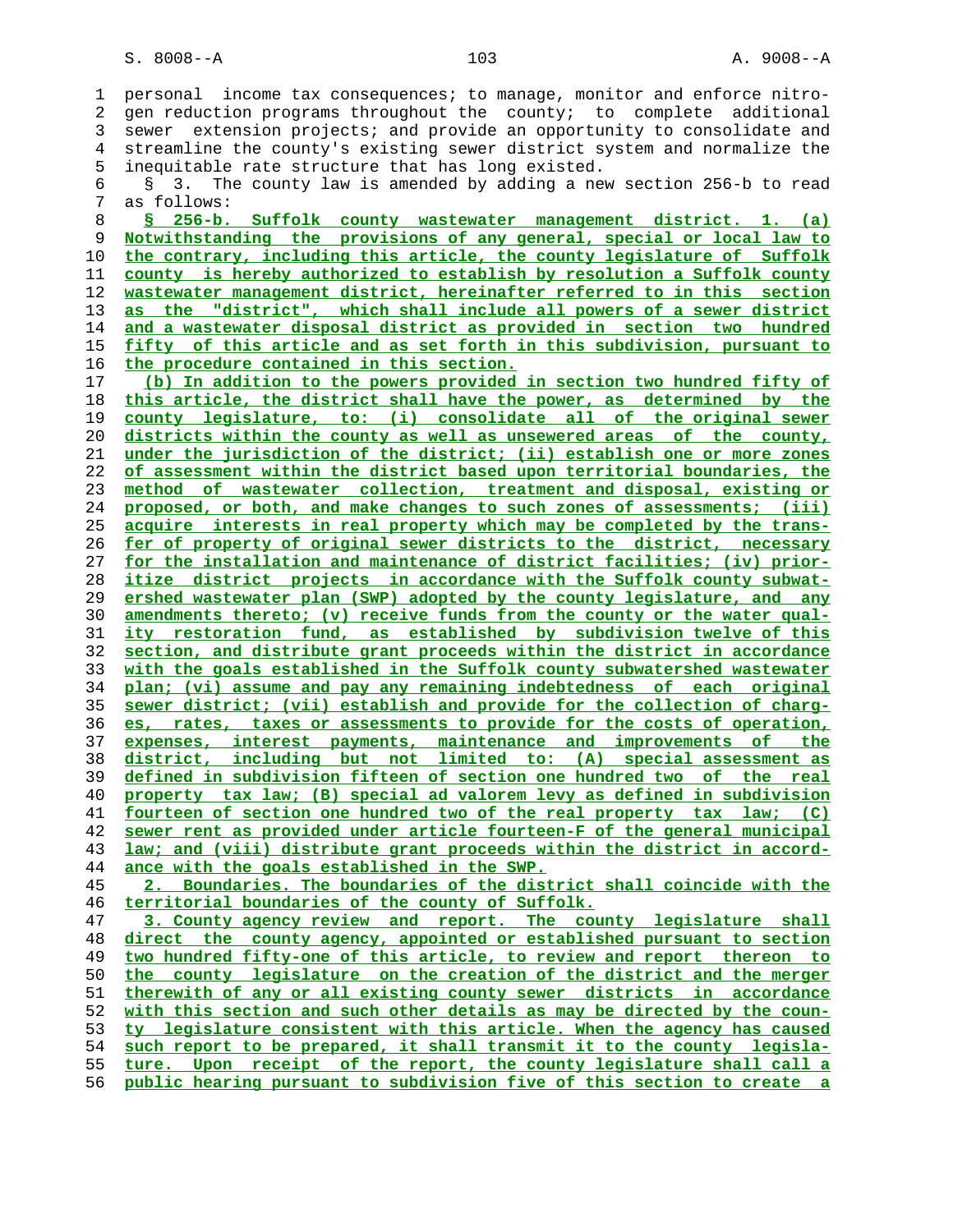**Suffolk county wastewater management district in accordance with this section. Such report shall be filed in the office of the clerk of the legislature of Suffolk county. 4. Resolution. The county legislature of Suffolk county may adopt a resolution calling a public hearing upon the proposed creation of the district. 5. Notice. The clerk of the county legislature shall give notice of the hearing described in subdivision four of this section in such news- papers and within such time period as set forth in section two hundred fifty-four of this article. Such notice shall specify the time, date and location of such hearing and, in general terms, describe the proposed establishment of the district and the proposed basis of the future assessment of all costs of operation, maintenance and improve- ments of the district. 6. Hearing and resolution to establish. (a) The county legislature shall meet at the time, date and location specified in such notice and hear all persons interested in the subject matter thereof concerning the same. If the county legislature determines that it is in the public interest to establish the district as specified in such notice, the county legislature may adopt a resolution, subject to a mandatory refer- endum, establishing the district. (b) The permission of the state comptroller shall not be required to establish a district created pursuant to this section. 7. Notice of adoption of resolution. Within ten days after the adoption by the county legislature of the resolution to establish the district described in subdivision six of this section, the county legis- lature shall give notice thereof, at the expense of the county, by the publication of a notice in such newspapers and within such time period as set forth in section one hundred of this chapter. Such notice shall set forth the date of adoption of the resolution and contain an abstract of such resolution, describing, in general terms, the district, the basis for the future assessment of all costs of operation, maintenance and improvements, and that such resolution was adopted subject to a mandatory referendum. 8. Assessments, levys and charges. After the establishment of the district in accordance with this section, the county is hereby author- ized by resolution approved by majority vote of the total membership of the county legislature to assess, levy and collect upon each lot or parcel of land subject to taxation within the district: (a) special assessment as that term is defined in subdivision fifteen of section one hundred two of the real property tax law; (b) special ad valorem levy as that term is defined in subdivision fourteen of section one hundred two of the real property tax law; and (c) sewer rents as provided by article fourteen-F of the general municipal law. Such costs and expenses may include, but shall not be limited to, the amount of money required to pay the annual expenses of maintenance, operation, personnel services of the district and the sums sufficient to pay the annual installment of principal of, and interest on, obligations for improvements of the district. Such sums so levied shall be collected by the local tax collectors or receivers of taxes and assessments and shall be paid over to the chief fiscal officer of the county, in the same manner and at the same time as taxes levied for general county purposes. The chief fiscal officer shall keep a separate account of such moneys and they shall be used only for purposes set forth in this section, and in addition, all monies collected from each zone of assessment established or amended in accordance with this section shall be further segregated and shall not**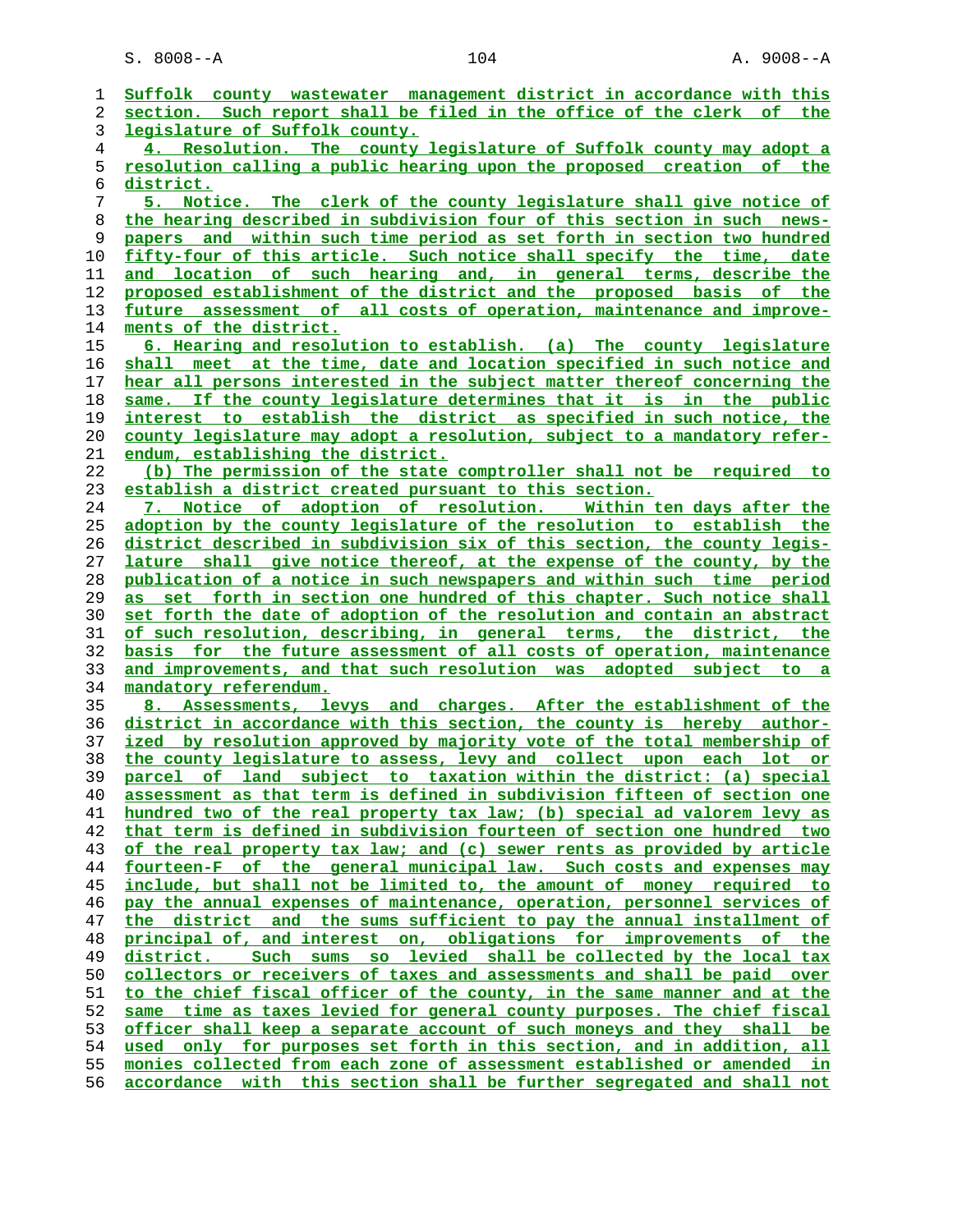S. 8008--A 105 A. 9008--A

**be commingled with monies of other zones of assessment except upon approval by resolution of the county legislature upon recommendation of the district board of trustees established in accordance with the Suffolk county water quality restoration act. 8-a. Recording determination. The clerk of the county legislature shall within ten days after the effective date of the resolution creat- ing the district cause a certified copy to be recorded in the office of the clerk of the county and when so recorded such order shall be presumptive evidence of the regularity of the proceedings for the creation of the district and of all other action taken by the county legislature pursuant to this section. A certified copy shall also be filed in the office of the state department of audit and control in Albany, New York. 9. Other laws. All provisions of the real property tax law and the Suffolk county tax act, as the same may be amended from time to time, not inconsistent with the provisions of this article, relating to the assessing, levy and collection and enforcement of special assessments, ad valorem levies and sewer rents in the county shall apply and be of equal force and applicability to special assessments, ad valorem levies and sewer rents authorized pursuant to this section. 10. Towns and villages. This section shall not be construed as merging the sewer districts of towns and villages within the county of Suffolk into the district created by this section, however the merger of any town or village sewer district with the district shall be in accordance with section two hundred seventy-seven of this article. 11. Water quality restoration fee. (a) Notwithstanding any provision of law to the contrary, the county of Suffolk is authorized to establish a water quality restoration fund pursuant to subdivision twelve of this section, to be financed by the water quality restoration fee as provided by this subdivision. Said fund shall be enacted by local law, subject to mandatory referendum, pursuant to section twenty-three of the munici- pal home rule law. (b) For each residential dwelling unit, the fee shall be five dollars per month. For all other properties, the fee shall be five dollars per month for each "equivalent dwelling unit" (EDU). An EDU shall be defined as three hundred gallons of wastewater generated per day. The number of EDUs for each property shall be determined by the actual amount of wastewater generated per day. Where such amount of actual wastewater generated per day cannot be determined for a property, the county, by local law, shall establish a schedule of EDUs for each category of land use consistent with the Suffolk County Sanitary Code. The local law may provide for subcategories for each land use. (c) Such fee shall be collected on all properties in the county of Suffolk except as provided herein. Water usage on public land shall be excluded from such fee. Land utilized as part of a farm operation: (i) located in an agricultural district; or (ii) benefitted by an agricul- tural assessment, pursuant to article twenty-five-AA of the agriculture and markets law; or (iii) subject to a government purchase of develop- ment rights program; or (iv) otherwise protected for agricultural purposes shall be exempt from the fee. For the purposes of this act "public land" shall mean any land exempt from real property taxation pursuant to title one of article four of the real property tax law. For the purposes of this section, "farm operation" shall have the same mean- ing as provided for in section three hundred one of the agriculture and markets law.**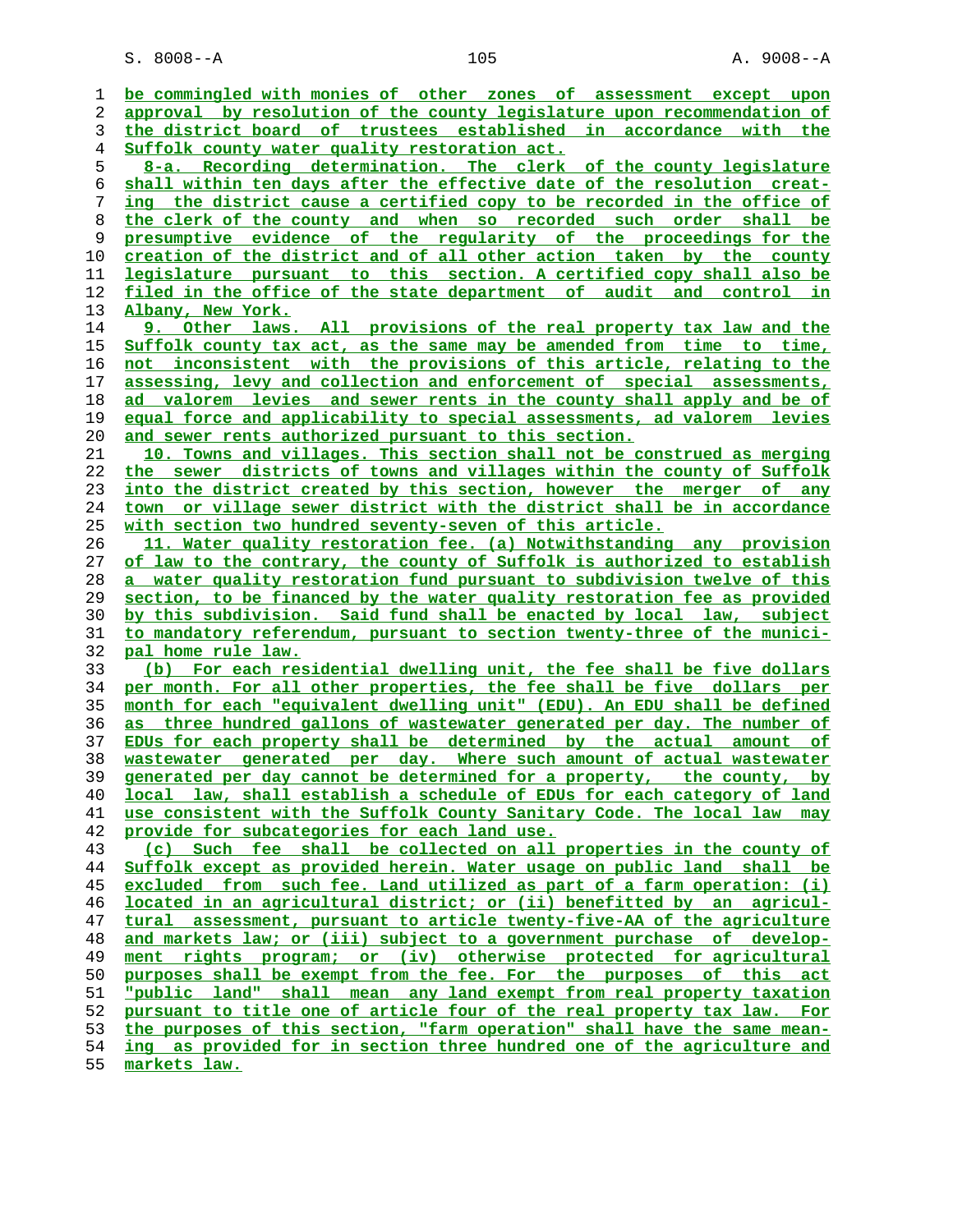S. 8008--A 106 A. 9008--A

**(d) The local law shall also provide for an exemption from the water restoration fee based upon substantial financial hardship. (e) The county, by local law, shall determine the criteria for estab- lishing such substantial financial hardship. The county, by local law, shall determine the means and manner of collection for the fee author- ized pursuant to this section. 12. Water quality restoration fund. (a) Notwithstanding any provision of law to the contrary, the net collections from the fee imposed pursu- ant to subdivision eleven of this section shall be deposited in a special fund by the county of Suffolk, to be designated as the water quality restoration fund, to be created by said county therefor, sepa- rate and apart from any other funds and accounts of the county. In no event shall monies deposited in the fund be transferred to any other account. Deposits into the fund may include revenues of Suffolk county from whatever source and shall include, at a minimum, all net revenues from the water quality restoration fee imposed pursuant to subdivision eleven of this section. The fund shall also be authorized to accept gifts of funds. Interest accrued by monies deposited into the fund shall be credited to the fund. Nothing contained in this section shall be construed to prevent the financing in whole or in part, pursuant to the local finance law, of any project authorized pursuant to this section. Monies from the fund may be utilized to repay any indebtedness or obli- gations incurred pursuant to the local finance law consistent with effectuating the purposes of this section. Where Suffolk county finances a project, in whole, or in part, pursuant to the local finance law, the resolution authorizing such indebtedness shall be accompanied by a report from the county executive demonstrating how said indebtedness will be repaid by the fund. Said report shall include an estimate of projected revenues of the fund during the period of indebtedness. The report shall also provide an accounting of all other indebtedness incurred against the fund to be repaid for the same period. The county legislature shall make findings by resolution that there will be suffi- cient revenue to repay such indebtedness in its entirety from the fund before authorizing such indebtedness. Monies in said fund may be appro- priated from or expended in any fiscal year to implement the powers set forth in this section and to repay any indebtedness or obligations incurred pursuant to the local finance law for the purposes authorized pursuant to this section. (b) (i) For purposes of this section: "water quality improvement project" shall mean the planning, design, construction, acquisition, enlargement, extension, or alteration of a wastewater treatment facili- ty, including individual hookups, or an individual septic system, including an alternative wastewater treatment facility or an individual septic system with active treatment, to treat, neutralize, stabilize, eliminate or partially eliminate sewage or reduce pollutants, including permanent or pilot demonstration wastewater treatment projects, or equipment or furnishings thereof. Such projects shall have as their purpose the remediation of existing water quality to meet specific water quality standards consistent with the SWP. Projects consistent with or listed in the SWP that are part of a plan adopted by a local government resulting in a net nitrogen reduction shall be eligible for consider- ation by the district board of trustees, established in accordance with subdivision six of this section. Projects designed primarily to increase density shall not be included within this definition. Of the annual collections of the fund, seventy-five percent of the annual funds shall be used toward individual septic systems purposes, inclusive of: (A) the**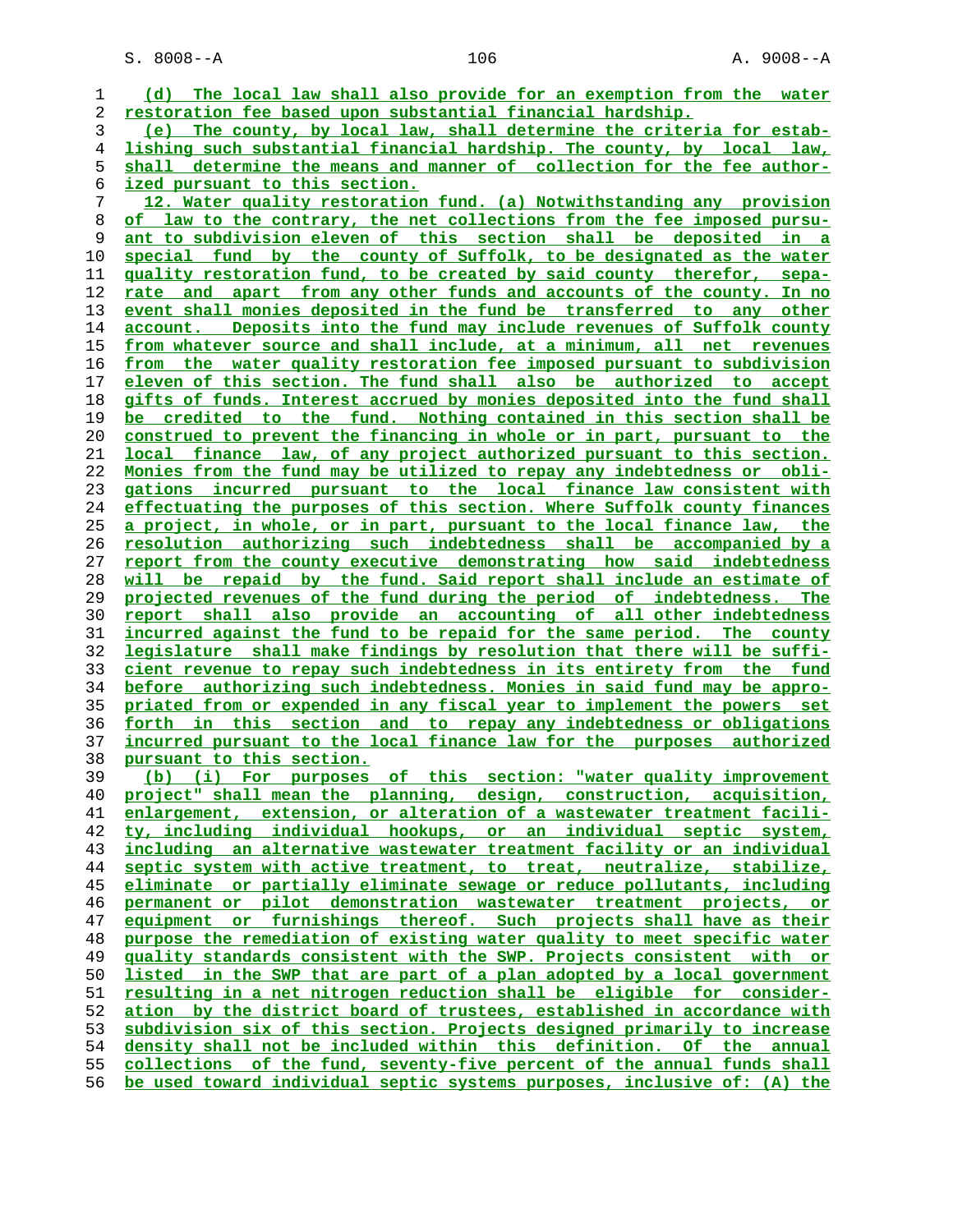**preparation of an annual SWP implementation action plan to protect, preserve, and rehabilitate groundwater, surface water, and drinking water; (B) the construction of water quality improvement projects; (C) the establishment of a program for residents of the county of Suffolk for grants and low-interest loans as incentives to construct individual septic systems which qualify as water quality improvement projects; and (D) administration of the county wastewater management district not to exceed ten percent of the annual funds. (ii) Other than for the payment of indebtedness or obligations** incurred as set forth in paragraph (a) of this subdivision, and except **for the preparation of the annual SWP implementation plan, itself, no monies may be expended until the annual SWP implementation plan has been prepared and approved as provided for in this section. (c) (i) Within the local law establishing the water quality restora- tion fund, the county shall establish a district board of trustees of seventeen members to review and approve the action plan for submission to the county executive and county legislature. Such approval shall be in addition to all other approvals required by law. The board of trus- tees shall consist of: (A) a representative from the department of envi- ronmental conservation; (B) a representative from the East End supervi- sors and mayors association; (C) a representative of the Suffolk town supervisors association; (D) a representative of the Suffolk County Village Officials Association; (E) a town representative from the State Central Pine Barrens Joint Planning and Policy Commission to be desig- nated by the commission; (F) a municipal representative from the Peconic Estuary Partnership; (G) a municipal representative from the State South Shore Estuary Reserve; (H) a municipal representative from the Long Island Sound Estuary; (I) a representative of the Long Island Federation of Labor; (J) a representative of Building and Construction Trades Coun- cil of Nassau & Suffolk counties; (K) a representative from a regional environmental organization; (L) the chair of the Suffolk county planning commission; (M) the county executive or designee; (N) the presiding officer of the county legislature or designee; (O) the minority leader of the county legislature or designee; (P) the county department of public works commissioner or designee; and (Q) the county department of health services commissioner or designee. (ii) The powers and duties of the district board of trustees shall include auditing fiscal allocations as it relates to the goals of the Suffolk county subwatersheds wastewater plan, making prudent recommenda- tions for resource allocations for county-approved alternative wastewa- ter treatment technologies not contemplated in the Suffolk county subwatersheds wastewater plan and long-term progress monitoring of the implementation of the Suffolk county subwatersheds wastewater plan regarding achievements of nitrogen load reductions and ecological endpoints. (d) Water quality restoration citizens advisory committee. Within the local law establishing the district board of trustees, the county is authorized to establish a water quality restoration citizens advisory committee ("advisory committee") to actively assist and advise the board of trustees in the preparation, adoption and implementation of the annu- al SWP implementation plan. The committee shall consist of not more than twenty-five members which shall include representatives of environ- mental groups, economic development and real estate interests, farmers, water suppliers, civic groups, planners, biologists, and water quality scientists and recreational interests. The members of the committee**

**shall serve without compensation. The committee by a majority vote shall**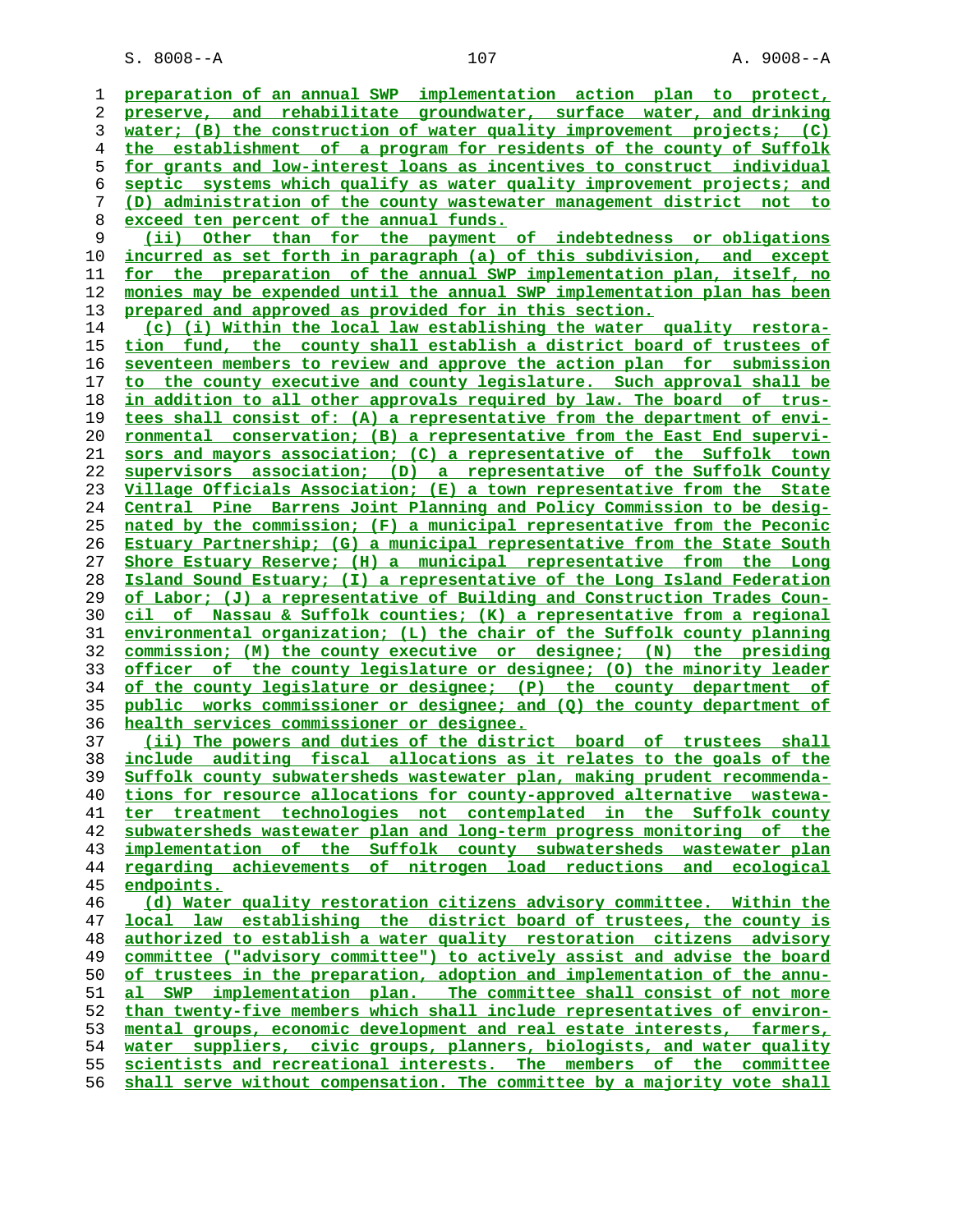S. 8008--A 108 A. 9008--A

**elect a chairperson. The advisory committee shall meet periodically with the board of trustees, make available working drafts of such plan and other documents, and shall provide services to the district board of trustees, as are necessary and appropriate to carry out its functions under this section. The county by resolution of the county legislature, shall appoint the members of the advisory committee. (e) Annual SWP implementation plan. The water quality restoration fund and district board of trustees shall prepare, review and approve and submit to the county executive the annual SWP implementation plan within one year of the effective date of this section, and in every year there- after in a like manner. The board of trustees shall conduct a public hearing on said plan before its adoption or subsequent amendment. Each year, said plan shall list every water quality restoration project which the county plans to undertake pursuant to the fund and shall state how such project would improve existing water quality. Funds may only be expended pursuant to this section for projects which have been included in said plan. Said plan shall be consistent with state, federal, county, and local government land use and wastewater management plans. After submission and approval by the county executive, such plan shall be submitted to the county legislature. Such plan shall not become effec- tive until approved by local law. (f) Annual audit. The county shall annually commission an independent audit of the fund. The audit shall be conducted by an independent certi- fied public accountant or an independent public accountant. Said audit shall be performed by a certified public accountant or an independent public accountant other than the one that performs the general audit of the county's finances. Such audit shall be an examination of the fund and shall determine whether the fund has been administered consistent with the provisions of this section and all other applicable provisions of state law. Said audit shall be initiated within sixty days of the close of the fiscal year of the county and shall be completed within one hundred twenty days of the close of the fiscal year. A copy of the audit shall be submitted annually to the state comptroller and the coun- ty comptroller. A copy of the audit shall be made available to the public within thirty days of its completion. A notice of the completion of the audit shall be published in the official newspaper of the county and shall also be posted on the internet website for the county. The cost of the audit may be a charge to the fund. (g) Annual report. In addition to any other report required by this section, the water quality restoration fund and district board of trus- tees, through its chairperson, shall deliver annually, in oral and written form, a report to the county legislature. Such report shall be presented by May fifteenth of each year. The report shall describe in detail the projects undertaken, the monies expended, and the administra- tive activities of the water quality fund and district established in accordance with this section, during the prior year. At the conclusion of the report, the chairperson of the water quality restoration fund and district board of trustees shall be prepared to answer the questions of the county legislature with respect to the projects undertaken, the** monies expended, and the administrative activities during the past year. **13. Amendment by mandatory referendum only. Where the provisions of this section have been adopted by local law subject to mandatory refer- endum, said local law may only be amended, modified, repealed, or altered by enactment of another local law subject to mandatory referen- dum under the municipal home rule law.**

56 § 4. This act shall take effect immediately.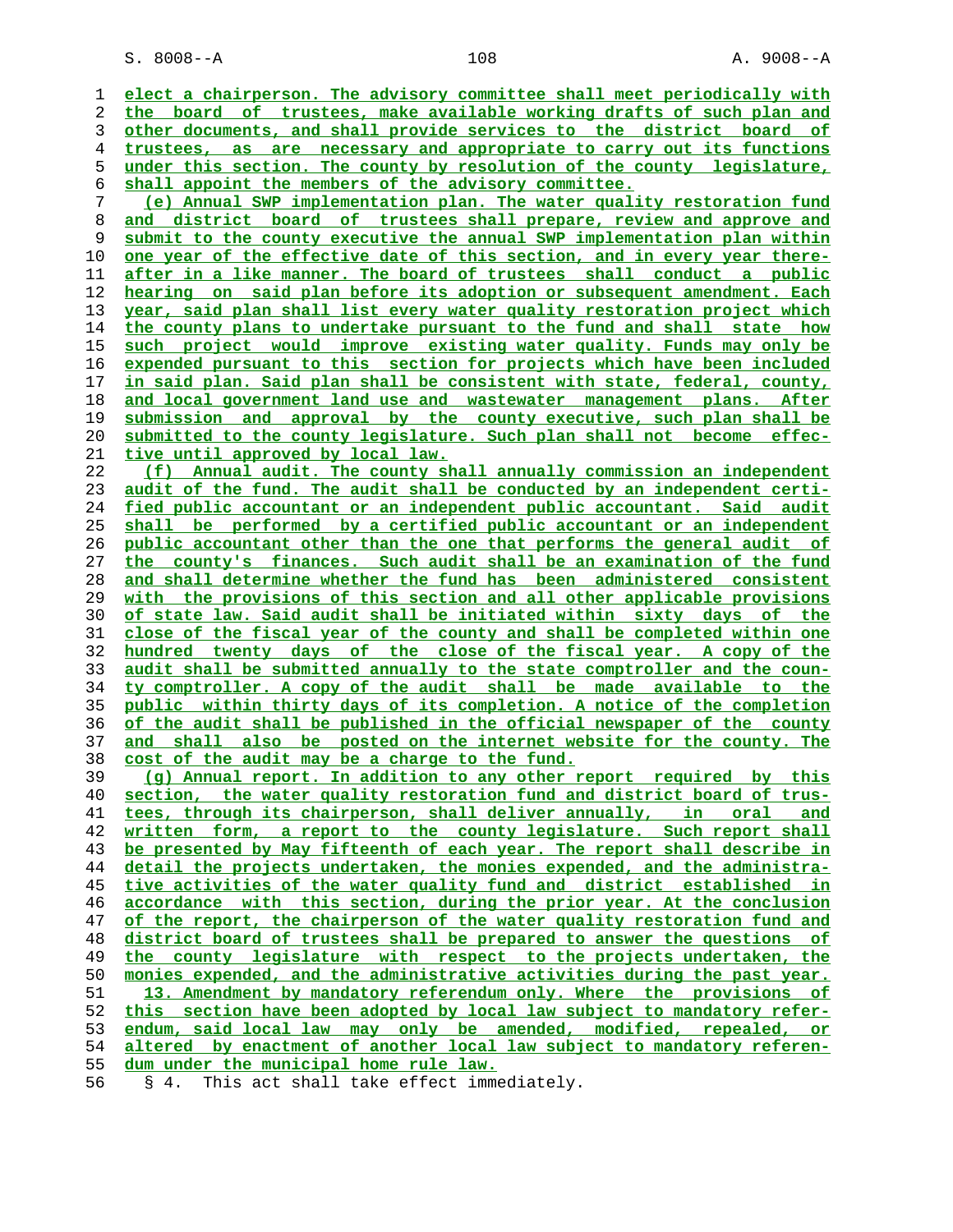### 1 PART UU

 2 Section 1. Paragraph h of subdivision 1 of section 17-1909 of the 3 environmental conservation law, as added by chapter 565 of the laws of 4 1989, is amended to read as follows:

 5 h. "Municipality" means any county, city, town, village, district 6 corporation, county or town improvement district, **school district,** Indi- 7 an reservation wholly within New York state, any public benefit corpo- 8 ration or public authority established pursuant to the laws of New York 9 or any agency of New York state which is empowered to construct and 10 operate an eligible project, or any two or more of the foregoing which 11 are acting jointly in connection with an eligible project.

12 § 2. This act shall take effect immediately.

## 13 PART VV

 14 Section 1. Subdivisions 2, 3, 4 and 5 of section 381 of the executive 15 law, as added by chapter 707 of the laws of 1981, subdivision 2 as 16 amended by chapter 560 of the laws of 2010, are amended, subdivision 6 17 is renumbered subdivision 8, and two new subdivisions 6 and 7 are added 18 to read as follows:

 19 2. Except as may be provided in regulations of the secretary pursuant 20 to subdivision one of this section, every local government shall admin- 21 ister and enforce the uniform fire prevention and building code and the 22 state energy conservation construction code on and after the first day 23 of January, nineteen hundred eighty-four, provided, however, that a 24 local government may enact a local law prior to the first day of July in 25 any year providing that it will not enforce such codes on and after the 26 first day of [**January**] **April** next succeeding. In such event the county 27 in which said local government is situated shall administer and enforce 28 such codes within such local government from and after the first day of 29 [**January**] **April** next succeeding the effective date of such local law, in 30 accordance with the provisions of paragraph b of subdivision five of 31 this section unless the county shall have **previously** enacted a local law 32 providing that it will not enforce such codes within that county. In 33 such event the secretary in the place and stead of the local government 34 shall, directly or by [**contract**] **using the services of any contractors** 35 **or other third-party providers as the secretary may deem to be** 36 **qualified**, administer and enforce the uniform code and the state energy 37 conservation construction code **within such local government on and after** 38 **the first day of April next succeeding. A county that is responsible for** 39 **administering and enforcing such codes within a local government pursu-** 40 **ant to the foregoing provisions of this subdivision may enact a local** 41 **law prior to the first day of October in any year providing that it will** 42 **not enforce such codes within such local government on and after the** 43 **first day of April next succeeding. In such event, the secretary, in the** 44 **place and stead of such local government, shall, directly or by using** 45 **the services of any contractors or other third-party providers as the** 46 **secretary may deem to be qualified, administer and enforce such codes in** 47 **such local government from and after the first day of April next** 48 **succeeding. A local government that adopts a local law providing that it** 49 **will not enforce such codes on and after the first day of April next** 50 **succeeding shall promptly notify the county in which such local govern-** 51 **ment is located and the secretary of the adoption of such local law. A** 52 **county that adopts a local law providing that it will not enforce such** 53 **codes on and after the first day of April next succeeding shall promptly**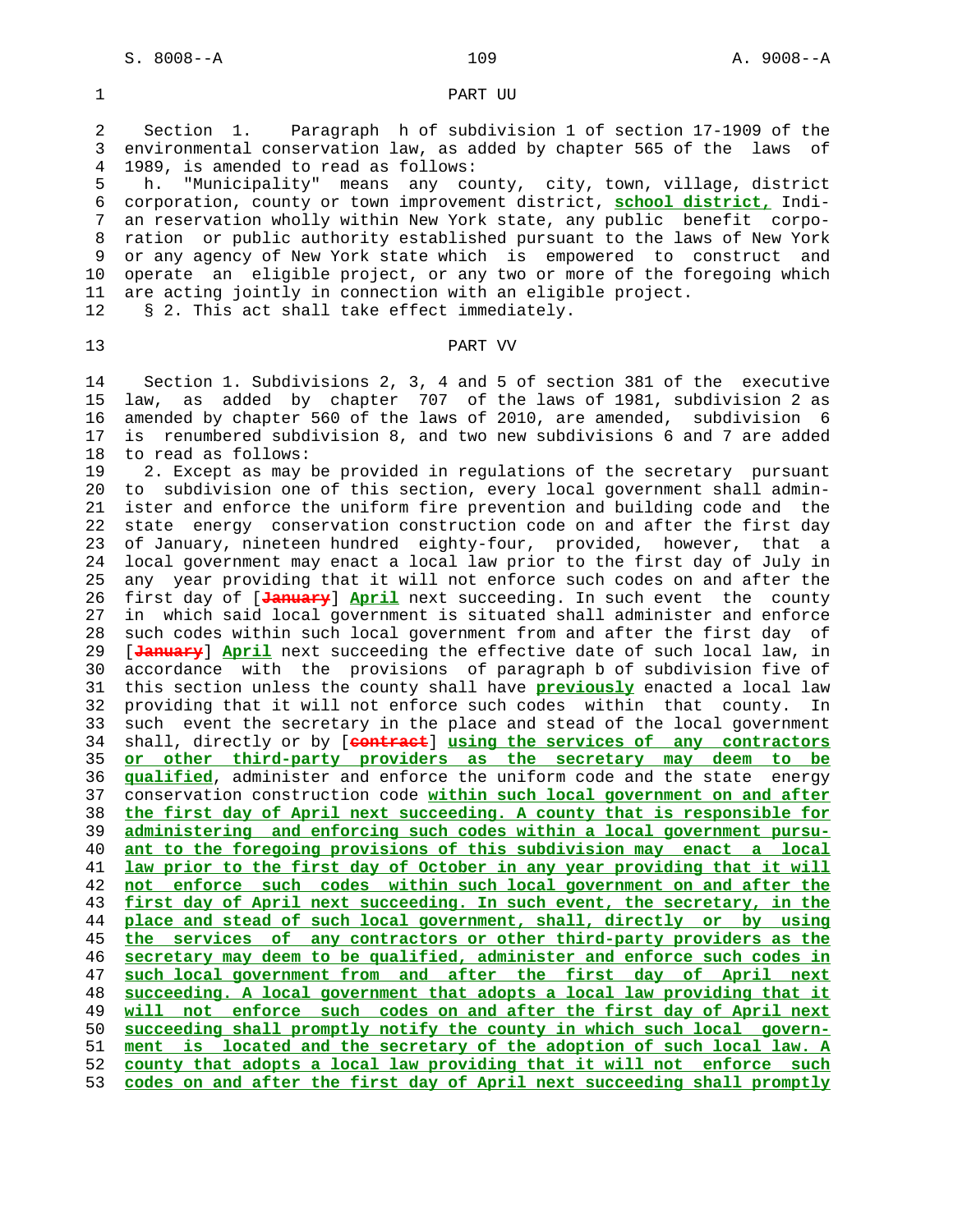**notify each local government in which such county is administering and enforcing such codes and the secretary of the adoption of such local law**. A local government or a county may repeal a local law which 4 provides that it will not enforce such codes and shall thereafter admin- 5 ister and enforce such codes as provided above. Two or more local 6 governments may provide for joint administration and enforcement of the 7 uniform code, the state energy conservation construction code, or both, 8 by agreement pursuant to article five-G of the general municipal law. 9 Any local government may enter into agreement with the county in which 10 such local government is situated to administer and enforce the uniform 11 code, the state energy conservation construction code, or both, within 12 such local government. Local governments or counties **that administer and enforce the uniform code, the state energy conservation construction code, or both,** may charge **and collect** fees to defray the costs of admin- 15 istration and enforcement. **Where the secretary is responsible for administration and enforcement of the uniform code and state energy conservation construction code within a local government pursuant to this subdivision or pursuant to paragraph e of subdivision four of this section, (a) the secretary shall administer and enforce the codes in accordance with the provisions of rules and regulations promulgated pursuant to subdivision one of this section; (b) any person or entity who knowingly violates any provision of such rules and regulations shall be punishable by a fine not to exceed one thousand dollars per day of violation, imprisonment not to exceed one year, or both, and (c) the secretary may charge and collect fees to defray the costs of adminis- tration and enforcement.** 27 3. **a.** On and after the first day of July, nineteen hundred eighty- 28 five, the secretary shall have power to investigate [**and conduct hear- ings relative to**] whether administration and enforcement of the uniform 30 fire prevention and building code **and the state energy conservation construction code** complies with the minimum standards promulgated pursu- 32 ant to subdivision one of this section. **In connection with any such investigation, the secretary shall have the power to issue subpoenas compelling the testimony of witnesses, the production of documents, or both, and the power, at the secretary's discretion, to conduct one or more hearings.** At least ten days written notice of any such hearing 37 shall be provided to the elective or appointive chief executive officer 38 or, if there be none, the chairman of the legislative body of the local 39 government or county whose administration and enforcement of the uniform 40 code **and state energy conservation construction code** is at issue. **b. The elective or appointive chief executive officer or, if there be none, the chairman of the legislative body of a county may, with approval of a majority vote of the legislative body of such county, submit to the secretary a written notice requesting the secretary to authorize such county to investigate whether administration and enforce- ment of the uniform fire prevention and building code and the state energy conservation construction code by a local government located in such county complies with the minimum standards promulgated pursuant to subdivision one of this section. Upon receipt of such notice, the secre- tary may authorize such county to conduct such investigation and to provide a written report upon completion of such investigation to the secretary. In connection with any such investigation, the county shall have the power to issue subpoenas compelling the testimony of witnesses, the production of documents, or both, and the power, at the county's discretion, to conduct one or more hearings. At least ten days written notice of any such hearing shall be provided to the elective or appoin-**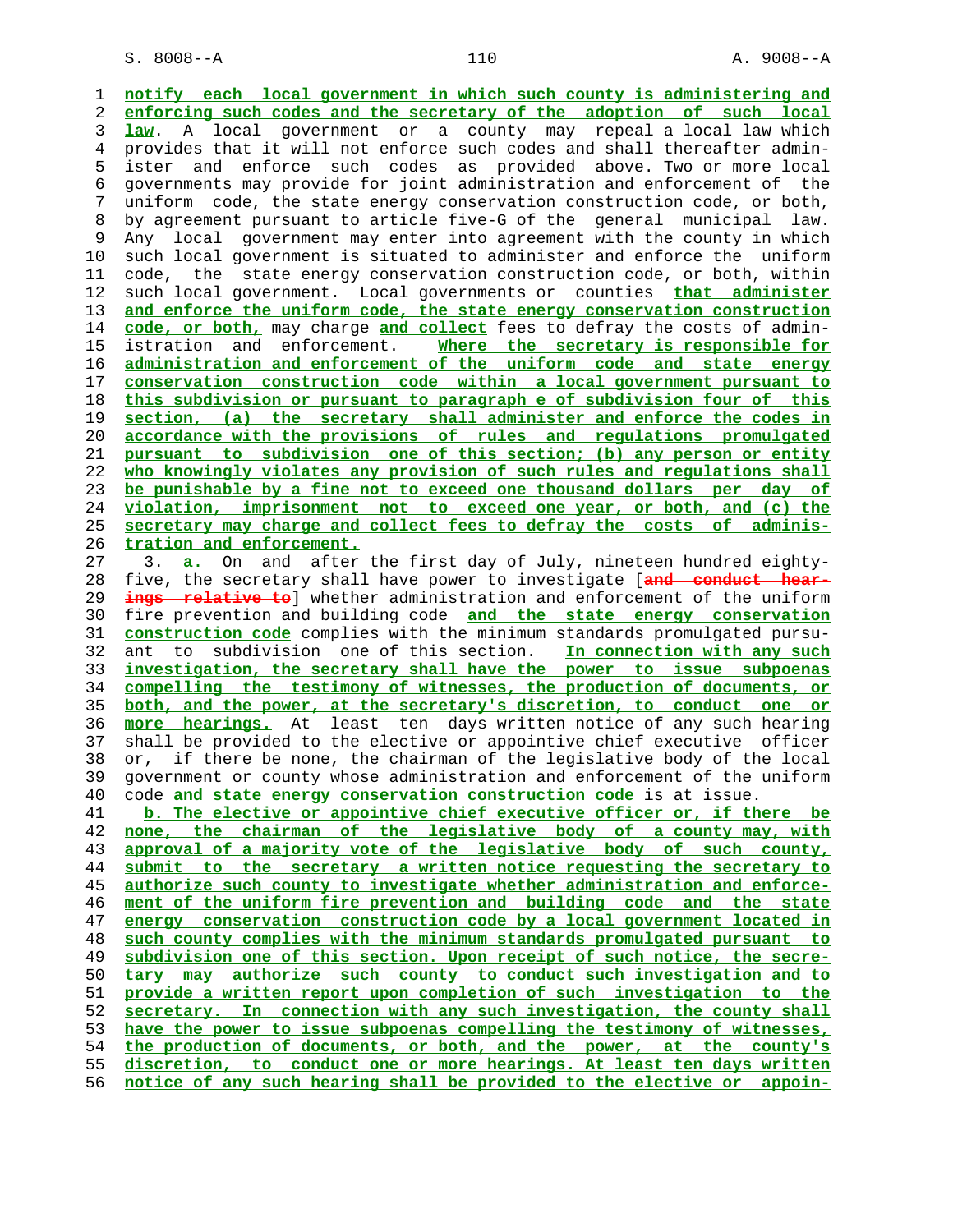S. 8008--A 111 A. 9008--A

| 1  | tive chief executive officer or, if there be none, the chairman of the   |
|----|--------------------------------------------------------------------------|
| 2  | legislative body of the local government whose administration and        |
| 3  | the uniform code and state energy conservation<br>enforcement of         |
| 4  | construction code is at issue. Upon receipt of the county's report, the  |
| 5  | secretary may issue a determination based on such report, conduct        |
| 6  | further investigations, or take such other action as the secretary deems |
| 7  | appropriate, and the secretary shall notify the county and the local     |
|    |                                                                          |
| 8  | government of the actions to be taken by the secretary. Nothing in this  |
| 9  | paragraph shall limit or impair the secretary's power to investigate,    |
| 10 | issue subpoenas, and conduct hearings as provided in paragraph a of this |
| 11 | subdivision. Nor shall the power of the secretary to investigate, issue  |
| 12 | subpoenas, and conduct hearings as provided in paragraph a of this       |
| 13 | subdivision be diminished or otherwise affected by reason of a county    |
| 14 | submitting, or not submitting, a notice pursuant to this paragraph.      |
| 15 | If the secretary determines that a local government has failed to<br>4.  |
| 16 | administer and enforce the uniform fire prevention and building code     |
| 17 | and/or the state energy conservation construction code in accordance     |
| 18 | with the minimum standards promulgated pursuant to subdivision one of    |
| 19 | section, the secretary shall take any of the following actions,<br>this  |
| 20 | either individually or in combination in any sequence:                   |
| 21 | a. The secretary may issue an order compelling compliance by such        |
| 22 | local government with the minimum standards [for administration and      |
|    |                                                                          |
| 23 | enforcement of the uniform code] promulgated pursuant to subdivision one |
| 24 | of this section.                                                         |
| 25 | b. The secretary may appoint and remove any person deemed qualified by   |
| 26 | the secretary as an oversight officer, who shall have the power and      |
| 27 | authority to do any or all of the following, at the discretion of the    |
| 28 | oversight officer and at the expense of such local government:           |
| 29 | (i) observe and report on compliance by such local government with the   |
| 30 | minimum standards promulgated pursuant to subdivision one of this        |
| 31 | section;                                                                 |
| 32 | (ii) direct all or any part of the code enforcement activities of the    |
| 33 | local government's code enforcement personnel;                           |
| 34 | (iii) hire, contract for, or otherwise obtain the services of quali-     |
| 35 | fied third parties to review building permit applications and plans and  |
| 36 | specifications submitted therewith, conduct construction inspections and |
| 37 | periodic fire safety and property maintenance inspections, and perform   |
| 38 | other code enforcement activities within the local government;           |
| 39 | (iv) issue notices of violation, appearance tickets, orders to remedy,   |
| 40 | and other instruments related to code violations within the local        |
| 41 | government, or direct the local government to do so, and refer such      |
| 42 | violations to counsel for the local government or the district attorney  |
|    | for the county in which the local government is located for appropriate  |
| 43 |                                                                          |
| 44 | prosecution; and                                                         |
| 45 | (v) take any other steps deemed by the oversight officer to be neces-    |
| 46 | sary or appropriate to ensure that the uniform code and state energy     |
| 47 | conservation construction code are administered and enforced within such |
| 48 | local government in a due and proper manner and in compliance with the   |
| 49 | minimum standards promulgated pursuant to subdivision one of this        |
| 50 | section. Any person who is appointed as an oversight officer pursuant    |
| 51 | to this paragraph shall be deemed to be a state officer under section    |
| 52 | two of the public officers law.                                          |
| 53 | c. The secretary may ask the attorney general to institute in the name   |
| 54 | of the secretary an action or proceeding seeking appropriate legal or    |
| 55 | equitable relief to require such local government to administer and      |
| 56 | enforce the uniform code and state energy conservation construction code |
|    |                                                                          |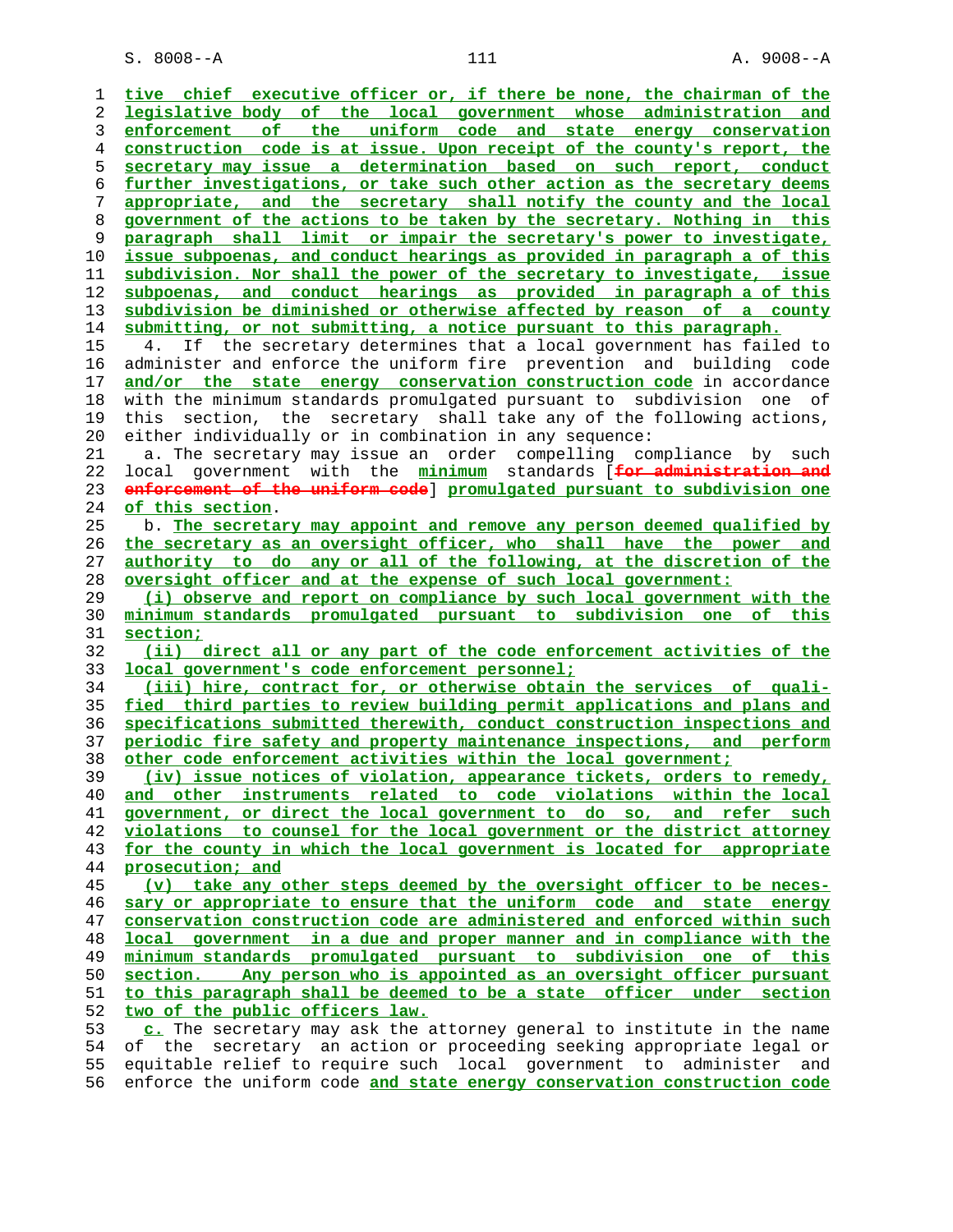S. 8008--A 112 A. 9008--A

 1 **in a due and proper manner and in compliance with the minimum standards** 2 **promulgated pursuant to subdivision one of this section, including but** 3 **not limited to requiring such local government to take specific remedial** 4 **actions, such as establishing and enforcing an effective code enforce-** 5 **ment program, conducting fire safety and property maintenance** 6 **inspections, increasing the frequency of fire safety and property main-** 7 **tenance inspections, and taking enforcement actions that are timely and** 8 **responsive to circumstances associated with the property in question** 9 <u>when violations are identified</u>.<br>10 [<del>c. the</del>] d. The secretary may [**c. the**] d. The secretary may designate the county in which such local 11 government is located**, or any other local government that adjoins or is** 12 **reasonably proximate to such local government,** to administer and enforce 13 the uniform code **and state energy conservation construction code** in such 14 local government. In the case of such designation, the provisions of 15 subdivision five of this section shall apply. 16 [**d.**] **e.** The secretary may, in the place and stead of the local govern- 17 ment, **directly or by using the services of any contractors or other** 18 **third-party providers as the secretary may deem to be qualified,** admin- 19 ister and enforce the uniform code **and state energy conservation** 20 **construction code in such local government** in accordance with the mini- 21 mum standards promulgated pursuant to subdivision one of this section. 22 In such event, the provisions of subdivision five of this section shall 23 apply. 24 **f. The secretary may designate the county in which such local govern-** 25 **ment is located, any other local government that adjoins or is reason-** 26 **ably proximate to such local government, or the department of state to** 27 **perform within such local government such types and classes of code** 28 **enforcement activities, such as permit application review and approval,** 29 **construction inspections, and fire safety and property maintenance** 30 **inspections, as the secretary may specify. In the case of such desig-** 31 **nation, the provisions of subdivision seven of this section shall apply.** 32 5. Where the secretary has designated a county **or adjoining or reason-** 33 **ably proximate local government** to administer and enforce the uniform 34 fire prevention and building code **and state energy conservation** 35 **construction code** within a local government **pursuant to paragraph d of** 36 **subdivision four of this section,** or has assumed authority for adminis- 37 tration and enforcement **of the uniform fire prevention and building code** 38 **and state energy conservation construction code within a local govern-** 39 **ment** pursuant to [**subdivision two or**] paragraph [**d**] **e** of subdivision 40 four of this section: 41 a. [**Such**] **The** local government [**or county government**] **that is not** 42 **administering or enforcing the uniform code and state energy conserva-** 43 **tion construction code in accordance with minimum standards** shall not 44 administer and enforce the uniform code **or state energy conservation** 45 **construction code**, and shall not charge or collect fees for such admin- 46 istration and enforcement. 47 b. [**Such**] **The designated** county **or local government or the secretary** 48 shall administer and enforce the uniform code within [**such**] **the** local 49 government **whose administration and enforcement of the uniform code and** 50 **state energy conservation construction code has not met the minimum** 51 **standards** from and after the date of such designation **or assumption**. 52 Such administration and enforcement shall apply the minimum standards 53 promulgated by the secretary pursuant to subdivision one of this 54 section. Notwithstanding any other provisions of law, such **designated** 55 county **or local government or the secretary** shall have full power to 56 administer and enforce the uniform code [**in accordance with such**] **and**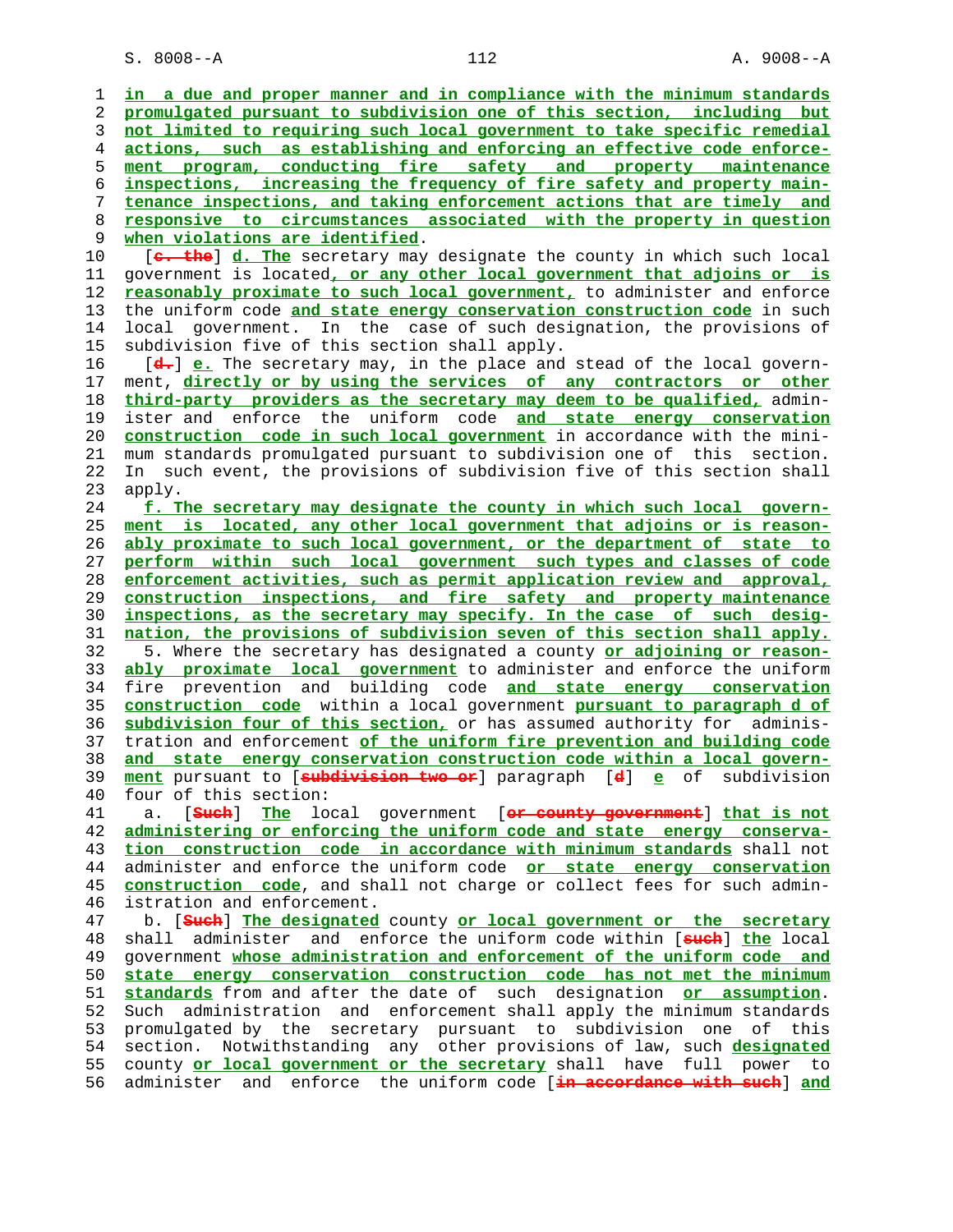**state energy conservation construction code in the local government whose administration and enforcement of the uniform code and state ener- gy conservation construction code has not met the** minimum standards, 4 including the power to charge and collect fees for such administration 5 and enforcement. 6 c. The secretary shall designate the local government [**or county government**] **whose administration and enforcement of the uniform code and state energy conservation construction code did not meet the minimum standards** to resume administration and enforcement of the uniform code 10 when the secretary is satisfied that such local government [**or county**] 11 will provide such administration and enforcement in compliance with the 12 minimum standards promulgated pursuant to subdivision one of this 13 section. 14 d. The provisions of subdivisions three and four of this section shall 15 apply to counties [**which have been designated to administer and enforce the uniform code in such local government**] **that are responsible for administration and enforcement of the uniform code and state energy conservation construction code within a local government pursuant to subdivision two of this section, to counties that have been designated to administer and enforce the uniform code and state energy conservation construction code within a local government pursuant to paragraph d of subdivision four of this section, and to local governments that have been designated to administer and enforce the uniform code and state energy conservation construction code within another local government pursuant to paragraph d of subdivision four of this section. Where the provisions of subdivisions three and four of this section are applicable to a county, references in those subdivisions to a local government whose administration and enforcement of the uniform code and state ener- gy conservation construction code have been determined by the secretary to have not met the minimum standards shall be construed as references to such county**. **6. Where the secretary has designated a county, another local govern- ment, or the department to perform specified types and classes of code enforcement activities within a local government pursuant to paragraph f of subdivision four of this section: a. The local government whose administration and enforcement of the uniform code and state energy conservation construction code has not met the minimum standards shall not perform the types and classes of code enforcement activities specified in such designation and shall accept performance of such types and classes of code enforcement activities by the designee; b. The local government whose administration and enforcement of the uniform code and state energy conservation construction code has not met the minimum standards shall reimburse the designee for the costs and expenses incurred by the designee in performing the designated types and classes of code enforcement activities; and c. The secretary shall designate the local government whose adminis- tration and enforcement of the uniform code and state energy conserva- tion construction code has not met the minimum standards to resume performance of the designated types and classes of code enforcement activities when the secretary is satisfied that such local government will perform such activities in a due and proper manner and will other- wise provide administration and enforcement of the uniform code and state energy conservation construction code in compliance with the mini- mum standards promulgated pursuant to subdivision one of this section.**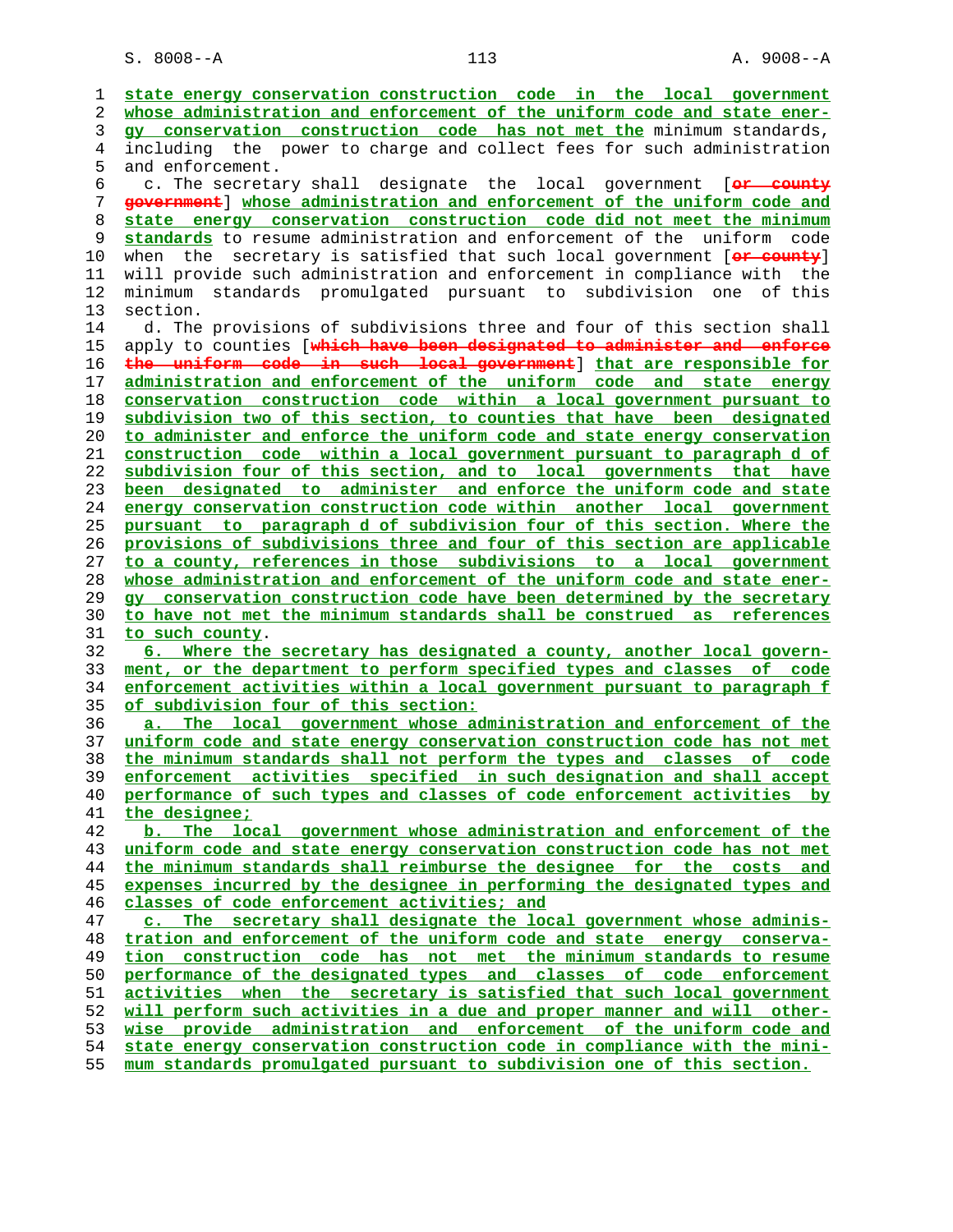S. 8008--A 114 A. 9008--A

**7. a. The term "authority having jurisdiction" as used in this subdi- vision shall mean a local government or county that is responsible for administering and enforcing the uniform code and/or the energy code within a local government; the term "default code enforcement program" shall mean the code enforcement program established by the rules and regulations promulgated pursuant to paragraph b of this subdivision; and the term "required features" shall mean the features required by the rules and regulations promulgated pursuant to subdivision one of this section to be included in a code enforcement program. b. The secretary is authorized to promulgate, and to amend from time to time, rules and regulations establishing a default code enforcement program. Such default code enforcement program shall include provisions establishing the required features and such other provisions as the secretary may deem to be appropriate for inclusion in a code enforcement program. Such default code enforcement program shall also establish fees to be charged by any authority having jurisdiction that administers and enforces the uniform code and/or energy code in accordance with the provisions of the default code enforcement program. c. Any authority having jurisdiction that has not established its own code enforcement program shall administer and enforce the uniform code and/or energy code in accordance with the provisions of the default code enforcement program. d. Any authority having jurisdiction that administers and enforces the uniform code and/or energy code in accordance with the provisions of the default code enforcement program pursuant to paragraph c of this subdi- vision shall, through its chief executive officer, have full power and authority to designate the public officer or agency authorized to issue an appearance ticket, and a public officer who, by virtue of office, title or position, is authorized or required to enforce the provisions of the uniform code and the state energy conservation construction code and the provisions of the default code enforcement program as fully and with the same force and effect as such authority having jurisdiction would have to enforce provisions established by a local law, ordinance, or regulation enacted or adopted by such authority having jurisdiction. The designation authorized by this paragraph shall not take effect until it has been filed with the department of state, and must be maintained on the website of such authority having jurisdiction unless and until such authority having jurisdiction passes a local law delegating the enforcement authority referenced in this paragraph. e. Where an authority having jurisdiction is administering and enforc- ing the uniform code and/or energy code in accordance with the provisions of the default code enforcement program pursuant to paragraph c of this subdivision, any person or entity who knowingly violates any applicable provision of the default code enforcement program shall be punishable by a fine of not more than one thousand dollars per day of violation, or imprisonment not exceeding one year, or both.** 47 § 2. Section 382 of the executive law is amended by adding two new 48 subdivisions 5 and 6 to read as follows: **5. Notwithstanding any other provision of law, all fines imposed and collected for any violation of this section shall be paid at least monthly into the treasury of the local government in which such violation occurred, unless: (i) the county is administering and enforc- ing the uniform fire prevention and building code and state energy conservation construction code in such local government as provided by subdivision two or four of section three hundred eighty-one of this**

**article, in which case such fines and penalties collected in cases aris-**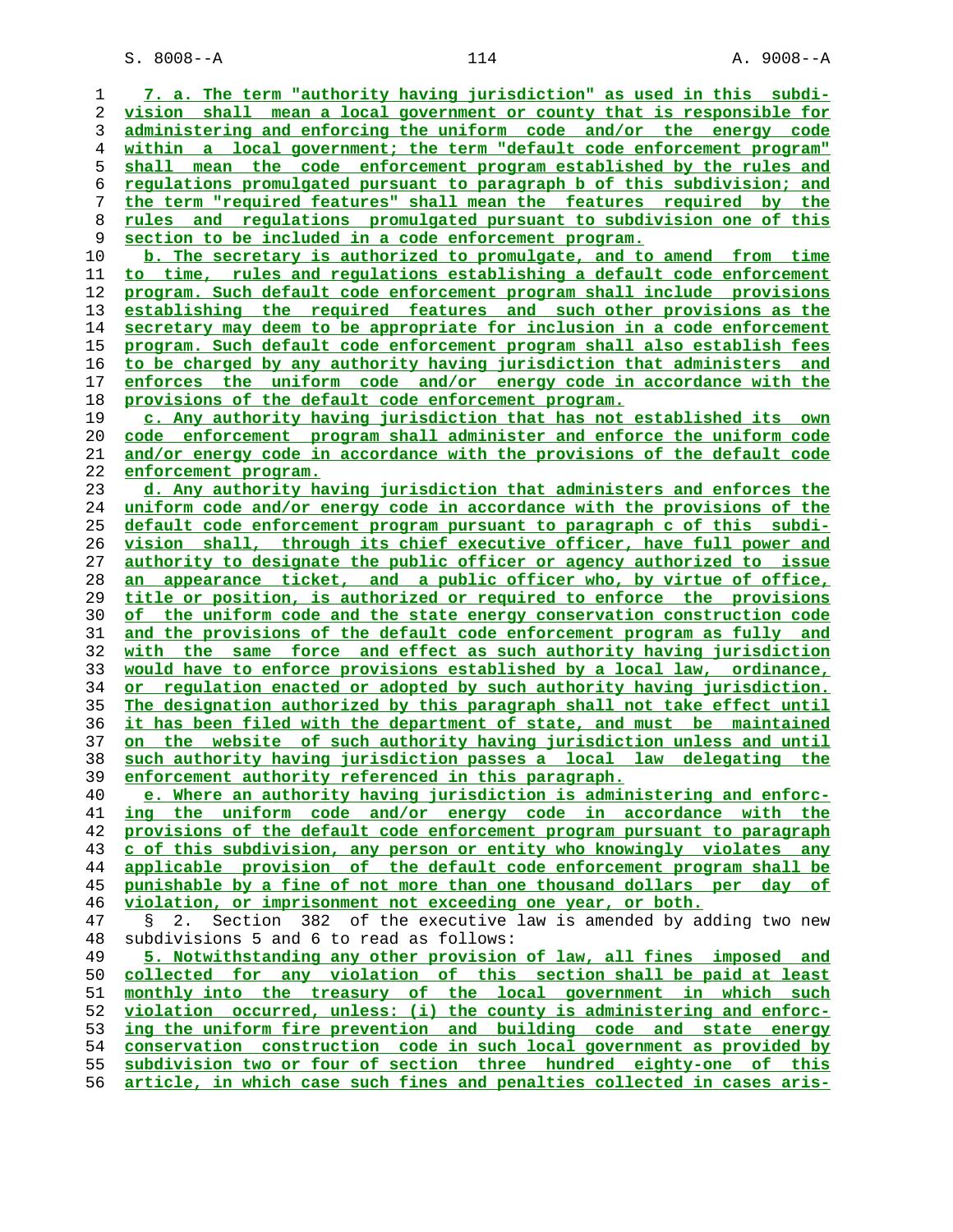S. 8008--A 115 A. 9008--A

**ing out of the violation of this section shall be paid at least monthly into the treasury of the county, (ii) an adjoining or reasonably proxi- mate local government is administering and enforcing the uniform fire prevention and building code and state energy conservation construction code in such local government as provided by subdivision four of section three hundred eighty-one of this article, in which case such fines and penalties collected in cases arising out of the violation of this section shall be paid at least monthly into the treasury of such adjoin- ing or reasonably proximate local government, or (iii) the secretary is administering and enforcing the uniform fire prevention and building code and state energy conservation construction code in such local government as provided by subdivision two or four of section three hundred eighty-one of this article, in which case such fines and penal- ties collected in cases arising out of the violation of this section shall be paid at least monthly into the general fund established by section seventy-two of the state finance law. Where two or more local governments have provided for joint administration and enforcement of the uniform code, the state energy conservation construction code, or both, by agreement pursuant to article five-G of the general municipal law, such local governments may provide in such agreement for a differ- ent distribution of such fines.**

**6. The civil penalties provided in subdivision four of this section may be recovered in an appropriate action or proceeding commenced by the local government, county, or state agency responsible for administration and enforcement of the uniform code with respect to the building that was altered in violation of any provision of the uniform code or any lawful order obtained thereunder, and shall be payable to the treasury of such local government, the treasury of such county, or the general fund of the state of New York, as applicable.**

30 § 3. This act shall take effect immediately.

### 31 PART WW

 32 Section 1. Subdivision 3 of section 2251 of the vehicle and traffic 33 law, as amended by section 5 of part G of chapter 59 of the laws of 34 2009, is amended to read as follows:

 35 3. Fees. The triennial fee for registration of a vessel shall be: 36 twenty-two dollars and fifty cents [**and a vessel surcharge of three dollars and seventy-five cents,**] if less than sixteen feet in length; 38 forty-five dollars [**and a vessel surcharge of twelve dollars and fifty cents,**] if sixteen feet or over but less than twenty-six feet in length; 40 seventy-five dollars [**and a vessel surcharge of eighteen dollars and seventy-five cents,**] if twenty-six feet or over. [**All funds derived from the collection of the vessel access surcharge pursuant to this subdivi- sion are to be deposited in a subaccount of the "I love NY waterways" vessel access account established pursuant to section ninety-seven-nn of the state finance law. The vessel access surcharge shall not be consid- ered a registration fee for purposes of section seventy-nine-b of the navigation law. Notwithstanding any inconsistent provision of this section, the differ- ence collected between the fees set forth in this subdivision in effect on and after September first, two thousand nine and the fees set forth in this subdivision prior to such date shall be deposited to the credit of the dedicated highway and bridge trust fund. Notwithstanding any inconsistent provision of this section, the difference collected between**

**the vessel surcharge set forth in this subdivision in effect on and**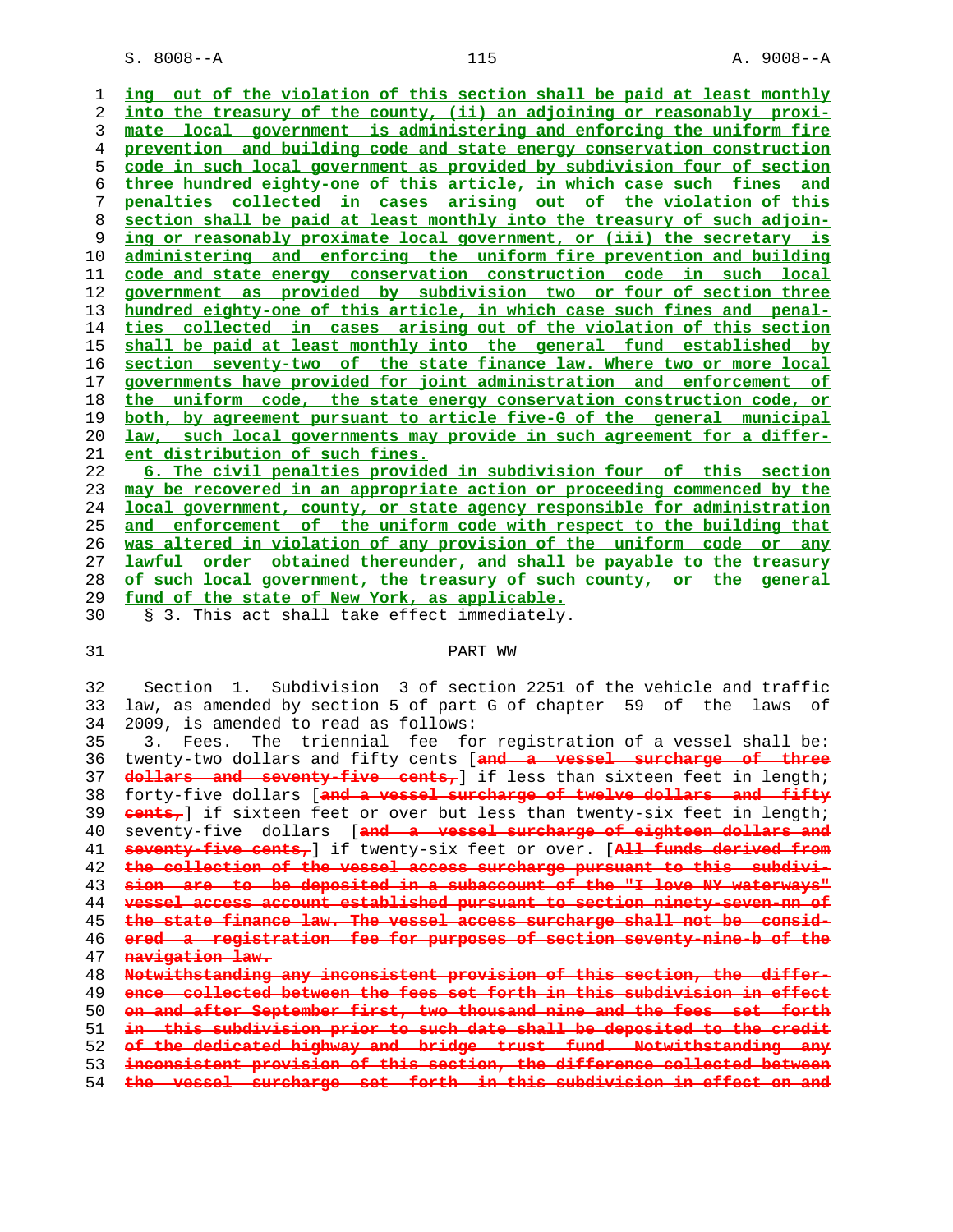S. 8008--A 116 116 A. 9008--A

| forth in this subdivision in effect prior to such date shall be deposit-                                                                       |
|------------------------------------------------------------------------------------------------------------------------------------------------|
| ed to the credit of the dedicated highway and bridge trust fund.]                                                                              |
| § 2. Subdivision 2 of section 97-nn of the state finance law, as added                                                                         |
| by chapter 524 of the laws of 2008, is amended to read as follows:                                                                             |
| 2. The "I love NY waterways" fund shall consist of [two accounts: (a)]                                                                         |
| love NY waterways" boating safety account [+ and (b) the "I love<br>the<br>" I —                                                               |
| NY waterways" vessel access account. Moneys in each account shall be                                                                           |
| kept separate and not commingled with any other moneys of the state].                                                                          |
| Subdivision 4 of section 97-nn of the state finance law, as<br>$\begin{matrix}8 & 3. \end{matrix}$                                             |
| amended by chapter 524 of laws of 2008, is REPEALED.                                                                                           |
| § 4. This act shall take effect immediately; provided, however, that                                                                           |
| sections two and three of this act shall take effect April 1, 2024.                                                                            |
| PART XX                                                                                                                                        |
|                                                                                                                                                |
| Section 1. Section 15-2115 of the environmental conservation law is                                                                            |
| amended to read as follows:                                                                                                                    |
| § 15-2115. Taxation of real estate.                                                                                                            |
| Lands owned by the state and acquired pursuant to the provisions of                                                                            |
| title 21 of this article, exclusive of the improvements erected thereon                                                                        |
| by the regulating districts, shall be assessed and taxed in the same                                                                           |
| manner as state lands subject to taxation pursuant to title 2 of article                                                                       |
| 5 of the Real Property Tax Law, provided, however, that the aggregate                                                                          |
| assessed valuations of such lands in any town shall not be reduced below                                                                       |
| the aggregate assessed valuations thereof with the improvements thereon                                                                        |
| the time of their acquisition by the regulating districts, and<br>at                                                                           |
| provided further that in case of a general increase in assessments in<br>any town the assessed valuations of the lands and improvements at the |
| time of their acquisition by the regulating districts shall be deemed to                                                                       |
| have been increased proportionately with the increase of other<br>real                                                                         |
| property in such tax district. [The taxes levied thereon shall be paid                                                                         |
| by the river regulating district under whose authority the land was                                                                            |
| acquired.                                                                                                                                      |
| 2. Section 532 of the real property tax law is amended by adding a<br>S                                                                        |
| new subdivision (1) to read as follows:                                                                                                        |
| (1) lands owned by the state and acquired pursuant to the provisions                                                                           |
| of title twenty-one of article fifteen of the environmental conservation                                                                       |
| law exclusive of the improvements erected thereon erected by the requ-                                                                         |
| lating districts.                                                                                                                              |
| § 3. This act shall take effect immediately.                                                                                                   |
|                                                                                                                                                |
| PART YY                                                                                                                                        |
| Section 1. Subdivision 6 of section 5.09 of the parks, recreation<br>and                                                                       |
| historic preservation law is REPEALED.                                                                                                         |
| § 2. Section 7.11 of the parks, recreation and historic preservation                                                                           |
| law, as amended by chapter 679 of the laws of 1981, is amended to read                                                                         |
| as follows:                                                                                                                                    |
| 7.11 Powers and duties of commissions. Each regional park, recre-<br>S.                                                                        |
| ation and historic preservation commission shall:                                                                                              |
| 1. [Review the application of policy and plans of the office<br><del>the</del>                                                                 |
|                                                                                                                                                |
| park region served by the commission and review and approve the budget                                                                         |
| for such region prior to its submission to the commissioner.                                                                                   |
| 2. Adopt policies, rules and regulations applicable to its park reg<br>subject to the general policies formulated by the commissioner and      |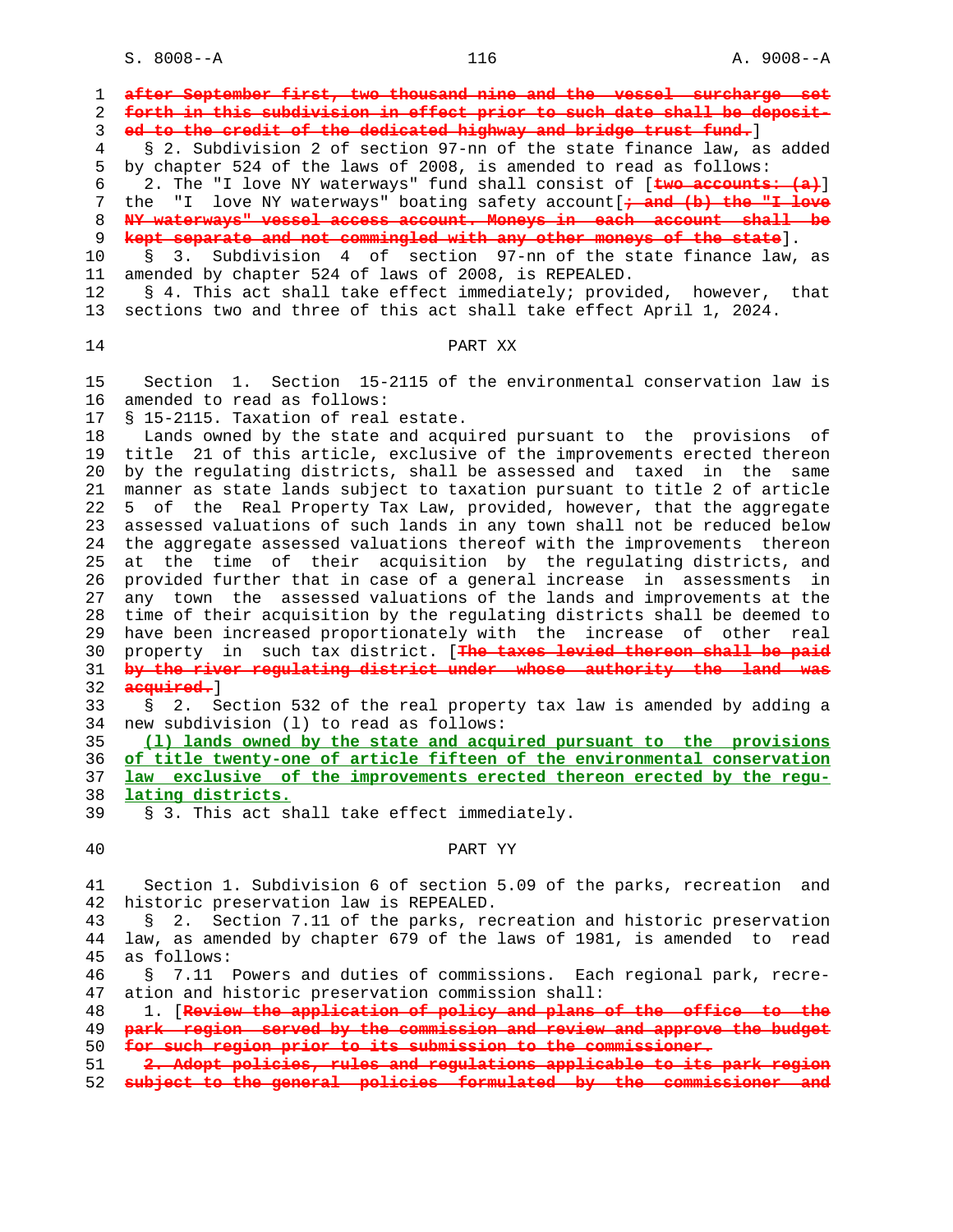1 **reviewed by the council and in conformity with rules and regulations** 2 **adopted by the commissioner.** 3 **3.**] Act as a central advisory agency on all matters affecting parks, 4 outdoor recreation and historic preservation within the park region it 5 serves. 6 [**4.**] **2.** Represent and convey to the commissioner and council citizen 7 viewpoints as to the programs and needs of the park region it serves. 8 [**5.**] **3.** Maintain close liaison with officials of the office having 9 administrative jurisdiction over the park region which it serves, and 10 advise such officials on local policy, operational and budgetary 11 matters. 12 § 3. Section 7.13 of the parks, recreation and historic preservation 13 law is REPEALED. 14 § 4. This act shall take effect immediately. 15 PART ZZ 16 Section 1. Subsections (e) and (g) of section 7002 of the insurance 17 law, as amended by chapter 188 of the laws of 2003, are amended to read 18 as follows: 19 (e) "Industrial insured" means an insured: 20 (1) whose net worth exceeds one hundred million dollars; 21 (2) who is a member of a holding company system whose net worth 22 exceeds one hundred million dollars; 23 (3) who is the metropolitan transportation authority and its statutory 24 subsidiaries. When filing an application to form a pure captive insur- 25 ance company the metropolitan transportation authority shall submit 26 written notice of such filing to the governor, the temporary president 27 of the senate and the speaker of the assembly; [**or**] 28 (4) **who is the power authority of the state of New York and any statu-** 29 **tory subsidiary thereof. When filing an application to form a pure** 30 **captive insurance company the power authority shall submit written** 31 **notice of such filing to the governor, the temporary president of the** 32 **senate and the speaker of the assembly; or** 33 **(5)** who is a city with a population of one million or more. When 34 filing an application to form a pure captive insurance company, a city 35 with a population of one million or more shall submit written notice of 36 such filing to the governor, the temporary president of the senate and 37 the speaker of the assembly. 38 (g) "Industrial insured group" means any group of unaffiliated indus- 39 trial insureds that are engaged in similar or related businesses or 40 activities, however, the metropolitan transportation authority**, the** 41 **power authority of the state of New York and any statutory subsidiary** 42 **thereof** and cities with a population of one million or more shall not be 43 a member of an industrial insured group, and that collectively: 44 (1) own, control or hold with power to vote all of the outstanding 45 voting shares of stock of a group captive insurance company incorporated 46 as a stock insurer; or 47 (2) represent one hundred percent of the voting members of a group 48 captive insurance company organized as a mutual insurer. 49 § 2. Section 1005 of the public authorities law is amended by adding a 50 new subdivision 28 to read as follows: 51 **28. The authority may establish a subsidiary corporation for the** 52 **purpose of forming a pure captive insurance company as provided in** 53 **section seven thousand two of the insurance law. The members of such** 54 **subsidiary corporation of the authority shall be the same persons hold-**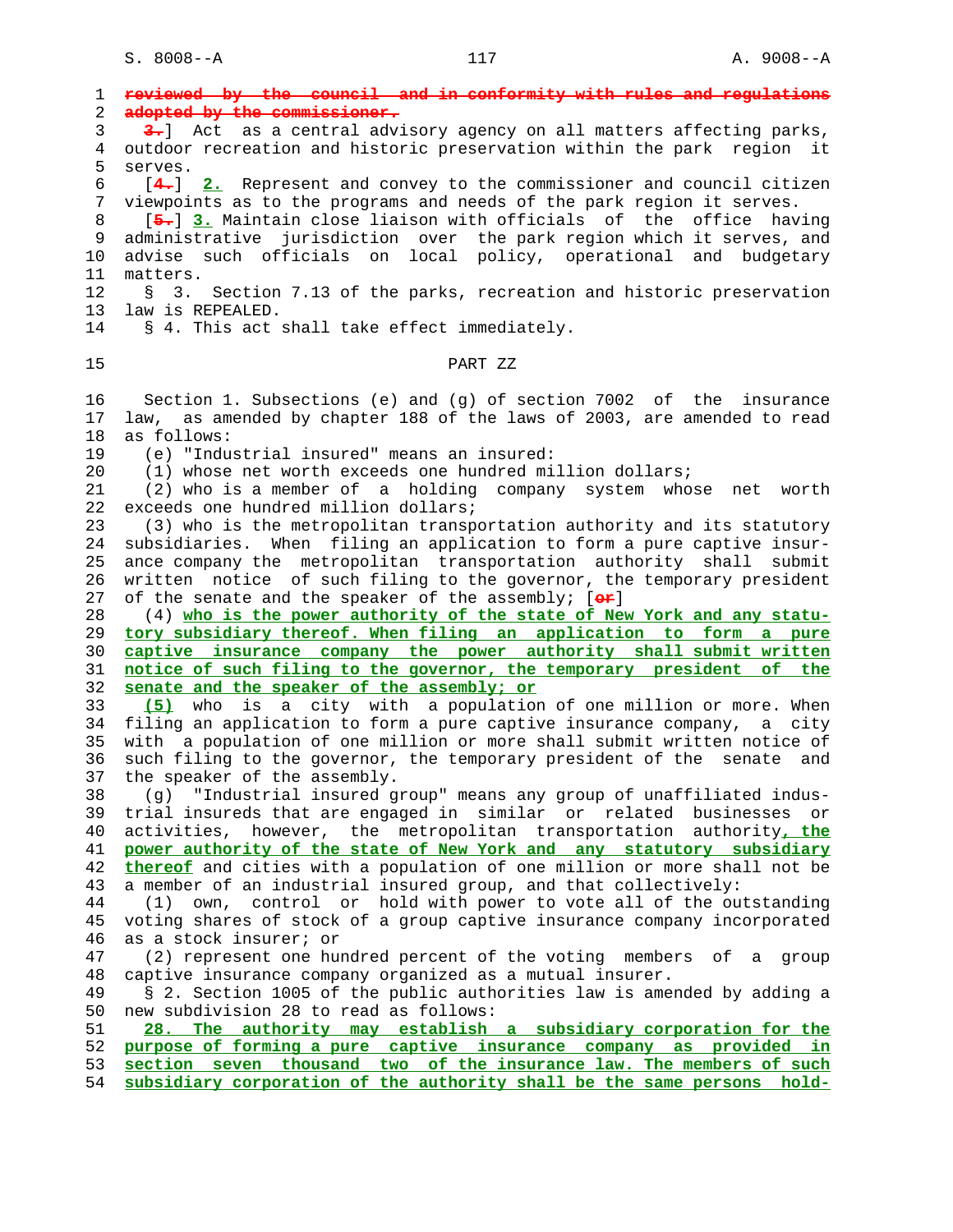1 **ing the offices of members of the authority. The employees of any such** 2 **subsidiary corporation, except those who are also employees of the** 3 **authority, shall not be deemed employees of the authority.**

 4 § 3. Subdivision (a) of section 1500 of the tax law, as amended by 5 section 21 of part A of chapter 59 of the laws of 2014, is amended to 6 read as follows:

 7 (a) The term "insurance corporation" includes a corporation, associ- 8 ation, joint stock company or association, person, society, aggregation 9 or partnership, by whatever name known, doing an insurance business, 10 and, notwithstanding the provisions of section fifteen hundred twelve of 11 this article, shall include (1) a risk retention group as defined in 12 subsection (n) of section five thousand nine hundred two of the insur- 13 ance law, (2) the state insurance fund and (3) a corporation, associ- 14 ation, joint stock company or association, person, society, aggregation 15 or partnership doing an insurance business as a member of the New York 16 insurance exchange described in section six thousand two hundred one of 17 the insurance law. The definition of the "state insurance fund" 18 contained in this subdivision shall be limited in its effect to the 19 provisions of this article and the related provisions of this chapter 20 and shall have no force and effect other than with respect to such 21 provisions. The term "insurance corporation" shall also include a 22 captive insurance company doing a captive insurance business, as defined 23 in subsections (c) and (b), respectively, of section seven thousand two 24 of the insurance law; provided, however, "insurance corporation" shall 25 not include the metropolitan transportation authority, **the power author-** 26 **ity of New York or any statutory subsidiary thereof,** or a public benefit 27 corporation or not-for-profit corporation formed by a city with a popu- 28 lation of one million or more pursuant to subsection (a) of section 29 seven thousand five of the insurance law, each of which is expressly 30 exempt from the payment of fees, taxes or assessments, whether state or 31 local; and provided further "insurance corporation" does not include any 32 combinable captive insurance company. The term "insurance corporation" 33 shall also include an unauthorized insurer operating from an office 34 within the state, pursuant to paragraph five of subsection (b) of 35 section one thousand one hundred one and subsection (i) of section two 36 thousand one hundred seventeen of the insurance law. The term "insurance 37 corporation" also includes a health maintenance organization required to 38 obtain a certificate of authority under article forty-four of the public 39 health law.

 40 § 4. Subdivision (a) of section 1502-b of the tax law, as amended by 41 section 22 of part A of chapter 59 of the laws of 2014, is amended to 42 read as follows:

 43 (a) In lieu of the taxes and tax surcharge imposed by sections fifteen 44 hundred one, fifteen hundred two-a, fifteen hundred five-a, and fifteen 45 hundred ten of this article, every captive insurance company licensed by 46 the superintendent of financial services pursuant to the provisions of 47 article seventy of the insurance law, other than the metropolitan trans- 48 portation authority**, the power authority of New York or any statutory** 49 **subsidiary thereof,** and a public benefit corporation or not-for-profit 50 corporation formed by a city with a population of one million or more 51 pursuant to subsection (a) of section seven thousand five of the insur- 52 ance law, each of which is expressly exempt from the payment of fees, 53 taxes or assessments whether state or local, and other than combinable 54 captive insurance company, shall, for the privilege of exercising its 55 corporate franchise, pay a tax on (1) all gross direct premiums, less 56 return premiums thereon, written on risks located or resident in this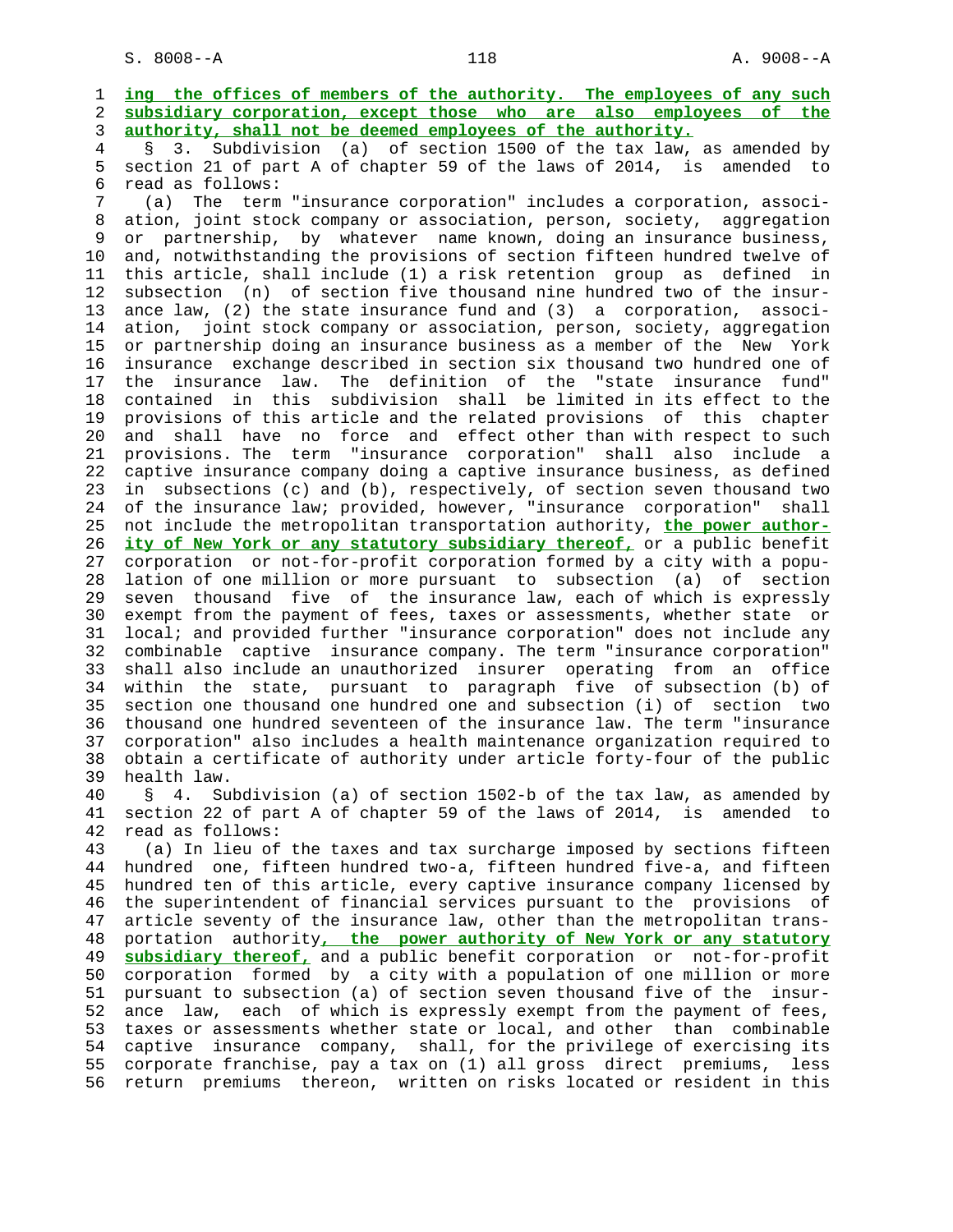1 state and (2) all assumed reinsurance premiums, less return premiums 2 thereon, written on risks located or resident in this state. The rate of 3 the tax imposed on gross direct premiums shall be four-tenths of one 4 percent on all or any part of the first twenty million dollars of premi- 5 ums, three-tenths of one percent on all or any part of the second twenty 6 million dollars of premiums, two-tenths of one percent on all or any 7 part of the third twenty million dollars of premiums, and seventy-five 8 thousandths of one percent on each dollar of premiums thereafter. The 9 rate of the tax on assumed reinsurance premiums shall be two hundred 10 twenty-five thousandths of one percent on all or any part of the first 11 twenty million dollars of premiums, one hundred and fifty thousandths of 12 one percent on all or any part of the second twenty million dollars of 13 premiums, fifty thousandths of one percent on all or any part of the 14 third twenty million dollars of premiums and twenty-five thousandths of 15 one percent on each dollar of premiums thereafter. The tax imposed by 16 this section shall be equal to the greater of (i) the sum of the tax 17 imposed on gross direct premiums and the tax imposed on assumed reinsur- 18 ance premiums or (ii) five thousand dollars.

19 § 5. This act shall take effect immediately.

# 20 PART AAA

 21 Section 1. Expenditures of moneys by the New York state energy 22 research and development authority for services and expenses of the 23 energy research, development and demonstration program, including 24 grants, the energy policy and planning program, the zero emissions vehi- 25 cle and electric vehicle rebate program, and the Fuel NY program shall 26 be subject to the provisions of this section. Notwithstanding the 27 provisions of subdivision 4-a of section 18-a of the public service law, 28 all moneys committed or expended in an amount not to exceed \$22,875,000 29 shall be reimbursed by assessment against gas corporations, as defined 30 in subdivision 11 of section 2 of the public service law and electric 31 corporations as defined in subdivision 13 of section 2 of the public 32 service law, where such gas corporations and electric corporations have 33 gross revenues from intrastate utility operations in excess of \$500,000 34 in the preceding calendar year, and the total amount assessed shall be 35 allocated to each electric corporation and gas corporation in proportion 36 to its intrastate electricity and gas revenues in the calendar year 37 2020. Such amounts shall be excluded from the general assessment 38 provisions of subdivision 2 of section 18-a of the public service law. 39 The chair of the public service commission shall bill such gas and/or 40 electric corporations for such amounts on or before August 10, 2022 and 41 such amounts shall be paid to the New York state energy research and 42 development authority on or before September 10, 2022. Upon receipt, the 43 New York state energy research and development authority shall deposit 44 such funds in the energy research and development operating fund estab- 45 lished pursuant to section 1859 of the public authorities law. The New 46 York state energy research and development authority is authorized and 47 directed to: (1) transfer up to \$4 million to the state general fund for 48 climate change related services and expenses of the department of envi- 49 ronmental conservation, \$150,000 to the state general fund for services 50 and expenses of the department of agriculture and markets, and 51 \$1,000,000 to the University of Rochester laboratory for laser energet- 52 ics from the funds received; and (2) commencing in 2016, provide to the 53 chair of the public service commission and the director of the budget 54 and the chairs and secretaries of the legislative fiscal committees, on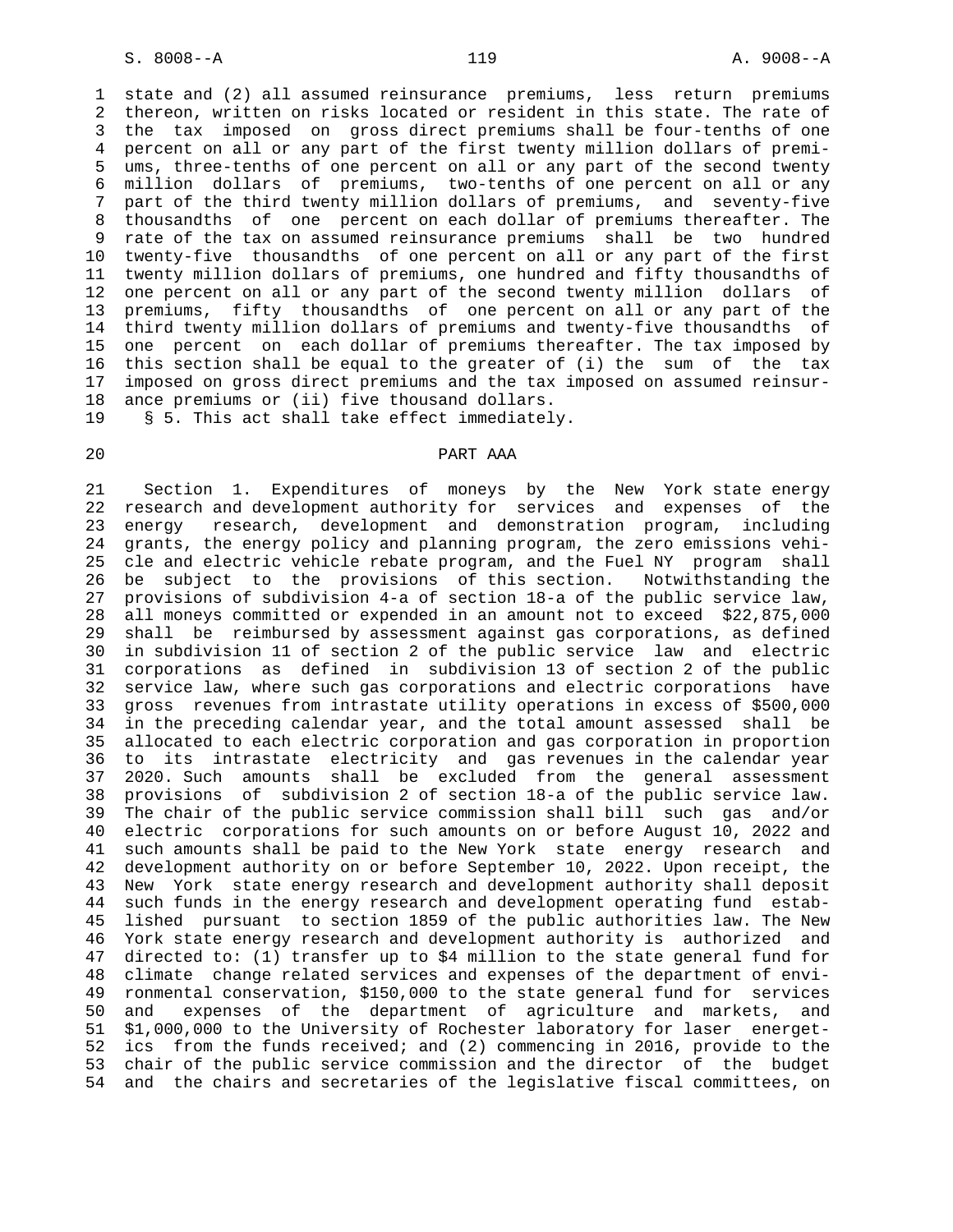1 or before August first of each year, an itemized record, certified by 2 the president and chief executive officer of the authority, or his or 3 her designee, detailing any and all expenditures and commitments ascrib- 4 able to moneys received as a result of this assessment by the chair of 5 the department of public service pursuant to section 18-a of the public 6 service law. This itemized record shall include an itemized breakdown 7 of the programs being funded by this section and the amount committed to 8 each program. The authority shall not commit for any expenditure, any 9 moneys derived from the assessment provided for in this section, until 10 the chair of such authority shall have submitted, and the director of 11 the budget shall have approved, a comprehensive financial plan encom- 12 passing all moneys available to and all anticipated commitments and 13 expenditures by such authority from any source for the operations of 14 such authority. Copies of the approved comprehensive financial plan 15 shall be immediately submitted by the chair to the chairs and secre- 16 taries of the legislative fiscal committees. Any such amount not commit- 17 ted by such authority to contracts or contracts to be awarded or other- 18 wise expended by the authority during the fiscal year shall be refunded 19 by such authority on a pro-rata basis to such gas and/or electric corpo- 20 rations, in a manner to be determined by the department of public 21 service, and any refund amounts must be explicitly lined out in the 22 itemized record described above.

 23 § 2. This act shall take effect immediately and shall be deemed to 24 have been in full force and effect on and after April 1, 2022.

# 25 PART BBB

 26 Section 1. Expenditures of moneys appropriated in a chapter of the 27 laws of 2022 to the department of agriculture and markets from the 28 special revenue funds-other/state operations, miscellaneous special 29 revenue fund-339, public service account shall be subject to the 30 provisions of this section. Notwithstanding any other provision of law 31 to the contrary, direct and indirect expenses relating to the department 32 of agriculture and markets' participation in general ratemaking 33 proceedings pursuant to section 65 of the public service law or certif- 34 ication proceedings pursuant to article 7 or 10 of the public service 35 law, shall be deemed expenses of the department of public service within 36 the meaning of section 18-a of the public service law. No later than 37 August 15, 2023, the commissioner of the department of agriculture and 38 markets shall submit an accounting of such expenses, including, but not 39 limited to, expenses in the 2022--2023 state fiscal year for personal 40 and non-personal services and fringe benefits, to the chair of the 41 public service commission for the chair's review pursuant to the 42 provisions of section 18-a of the public service law.

 43 § 2. Expenditures of moneys appropriated in a chapter of the laws of 44 2022 to the department of state from the special revenue funds- 45 other/state operations, miscellaneous special revenue fund-339, public 46 service account shall be subject to the provisions of this section. 47 Notwithstanding any other provision of law to the contrary, direct and 48 indirect expenses relating to the activities of the department of 49 state's utility intervention unit pursuant to subdivision 4 of section 50 94-a of the executive law, including, but not limited to participation 51 in general ratemaking proceedings pursuant to section 65 of the public 52 service law or certification proceedings pursuant to article 7 or 10 of 53 the public service law, and expenses related to the activities of the 54 major renewable energy development program established by section 94-c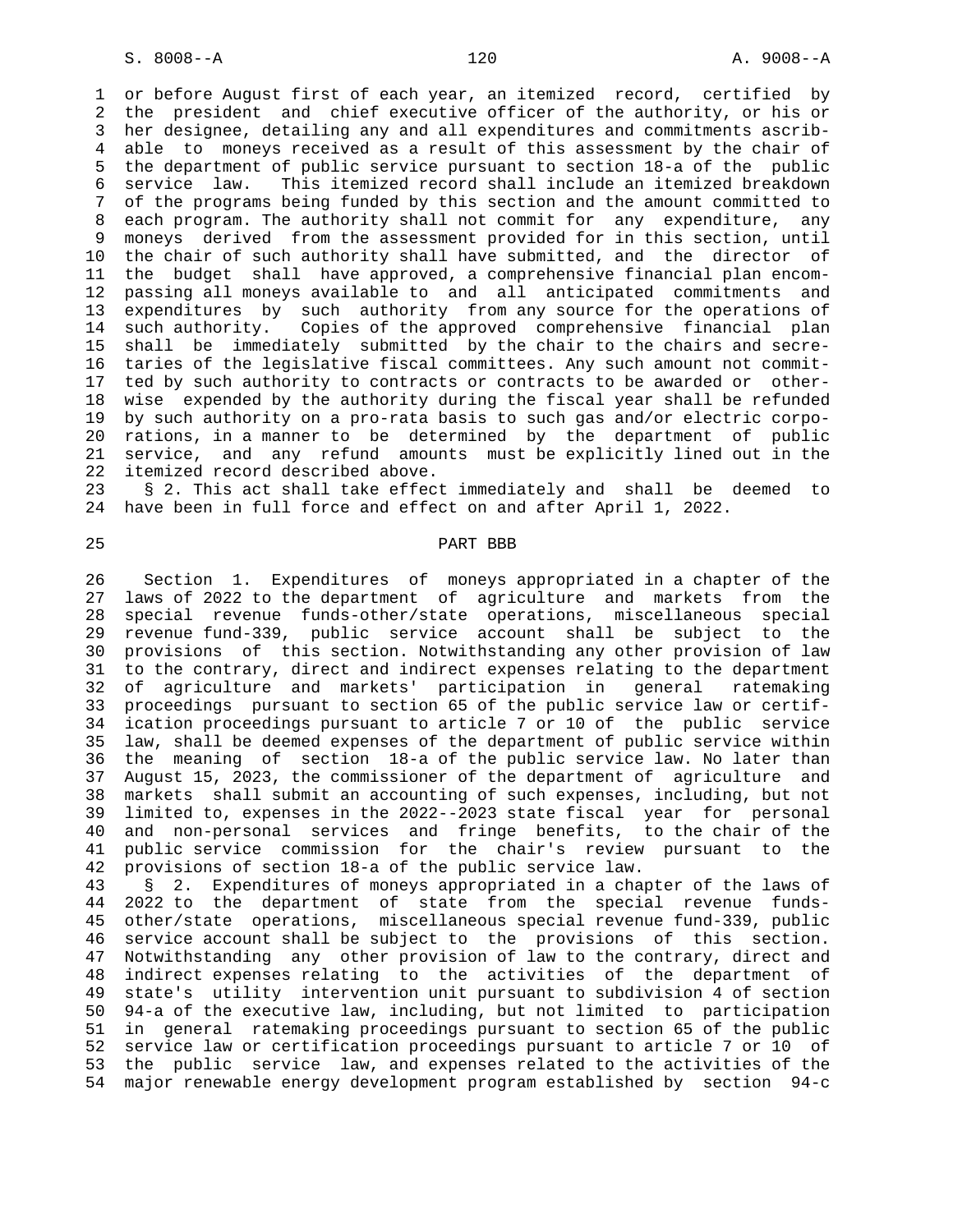1 of the executive law, shall be deemed expenses of the department of 2 public service within the meaning of section 18-a of the public service 3 law. No later than August 15, 2023, the secretary of state shall submit 4 an accounting of such expenses, including, but not limited to, expenses 5 in the 2022--2023 state fiscal year for personal and non-personal 6 services and fringe benefits, to the chair of the public service commis- 7 sion for the chair's review pursuant to the provisions of section 18-a 8 of the public service law.

 9 § 3. Expenditures of moneys appropriated in a chapter of the laws of 10 2022 to the office of parks, recreation and historic preservation from 11 the special revenue funds-other/state operations, miscellaneous special 12 revenue fund-339, public service account shall be subject to the 13 provisions of this section. Notwithstanding any other provision of law 14 to the contrary, direct and indirect expenses relating to the office of 15 parks, recreation and historic preservation's participation in general 16 ratemaking proceedings pursuant to section 65 of the public service law 17 or certification proceedings pursuant to article 7 or 10 of the public 18 service law, shall be deemed expenses of the department of public 19 service within the meaning of section 18-a of the public service law. No 20 later than August 15, 2023, the commissioner of the office of parks, 21 recreation and historic preservation shall submit an accounting of such 22 expenses, including, but not limited to, expenses in the 2022--2023 23 state fiscal year for personal and non-personal services and fringe 24 benefits, to the chair of the public service commission for the chair's 25 review pursuant to the provisions of section 18-a of the public service 26 law.

 27 § 4. Expenditures of moneys appropriated in a chapter of the laws of 28 2022 to the department of environmental conservation from the special 29 revenue funds-other/state operations, environmental conservation special 30 revenue fund-301, utility environmental regulation account shall be 31 subject to the provisions of this section. Notwithstanding any other 32 provision of law to the contrary, direct and indirect expenses relating 33 to the department of environmental conservation's participation in state 34 energy policy proceedings, or certification proceedings pursuant to 35 article 7 or 10 of the public service law, shall be deemed expenses of 36 the department of public service within the meaning of section 18-a of 37 the public service law. No later than August 15, 2023, the commissioner 38 of the department of environmental conservation shall submit an account- 39 ing of such expenses, including, but not limited to, expenses in the 40 2022--2023 state fiscal year for personal and non-personal services and 41 fringe benefits, to the chair of the public service commission for the 42 chair's review pursuant to the provisions of section 18-a of the public 43 service law.

 44 § 5. Notwithstanding any other law, rule or regulation to the contra- 45 ry, expenses of the department of health public service education 46 program incurred pursuant to appropriations from the cable television 47 account of the state miscellaneous special revenue funds shall be deemed 48 expenses of the department of public service. No later than August 15, 49 2023, the commissioner of the department of health shall submit an 50 accounting of expenses in the 2022--2023 state fiscal year to the chair 51 of the public service commission for the chair's review pursuant to the 52 provisions of section 217 of the public service law.

 53 § 6. Any expense deemed to be expenses of the department of public 54 service pursuant to sections one through four of this act shall not be 55 recovered through assessments imposed upon telephone corporations as 56 defined in subdivision 17 of section 2 of the public service law.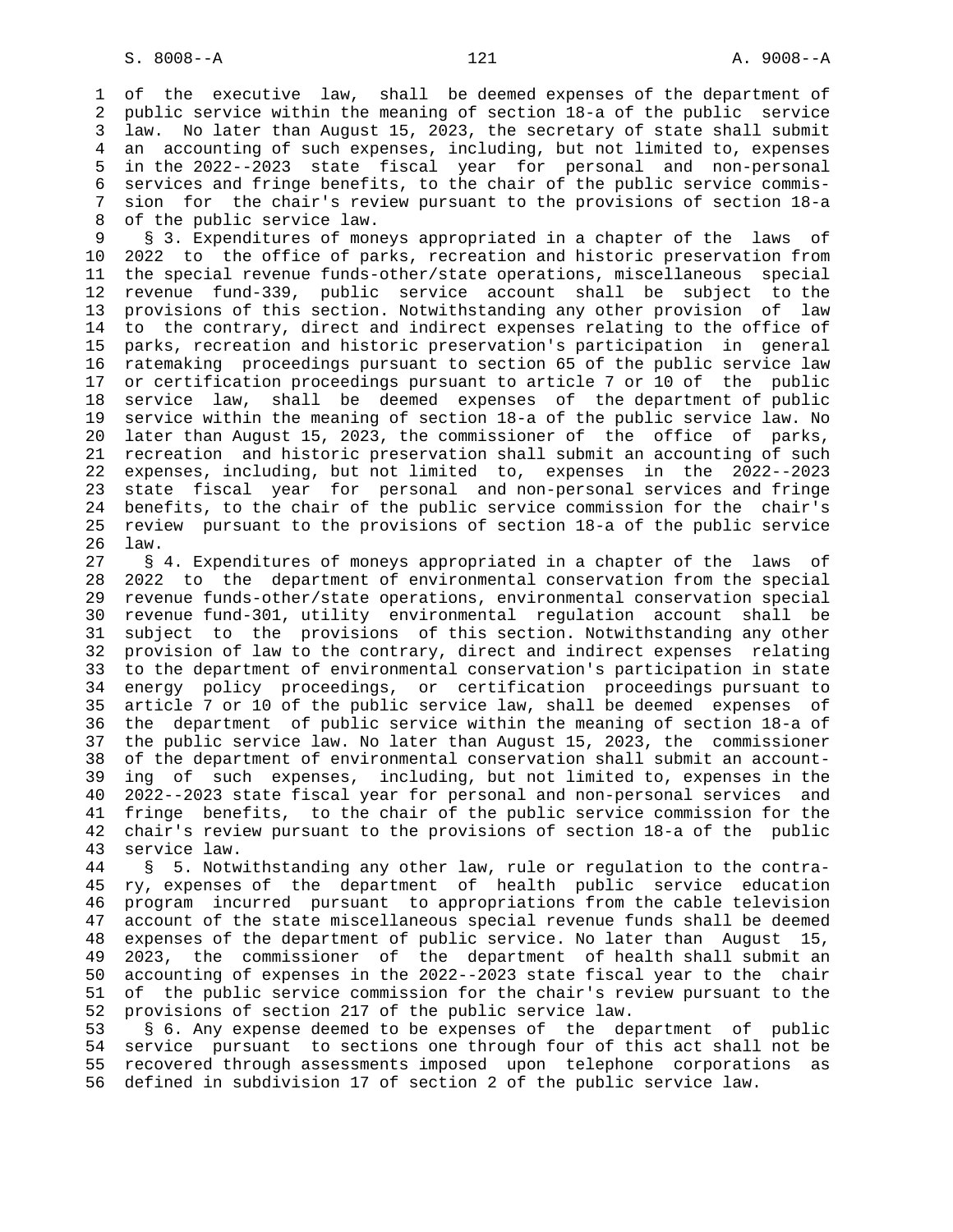1 § 7. This act shall take effect immediately and shall be deemed to 2 have been in full force and effect on and after April 1, 2022 and shall 3 expire and be deemed repealed April 1, 2023.

### 4 PART CCC

 5 Section 1. Subdivision 4 of section 31 of the public service law, as 6 added by chapter 713 of the laws of 1981, is amended to read as follows: 7 4. In the case of any application for service to a building which is 8 not supplied with electricity or gas, a utility corporation or munici- 9 pality shall be obligated to provide service to such a building, 10 provided however, that the commission may require applicants for **elec-** 11 **tric** service to buildings **that are** located in excess of one hundred feet 12 from [**gas or**] electric transmission lines to pay or agree in writing to 13 pay material and installation costs relating to the applicant's propor- 14 tion of the [**pipe,**] conduit, duct or wire, or other facilities to be 15 installed. **The commission may further require applicants for gas** 16 **service, regardless of proximity to gas transportation lines to pay or** 17 **agree in writing to pay all material and installation costs relating to** 18 **the pipe, conduit, or other facilities to be installed to serve the** 19 **applicant. Where electrification is not a practical alternative to gas** 20 **service, the commission may require applicants for gas service to pay** 21 **material and installation costs relating to the applicant's portion of** 22 **the pipe, conduit, or other facilities to be installed in excess of one** 23 **hundred feet.**

 24 § 2. Subdivision 11 of section 2 of the public service law, as amended 25 by chapter 159 of the laws of 1992, is amended to read as follows: 26 11. The term "gas corporation," when used in this chapter, includes

 27 every corporation, company, association, joint-stock association, part- 28 nership and person, their lessees, trustees or receivers appointed by 29 any court whatsoever, owning, operating or managing any gas plant **or** 30 **geothermal plant** (a) except where gas is made or produced and distrib- 31 uted by the maker on or through private property solely for its own use 32 or the use of its tenants and not for sale to others, (b) except where 33 compressed natural gas is sold, distributed or furnished solely as a 34 fuel for use in motor vehicles, (c) except where manufactured gas is 35 sold by the producer only for use or resale by a gas corporation and 36 such gas of the producer and any affiliated producers does not exceed in 37 any one year thirty per cent of the total gas sold by any purchaser 38 thereof in the area in which such manufactured gas is resold either as 39 manufactured gas or as a component of mixed gas, and (d) except where 40 gas is made or produced solely from one or more alternate energy 41 production facilities or distributed solely from one or more of such 42 facilities to users located at or near a project site; provided, howev- 43 er, that any producer not included within the meaning of "gas corpo- 44 ration" by reason of exception (c) or (d) shall nevertheless be consid- 45 ered a gas corporation for the purposes of commission jurisdiction 46 relating to the safety of the construction, operation, or maintenance of 47 plants manufacturing pipeline quality gas.

 48 § 3. Subdivision 13 of section 2 of the public service law, as amended 49 by chapter 843 of the laws of 1981, is amended to read as follows:

 50 13. The term "electric corporation," when used in this chapter, 51 includes every corporation, company, association, joint-stock associ- 52 ation, partnership and person, their lessees, trustees or receivers 53 appointed by any court whatsoever (other than a railroad or street rail- 54 road corporation generating electricity solely for railroad or street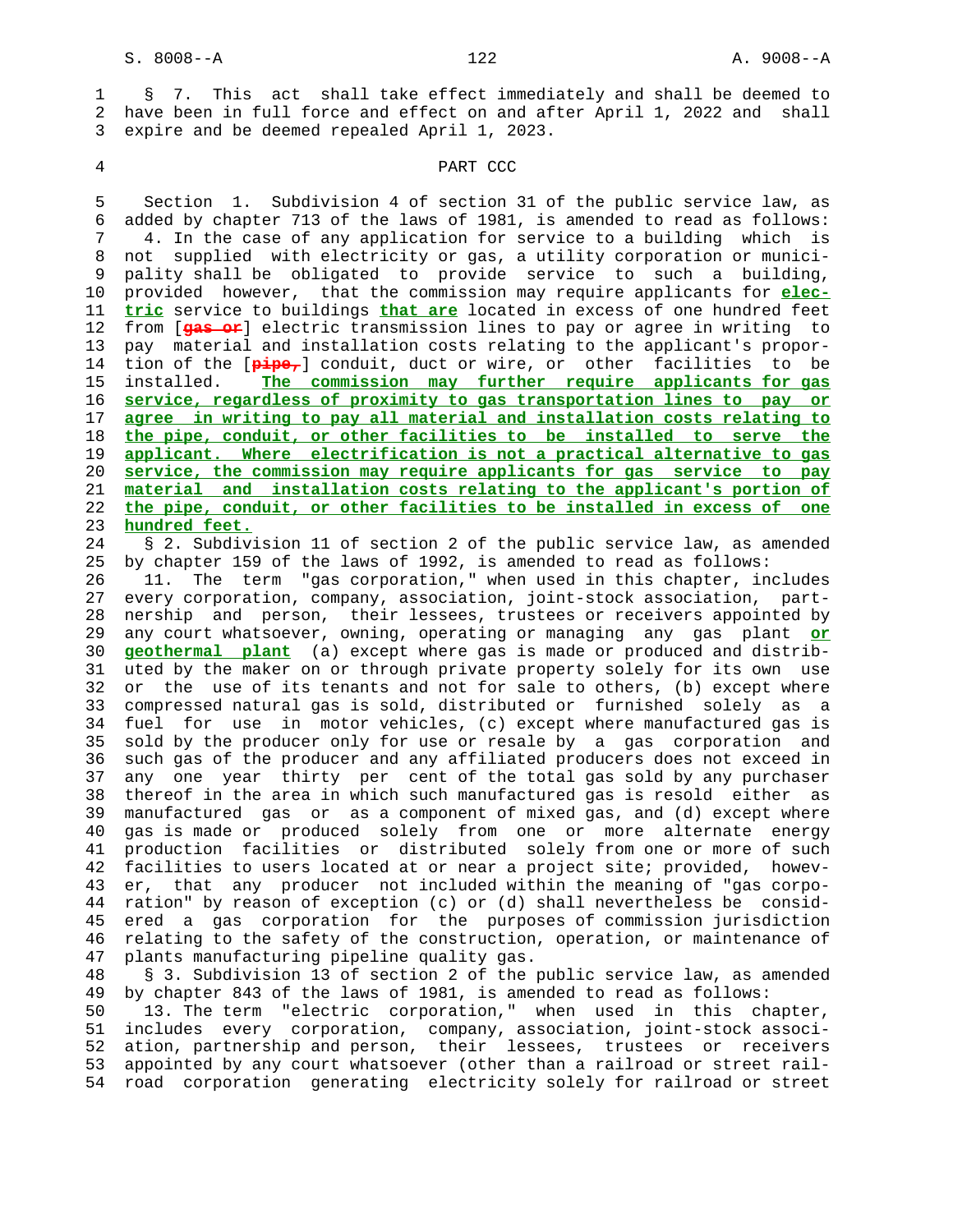S. 8008--A 123 A. 9008--A

 1 railroad purposes or for the use of its tenants and not for sale to 2 others) owning, operating or managing any electric plant **or geothermal** 3 **plant** except where electricity **or geothermal energy** is generated or 4 distributed by the producer solely on or through private property for 5 railroad or street railroad purposes or for its own use or the use of 6 its tenants and not for sale to others; or except where electricity is 7 generated by the producer solely from one or more co-generation, small 8 hydro or alternate energy production facilities or distributed solely 9 from one or more of such facilities to users located at or near a<br>10 project site. project site. 11 § 4. Section 2 of the public service law is amended by adding a new 12 subdivision 15 to read as follows: 13 **15. The term "geothermal plant," when used in this chapter, includes** 14 **all real estate, fixtures and personal property operated, owned, used or** 15 **to be used for or in connection with or to facilitate the transmission,** 16 **distribution, sale or furnishing of geothermal energy to more than one** 17 **end user on separately owned properties through shared facilities for** 18 **heat or power.** 19 § 5. Paragraphs (c) and (d) of subdivision 6 of section 65 of the 20 public service law, paragraph (c) as amended by chapter 204 of the laws 21 of 2010 and paragraph (d) as amended by chapter 388 of the laws of 2011, 22 are amended and a new paragraph (e) is added to read as follows: 23 (c) for a remote meter reading device upon the request and consent of 24 the customer; [**or**] 25 (d) for installation of capital improvements and fixtures to promote 26 energy efficiency upon the request and consent of the customer, includ- 27 ing but not limited to the performance of qualified energy efficiency 28 services for customers participating in green jobs-green New York 29 on-bill recovery pursuant to section sixty-six-m of this article[**.**]**; or** 30 **(e) for the provision of geothermal service.** 31 § 6. This act shall take effect immediately. 32 PART DDD 33 Section 1. Paragraph (a) of subdivision 17 of section 1005 of the 34 public authorities law, as amended by chapter 494 of the laws of 2011, 35 is amended to read as follows: 36 (a) As deemed feasible and advisable by the trustees, to finance and 37 design, develop, construct, implement, provide and administer energy-re- 38 lated projects, programs and services for any public entity, any inde- 39 pendent not-for-profit institution of higher education within the state, 40 **any general hospital located in the state,** and any recipient of the 41 economic development power, expansion power, replacement power, preser- 42 vation power, high load factor power, municipal distribution agency 43 power, power for jobs, and recharge New York power programs administered 44 by the authority. In establishing and providing high performance and 45 sustainable building programs and services authorized by this subdivi-

 46 sion, the authority is authorized to consult standards, guidelines, 47 rating systems, and/or criteria established or adopted by other organ- 48 izations, including but not limited to the United States green building 49 council under its leadership in energy and environmental design (LEED) 50 programs, the green building initiative's green globes rating system, 51 and the American National Standards Institute. The source of any financ- 52 ing and/or loans provided by the authority for the purposes of this 53 subdivision may be the proceeds of notes issued pursuant to section one 54 thousand nine-a of this title, the proceeds of bonds issued pursuant to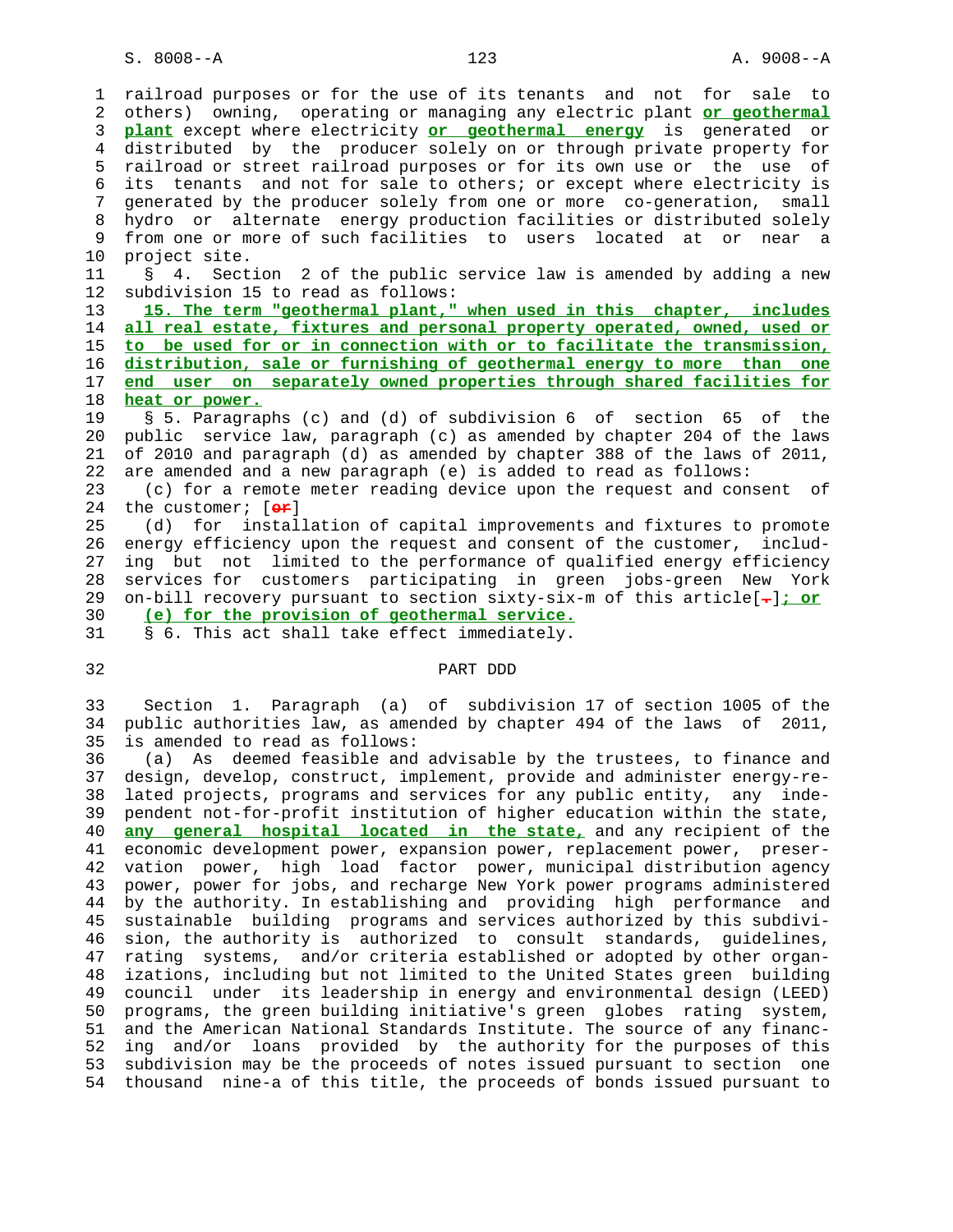1 section one thousand ten of this title, or any other available authority 2 funds. 3 § 2. Paragraph (b) of subdivision 17 of section 1005 of the public 4 authorities law is amended by adding a new subparagraph 3-a to read as 5 follows: 6 **(3-a) "General hospital" has the same meaning ascribed to such term in** 7 **subdivision ten of section twenty-eight hundred one of the public health** 8 **law.** 9 § 3. This act shall take effect immediately. 10 PART EEE 11 Section 1. This act shall be known and may be cited as the "advanced 12 building codes, appliance and equipment efficiency standards, and build- 13 ing benchmarking act of 2022". 14 § 2. Subdivision 2 of section 3-101 of the energy law, as amended by 15 chapter 253 of the laws of 2013, is amended to read as follows: 16 2. to encourage conservation of energy **and to promote the clean energy** 17 **and climate agenda, including but not limited to greenhouse gas** 18 **reduction, set forth within chapter one hundred six of the laws of two** 19 **thousand nineteen, also known as the New York state climate leadership** 20 **and community protection act,** in the construction and operation of new 21 commercial, industrial, agricultural and residential buildings, and in 22 the rehabilitation of existing structures, through heating, cooling, 23 ventilation, lighting, insulation and design techniques and the use of 24 energy audits and life-cycle costing analysis; 25 § 3. Subdivisions 3 and 9 of section 11-102 of the energy law, as 26 added by chapter 560 of the laws of 2010, are amended, subdivisions 11, 27 12, 13, 14, and 15 are renumbered to be subdivisions 12, 13, 14, 15, and 28 16, and a new subdivision 11 is added to read as follows: 29 3. [**"ASHRAE 90.1-2007." ANSI/ASHRAE/IESNA**] **"ASHRAE 90.1."** 30 **ANSI/ASHRAE/IES** Standard [**90.1-2007**] **90.1**, entitled "Energy [**Standards**] 31 **Standard** for Buildings Except Low-Rise Residential Buildings," published 32 by American Society of Heating, Refrigerating and Air-Conditioning Engi- 33 neers, Inc. 34 9. "Historic building." Any building **or structure** that is **one or more** 35 **of the following:** (a) listed**, or certified as eligible for listing,** on 36 the national register of historic places or on the state register of 37 historic places, (b) [**determined by the commissioner of parks, recre-** 38 **ation and historic preservation to be eligible for listing on the state** 39 **register of historic places**] **designated as historic under applicable** 40 **state or local law**, **or** (c) [**determined by the commissioner of parks,** 41 **recreation and historic preservation to be a contributing building to an** 42 **historic district that is listed or eligible for listing on the state or** 43 **national registers of historic places, or (d) otherwise defined as an** 44 **historic building in regulations adopted by the state fire prevention** 45 **and building code council**] **certified as a contributing resource within a** 46 **national register-listed, state register-listed, or locally designated** 47 **historic district**. 48 **11. "Life-cycle cost." An estimate of the total cost of acquisition,** 49 **operation, maintenance, and construction of any system within or related** 50 **to a structure over the design life of the structure. "Life-cycle cost"** 51 **includes, but is not limited to, the cost of fuel, materials, machinery,** 52 **ancillary devices, labor, service, replacement, and repairs.** 53 § 4. Paragraph (b) of subdivision 1 and subdivisions 2 and 3 of 54 section 11-103 of the energy law, paragraph (b) of subdivision 1 as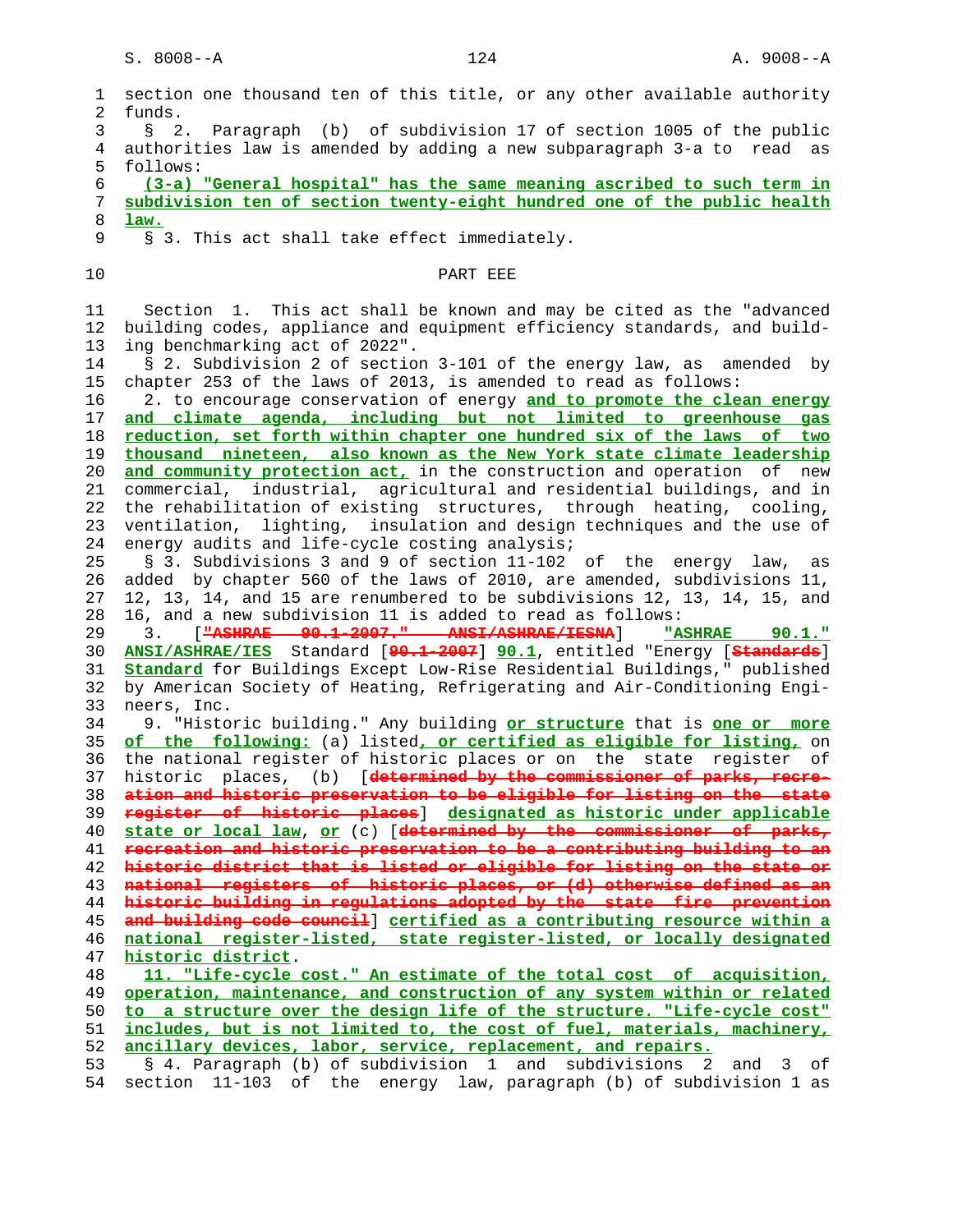S. 8008--A 125 A. 9008--A

 1 added and subdivision 2 as amended by chapter 560 of the laws of 2010 2 and subdivision 3 as amended by chapter 292 of the laws of 1998, are 3 amended to read as follows: 4 (b) The code shall apply to the construction of any new building. The 5 code shall also apply to an addition to, and alteration of, any existing 6 building or building system; provided, however, that the code shall not 7 be interpreted to require any unaltered portion of the existing building 8 or building system to comply with the code. The code shall [**not apply to** 9 **the following provided that the energy use of the building is not** 10 **increased:** 11 **(1) storm windows installed over existing fenestration;** 12 **(2) glass only replacements in an existing sash and frame;** 13 **(3) existing ceiling, wall or floor cavities exposed during** 14 **construction provided that these cavities are filled with insulation;** 15 **(4) construction where the existing roof, wall or floor cavity is not** 16 **exposed;** 17 **(5) reroofing for roofs where neither the sheathing nor the insulation** 18 **is exposed; roofs without insulation in the cavity and where the sheath-** 19 **ing or insulation is exposed during reroofing shall be insulated either** 20 **above or below the sheathing;** 21 **(6) replacement of existing doors that separate conditioned space from** 22 **the exterior shall not require the installation of a vestibule or** 23 **revolving door, provided, however, that an existing vestibule that sepa-** 24 **rates such conditioned space from the exterior shall not be removed;** 25 **(7) alterations that replace less than fifty percent of the luminaires** 26 **in a space, provided that such alterations do not increase the installed** 27 **interior lighting power;** 28 **(8) alterations that replace only the bulb and ballast within the** 29 **existing luminaires in a space provided that the alteration does not** 30 **increase the installed interior lighting power; and** 31 **(9) any other exception**] **be subject to such other exceptions as may be** 32 adopted by the state fire prevention and building code council provided 33 that such [**exception will**] **exceptions shall** not prevent the attainment 34 of the compliance goals set forth in section 410(2)(c) of the American 35 Recovery and Reinvestment Act of 2009. 36 2. **(a)** The state fire prevention and building code council is author- 37 ized, from time to time as it deems appropriate and consistent with the 38 purposes of this article, to review and amend the code, or adopt a new 39 code, through rules and regulations provided that the code remains cost 40 effective with respect to building construction in the state. In deter- 41 mining whether the code remains cost effective, the code council shall 42 consider [**whether the cost of materials and their installation to meet** 43 **its standards would be equal to or less than the present value of energy** 44 **savings that could be expected over a ten year period in the building in** 45 **which such materials are installed**] **(i) whether complying with the code** 46 **would reduce or maintain overall life-cycle costs under a life-cycle** 47 **cost analysis performed under methodology as established by the New York** 48 **state energy research and development authority from time to time, and** 49 **(ii) secondary or societal effects, such as reductions in greenhouse gas** 50 **emissions**. **The methodology for assessing cost-effectiveness, including** 51 **secondary or societal effects, shall be developed through an open and** 52 **transparent public process.** For residential buildings, the code shall 53 meet or exceed the then most recently published International Energy 54 Conservation Code, or achieve equivalent or greater energy savings; and 55 for commercial buildings, the code shall meet or exceed **the then most**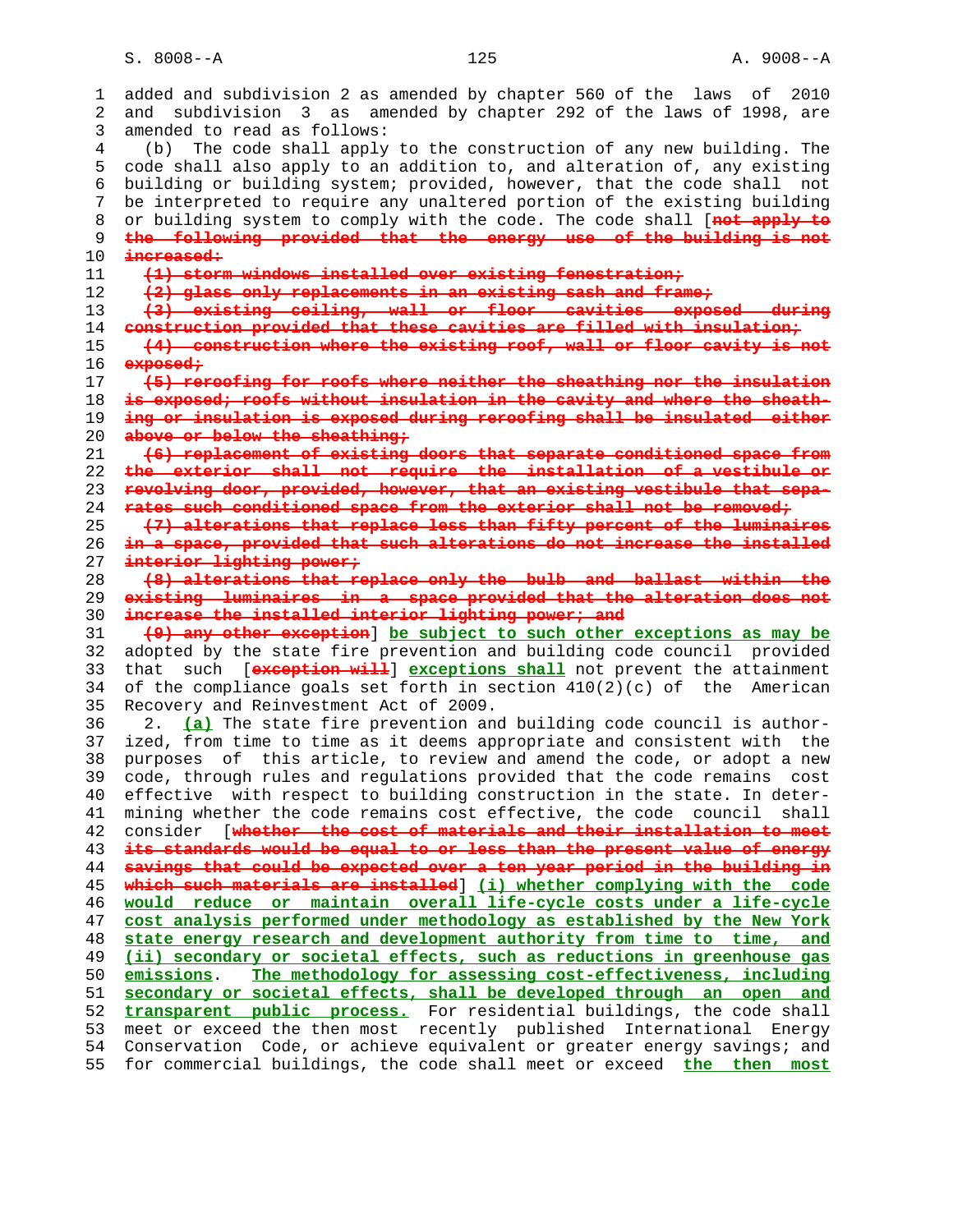S. 8008--A 126 A. 9008--A

**recently published** ASHRAE [**90.1-2007**] **90.1**, or achieve equivalent or 2 greater energy savings. **(b) When adopting the first amended version of the code next following the effective date of the chapter of the laws of two thousand twenty-two that added this paragraph, and any subsequent codes, the state fire prevention and building code council shall use its best efforts to adopt provisions for residential buildings that achieve energy savings greater than energy savings achieved by the then most recently published Inter- national Energy Conservation Code and to meet the goals of the New York state climate leadership and community protection act pursuant to chap- ter one hundred six of the laws of two thousand nineteen and to adopt provisions for commercial buildings that achieve energy savings greater than energy savings achieved by the then most recently published ASHRAE 90.1 and to meet the goals of the New York state climate leadership and community protection act pursuant to chapter one hundred six of the laws of two thousand nineteen, both at levels recommended by the New York state energy research and development authority, provided that the state fire prevention and building code council determines that such advanced energy savings can be achieved while still meeting the cost effective- ness considerations contemplated by this subdivision.** 21 3. Notwithstanding any other provision of law, the state fire 22 prevention and building code council in accordance with the mandate 23 under this article shall have exclusive authority among state agencies 24 to promulgate a construction code incorporating energy conservation 25 features **and clean energy features, including but not limited to green- house gas reduction**. Any other code, rule or regulation heretofore 27 promulgated or enacted by any other state agency, incorporating specific 28 energy conservation **and clean energy** requirements applicable to the 29 construction of any building, shall be superseded by the code promulgat- 30 ed pursuant to this section. **The New York state energy research and development authority shall provide meaningful opportunities for public comment from all segments of the population that will be impacted by the promulgated codes, rules, or regulations, including persons living in disadvantaged communities as identified by the climate justice work- ing group established under section 75-0111 of the environmental conser- vation law.** 37 § 5. Subdivision 5 of section 11-104 of the energy law, as amended by 38 chapter 560 of the laws of 2010, is amended and a new subdivision 6 is 39 added to read as follows: 40 5. The [**code shall exempt from such uniform standards and requirements any historic building as defined in section 11-102 of this article**] **state fire prevention and building code council, in consultation with the commissioner of the department of parks, recreation, and historic preservation, is authorized to provide exemptions to such uniform stand- ards and requirements for historic buildings as defined in section 11-102 of this article, to the extent that the uniform standards and requirements would threaten, degrade, or destroy the historic form, fabric, or function of such historic buildings**. **6. To the fullest extent feasible, the code shall require new construction statewide to have zero onsite greenhouse gas emissions no later than the year two thousand twenty-seven to help achieve the state's clean energy and climate agenda, including but not limited to greenhouse gas reduction, set forth within chapter one hundred six of the laws of two thousand nineteen, also known as the New York state climate leadership and community protection act, and as further identi-**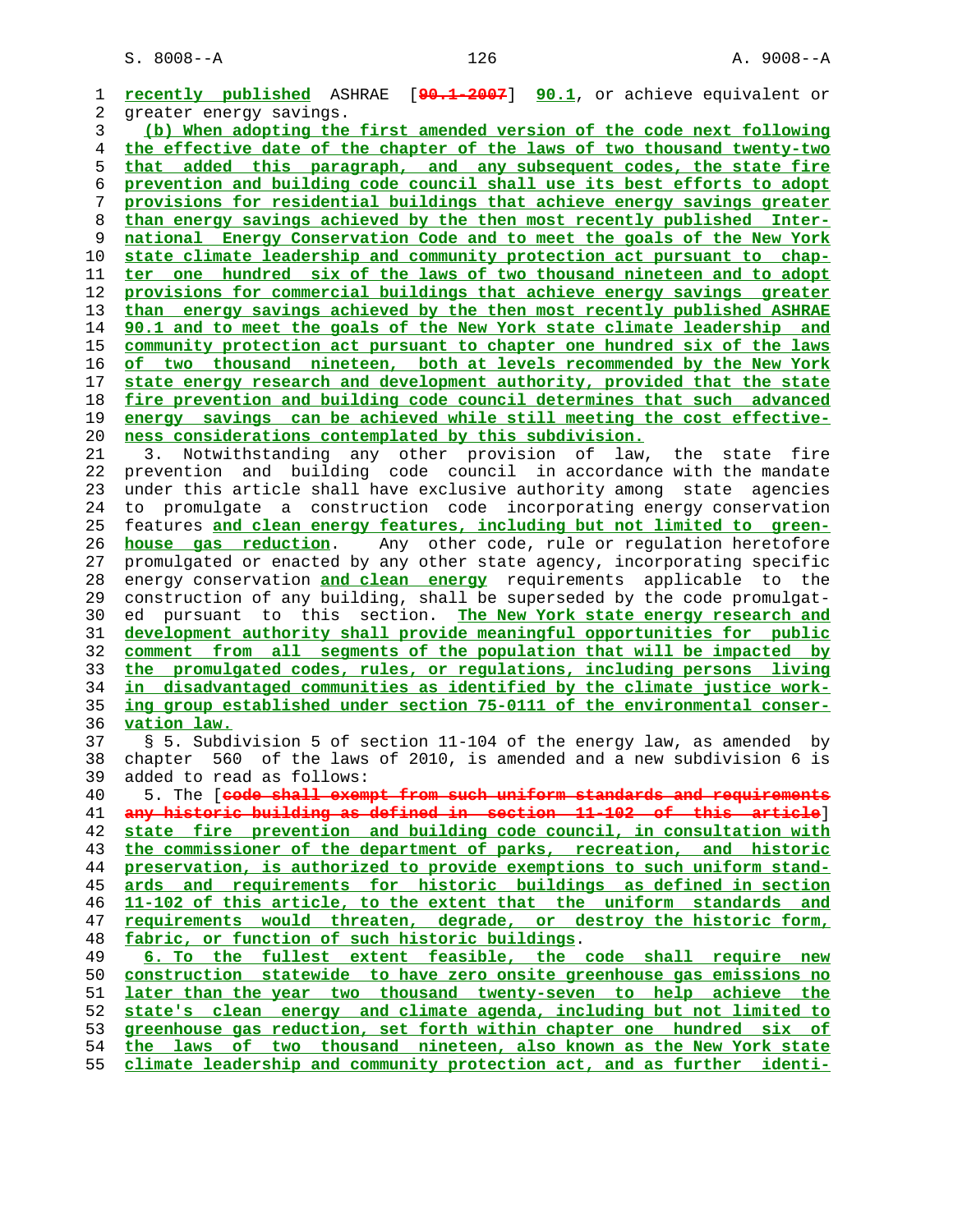S. 8008--A 127 A. 9008--A

| 1              | fied by the New York state climate action council established pursuant                |
|----------------|---------------------------------------------------------------------------------------|
| 2              | to section 75-0103 of the environmental conservation law.                             |
| 3              | 6. The article heading of article 16 of the energy law, as added by<br>$\mathcal{S}$  |
| $\overline{4}$ | chapter 431 of the laws of 2005, is amended to read as follows:                       |
| 5              | APPLIANCE AND EQUIPMENT [ENERGY] EFFICIENCY STANDARDS                                 |
| 6              | § 7. Subdivision 4-a of section 16-102 of the energy law, as added by                 |
| 7              | chapter 222 of the laws of 2010, is amended to read as follows:                       |
| 8              | ["Bottle-type water dispenser" means a water dispenser that uses<br>4-a.              |
| 9              | a bottle or reservoir as the source of potable water. Ine following                   |
| 10             | definitions refer to water coolers:                                                   |
| 11             | (a) "Bottle-type" means a water dispenser that uses a bottle or reser-                |
| 12             | voir as the source of potable water.                                                  |
|                | (b) "Water cooler" means a freestanding device that consumes energy to                |
| 13<br>14       |                                                                                       |
|                | cool and/or heat potable water.                                                       |
| 15             | (c) "Cold only units" means units that dispense cold water only.                      |
| 16             | (d) "Hot and cold units" means units that dispense both hot and cold                  |
| 17             | water. Some units may also offer room-temperature water.                              |
| 18             | (e) "Cook and cold units" means units that dispense both cold<br>and                  |
| 19             | room-temperature water.                                                               |
| 20             | (f) "Point of use (POU)" means the water cooler is connected to a                     |
| 21             | pressurized water source.                                                             |
| 22             | (q) "Conversion-type" means a unit that ships as either bottle-type or                |
| 23             | POU and includes a conversion kit intended to convert the water cooler                |
| 24             | from a bottle-type unit to a POU unit or to convert a POU unit to a                   |
| 25             | bottle-type unit.                                                                     |
| 26             | (h) "Storage-type" means thermally conditioned water is stored in a                   |
| 27             | tank in the water cooler and is available instantaneously.                            |
| 28             | (i) "On demand" means the water cooler heats water as it is requested,                |
| 29             | which typically takes a few minutes to deliver.                                       |
| 30             | Subdivision 11 of section 16-102 of the energy law, as added by<br>$\mathbb{S}$<br>8. |
| 31             | chapter 431 of the laws of 2005, is amended to read as follows:                       |
| 32             | 11. "Consumer audio and video product" means [televisions,] a mains-                  |
| 33             | connected product that amplifies audio, offers optical, disc player                   |
| 34             | functionality, and/or receives and plays audio and/or video content.                  |
| 35             | <b>Examples of consumer audio and video products include</b> compact audio            |
| 36             | products, digital versatile disc players, digital versatile disc record-              |
| 37             | ers, [and] digital television adapters and streaming media players.                   |
| 38             | Televisions are specifically excluded from consumer audio and video                   |
| 39             | products.                                                                             |
| 40             | § 9. Subdivision 18 of section 16-102 of the energy law, as added by                  |
| 41             | chapter 431 of the laws of 2005, is amended to read as follows:                       |
| 42             | [ "Energy efficiency performance standards"] "Efficiency standard"<br>18.             |
| 43             | means [performance standards which prescribe a minimum level of energy                |
| 44             | efficiency determined in accordance with test procedures prescribed by                |
| 45             | the secretary in consultation with the president] a standard that                     |
| 46             | defines performance metrics and/or defines prescriptive design require-               |
| 47             | ments in order to reduce energy consumption, reduce water consumption,                |
| 48             | reduce greenhouse gas emissions, and/or increase demand flexibility                   |
| 49             | associated with the regulated product category.                                       |
| 50             | Subdivisions 27-a and 27-b of section 16-102 of the energy law,<br>§ 10.              |
| 51             | as added by chapter 222 of the laws of 2010, are amended to read as                   |
| 52             | follows:                                                                              |
| 53             | $27 - a$ .<br>"Portable electric spa" means a factory-built electric spa or           |
|                |                                                                                       |
| 54             | hot tub, [supplied with equipment for heating and circulating water]                  |
| 55             | which may or may not include any combination of integral controls, water              |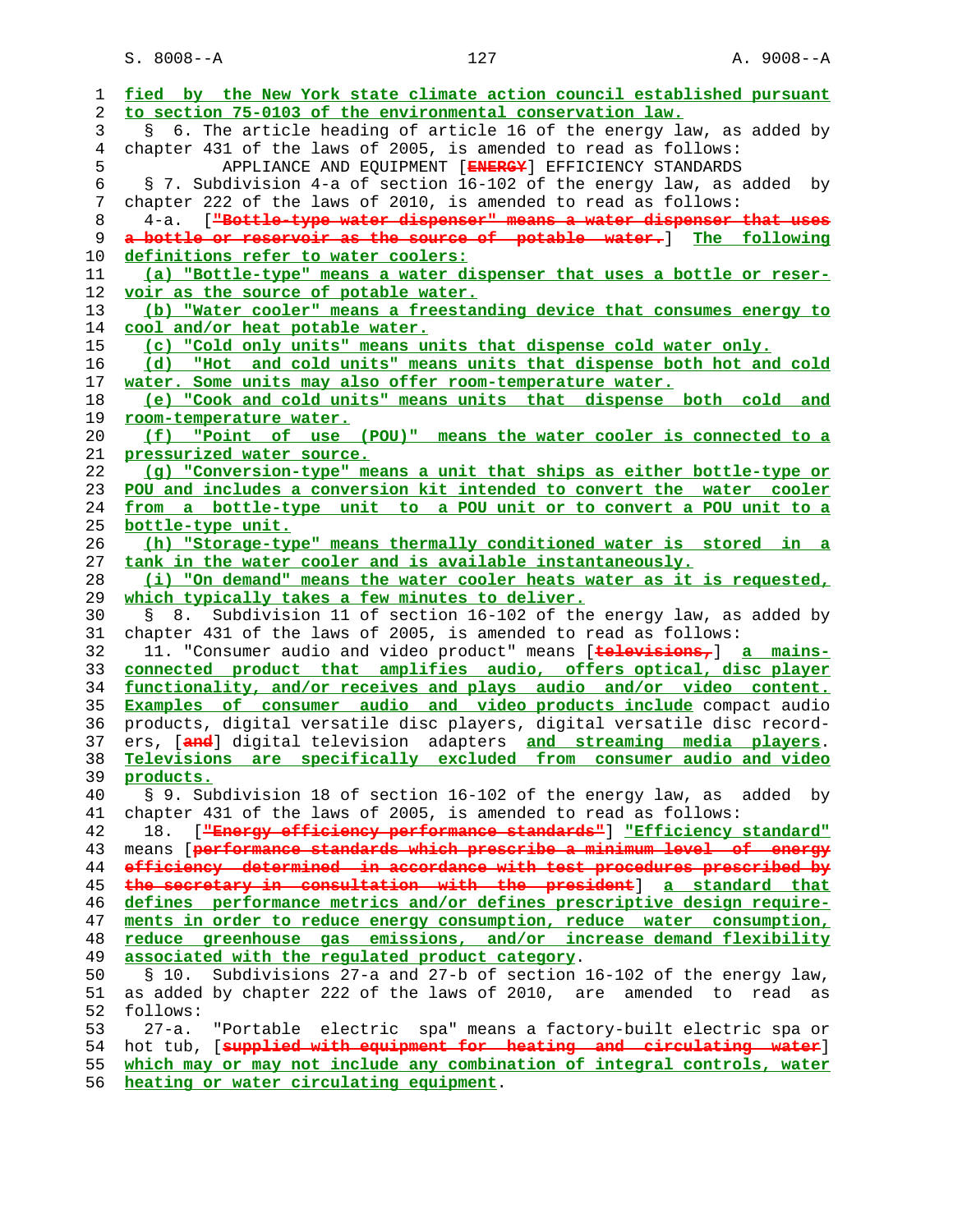S. 8008--A 128 A. 9008--A

 1 27-b. "Portable light fixture" means a light fixture which has a flex- 2 ible cord and an attachment plug for connection to a nominal one hundred 3 twenty-volt, fifteen- or twenty-ampere branch circuit; which can be 4 relocated by the user without any rewiring; [**and**] which is typically 5 controlled with a switch located on the light fixture itself or on the 6 power cord**; and which are intended for use in accordance with the** 7 **national electrical code, ANSI/NFPA 70-2002**. "Portable light fixture" 8 does not include direct plug-in nightlights; sun and heat lamps; aquari- 9 um lamps; medical and dental lights; portable electric hand lamps; signs 10 and commercial advertising displays; photographic lamps; germicidal 11 lamps; [**metal halide lamp fixtures; torchiere lighting fixtures**] **illumi-** 12 **nated vanity mirrors; lava lamps not providing general or task illumi-** 13 **nation; industrial work lights rated for use with a lamp providing** 14 **greater than seven thousand lumens**; portable lamp fixtures for marine 15 use or for use in hazardous locations as defined in the national elec- 16 trical code, ANSI/NFPA 70; or decorative lighting outfits or electric 17 candles and candelabras without lampshades that are covered by the stan- 18 dard for safety of seasonal and holiday decorative products, UL 588. 19 § 11. Subdivision 29-a of section 16-102 of the energy law, as added 20 by chapter 222 of the laws of 2010, is amended to read as follows: 21 29-a. "[**Residential**] **Replacement dedicated-purpose** pool pump **motor**" 22 means [**a product which is designed or used to circulate and filter resi-** 23 **dential swimming pool water in order to maintain clarity and sanitation** 24 **and which consists in part of a motor and an impeller**] **an electric motor** 25 **that:** 26 **(a) is single-phase or polyphase;** 27 **(b) has a dedicated purpose pool pump motor total horsepower of less** 28 **than or equal to five horsepower;** 29 **(c) is marketed for use as a replacement motor in self-priming pool** 30 **filter pump, non-self-priming pool filter pump or pressure cleaner** 31 **booster pump applications; and** 32 **(d) excludes polyphase replacement dedicated-purpose pool pump motors** 33 **capable of operating without a drive, and is sold or offered for sale** 34 **without a drive that converts single-phase power to polyphase power**. 35 § 12. Subdivision 33 of section 16-102 of the energy law, as added by 36 chapter 431 of the laws of 2005, is amended to read as follows: 37 33. "Television (TV)" means [**a commercially available electronic prod-** 38 **uct consisting of a tuner/receiver and a monitor encased in a single** 39 **housing, which is**] **an analog or digital device primarily** designed to 40 receive and display [**an analog or digital video television signal broad-** 41 **cast by an antenna, satellite, cable, or broadband source**] **terrestrial,** 42 **satellite, cable, Internet Protocol TV (IPTV), or other broadcast or** 43 **recorded transmissions of analog or digital video and audio signals. TVs** 44 **include combination TVs, television monitors, component TVs, and any** 45 **unit that is marketed to the consumer as a TV**. "Television" does not 46 include [**multifunction TVs which have VCR, DVD, DVR, or EPG functions**] 47 **computer monitors**. 48 § 13. Section 16-102 of the energy law is amended by adding thirty- 49 eight new subdivisions 18-a, 18-b, 21-c, 21-d, 38, 39, 40, 41, 41-a, 42, 50 42-a, 43, 43-a, 44, 45, 46, 46-a, 47, 48, 49, 50, 51, 52, 53, 54, 55, 51 56, 57, 58, 59, 60, 61, 62, 63, 64, 65, 66 and 67 to read as follows: 52 **18-a. "Greenhouse gas" means carbon dioxide, methane, nitrous oxide,** 53 **hydrofluorocarbons, perfluorocarbons, sulfur hexafluoride, and any other** 54 **substance emitted into the air that may be reasonably anticipated to** 55 **cause or contribute to anthropogenic climate change.**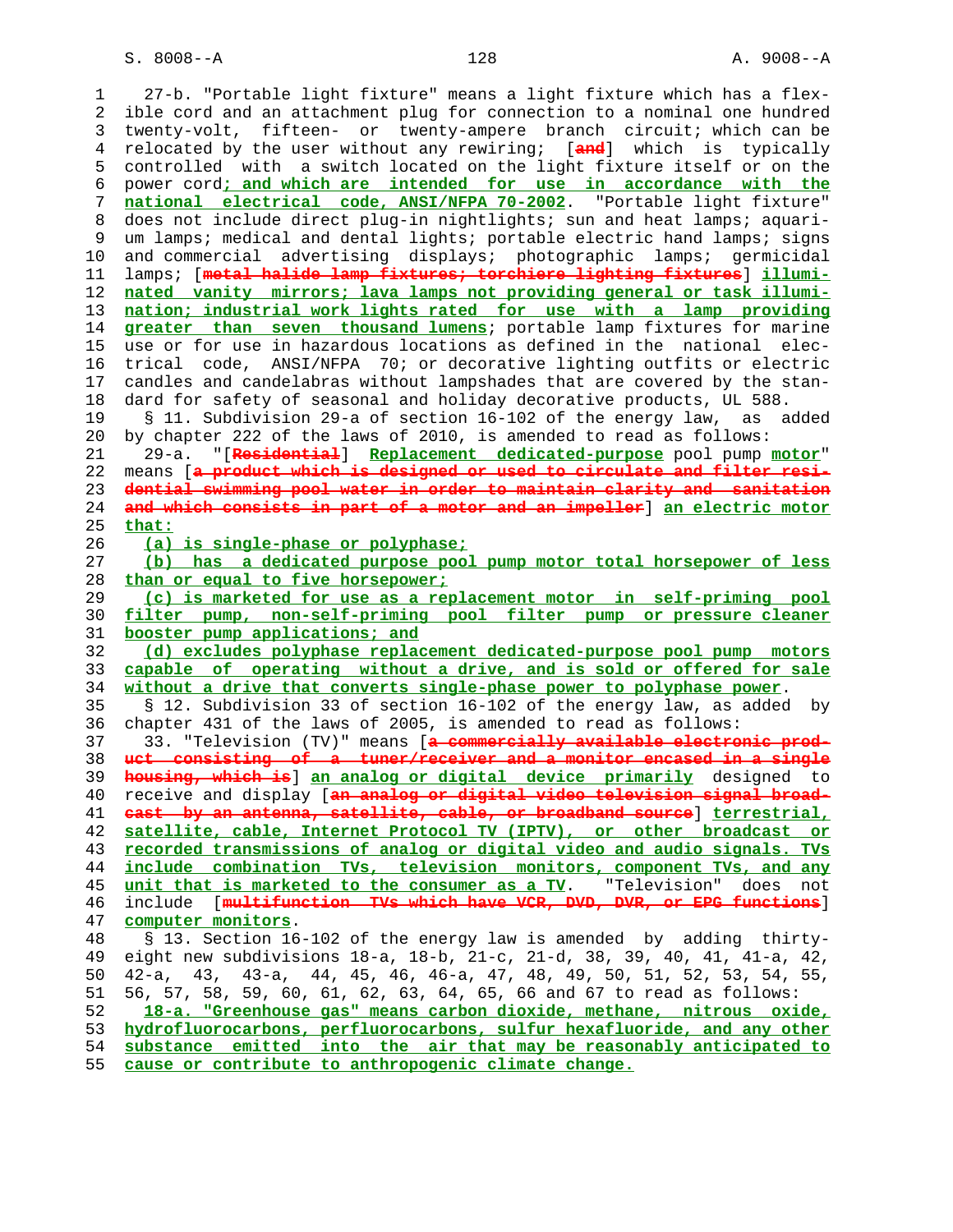S. 8008--A 129 A. 9008--A

| 1        | 18-b. "Demand flexibility" means the capability to schedule, shift, or                              |
|----------|-----------------------------------------------------------------------------------------------------|
| 2        | curtail the electrical demand of a load-serving entity's customer                                   |
| 3        | through direct action by the customer or through action by a third                                  |
| 4        | party, the load-serving entity, or a grid balancing authority, with the                             |
| 5        | customer's consent.                                                                                 |
| 6        | 21-c. "Duv" means a metric that quantifies the distance between the                                 |
| 7        | chromaticity of a given light source and a blackbody radiator of equal                              |
| 8        | correlated color temperature (CCT) on a CIE 1976 (u, v) chromatic                                   |
| 9        | diagram demonstrating how different two light sources of the same color                             |
| 10       | temperature appear.                                                                                 |
| 11       | 21-d. "Light Emitting Diode (LED) lamp" means a lamp capable of                                     |
| 12       | producing light with Duv between -0.012 and 0.012, and that has an E12,                             |
| 13       | E17, E26, or GU-24 base, including LED lamps that are designed for                                  |
| 14       | retrofit within existing recessed can housings that contain one of the                              |
| 15       | preceding bases. LED lamp does not include a lamp with a brightness of                              |
| 16       | more than two thousand six hundred lumens or a lamp that cannot produce                             |
|          | light with a correlated color temperature between two thousand two                                  |
| 17       |                                                                                                     |
| 18       | hundred Kelvin and seven thousand Kelvin.                                                           |
| 19       | 38. The following definitions refer to air compressors:                                             |
| 20       | (a) "Air compressor" means a compressor designed to compress air that                               |
| 21       | has an inlet open to the atmosphere or other source of air, and is made                             |
| 22       | up of a compression element (bare compressor), driver or drivers mechan-                            |
| 23       | ical equipment to drive the compressor element, and any ancillary equip-                            |
| 24       | ment.                                                                                               |
| 25       | (b) "Compressor" means a machine or apparatus that converts different                               |
| 26       | types of energy into the potential energy of gas pressure for displace-                             |
| 27       | ment and compression of gaseous media to any higher-pressure values                                 |
| 28       | above atmospheric pressure and has a pressure ratio at full-load operat-                            |
| 29       | ing pressure greater than 1.3.                                                                      |
| 30       | 39. The following definitions refer to air purifiers:                                               |
| 31       | (a) "Air purifier", also known as "room air cleaner", means an elec-                                |
| 32       | tric, cord-connected, portable appliance with the primary function of                               |
| 33       | removing particulate matter from the air and which can be moved from                                |
| 34       | room to room.                                                                                       |
| 35       | (b) "Industrial air purifier" means an indoor air cleaning device                                   |
| 36       | manufactured, advertised, marketed, labeled, and used solely for indus-                             |
| 37       | trial use that are marketed solely through industrial supply outlets or                             |
| 38       | businesses and prominently labeled as "Solely for industrial use. Poten-                            |
| 39       | tial health hazard: emits ozone."                                                                   |
| 40       | 40. "Commercial dishwasher" means a machine designed to clean and                                   |
| 41       | sanitize plates, pots, pans, glasses, cups, bowls, utensils, and trays                              |
| 42       | by applying sprays of detergent solution (with or without blasting media                            |
| 43       | granules) and a sanitizing rinse and is not a "compact dishwasher" or                               |
| 44       | "standard dishwasher" (capacity less than eight place settings plus six                             |
| 45       | serving pieces as specified in ANSI/AHAM DW-1 using the test load speci-                            |
| 46       | fied in section 2.7 of appendix C in subpart B of 10 CFR 430.2).                                    |
| 47       | "Commercial fryer" means an appliance for non-residential use,<br>41.                               |
| 48       |                                                                                                     |
|          | including a cooking vessel, in which oil is placed to such a depth that                             |
| 49       | the cooking food is essentially supported by displacement of the cooking                            |
| 50       | <u>fluid rather than by the bottom of the vessel. Heat is delivered to the</u>                      |
| 51       | cooking fluid by means of an immersed electric element of band-wrapped                              |
|          |                                                                                                     |
| 52       | vessel (electric fryers) or by heat transfer from gas burners through                               |
| 53<br>54 | either the walls of the fryer or through tubes passing through the cook-<br>ing fluid (gas fryers). |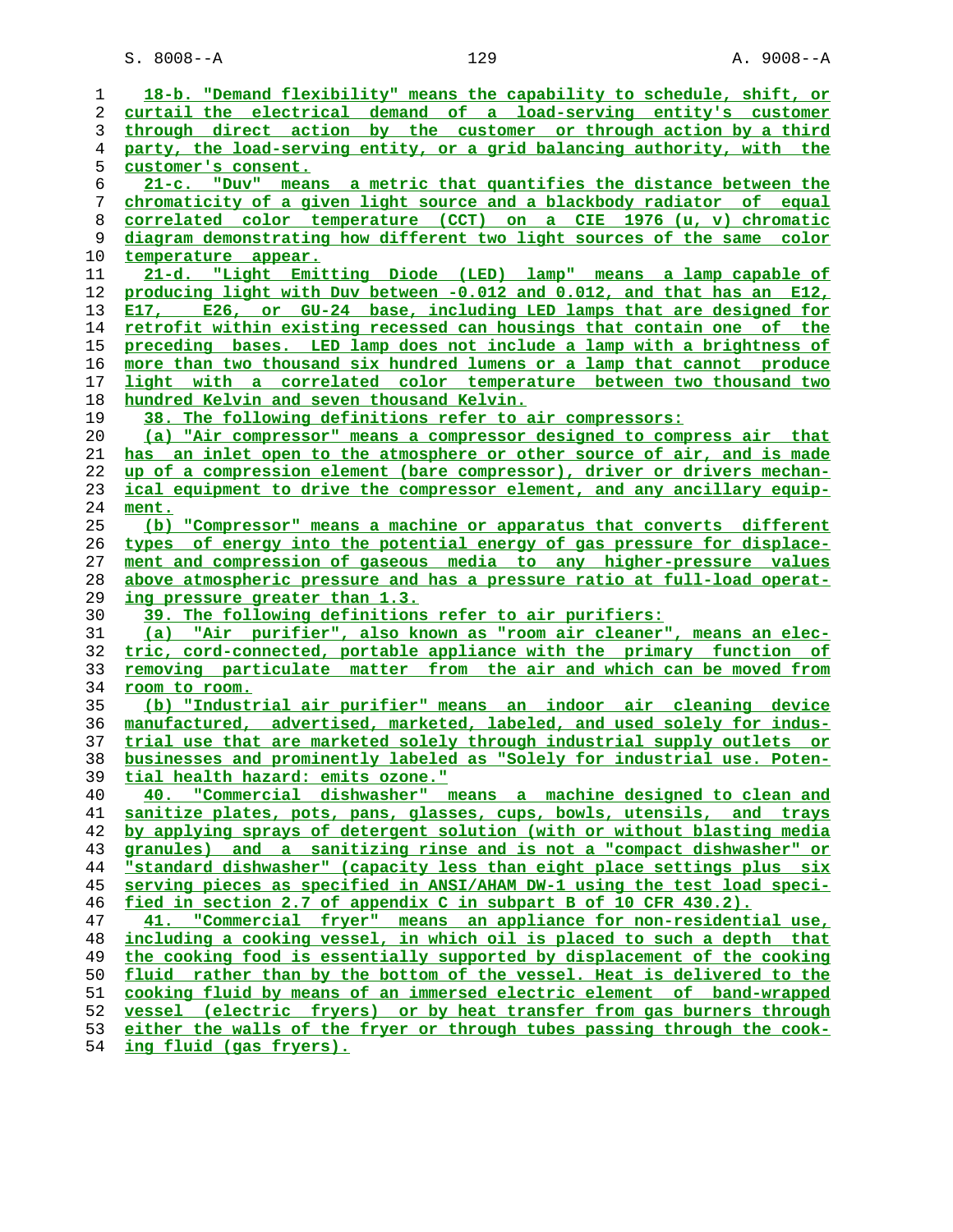S. 8008--A 130 A. 9008--A

| 1        | 41-a. "Commercial oven" means a chamber designed for heating, roast-                                                                         |
|----------|----------------------------------------------------------------------------------------------------------------------------------------------|
| 2        | ing, or baking food by conduction, convection, radiation, and/or elec-                                                                       |
| 3        | <u>tromagnetic energy.</u>                                                                                                                   |
| 4        | 42. "Commercial steam cooker" also known as "compartment steamer",                                                                           |
| 5        | means a device for non-residential use with one or more food-steaming                                                                        |
| 6        | compartments in which the energy in the steam is transferred to the food                                                                     |
| 7        | by direct contact. Models may include countertop models, wall-mounted                                                                        |
| 8        | models, and floor models mounted on a stand, pedestal, or cabinet-style                                                                      |
| 9        | base.                                                                                                                                        |
| 10       | 42-a. "Commercial hot food holding cabinet" means a heated, fully                                                                            |
| 11       | enclosed compartment, with one or more solid or partial glass doors,                                                                         |
| 12       | that is designed to maintain the temperature of hot food that has been                                                                       |
| 13       | cooked in a separate appliance. "Commercial hot food holding cabinet"                                                                        |
| 14       | does not include heated glass merchandising cabinets, drawer warmers or                                                                      |
| 15       | <u>cook-and-hold appliances.</u>                                                                                                             |
| 16       | 43. "Computer" means a device that performs logical operations and                                                                           |
| 17       | processes data. A computer includes both stationary and portable units                                                                       |
| 18       | and includes a desktop computer, a portable all-in-one, a notebook                                                                           |
| 19       | computer, a mobile gaming system, a high-expandability computer, a                                                                           |
| 20       | small-scale server, a thin client, and a workstation. Although a comput-                                                                     |
| 21       | er is capable of using input devices and displays, such devices are not                                                                      |
| 22       | required to be included with the computer when the computer is shipped.                                                                      |
| 23       | A computer is composed of, at a minimum, (a) a central processing unit                                                                       |
| 24       | (CPU) to perform operations or, if no CPU is present, then the device                                                                        |
| 25       | must function as a client gateway to a server, and the server acts as a                                                                      |
| 26       | computational CPU; (b) the ability to support user input devices such as                                                                     |
| 27       | a keyboard, mouse, or touch pad; and (c) an integrated display screen or                                                                     |
| 28       | the ability to support an external display screen to output information.                                                                     |
| 29       | The term "computer" does not include a tablet, a game console, a tele-                                                                       |
| 30       | vision, a device with an integrated and primary display that has a                                                                           |
| 31       | screen size of twenty square inches or less, a server other than a                                                                           |
| 32       | small-scale server, or an industrial computer.                                                                                               |
| 33       | 43-a. "Computer monitor" means an analog or digital device of size                                                                           |
| 34       | greater than or equal to seventeen inches and less than or equal to                                                                          |
| 35       | sixty-one inches, that has a pixel density of greater than five thousand                                                                     |
| 36       | pixels per square inch, and that is designed primarily for the display                                                                       |
| 37       | of computer-generated signals for viewing by one person in a desk-based                                                                      |
| 38       | <u>environment. A computer monitor is composed of a display screen and </u>                                                                  |
| 39       | associated electronics. A computer monitor does not include, (a)                                                                             |
| 40       | displays with integrated or replaceable batteries designed to support                                                                        |
| 41       | primary operation without AC mains or external DC power (e.g. electronic                                                                     |
| 42       | readers, mobile phones, portable tablets, battery-powered digital<br>picture frames); or (b) a television or signage display.                |
| 43<br>44 |                                                                                                                                              |
| 45       | 44. "General service lamp" shall include the following definitions:<br>(a) "Compact fluorescent lamp (CFL)" means an integrated or non-inte- |
| 46       | grated single-base, low-pressure mercury, electric-discharge source in                                                                       |
| 47       | which a fluorescing coating transforms some of the ultraviolet energy                                                                        |
| 48       | generated by the mercury discharge into light; this term shall not                                                                           |
| 49       | include circline or U-shaped lamps.                                                                                                          |
| 50       | (b) "General service incandescent lamp" means a standard incandescent                                                                        |
| 51       | or halogen type lamp that is intended for general service applications,                                                                      |
| 52       | has a medium screw base, has a lumen range of not less than three                                                                            |
| 53       | hundred ten lumens and not more than two thousand six hundred lumens, or                                                                     |
| 54       | in the case of a modified spectrum lamp, not less than two hundred thir-                                                                     |
| 55       | ty-two lumens and not more than one thousand nine hundred fifty lumens,                                                                      |
| 56       | and is capable of being operated at a voltage range at least partially                                                                       |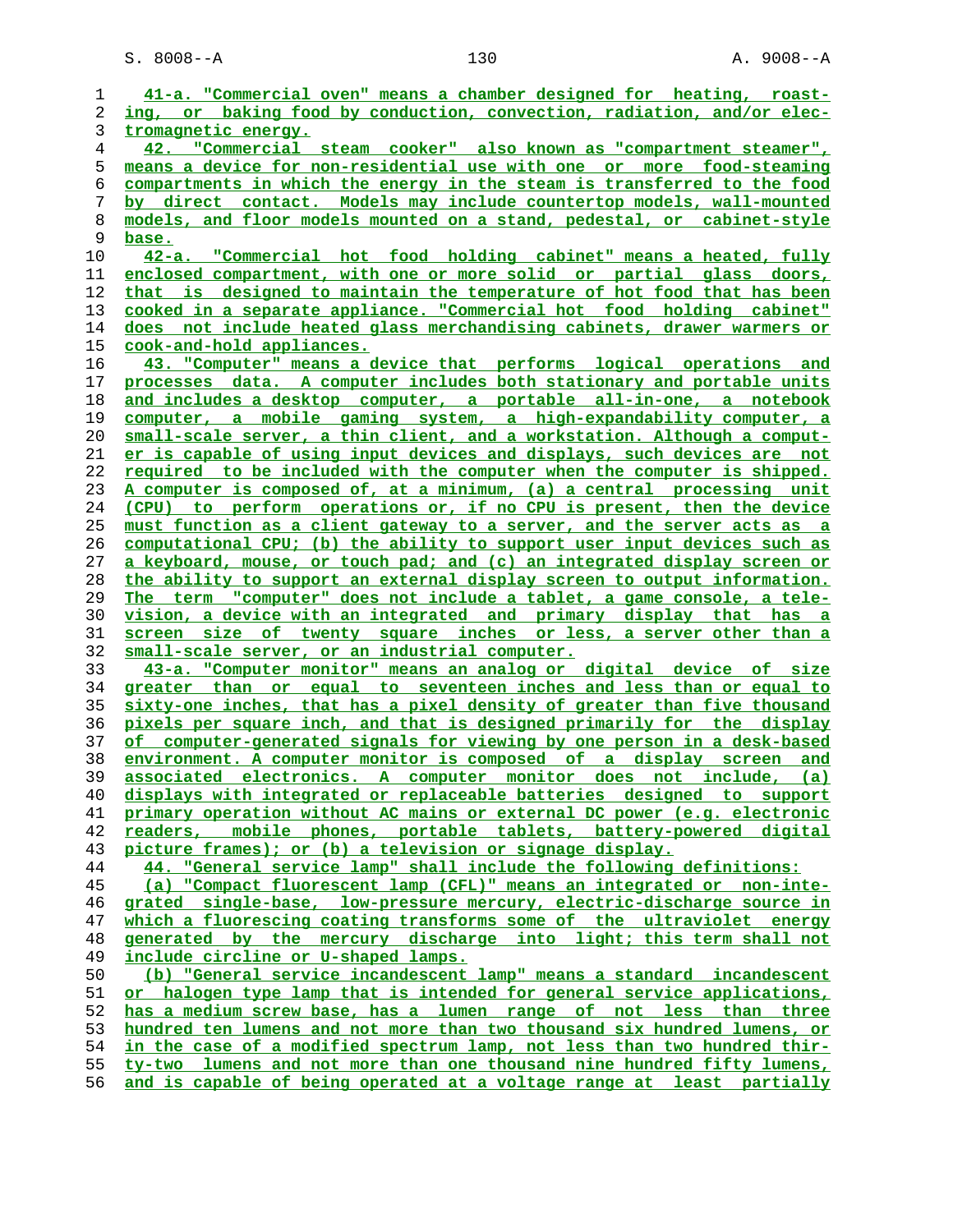| ı  | within one hundred ten and one hundred thirty volts; provided, however,  |
|----|--------------------------------------------------------------------------|
| 2  | that this definition shall not apply to the following incandescent       |
| 3  | lamps:                                                                   |
| 4  | (i) Appliance lamps;                                                     |
|    |                                                                          |
| 5  | (ii) Black light lamps;                                                  |
| 6  | (iii) Bug lamps;                                                         |
| 7  | (iv) Colored lamps;                                                      |
| 8  | (v) G shape lamps (as defined in ANSI C78.20 and C79.1-2002) with a      |
| 9  | diameter of five inches or more;                                         |
| 10 | (vi) Infrared lamps;                                                     |
| 11 | (vii) Left-hand thread lamps;                                            |
| 12 | <u>(viii) Marine lamps;</u>                                              |
| 13 | (ix) Marine signal service lamps;                                        |
| 14 | (x) Mine service lamps;                                                  |
| 15 | (xi) Plant light lamps;                                                  |
| 16 | (xii) Reflector lamps;                                                   |
| 17 | (xiii) Sign service lamps;                                               |
| 18 | (xiv) Silver bowl lamps;                                                 |
| 19 | (xv) Showcase lamps;                                                     |
| 20 | <u>(xvi) Rough service lamps;</u>                                        |
| 21 | (xvii) Shatter-resistant lamps (including shatter-proof lamps and        |
| 22 | shatter-protected lamps);                                                |
| 23 | (xviii) 3-way incandescent lamps;                                        |
| 24 | (xix) Vibration service lamps;                                           |
| 25 | (xx) AB, BA, CA, F, G16-1/2, G-25, G30, S, or M-14 lamps (as defined     |
| 26 | in ANSI C79.1-2002 and ANSI C78.20) of forty watts or less;              |
| 27 | (xxi) T shape lamps (as defined in ANSI C78.20 and ANSI C79.1-2002)      |
| 28 | and that uses not more than forty watts or has a length of more than ten |
|    |                                                                          |
| 29 | inches; and                                                              |
| 30 | (xxii) Traffic signal lamps.                                             |
| 31 | (c) "General service lamp" means a lamp that has an ANSI base, is able   |
| 32 | to operate at a voltage of twelve volts or twenty-four volts, at or      |
| 33 | between one hundred to one hundred thirty volts, at or between two       |
| 34 | hundred twenty to two hundred forty volts, or of two hundred seventy-    |
| 35 | seven volts for integrated lamps, or is able to operate at any voltage   |
| 36 | for non-integrated lamps, has an initial lumen output of greater than or |
| 37 | equal to three hundred ten lumens (or two hundred thirty-two lumens for  |
| 38 | modified spectrum general service incandescent lamps) and less than or   |
| 39 | equal to three thousand three hundred lumens, is not a light fixture, is |
| 40 | not an LED downlight retrofit kit, and is used in general lighting       |
| 41 | applications. General service lamps shall include, but not be limited    |
| 42 | to, general service incandescent lamps, incandescent reflector lamps,    |
| 43 | compact fluorescent lamps, general service light emitting diode lamps,   |
| 44 | and general service organic light emitting diode lamps. General service  |
| 45 | lamps shall not include:                                                 |
| 46 | (i) Appliance lamps;                                                     |
| 47 | (ii) Black light lamps;                                                  |
| 48 | (iii) Bug lamps;                                                         |
| 49 | (iv) Colored lamps;                                                      |
| 50 | (v) G shape lamps with a diameter of five inches or more as defined in   |
| 51 | ANSI C79.1-2002;                                                         |
| 52 | (vi) General service fluorescent lamps;                                  |
| 53 | (vii) High intensity discharge lamps:                                    |
| 54 | (viii) Infrared lamps;                                                   |
| 55 | (ix) J, JC, JCD, JCS, JCV, JCX, JD, JS, and JT shape lamps that do not   |
|    |                                                                          |

**have Edison screw bases;**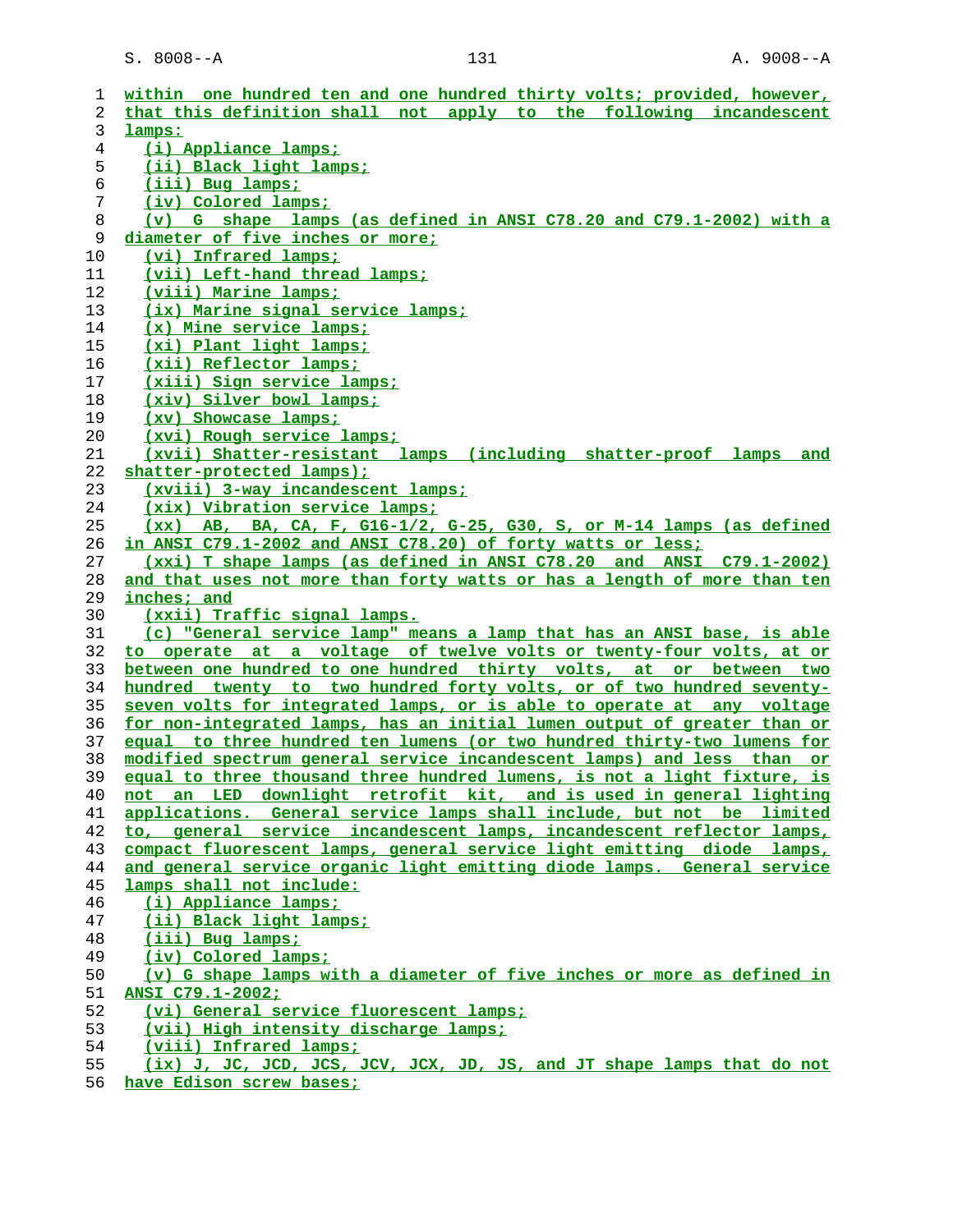| 1  | (x) Lamps that have a wedge base or prefocus base;                               |
|----|----------------------------------------------------------------------------------|
| 2  | (xi) Left-hand thread lamps;                                                     |
| 3  | (xii) Marine lamps;                                                              |
| 4  | (xiii) Marine signal service lamps;                                              |
| 5  | (xiv) Mine service lamps;                                                        |
| 6  | (xv) MR shape lamps that have a first number symbol equal to sixteen             |
| 7  | (diameter equal to two inches) as defined in ANSI C79.1-2002, operate at         |
| 8  | twelve volts and have a lumen output greater than or equal to 800;               |
| 9  | (xvi) Other fluorescent lamps;                                                   |
| 10 | (xvii) Plant light lamps;                                                        |
| 11 | (xviii) R20 short lamps;                                                         |
| 12 | (xix) Reflector lamps that have a first number symbol less than                  |
| 13 | sixteen (diameter less than two inches) as defined in ANSI C79.1-2002            |
| 14 | and that do not have $E26/E24$ , $E26d$ , $E26/50x39$ , $E26/53x39$ , $E29/28$ , |
| 15 | E29/53x39, E39, E39d, EP39, or EX39 bases;                                       |
| 16 | (xx) S shape or G shape lamps that have a first number symbol less               |
| 17 | than or equal to 12.5 (diameter less than or equal to 1.5625 inches) as          |
| 18 | defined in ANSI C79.1-2002;                                                      |
| 19 | (xxi) Sign service lamps;                                                        |
| 20 | (xxii) Silver bowl lamps:                                                        |
| 21 | (xxiii) Showcase lamps;                                                          |
| 22 | (xxiv) Specialty MR lamps;                                                       |
| 23 | (xxv) T shape lamps that have a first number symbol less than or equal           |
| 24 | to 8 (diameter less than or equal to one inch) as defined in ANSI                |
| 25 | C79.1-2002, nominal overall length less than twelve inches, and that are         |
| 26 | not compact fluorescent lamps; and                                               |
| 27 | (xxvi) Traffic signal lamps.                                                     |
| 28 | (d) "General service light-emitting diode (LED) lamp" means an inte-             |
| 29 | grated or non-integrated LED lamp designed for use in general lighting           |
| 30 | applications and that uses light-emitting diodes as the primary source           |
| 31 | of light.                                                                        |
| 32 | (e) "General service organic light-emitting diode (OLED) lamp" means a           |
| 33 | thin-film light-emitting device that typically consists of a series of           |
| 34 | organic layers between two electrical contacts (electrodes).                     |
| 35 | (f) "Incandescent reflector lamp" or "reflector lamp" means any lamp             |
| 36 | in which light is produced by a filament heated to incandescence by an           |
| 37 | electric current, which: contains an inner reflective coating on the             |
| 38 | <u>outer bulb to direct the light; is not colored; is not designed for</u>       |
| 39 | rough or vibration service applications; is not an R20 short lamp; has           |
| 40 | an R, PAR, ER, BR, BPAR, or similar bulb shapes with an E26 medium screw         |
| 41 | base; has a rated voltage or voltage range that lies at least partially          |
| 42 | in the range of one hundred fifteen and one hundred thirty volts; has a          |
| 43 | diameter that exceeds 2.25 inches; and has a rated wattage that is forty         |
| 44 | watts or higher.                                                                 |
| 45 | 45. "Federally exempt fluorescent lamp" means any linear lamps                   |
| 46 | excluded from the definition of general service fluorescent lamps in 10          |
| 47 | CFR 430.32(n). Federally exempt fluorescent lamps include high-CRI line-         |
| 48 | ar fluorescent lamps, impact-resistant linear fluorescent lamps, cold-           |
| 49 | temperature linear fluorescent lamps, and less than four-foot linear             |
| 50 | fluorescent lamps.                                                               |
| 51 | 46. The following definitions refer to portable air conditioners:                |
| 52 | "Portable air conditioner" means a portable encased assembly,<br>(a)             |
| 53 | other than a packaged terminal air conditioner, room air conditioner, or         |
| 54 | dehumidifier, that delivers cooled, conditioned air to an enclosed               |
| 55 | space, and is powered by single-phase electric current. Such portable            |

**air conditioner includes a source of refrigeration and may include addi-**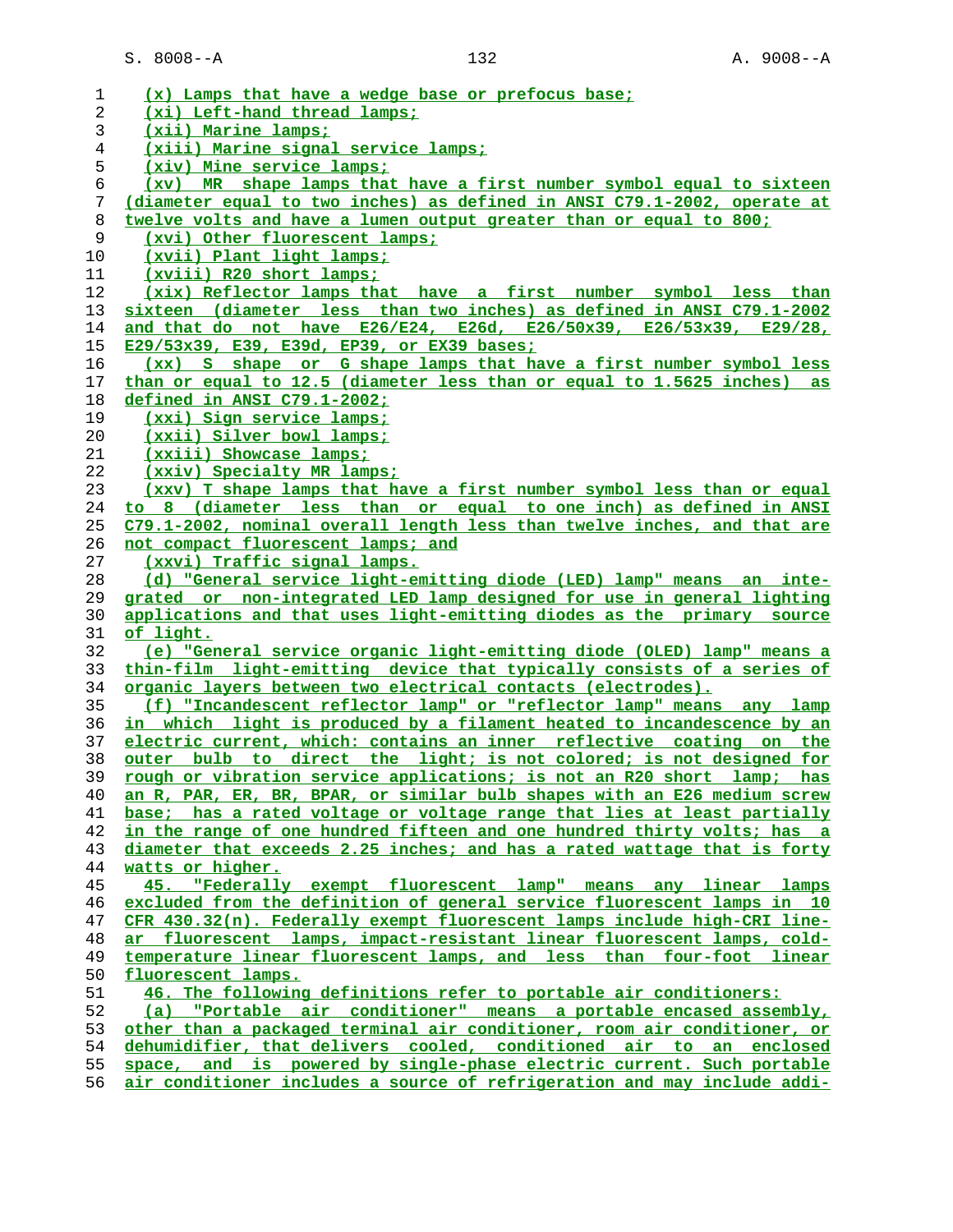S. 8008--A 133 A. 9008--A

| 1  | tional means for air circulation and heating and may be a single-duct or                  |
|----|-------------------------------------------------------------------------------------------|
| 2  | a dual-duct portable air conditioner.                                                     |
| 3  | (b) "Single-duct portable air conditioner" means a portable air condi-                    |
| 4  | tioner that draws all of the condenser inlet air from the conditioned                     |
| 5  | space without the means of a duct and discharges the condenser outlet                     |
| 6  | <u>air outside the conditioned space through a single-duct attached to an</u>             |
| 7  | <u>adjustable window bracket.</u>                                                         |
| 8  | (c) "Dual-duct portable air conditioner" means a portable air condi-                      |
| 9  | tioner that draws some or all of the condenser inlet air from outside                     |
| 10 | the conditioned space through a duct attached to an adjustable window                     |
| 11 | bracket, may draw additional condenser inlet air from the conditioned                     |
| 12 | space, and discharges the condenser outlet air outside the conditioned                    |
| 13 | space by means of a separate duct attached to an adjustable window                        |
| 14 | bracket.                                                                                  |
| 15 | 46-a. "Residential ventilating fan" means a fan with the purpose to                       |
| 16 | actively supply air to or remove air from the inside of a residence.                      |
| 17 | This includes ceiling and wall-mounted fans or remotely mounted in-line                   |
| 18 | fans designed to be used in a bathroom or utility room, supply fans                       |
| 19 | designed to provide air to indoor space and kitchen range hoods. Supply                   |
| 20 | fans may also be designed to filter incoming air.                                         |
| 21 | 47. "Telephone" means an electronic product whose primary purpose is                      |
| 22 | to transmit and receive sound over a distance using a voice or data                       |
| 23 | network.                                                                                  |
| 24 | 48. The following definitions refer to faucets and showerheads:                           |
| 25 | (a) "Faucet" means a lavatory faucet, kitchen faucet, metering faucet,                    |
| 26 | public lavatory faucet, or replacement aerator for a lavatory, public                     |
| 27 | lavatory or kitchen faucet.                                                               |
| 28 | (b) "Public lavatory faucet" means a fitting intended to be installed                     |
| 29 | in nonresidential bathrooms that are exposed to walk-in traffic.                          |
| 30 | (c) "Metering faucet" means a faucet that, when turned on, will gradu-                    |
| 31 | ally shut itself off over a period of several seconds.                                    |
| 32 | (d) "Replacement aerator" means an aerator sold as a replacement,                         |
| 33 | separate from the faucet to which it is intended to be attached.                          |
| 34 | (e) "Showerhead" means a device through which water is discharged for                     |
| 35 | a shower bath and includes a hand-held showerhead but does not include a                  |
| 36 | safety shower showerhead.                                                                 |
| 37 | <u>(f)</u> "Hand-held showerhead" means a showerhead that can be held or                  |
| 38 | fixed in place for the purpose of spraying water onto a bather and that                   |
| 39 | is connected to a flexible hose.                                                          |
| 40 | 49. The following definitions refer to urinals and water closets:                         |
| 41 | (a) "Plumbing fixture" means an exchangeable device, which connects to                    |
| 42 | a plumbing system to deliver and drain away water and waste.                              |
| 43 | "Urinal" means a plumbing fixture that receives only liquid body<br>(b)                   |
| 44 | waste and, conveys the waste through a trap into a drainage system.                       |
| 45 | (c) "Water closet" means a plumbing fixture having a water-containing                     |
| 46 | receptor that receives liquid and solid body waste through an exposed                     |
| 47 | integral trap into a drainage system.                                                     |
| 48 | (d) "Dual-flush effective flush volume" means the average flush volume                    |
| 49 | of two reduced flushes and one full flush.                                                |
| 50 | (e) "Dual-flush water closet" means a water closet incorporating a                        |
| 51 | feature that allows the user to flush the water closet with either a                      |
| 52 | reduced or a full volume of water.                                                        |
| 53 | (f) "Trough-type urinal" means a urinal designed for simultaneous use                     |
| 54 | by two or more persons.<br>50. The following definitions refer to spray sprinkler bodies: |
| 55 |                                                                                           |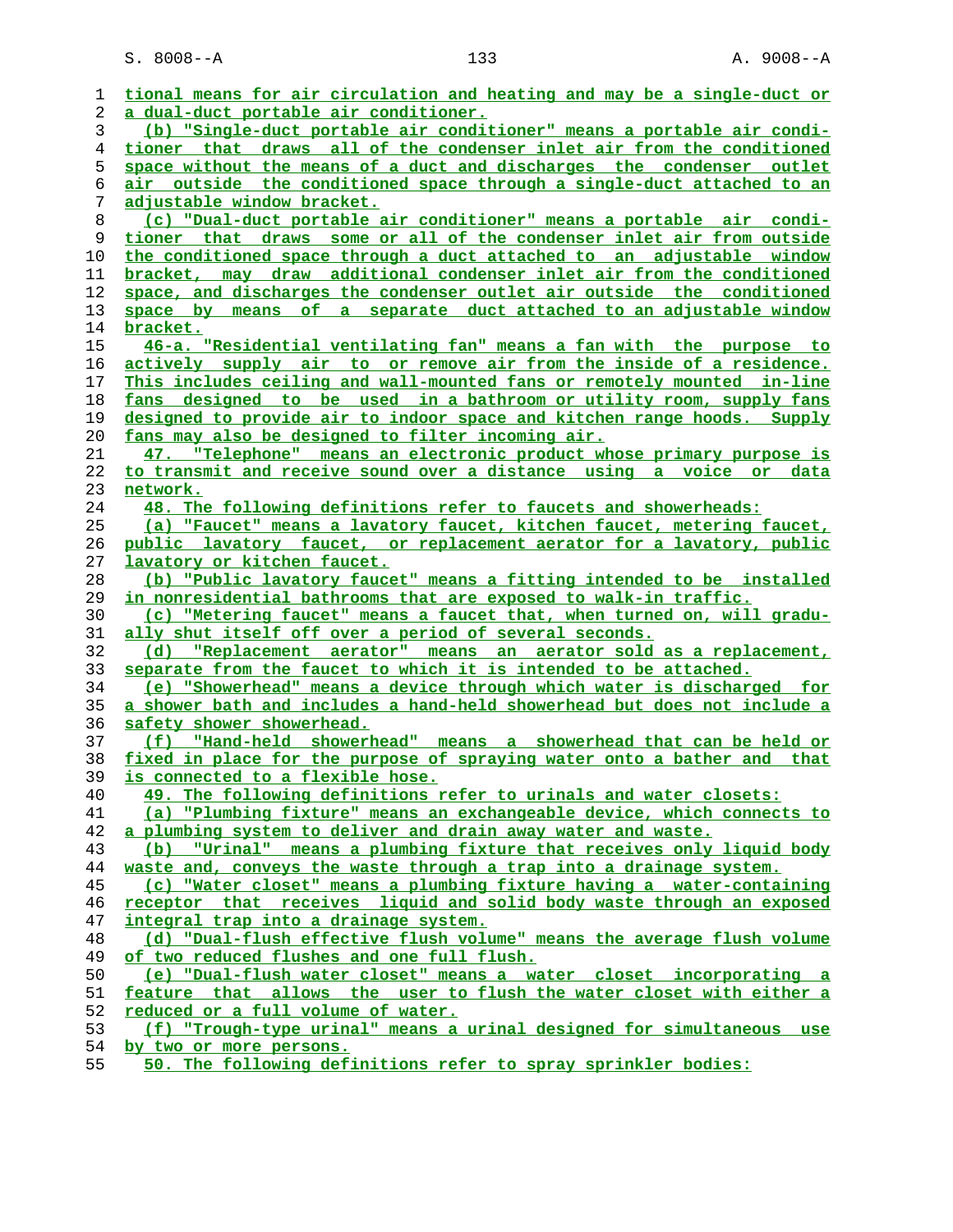S. 8008--A 134 A. 9008--A

| 1              | (a) "Pressure regulator" means a device that maintains constant oper-          |
|----------------|--------------------------------------------------------------------------------|
| 2              | ating pressure immediately downstream from the device, given higher            |
| 3              | pressure upstream.                                                             |
| $\overline{4}$ | "Spray sprinkler body" means the exterior case or shell of a<br>(b)            |
| 5              | sprinkler incorporating a means of connection to the piping system             |
| 6              | designed to convey water to a nozzle or orifice.                               |
| 7              | 51. "Uninterruptable power supply" means a battery charger consisting          |
|                | of a combination of convertors, switches and energy storage devices            |
| 8              |                                                                                |
| 9              | (such as batteries), constituting a power system for maintaining conti-        |
| 10             | nuity of load power in case of input power failure.                            |
| 11             | 52. "Commercial battery charger system (BCS)" or "state-regulated BCS"         |
| 12             | means a battery charger coupled with its batteries or battery chargers         |
| 13             | coupled with their batteries, which together are referred to as state-         |
| 14             | regulated battery charger systems. This term covers all rechargeable           |
| 15             | batteries or devices incorporating a rechargeable battery and the char-        |
| 16             | gers used with them. Battery charger systems include, but are not              |
| 17             | limited to:                                                                    |
| 18             | (a) electronic devices with a battery that are normally charged from           |
|                |                                                                                |
| 19             | AC line voltage or DC input voltage through an internal or external            |
| 20             | power supply and a dedicated battery charger;                                  |
| 21             | (b) the battery and battery charger components of devices that are             |
| 22             | designed to run on battery power during part or all of their operations;       |
| 23             | (c) dedicated battery systems primarily designed for electrical or             |
| 24             | emergency backup; and                                                          |
| 25             | (d) devices whose primary function is to charge batteries, along with          |
| 26             | the batteries they are designed to charge. These units include chargers        |
| 27             | for power tool batteries and chargers for automotive, AA, AAA, C, D, or        |
| 28             | 9V rechargeable batteries, as well as chargers for batteries used in           |
| 29             | larger industrial motive equipment and a la carte chargers.                    |
| 30             | The charging circuitry of battery charger systems may or may not be            |
| 31             | located within the housing of the end-use device itself. In many cases,        |
| 32             | the battery may be charged with a dedicated external charger and power         |
| 33             | supply combination that is separate from the device that runs on power         |
| 34             | from the battery. State-regulated battery charger systems do not include       |
|                |                                                                                |
| 35             | federally requlated battery chargers that are covered under standards in       |
| 36             | <u>10 C.F.R. section 430.32(z).</u>                                            |
| 37             | 53. "Gas fireplace" means a decorative gas fireplace or a heating gas          |
| 38             | <u>fireplace.</u>                                                              |
| 39             | fireplace"<br>means a vented fireplace, including<br>"Decorative<br>(a)<br>gas |
| 40             | appliances that are freestanding, recessed, zero clearance, or a gas           |
| 41             | fireplace insert, that is fueled by natural gas or propane, is marked          |
| 42             | for decorative use only, and is not equipped with a thermostat or              |
| 43             | intended for use as a heater.                                                  |
| 44             | "Heating gas fireplace" means a vented fireplace, including<br>(b)             |
| 45             | appliances that are freestanding, recessed, zero clearance, or a gas           |
| 46             | fireplace insert, that is fueled by natural gas or propane and is not a        |
| 47             | decorative fireplace                                                           |
| 48             | 54. "Manufactured home" has the meaning ascribed to that term by               |
| 49             | subdivision seven of section six hundred one of the executive law.             |
| 50             | 55. "Recreational vehicle" means a van or utility vehicle used for             |
| 51             | recreational purposes.                                                         |
| 52             | 56. "Uniform code" means the New York state uniform fire prevention            |
|                |                                                                                |
| 53             | and building code adopted pursuant to article eighteen of the executive        |
| 54             | law.                                                                           |
| 55             | 57. "Energy code" means the New York state energy conservation                 |
| 56             | construction code adopted pursuant to article eleven of this chapter.          |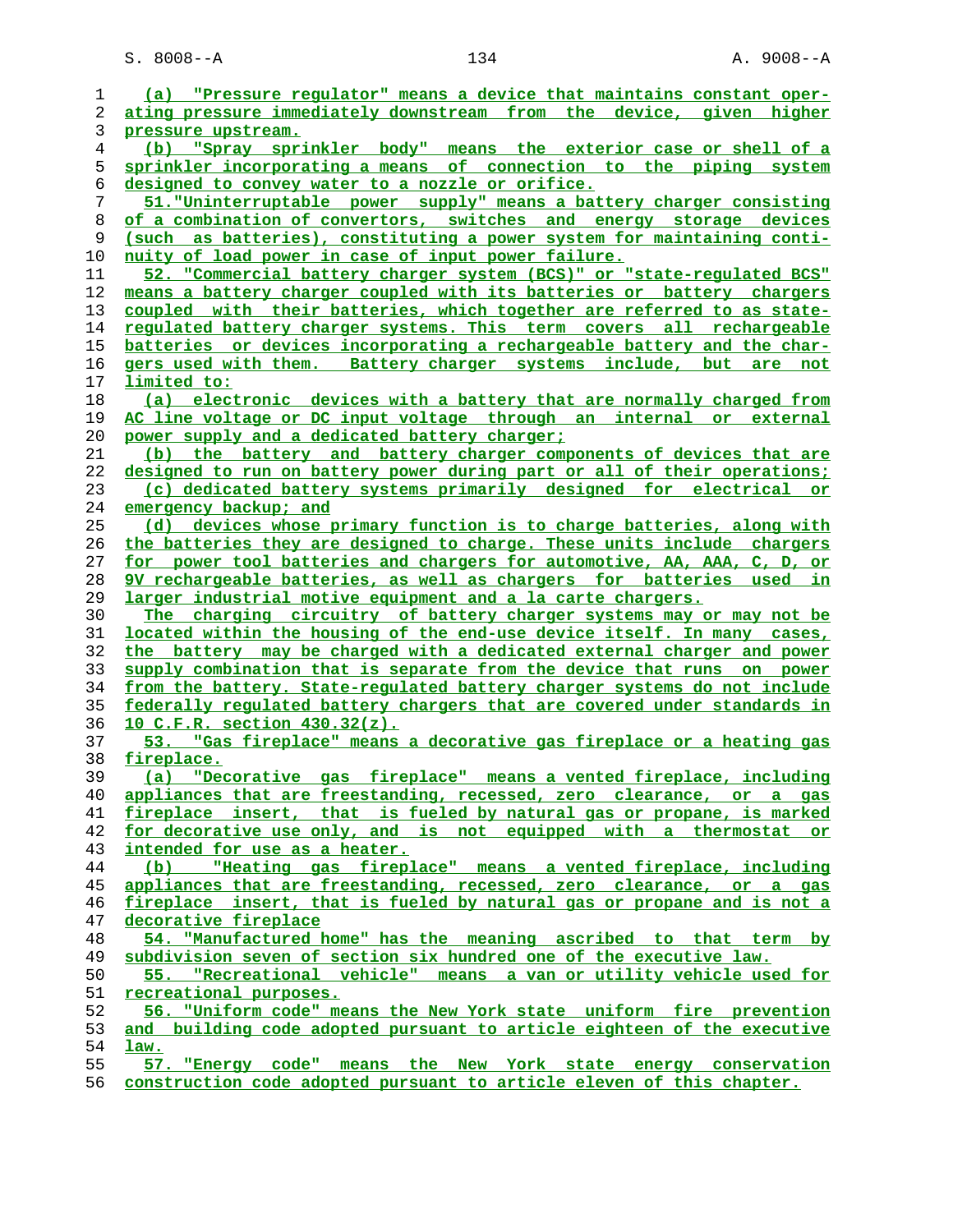S. 8008--A 135 A. 9008--A

| 1  | 58. "Electric vehicle supply equipment (EVSE)" means equipment that          |
|----|------------------------------------------------------------------------------|
| 2  | supplies electricity in an appropriate form to storage devices, includ-      |
| 3  | ing batteries and super capacitators, that are part of electric vehi-        |
| 4  | cles. Such term shall include equipment that performs this function and      |
| 5  | equipment that is embedded in electric vehicles.                             |
| 6  | 59. "Electric vehicle" means an on-road vehicle that draws electricity       |
| 7  | for propulsion from a traction battery with a least five kilowatt-hours      |
| 8  | (kWh) of capacity, and uses an external source of energy to recharge the     |
| 9  | battery. Such term shall include a plug-in hybrid electric vehicle           |
| 10 | (PHEV) with a second source of energy for propulsion, and a battery          |
|    | electric vehicle (BEV), which is powered solely by externally supplied       |
| 11 |                                                                              |
| 12 | electricity stored on-board such electric vehicle.                           |
| 13 | 60. "Commercial clothes dryer" means a clothes dryer designed to dry         |
| 14 | fabrics in a tumble-type drum with forced air circulation and is             |
| 15 | <u>designed for use in:</u>                                                  |
| 16 | (a) Applications in which the occupants of more than one household           |
| 17 | will be using the clothes dryer, including multi-family housing common       |
| 18 | areas and coin laundries; or                                                 |
| 19 | (b) Other commercial applications.                                           |
| 20 | 61. "Commercial and industrial fans and blowers" means a rotary-bladed       |
| 21 | machine used to convert power to air power, with a brake horsepower          |
| 22 | greater than or equal to either one kilowatt or one horsepower, and an       |
| 23 | air horsepower less than or equal to one hundred fifty, and used for         |
| 24 | commercial and industrial purposes.                                          |
| 25 | 62. "Imaging equipment" means copiers, printers, scanners, fax               |
| 26 | machines, and multifunction devices used both in homes and businesses.       |
| 27 | "Landscape irrigation controller" means a device intended to<br>63.          |
| 28 | remotely control valves to operate an irrigation system for landscapes,      |
| 29 | which may consist of grass, shrubs, trees and/or other vegetation. This      |
| 30 | term shall not include devices that are typically sold separately and        |
| 31 | used primarily for other purposes, such as a network router, and may be      |
|    |                                                                              |
| 32 | used incidentally for a landscape irrigation controller. This term shall     |
| 33 | not include battery powered hose-end timers or devices used primarily in     |
| 34 | agricultural applications.                                                   |
| 35 | 64. "Outdoor lighting" means electrical lighting used to illuminate          |
| 36 | outdoor areas, including parking lots, streetlights, highways and area       |
| 37 | luminaires.                                                                  |
| 38 | 65. "Plug-in luminous signs" means a self-contained, luminous sign           |
| 39 | unit that plugs into 120V AC building mains power and is intended for        |
| 40 | indoor use only. Signs may be intended for use in commercial outlets in      |
| 41 | business establishments or in residences.                                    |
| 42 | 66. "Small network equipment" means a device whose primary function is       |
| 43 | to pass internet protocol (IP) traffic among various network interfaces      |
| 44 | or ports intended for use in residential and small business settings.        |
| 45 | 67. "Tub spout diverters" means the following definitions:                   |
| 46 | (a) A bath and shower diverter whose diverter mechanism is located in        |
| 47 | the tub spout; and/or                                                        |
| 48 | (b) Bath and shower diverter means a device used to direct the flow of       |
| 49 | water either toward a tub spout or toward a secondary outlet intended        |
| 50 | for showering purposes, including a showerhead or body spray.                |
| 51 | § 14. Section 16-104 of the energy law, as added by chapter 431 of the       |
| 52 | laws of 2005, subdivision 1 as amended by chapter 222 of the laws of         |
| 53 | 2010, is amended to read as follows:                                         |
| 54 | Applicability, conduct prohibited. 1. The provisions of<br>$16 - 104$ .<br>S |
| 55 | this article apply to the establishment of, testing for compliance with,     |
|    |                                                                              |
| 56 | certification of compliance with, and enforcement of efficiency stand-       |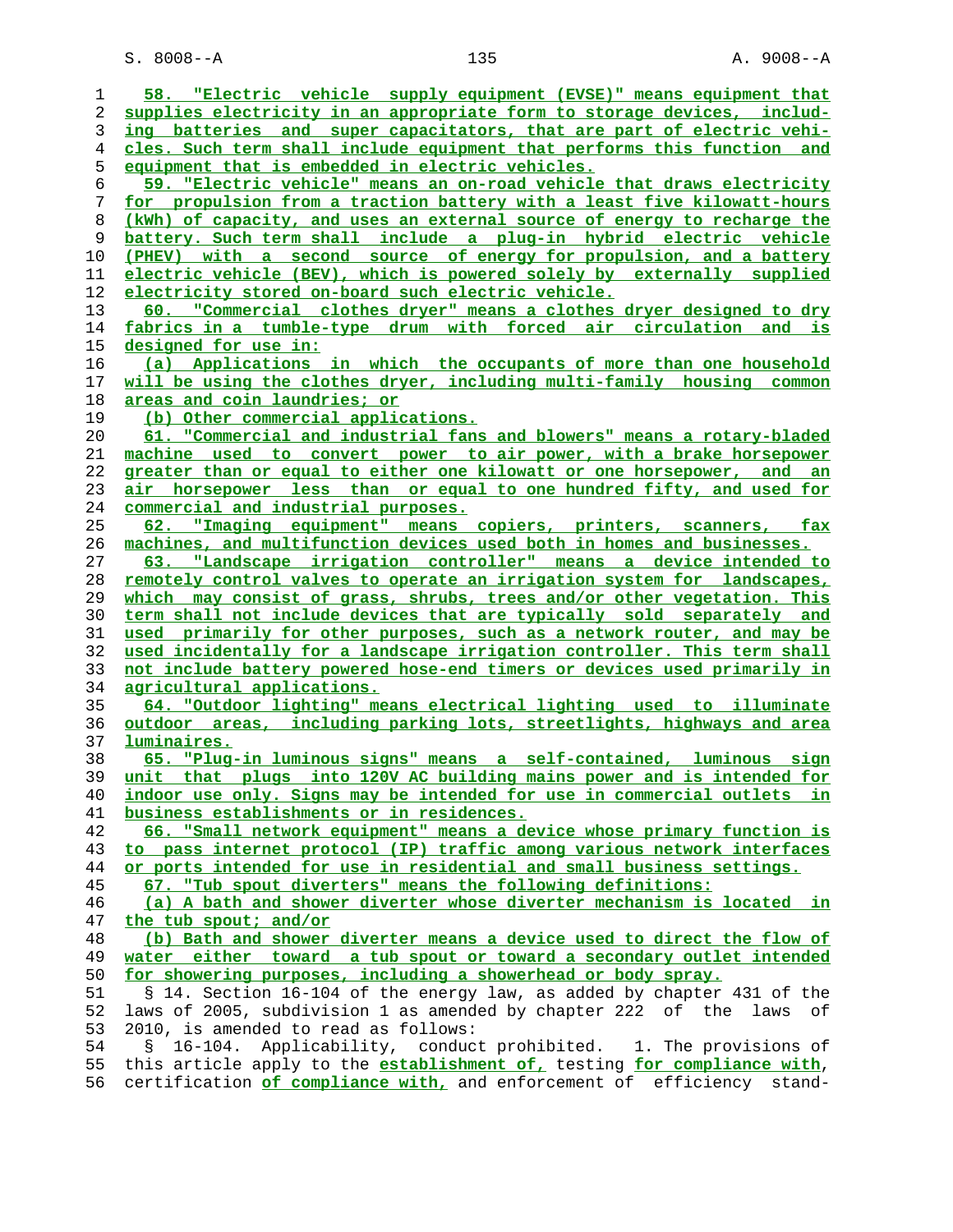1 ards for the following new products which are sold, **or** offered for sale**, leased or offered for lease, rented or offered for rent** or installed **or offered to install** in New York state**, unless preempting federal appli- ance standards are in effect**: (a) automatic commercial ice cube 5 machines; (b) ceiling fan light kits; (c) commercial pre-rinse spray 6 valves; (d) commercial refrigerators, freezers and refrigerator-freez- 7 ers; (e) consumer audio and video products **and televisions**; (f) illumi- 8 nated exit signs; (g) incandescent reflector lamps; (h) very large 9 commercial packaged air-conditioning and heating equipment; (i) metal<br>10 halide lamp fixtures; (j) pedestrian traffic signal modules; (k) power halide lamp fixtures; (j) pedestrian traffic signal modules; (k) power 11 supplies; (l) torchiere lighting fixtures; (m) unit heaters**;** (n) vehicu- 12 lar traffic signal modules; (o) portable light fixtures; (p) bottle-type 13 water dispensers; (q) commercial hot food holding cabinets; (r) portable 14 electric spas; [**and**] (s) [**residential**] **replacement dedicated-purpose** 15 pool [**pumps**] **pump motors; (t) air compressors; (u) air purifiers; (v) commercial dishwashers; (w) commercial fryers; (x) commercial steam cookers; (y) computers and computer monitors; (z) general service lamps; (aa) federally exempt fluorescent lamps; (bb) portable air conditioners; (cc) residential ventilating fans; (dd) telephones; (ee) faucets; (ff) showerheads; (gg) urinals; (hh) water closets; (ii) sprinkler bodies; (jj) uninterruptable power supplies; (kk) light emitting diode lamps; (ll) electric vehicle supply equipment; (mm) commercial battery charger systems; (nn) commercial ovens; (oo) commercial clothes dryers; (pp) commercial and industrial fans and blowers; (qq) imaging equipment; (rr) landscape irrigation controllers; (ss) outdoor lighting; (tt) plug-in luminous signs; (uu) small network equipment; (vv) tub spout diverters; (ww) commercial hot food holding cabinets; (xx) gas fireplaces; (yy) products for which efficiency standards shall have been established pursuant to paragraph (b) or (c) of subdivision one of section 16-106 of this article; and (zz) products that are subject to any federal effi- ciency standard referred to in section 16-105 of this article that shall have been adopted in this state pursuant to such section 16-105**. 33 2. No person shall sell[**,**] **or** offer for sale, **lease or offer to lease, or rent or offer to rent,** or install **or offer to install** in New York 35 state any new product of the types enumerated in **paragraphs (a) through (xx) of** subdivision one of this section**,** or any [**of the**] new [**products identified**] **product for which efficiency standards shall have been established** pursuant to **paragraph (b) or (c) of** subdivision [**four**] **one** 39 of section 16-106 of this article, [**unless: (a) the product meets mini- mum energy performance standards adopted pursuant to this article upon the effective date of such standards; and, if required by regulations promulgated**] **or any new product that is subject to any federal efficien- cy standard that shall have been adopted in this state** pursuant to 44 [**this**] section[**, (b) the manufacturer of such product certifies that the product meets said minimum energy performance standards.**] **16-105 of this article, unless: (a) the product meets the efficiency standards applicable to such product as of the date of manufacture of such product or as of such other date as may be determined in accordance with the regulation estab lishing the standard for such product; and (b) if required by regulations adopted pursuant to this article, the manufacturer of such product certifies that the product meets said effi- ciency standards. As used within this subdivision, reference to any new product means any individual product subject to the requirements of this article.**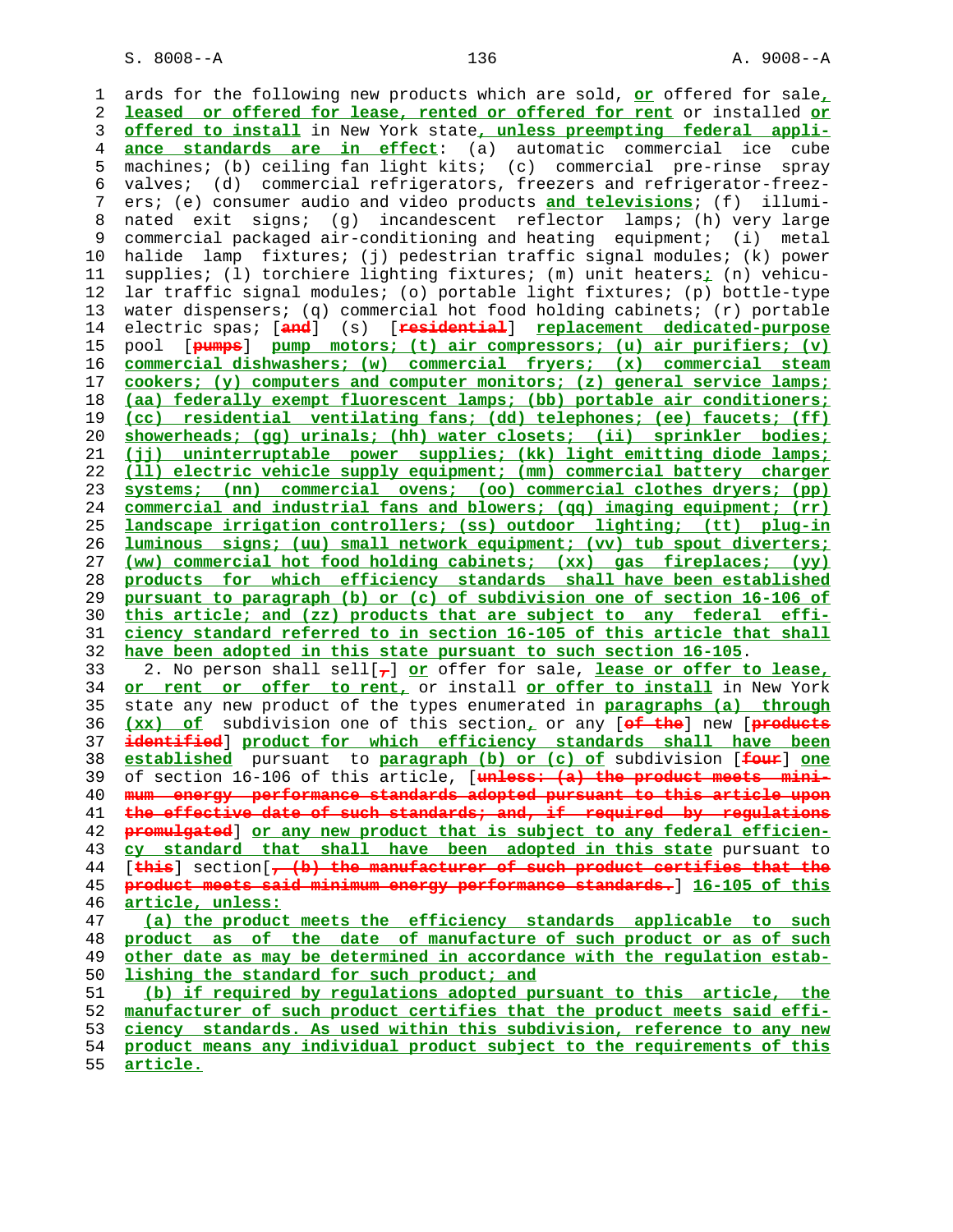1 3. The prohibitions contained in [**subdivisions one and**] **subdivision** 2 two of this section shall not apply to: 3 (a) products manufactured in the state and sold outside the state; 4 (b) products manufactured outside the state and sold at wholesale 5 inside the state for final retail sale outside the state; 6 (c) products installed in [**mobile**] manufactured homes at the time of 7 construction; [**or**] 8 (d) products designed expressly for installation and use in recre- 9 ational vehicles[**.**]**; or (e) urinals and water closets designed and marketed exclusively for use at prisons or mental health care facilities.** 12 § 15. The energy law is amended by adding a new section 16-105 to read 13 as follows: **§ 16-105. Adoption of certain federal efficiency standards. 1. The federal efficiency standard established in 10CFR Parts 430 and 431, as in effect on January first, two thousand eighteen shall be applicable to products which are subject to such federal efficiency standards and which are sold, offered for sale, or installed in New York state. So long as such federal efficiency standards remain in effect as federal efficiency standards, they shall be enforced as provided by federal law. 2. If any federal efficiency standard referred to in subdivision one of this section is withdrawn, repealed, voided, or otherwise ceases to remain in effect as a federal efficiency standard: (a) such efficiency standard shall be deemed to be continued in this state and shall be deemed to be an efficiency standard adopted pursuant to this article; (b) the president shall file with the secretary a written description of such efficiency standard, the terms and conditions of such efficiency standard, and the product or products that are subject to such efficien- cy standard, such description to be in a format consistent with the regulations adopted pursuant to this article and in form acceptable to the secretary, together with a certificate, in form acceptable to the secretary, signed and dated by the president and certifying that such efficiency standard is no longer in effect as a federal efficiency stan- dard, that such efficiency standard continues in effect in this state pursuant to this section, and that such efficiency standard is adopted pursuant to this section; (c) the secretary shall cause such written description and certif- ication to be published in the state register, and shall cause the offi- cial compilation of codes, rules and regulations of the state of New York to include such written description; (d) the president shall be authorized to adopt regulations establish- ing procedures for testing the energy reduction, water conservation, greenhouse gas reduction, and/or increased demand flexibility associated with such product. In adopting the flexible demand appliance standards, the New York state energy research and development authority shall consider the National Institute of Standards and Technology's reliabil- ity and cybersecurity protocols, relevant New York cybersecurity laws, regulations, and advisories, or other cybersecurity protocols that are equally or more protective, and shall adopt, at a minimum, the North American Electric Reliability Corporation's Critical Infrastructure Protection standards; (e) the president shall be authorized to adopt regulations establish- ing procedures for manufacturers of such product to certify that such product meets such efficiency standard, if the president determines that**

**such manufacturer's certifications should be required; and**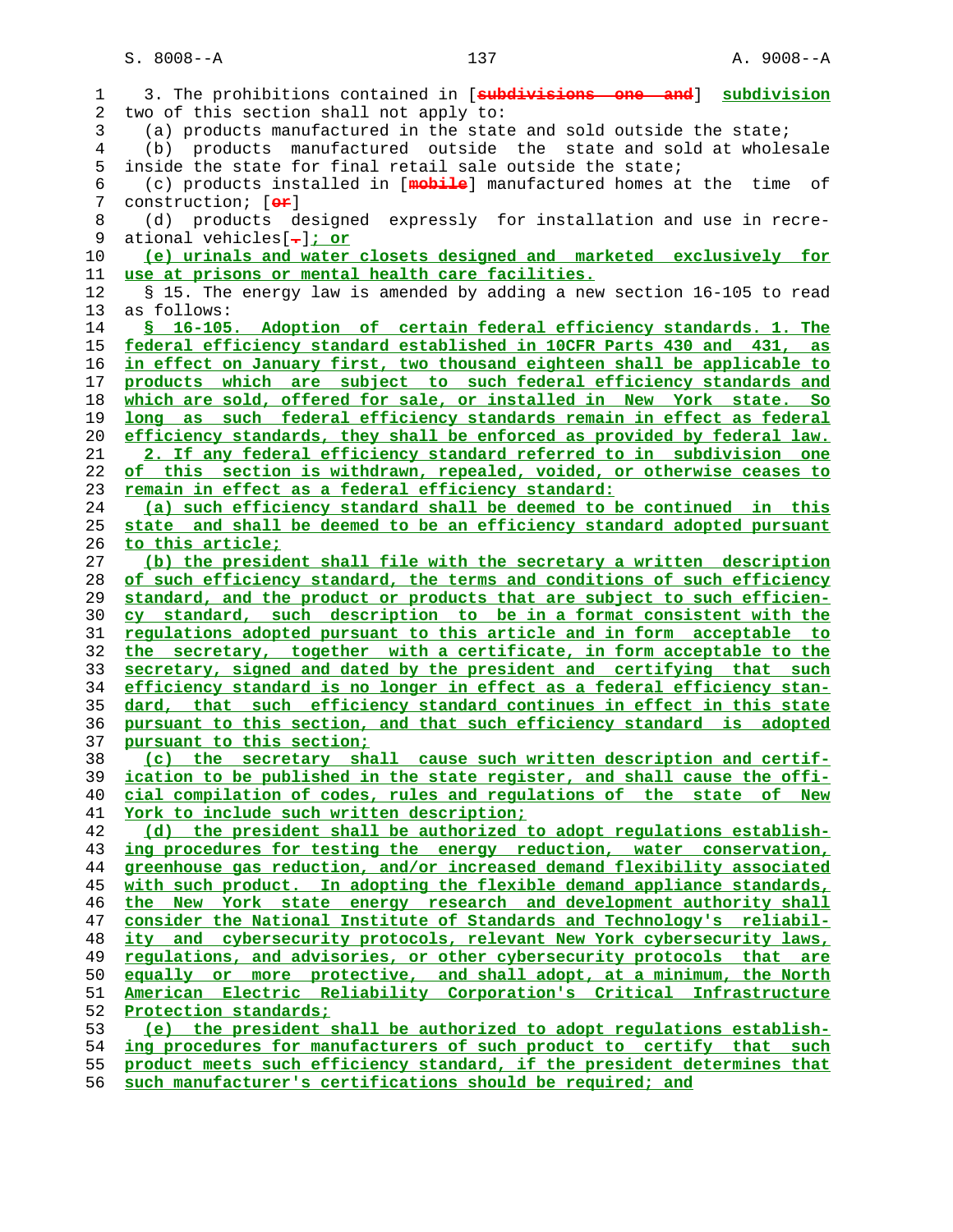S. 8008--A 138 138 A. 9008--A

| $\mathbf 1$ | (f) the president shall be authorized to adopt regulations amending                 |
|-------------|-------------------------------------------------------------------------------------|
| 2           | such efficiency standard from time to time, including requlations that              |
| 3           | repeal such efficiency standard or increase the stringency of such effi-            |
| 4           | ciency standard.                                                                    |
| 5           | 3. The actions to be taken pursuant to paragraphs (b) and (c) of                    |
| 6           | subdivision two of this section to confirm that a federal efficiency                |
|             |                                                                                     |
| 7           | standard that shall have been withdrawn, repealed, voided, or that                  |
| 8           | otherwise shall have ceased to remain in effect as a federal efficiency             |
| 9           | standard, continues to be applicable in this state, and is adopted                  |
| 10          | pursuant to this section, shall be exempt from the provisions of the                |
| 11          | state administrative procedure act, and the certification to be filed               |
| 12          | pursuant to paragraph (c) of subdivision two of this section shall so               |
| 13          | state.                                                                              |
| 14          | 4. This section shall not apply to any federal efficiency standard set              |
| 15          | aside by a court upon the petition of a person who will be adversely                |
| 16          | affected, as provided in 42 U.S.C. § 6306(b).                                       |
| 17          | § 16. Section 16-106 of the energy law, as added by chapter 431 of the              |
| 18          | laws of 2005, paragraph (c) of subdivision 2 as added by chapter 222 of             |
| 19          | laws of 2010 and subdivision 4 as amended by chapter 69 of the laws<br>the          |
| 20          |                                                                                     |
|             | of 2020, is amended to read as follows:                                             |
| 21          | § 16-106. [Administration of article] Powers and duties of the presi-               |
| 22          | dent and the secretary. 1. The [secretary, in consultation with the]                |
| 23          | president $\tau$ in consultation with the secretary shall have and be enti-         |
| 24          | tled to exercise the following powers and duties:                                   |
| 25          | (a) To [establish energy] adopt regulations establishing efficiency                 |
| 26          | [performance] standards for the products listed in paragraphs (a)                   |
| 27          | through (xx) of subdivision one of section 16-104 of this article,                  |
| 28          | including but not limited to, establishing [energy] efficiency [perform-            |
| 29          | ande] standards for power supplies in the active mode and no-load mode              |
| 30          | or other such products while in the active mode and in the standby-pas-             |
| 31          | $sive-mode$ [ $\rightarrow$                                                         |
|             |                                                                                     |
| 32          | (b) To promulgate regulations to achieve the purposes of this article               |
| 33          | provided however that no energy efficiency performance standard shall               |
| 34          | become effective for a product less than one hundred eighty days after              |
| 35          | it shall become final, provided, however, that no standard adopted                  |
| 36          | pursuant to this article shall go into effect if federal government                 |
| 37          | energy efficiency performance standards regarding such product preempt              |
| 38          | state standards unless preemption has been waived pursuant to federal               |
| 39          | $\frac{1}{2}$                                                                       |
| 40          | (e) To administer and enforse the provisions of this article and any                |
| 41          | rule or regulation promulgated thereunder or order issued pursuant ther-            |
| 42          | e <del>tor</del>                                                                    |
| 43          | (d) To order, pursuant to section 16-104 of this article, the immedi-               |
| 44          | ate gessation of any distribution, sale or offer for sale, import or                |
| 45          | installation of any product for which the secretary, in consultation                |
| 46          | with the president, determines that the certification of such product               |
| 47          | <del>listed in subdivision one of section 16-104 of this article was achieved</del> |
| 48          | in violation of section 16-108 of this article];                                    |
| 49          | (b) To adopt regulations establishing efficiency standards<br>for                   |
| 50          | products other than motor vehicles not specifically listed in paragraphs            |
|             |                                                                                     |
| 51          | (a) through (xx) of subdivision one of section 16-104 of this article,              |
| 52          | provided that the president determines that establishing such efficiency            |
| 53          | standards would serve to promote energy reduction, water conservation,              |
| 54          | greenhouse gas reduction, and/or increased demand flexibility associated            |
| 55          | with the regulated product categories in this state. Any regulation                 |
| 56          | adopted pursuant to this paragraph may include provisions establishing              |
|             |                                                                                     |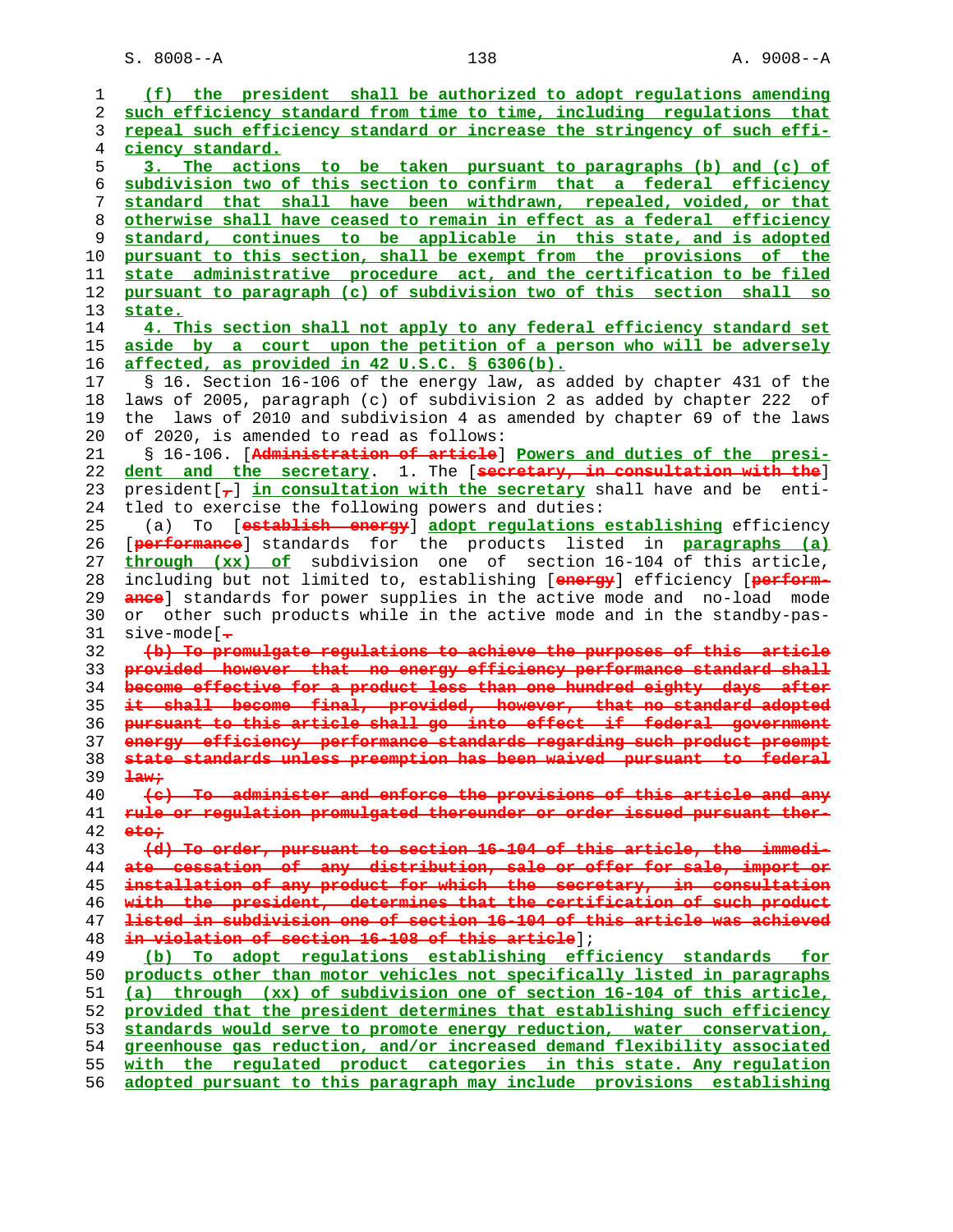S. 8008--A 139 A. 9008--A

**procedures for testing the efficiency of the covered products and provisions establishing procedures for manufacturers of such product to certify that such products meet the efficiency standards, if the presi- dent determines that such manufacturer's certifications should be required; (c) To review efficiency standards as adopted from time to time by other states for products other than motor vehicles not listed in para- graphs (a) through (xx) of subdivision one of section 16-104 of this article, and to adopt regulations establishing efficiency standards similar to those adopted by any other state for such products, provided that the president determines that establishing such efficiency stand- ards would serve to promote energy reduction, water conservation, green- house gas reduction, and/or increased demand flexibility associated with the regulated product categories in this state. Any regulation adopted pursuant to this paragraph may include provisions establishing proce- dures for testing the efficiency of the covered products and provisions establishing procedures for manufacturers of such product to certify that such products meet the efficiency standards, if the president determines that such manufacturer's certifications should be required; (d) To adopt regulations to achieve the purposes of this article through an open and transparent process to provide meaningful opportu- nities for public comment from all segments of the population that will be impacted by the promulgated codes, rules, or regulations, including persons living in disadvantaged communities as identified by the climate justice working group established in section 75-0111 of the environmental conservation law;** 27 (e) To conduct investigations, test, and obtain data with respect to 28 research experiments and demonstrations, and to collect and disseminate 29 information regarding the purposes to be achieved pursuant to this arti- 30 cle; 31 (f) To accept grants or funds for purposes of administration **and enforcement** of this article**. Notwithstanding any other provision of law to the contrary, the president is hereby authorized to accept grants or funds, including funds directed through negotiated settlements or consent orders pursuant to this article, and is authorized to establish the appliance standards administration account to be administered by the New York state energy research and development authority, in consulta- tion with the secretary, and maintained in a segregated account in the custody of the commissioner of taxation and finance. All funds accepted by the president for the purposes of this article shall be deposited in the efficiency standards administration account established by the New York state energy research and development authority and maintained in a segregated account in the custody of the commissioner of taxation and finance. All expenditures from the efficiency standards administration account pursuant to this article shall be made by the New York state energy research and development authority to carry out studies, investi- gations, research, expenses to provide for expert witness, consultant, enforcement, administrative and legal fees, including disbursements to the department of state to support enforcement activities authorized by the secretary pursuant to this section, and other related expenses pursuant to this article. All deposits made to the efficiency standards administration account made by the New York state energy research and development authority, all funds maintained in the efficiency standards administration account, and disbursements therefrom, made pursuant to this article shall be subject to an annual independent audit as part of such authority's audited financial statements, and such authority shall**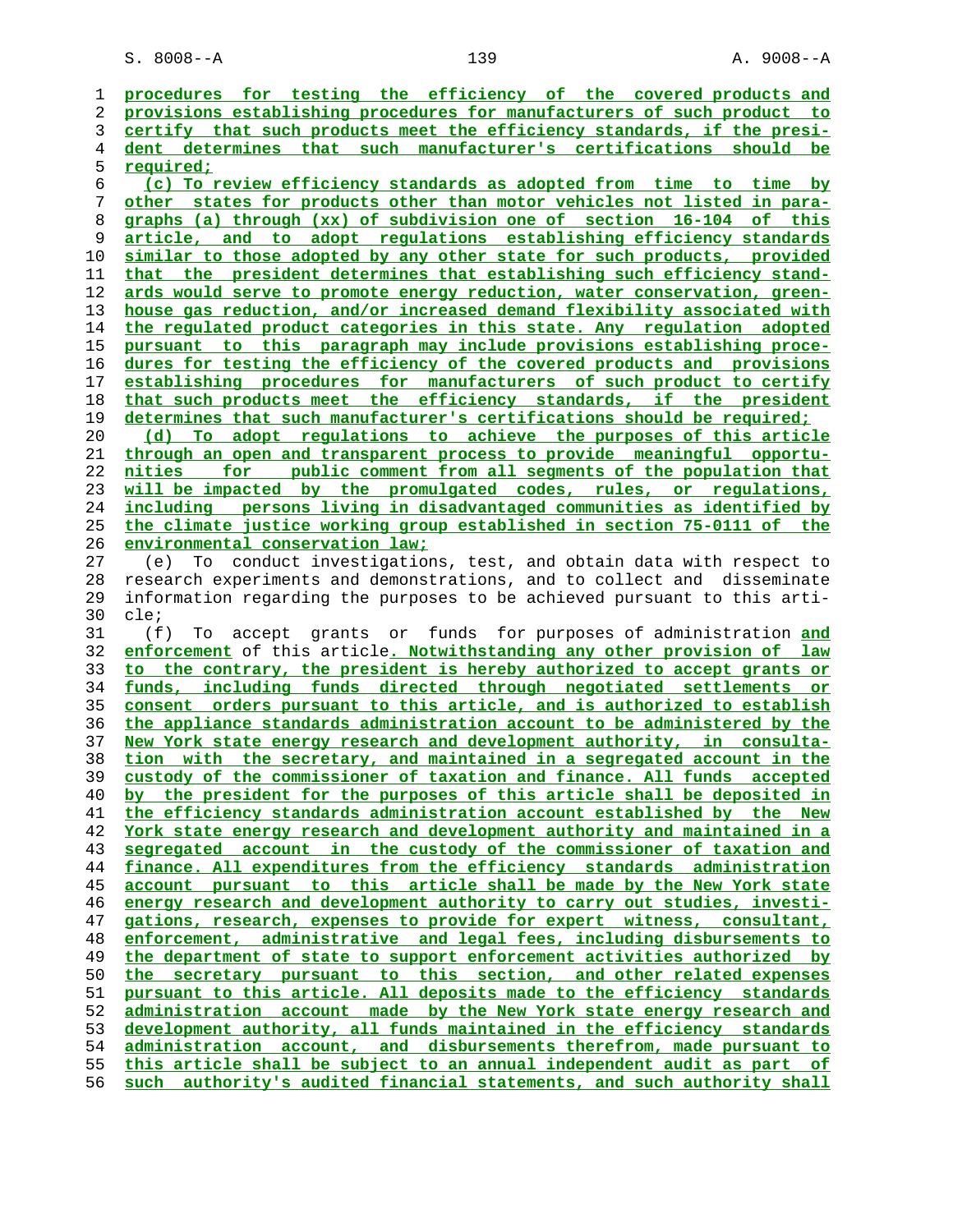S. 8008--A 140 A. 9008--A

**prepare an annual report summarizing efficiency standards administration account balance and activities for each fiscal year ending March thir- ty-first and provide such report to the secretary no later than ninety days after commencement of such fiscal year**; 5 (g) [**To impose a fine and/or impose injunctive relief for any violation of this article after notice and an opportunity to be heard; (h) The secretary and the president shall consult with the appropriate federal agencies, including, but not limited to, the federal department of energy, industry and other potentially affected parties in carrying out the provisions of this article**] **To consult with the appropriate federal agencies, including, but not limited to, the federal department of energy, the federal department of industry and other potentially affected parties in carrying out the provisions of this article; and (h) To conduct investigations, in consultation with the secretary, to determine if products covered by standards adopted pursuant to this article comply with such standards; to conduct tests to determine if products covered by standards adopted pursuant to this article comply with such standards; to prepare written reports of the results of such investigations and tests; to provide such reports to the secretary; in consultation with the secretary, to negotiate settlement agreements with any person that violates the provisions of subdivision two of section 16-104 of this article, or fails to perform any duty imposed by this article, or violates or fails to comply with any rule, regulation, determination, or order adopted, made, or issued by the president or the secretary pursuant to this article, pursuant to which such person shall agree to cease such violation and to pay such civil penalty as may be specified in such agreement, the terms of which will be incorporated into a consent order signed by such person, the president, and the secretary; to consult with the secretary in connection with determi- nations made by the secretary pursuant to paragraph (b) of subdivision five of this section; and to cooperate with the secretary in enforcement proceedings conducted by the secretary pursuant to this article**. **1-a. Notwithstanding any other provision of this article, no efficien- cy standard adopted pursuant to paragraph (a) of subdivision one of this section shall become effective less than one hundred eighty days after publication of the notice of adoption of such standard in the state register; no efficiency standard adopted pursuant to paragraph (b) or (c) of subdivision one of this section shall become effective less than one year after publication of the notice of adoption of such efficiency standard in the state register; no amendment of any efficiency standard adopted pursuant to this article or of any efficiency standard continued in this state pursuant to section 16-105 of this article shall become effective less than one hundred eighty days after publication of the notice of adoption of such amendment in the state register; and no new or amended efficiency standard, or water conservation standard adopted pursuant to this article shall go into effect if federal government efficiency standards regarding such product preempt state standards unless preemption has been waived pursuant to federal law.** 49 2. (a) On or before [**June thirtieth**] **January first**, two thousand [**six**] **twenty-three**, the [**secretary, in consultation with the**] president, **in consultation with the secretary,** shall adopt regulations in accordance 52 with the provisions of this article establishing: 53 (i) [**energy**] efficiency [**performance**] standards for new products of 54 the types [**set forth**] **referred to** in paragraphs (a) through [**(n)**] **(f) and paragraphs (h) through (y), paragraphs (aa) through (jj) and para- graphs (mm) through (xx)** of subdivision one of section 16-104 of this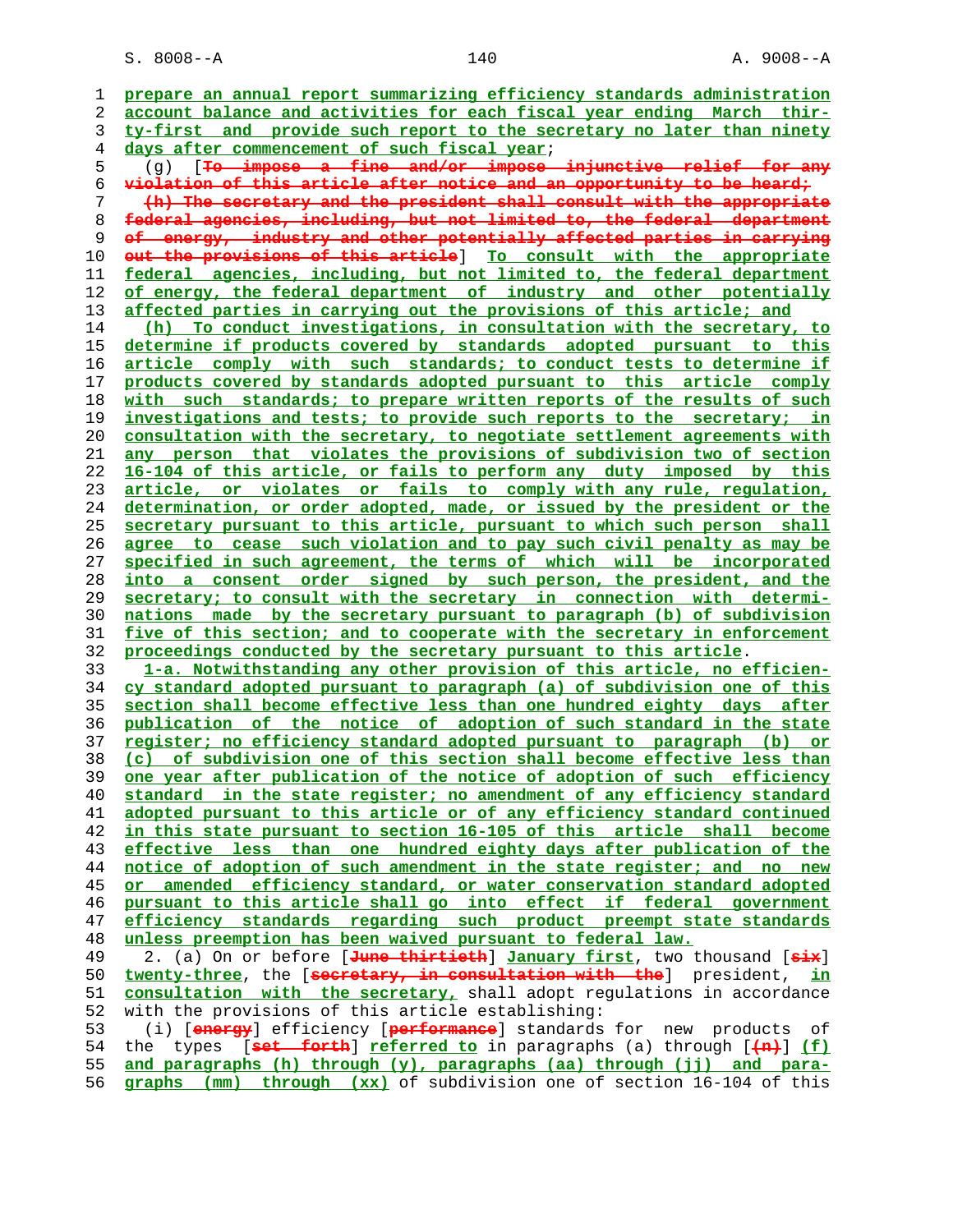S. 8008--A 141 A. 9008--A

```
 1 article[, with the exception of such paragraph (g) (incandescent reflec-
2 tor lamps)];
3 (ii) procedures for testing the [energy] efficiency of the new
4 products [covered by] of the types referred to in paragraphs (a) through
5 [(n)] (f) and paragraphs (h) through (xx) of subdivision one of section
6 16-104 of this article;
7 (iii) procedures for manufacturers to certify that new products
8 [covered under] of the types referred to in paragraphs (a) through (f)
9 and paragraphs (h) through (xx) of subdivision one of section 16-104 of
10 this article meet the [energy] efficiency standards to be [promulgated
11 under this article] adopted pursuant to this article, if the president
12 determines that such manufacturer's certifications should be required;
13 and
14 (iv) such further matters as are necessary to insure the proper imple-
15 mentation and enforcement of the provisions of this article.
16 (b) With respect to [incandescent reflector lamps, included] the types
17 of products referred to in [paragraph] paragraphs (g), (z) or (kk) of
18 subdivision one of section 16-104 of this article (incandescent reflec-
19 tor lamps, general service lamps, and light emitting diode lamps), the
20 [secretary, in consultation with the] president[,] shall conduct a study
21 by December thirty-first, two thousand twenty-two to determine whether
22 an [energy] efficiency [performance] standard for such [product]
23 products should be established, taking into account factors including
24 the potential impact on electricity usage, product availability and
25 consumer and environmental benefits. If [it is determined] the president
26 determines based on this study that such a standard would reduce energy
27 use and would not be preempted by the federal law, the [secretary, in
28 consultation with the] president[,] shall adopt regulations in accord-
29 ance with the provisions of this article establishing [energy perform-
30 ance] efficiency standards for such [product on or before January first,
31 two thousand eight] products.
32 [(b) With respect to the products defined in subdivision seven of
33 section 16-102 of this article (very large commercial package air condi-
34 tioning and heating equipment), subdivision nine of section 16-102 of
35 this article (commercial refrigerators, freezers and refrigerator-freez-
36 ers), subdivision twenty-three of section 16-102 of this article (metal
37 halide lamp fixtures) and subdivision three of section 16-102 of this
38 article ( automatic commercial ice-cube makers), the secretary shall
39 issue regulations pursuant to paragraph a of this subdivision establish-
40 ing energy efficiency performance standards for such products at the
41 following levels and with the following compliance dates:
42 (i) very large commercial package air conditioning and heating equip-
43 ment. Each very large commercial package air conditioning and heating
44 equipment sold, offered for sale or installed in New York state on or
45 after January first, two thousand ten shall, when tested according to
46 the test standard specified in Air-Conditioning and Refrigeration Insti-
47 tute standard 340/360-2004, meet the following standards:
48 (A) The minimum energy efficiency ratio of air-cooled central air
49 conditioners at or above two hundred forty thousand BTU per hour (cool-
50 ing capacity) and less than seven hundred sixty thousand BTU per hour
51 (cooling capacity) shall be
52 (I) 10.0 for equipment with no heating or electric resistance heating
53 and;
54 (II) 9.8 for equipment with all other heating system types that are
55 integrated into the equipment (at a standard rating of ninety-five
```
**degrees Fahrenheit dB).**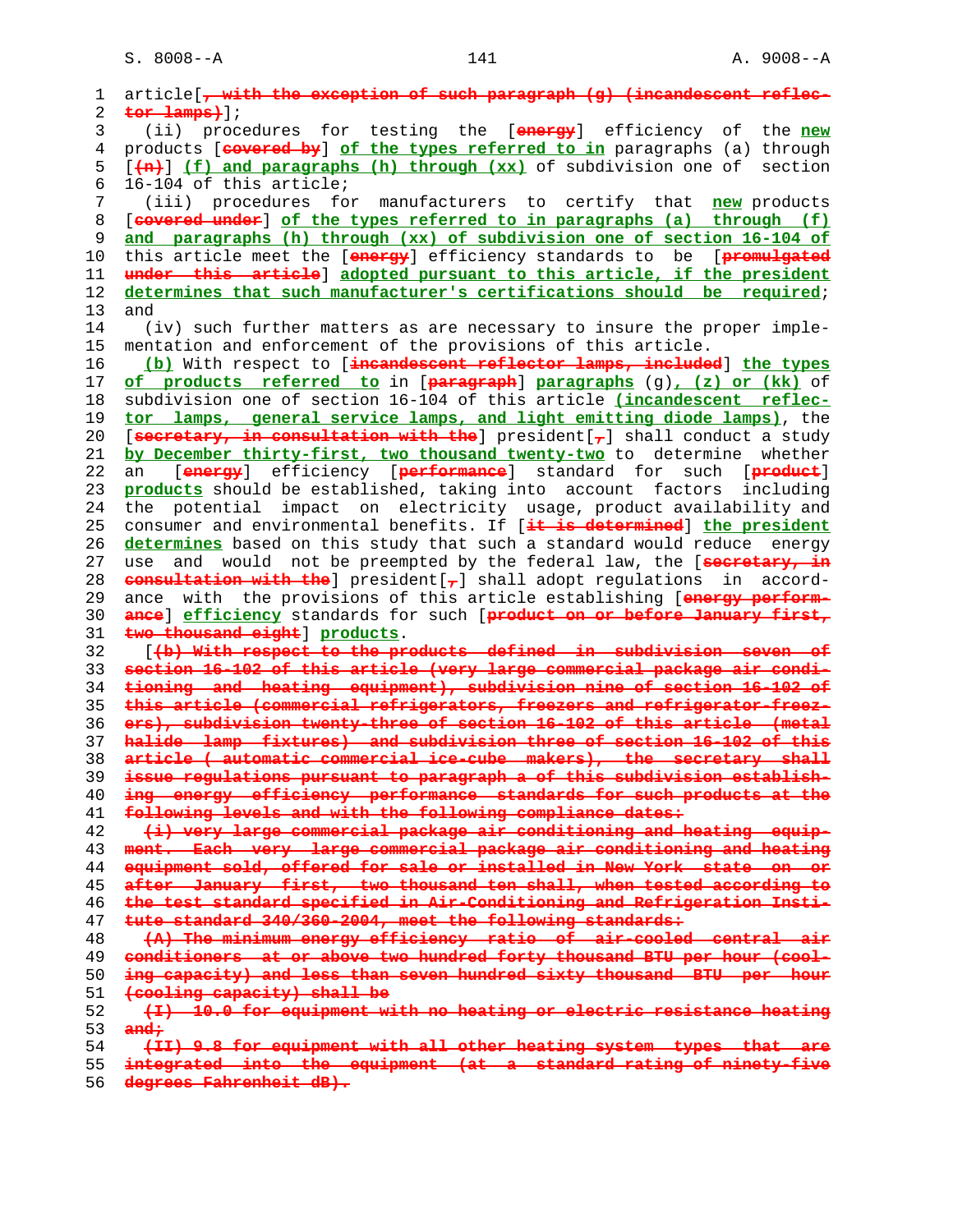S. 8008--A 142 A. 9008--A

| ı  | (B) the minimum energy efficiency ratio of air-cooled central air        |
|----|--------------------------------------------------------------------------|
| 2  | conditioner heat pumps at or above two hundred forty thousand BTU per    |
| 3  | hour (cooling capacity) and less than seven hundred sixty thousand BTU   |
| 4  | per hour (cooling capacity) shall be                                     |
| 5  | (I) 9.5 for equipment with no heating or electric resistance heating;    |
| 6  | $and$                                                                    |
| 7  | (II) 9.3 for equipment with all other heating system types that are      |
| 8  | integrated into the equipment (at a standard rating of ninety-five       |
| 9  | degrees Fahrenheit dB).                                                  |
| 10 | (C) the minimum coefficient of performance in the heating mode of        |
| 11 | air-gooled central air conditioning heat pumps at or above two hundred   |
| 12 | forty thousand BTU per hour (cooling capacity) and less than seven       |
| 13 | hundred sixty thousand BTU per hour (cooling capacity) shall be 3.2 (at  |
| 14 | a high temperature rating of forty-seven degrees Fahrenheit dB);         |
| 15 | (ii) commercial refrigerators and freezers. (A) Each commercial          |
| 16 | refrigerator, freezer, and refrigerator-freezer with a self-contained    |
| 17 | condensing unit designed for holding temperature applications sold,      |
| 18 | offered for sale or installed in New York state on or after January      |
| 19 | first, two thousand ten shall have a daily energy consumption (in kilo-  |
| 20 | watt hours per day) not to exceed.                                       |
| 21 | (I) refrigerators with solid doors 0.10 V + 2.04                         |
| 22 | (II) refrigerators with transparent doors 0.12 V + 3.34                  |
| 23 | (III) freezers with solid doors 0.40 V + 1.38                            |
| 24 | $(TV)$ freezers with transparent doors $0.75 V + 4.10$                   |
| 25 | (V) refrigerators/freezers with solid doors the greater of:              |
| 26 | $0.27$ AV-0.71 or 0.70.                                                  |
| 27 | (B) Each commercial refrigerator with a self-contained condensing unit   |
| 28 | designed for pull-down temperature applications sold, offered for sale   |
| 29 | or installed in New York state on or after January first, two thousand   |
| 30 | ten shall have a daily energy consumption (in kilowatt hours per day)    |
| 31 | not to exceed: refrigerators with transparent doors 0.126 V + 3.51.      |
| 32 | (iii) metal halide lamp fixtures. Each metal halide lamp fixture that    |
| 33 | is sold, offered for sale or installed in New York state on or after     |
| 34 | January first, two thousand eight and that operates a lamp in a vertical |
| 35 | position (including fixtures that operate lamps rated for use within     |
| 36 | fifteen degrees of vertical) and that is capable of operating lamps      |
| 37 | rated equal to or greater than one hundred fifty Watts and less than or  |
| 38 | equal to five hundred Watts shall not contain a probe start metal-halide |
| 39 | ballast.                                                                 |
| 40 | (iv) automatic commercial ice-cube maker. Each automatic commercial      |
| 41 | ice-cube maker, that produces cube-type ice with capacities between      |
| 42 | fifty and two thousand five hundred pounds per twenty-four hour period   |
| 43 | sold, offered for sale or installed in New York state on or after Janu-  |
| 44 | ary first, two thousand ten, when tested according to the test standard  |
| 45 | specified in air-conditioning and refrigeration institute standard 810-  |
| 46 | 2003, as in effect on January first, two thousand five, shall meet the   |
| 47 | following standard levels:                                               |
| 48 | (A) H means the harvest rate in pounds per twenty-four hours. For        |
| 49 | water-cooled equipment, water use is for the condenser only and does not |
| 50 | include potable water used to make ice.                                  |
| 51 | (B) For ice making head water-cooled equipment the maximum condenser     |
| 52 | water use in gal/one hundred pounds of ice shall be 200-0.022H and the   |
| 53 | maximum energy use with a harvest rate of:                               |
| 54 | $(1)$ < 500 shall be 7.8-0.0055H;                                        |
| 55 | $(11)$ 500 and < 1,436 shall be 5.58-0.0044H                             |
| 56 | $(\text{III})$ 1,436 and < 2,500 shall be 4.0                            |
|    |                                                                          |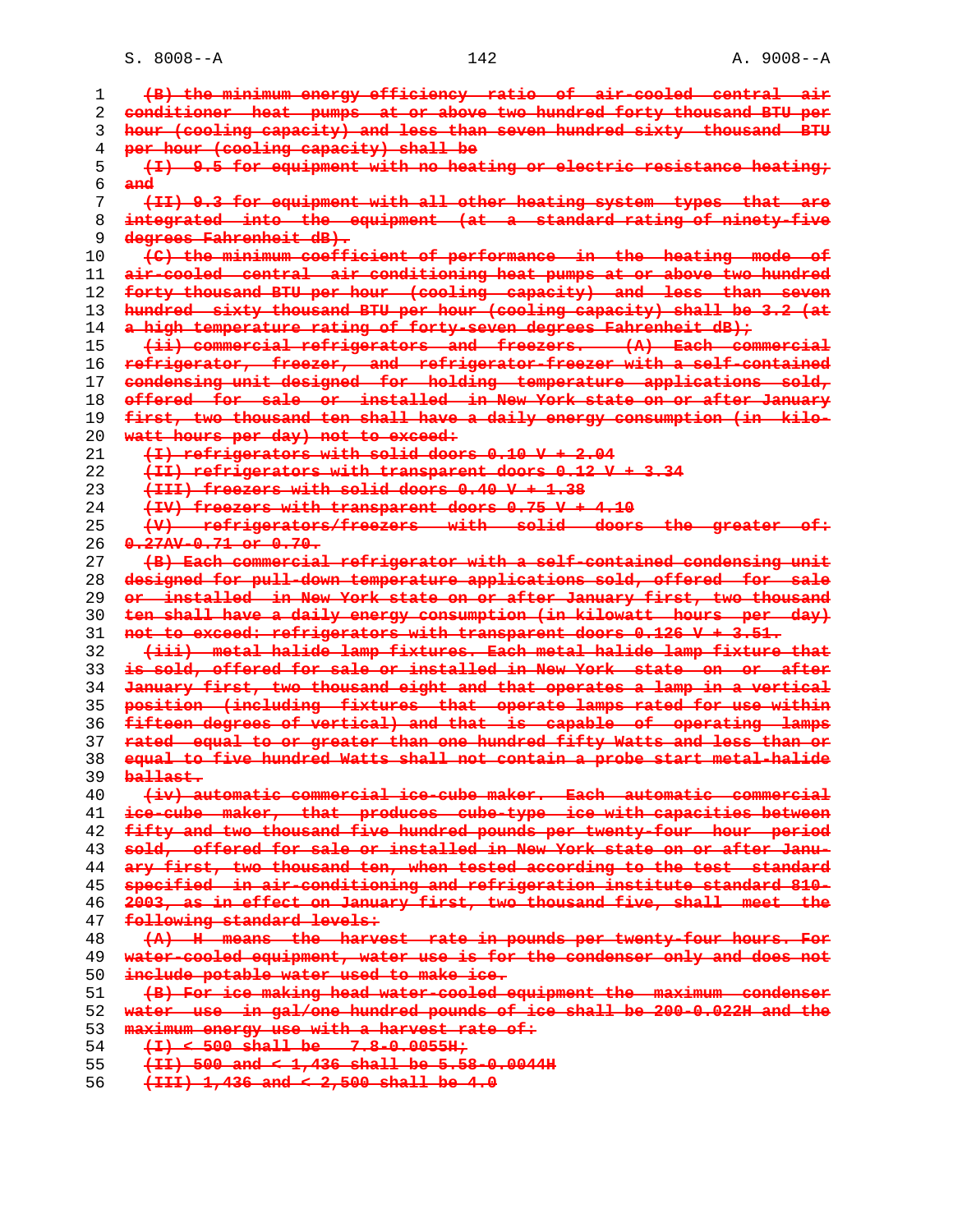S. 8008--A 143 A. 9008--A

**(C) For ice making head air-cooled equipment the maximum energy use with a harvest rate of: (I) < 450 shall be 10.26-0.0086H; (II) 450 and < 2,500 shall be 6.89-0.0011H (D) For remote condensing but not remote compressor air-cooled equip- ment the maximum energy use with a harvest rate of: (I) < 1,000 shall be 8.85 - 0.0038H; (II) 1,000 and < 2,500 shall be 5.10 (E) For remote condensing and remote**<br>10 **the maximum energy use with a harvest**  $maximum$  energy use with a harvest rate of: **(I) < 934 lbs shall be 8.85 - 0.0038H; (II) 934 and < 2,500 shall be 5.3 (F) For self-contained water-cooled equipment the maximum condenser water use in gal/100 lbs of Ice shall be 191 - 0.0315H and the maximum energy use with a harvest rate of: (I) < 200 shall be 11.4 - 0.019H; (II) 200 and < 2,500 shall be 7.6 (G) For self-contained air-cooled equipment the maximum energy with a harvest rate of: (I) < 175 shall be 18.0 - 0.0469H (II) 175 and < 2,500 shall be 9.8 (c) On or before December thirty-first, two thousand ten, the secre- tary, in consultation with the president, shall adopt regulations in accordance with the provisions of this article establishing: (i) energy efficiency performance standards for new products of the types set forth in paragraphs (o) through (s) of subdivision one of section 16-104 of this article; (ii) procedures for testing the energy efficiency of the products covered by paragraphs (o) through (s) of subdivision one of section 16-104 of this article; (iii) procedures for manufacturers to certify that products covered by paragraphs (o) through (s) of subdivi- sion one of section 16-104 of this article meet the energy efficiency standards promulgated under this article; and (iv) such further matters as are necessary to insure the proper implementation and enforcement of the provisions of this article with respect to the products covered by paragraphs (o) through (s) of subdivision one of section 16-104 of this article.**] 37 3. Subsequent to adopting regulations pursuant to subdivisions one and 38 two of this section, the [**secretary, in consultation with the**] presi- 39 dent, **in consultation with the secretary,** may amend such regulations, 40 including increasing the stringency of the [**energy**] efficiency [**perform- ance**] standards[**, provided however that no energy efficiency performance standard shall become effective for a product less than one hundred eighty days after it shall become final**]. 44 4. By March fifteenth of two thousand twenty-one, the secretary and 45 the president shall produce a report to the governor, the speaker of the 46 assembly, the temporary president of the senate, the chair of the assem- 47 bly committee on energy and the chair of the senate committee on energy 48 and telecommunications on the status of regulations establishing [**ener- gy**] efficiency [**performance**] standards pursuant to this article, which 50 shall indicate for each product enumerated in subdivision one of section 51 16-104 of this article the status of the implementation of [**performance**] **efficiency** standards. The report shall also set forth the estimated 53 potential annual reductions in energy use and potential utility bill 54 savings resulting from adopted [**performance**] **efficiency** standards for 55 the years two thousand twenty-five and two thousand thirty-five and the 56 potential cumulative reductions in energy use through the year two thou-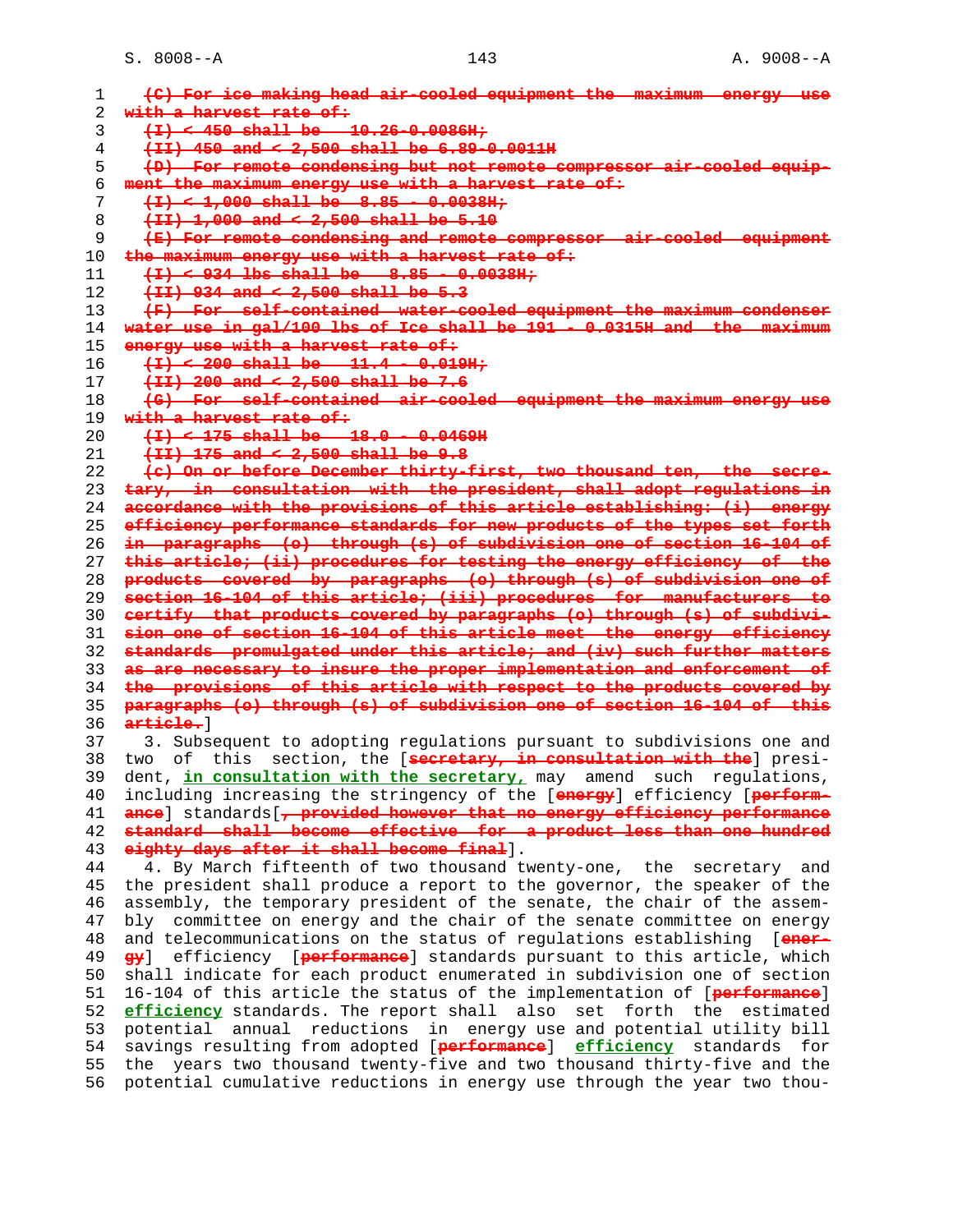| ı  | sand thirty-five. Such report shall be updated by March fifteenth, two   |
|----|--------------------------------------------------------------------------|
| 2  | thousand thirty and a copy shall be posted by March fifteenth, two thou- |
| 3  | sand thirty on the websites of the authority and the department of       |
| 4  | state.                                                                   |
| 5  | 5. (a) In addition to all other powers and authority given to the        |
| 6  | secretary by this article, the secretary shall have and be entitled to   |
| 7  | exercise the following powers and duties:                                |
| 8  | (i) To request the president to conduct investigations to determine if   |
| 9  | products covered by efficiency standards adopted pursuant to this arti-  |
| 10 | cle comply with such efficiency standards; to consult with the president |
| 11 | in connection with the president's performance of such investigations;   |
| 12 | to request the president to conduct tests to determine if products       |
| 13 | covered by efficiency standards adopted pursuant to this article comply  |
| 14 | with such efficiency standards; and to request the president's cooper-   |
| 15 | ation in connection with enforcement proceedings conducted by the secre- |
| 16 | tary pursuant to this article;                                           |
|    |                                                                          |
| 17 | (ii) To order the immediate cessation of any distribution, sale or       |
| 18 | offer for sale, lease or offer to lease, rent or offer to rent, import,  |
| 19 | or offer to import, or installation or offer of installation of any      |
| 20 | product listed in paragraphs (a) through (xx) of subdivision one of      |
| 21 | section 16-104 of this article, or of any product for which efficiency   |
| 22 | standards shall have been established pursuant to paragraph (b) or (c)   |
| 23 | of subdivision one of this section, or any product that is subject to a  |
| 24 | federal efficiency standard that shall have been continued in this state |
| 25 | pursuant to section 16-105 of this article, if the secretary, in consul- |
| 26 | tation with the president, determines that such product does not meet    |
| 27 | the applicable efficiency standard or if such product does not satisfy   |
| 28 | the testing procedures or manufacturer's certification procedures        |
| 29 | adopted pursuant to the regulations authorized by this article;          |
| 30 | (iii) To accept grants or funds for purposes of administration and       |
| 31 | enforcement of this article;                                             |
| 32 | To impose, after notice and an opportunity to be heard, civil<br>(iv)    |
| 33 | penalties and/or injunctive relief for any violation of this article or  |
| 34 | any regulation adopted pursuant to this article. Any penalties collected |
| 35 | by the secretary under this section shall be placed in the account       |
| 36 | established under section ninety-seven-www of the state finance law,     |
| 37 | relating to the consumer protection account; and                         |
| 38 | (v) To adopt such rules and regulations as the secretary may deem        |
| 39 | necessary or appropriate for the purpose of carrying out the powers and  |
| 40 | duties granted to the secretary by this article.                         |
| 41 | (b) The secretary may exercise the powers and authority granted to the   |
| 42 | secretary by this subdivision, or by any other provision of this arti-   |
| 43 | cle, through the consumer protection division established by the secre-  |
| 44 | tary pursuant to section ninety-four-a of the executive law or through   |
| 45 | such other divisions, officers, or employees of the department of state  |
| 46 | as the secretary may designate from time to time.                        |
| 47 | § 17. The energy law is amended by adding a new section 16-107 to read   |
| 48 | as follows:                                                              |
| 49 | § 16-107. Subpoenas, information and document production, enforcement    |
| 50 | procedures, referrals. 1. (a) In addition to all other powers provided   |
| 51 | by this article, the secretary or his or her designee shall have the     |
| 52 | power and authority to subpoena any person doing business in this state  |
| 53 | and bring such person before such officer or person in the department of |
| 54 | state as may be designated in such subpoena, and to administer an oath   |
| 55 | to and take testimony of any person or cause any person's deposition to  |
|    |                                                                          |

**be taken.**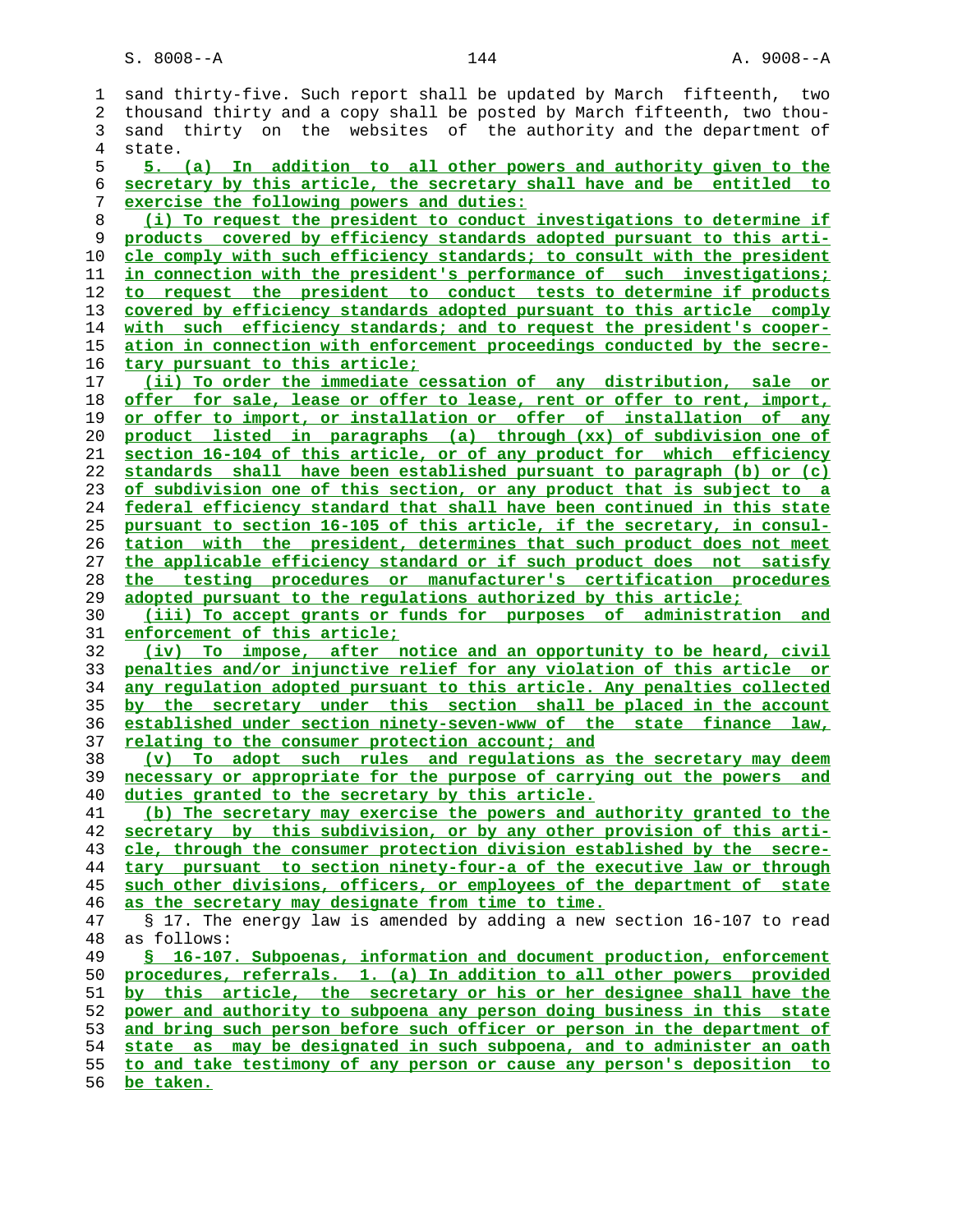S. 8008--A 145 A. 9008--A

**(b) In addition to all other powers provided by this article, the president or his or her designee shall have the power and authority to subpoena any person in this state to compel testimony, the protection of documents, or both, and bring such person before such officer or person in the authority as may be designated in such subpoena, and to adminis- ter an oath to and take testimony of any person or cause any person's deposition to be taken. (c) A subpoena issued under this subdivision shall be regulated by the civil practice law and rules, and is in addition to and not in limita- tion of the power to make information and document requests under subdi- vision two of this section. 2. Any person that sells or offers for sale, leases or offers for lease, rents or offers for rent, or installs or offers to install, manu- factures or tests in New York state any new product of a type listed in paragraphs (a) through (xx) of subdivision one of section 16-104 of this article, or any new product for which efficiency standards shall have been established pursuant to paragraph (b) or (c) of subdivision one of section 16-106 of this article, or any product that is subject to feder- al efficiency standards that shall have been continued in this state pursuant to section 16-105 of this article, shall be obliged, on the request of the secretary or his or her designee, or the request of the president or his or her designee, to supply the secretary and/or the president with such information and documentation as may be required concerning such person's business, business practices, or business meth- ods, or proposed business practices or methods. The obligations contained in this subdivision shall not apply to any person that sells or offers for sale, leases or offers for lease, rents or offers for rent, or installs or offers to install only products described in subdi- vision three of section 16-104 of this article. The power to make infor- mation and document requests is in addition to and not in limitation of the power to issue subpoenas. 3. A subpoena may be issued pursuant to subdivision one of this section, and a request for information and documentation may be made pursuant to subdivision two of this section, at any time and in any situation, without regard to whether such subpoena or request is or is not issued or made in connection with an investigation conducted by the president or an enforcement proceeding conducted by the secretary. 4. The secretary shall, before ordering the immediate cessation of any distribution, sale or offer for sale, lease or offer to lease, rent or offer to rent, import or offer to import, or installation or offer of installation of any product, or imposing any civil penalty, injunctive relief, or other relief pursuant to this article upon any person who is alleged to be in violation of any provision of this article or of any regulation adopted pursuant to this article, and at least ten days prior to the date set for the hearing, notify in writing and shall afford such person an opportunity to be heard in person or by counsel in reference thereto. Such written notice may be served by delivery of same personally, or by mailing same by certified mail to the last known busi- ness address of such person, or by any method authorized by the civil practice law and rules. The hearing on such charges shall be at such time and place as the department of state shall prescribe. A hearing held by this subdivision shall be held pursuant to the state administra- tive procedure act, and any applicable regulations adopted by the secre- tary. 5. A final action of the secretary in imposing a civil penalty, or**

**other order, may be subject to review by a proceeding instituted under**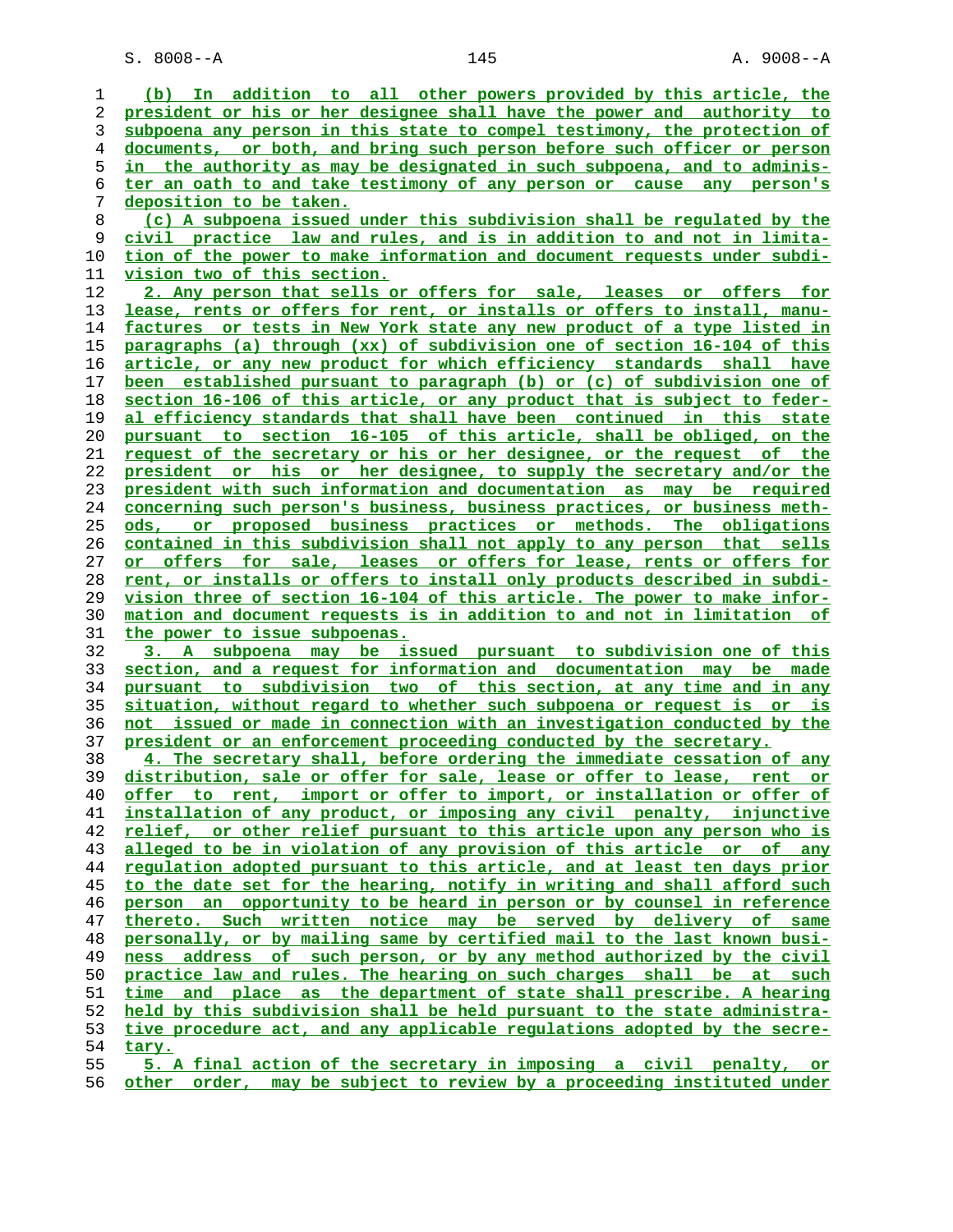S. 8008--A 146 146 A. 9008--A

| ı        | article seventy-eight of the civil practice law and rules at the                      |
|----------|---------------------------------------------------------------------------------------|
| 2        | instance of the person aggrieved. Final actions that may be subject to                |
| 3        | judicial review under article seventy-eight of the civil practice law                 |
| 4        | and rules include:                                                                    |
| 5        | (a) a determination that a person is in violation of any provision of                 |
| 6        | this article or of any requlation adopted under this article;                         |
| 7        | (b) an order directing the immediate cessation of the sale or offer                   |
| 8        | for sale, installation or offer to install, lease or offer to lease,                  |
| 9        | rent or offer to rent, or import any product in violation of any                      |
| 10       | provision of this article or of any regulation adopted under this arti-               |
|          |                                                                                       |
| 11<br>12 | <u>cle;</u><br>(c) an order granting or imposing any other type of injunctive relief; |
| 13       | and                                                                                   |
| 14       | (d) the imposition of a civil penalty, excluding any consent order,                   |
| 15       | any determination made in a consent order and any civil penalty and/or                |
| 16       | injunctive relief imposed by a consent order.                                         |
| 17       | 6. In addition to all other powers provided by this article, the                      |
| 18       | secretary and the president, are authorized, individually or jointly, to              |
| 19       | refer the results of any investigation conducted by the president pursu-              |
| 20       | ant to this article to the attorney general and to request the attorney               |
| 21       | general to institute, in the name of the secretary and/or the president,              |
| 22       | an action or proceeding to enforce the provisions of this article. The                |
| 23       | attorney general shall, at the request of the secretary or president, or              |
| 24       | may, on his or her own initiative, institute proceedings to enforce the               |
| 25       | provisions of this article including the imposition of civil penalties                |
| 26       | or injunctive relief. Nothing in this subdivision shall limit or impair               |
| 27       | the power and authority of the secretary to conduct enforcement                       |
| 28       | proceedings, to issue orders pursuant to paragraph (b) of subdivision                 |
| 29       | five of section 16-106 of this article, and to impose penalties pursuant              |
| 30       | to section 16-108 of this article.                                                    |
| 31       | § 18. Section 16-108 of the energy law, as added by chapter 431 of the                |
|          | laws of 2005, is amended to read as follows:                                          |
| 32       |                                                                                       |
| 33       | § 16-108. Violations, civil liability. 1. Any person who issues:                      |
| 34       | (a) a certification that a product listed in paragraphs (a) through                   |
| 35       | (xx) of subdivision one of section 16-104 of this article complies with               |
| 36       | [energy] efficiency standards for such product established by or<br>the               |
| 37       | pursuant to this article[ $7$ ];                                                      |
| 38       | (b) a certification that a product not listed in paragraphs (a)                       |
| 39       | through (xx) of subdivision one of section 16-104 of this article                     |
| 40       | complies with efficiency standards for such product established pursuant              |
| 41       | to paragraph (b) or (c) of subdivision one of section 16-104 of this                  |
| 42       | article; or                                                                           |
| 43       | (c) a certification that a product that is subject to federal effi-                   |
| 44       | ciency standards that shall have been continued in this state pursuant                |
| 45       | to section 16-105 of this article complies with such efficiency stand-                |
| 46       | ards, knowing that such product does not comply with [these] such effi-               |
| 47       | ciency standards, shall be liable for a civil penalty of not more than                |
| 48       | ten thousand dollars for each such product certified and an additional                |
| 49       | penalty of not more than ten thousand dollars for each day during which               |
| 50       | such violation continues.                                                             |
| 51       | 2. Any person who violates the provisions of subdivision two<br>of                    |
| 52       | section 16-104 of this article <sub>r</sub> or [whe] fails to perform any duty        |
| 53       | imposed by this article, or [whe] violates or fails to comply with any                |
| 54       | regulation, determination, or order [of] adopted, made, or issued<br>rule,            |
| 55       | by the president or the secretary [of state promulgated] pursuant to                  |
| 56       | this article, shall be liable for a civil penalty of not more than five               |
|          |                                                                                       |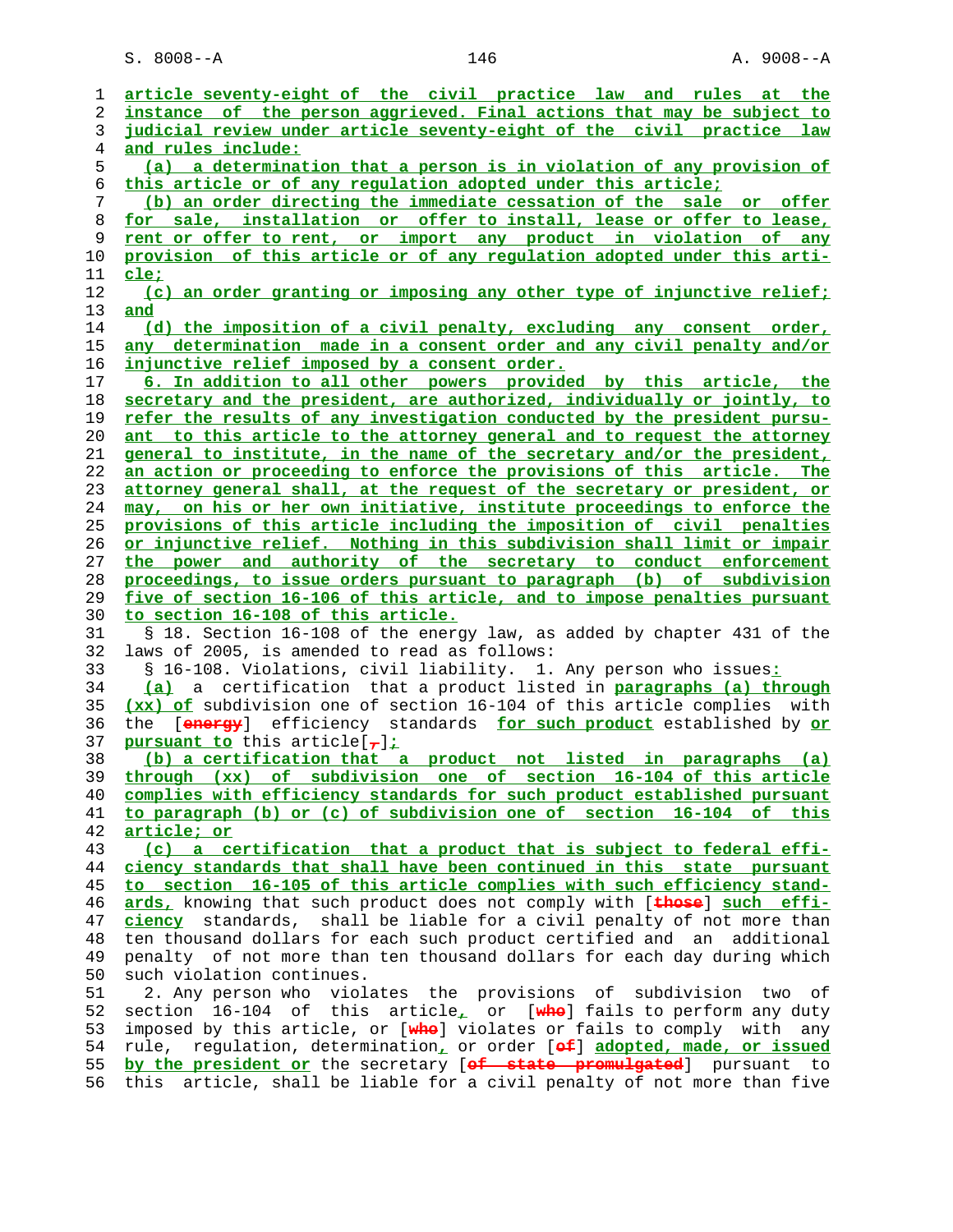1 hundred dollars for each such violation and an additional civil penalty 2 of not more than one hundred dollars for each day during which such 3 violation continues, and, in addition thereto, such person may be 4 enjoined from continuing such violation. 5 3. [**The secretary may cause an investigation to be made of complaints** 6 **received concerning violations of this article and may refer the results** 7 **of such investigations to the attorney general. The attorney general** 8 **shall, at the request of the secretary, or may, on his own initiative,** 9 **institute proceedings to enforce the provisions of this article.** 10 **4.**] An action or cause of action for the recovery of a penalty under 11 this section may be settled or compromised in an amount to be approved 12 by the secretary either before or after proceedings are brought to 13 recover such penalties and prior to the entry for judgment therefor. 14 § 19. The energy law is amended by adding a new section 16-109 to read 15 as follows: 16 **§ 16-109. Conflicts with other laws. Nothing in this article or in** 17 **any regulation adopted pursuant to this article shall limit, impair, or** 18 **supersede the provisions of subdivision one of section three hundred** 19 **eighty-three of the executive law or the provisions of subdivision three** 20 **of section 11-103 of this chapter.** 21 § 20. Subparagraphs 14 and 15 of paragraph (a) of subdivision 3 of 22 section 94-a of the executive law, as added by section 21 of part A of 23 chapter 62 of the laws of 2011, are amended and a new subparagraph 16 is 24 added to read as follows: 25 (14) cooperate with and assist consumers in class actions in proper 26 cases; [**and**] 27 (15) create an internet website or webpage pursuant to section three 28 hundred ninety-c of the general business law[**.**]**, as added by chapter** 29 **five hundred nine of the laws of two thousand seven; and** 30 **(16) exercise such powers and duties granted to the secretary by arti-** 31 **cle sixteen of the energy law as the secretary may direct, including,** 32 **but not limited to: consult with such president of the New York state** 33 **energy research and development authority in connection with investi-** 34 **gations conducted by such president pursuant to article sixteen of the** 35 **energy law; make determinations relating to compliance by products with** 36 **the standards adopted pursuant to article sixteen of the energy law;** 37 **order the immediate cessation of any distribution, sale or offer for** 38 **sale, import, or installation of any product that does not meet such** 39 **standards; and impose civil penalties as contemplated by article sixteen** 40 **of the energy law.** 41 § 21. The opening paragraph and paragraphs a and c of subdivision 1 42 and subdivision 3 of section 374 of the executive law, the opening para- 43 graph of subdivision 1 as amended by chapter 309 of the laws of 1996, 44 paragraph a of subdivision 1 as amended by section 96 of subpart B of 45 part C of chapter 62 of the laws of 2011 and as further amended by 46 section 104 of part A of chapter 62 of the laws of 2011, paragraph c of 47 subdivision 1 as amended by chapter 920 of the laws of 1985, and subdi- 48 vision 3 as added by chapter 707 of the laws of 1981, are amended to 49 read as follows: 50 There is hereby created and established in the department of state a 51 council, to be known as the state fire prevention and building code 52 council. Such council shall consist of the secretary of state, as 53 [**chairman**] **chair**, the state fire administrator**, the president of the New** 54 **York state energy research and development authority, the commissioner** 55 **of the department of environmental conservation** and fifteen other 56 members to be appointed as follows: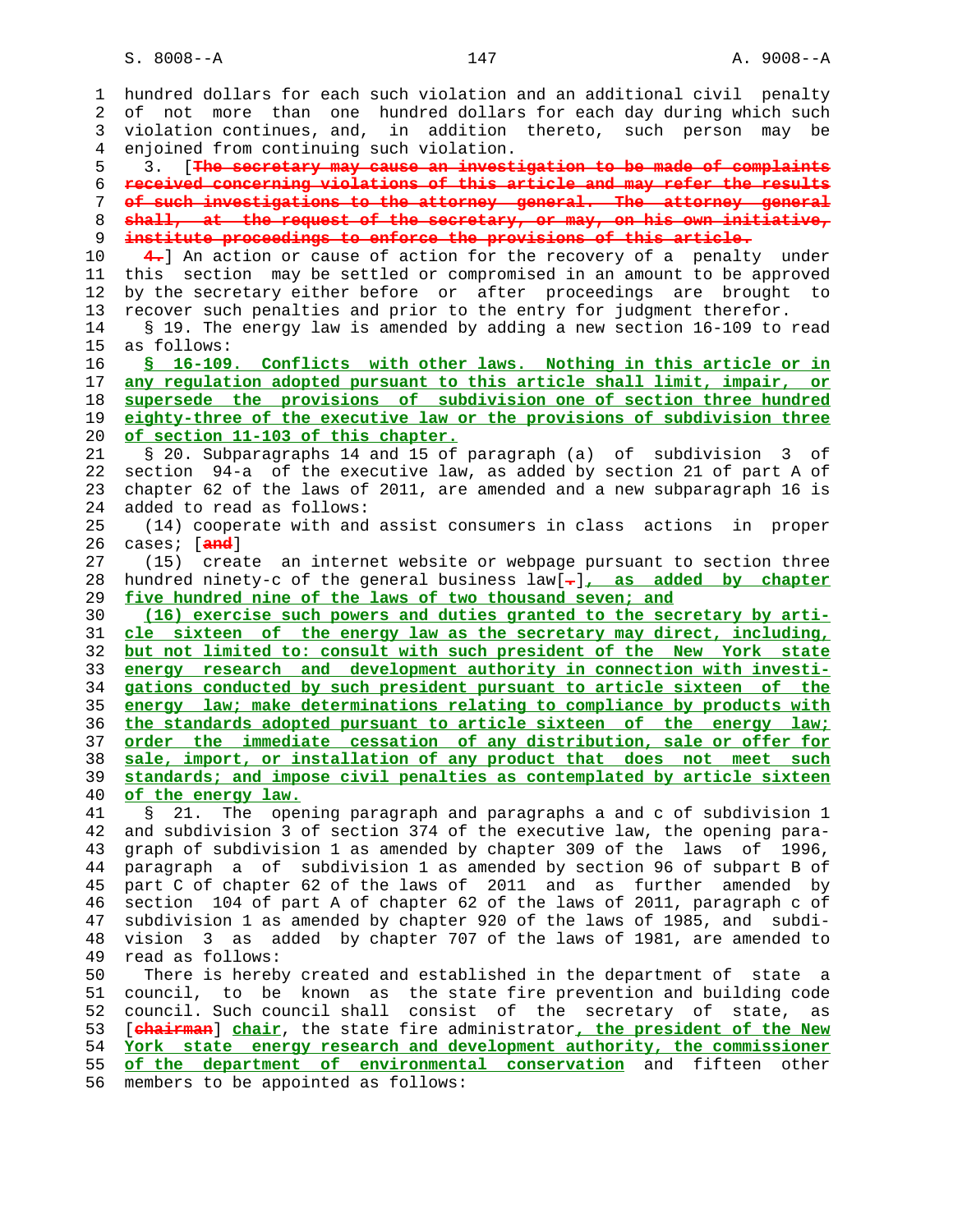1 a. Two members, to be appointed by the governor, from among the 2 commissioners of [**the departments of economic development, corrections** 3 **and community supervision, education, health, labor, mental health and** 4 **social services, office of general services, division of housing and** 5 **community renewal,**] **economic development; corrections and community** 6 **supervision; education; health; labor; mental health; general services;** 7 **housing and community renewal; parks, recreation and historic preserva-** 8 **tion; and temporary and disability assistance;** and the superintendent of 9 financial services. 10 c. Seven members, to be appointed by the governor with the advice and 11 consent of the senate, one of whom shall be a fire service official, one 12 of whom shall be a registered architect, one of whom shall be a profes- 13 sional engineer, one of whom shall be a code enforcement official, one 14 of whom shall represent builders, one of whom shall represent trade 15 unions, and one of whom shall be a person with a disability as defined 16 in section two hundred ninety-two of this chapter who would directly 17 benefit from the provisions of [**article thirteen of**] the state uniform 18 fire prevention and building code **relating to accessibility**. The regis- 19 tered architect and professional engineer shall be duly licensed to 20 practice their respective professions in the state of New York. After 21 the certification of code enforcement personnel pursuant to this chapter 22 shall have begun said code enforcement official shall be so certified. 23 3. **(a)** The council shall meet at least quarterly at the call of the 24 chairman. Additional meetings may be called upon at least five [**days**] 25 **days'** notice by the chairman or by petition of five members of the coun- 26 cil. 27 **(b) Notwithstanding the provisions of any other law to the contrary, a** 28 **majority, but no fewer than seven, of the members of the council then in** 29 **office, gathered together in the presence of each other or through the** 30 **use of videoconferencing, at a meeting duly held at a time fixed by law** 31 **or by any by-law duly adopted by the council, or at any meeting duly** 32 **held upon reasonable notice to all members of the council then in** 33 **office, or at any duly adjourned meeting of such meeting, shall consti-** 34 **tute a quorum, and a majority, but no fewer than seven, of the members** 35 **of the council then in office may perform and exercise any power,** 36 **authority, or duty of the council at any such meeting or adjourned meet-** 37 **ing.** 38 § 22. Subdivision 2 of section 97-www of the state finance law, as 39 amended by section 53 of part A of chapter 62 of the laws of 2011, is 40 amended to read as follows: 41 2. Such account shall consist of all penalties received by the depart- 42 ment of state pursuant to section three hundred ninety-nine-z of the 43 general business law**, section 16-106 of the energy law** and any addi- 44 tional monies appropriated, credited or transferred to such account by 45 the Legislature. Any interest earned by the investment of monies in such 46 account shall be added to such account, become part of such account, and 47 be used for the purposes of such account. 48 § 23. A building code or other requirement applicable to commercial 49 or residential buildings or construction may not prohibit the use of a 50 substance authorized pursuant to 42 U.S.C. 7671k. Substances under 51 review but not yet listed by the United States Environmental Protection 52 Agency pursuant to 42 U.S.C. 7671k may be allowed for use provided that 53 such substance and the refrigeration or air conditioning system or other 54 equipment or products utilizing such substance are designed, installed, 55 and used in accordance with nationally recognized published standards 56 that protect building occupant safety and reduce fire risks.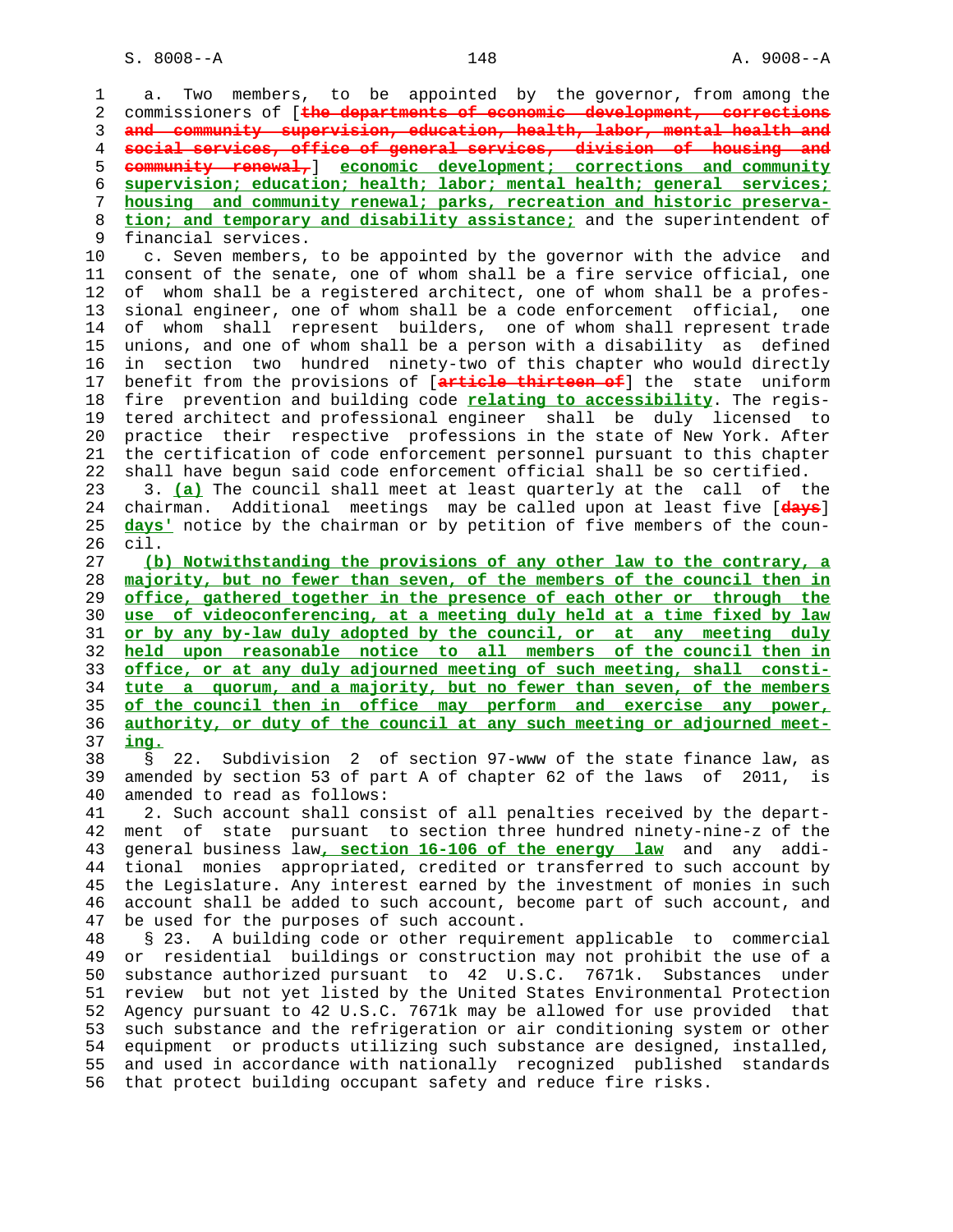| 1                 | § 24. Section 17-101 of the energy law is amended by adding twenty new                          |
|-------------------|-------------------------------------------------------------------------------------------------|
| 2                 | subdivisions 5, 6, 7, 8, 9, 10, 11, 12, 13, 14, 15, 16, 17, 18, 19, 20,                         |
| 3                 | 21, 22, 23 and 24 to read as follows:                                                           |
| 4                 | 5. "Authority" means the New York state energy research and develop-                            |
| 5                 | ment authority.                                                                                 |
| 6                 | 6. "Benchmark" means inputting and submitting the total energy and                              |
| 7                 | water consumed for a property for the previous calendar year and other                          |
| 8                 | descriptive information for such property as required by the benchmark-                         |
| 9                 | ing tool. Total energy and water consumption shall not include separate-                        |
| 10                | <u>ly metered uses that are not integral to building operations, such as</u>                    |
| 11                | broadcast antennas, as determined by the president.                                             |
| 12                | 7. "Benchmarking information" means information generated by the                                |
| 13                | benchmarking tool and descriptive information about the physical proper-                        |
| 14                | ty and its ownership, management, and operational characteristics.                              |
| 15                | 8. "Public benchmarking information" means information generated by                             |
| 16                | the benchmarking tool and descriptive information about the physical                            |
| 17                | property and its operational characteristics that is disclosed to the                           |
| 18                | public. The public benchmarking information shall include, but shall not                        |
| 19                | be limited to:                                                                                  |
| 20                | (a) descriptive information, including property address; primary use                            |
| 21                | type; gross floor area as defined by the benchmarking tool glossary;                            |
| 22                | (b) output information, including site and source energy use intensi-                           |
| 23                | ty; weather normalized site and source energy use intensity; total annu-                        |
| 24                | al greenhouse gas emissions; water use per gross square foot; the Energy                        |
| 25                | Star score, where available;                                                                    |
| 26                | (c) compliance or noncompliance with this law; and                                              |
| 27                | (d) a comparison of the annual summary statistics across calendar                               |
| 28                | years for all years since annual reporting and disclosure has been                              |
|                   |                                                                                                 |
| 29                |                                                                                                 |
| 30                | required for the covered property.<br>9. "Benchmarking submission" means a subset of:           |
| 31                | (a) information input into the benchmarking tool; and                                           |
| 32                | (b) benchmarking information generated by the benchmarking tool, as                             |
| 33                | determined by the president.                                                                    |
| 34                | 10. "Benchmarking tool" means the portfolio manager or any similar                              |
| 35                | tool may as determined by the president to be reasonably comparable, and                        |
| 36                | any additional tools specified in requlations adopted by the president.                         |
| 37                | 11. "Building energy benchmarking" means the process of measuring a                             |
| 38                | building's energy use, tracking that use over time, and comparing                               |
| 39                | performance to similar buildings nationwide.                                                    |
| 40                | 12. "Covered property" means: on and after the first day of January,                            |
| 41                | two thousand twenty-three, any property that has one or more buildings                          |
| 42                | that together exceed twenty-five thousand gross square feet in total                            |
| 43                | combined floor area.                                                                            |
| 44                | 13. "Energy" means electricity, natural gas, steam, hot or chilled                              |
| 45                | water, fuel oil, kerosene, propane, or other fuel product for use in a                          |
| 46                | building, or on-site electricity generation, including renewable and                            |
| 47                | storage technologies for purposes of providing heating, cooling, light-                         |
| 48                | ing, water heating, or for powering or fueling other end-uses in the                            |
| 49                | building and related facilities.                                                                |
| 50                | 14. "Energy Star score" means the one through one hundred (1-100)                               |
| 51                | numeric rating generated by the Energy Star portfolio manager tool.                             |
| 52                | 15. "Energy use intensity" means the kBTUs (one thousand British Ther-                          |
| 53                | mal Units) used per square foot of gross floor area.                                            |
| 54                | 16. "Exempt municipality" means a municipality with a benchmarking                              |
| 55<br>$F \subset$ | requirement in effect that meets or exceeds the benchmarking rules<br>$\alpha + \alpha + \beta$ |

**established by the authority.**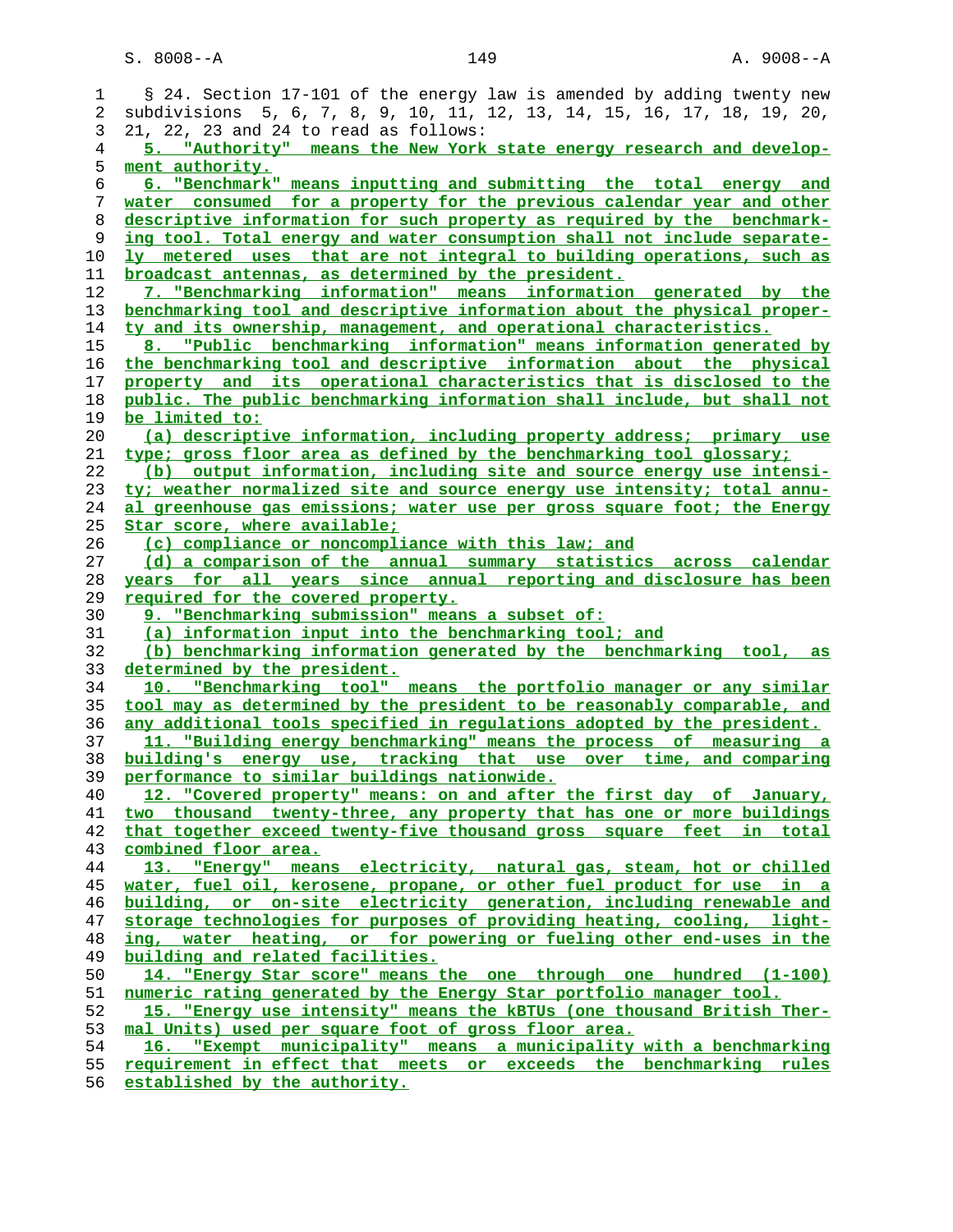S. 8008--A 150 150 A. 9008--A

|          | 17. "Gross floor area" means the total number of enclosed square feet                                                                           |
|----------|-------------------------------------------------------------------------------------------------------------------------------------------------|
| 2        | measured between the exterior surfaces of the fixed walls within any                                                                            |
| 3        | structure used or intended for supporting or sheltering any use or occu-                                                                        |
| 4        | pancy.                                                                                                                                          |
| 5        | 18. "Owner" means:                                                                                                                              |
| 6        | (a) an individual or entity possessing title to a covered property;                                                                             |
| 7        | (b) the net lessee in the case of a property subject to a triple net                                                                            |
| 8        | lease;                                                                                                                                          |
| 9        | (c) the board of managers in the case of a condominium;                                                                                         |
| 10       | (d) the board of directors in the case of a cooperative apartment                                                                               |
| 11       | corporation;                                                                                                                                    |
| 12       | (e) an agent authorized to act on behalf of any of the above; or                                                                                |
| 13       | (f) the entity in physical possession of the property or having bene-                                                                           |
| 14       | ficial use and occupancy of the property in the case of a covered prop-                                                                         |
| 15       | erty with title possessed by a state entity solely for purposes of                                                                              |
| 16       | securing bonds, notes or other obligations issued by such state entity,                                                                         |
| 17       | in which case, the state entity will not also be deemed the owner here-                                                                         |
| 18       | under. For the purpose of this subparagraph, a "state entity" shall mean                                                                        |
| 19       | any state agency, state authority or subsidiary of a state authority.                                                                           |
| 20       | 19. "Portfolio manager" means the Energy Star portfolio manager, the                                                                            |
| 21       | internet-based tool developed and maintained by the United States Envi-                                                                         |
| 22       | ronmental Protection Agency to track and assess the relative energy                                                                             |
| 23       | performance of buildings nationwide, or successor.                                                                                              |
| 24       | 20. "President" means the president of the authority.                                                                                           |
| 25       | 21. "Qualified benchmarker" means an individual or entity that                                                                                  |
| 26       | possesses a benchmarking certification or other credential or creden-                                                                           |
| 27       | tials approved by the president.                                                                                                                |
| 28       | 22. "Qualifying financial distress" means:                                                                                                      |
| 29       | (a) the covered property is the subject of a qualified tax lien sale                                                                            |
|          |                                                                                                                                                 |
|          |                                                                                                                                                 |
| 30       | or public auction due to property tax arrearages;                                                                                               |
| 31       | (b) the covered property is controlled by a court appointed receiver;                                                                           |
| 32       | (c) a foreclosure action has commenced on the covered property during                                                                           |
| 33       | the calendar year for which benchmarking is required;                                                                                           |
| 34       | (d) title to the covered property was transferred by deed in lieu of                                                                            |
| 35       | foreclosure or by a referee's deed in foreclosure during the calendar                                                                           |
| 36       | year for which benchmarking is required;                                                                                                        |
| 37       | (e) the owner of a covered property has commenced a bankruptcy filing;                                                                          |
| 38       | or                                                                                                                                              |
| 39       | (f) other situations as authorized by the president or the president's                                                                          |
| 40       | <u>designee.</u>                                                                                                                                |
| 41       | "Tenant" means a person or entity occupying or holding possession<br>23.                                                                        |
| 42       | of a building, part of a building or premises pursuant to a rental                                                                              |
| 43       | agreement.                                                                                                                                      |
| 44       | 24. "Utility" means an entity that distributes and sells energy to                                                                              |
| 45       | covered properties.                                                                                                                             |
| 46       | § 25. The energy law is amended by adding a new section 17-107 to read<br>as follows:                                                           |
| 47       |                                                                                                                                                 |
| 48<br>49 | § 17-107. Benchmarking applicability and submission. 1. No later than<br>the first day of May, two thousand twenty-three, and no later than the |
| 50       | first day of May of every year thereafter, each owner shall ensure that                                                                         |
| 51       |                                                                                                                                                 |
| 52       | such owner's covered properties shall be benchmarked for the previous                                                                           |
| 53       | calendar year and the benchmarking submission shall be provided to the                                                                          |
| 54       | authority as directed by the president.<br>2. The president or the president's designee may temporarily exempt                                  |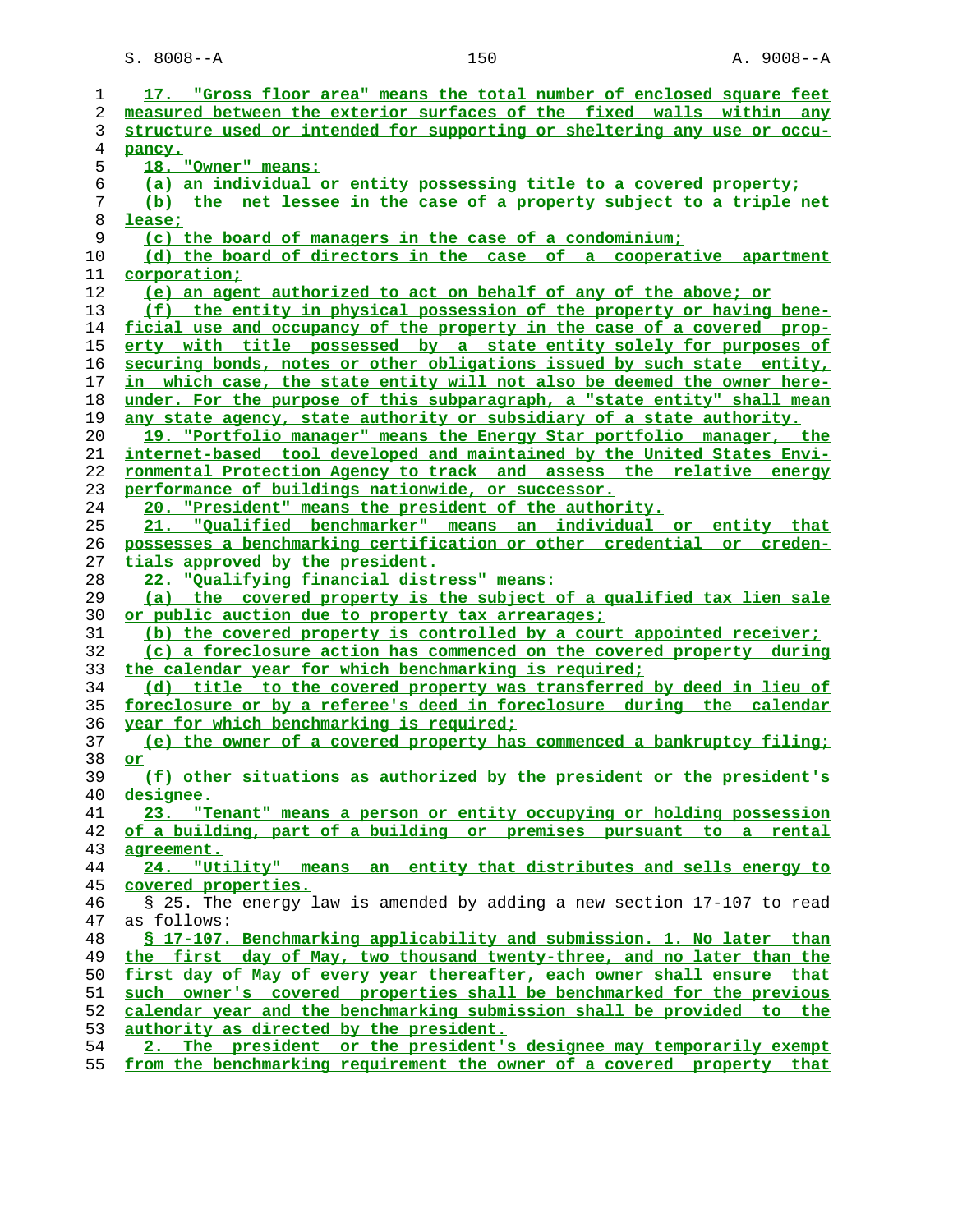| ı  | submits documentation establishing, to the satisfaction of the president                                                                        |
|----|-------------------------------------------------------------------------------------------------------------------------------------------------|
| 2  | or the president's designee, any of the following:                                                                                              |
| 3  | (a) the covered property has characteristics that make benchmarking                                                                             |
| 4  | impracticable, including buildings that do not fit any of the property                                                                          |
| 5  | types, definitions or use details listed in the portfolio manager;                                                                              |
| 6  | (b) the covered property had average physical occupancy of less than                                                                            |
| 7  | fifty percent throughout the calendar year for which benchmarking is                                                                            |
| 8  | <u>required;</u>                                                                                                                                |
| 9  | (c) the covered property is a new construction and the covered proper-                                                                          |
| 10 | ty's certificate of occupancy or temporary certificate of occupancy was                                                                         |
| 11 | issued during the calendar year for which benchmarking is required;                                                                             |
| 12 | (d) the covered property experienced qualifying financial distress                                                                              |
| 13 | during the year for which benchmarking is required; or                                                                                          |
| 14 | (e) the covered property has been issued a full demolition permit for                                                                           |
| 15 | the prior calendar year, provided that demolition work has commenced,                                                                           |
| 16 | some energy-related systems have been compromised and legal occupancy is                                                                        |
| 17 | no longer possible prior to the first day of May of the year in which                                                                           |
|    |                                                                                                                                                 |
| 18 | the benchmarking report is due.                                                                                                                 |
| 19 | 3. The president or the president's designee may exempt from the                                                                                |
| 20 | benchmarking requirement the owners of all covered properties located                                                                           |
| 21 | within an exempt municipality that comply with the municipality's bench-                                                                        |
| 22 | marking requirement.                                                                                                                            |
| 23 | 4. The president or the president's designee may exempt from the                                                                                |
| 24 | benchmarking requirement related to water the owner of a covered proper-                                                                        |
| 25 | ty in jurisdictions where whole building water use data is not available                                                                        |
| 26 | in increments required by the benchmarking tool or as defined by the                                                                            |
| 27 | president or the president's designee.                                                                                                          |
| 28 | 5. The president or the president's designee may grant an extension of                                                                          |
| 29 | time if the owner of the covered property demonstrates, to the satisfac-                                                                        |
|    |                                                                                                                                                 |
| 30 | tion of the president or the president's designee, that despite good                                                                            |
| 31 | faith efforts, the owner could not satisfy the requirements of this                                                                             |
| 32 | <u>article by the imposed deadlines.</u>                                                                                                        |
| 33 | 6. The president or the president's designee may require that data be                                                                           |
| 34 | validated by a qualified benchmarker or that benchmarking be performed                                                                          |
| 35 | <u>by a qualified benchmarker.</u>                                                                                                              |
| 36 | § 26. The energy law is amended by adding a new section 17-108 to read                                                                          |
| 37 | as follows:                                                                                                                                     |
| 38 | § 17-108. Benchmarking notification and posting. 1. Between September                                                                           |
| 39 | first and December thirty-first of each year, the authority shall notify                                                                        |
| 40 | owners of their obligation to benchmark pursuant to section 17-107 of                                                                           |
| 41 | <u>this article.</u>                                                                                                                            |
| 42 | 2. By December first of each year, the authority shall post the list                                                                            |
| 43 | of the addresses of covered properties on the authority's website.                                                                              |
| 44 | § 27. The energy law is amended by adding a new section 17-109 to read                                                                          |
| 45 | as follows:                                                                                                                                     |
| 46 | § 17-109. Disclosure, analysis, and publication of benchmarking infor-                                                                          |
| 47 | mation. 1. No later than the thirty-first day of December, two thousand                                                                         |
| 48 | twenty-three and by the fifteenth day of September of each year there-                                                                          |
| 49 | after, the authority shall publish public benchmarking information                                                                              |
| 50 | regarding all covered properties for the previous calendar year; except                                                                         |
| 51 | that public benchmarking information regarding a covered property for                                                                           |
| 52 | such property's first year of required compliance, other than whether or                                                                        |
| 53 | not the property complied, shall not be published by the authority.                                                                             |
| 54 |                                                                                                                                                 |
| 55 | 2. In addition to the publishing of public benchmarking information<br>required by subdivision one of this section, the authority shall annual- |

**ly publish:**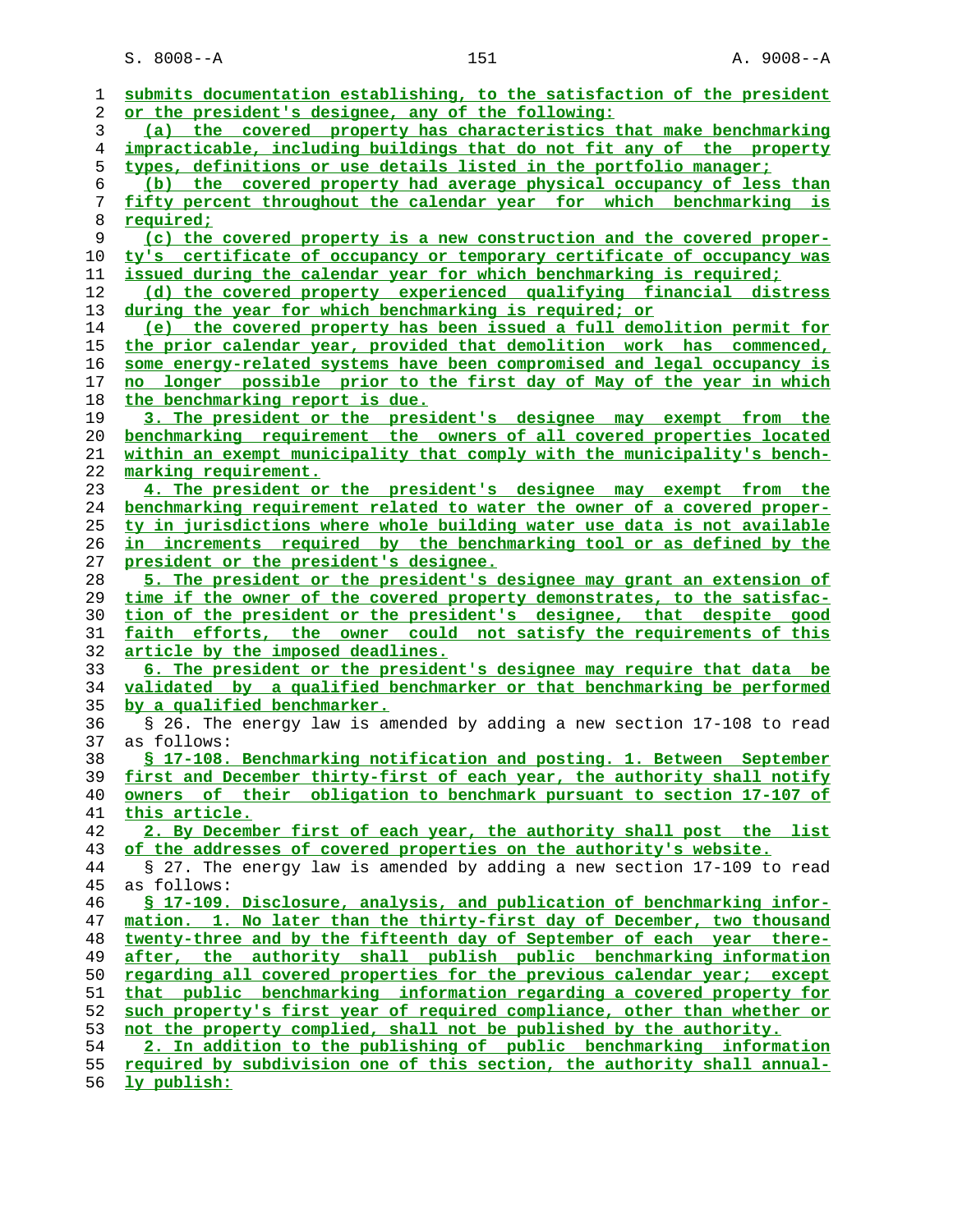S. 8008--A 152 A. 9008--A

| 1  | (a) summary statistics and trend analyses regarding energy consumption      |
|----|-----------------------------------------------------------------------------|
| 2  | for covered properties derived from aggregation of benchmarking informa-    |
| 3  | tion; and                                                                   |
| 4  | (b) information regarding how each covered property compares with           |
| 5  | comparable covered properties in New York State, and how each covered       |
| 6  | property's performance has changed over time.                               |
| 7  | 3. No later than the thirty-first day of December, two thousand twen-       |
|    |                                                                             |
| 8  | ty-two, and no later than the fifteenth day of September of each year       |
| 9  | thereafter, each exempted municipality shall make available to the          |
| 10 | authority, in a form as required by the authority, any benchmarking         |
| 11 | information possessed by such municipality.                                 |
| 12 | 4. Any analysis or possession of information concerning covered prop-       |
| 13 | erties by the authority is subject to rules regarding personal, private     |
| 14 | or sensitive information as defined by the New York state office of         |
| 15 | information technology services and article six of the public officers      |
| 16 | <u>law.</u>                                                                 |
| 17 | 5. The authority may provide an owner or manager of a covered property      |
|    |                                                                             |
| 18 | with benchmarking information related to such covered building that is      |
| 19 | not public benchmarking information.                                        |
| 20 | 6. Nothing in this section should be construed to supersede sections        |
| 21 | eighty-four through section ninety of the public officers law, except       |
| 22 | with respect to the authority's publishing of public benchmarking infor-    |
| 23 | mation as required in this section.                                         |
| 24 | § 28. The energy law is amended by adding a new section 17-110 to read      |
| 25 | as follows:                                                                 |
| 26 | § 17-110. Maintenance of benchmarking records. 1. Owners shall main-        |
| 27 | tain records sufficient to provide for the reporting of public bench-       |
|    |                                                                             |
| 28 | marking information to the authority. Such records shall be preserved       |
| 29 | for a period of at least three years. At the request of the president       |
| 30 | such records shall be made available for inspection and audit.              |
| 31 | 2. At the time legal title of any covered property is transferred, the      |
| 32 | buyer and seller shall arrange for the seller to provide to the buyer,      |
| 33 | at or before closing, all information necessary for the buyer to report     |
| 34 | benchmarking information for the entire year in a timely manner.            |
| 35 | § 29. The energy law is amended by adding a new section 17-111 to read      |
| 36 | as follows:                                                                 |
| 37 | <u>S 17-111. Benchmarking enforcement and administration. 1. The presi-</u> |
| 38 | dent may promulgate rules and requlations necessary for the adminis-        |
| 39 | tration and enforcement of the requirements of this article.                |
| 40 | 2. It shall be unlawful for any entity or person to fail to comply          |
|    |                                                                             |
| 41 | with the requirements of this article or any rule or requlation promul-     |
| 42 | gated by the authority of this article or to misrepresent any material      |
| 43 | fact in a document required to be prepared or disclosed pursuant to this    |
| 44 | article or any rule or regulation promulgated by the authority of this      |
| 45 | article.                                                                    |
| 46 | 3. Any person or entity who violates the benchmarking provisions of         |
| 47 | this article, not including sections 17-103 and 17-105 of this article,     |
| 48 | shall be subject to a civil penalty not to exceed five thousand dollars     |
| 49 | per violation.                                                              |
| 50 | 4. The attorney general may bring an action to recover the civil            |
| 51 | penalties provided by subdivision three of this section and for such        |
|    |                                                                             |
| 52 | other relief as may be deemed necessary.                                    |
| 53 | 30. This act shall take effect immediately; provided, however, that         |
| 54 | sections six through twenty and section twenty-two of this act<br>shall     |
| 55 | take effect on the one hundred eightieth day after it shall have become     |
| 56 | a law; provided, however, that the amendments to subdivision<br>4 of        |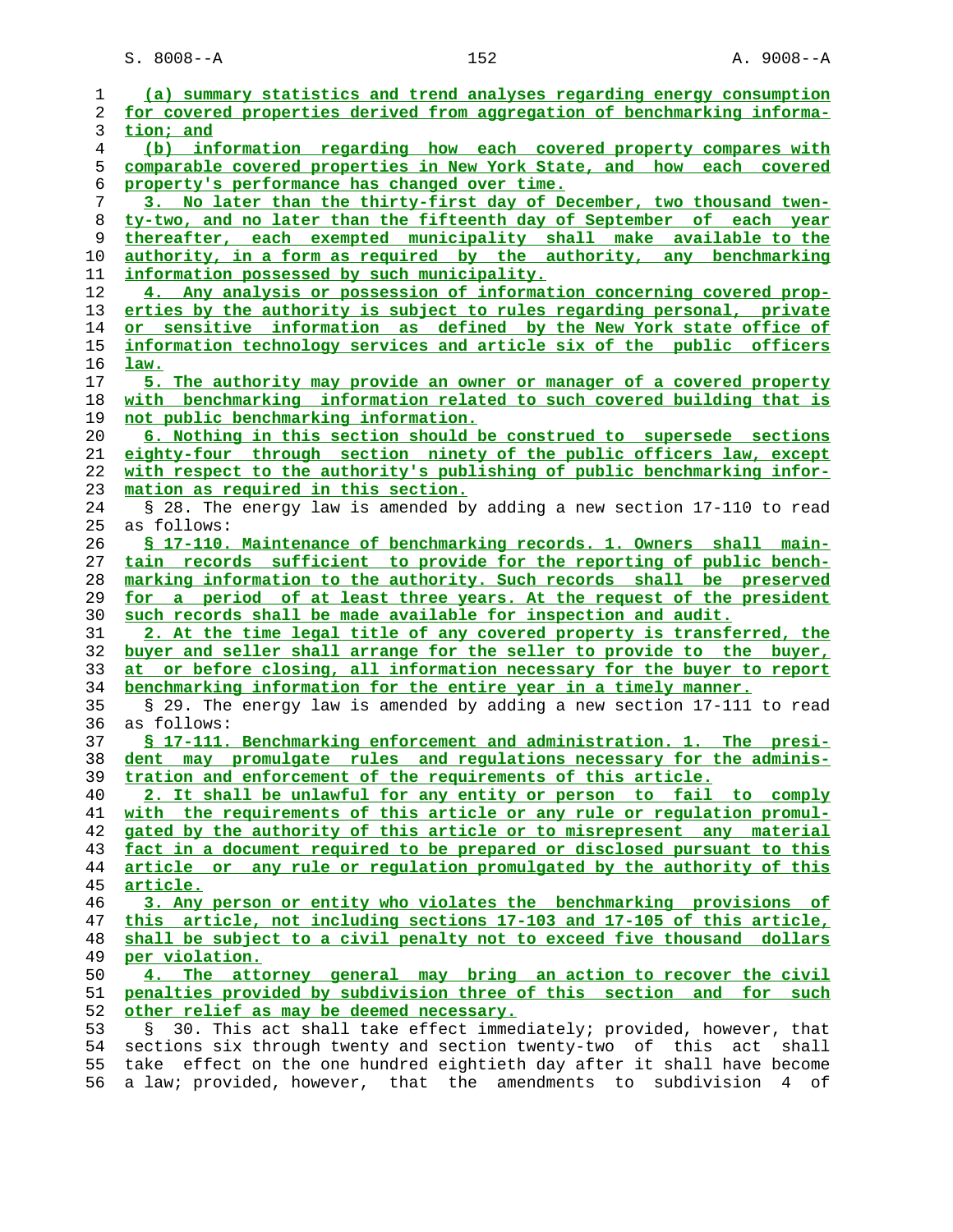1 section 16-106 of the energy law made by section sixteen of this act 2 shall not affect the repeal of such subdivision and shall be deemed 3 repealed therewith. Effective immediately, the addition, amendment, 4 and/or repeal of any rule or regulation necessary for the timely imple- 5 mentation of this act on or before its effective date are hereby author- 6 ized to be made and completed on or before such effective date.

## 7 PART PER

 8 Section 1. Section 1005 of the public authorities law is amended by 9 adding a new subdivision 29 to read as follows:

**29. Notwithstanding any other provision of law, the authority is further authorized, as deemed feasible and advisable by the trustees, to lease or otherwise dispose of interests in excess capacity in the authority's broadband technologies and infrastructure to other instru- mentalities of the state to support broadband and other initiatives of the state.** 16 § 2. This act shall take effect immediately and shall be deemed to

17 have been in full force and effect on and after April 1, 2022.

## 18 PART GGG

 19 Section 1. Paragraph (d) of subdivision 5 of section 502 of the vehi- 20 cle and traffic law, as added by chapter 618 of the laws of 2021, is 21 amended read as follows:

 22 (d) **(i)** The commissioner shall not issue a class A commercial driver's 23 license to a person who is eighteen, nineteen or twenty years old 24 unless, in addition to meeting the requirements of this chapter with 25 respect to the issuance of commercial driver's licenses, such person 26 submits [**acceptable**] proof **in a form prescribed by the commissioner** of 27 successful completion of the commercial driver's license (CDL) class A 28 young adult training program established [**by the commissioner of trans-** 29 **portation pursuant to subdivision thirty-six of section fourteen of the** 30 **transportation law, and proof of completion of the minimum hours of** 31 **supervised driving required by such subdivision**] **pursuant to subpara-** 32 **graph (ii) of this paragraph**. The commissioner shall place an "intra- 33 state only" restriction on any class A commercial driver's license 34 issued to a person who is eighteen, nineteen or twenty years old and 35 such restriction shall remain until such person turns twenty-one years 36 of age.

**(ii) The commissioner shall establish a class A young adult training program which shall consist of the entry-level driver training require- ments prescribed by the federal motor carrier safety administration under appendices A, C, D and E of part 380 of title 49 of the code of federal regulations, as may be amended from time to time and include no less than three hundred hours of behind-the-wheel training under the immediate supervision and control of an experienced driver. For purposes of this paragraph, the following terms shall have the following meanings: (A) "Young adult" shall mean an individual who is eighteen, nineteen**

47 **or twenty years old.**

48 **(B) "Experienced driver" shall mean an individual who:**

49 **(1) is not less than twenty-one years of age;**

50 **(2) holds a valid class A commercial driver's license which is not**

51 **suspended, revoked or cancelled pursuant to the provisions of this chap-**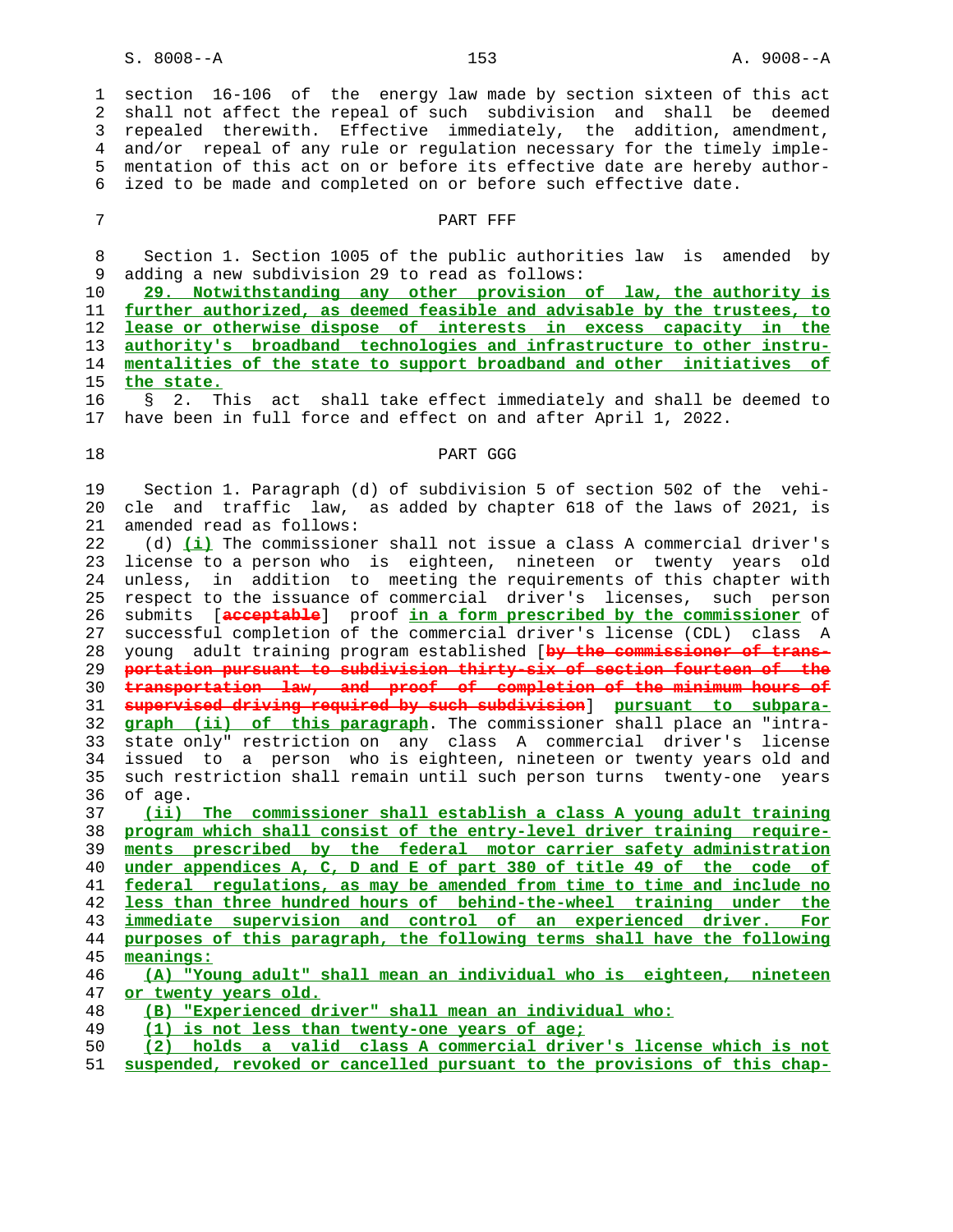1 **ter or rules and regulations promulgated thereunder and has held such** 2 **commercial driver's license for at least two years;** 3 **(3) has not, for at least a one-year period: been the operator of a** 4 **motor vehicle involved in an accident reportable to the federal motor** 5 **carrier safety administration, or been the operator of a commercial** 6 **motor vehicle involved in an accident reportable to the commissioner, or** 7 **been convicted of a serious traffic violation, or been convicted of any** 8 **violation of title VII of this chapter for which the commissioner** 9 **assesses points, or been disqualified from operating a commercial motor** 10 **vehicle pursuant to this chapter or rules and regulations promulgated** 11 **thereunder; and** 12 **(4) has a minimum of one year of experience driving, in commerce, a** 13 **commercial motor vehicle which can only be operated with a class A** 14 **commercial driver's license.** 15 **(C) "Serious traffic violation" shall have the same meaning as such** 16 **term is defined in subdivision four of section five hundred ten-a of** 17 **this chapter.** 18 § 2. Subdivision 36 of section 14 of the transportation law, as added 19 by chapter 618 of the laws of 2021, is REPEALED. 20 § 3. This act shall be deemed repealed if any federal agency deter- 21 mines in writing that this act would render New York state ineligible 22 for the receipt of federal funds or any court of competent jurisdiction 23 finally determines that this act would render New York state out of 24 compliance with federal law or regulation. 25 § 4. Severability. If any clause, sentence, subdivision, paragraph, 26 section or part of this act be adjudged by any court of competent juris- 27 diction to be invalid, such judgment shall not affect, impair or invali- 28 date the remainder thereof, but shall be confined in its operation to 29 the clause, sentence, subdivision, paragraph, section or part thereof 30 directly involved in the controversy in which such judgment shall have 31 been rendered. 32 § 5. This act shall take effect on the same date and in the same 33 manner as chapter 618 of the laws of 2021; provided that the commission- 34 er of motor vehicles shall notify the legislative bill drafting commis- 35 sion upon the occurrence of the repeal of this act provided for in 36 section three of this act in order that the commission may maintain an 37 accurate and timely effective data base of the official text of the laws 38 of the state of New York in furtherance of effectuating the provisions 39 of section 44 of the legislative law and section 70-b of the public 40 officers law. 41 PART HHH

 42 Section 1. Subdivisions 3, 4 and 5 of section 16-n of section 1 of 43 chapter 174 of the laws of 1968 constituting the New York state urban 44 development corporation act, as added by section 2 of part C-2 of chap- 45 ter 109 of the laws of 2006, are amended to read as follows:

 46 3. Property assessment list. To be eligible for the demolition and 47 deconstruction program or rehabilitation and reconstruction program 48 assistance, as established in subdivisions four and five of this 49 section, municipalities shall conduct an assessment of vacant, aban- 50 doned, surplus or condemned buildings in communities within their juris- 51 diction. Such real property may include both residential and commercial 52 real properties. Such properties shall be selected for the purpose of 53 revitalizing urban centers **or rural areas**, encouraging commercial 54 investment and adding value to the municipal housing stock. The proper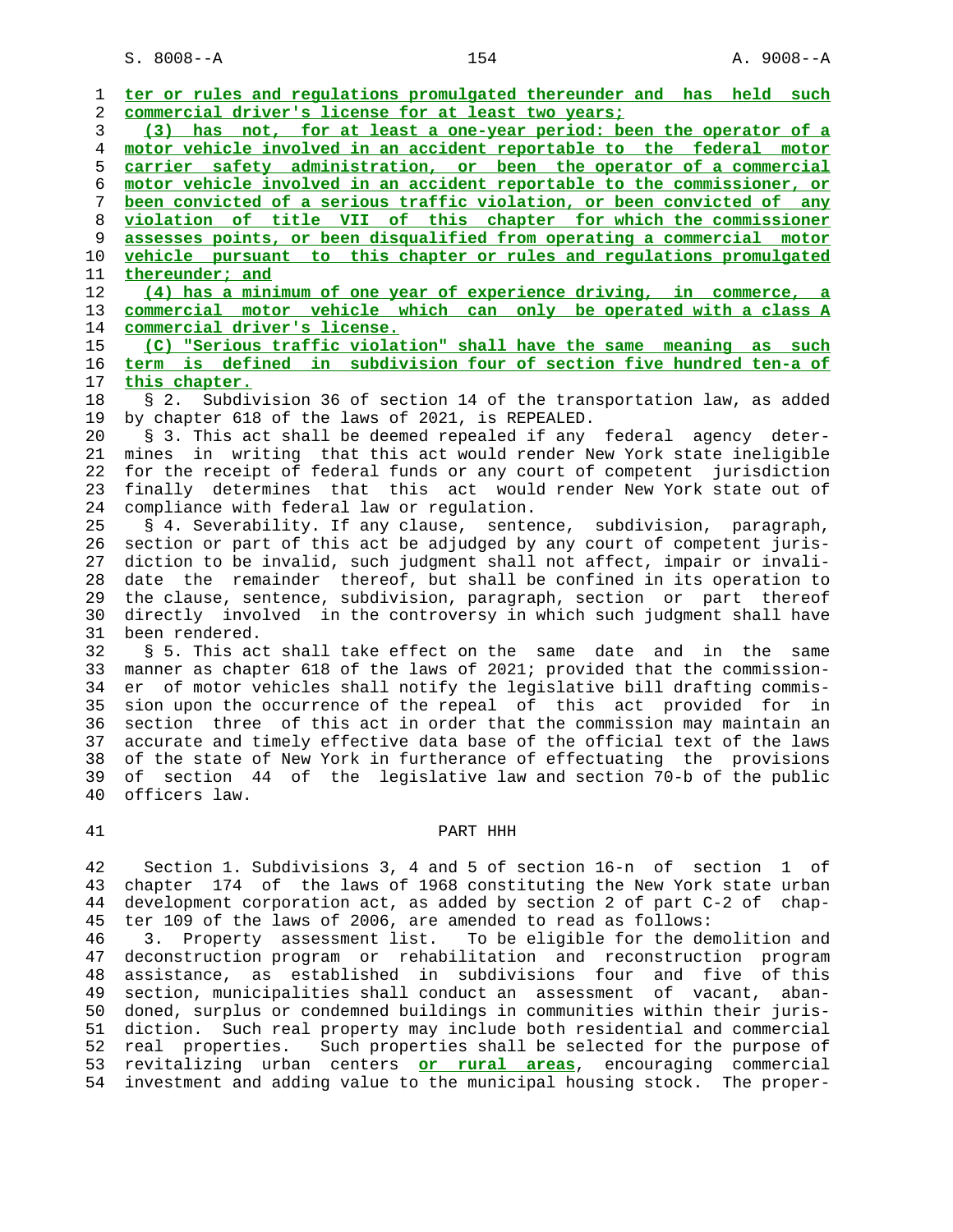1 ty assessment list shall be organized to indicate the location, size, 2 whether the building is residential or commercial and whether the build- 3 ing will be demolished, deconstructed, rehabilitated or reconstructed. 4 Such properties shall be published in a local daily newspaper for no 5 less than three consecutive days. Additionally, the municipality shall 6 conduct public hearings in the communities where the buildings are iden- 7 tified.

 8 4. Demolition and deconstruction program. Real property in need of 9 demolition or deconstruction on the property assessment list may receive 10 grants of up to [**twenty**] **thirty** thousand dollars per residential real 11 property. The corporation shall determine the cost of demolition and 12 deconstruction of commercial properties on a per-square foot basis and 13 establish maximum grant awards accordingly. The corporation shall also 14 consider geographic differences in the cost of demolition and decon- 15 struction in the establishment of maximum grant awards.

 16 5. Rehabilitation and reconstruction program. Real property in need of 17 rehabilitation or reconstruction on the property assessment list may 18 receive grants of up to one hundred **fifty** thousand dollars per residen- 19 tial real property**; notwithstanding such limitation, a residential** 20 **apartment unit may receive a grant of up to seventy thousand dollars per** 21 **unit**. The corporation shall determine the cost of rehabilitation and 22 reconstruction of commercial properties on a per-square foot basis and 23 establish maximum grant awards accordingly. The corporation shall also 24 consider geographic differences in the cost of rehabilitation and recon- 25 struction in the establishment of maximum grant awards. Provided, 26 however, to the extent possible, all such rehabilitation and recon- 27 struction program real property shall be architecturally consistent with 28 nearby and adjacent properties or in a manner consistent with a local 29 revitalization or urban development plan. Provided, further, such grant 30 may be used for site development needs including but not limited to 31 water, sewer and parking.

 32 § 2. Paragraph (b) of subdivision 6 of section 16-n of section 1 of 33 chapter 174 of the laws of 1968 constituting the New York state urban 34 development corporation act, as added by section 2 of part C-2 of chap- 35 ter 109 of the laws of 2006, is amended to read as follows:

 36 (b) Priority in granting such assistance shall be given to properties 37 eligible under this section that have approved applications or are 38 receiving grants pursuant to other state or federal redevelopment, reme- 39 diation or planning programs including, but not limited to, to the 40 brownfield opportunity areas program adopted pursuant to section 970-r 41 of the general municipal law or [**empire zone development plans pursuant** 42 **to article 18-B**] **an investment zone designated pursuant to paragraph (i)** 43 **of subdivision (a) or subdivision (d) of section 958** of the general 44 municipal law.

45 § 3. This act shall take effect immediately.

 46 § 2. Severability clause. If any clause, sentence, paragraph, subdivi- 47 sion, section or part of this act shall be adjudged by any court of 48 competent jurisdiction to be invalid, such judgment shall not affect, 49 impair, or invalidate the remainder thereof, but shall be confined in 50 its operation to the clause, sentence, paragraph, subdivision, section 51 or part thereof directly involved in the controversy in which such judg- 52 ment shall have been rendered. It is hereby declared to be the intent of 53 the legislature that this act would have been enacted even if such 54 invalid provisions had not been included herein.